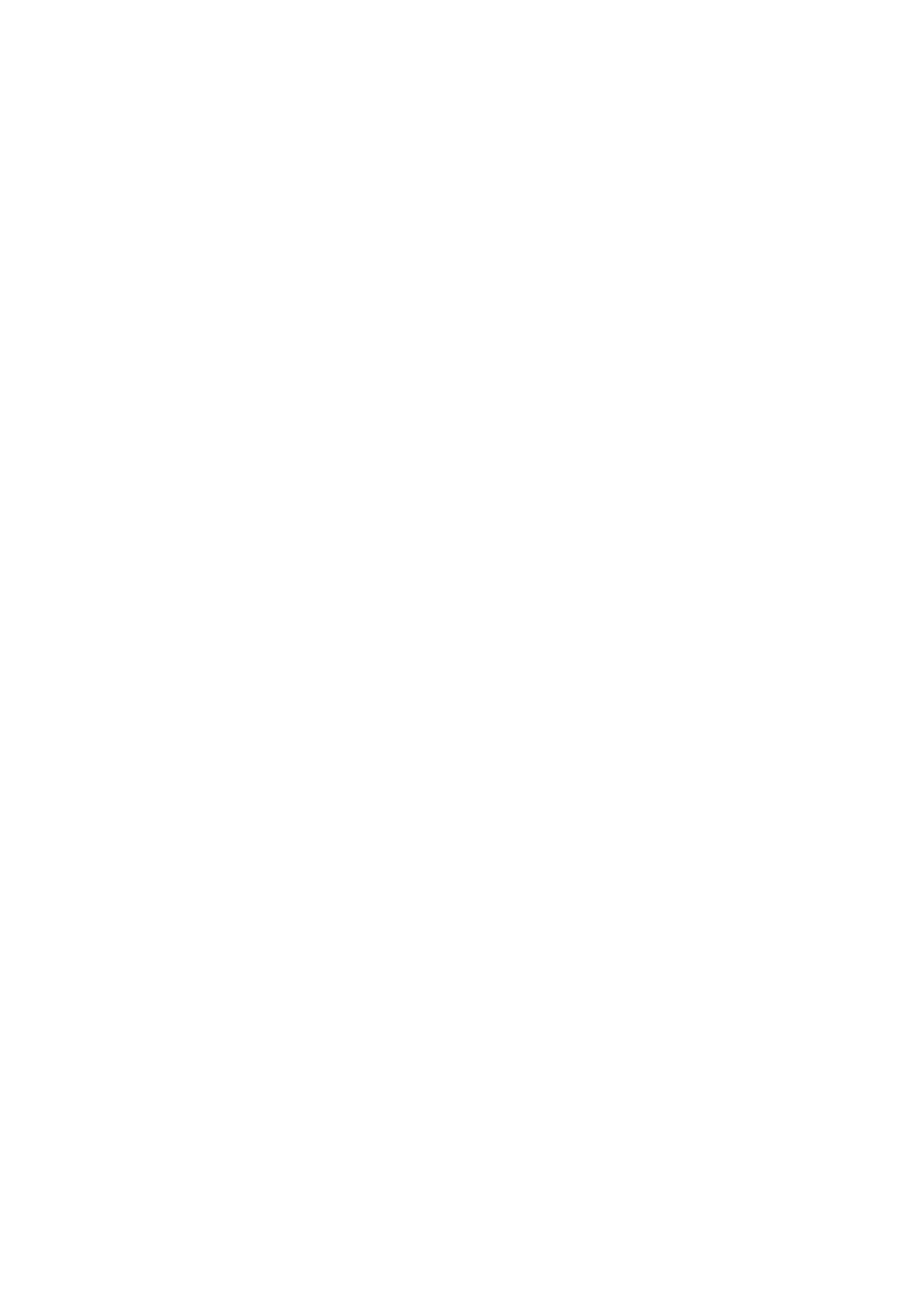# **Key to symbols used in reprinted bill**

# **As reported from the committee of the whole House**

text inserted

text deleted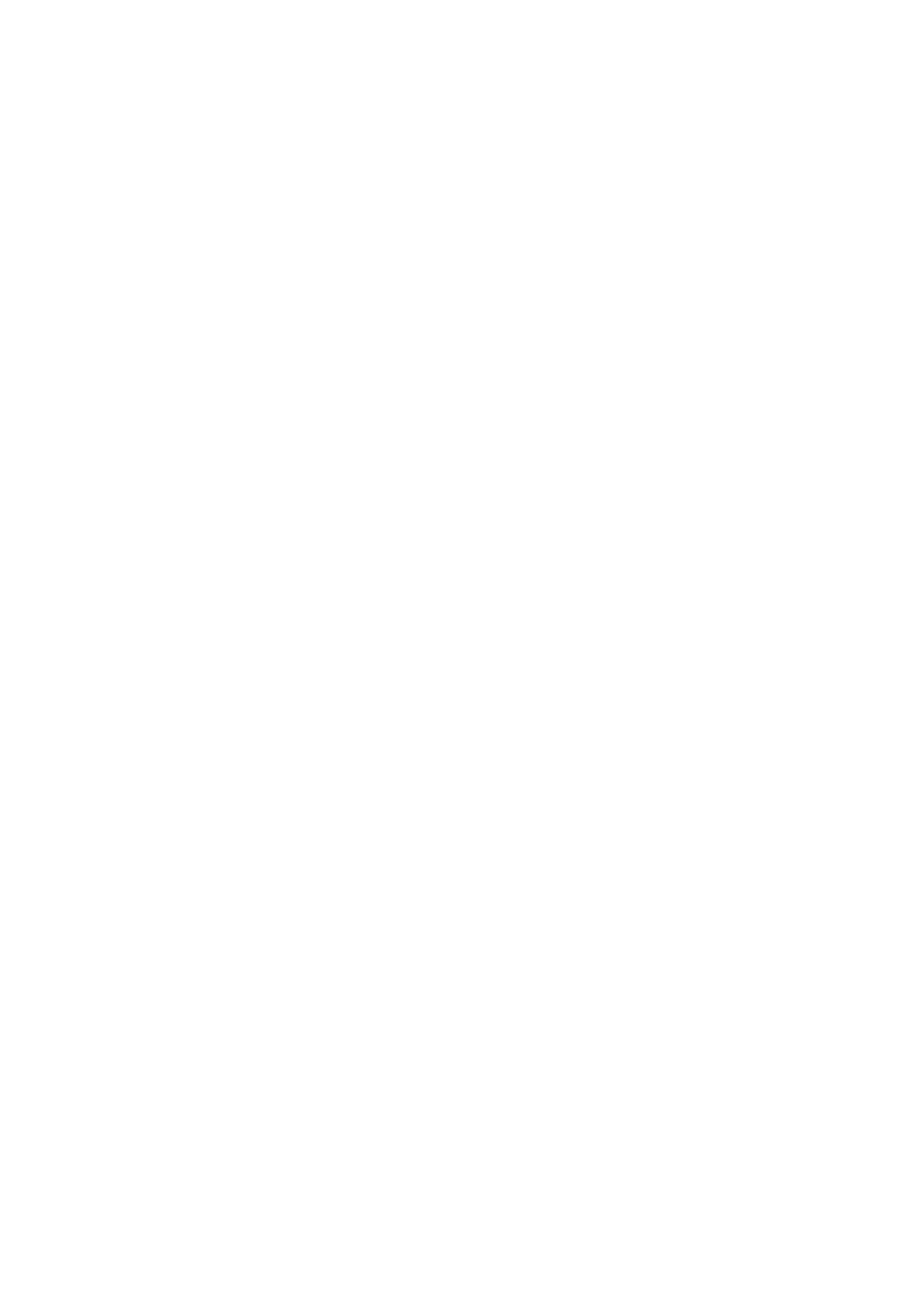# *Hon David Parker*

# **Taxation (Annual Rates for 2021–22, GST, and Remedial Matters) Bill**

Government Bill

### **Contents**

|                |                                                                  | Page |
|----------------|------------------------------------------------------------------|------|
| $\mathbf{1}$   | Title                                                            | 13   |
| $\overline{2}$ | Commencement                                                     | 14   |
|                | Part 1                                                           |      |
|                | <b>Annual rates of income tax</b>                                |      |
| 3              | Annual rates of income tax for 2021–22 tax year                  | 15   |
|                | Part 2                                                           |      |
|                | <b>Amendments to Goods and Services Tax Act 1985</b>             |      |
| 4              | Amendments to Goods and Services Tax Act 1985                    | 16   |
| 5              | Section 2 amended (Interpretation)                               | 16   |
| 5B             | Section 3 amended (Meaning of term financial service)            | 18   |
| 6              | Section 3A amended (Meaning of input tax)                        | 18   |
| $\tau$         | Section 5 amended (Meaning of term supply)                       | 19   |
| 8              | Section 6 amended (Meaning of term taxable activity)             | 19   |
| 10             | Section 11 amended (Zero-rating of goods)                        | 19   |
| 11             | Section 11A amended (Zero-rating of services)                    | 19   |
| 12             | New section 12C inserted (Information for importation of goods   | 20   |
|                | including distantly taxable goods)                               |      |
|                | 12C<br>Information for importation of goods including distantly  | 20   |
|                | taxable goods                                                    |      |
| 13             | Section 15 amended (Taxable periods)                             | 20   |
| 14             | Section 15B amended (Taxable periods aligned with balance dates) | 20   |
| 15             | Section 15C amended (Changes in taxable periods)                 | 20   |
| 16             | Section 15D amended (When change in taxable period takes         | 21   |
|                | effect)                                                          |      |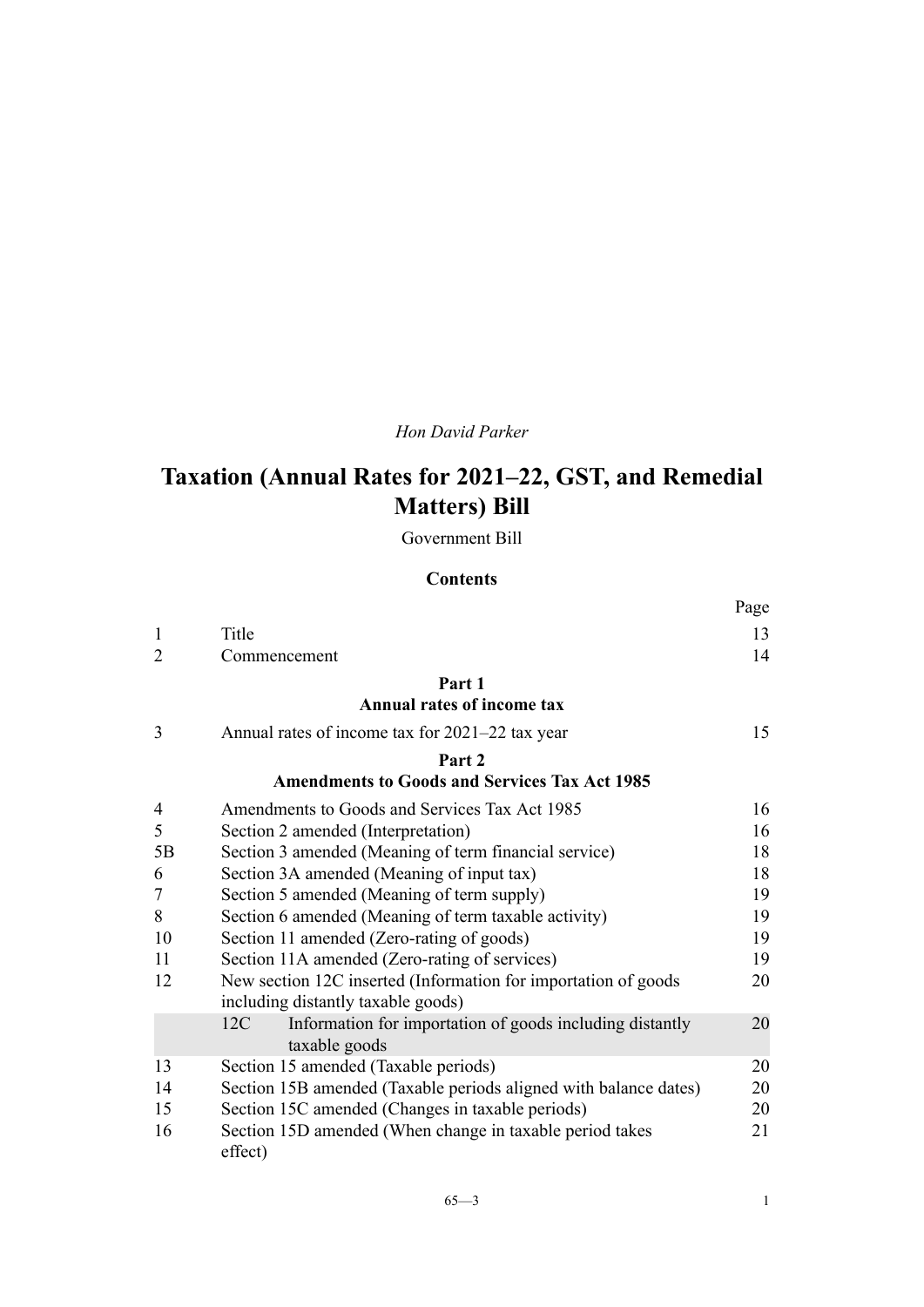| 17 |            | Section 15E amended (Meaning of end of taxable period)                                                                | 21 |
|----|------------|-----------------------------------------------------------------------------------------------------------------------|----|
| 18 |            | New section 15EB inserted (Approval of taxable period not<br>consisting of whole calendar months)                     | 22 |
|    | 15EB       | Approval of taxable period not consisting of whole<br>calendar months                                                 | 22 |
| 19 |            | New cross-headings and sections 19E to 19Q inserted                                                                   | 23 |
|    |            | Records of supplies                                                                                                   |    |
|    | 19E        | Definitions of types of record                                                                                        | 23 |
|    | 19F        | Records of taxable supplies                                                                                           | 25 |
|    | 19G        | Records of imported supplies received by registered<br>person                                                         | 25 |
|    | 19H        | Records of secondhand goods received by registered<br>person                                                          | 25 |
|    | <b>19I</b> | Records of supplies to nominated recipients                                                                           | 26 |
|    | 19J        | Records of supplies by members of GST group or<br>supplier group                                                      | 26 |
|    |            | Supply information and supply correction information                                                                  |    |
|    | 19K        | Taxable supply information: supplies by registered person                                                             | 26 |
|    | 19L        | Taxable supply information: supplies by member of GST<br>group or supplier group                                      | 28 |
|    | 19M        | Taxable supply information: goods included in supplies<br>of distantly taxable goods                                  | 28 |
|    | 19N        | Supply correction information                                                                                         | 29 |
|    | <b>190</b> | Treatment of fractional amounts of cent in information                                                                | 30 |
|    | 19P        | Commissioner may approve use of symbols, etc, on<br>electronically transmitted information                            | 31 |
|    | 19Q        | References to tax invoice, credit note, and debit note                                                                | 31 |
| 20 |            | New cross-heading above section 20 inserted                                                                           | 31 |
|    |            | Calculation of tax payable: deductions, apportionment,<br><i>other adjustments</i>                                    |    |
| 21 |            | Section 20 amended (Calculation of tax payable)                                                                       | 32 |
| 22 |            | Section 20H amended (Goods and services tax incurred in making<br>financial services for raising funds)               | 33 |
| 23 |            | Section 21 amended (Adjustments for apportioned supplies)                                                             | 34 |
| 24 |            | Section 21B amended (Adjustments when person or partnership<br>becomes registered after acquiring goods and services) | 34 |
| 25 |            | Section 21F amended (Treatment on disposal)                                                                           | 34 |
| 26 |            | Section 24 amended and repealed (Tax invoices)                                                                        | 35 |
| 27 | invoices)  | Section 24BA amended before repeal-and repealed (Shared tax                                                           | 36 |
| 28 |            | Section 24BAB repealed (Receipts for supplies)                                                                        | 36 |
| 29 |            | Section 24BAC repealed (Information for importation of goods<br>including distantly taxable goods)                    | 36 |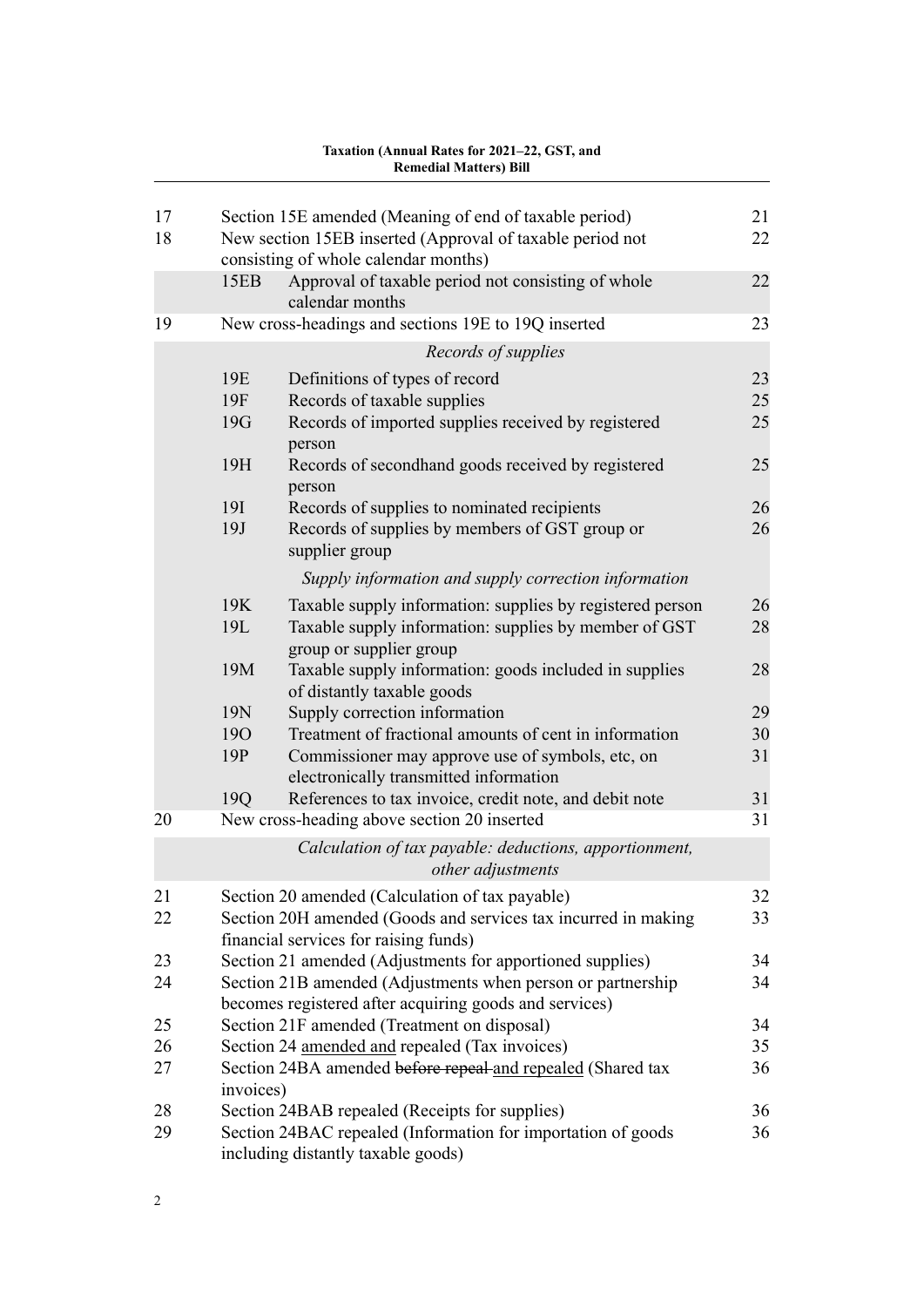| 30 | Section 24B repealed (Records to be kept by recipient of imported<br>goods and services)                                                                | 36               |
|----|---------------------------------------------------------------------------------------------------------------------------------------------------------|------------------|
| 31 | Section 25 amended (Credit and debit notices)                                                                                                           | 36               |
| 32 | Section 25AA amended (Consequences of change in contract for<br>imported goods and services)                                                            | 39               |
| 33 | Section 25AB amended (Consequences of change in contract for<br>secondhand goods)                                                                       | 39               |
| 34 | Section 25A repealed (Commissioner may approve use of symbols,<br>etc, on electronically transmitted invoices, receipts, and credit and<br>debit notes) | 39               |
| 35 | Section 43 amended (Deduction of tax from payment due to<br>defaulters)                                                                                 | 39               |
| 36 | Section 53 amended (Registered person to notify change of status)                                                                                       | 40               |
| 37 | Section 55 amended (Group of companies)                                                                                                                 | 40               |
| 38 | New section 55B inserted (Supplier group and issuing member)                                                                                            | 45               |
|    | Supplier group and issuing member<br>55 <sub>B</sub>                                                                                                    | 45               |
| 39 | Section 60 amended (Agents and auctioneers)                                                                                                             | 46               |
| 40 | Section 75 amended (Keeping of records)                                                                                                                 | 47               |
| 41 | Section 75B amended (General rules for giving information or<br>communicating matters)                                                                  | 47               |
| 42 | Section 78AA amended (Exceptions to effect of increase of tax)                                                                                          | 47               |
| 43 | Section 78B amended (Adjustments to tax payable for persons<br>furnishing returns following change in rate of tax)                                      | 48               |
| 44 | Section 78BA amended (Adjustments to tax payable in relation to<br>credit and debit notes following change in rate of tax)                              | 48               |
| 45 | Section 78G repealed (Railways vesting: zero-rating and timing of<br>tax calculations and documents)                                                    | 49               |
|    | Part 3                                                                                                                                                  |                  |
|    | <b>Amendments to Income Tax Act 2007</b>                                                                                                                |                  |
|    |                                                                                                                                                         |                  |
| 46 | Amendments to Income Tax Act 2007                                                                                                                       | 49               |
| 47 | Section BC 5 amended (Taxable income)                                                                                                                   | 49               |
| 48 | Section CB 6A replaced (Disposal within 10 years: Bright-line test<br>for residential land)                                                             | 49               |
|    | CB 6A Disposal within 10 years: Bright-line test for residential<br>land                                                                                | 49               |
|    | CB 6AC Residential land transferred for certain family trusts                                                                                           | 54               |
|    | CB 6AD Residential land transferred to Maori authorities, or                                                                                            | 55               |
|    | similar eligible persons, for certain family trusts                                                                                                     |                  |
|    | CB 6AB Residential land transferred in relation to certain family<br>trusts and other capacities                                                        | $\underline{56}$ |
|    | CB 6AC Residential land transferred in relation to certain Māori<br>family trusts                                                                       | 58               |
|    | CB 6AE Certain transfers of residential land included in settlement<br>of claim under the Treaty of Waitangi                                            | 59               |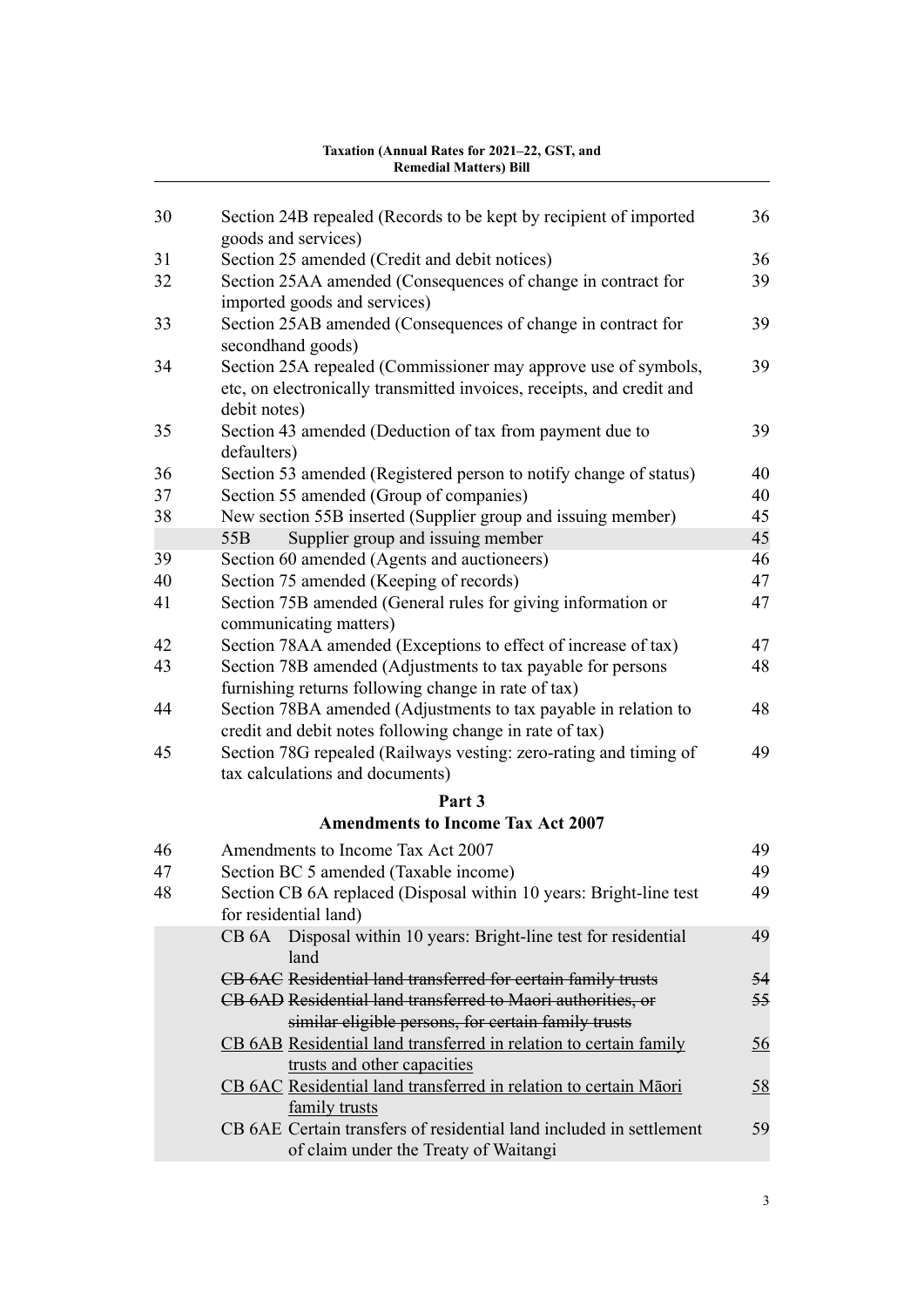| Taxation (Annual Rates for 2021–22, GST, and |  |
|----------------------------------------------|--|
| <b>Remedial Matters) Bill</b>                |  |

|                 | CB 6AF Certain transfers of residential land between look-through<br>company, or partnership, and members                        | 59 |
|-----------------|----------------------------------------------------------------------------------------------------------------------------------|----|
| 49              | Section CB 16A amended (Main home exclusion for disposal<br>within 10 years)                                                     | 61 |
| 49B             | Section CB 36 amended (Disposal of emissions units)                                                                              | 62 |
| 50              | Section CD 5 amended (What is a transfer of company value?)                                                                      | 62 |
| 50 <sub>B</sub> | Section CD 38 amended (General calculation rule for transfers of<br>company value)                                               | 62 |
| 52              | Section CD 43 amended (Available subscribed capital (ASC)<br>amount)                                                             | 63 |
| 53              | Section CD 44 amended (Available capital distribution amount)                                                                    | 63 |
| 54              | Section CW 10 amended (Dividend within New Zealand wholly-<br>owned group)                                                       | 63 |
| 54B             | New section CW 10B inserted (Dividends derived by council-<br>controlled organisation holding companies)                         | 63 |
|                 | CW 10B Dividends derived by council-controlled organisation<br>holding companies                                                 | 63 |
| 55              | Section CW 39 amended (Local authorities)                                                                                        | 64 |
| 55 <sub>B</sub> | Section CW 47 amended (TAB NZ and racing clubs)                                                                                  | 64 |
| 55C             | New section CW 62C inserted (Income from foreign-currency<br>loans used for disallowed residential property)                     | 64 |
|                 | CW 62C Income from foreign-currency loans used for disallowed<br>residential property                                            | 65 |
| 56              | Section CX 47 amended (Government grants to businesses)                                                                          | 65 |
| 56B             | Section CZ 39 amended (Disposal within 5 years: bright-line test<br>for residential land: acquisition on or after 29 March 2018) | 65 |
| 57              | Section CZ 40 amended (Main home exclusion for bright-line:<br>acquisition on or after 29 March 2018)                            | 67 |
| 57 <sub>B</sub> | Section DB 7 amended (Interest: most companies need no nexus<br>with income)                                                     | 68 |
| 58              | Section DB 8 amended (Interest: money borrowed to acquire<br>shares in group companies)                                          | 68 |
| 61              | Section DB 20B amended (Consideration for agreement to grant,<br>renew, extend, or transfer leasehold estate or licence)         | 68 |
| 61 <sub>B</sub> | Section DB 23C amended (Revenue account property: cost of<br>some residential land reduced)                                      | 68 |
| 62              | Cross-heading above section DB 41 replaced                                                                                       | 69 |
|                 | Corporate gifting                                                                                                                |    |
| 63              |                                                                                                                                  | 69 |
|                 | Section DB 41 amended (Charitable or other public benefit gifts by<br>company)                                                   |    |
| 64              | Section DF 1 amended (Government grants to businesses)                                                                           | 69 |
| 64B             | Section DG 2 amended (Application of this subpart)                                                                               | 69 |
| 64BB            | Section DG 8 amended (Expenditure limitation rule)                                                                               | 70 |
| 64C             | Section DG 9 amended (Apportionment formula)                                                                                     | 70 |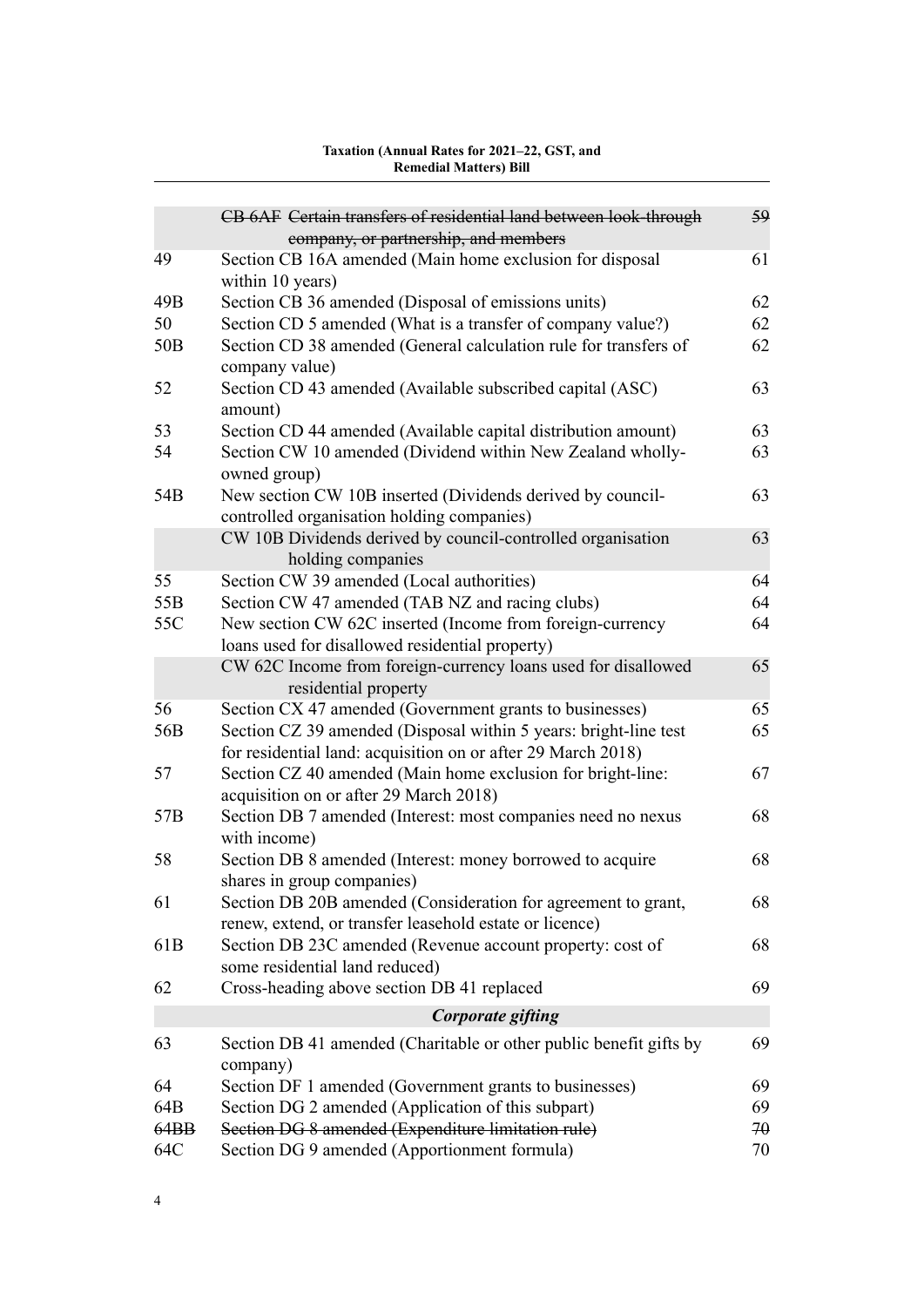| 64CB<br>64D<br>64DB<br>64E | shareholders)                                         | Section DG 10 amended (Interest expenditure rules)<br>Section DG 11 amended (Interest expenditure: close companies)<br>Section DG 14 amended (Interest expenditure: non-corporate<br>New subpart DH inserted (Interest incurred in relation to certain | 70<br>71<br>71<br>72 |
|----------------------------|-------------------------------------------------------|--------------------------------------------------------------------------------------------------------------------------------------------------------------------------------------------------------------------------------------------------------|----------------------|
|                            | land)                                                 |                                                                                                                                                                                                                                                        |                      |
|                            |                                                       | Subpart DH-Interest incurred in relation to certain land                                                                                                                                                                                               |                      |
|                            | DH <sub>1</sub><br>DH <sub>2</sub><br>DH <sub>3</sub> | Interest related to certain land<br>When this subpart applies<br>When this subpart applies: companies                                                                                                                                                  | 72<br>72<br>72       |
|                            | DH <sub>4</sub>                                       | When this subpart does not apply: exemptions for new<br>builds, development, social or emergency or transitional<br>housing, and council housing                                                                                                       | 73                   |
|                            | DH <sub>5</sub>                                       | Key terms                                                                                                                                                                                                                                              | 74                   |
|                            | DH <sub>6</sub>                                       | Interposed residential property percentage                                                                                                                                                                                                             | 78                   |
|                            | DH 7                                                  | Grandparented residential interest                                                                                                                                                                                                                     | 79                   |
|                            | DH <sub>8</sub>                                       | Deduction not allowed                                                                                                                                                                                                                                  | 80                   |
|                            | DH9                                                   | Exception to limited denial of deductions: loans                                                                                                                                                                                                       | 81                   |
|                            |                                                       | denominated in foreign currencies                                                                                                                                                                                                                      |                      |
|                            | DH 10                                                 | Limited denial of deductibility: simplified calculation of<br>interest affected                                                                                                                                                                        | 81                   |
|                            | DH 11                                                 | Denied amounts: treatment upon disposal of disallowed<br>residential property                                                                                                                                                                          | 83                   |
|                            | DH 12                                                 | Valuation                                                                                                                                                                                                                                              | 83                   |
| 64F                        |                                                       | Section DT 1A amended (Ring-fenced allocations)                                                                                                                                                                                                        | 84                   |
| 65                         |                                                       | Section DV 18B amended (Cost base for shares when debt                                                                                                                                                                                                 | 84                   |
|                            |                                                       | forgiven within economic group)                                                                                                                                                                                                                        |                      |
| 66                         |                                                       | Section EE 6 amended (What is depreciable property?)                                                                                                                                                                                                   | 84                   |
| 67                         |                                                       | Section EE 40 amended (Transfer of depreciable property on or<br>after 24 September 1997)                                                                                                                                                              | 84                   |
| 68                         |                                                       | Section EE 44 amended (Application of sections EE 48 to EE 51)                                                                                                                                                                                         | 84                   |
| 68BA                       |                                                       | Section EE 47 amended (Events for purposes of section EE 44)                                                                                                                                                                                           | 84                   |
| 68BAB                      |                                                       | Section EE 48 amended (Effect of disposal or event)                                                                                                                                                                                                    | 84                   |
| 68B                        |                                                       | Section EH 2 replaced (Income Equalisation Reserve Account)                                                                                                                                                                                            | 85                   |
|                            | EH <sub>2</sub>                                       | Deposits to be paid into Crown Bank Account                                                                                                                                                                                                            | 85                   |
| 69                         |                                                       | Section EJ 10B amended (IFRS leases)                                                                                                                                                                                                                   | 85                   |
| 69B                        | Account)                                              | Section EK 1 replaced (Environmental Restoration Funds                                                                                                                                                                                                 | 85                   |
|                            | EK <sub>1</sub>                                       | Payment to Crown Bank Account                                                                                                                                                                                                                          | 85                   |
| 70                         |                                                       | Section EL 3 amended (Definitions for this subpart)                                                                                                                                                                                                    | 85                   |
| 70B                        |                                                       | Section EL 14 amended (Continuity rules for companies)                                                                                                                                                                                                 | 85                   |
| 71                         |                                                       | Section EM 1 amended (Australian non-attributing shares and<br>attributing FDR method interests)                                                                                                                                                       | 85                   |
| 72                         |                                                       | Section EM 3 amended (What hedges does this subpart apply to?)                                                                                                                                                                                         | 86                   |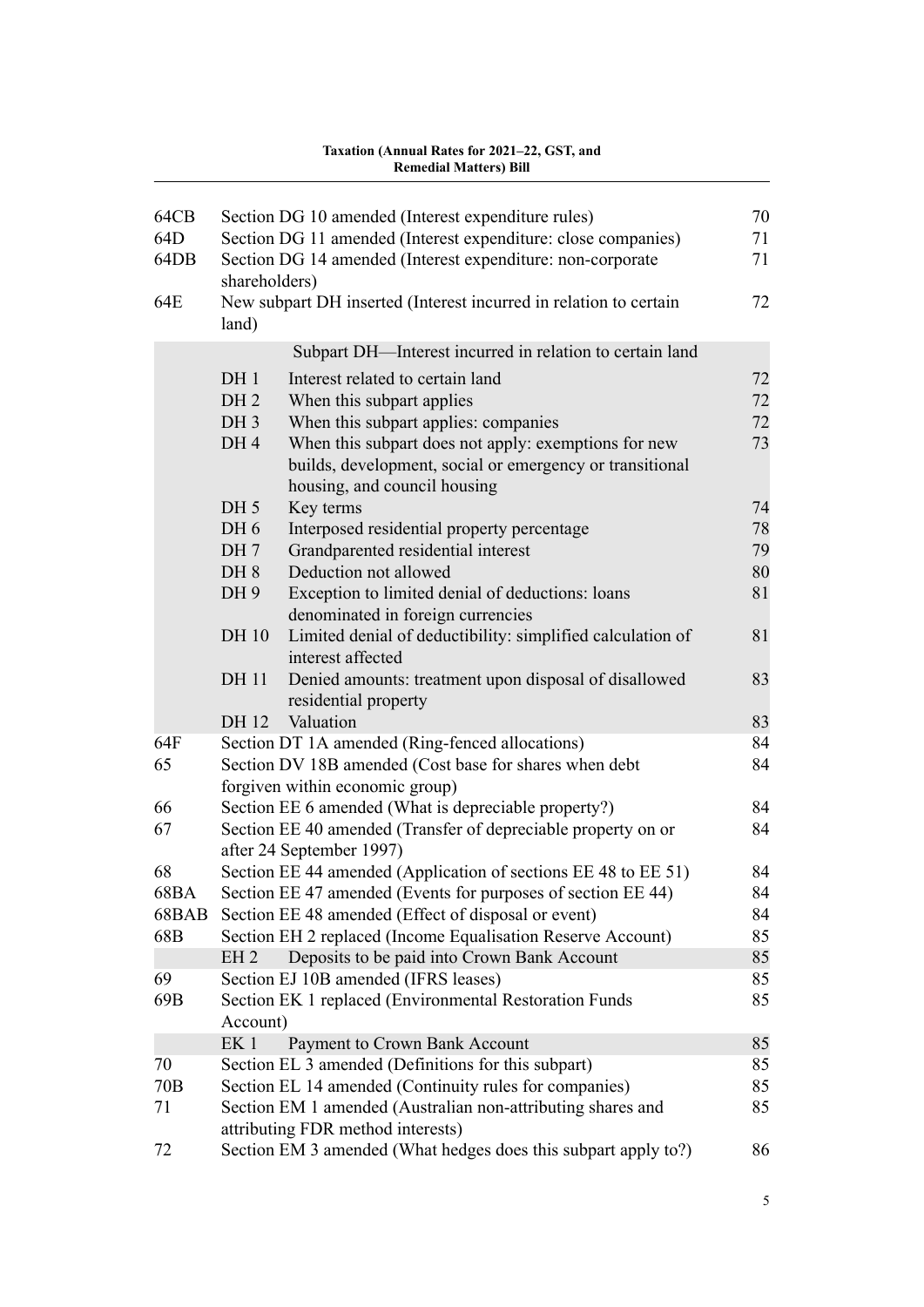| 73              | Section EM 4 replaced (Irrevocable elections)                                                                                                | 86             |  |
|-----------------|----------------------------------------------------------------------------------------------------------------------------------------------|----------------|--|
|                 | Elections<br>EM <sub>4</sub>                                                                                                                 | 86             |  |
| 74              | Section EM 5 amended (Fair dividend rate hedge portions)                                                                                     | 87             |  |
| 75              | New section EM 5B inserted (Fair dividend rate hedge portions:<br>portfolio method)                                                          | 90             |  |
|                 | EM 5B Fair dividend rate hedge portions: portfolio method                                                                                    | 90             |  |
| 76              | Section EM 6 amended (Income and expenditure for fair dividend<br>rate hedge portions)                                                       | 91             |  |
| 77              | Section EM 7 amended (Quarterly test of fair dividend rate hedge<br>portions)                                                                | 91             |  |
| 78              | Section EM 8 amended (Some definitions)                                                                                                      | 92             |  |
| 79              | Section EW 5 amended (What is an excepted financial<br>arrangement?)                                                                         | 92             |  |
| 80              | Section EW 46C amended (Consideration when debt forgiven                                                                                     | 93             |  |
|                 | within economic group)                                                                                                                       |                |  |
| <b>80BA</b>     | Section EZ 23B amended (Property acquired after depreciable<br>property affected by Canterbury earthquakes)                                  | 93             |  |
|                 | 80BAB Section EZ 23BB amended (Interest in property acquired after<br>depreciable property affected by Canterbury earthquakes)               | 94             |  |
|                 | 80BAC Section EZ 23BC amended (Property acquired after depreciable                                                                           | 94             |  |
|                 | property affected by Hurunui/Kaikōura earthquakes)                                                                                           |                |  |
|                 | 80BAD New section EZ 23BD inserted (Loss on disposal of grandparented<br>structure)                                                          | 94             |  |
|                 | Loss on disposal of grandparented structure<br>EZ<br>23BD                                                                                    | 94             |  |
|                 | 80BAE Section EZ 73 amended (Insurance for Canterbury earthquake<br>damage causing disposal: optional timing rule for income,<br>deductions) | 95             |  |
| 80 <sub>B</sub> | Section FB 3A amended (Residential land)                                                                                                     | 95             |  |
| 80C             | New cross-heading and sections FC 9B and FC 9C inserted                                                                                      | 95             |  |
|                 | Exceptions for residential land transferred to trustees of<br>certain trusts or other entities                                               |                |  |
|                 | Residential land: certain transferors<br>FC9B                                                                                                | 95             |  |
|                 | FC 9B<br>Residential land: certain transferors                                                                                               | 95             |  |
|                 | FC 9C<br>Residential land: certain recipients                                                                                                | 96             |  |
|                 | $FC$ 9 $C$<br>Residential land: certain recipients                                                                                           | $\frac{96}{9}$ |  |
|                 | FC 9D<br>Residential land: certain recipients of Treaty of Waitangi                                                                          | 96             |  |
|                 | land                                                                                                                                         |                |  |
| 81              | Section FH 11 amended (Residents, or non-residents with<br>deducting branches, having expenditure funding overseas hybrid<br>mismatches)     | 96             |  |
| 82              | Section FH 15 amended (Definitions)                                                                                                          | 98             |  |
| 83              | Section FM 8 amended (Transactions between group companies:                                                                                  | 99             |  |
|                 | income)                                                                                                                                      |                |  |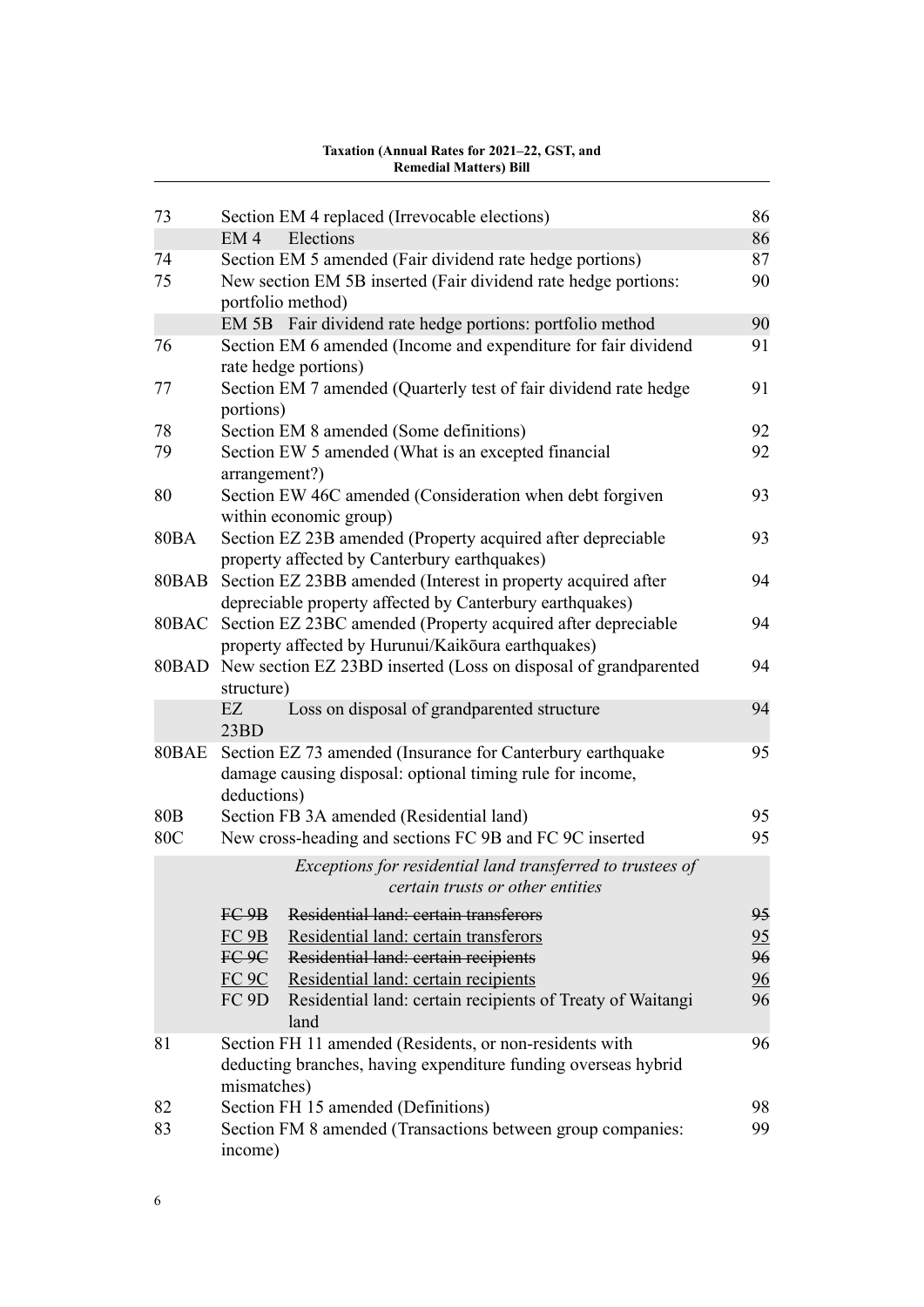| 83B             | Section FM 15 amended (Amortising property and revenue<br>account property)                                         | 99  |
|-----------------|---------------------------------------------------------------------------------------------------------------------|-----|
| 84              | Section FO 2 amended (Amalgamation rules)                                                                           | 99  |
| 85              | Section FO 21 amended (When amalgamating companies are<br>parties to financial arrangements: economic groups)       | 99  |
| 85B             | Section GB 3 amended (Arrangements for carrying forward loss<br>balances: companies' ownership)                     | 99  |
| 85C             | New cross-heading and sections GB 53B and GB 53C inserted                                                           | 99  |
|                 | Interest incurred in relation to certain land                                                                       |     |
|                 | GB 53B Interposed residential property percentage: increases or<br>decreases in value                               | 99  |
|                 | GB 53C On-lending at lower rate                                                                                     | 100 |
| 85 <sub>D</sub> | Section GC 3B amended (Disposals of emissions units)                                                                | 100 |
| 86              | Section GC 18 amended (Loan features disregarded by rules for<br>transfer pricing arrangements)                     | 100 |
| 87              | Section HF 7 replaced (Taxable Maori authority distributions)                                                       | 101 |
|                 | Taxable Maori authority distributions<br>HF 7                                                                       | 101 |
| 88              | Section HR 3 amended (Definitions for section HR 2: group<br>investment funds)                                      | 101 |
| 89              | Section HR 9BA amended (Elections to treat debt funding special<br>purpose vehicles as transparent)                 | 101 |
| 89B             | Section IA 5 amended (Restrictions on companies' loss balances<br>carried forward: continuity of ownership)         | 101 |
| 89C             | Section IB 3 amended (When tax loss components of companies<br>carried forward despite ownership continuity breach) | 102 |
| 89 <sub>D</sub> | Section IB 5 amended (When group companies treated as single<br>company)                                            | 102 |
| 89E             | Section ID 5 amended (Pre-consolidation losses on exit: part-year<br>rule)                                          | 103 |
| 89F             | Section IP 1 amended (When this subpart applies)                                                                    | 103 |
| 89G             | Section IP 3 amended (Continuity breach: tax loss components of                                                     | 103 |
|                 | companies carried forward)                                                                                          |     |
| 89H             | New section IP 3B inserted (Business continuity breach: tax loss<br>components of companies carried forward)        | 103 |
|                 | IP 3B<br>Business continuity breach: tax loss components of<br>companies carried forward                            | 103 |
| <b>89I</b>      | Section IP 4 amended (Breach in income year in which tax loss<br>component arises)                                  | 104 |
| 89J             | Section IP 5 amended (Breach in tax year in which loss balance is<br>grouped)                                       | 104 |
| 89K             | Section IP 6 amended (Financial statements required)                                                                | 104 |
| 89L             | Section IZ 8 amended (Election to use net loss for 2019–20 or<br>2020–21 year as tax loss in preceding year)        | 105 |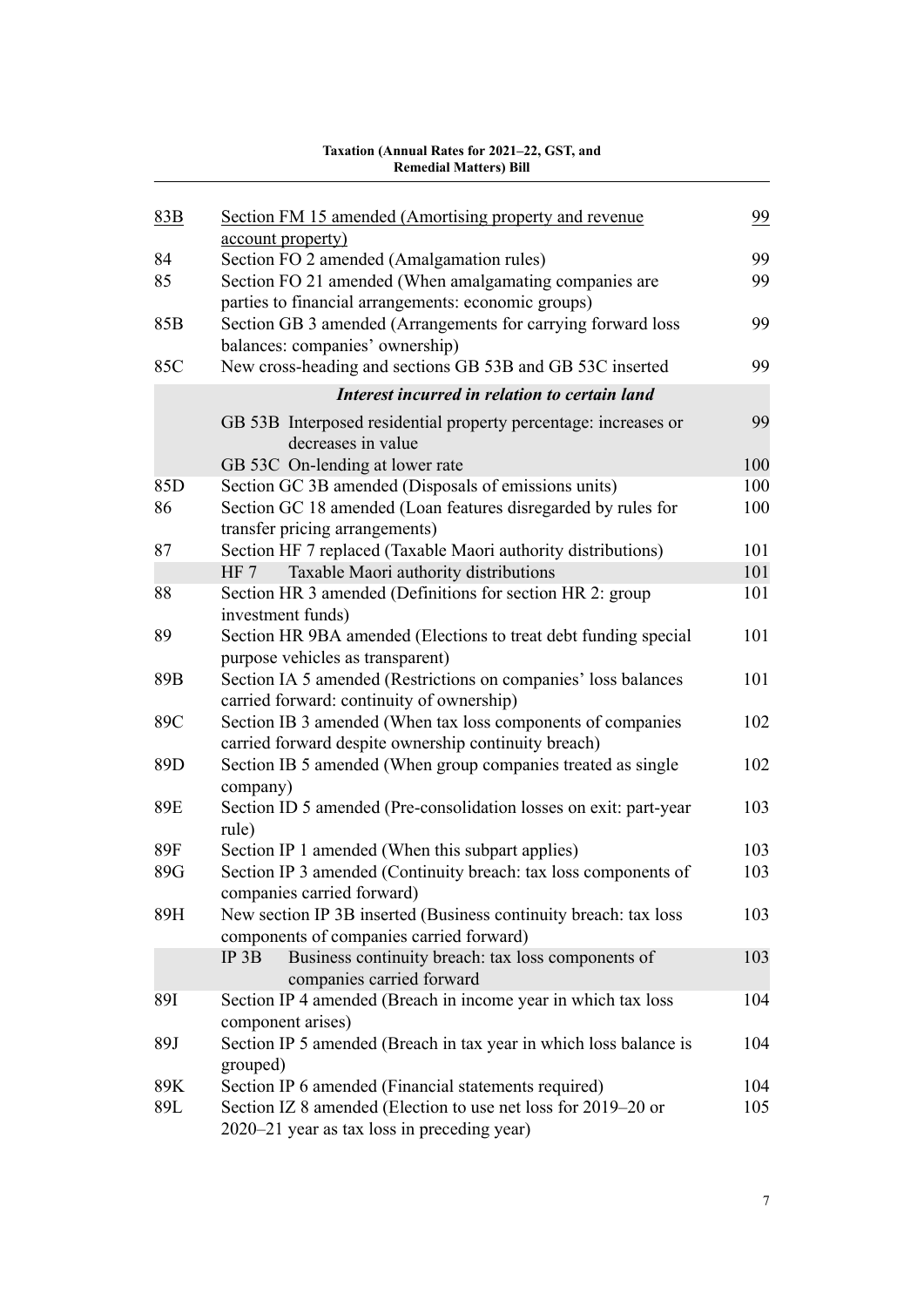#### [Section LB 1B amended \(Treatment of tax credits of certain](#page-108-0) [companies with shareholders who are employees\)](#page-108-0) [91B](#page-108-0) [Section LT 1 amended \(Tax credits for petroleum miners\)](#page-108-0) [105](#page-108-0) [Section LY 5 amended \(Eligible research and development](#page-110-0) [expenditure\)](#page-110-0) [Section LY 9 amended \(Orders in Council\)](#page-111-0) [108](#page-111-0) [Section LY 10 amended \(Evaluation\)](#page-111-0) [108](#page-111-0) [Section MD 9 amended \(Fifth requirement: earner\)](#page-111-0) [108](#page-111-0) [Section MX 3 amended \(Wage intensity criteria\)](#page-112-0) [109](#page-112-0) [Section OA 9 amended \(General treatment of credits and debits on](#page-112-0) [resident's restricted amalgamation\)](#page-112-0) [Section OB 4 amended \(ICA payment of tax\)](#page-112-0) [109](#page-112-0) [Section OB 32 amended \(ICA refund of income tax\)](#page-113-0) [110](#page-113-0) [Table O1 amended \(Table O1: imputation credits\)](#page-114-0) [111](#page-114-0) [Table O2 amended \(Table O2: imputation debits\)](#page-114-0) [111](#page-114-0) [Section OK 2 amended \(MACA payment of tax\)](#page-114-0) [111](#page-114-0) [Section OK 3 amended \(MACA payment of tax to other Maori](#page-115-0) [authorities\)](#page-115-0) [Section OK 11 amended \(MACA allocation of provisional tax\)](#page-116-0) [113](#page-116-0) [Section OK 12 amended \(MACA refund of income tax\)](#page-117-0) [114](#page-117-0) [Table O17 amended \(Table O17: Maori authority credits\)](#page-117-0) [114](#page-117-0) [Table O18 amended \(Table O18: Maori authority debits\)](#page-118-0) [115](#page-118-0) [Section OP 12 amended \(Consolidated ICA dividend derived with](#page-118-0) [imputation credit\)](#page-118-0) [Section OP 30 amended \(Consolidated ICA refund of income tax\)](#page-118-0) [115](#page-118-0) [109B](#page-119-0) [Section OP 31 amended \(Consolidated ICA amount applied to pay](#page-119-0) [other taxes\)](#page-119-0) [Section RC 35B amended \(Treatment of overpaid provisional tax](#page-119-0) [instalments calculated using AIM method\)](#page-119-0) [Section RC 38 amended \(Crediting income tax with early-payment](#page-119-0) [discount\)](#page-119-0) [Section RC 40 amended \(Some definitions\)](#page-119-0) [116](#page-119-0) [Section RD 5 amended \(Salary or wages\)](#page-119-0) [116](#page-119-0) [Section RD 45 replaced \(Unclassified benefits\)](#page-120-0) [117](#page-120-0) [RD 45](#page-120-0) [Unclassified benefits](#page-120-0) [117](#page-120-0) [114B](#page-121-0) [Section RD 50 amended \(Employer's liability for attributed](#page-121-0) [benefits\)](#page-121-0) [114C](#page-122-0) [Section RD 60 amended \(Close company option\)](#page-122-0) [119](#page-122-0) [114D](#page-122-0) [Section RD 61 amended \(Small business option\)](#page-122-0) [119](#page-122-0) [114E](#page-122-0) [Section RD 63 amended \(When employer stops employing staff\)](#page-122-0) [119](#page-122-0) [Section RD 67 replaced \(Calculating amounts of tax for](#page-122-0) [employer's superannuation cash contributions\)](#page-122-0) [RD 67](#page-122-0) [Calculating amounts of tax for employer's](#page-122-0) [superannuation cash contributions](#page-122-0)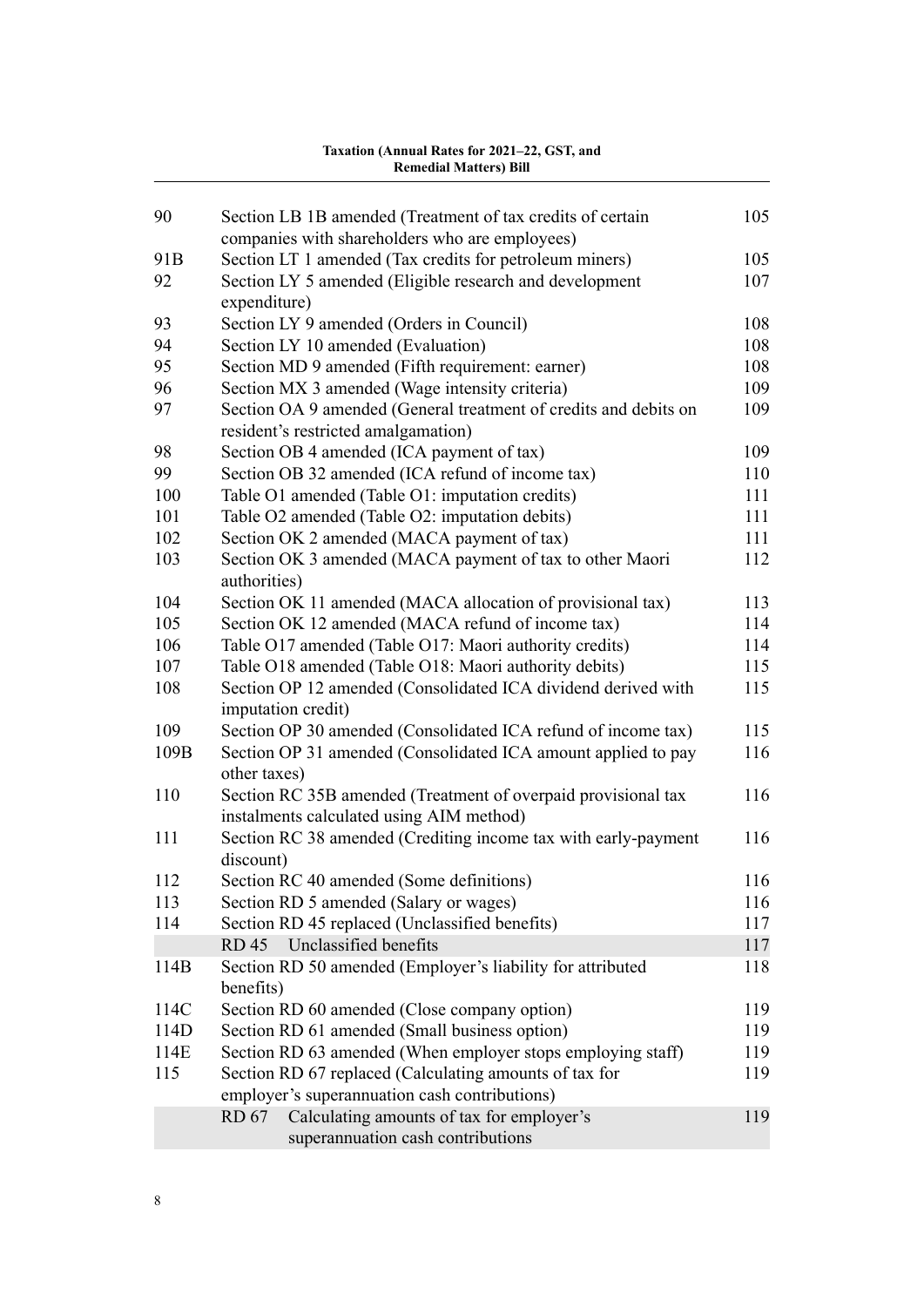| 116  | Section RE 2 amended (Resident passive income)                   | 120 |
|------|------------------------------------------------------------------|-----|
| 117  | Section RE 10C amended (Obligations of custodial institutions in | 120 |
|      | relation to certain payments of investment income)               |     |
| 118  | Section RE 21 amended (Basis of payment of RWT)                  | 120 |
| 119  | Section RF 12 amended (Interest paid by approved issuers or      | 120 |
|      | transitional residents)                                          |     |
| 120  | Section RM 1 amended (What this subpart does)                    | 121 |
| 121  | Section RM 2 amended (Refunds for overpaid tax)                  | 121 |
| 122  | Section RM 4 amended (Overpayment on amended assessment)         | 121 |
| 123  | Section RM 27 amended (Application when no credits arise)        | 121 |
| 124  | Section RP 17 amended (Tax pooling intermediaries)               | 121 |
| 125  | Section RP 17B amended (Tax pooling accounts and their use)      | 122 |
| 126  | Section RP 19 amended (Transfers from tax pooling accounts)      | 123 |
| 127  | Section YA 1 amended (Definitions)                               | 123 |
| 128  | Section YA 4 amended (General rules for giving information or    | 129 |
|      | communicating matters)                                           |     |
| 129  | Section YC 13 amended (Corporate spin-outs)                      | 129 |
| 130  | Section YE 1 amended (References to balance dates and years)     | 130 |
| 131  | Section YZ 5 amended (New Zealand Memorial Museum Trust)         | 130 |
| 131B | New Schedule 15 inserted (Excepted residential land)             | 130 |
| 132  | Schedule 21B amended (Expenditure or loss for research and       | 130 |
|      | development tax credits)                                         |     |
| 133  | Schedule 32 amended (Recipients of charitable or other public    | 130 |
|      | benefit gifts)                                                   |     |
|      | Part 4                                                           |     |
|      | <b>Amendments to other enactments</b>                            |     |
|      | <b>Amendments to Tax Administration Act 1994</b>                 |     |
| 134  | Amendments to Tax Administration Act 1994                        | 131 |
| 135  | Section 3 amended (Interpretation)                               | 131 |
| 135B | Section 7AA amended (Authorisation to make payments under        | 132 |
|      | small business cashflow loan scheme)                             |     |
| 135C | Section 7AAB amended (Authorisation to make COVID-19             | 132 |
|      | support payments)                                                |     |
| 136  | Section 14 amended (Modes of communication: general              | 132 |
|      | provisions)                                                      |     |
| 137  | Section 14F amended (Giving information by personal delivery,    | 132 |
|      | post, fax, or electronic means)                                  |     |
| 138  | Section 14G amended (Contact addresses)                          | 132 |
| 139  | Section 16C amended (Key terms)                                  | 133 |
| 139B | Section 17B amended (Commissioner may require information or     | 133 |
|      | production of documents)                                         |     |
| 139C | Section 22D amended (Key terms)                                  | 133 |
| 140  | Section 25MB amended (Information from custodial institutions)   | 133 |
|      |                                                                  |     |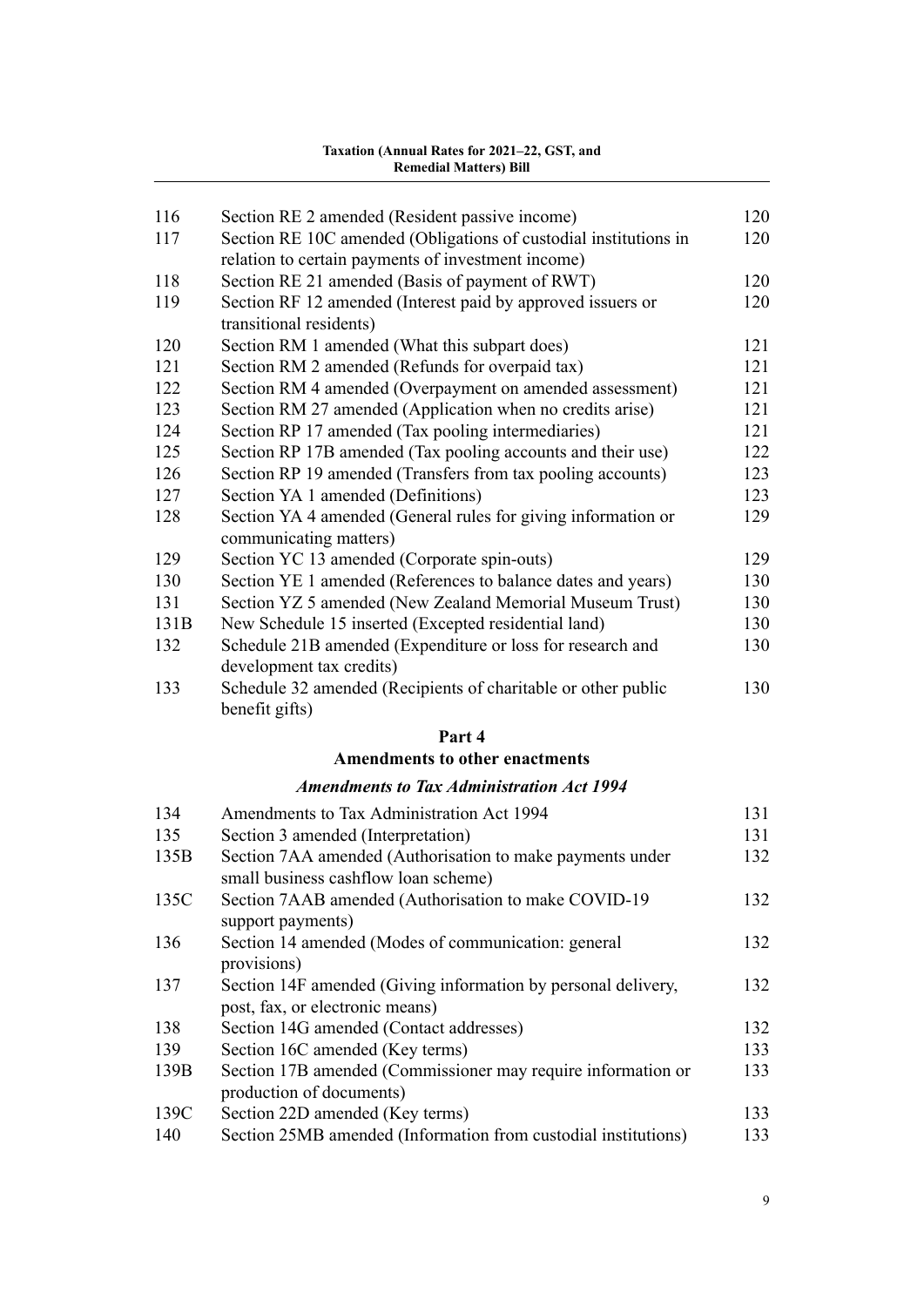# [141](#page-137-0) [New section 25NB inserted \(De minimis filing requirements for](#page-137-0) **Taxation (Annual Rates for 2021–22, GST, and Remedial Matters) Bill**

| 141  | New section 25NB inserted (De minimis filing requirements for<br>certain persons)                    | 134 |
|------|------------------------------------------------------------------------------------------------------|-----|
|      | 25NB<br>De minimis filing requirements for certain persons                                           | 134 |
| 142  | New section 33F inserted (Research and development tax credits:                                      | 134 |
|      | extension of time for 2019–20 income year)                                                           |     |
|      | 33F<br>Research and development tax credits: extension of time<br>for 2019–20 income year            | 134 |
| 143  | Section 43B amended (Non-active trusts may be excused from<br>filing returns)                        | 135 |
| 143B | Section 54C amended (Information in relation to payment of<br>RLWT)                                  | 136 |
| 143C | Section 59BA amended (Annual return for trusts)                                                      | 136 |
| 144  | Section 68CB amended (Research and development tax credits:<br>general approval)                     | 136 |
| 144B | Section 68CC amended (Research and development tax credits:<br>greater than \$2 million approval)    | 137 |
| 145  | New section 68CF inserted (Research and development tax credits:<br>extension of time for approvals) | 137 |
|      | Research and development tax credits: extension of time<br><b>68CF</b><br>for approvals              | 137 |
| 146  | Section 89B amended (Commissioner may issue notices of<br>proposed adjustment)                       | 138 |
| 147  | Section 89L (Application to High Court)                                                              | 138 |
| 148  | Section 89P amended (Challenge notice for taxpayer-initiated<br>disputes)                            | 138 |
| 149  | Section 108 amended (Time bar for amendment of income tax<br>assessment)                             | 138 |
| 150  | New section 108AB inserted (Time bar for amending assessment<br>of KiwiSaver contributions)          | 138 |
|      | Time bar for amending assessment of KiwiSaver<br>108AB<br>contributions                              | 138 |
| 151  | Section 108B amended (Extension of time bars)                                                        | 139 |
| 152  | Section 113 amended (Commissioner may at any time amend<br>assessments)                              | 139 |
| 153  | Section 113A amended (Correction of certain errors in subsequent<br>returns)                         | 139 |
| 153B | Section 120KE amended (Provisional tax and rules on use of<br>money interest)                        | 139 |
| 153C | Section 120KF repealed (Tolerance for provisional tax instalments)                                   | 140 |
| 154  | Section 125 amended (Certain rights of objection not conferred)                                      | 140 |
| 155  | Section 138E amended (Certain rights of challenge not conferred)                                     | 140 |
| 156  | Section 138P amended (Powers of hearing authority)                                                   | 140 |
| 157  | Section 139A amended (Late filing penalty for certain returns)                                       | 140 |
| 158  | Section 139AA amended (Non-electronic filing penalty)                                                | 140 |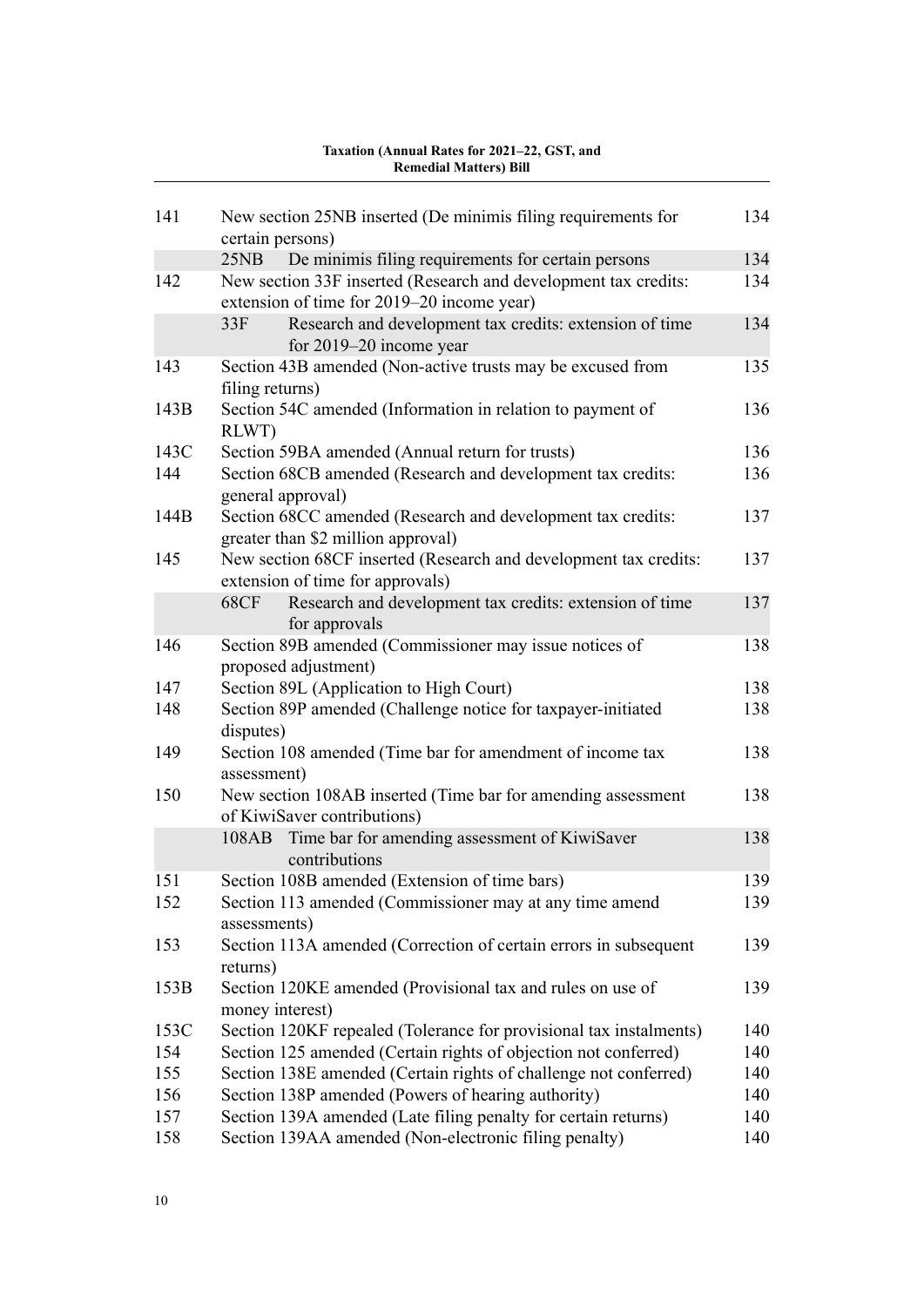| 159  | Section 139B amended (Late payment penalty)                                                                                                | 140 |
|------|--------------------------------------------------------------------------------------------------------------------------------------------|-----|
| 159B | Section 141 amended (Tax shortfalls)                                                                                                       | 141 |
| 160  | New section 141EE inserted (Penalty for acquiring or possessing<br>electronic sales suppression tools)                                     | 141 |
|      | Penalty for acquiring or possessing electronic sales<br>141EE<br>suppression tools                                                         | 141 |
| 161  | Section 141FB amended (Reduction of penalties for previous<br>behaviour)                                                                   | 141 |
| 162  | New section 141GB inserted (Reduction of electronic sales<br>suppression penalties)                                                        | 142 |
|      | 141GB Reduction of electronic sales suppression penalties                                                                                  | 142 |
| 162B | Section 142B amended (Due date for shortfall penalties)                                                                                    | 142 |
| 163  | Section 143 amended (Absolute liability offences)                                                                                          | 143 |
| 164  | Section 143A amended (Knowledge offences)                                                                                                  | 143 |
| 165  | New sections 143BB and 143BC inserted                                                                                                      | 143 |
|      | Manufacturing or supplying electronic sales suppression<br>143BB<br>tools                                                                  | 143 |
|      | 143BC<br>Acquiring or possessing electronic sales suppression<br>tools                                                                     | 144 |
| 166  | Section 143D amended (Offences related to disclosure of certain                                                                            | 144 |
|      | information by persons other than revenue officers)                                                                                        |     |
| 167  | Section 157A amended (Application of Parts 7 and 9 to defaulters)                                                                          | 145 |
| 168  | Section 173K amended (Application)                                                                                                         | 145 |
| 168B | Section 183ABA amended (Remission in circumstances of<br>emergency event)                                                                  | 145 |
| 169  | Section 183ABAB amended (Remission of interest for taxpayers<br>affected by COVID-19: general rules)                                       | 145 |
| 169B | Section 183ABAC amended (Remission of interest on terminal tax<br>for 2020–21 tax year for provisional taxpayers affected by<br>$COVID-19$ | 146 |
| 170  | Section 183C amended (Cancellation of interest)                                                                                            | 146 |
| 171  | Section 225 amended (Regulations)                                                                                                          | 146 |
| 172  | Section 225AA repealed (Regulations: co-operative dairy and<br>marketing companies)                                                        | 147 |
| 173  | Schedule 7 amended (Disclosure rules)                                                                                                      | 147 |
| 174  | Schedule 8 amended (Reporting of income information by<br>individuals and treatment of certain amounts)                                    | 147 |
|      | <b>Amendments to Child Support Act 1991</b>                                                                                                |     |
| 175  | Amendments to Child Support Act 1991                                                                                                       | 147 |
| 176  | Section 40AA amended (Interpretation for purposes of sections 40<br>to $45)$                                                               | 147 |
| 177  | Section 40 amended (Estimated income)                                                                                                      | 148 |
| 178  | Section 44 amended (End-of-year reconciliation)                                                                                            | 148 |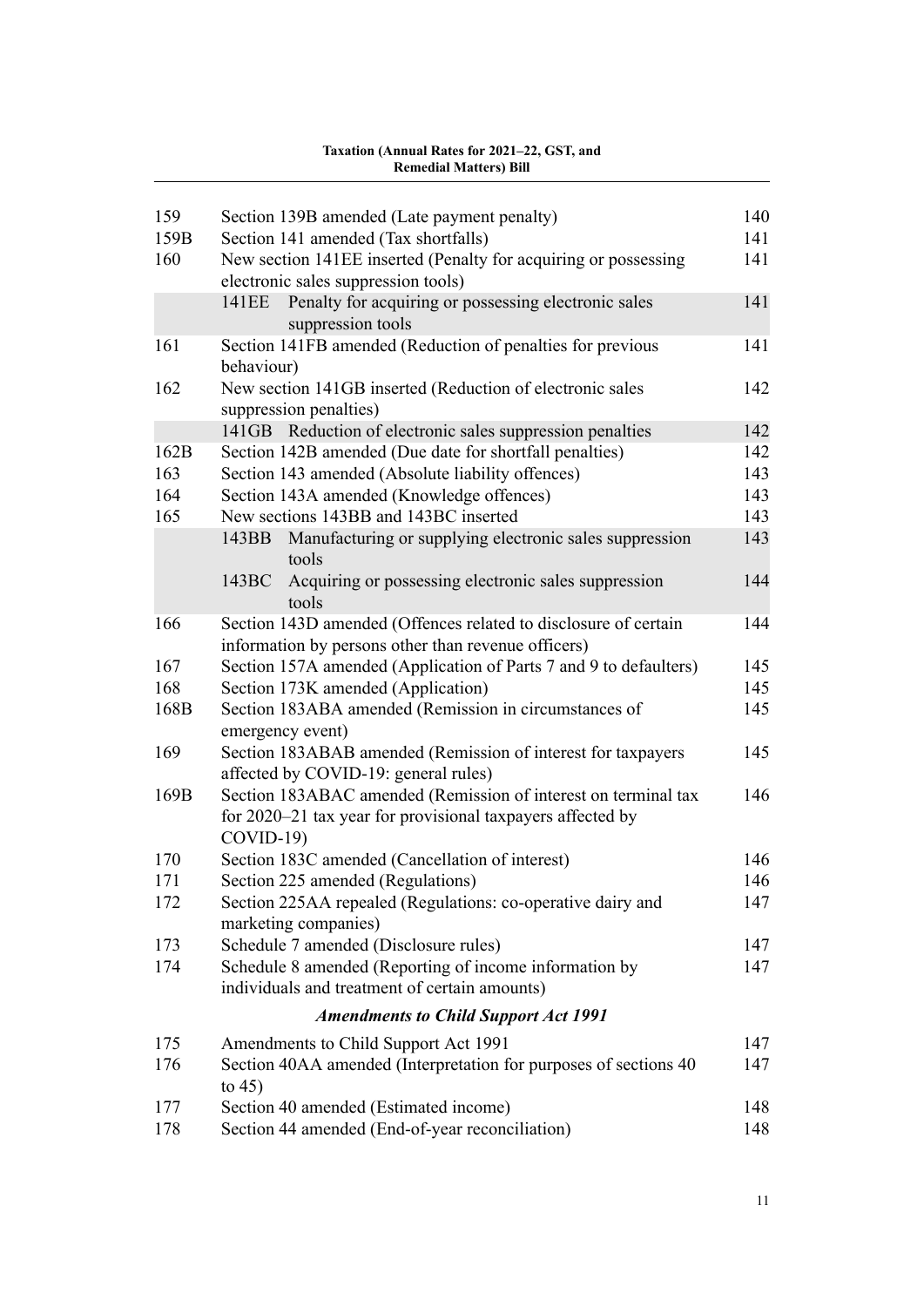| 179         | Section 81A replaced (Amendments of assessments arising from<br>living circumstances existing at time initial assessment made)   | 148         |
|-------------|----------------------------------------------------------------------------------------------------------------------------------|-------------|
|             | Amendments of assessments arising from living<br>81A<br>circumstances existing at time when assessment begins                    | 148         |
| 180         | Section 87A amended (Four-year time bar for amendment of<br>certain assessments)                                                 | 149         |
| 181         | Section 88 amended (Notice of assessment of formula assessment<br>of child support)                                              | 149         |
| 182         | Section 89H amended (Applications for exemptions under this<br>subpart)                                                          | 149         |
| 183         | Section 152B amended (Offsetting child support payments)                                                                         | 150         |
| 184         | Section 180D amended (Sections 180B and 180C to cover child<br>support penalties)                                                | 150         |
| 185         | Schedule 1 amended (Application, transitional, and savings                                                                       | 150         |
|             | provisions relating to amendments to Act made on or after 1 April<br>2015)                                                       |             |
| 186         | Schedule 3 amended (Expenditure on children)                                                                                     | 150         |
|             | <b>Amendments to KiwiSaver Act 2006</b>                                                                                          |             |
| 187         | Amendments to KiwiSaver Act 2006                                                                                                 | 150         |
| 188         | Section 4 amended (Interpretation)                                                                                               | 151         |
| 188B        | Section 59A amended (When this subpart applies)                                                                                  | 151         |
| 188C        | Section 59B amended (Initial back-dated validation)                                                                              | 151         |
| 188D        | Section 59C amended (Confirmed back-dated validation)                                                                            | 151         |
| 188E        | Section 59D amended (No confirmed back-dated validation)                                                                         | 151         |
| <u>188F</u> | Section 73 amended (Certain unremitted deductions and employer<br>contributions entered in and paid out of holding account)      | <u>151</u>  |
| 188G        | Section 78 amended (Treatment of certain unremitted deductions<br>and employer contributions in holding account)                 | 152         |
| 189         | Section 80 amended (Refund by Commissioner of amounts paid in<br>excess of required amount of deduction or if employee opts out) | 152         |
| 190         | Section 81 amended (Refund by provider of amounts paid in<br>excess of required amount of contribution or if member opts out)    | 152         |
| 191         | Section 81B amended (Residual refunds)                                                                                           | 152         |
| 192         | Section 83 amended (Unclaimed money held by Commissioner)                                                                        | 152         |
| 192B        | Section 85 amended (Time when deductions and employer<br>contributions treated as received for interest purposes)                | <u> 152</u> |
| 193         | New cross-heading and section 91B inserted                                                                                       | 153         |
|             | Time bar for refunding contributions                                                                                             |             |
|             | 91 <sub>B</sub><br>Time bar for refunding contributions                                                                          | 153         |
| 194         | Section 100 amended (Refunds of employer contribution by<br>Commissioner if employee opts out)                                   | 153         |
| 195         | Section 101 amended (Refunds of employer contribution by<br>provider)                                                            | 153         |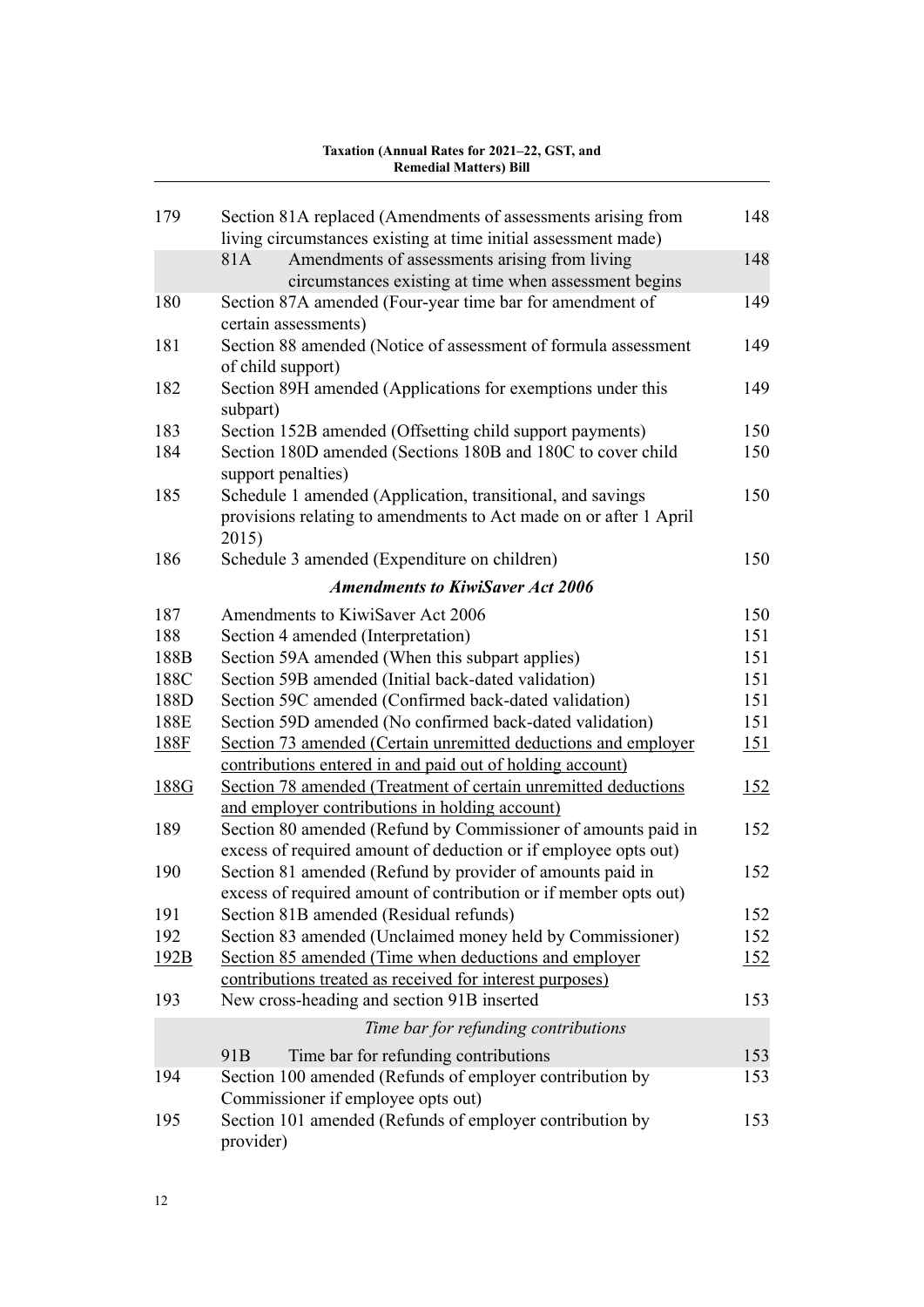<span id="page-16-0"></span>

|      | Taxation (Annual Rates for 2021-22, GST, and<br><b>Remedial Matters) Bill</b>                        | cl 1 |
|------|------------------------------------------------------------------------------------------------------|------|
| 196  | Section 101AA amended (What Commissioner must do with<br>employer contribution refunded by provider) | 154  |
| 197  | Section 114 amended (Refunds if employee loses, etc, savings<br>suspension notice)                   | 154  |
| 197B | Schedule 1 amended (KiwiSaver scheme rules)                                                          | 154  |
|      | <b>Amendments to Student Loan Scheme Act 2011</b>                                                    |      |
| 198  | Amendments to Student Loan Scheme Act 2011                                                           | 154  |
| 199  | Section 211 amended (Meaning of notify)                                                              | 154  |
| 200  | Section 212 amended (Meaning of notify a person in writing)                                          | 154  |
|      | <b>Amendments to Unclaimed Money Act 1971</b>                                                        |      |
| 200B | Amendments to Unclaimed Money Act 1971                                                               | 154  |
|      | <b>Amendments to Taxation (KiwiSaver, Student Loans, and</b><br><b>Remedial Matters) Act 2020</b>    |      |
| 201  | Amendments to Taxation (KiwiSaver, Student Loans, and<br>Remedial Matters) Act 2020                  | 155  |
|      | <b>Amendment to Child Support Amendment Act 2021</b>                                                 |      |
| 201B | Amendment to Child Support Amendment Act 2021                                                        | 155  |
|      | <b>Revocation of Co-operative Dairy Companies Income Tax</b><br><b>Regulations 1955</b>              |      |
| 202  | Co-operative Dairy Companies Income Tax Regulations 1955<br>revoked                                  | 155  |
|      | <b>Revocation of Cooperative Milk Marketing Companies Income</b><br><b>Tax Regulations 1960</b>      |      |
| 203  | Cooperative Milk Marketing Companies Income Tax Regulations<br>1960 revoked                          | 155  |
|      | <b>Revocation of Cooperative Pig Marketing Companies Income</b><br><b>Tax Regulations 1964</b>       |      |
| 204  | Cooperative Pig Marketing Companies Income Tax Regulations<br>1964 revoked                           | 155  |
|      | <b>Schedule 1A</b>                                                                                   | 156  |
|      | <b>New Schedule 15 inserted into Income Tax Act 2007</b>                                             |      |
|      | <b>Schedule 1</b><br>New Part 6 inserted into Schedule 1 of Child Support Act 1991                   | 157  |

# **The Parliament of New Zealand enacts as follows:**

## **1 Title**

This Act is the Taxation (Annual Rates for 2021–22, GST, and Remedial Matters) Act 2021.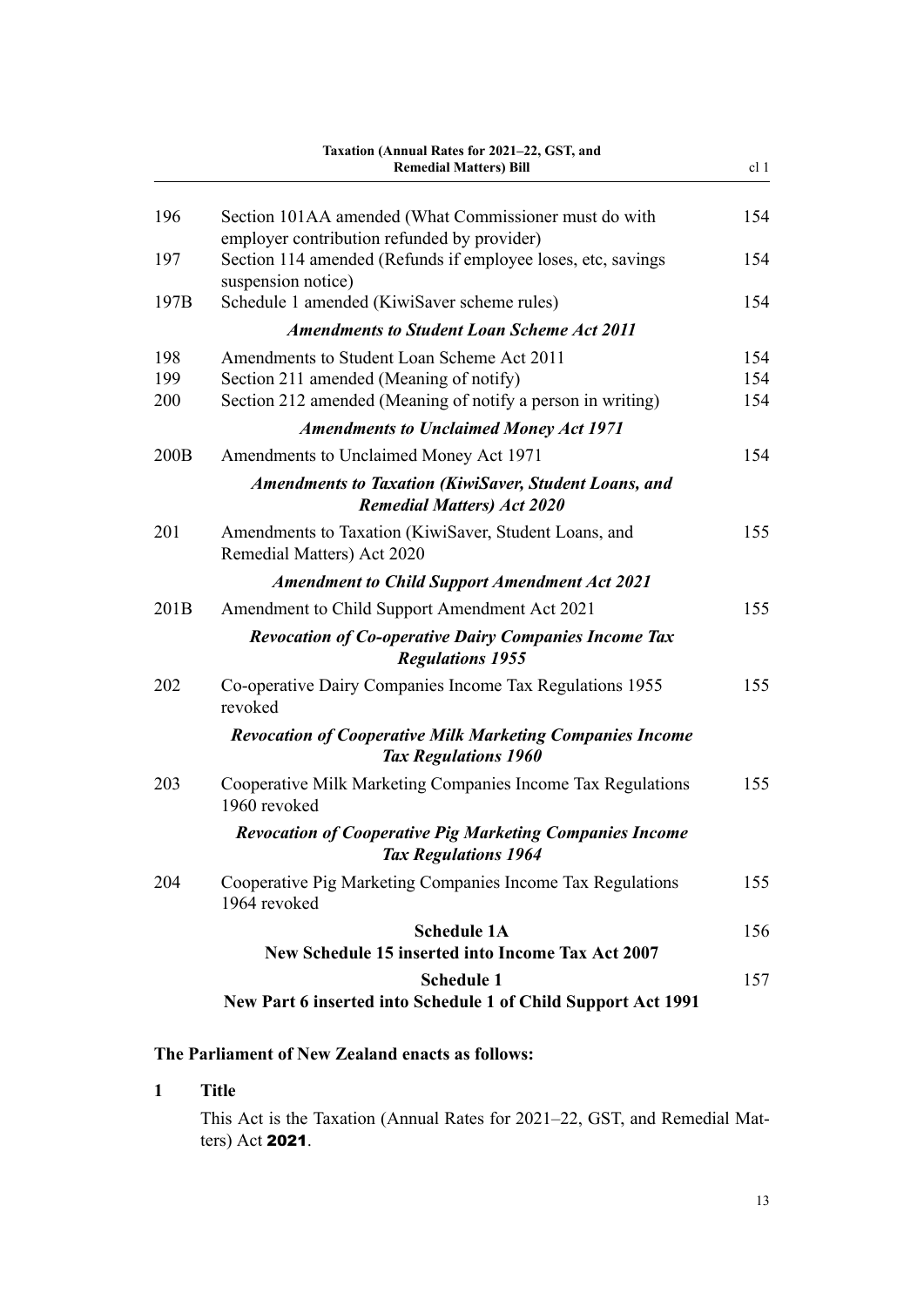### **2 Commencement**

- (1) This Act comes into force on the day on which it receives the Royal assent, except as provided in this section.
- $(2)$  Sections 47, 80(1), (2), (4), (6), (7), (8), (9), (10), and (11), 84, 87, 97, and 130 come into force on 1 April 2008. 5
- (2) Sections 47, 50, 52(1) and (3), 53(2) and (3), 65, 80(1), (2), (4), (5), (6), (7), (8), (9), (10), and (11), 84, 85, 87, 97, 127(11), (14), and (15), and 130 come into force on 1 April 2008.
- (3) Sections 5(2) and (3), 5B, 49B, 79, 85D, and 127(2) come into force on 1 January 2009. 10
- (4) **Section 7(2)** comes into force on 1 April 2010.
- (5) Section 68 comes into force on 4 September 2010.
- (6) Section 67 comes into force on 1 April 2011.
- (7) Section 61 comes into force on 1 April 2013.
- (7B) Section 127(1DB) and (17C) come into force on 1 April 2015. 15
- (7C) Section 80BAE comes into force on 1 April 2016.
- **(8) Sections 52(2), 96, 113, and 119** come into force on 30 March 2017.
- (9) Sections 22 and 120 come into force on 1 April 2017.
- (10) Sections 7(1) and 80(5) come into force on 1 July 2017.
- $(10B)$  Section 133(2A) comes into force on 11 August 2017.  $20$
- (11) Sections 81, 82, 86, and 127(10) come into force on 1 July 2018.
- (12) Sections 69 and 127(7FB) and (17D) come into force on 1 January 2019.
- (13) Section 139 comes into force on 18 March 2019.
- (14) Sections 56, 64, 66, 80, 83B, 93, 94, 112, 124, 126, 132, 135(8), 142, **152, and 159(2) and (3)** come into force on 1 April 2019. 25
- (15) Section 135(5) comes into force on 1 October 2019.
- (16) Sections 7(4) and 25 come into force on 24 February 2020.
- (17) Section 153 comes into force on 23 March 2020.
- (18) Sections 64F, 68BA, 68BAB, 70B, 80BA, 80BAB, 80BAC, 80BAD, 85B, 89B, 89C, 89D, 89E, 89F, 89G, 89H, 89I, 89J, 89K, 92, 117, 127(7GB) 30 and (17E), 140, 144, 144B, 145, and 174 come into force on 1 April 2020.
- (18B) Section 89L comes into force on 15 April 2020.
- (19) Section 133(2) comes into force on 4 May 2020.
- $(20)$  Section 95(2), (3), and (4) come into force on 1 July 2020.
- (20B) **Section 55B** comes into force on 1 August 2020. 35
- $(20C)$  Section 169B(1)(a) and (4) come into force on 7 August 2020.

<span id="page-17-0"></span>cl 2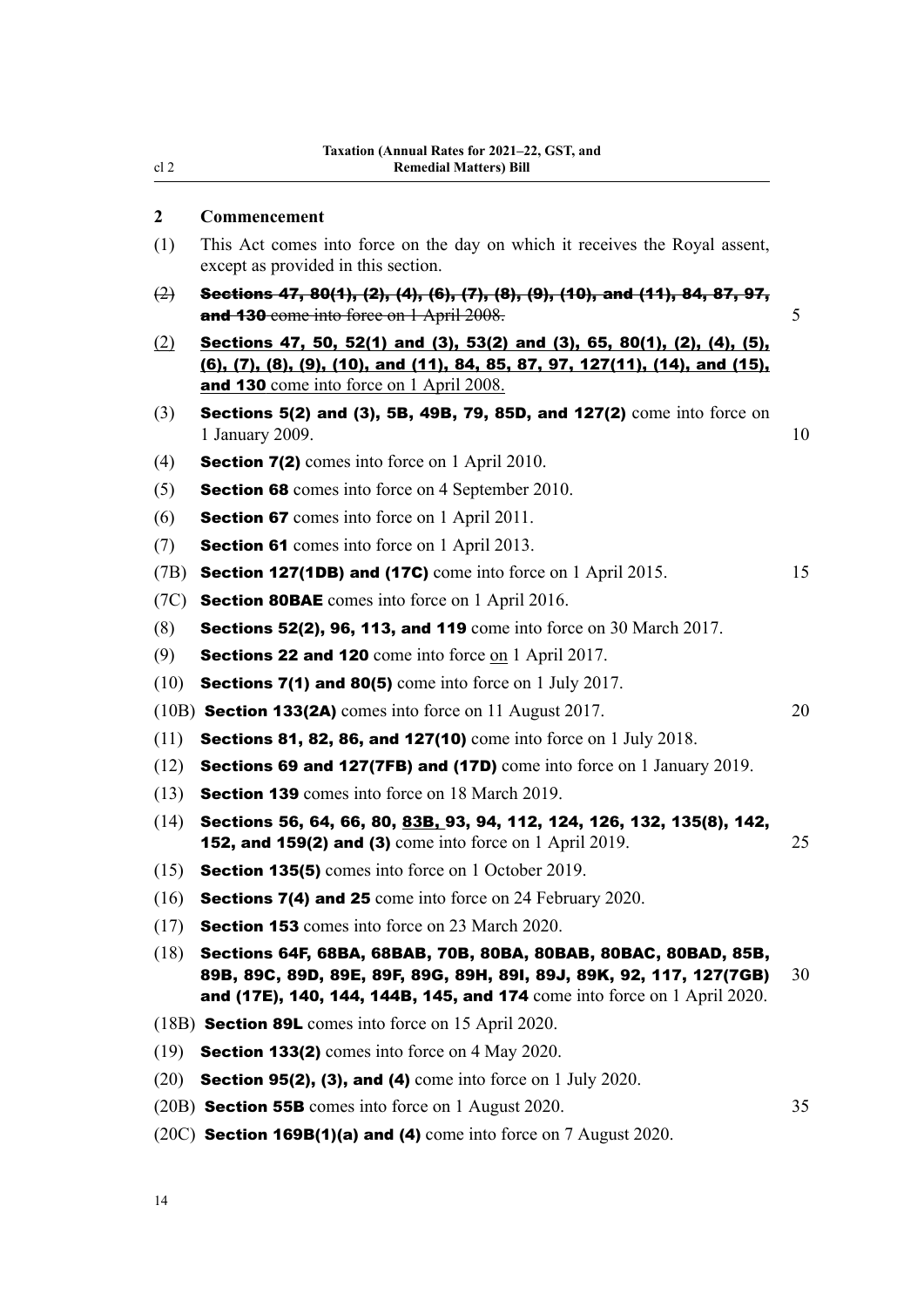- <span id="page-18-0"></span>(21) Section 88 comes into force on 30 January 2021.
- (22) Section 135(6) comes into force on 1 March 2021.
- (23) Sections 48, 49, 55C, 56B, 57, 57B, 58, 61B, 64B, 64BB, 64C, 64CB, 64D, 64DB, 64E, 80B, 85C, 127(1B), (1C), (1CB), (1CC), (1CD), (1D), (1E), (3), (4B), (5)(b), (6B), (7B), (7C), (7D), (7DB), (7E), (7F), (7G), 5 (7H), (8), (10B), (10C), (10D), (10E), (10F), (13), (16), (16B), (16C), (17), (17B), and (18), and  $131B-131B$ , and  $143B$  come into force on  $27$ March 2021.
- $(24)$  Sections 127(9), 192, and 200B come into force on 30 March 2021.
- $(25)$  Sections 95(1), 114B, 114C, 114D, 114E, 115, 131, 133(3), 139C,  $10$ 184, and 185(1), (2), and (2B) come into force on 1 April 2021.
- (25B) Sections 188B, 188C, 188D, 188E, and 197B come into force on 1 September 2021.
- (26) Section 129 comes into force on 8 September 2021.
- (26B) Sections 179, 180, 181, 182, and 183 come into force on 26 October 15 2021.
- (27) Section 169 comes into force on 25 March 2022.
- (27B) Sections 143C and 201B come into force on 31 March 2022.
- (28) Sections 50B, 54, 54B, 55, 63, 70, 71, 72, 73, 74, 75, 76, 77, 78, 80C, 83, 108, 109, 111, 114, 116, 127(5)(a), (6), (7), and (12), 135(7), 141, 20 143, 157, 158, 159(1), 170, 176, 177, 178, and 186 come into force on 1 April 2022.
- $(28B)$  Sections 5(4), 12, 19, 21(1), (2), (3), and (9), 24, 26(1) and (2), 27(1) and (2), 28, 29, 30, 31(3), (5), (6B), (6C), (7), and (9), 32, 33, 34, 36, 37(5B), (5C), and (5D), 38(1B), (1C), and (3), 39, 40, 42, 43, 44, 163(2)  $25$ and (7), and 164(2), (3), and (5) come into force on 1 April 2023.
- (29) Section 173(2) comes into force on a date to be set by Order in Council.
- (31) An Order in Council made under this section is secondary legislation (*see* Part 3 of the Legislation Act 2019 for publication requirements).

# **Part 1** 30

### **Annual rates of income tax**

#### **3 Annual rates of income tax for 2021–22 tax year**

Income tax imposed by section BB 1 (Imposition of income tax) of the Income Tax Act 2007 must, for the 2021–22 tax year, be paid at the basic rates specified in schedule 1 of that Act. 35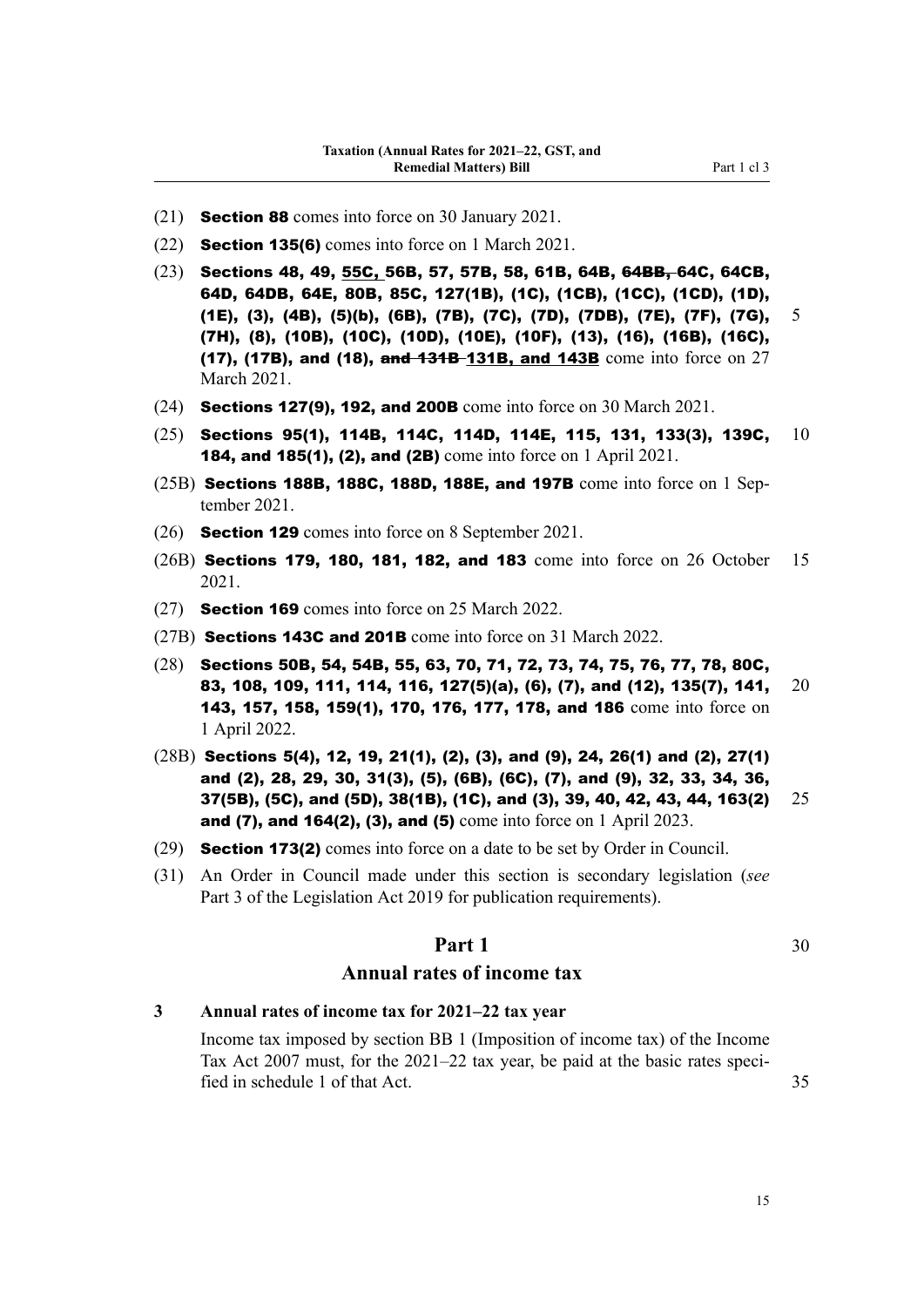<span id="page-19-0"></span>Part 2 cl 4

# **Part 2**

# **Amendments to Goods and Services Tax Act 1985**

**4 Amendments to Goods and Services Tax Act 1985** This Part amends the Goods and Services Tax Act 1985. **5 Section 2 amended (Interpretation)** 5 (1) In section  $2(1)$ ,— (a) insert, in appropriate alphabetical order: **GST group** means a group of persons that meets the requirements of section 55 (c) insert, in appropriate alphabetical order: 10 **issuing member** means the member responsible under section 55 or 55B for issuing the tax invoice, credit note, or debit note for each supply made by a member of a GST group or supplier group (d) insert, in appropriate alphabetical order: **member supply** means a supply by a member of a GST group or supplier 15 group (e) replace the definition of **Pharmac** with: **Pharmac** means the Pharmaceutical Management Agency established by sec‐ tion 46 of the New Zealand Public Health and Disability Act 2000 (f) replace the definition of **Pharmac agreement** with: 20 **Pharmac agreement** means an agreement to which Pharmac is a party and under which Pharmac agrees to list a pharmaceutical on the pharmaceutical schedule as defined in section 6 of the New Zealand Public Health and Disabil‐ ity Act 2000 (g) replace the definition of **pharmaceutical** with: 25 **pharmaceutical** means a pharmaceutical as defined in section 6 of the New Zealand Public Health and Disability Act 2000 (hb) replace the definition of **supplier** with: **supplier**, in relation to a supply of goods and services, means— (a) for a supply to which **paragraph (b)** does not apply, the person who  $30$ makes the supply; or (b) for a supply that is subject to a provision in Part 9, the person who is treated by the provision as making the supply (i) insert, in appropriate alphabetical order: **supplier group** means a group of 2 or more registered person who enter an 35 agreement meeting the requirements of **section 55B** that 1 supplier is to issue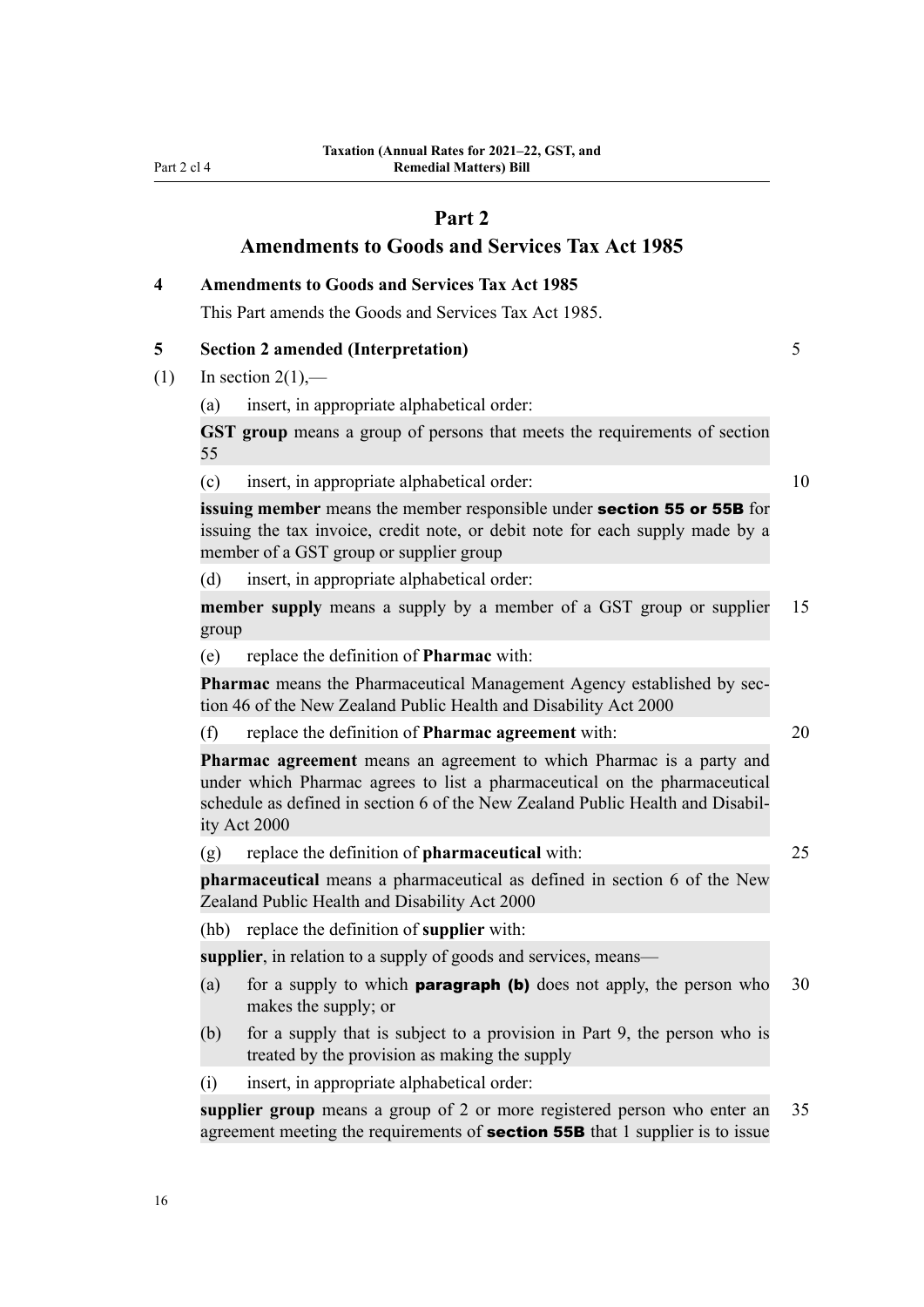the tax invoice, credit note, or debit note for each supply of goods and services by 1 or more members of the group

- $(2)$  In section  $2(1)$ ,—
	- (a) insert, in appropriate alphabetical order:

**cryptoasset** means a digital representation of value that exists in—

- (a) a database that is secured cryptographically and contains ledgers, record‐ ing transactions and contracts involving digital representations of value, that are maintained in decentralised form and shared across different locations and persons; or
- (b) another application of the same technology performing an equivalent 10 function
- (ab) insert, in appropriate alphabetical order:

**cryptocurrency** means a cryptoasset that is not a non-fungible token

(ac) insert, in appropriate alphabetical order:

**non-fungible token** means a cryptoasset that contains unique distinguishing 15 identification codes or metadata

(b) replace the definition of **services** with:

services means anything which is not goods or money or ervptoassets cryptocurrency

- (3) In section 2(1), definition of **goods**, replace "money or" with "money, cryp‐ 20 toassets cryptocurrency, or".
- $(4)$  In section  $2(1)$ ,—
	- (a) in the definition of **issuing member**, replace "tax invoice, credit note, or debit note" with "taxable supply information or supply correction infor‐ mation": 25
	- (b) insert, in appropriate alphabetical order:

**recipient details**, for a taxable supply of goods or services, means—

- (a) the name of the recipient; and
- (b) one or more of the following items of information that are peculiar to the recipient: 30
	- (i) an address of a physical location for the person such as a mailing or billing address:
	- (ii) a telephone number:
	- (iii) an email address:
	- (iv) a trading name other than the name of the recipient: 35
	- (v) a New Zealand business number:
	- (vi) a Uniform Resource Locator address for a web site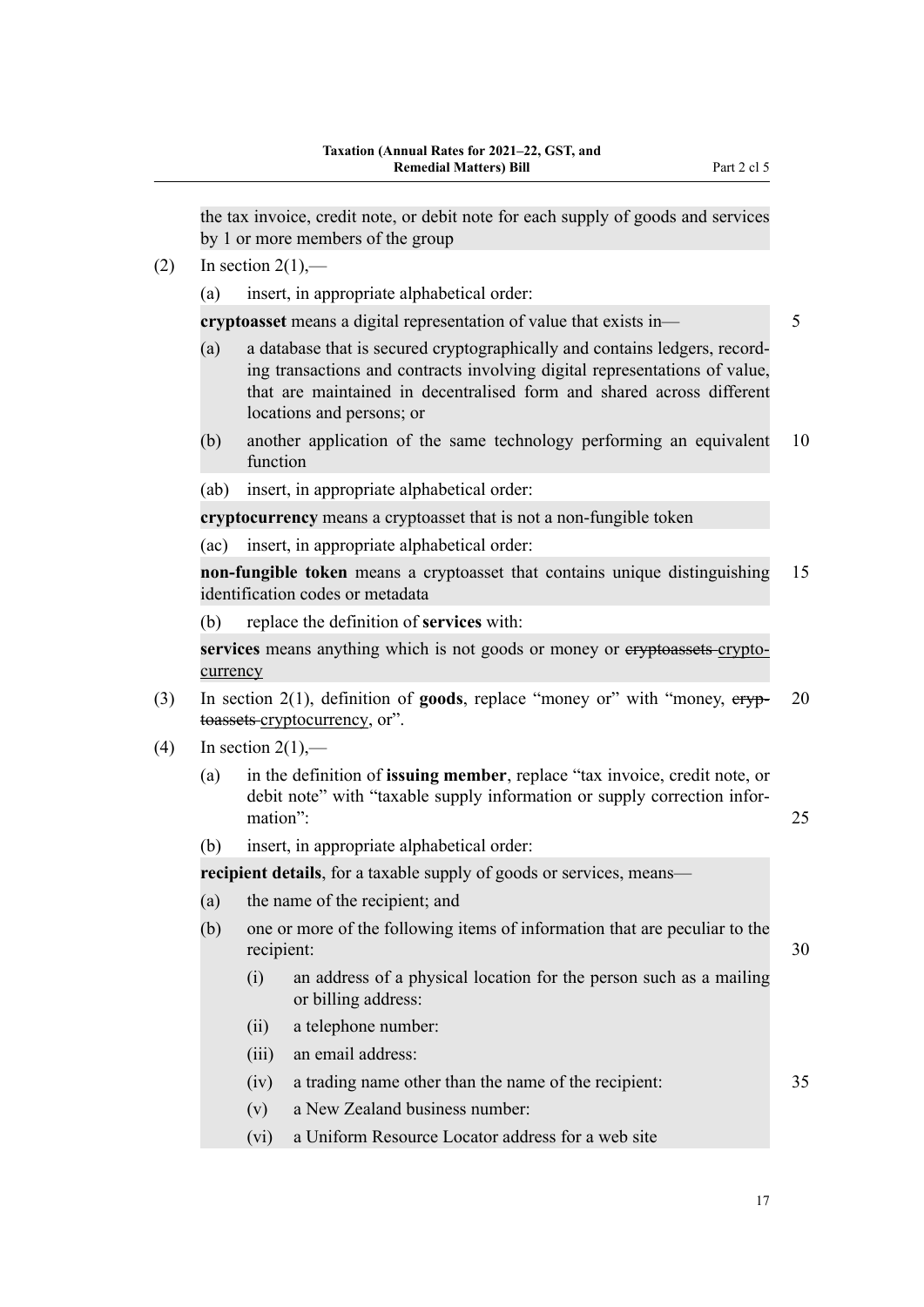<span id="page-21-0"></span>

|     | (c)  |                                                         | insert, in appropriate alphabetical order:                                                                                                                                        |    |  |
|-----|------|---------------------------------------------------------|-----------------------------------------------------------------------------------------------------------------------------------------------------------------------------------|----|--|
|     |      | supply correction information is defined in section 19E |                                                                                                                                                                                   |    |  |
|     | (d)  | mation":                                                | in the definition of supplier group, replace "tax invoice, credit note, or<br>debit note" with "taxable supply information or supply correction infor-                            | 5  |  |
|     | (e)  |                                                         | insert, in appropriate alphabetical order:                                                                                                                                        |    |  |
|     |      |                                                         | supply information, for a supplier and a recipient of a supply of goods or ser-<br>vices, means information for the supply that includes-                                         |    |  |
|     | (a)  |                                                         | the name and registration number of the supplier; and                                                                                                                             |    |  |
|     | (b)  |                                                         | the date of the supply; and                                                                                                                                                       | 10 |  |
|     | (c)  |                                                         | a description of the goods or services; and                                                                                                                                       |    |  |
|     | (d)  |                                                         | the amount of the consideration for the supply                                                                                                                                    |    |  |
|     | (f)  |                                                         | insert, in appropriate alphabetical order:                                                                                                                                        |    |  |
|     |      |                                                         | taxable supply information, for a taxable supply of goods or services, is<br>defined in section 19E                                                                               | 15 |  |
| (5) |      |                                                         | <b>Subsection (4)</b> applies for taxable periods starting on or after 1 April 2023.                                                                                              |    |  |
| 5B  |      |                                                         | Section 3 amended (Meaning of term financial service)                                                                                                                             |    |  |
| (1) |      |                                                         | In section $3(1)(k)(iii)$ , after "money", insert "or cryptocurrency".                                                                                                            |    |  |
| (2) |      |                                                         | After section $3(1)$ (kaa), insert:                                                                                                                                               |    |  |
|     |      |                                                         | (kaab) the provision or transfer of ownership of cryptocurrency:                                                                                                                  | 20 |  |
|     |      |                                                         | (kaac) the provision or transfer of ownership of an option over cryptocurrency:                                                                                                   |    |  |
| (3) |      |                                                         | After section $3(1)(1)$ , insert:                                                                                                                                                 |    |  |
|     | (lb) |                                                         | arranging the provision, or transfer, of ownership of cryptocurrency:                                                                                                             |    |  |
| 6   |      |                                                         | <b>Section 3A amended (Meaning of input tax)</b>                                                                                                                                  |    |  |
| (1) |      |                                                         | After section $3A(2)(a)$ , insert:                                                                                                                                                | 25 |  |
|     | (ab) |                                                         | the supply is not of goods that—                                                                                                                                                  |    |  |
|     |      | (i)                                                     | were acquired before 1 October 1986 by the registered person or<br>by a person who, when acquiring the goods, is an associated per-<br>son of the registered person; and          |    |  |
|     |      | (ii)                                                    | have not been owned, on or after 1 October 1986, by a person<br>who, at the time, is not the registered person and not an associated<br>person of the registered person; and      | 30 |  |
| (2) |      |                                                         | Replace section $3A(3)(a)(i)$ with:                                                                                                                                               |    |  |
|     |      | (i)                                                     | for goods received by the supplier from a person who, at the time<br>of the receipt, is not an associated person, the tax fraction of the<br>purchase price for the supplier; and | 35 |  |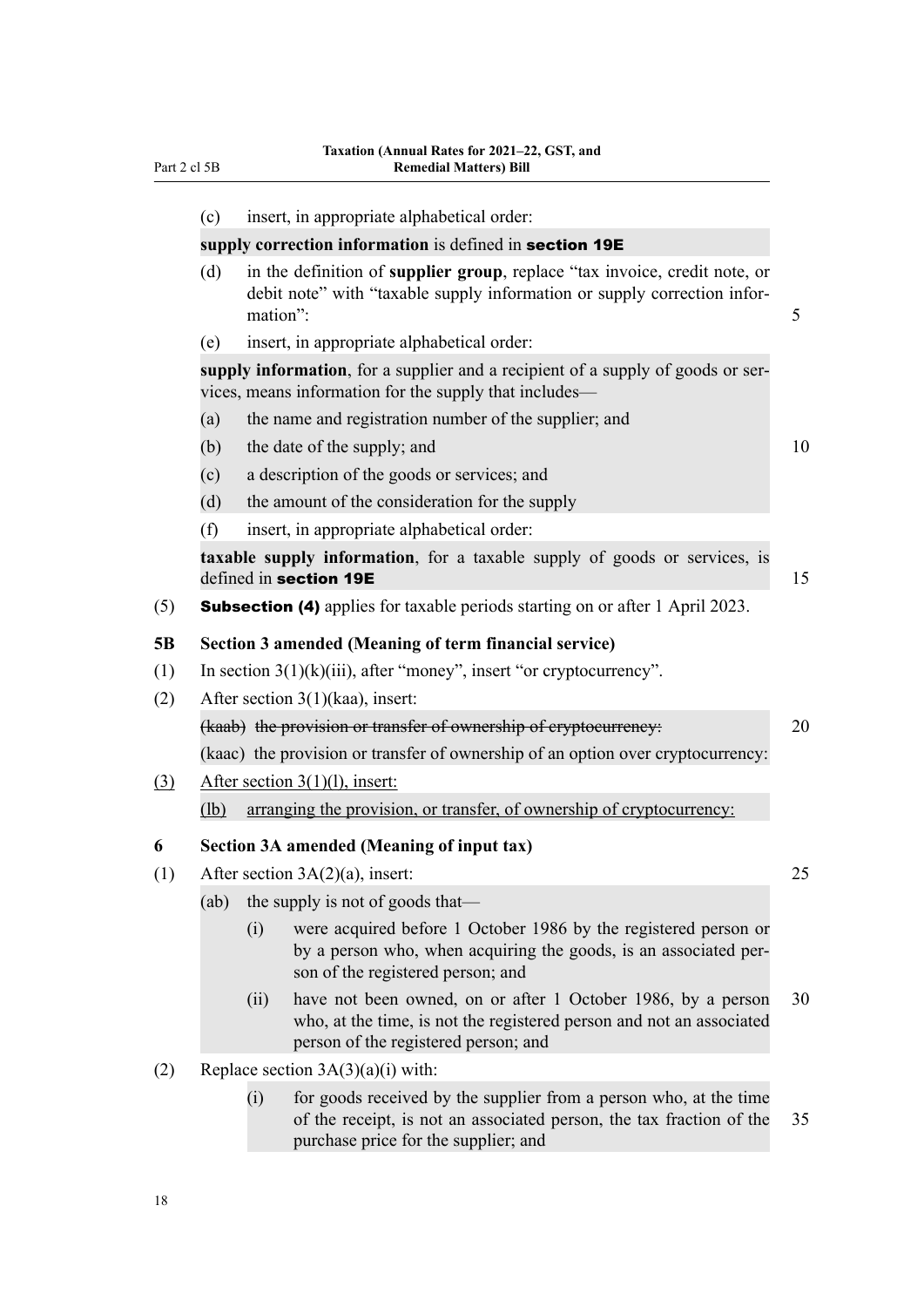- <span id="page-22-0"></span>(ib) for goods received by the supplier from a person who, at the time of the receipt, is an associated person, the tax fraction of the pur‐ chase price for the most recent acquisition of the supply by a per‐ son who, at the time of the acquisition, is an associated person from a person who, at the time of the acquisition, is not an associ- 5 ated person; and
- (3) **Subsections (1) and (2)** apply fora supply of secondhand goods—
	- (a) made in a taxable period starting on or after the day on which the Taxation (Annual Rates for 2021–22, GST, and Remedial Matters) Act 2021 receives the Royal assent: 10
	- (b) made under an agreement entered after 8 September 2021 and paid for on or after the start of the first taxable period starting on or after the day on which the Taxation (Annual Rates for 2021–22, GST, and Remedial Matters) Act 2021 receives the Royal assent.

### **7 Section 5 amended (Meaning of term supply)** 15

- (1) In section 5(6AB), replace "the Commission" with "Fire and Emergency New Zealand".
- (2) In section  $5(6E)(b)(ii)$ , replace "paragraphs (c) and (d)" with "paragraph (a)".
- (3) In section 5(8A), after "member of the body corporate", insert ", other than as reimbursement for a payment by the body corporate of an amount that would, 20 if not charged to the body corporate, be payable by the member for an exempt supply to the member,".
- (4) Repeal section 5(18).
- $(5)$  In section 5(23),—
	- (a) replace "supply of goods" with "taxable supply of goods": 25
	- (b) replace "on the date of settlement" with "on the date on which the error is found".

### **8 Section 6 amended (Meaning of term taxable activity)**

In section  $6(3)(c)(iii)$ , delete "statutory".

## **10 Section 11 amended (Zero-rating of goods)** 30

Replace section  $11(1)(eb)(i)$  with:

(i) are supplied to a recipient; and

## **11 Section 11A amended (Zero-rating of services)**

In section  $11A(1)(c)$ , replace "to the extent that the services are supplied by the same supplier as part of the supply of services" with "to the extent that the ser-<br>35 vices are part of a supply of services, relating to the same goods,".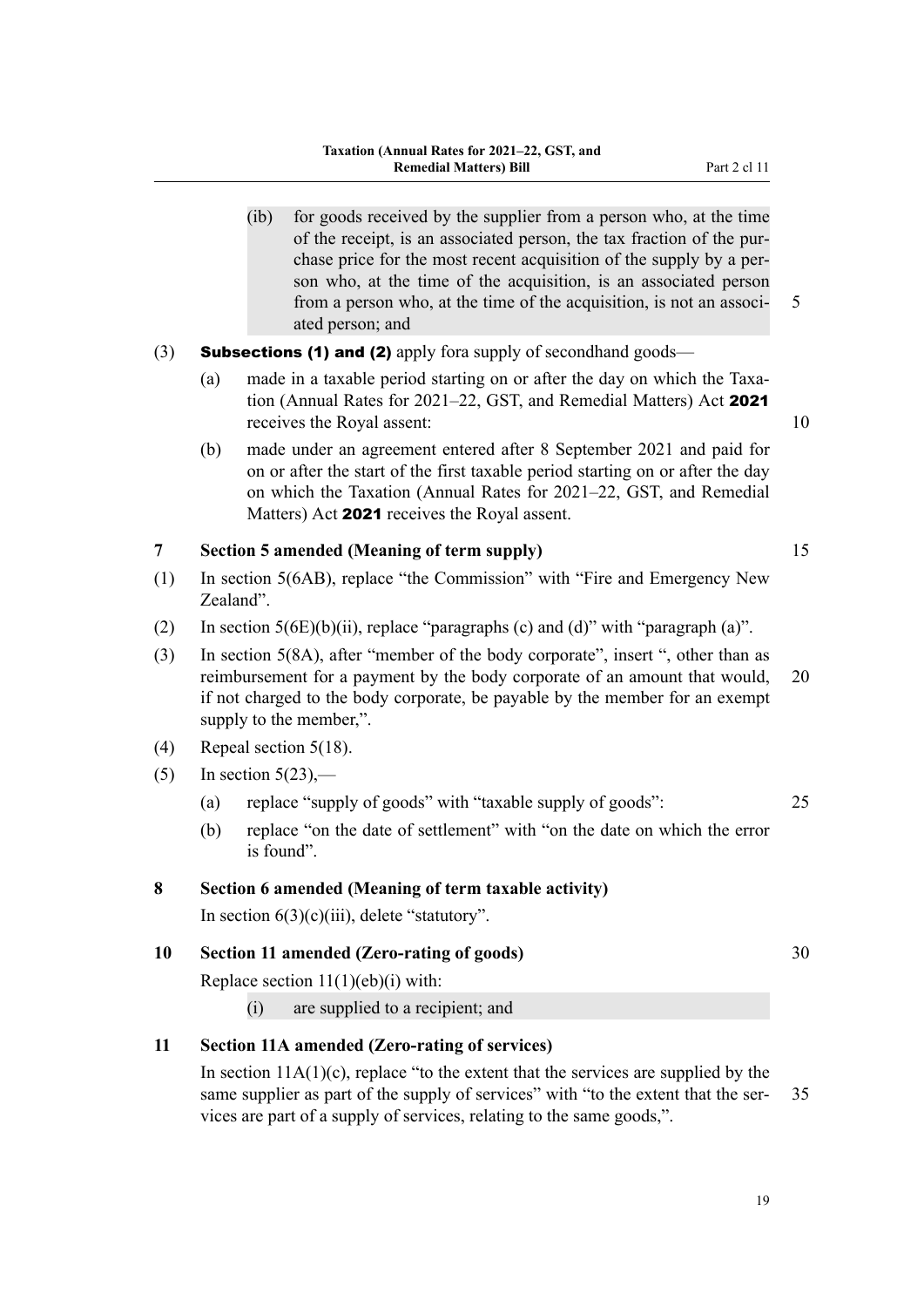## <span id="page-23-0"></span>**12 New section 12C inserted (Information for importation of goods including distantly taxable goods)**

(1) After section 12B, insert:

### **12C Information for importation of goods including distantly taxable goods**

A registered person who makes a supply of distantly taxable goods, on which 5 tax at a rate greater than  $0\%$  is charged under section  $8(1)$ , must take reasonable steps to ensure that the New Zealand Customs Service has available, by the time of the importation of the goods,—

- (a) the name and registration number of the registered person:
- (b) information indicating the items included in the supply, or imported with 10 the supply, for which the amount of tax included in the price of the sup‐ ply is more than zero:
- (c) information indicating the items included in the supply, or imported with the supply, for which the amount of tax included in the price of the supply is zero: 15

- (d) information that is acceptable to the Commissioner in substitution for information referred to in paragraphs (a) to (c).
- (2) Subsection (1) applies for taxable periods starting on or after 1 April 2023.

## **13 Section 15 amended (Taxable periods)**

- (1) In section 15(1), words before the paragraphs, after "following", insert "or a 20 period described in **section 15E(2)** that is equivalent to one of the following".
- (2) In section 15(5)(a), after "last day of a month", insert "or is a period of approximately 12 months consisting of taxable periods approved for the person and described in section 15E(2)".
- (3) **Subsections (1) and (2)** apply for taxable periods starting on or after the day 25 on which this Act receives the Royal assent.

### **14 Section 15B amended (Taxable periods aligned with balance dates)**

- (1) After section 15B(4), insert:
- (4B) For the purposes of subsection (4), the GST cycle of a person with a taxable period described in **section 15E(2)** is aligned with the person's balance date if  $30$ the end of a taxable period for the person corresponds under **section 15E(2B)** with the end of the month in which the balance date occurs.
- (2) Subsection (1) applies for taxable periods starting on or after the day on which this Act receives the Royal assent.

### **15 Section 15C amended (Changes in taxable periods)** 35

(1) In section 15C(1), replace "6-month period" with "6-month period, or to an equivalent period described in section 15E(2),".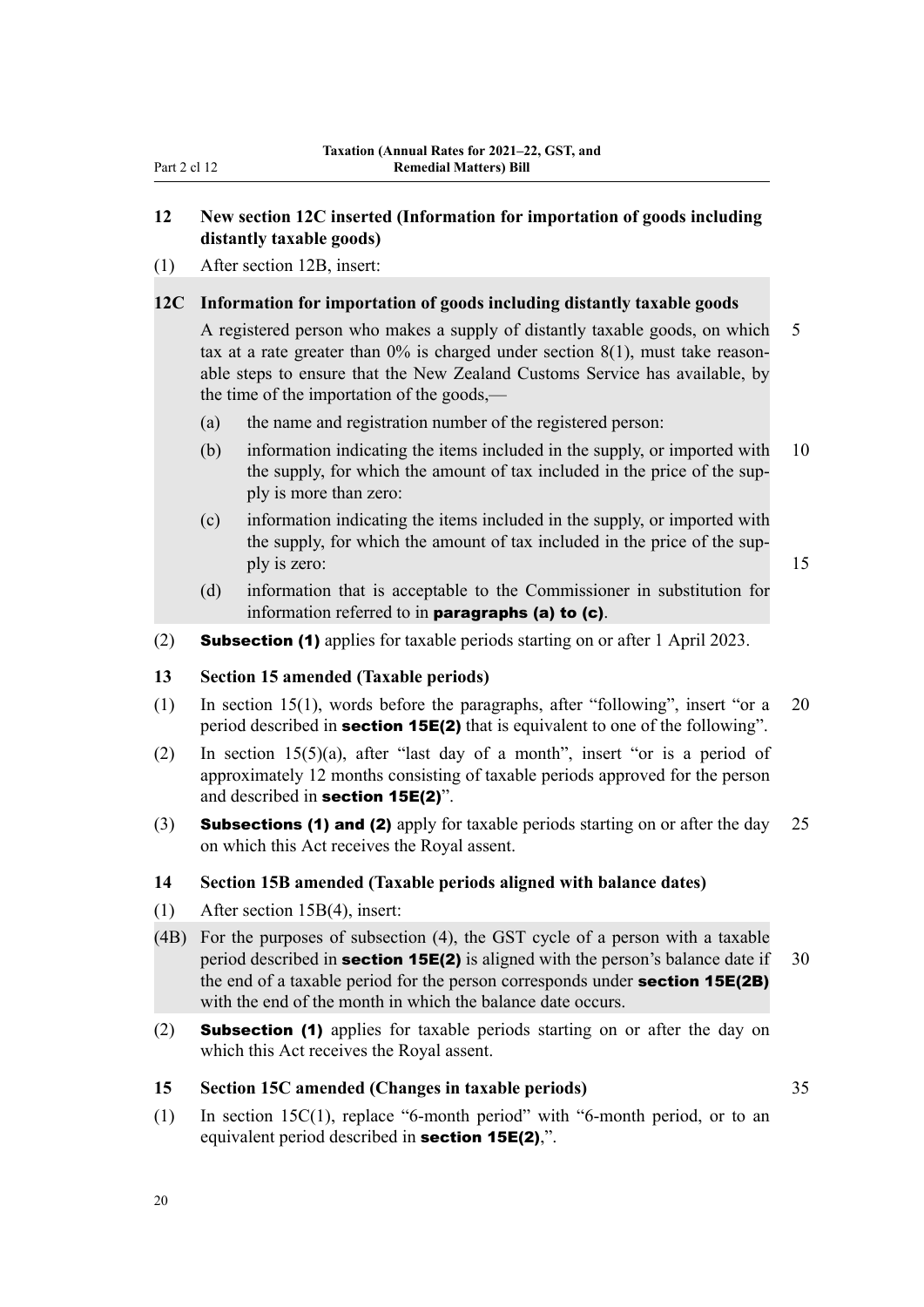<span id="page-24-0"></span>(2) In section 15C(3), replace "2-month period" with "2-month period, or to an equivalent period described in section 15E(2)". (3) In section 15C(3B), replace "1-month period" with "1-month period, or to an equivalent period described in section 15E(2)". (4) In section 15C(3C), replace "2-month period" with "2-month period, or to an 5 equivalent period described in section 15E(2)". (5) Subsections (1), (2), (3), and (4) apply for taxable periods starting on or after the day on which this Act receives the Royal assent. **16 Section 15D amended (When change in taxable period takes effect)** (1) In section  $15D(1)(a)$ , after "is set", insert "to a period consisting of calendar 10 months". (2) After section 15D(1)(a), insert: (ab) applies under section 15C to change the basis on which the person's taxable period is set to a period described in **section 15E(2)** and not consisting of calendar months; or 15 (3) In section 15D(2), after "in taxable period", insert "under subsection (1)(a) or (b)". (4) After section 15D(2), insert: (2B) A change in taxable period under **subsection (1)(ab)** takes effect at— (a) the end of the taxable period in which the person applies; or 20 (b) the end of a later taxable period nominated by the registered person and approved by the Commissioner. (4B) After section 15D(3), insert: (3B) A change in taxable period continues to have effect until— (a) the Commissioner withdraws approval for the basis on which the per- 25 son's taxable period is set because the Commissioner considers that the person does not have good commercial reasons for the basis: (b) the person chooses, or is required, to have the person's taxable period set on a different basis. (5) Subsections (1), (2), (3), (4), and (4B) apply for taxable periods starting on  $30$ or after the day on which this Act receives the Royal assent. **17 Section 15E amended (Meaning of end of taxable period)** (1) Replace section 15E(2) with: (2) Despite subsection (1), a registered person may apply under section 15C to the Commissioner for approval under **section 15EB** to have a taxable period that 35 is— (a) equivalent to a 1-month period and has a last day that is an approved date of the month; or 21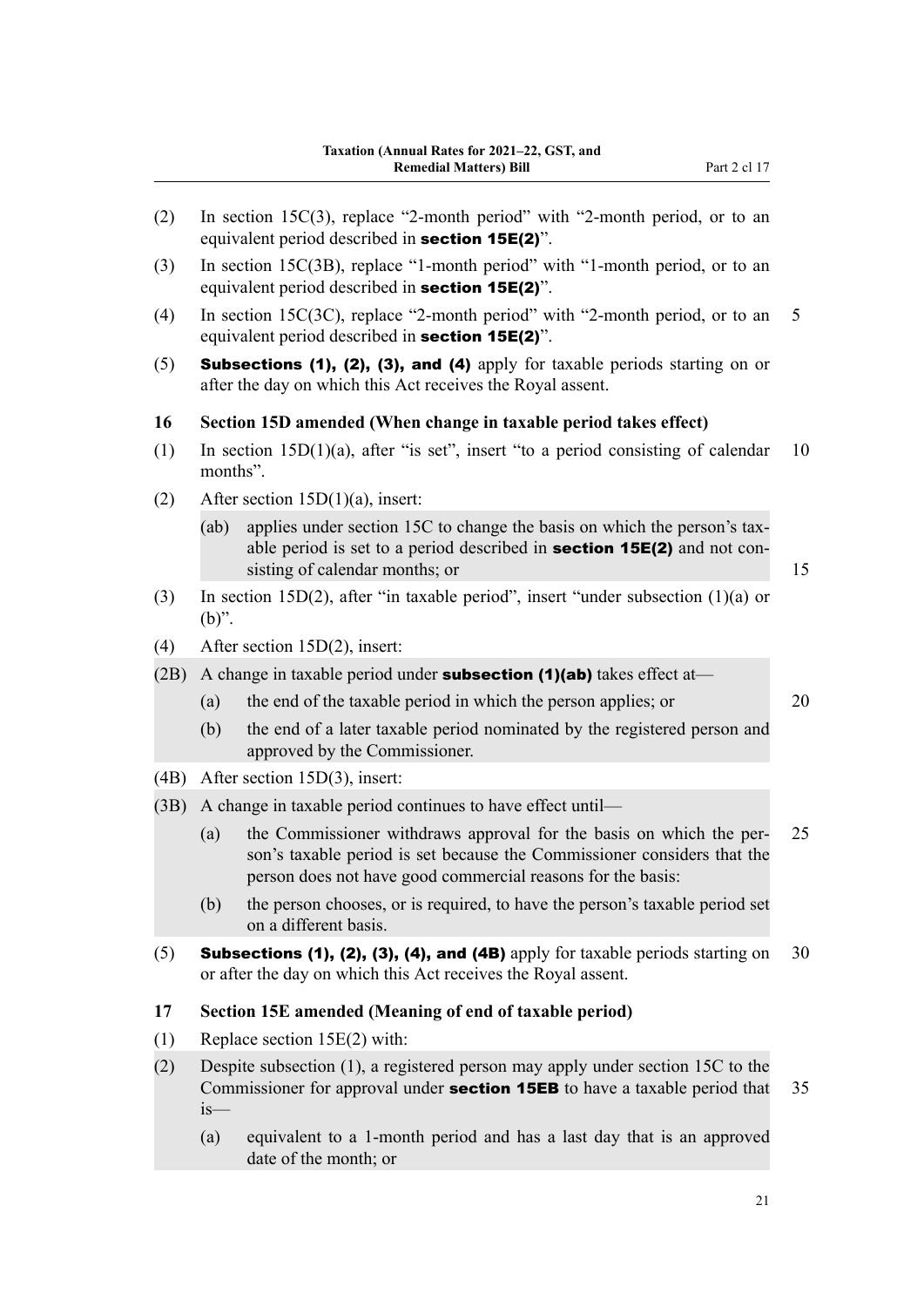<span id="page-25-0"></span>

| Part 2 cl 18 |                                                                                                   | <b>Remedial Matters) Bill</b>                                                                                                                                                                                                                                                                                                        |    |  |
|--------------|---------------------------------------------------------------------------------------------------|--------------------------------------------------------------------------------------------------------------------------------------------------------------------------------------------------------------------------------------------------------------------------------------------------------------------------------------|----|--|
|              | (b)                                                                                               | equivalent to a 1-month period and has a last day that is an approved day<br>of the 4th week in each taxable period; or                                                                                                                                                                                                              |    |  |
|              | (c)                                                                                               | equivalent to a 2-month period and has a last day that is an approved<br>date of the second month in each taxable period; or                                                                                                                                                                                                         |    |  |
|              | (d)                                                                                               | equivalent to a 2-month period and has a last day that is an approved day<br>of the 8th week in each taxable period; or                                                                                                                                                                                                              | 5  |  |
|              | (e)                                                                                               | equivalent to a 6-month period and has a last day that is an approved<br>date not more than 7 days before or after the last day of the sixth month<br>in each taxable period; or                                                                                                                                                     |    |  |
|              | (f)                                                                                               | equivalent to a 6-month period and has a last day that is an approved day<br>of the week not more than 7 days before or after the last day of the sixth<br>month in each taxable period.                                                                                                                                             | 10 |  |
| (2B)         |                                                                                                   | If a registered person has a taxable period with an approved last day or date<br>that is not the last day of the month, the approved day or date for each taxable<br>period and the end of the month to which the day or date is treated as corres-<br>ponding for the purposes of the Act are determined using the following rules: | 15 |  |
|              | (a)                                                                                               | if an approved day or date for a month is before or on the fifteenth day<br>of the month, the approved day or date is treated as corresponding to the<br>end of the preceding month; and                                                                                                                                             |    |  |
|              | (b)                                                                                               | if an approved day or date for a month is after the fifteenth day of the<br>month, the approved day or date is treated as corresponding to the end of<br>the month; and                                                                                                                                                              | 20 |  |
|              | (c)                                                                                               | successive taxable periods end on successive approved days or dates,<br>unless subsection (2C) applies.                                                                                                                                                                                                                              |    |  |
| (2C)         |                                                                                                   | A taxable period that starts after an approved day (the change day) ends on the<br>second approved day following the change day if-                                                                                                                                                                                                  | 25 |  |
|              | (a)                                                                                               | the change day is treated under <b>subsection (2B)</b> as corresponding to<br>the end of the month of the change day; and                                                                                                                                                                                                            |    |  |
|              | (b)                                                                                               | the first approved day after the change day is treated under subsection<br>(2B) as corresponding to the end of the month of the change day.                                                                                                                                                                                          | 30 |  |
| (2)          |                                                                                                   | <b>Subsection (1)</b> applies for taxable periods starting on or after the day on<br>which this Act receives the Royal assent.                                                                                                                                                                                                       |    |  |
| 18           | New section 15EB inserted (Approval of taxable period not consisting of<br>whole calendar months) |                                                                                                                                                                                                                                                                                                                                      |    |  |
| (1)          |                                                                                                   | After section 15E, insert:                                                                                                                                                                                                                                                                                                           | 35 |  |
|              |                                                                                                   | 15EB Approval of taxable period not consisting of whole calendar months                                                                                                                                                                                                                                                              |    |  |
|              |                                                                                                   |                                                                                                                                                                                                                                                                                                                                      |    |  |

(1) The Commissioner may approve under section 15C an end date for the taxable period of a registered person that is not the last day of the month if the Com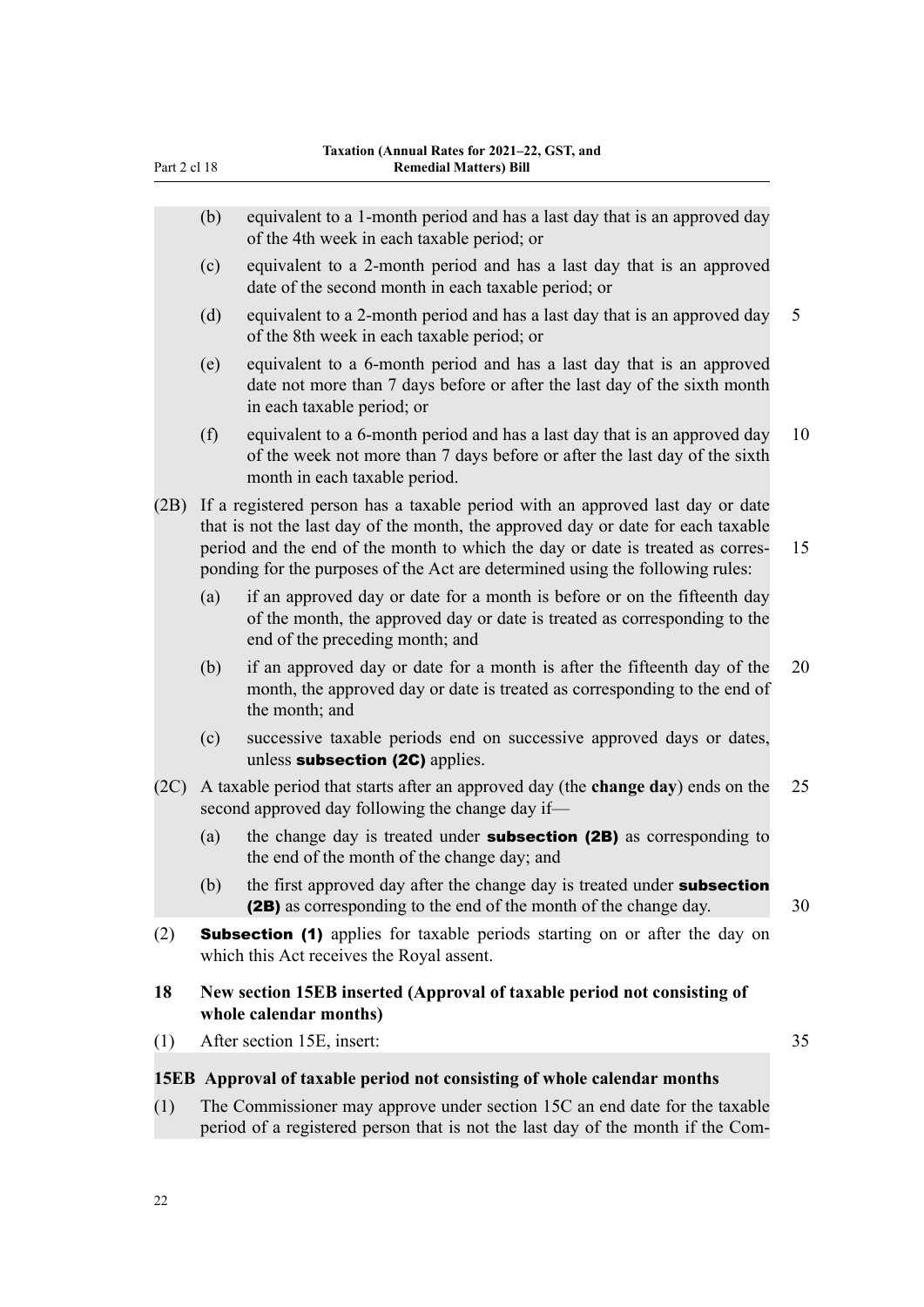<span id="page-26-0"></span>missioner is satisfied that there are good commercial reasons for the registered person's chosen date.

- (2) The Commissioner may approve under section 15C a day of the week as the last day for the taxable period of a registered person if the Commissioner is satisfied that — 5 and 5 and 5 and 5 and 5 and 5 and 5 and 5 and 5 and 5 and 5 and 5 and 5 and 5 and 5 and 5 and 5 and 5 and 5 and 5 and 5 and 5 and 5 and 5 and 5 and 5 and 5 and 5 and 5 and 5 and 5 and 5 and 5 and 5 and 5
	- (a) the use of the day requested would improve the alignment of the regis‐ tered person's taxable periods with the registered person's accounting systems; and
	- (b) if the registered person is requesting a last day that is not within 7 days of the end of the month, the registered person's accounting systems do 10 not allow the use of a last day within 7 days of the end of the month.
- (3) If a registered person receives approval under **subsection (1) or (2)** for a taxable period (the **new period**) that differs from the taxable period (the **old period**) for which the person makes returns before the approval is given,—
	- (a) the last old period for which the registered person makes a return must 15 end on or before the day that precedes, by the length of a new period, the first day or date approved for the new period; and
	- (b) the first new period for which the registered person makes a return begins after the end of the last old period referred to in **paragraph (a)**.
- (2) Subsection (1) applies for taxable periods starting on or after the day on 20 which this Act receives the Royal assent.

### **19 New cross-headings and sections 19E to 19Q inserted**

(1) After section 19D, insert:

# *Records of supplies*

### **19E Definitions of types of record** 25

- (1) **Supply correction information**, for a taxable supply for which taxable supply information containing an inaccuracy has been issued, means—
	- (a) the name and the registration number of the supplier; and
	- (b) information identifying the taxable supply information; and
	- (c) the date of the supply correction information; and 30
	- (d) the correction to the taxable supply information, with a correction to the amount of tax charged for the supply being expressed as—
		- (i) the amount of consideration shown in the taxable supply information for the supply, the correct amount of consideration for the supply, the difference between those 2 amounts, and the correction 35 to the amount of tax charged resulting from the amount of that dif‐ ference; or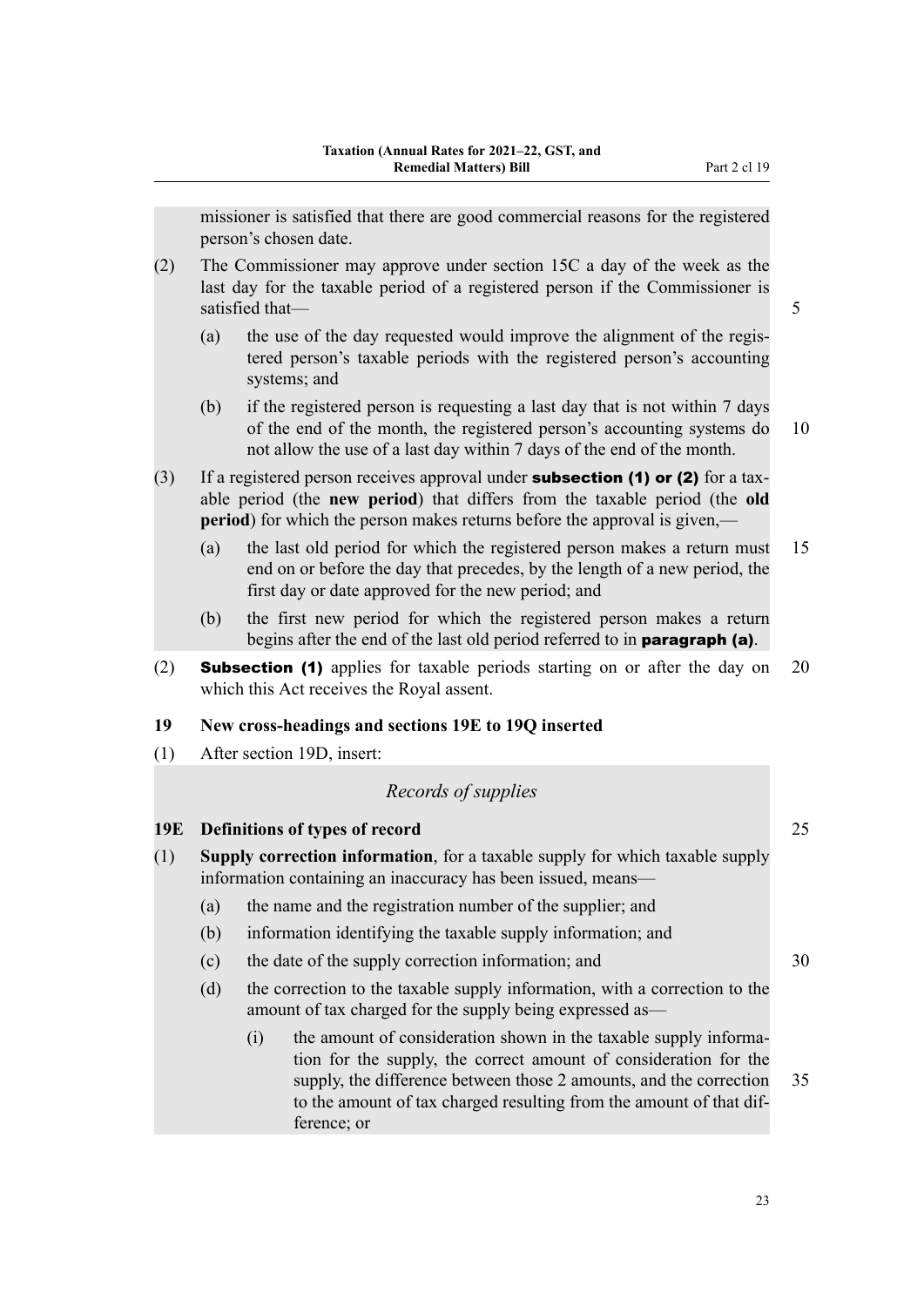|     |        | (ii)  | if the amount of tax charged for the supply is the tax fraction of<br>the amount of consideration, the amount of consideration shown<br>in the taxable supply information for the supply, the correct<br>amount of consideration for the supply, the difference between<br>those 2 amounts, and a statement that the amount of that differ-<br>ence includes an amount of tax charged. | 5  |
|-----|--------|-------|----------------------------------------------------------------------------------------------------------------------------------------------------------------------------------------------------------------------------------------------------------------------------------------------------------------------------------------------------------------------------------------|----|
| (2) | means- |       | Taxable supply information, for a taxable supply of goods or services,                                                                                                                                                                                                                                                                                                                 |    |
|     | (a)    |       | for a supply that is not referred to in <b>paragraphs (d) to (g)</b> and has a<br>value that exceeds $$1,000$ ,—                                                                                                                                                                                                                                                                       | 10 |
|     |        | (i)   | the name and registration number of the supplier; and                                                                                                                                                                                                                                                                                                                                  |    |
|     |        | (ii)  | recipient details for the recipient; and                                                                                                                                                                                                                                                                                                                                               |    |
|     |        | (iii) | the address of a physical location for the recipient, if the address<br>is available to the person and not included in the recipient details<br>referred to in subparagraph (ii); and                                                                                                                                                                                                  | 15 |
|     |        | (iv)  | the date of the supply; and                                                                                                                                                                                                                                                                                                                                                            |    |
|     |        | (v)   | a description of the goods or services; and                                                                                                                                                                                                                                                                                                                                            |    |
|     |        | (vi)  | if the amount of tax charged is the tax fraction of the consider-<br>ation for the supply, the amount of the consideration for the sup-<br>ply and a statement that the amount includes a charge in respect of<br>tax; and                                                                                                                                                             | 20 |
|     |        | (vii) | if <b>subparagraph</b> (vi) does not apply, the total amount of tax<br>charged for the supply, the consideration for the supply excluding<br>the tax, and the consideration for the supply including the tax:                                                                                                                                                                          |    |
|     | (b)    |       | for a supply that is not referred to in <b>paragraphs (d) to (g)</b> and has a<br>value that exceeds \$200 and does not exceed \$1,000,—                                                                                                                                                                                                                                               | 25 |
|     |        | (i)   | the supply information for the supply; and                                                                                                                                                                                                                                                                                                                                             |    |
|     |        | (ii)  | a statement that the amount of consideration includes tax charged<br>for the supply or a statement of the amount of tax charged for the<br>supply:                                                                                                                                                                                                                                     | 30 |
|     | (c)    |       | for a supply that is not referred to in <b>paragraphs (d) to (g)</b> and has a<br>value that does not exceed \$200, the supply information for the supply:                                                                                                                                                                                                                             |    |
|     | (d)    |       | for a supply referred to in <b>section 19G</b> , which relates to imported sup-<br>plies, the information given by <b>section 19G(2)</b> :                                                                                                                                                                                                                                             |    |
|     | (e)    |       | for a supply referred to in <b>section 19H</b> , which relates to secondhand<br>goods, the information given by <b>section 19H(2)</b> :                                                                                                                                                                                                                                                | 35 |
|     | (f)    |       | for a supply referred to in <b>section 19L</b> , which relates to supplies by a<br>member of a GST group or supplier group, the information given by<br>section 19L(1):                                                                                                                                                                                                                |    |
|     |        |       |                                                                                                                                                                                                                                                                                                                                                                                        |    |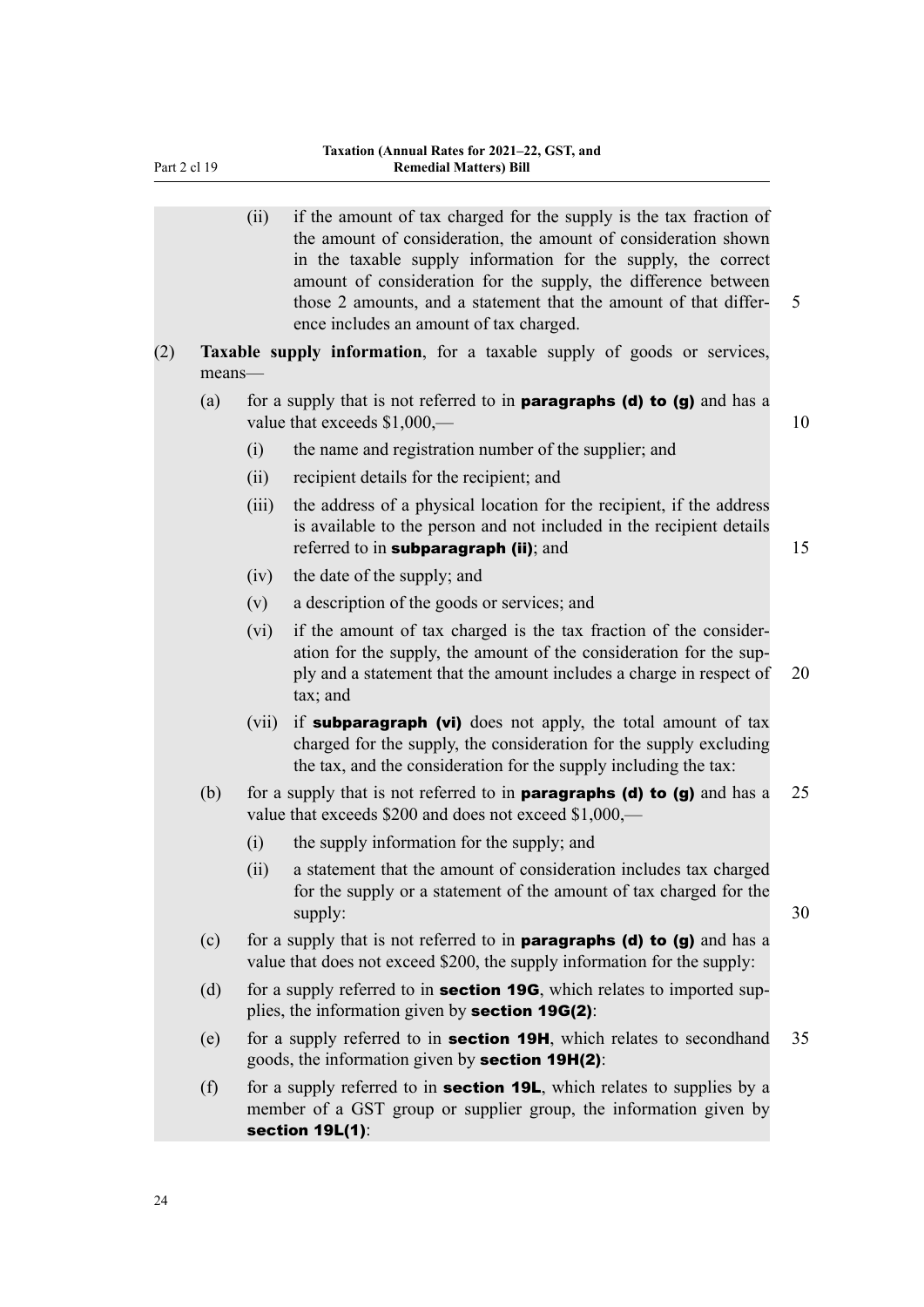<span id="page-28-0"></span>(g) for a supply referred to in **section 19M**, which relates to supplies of distantly taxable goods, the information given by **section 19M(2)**.

### **19F Records of taxable supplies**

A registered person who makes or receives a taxable supply of goods or ser‐ vices must have a record of the taxable supply information and supply correc- 5 tion information for the supply.

### **19G Records of imported supplies received by registered person**

- (1) A registered person who receives a supply of goods or services that is treated by section 8(4B) as being made in New Zealand, or who is required to account for output tax under section  $20(3JC)$ , must meet the requirements of **subsec-** 10 tion (2) for a record of the supply.
- (2) The person must have a record of the supply showing—
	- (a) the name and address of the supplier:
	- (b) the date on which, or the period during which, the supply was received:
	- (c) a description of the goods or services supplied: 15
	- (d) the consideration for the supply:
	- (e) the time by which payment of the consideration for the supply is required:
	- (f) the amount of the consideration for the supply that the registered person has treated as not affecting the value of the supply in reliance on section 20 10(15C)(a):
	- (g) the amount of the consideration for the supply that the registered person has treated as not affecting the value of the supply in reliance on section  $10(15C)(b)$ .

# **19H Records of secondhand goods received by registered person** 25

(1) A registered person who receives a supply of secondhand goods that is not a taxable supply must meet the requirements of **subsection (2)** for a record of the supply if the consideration in money for the supply exceeds the threshold amount under subsection (3).

| (2) |           | The person must have a record of the supply showing—       |  |  |
|-----|-----------|------------------------------------------------------------|--|--|
|     | (a)       | the name and address of the supplier; and                  |  |  |
|     | (c)       | the date on which the second hand goods were supplied; and |  |  |
|     | (d)       | a description of the second hand goods; and                |  |  |
|     | (e)       | the quantity or volume of the second hand goods; and       |  |  |
|     | $\rm (f)$ | the consideration for the supply.                          |  |  |

(3) The threshold amount under this subsection is \$200.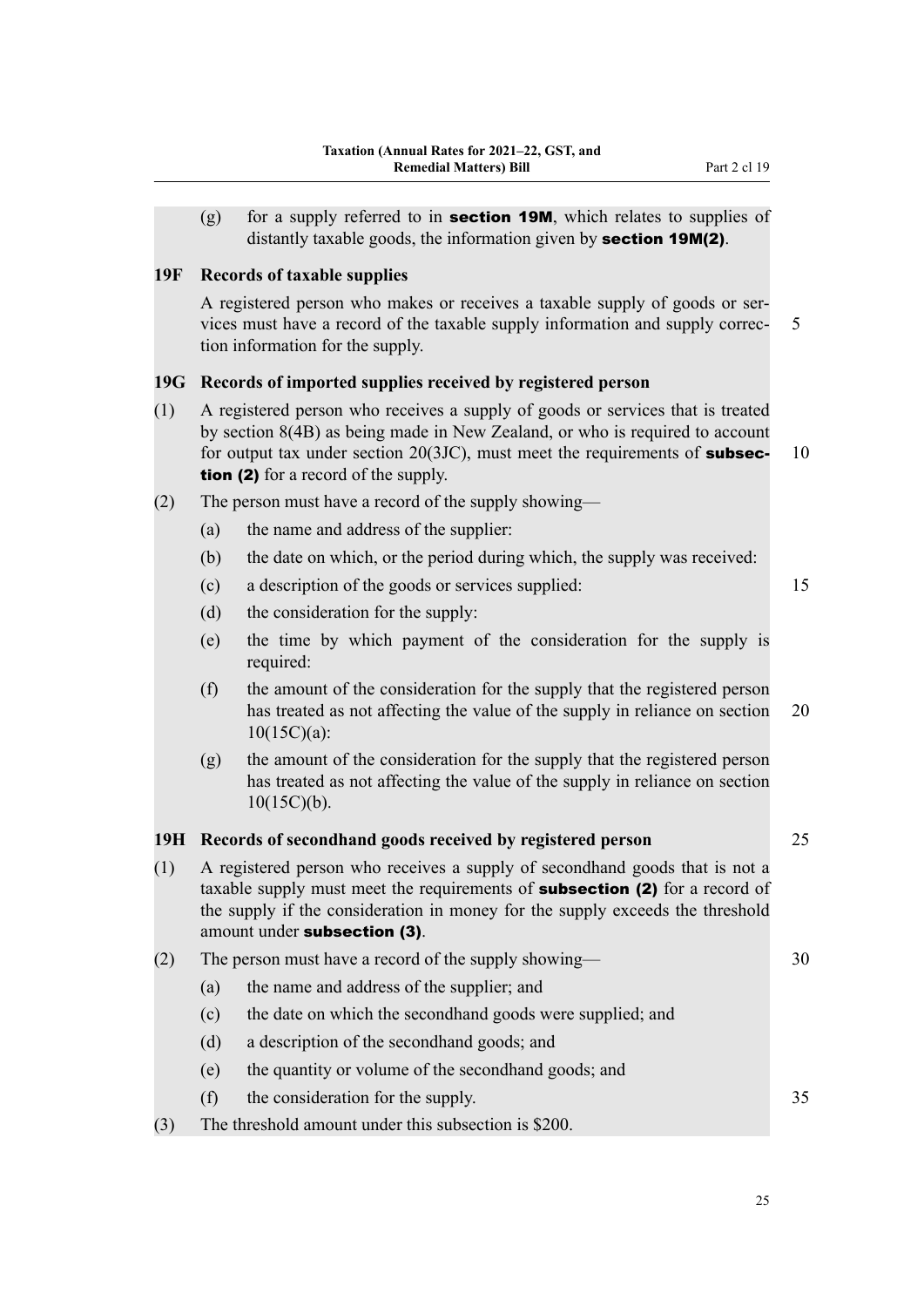<span id="page-29-0"></span>

| 19I | Records of supplies to nominated recipients                                                                                                                                                                                                 |      |                                                                                                                                                                                                                                                                                                                                                                                   |    |  |
|-----|---------------------------------------------------------------------------------------------------------------------------------------------------------------------------------------------------------------------------------------------|------|-----------------------------------------------------------------------------------------------------------------------------------------------------------------------------------------------------------------------------------------------------------------------------------------------------------------------------------------------------------------------------------|----|--|
|     | A person who is nominated to receive a supply of goods under a contract to<br>which section $60B(3)$ , (4), and (6) apply, and to which the person is not a party,<br>must have a record of the supply showing—                             |      |                                                                                                                                                                                                                                                                                                                                                                                   |    |  |
|     | (a)                                                                                                                                                                                                                                         |      | the name and address of the supplier; and                                                                                                                                                                                                                                                                                                                                         | 5  |  |
|     | (b)                                                                                                                                                                                                                                         |      | the date on which payment for the supply is made; and                                                                                                                                                                                                                                                                                                                             |    |  |
|     | (c)                                                                                                                                                                                                                                         |      | a description of the goods; and                                                                                                                                                                                                                                                                                                                                                   |    |  |
|     | (d)                                                                                                                                                                                                                                         |      | the consideration for the supply.                                                                                                                                                                                                                                                                                                                                                 |    |  |
| 19J |                                                                                                                                                                                                                                             |      | Records of supplies by members of GST group or supplier group                                                                                                                                                                                                                                                                                                                     |    |  |
|     |                                                                                                                                                                                                                                             |      | Where taxable supply information or supply correction information has been<br>issued in respect of a supply by an active member of a GST group under sec-<br>tion 55(1AM) or a supplying member of a supplier group under section 55B,<br>the member issuing the taxable supply information or supply correction infor-<br>mation must keep a record of the supply that includes— | 10 |  |
|     | (a)                                                                                                                                                                                                                                         |      | the name of the active member or supplying member; and                                                                                                                                                                                                                                                                                                                            | 15 |  |
|     | (b)                                                                                                                                                                                                                                         |      | the address of the active member or supplying member; and                                                                                                                                                                                                                                                                                                                         |    |  |
|     | (c)                                                                                                                                                                                                                                         | any. | the registration number of the active member or supplying member, if                                                                                                                                                                                                                                                                                                              |    |  |
|     |                                                                                                                                                                                                                                             |      | Supply information and supply correction information                                                                                                                                                                                                                                                                                                                              |    |  |
| 19K | Taxable supply information: supplies by registered person                                                                                                                                                                                   |      |                                                                                                                                                                                                                                                                                                                                                                                   | 20 |  |
| (1) | A registered person who makes a taxable supply to another registered person<br>must provide to the recipient taxable supply information for the supply by the<br>date given by subsection (5).                                              |      |                                                                                                                                                                                                                                                                                                                                                                                   |    |  |
| (2) | Subsection (1) is overridden by subsections (4), (9), and (13) and sec-<br>tion 19L.<br>25                                                                                                                                                  |      |                                                                                                                                                                                                                                                                                                                                                                                   |    |  |
| (3) | A registered person who makes a taxable supply to a person other than a regis-<br>tered person must provide the recipient with taxable supply information for the<br>supply within 28 days of a request for the taxable supply information. |      |                                                                                                                                                                                                                                                                                                                                                                                   |    |  |
| (4) | A registered person who has a taxable supply from another registered person<br>must provide the supplier with taxable supply information for the supply if—                                                                                 |      |                                                                                                                                                                                                                                                                                                                                                                                   |    |  |
|     | the recipient and supplier agree that—<br>(a)                                                                                                                                                                                               |      |                                                                                                                                                                                                                                                                                                                                                                                   |    |  |
|     |                                                                                                                                                                                                                                             | (i)  | the supplier will not issue taxable supply information under sub-<br><b>section (1)</b> for taxable supplies by the supplier to the recipient;<br>and                                                                                                                                                                                                                             |    |  |
|     |                                                                                                                                                                                                                                             | (ii) | the recipient will issue taxable supply information, for each taxa-<br>ble supply by the supplier to the recipient; and                                                                                                                                                                                                                                                           | 35 |  |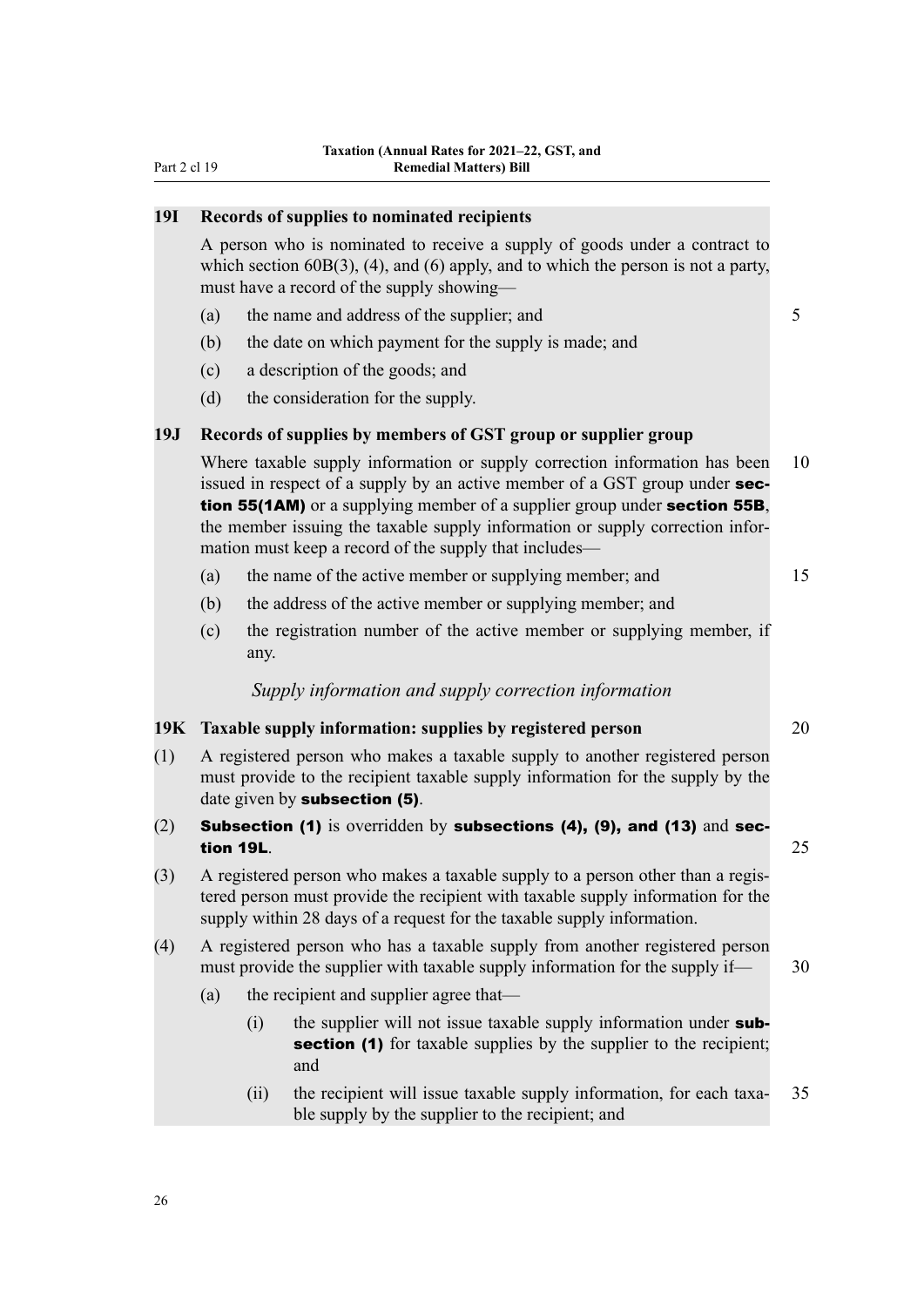- (b) the recipient and supplier record the reasons for entering the agreement if the terms of the agreement are not part of the normal terms of business between the recipient and supplier; and
- (c) the Commissioner does not, before the supply, invalidate the agreement because the Commissioner considers that the recipient and the supplier 5 have failed to comply with the agreement or with **paragraph (b)**.
- (5) A registered person who provides taxable supply information under subsection (1) or (4) for a taxable supply must provide the taxable supply information within 28 days of the day of the supply, or by an alternative date agreed by the supplier and recipient. 10
- $(7)$  If a supply of goods made under the exercise of a power is treated under section 5(2) as being a taxable supply of goods made by a person, the person who exercises the power must—
	- (a) issue taxable supply information under **subsection (1) or (3)** for the person treated as being the supplier, as if the supplier were a registered 15 person; and
	- (b) if the supplier is not a registered person, include the supplier's tax file number in the information instead of a registration number.
- (9) A supplier is not required to provide taxable supply information under subsection (1) or (3) for a taxable supply if subsection  $(10)$ subsection  $(11)$  20 does not apply and 1 or more of—
	- (a) the amount of consideration for the supply does not exceed an amount (the **threshold amount**), which is \$200:
	- (b) the supplier is a non-resident supplier who makes a supply of distantly taxable goods to which section 8(3)(ab) applies: 25
	- (c) the supplier is a non-resident supplier who makes a supply of remote ser‐ vices to which section  $8(3)(c)$  applies.
- $(11)$  A supplier is required to provide taxable supply information under **subsection (1) or (3)** for a taxable supply if section  $8(4F)$  applies to treat the supply as being made in New Zealand. 30
- (12) A non-resident supplier who makes a supply of distantly taxable goods to which section  $8(3)(ab)$  applies or of remote services to which section  $8(3)(c)$ applies may choose to provide taxable supply information for the supply to a recipient of the supply if—
	- (a) the supply is not of a contract of insurance; and 35
	- (b) the supply of goods or services was incorrectly treated—
		- (i) under section 8(4D) or (4E) as being made in New Zealand when the supply should have been treated as being made outside New Zealand; or

27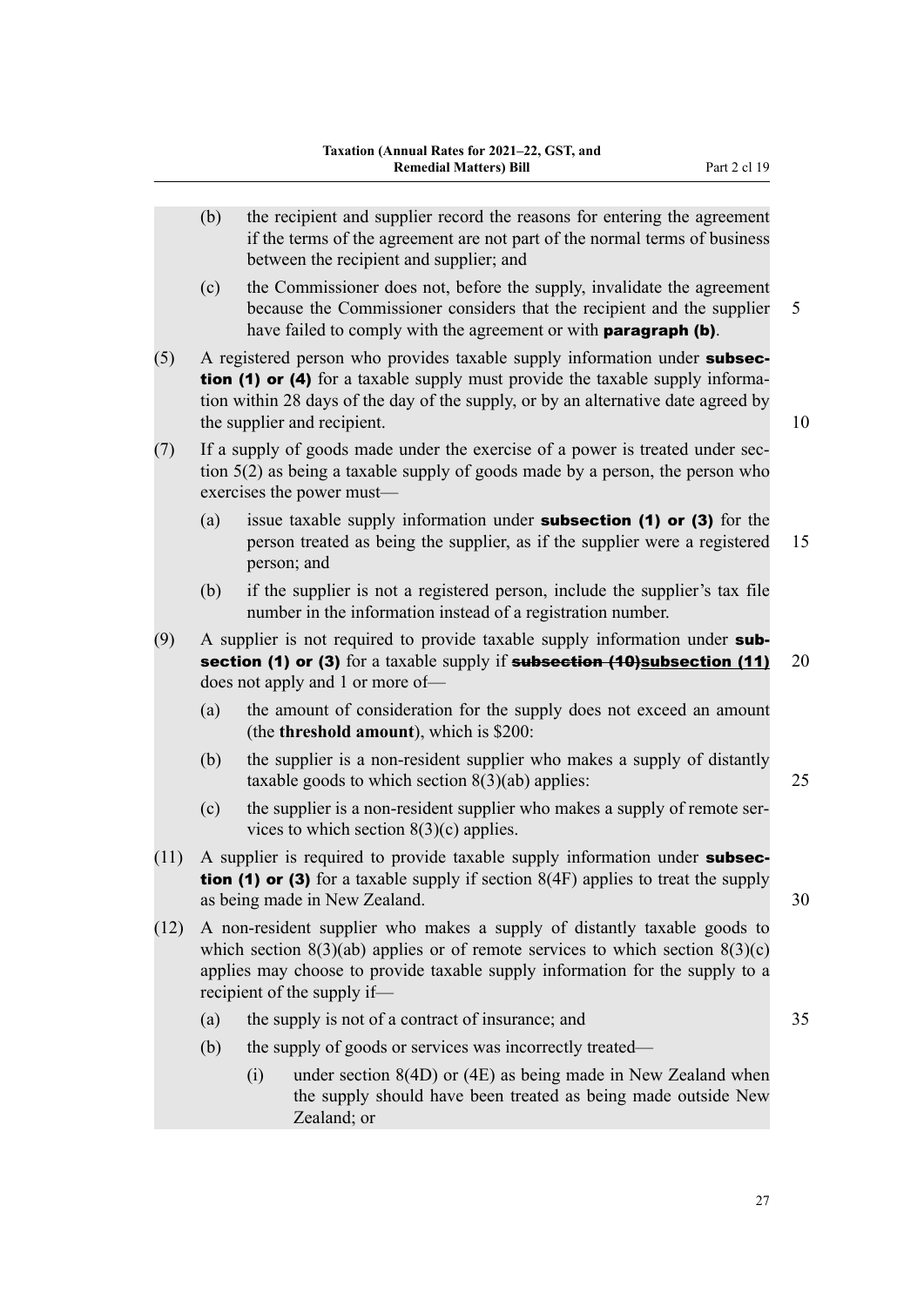- <span id="page-31-0"></span>(ii) under section  $11A(1)(x)$  as not being zero-rated when the supply should have been zero-rated; and (c) the value of the supply, in New Zealand currency as at the time of the supply, does not exceed \$1,000; and (d) the recipient either or both— 5 (i) notifies the supplier that the recipient is a registered person: (ii) provides the supplier with the registration number or New Zealand business number of the recipient. (13) If the Commissioner is satisfied that there are or will be sufficient records available to establish the particulars of any supply or class of supplies, and that 10 it would be impractical to require that tax supply information be provided under this section, the Commissioner may determine that, subject to any conditions that the Commissioner may consider necessary, tax supply information is not required to be provided. **19L Taxable supply information: supplies by member of GST group or** 15 **supplier group** (1) Taxable supply information for a member supply made by an active member of a GST group under section 55, or by a supplying member of a supplier group under **section 55B**, must, in addition to the information that would be required if the supplier were not a member of a GST group or supplier group, 20 include the name and registration number of the representative member for the GST group or of the issuing member for the supplier group.
- (2) Taxable supply information for a member supply made by an active member of a GST group is treated as being provided by the issuing member for the GST group or by the representative member if the GST group does not have an issu-<br>25 ing member.
- (3) Taxable supply information for a member supply made by a supplying member of a supplier group is treated as being provided by the issuing member for the supplier group.

# **19M Taxable supply information: goods included in supplies of distantly** 30 **taxable goods**

- (1) A registered person who makes a supply of distantly taxable goods at a price that includes tax under section 8(1) at a rate of more than zero must provide to the recipient of the supply, at the time of the supply, information for the goods in the supply and for other goods imported with the supply that contains the 35 particulars given by subsections (2) and (2B) or alternative particulars acceptable to the Commissioner.
- (2) The taxable supply information required by **subsection (1)** is—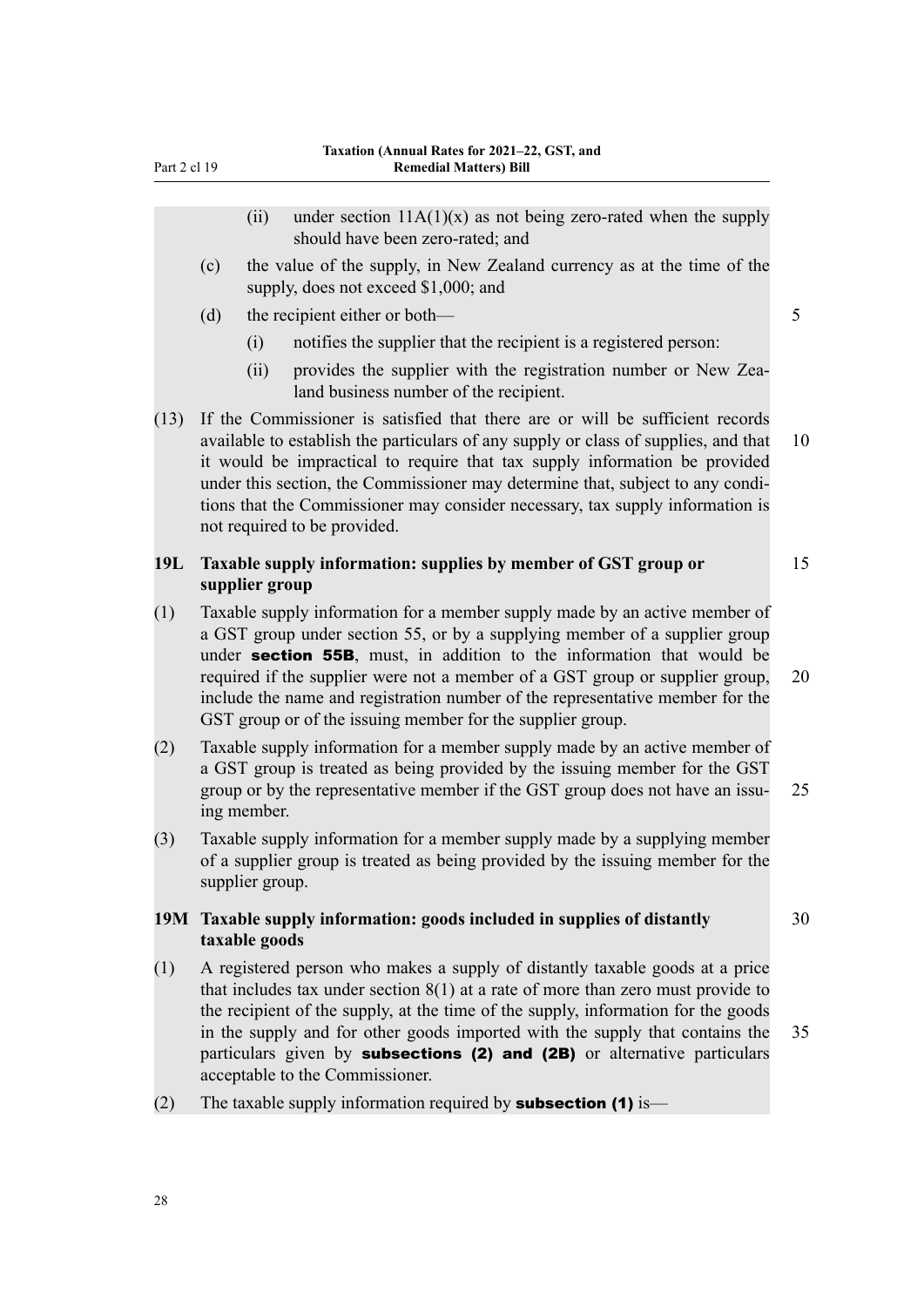- <span id="page-32-0"></span>(a) the taxable supply information that would be required if the goods supplied were not distantly taxable goods and not imported with distantly taxable goods:
- (c) the date upon which the receipt is issued:
- (e) information indicating the items for which the amount of tax included is 5 more than zero:
- (f) information indicating the items for which the amount of tax included is zero.
- (2B) The consideration for the goods may be expressed in the currency of the consideration received by the supplier. The supplier of the supplier of the supplier of the supplier of the supplier
- (3) A registered person who omits to issue taxable supply information for a supply as required by **subsection (1)** and is requested by the recipient of the supply to provide taxable supply information for the supply must provide the information within 10 working days after the request.

### **19N Supply correction information** 15

- (1) This section applies where a registered person has previously issued taxable supply information that includes an inaccuracy.
- (2) Where a registered person has provided to a person (the **recipient**) taxable sup‐ ply information that includes an inaccuracy in the amount of tax charged, or the registered person has taken a tax position for a supply to the recipient in 20 accounting for an incorrect amount of output tax on the supply, and **subsec**tions (3), (4), and (7) do not apply, the registered person must provide to the person supply correction information for the supply by—
	- (a) a date agreed between the registered person and the recipient; or
	- (b) within 28 days of the date of the taxable supply information, if **para-** 25 graph (a) does not apply.
- (3) A registered person is not required to provide supply correction information under subsection (2) for a supply if-
	- (a) the tax shown in the taxable supply information for the supply exceeds the tax charged on the supply; and 30
	- (b) the excess arises as a result of the recipient's accepting a discount offered by the supplier—
		- (i) for prompt payment, and the terms of the prompt payment dis‐ count offer are stated in the taxable supply information; or
		- (ii) by agreement, and, if the terms of the agreement are not part of 35 the usual business terms between the recipient and the supplier, the terms of the agreement are recorded by the recipient and sup‐ plier.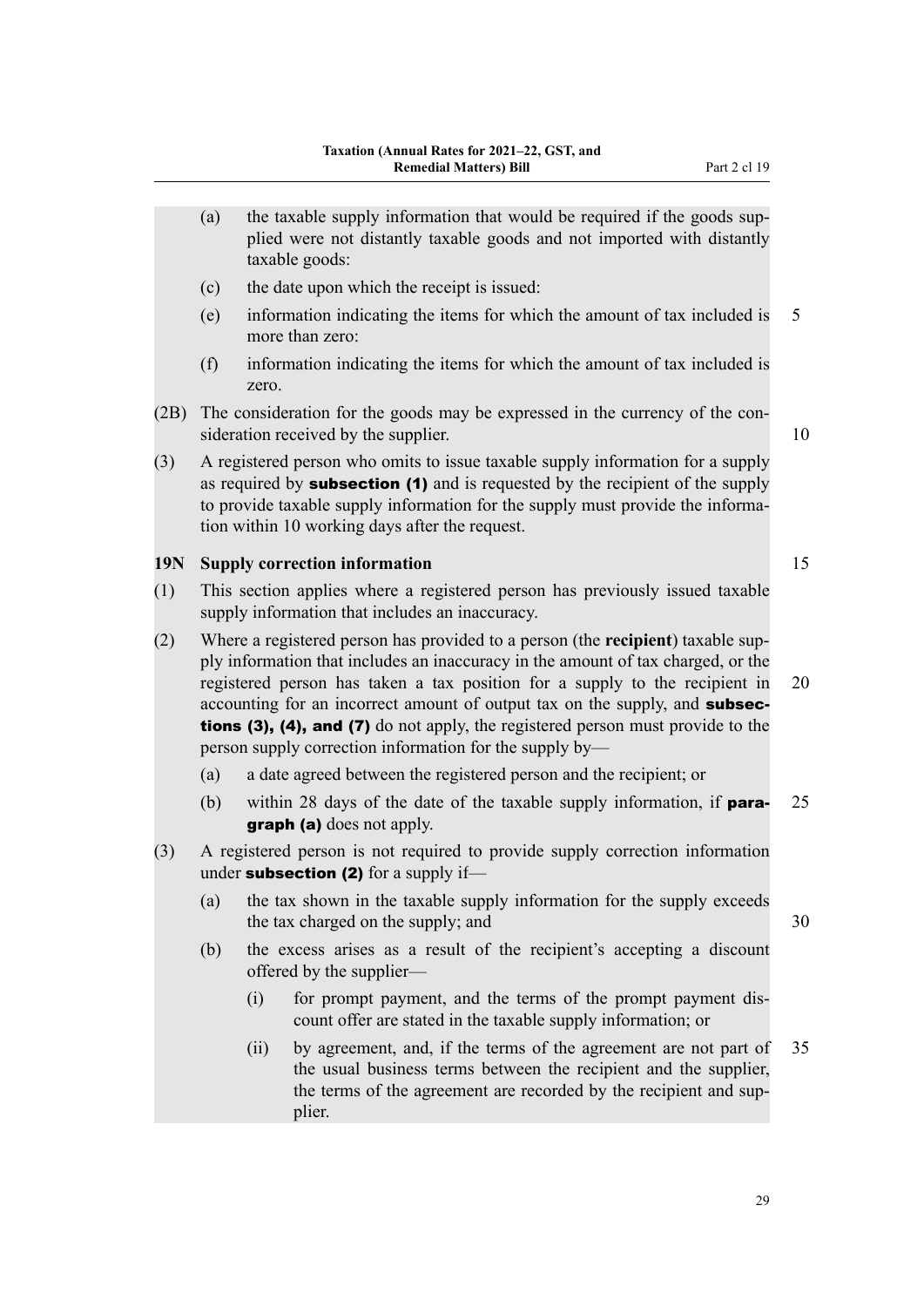- <span id="page-33-0"></span>(4) A registered person is not required to provide supply correction information under **subsection (2)** for a supply because part of the consideration shown in the taxable supply information for the supply has been rebated under a Phar‐ mac agreement to Pharmac, whether Pharmac is acting on its own account or as an agent for a public authority.  $\frac{5}{5}$
- (5) A registered person who may issue taxable supply information under section **19K(4)** for a supply of goods and services made to the registered person by a supplier may issue supply correction information under **subsection (2)** for taxable supply information issued by the registered person.
- (6) A supplier may issue supply correction information under **subsection (2)** to a 10 recipient if—
	- (a) the supply correction information relates to taxable supply information issued by the registered person for taxable supplies, or a class or classes of taxable supplies, made to the recipient, or to a class or classes of recipients that include the recipient; and 15
		-
	- (b) the supplier's records show that the information provided to the recipient, in the supply correction information and the taxable supply information for the supply, includes the details required under subsection (2) for each supply to the recipient to which the supply correction information relates. 20
- $(7)$  Supply correction information for a supply may not be issued under **subsec**tion (2) after whichever of the following is the date that is, or is the earlier of the dates that are, applicable to the supply:
	- (a) if the supply is not described in **paragraph (b)**, the date that is 4 years from the end of the taxable period in which the registered person pro‐ 25 vides the return for the taxable period in which the supply was made:
	- (b) if the supply gives rise to an overpayment of tax that is described in section  $45(1)$ ,  $(2)$ , or  $(3)$  and the Commissioner is satisfied that the registered person took due care to avoid errors in the taxable supply information, the date that is 4 years from the end of the 4-year period referred to 30 in the subsection that describes the overpayment:
	- (c) if the supply was not zero-rated, because section  $11(1)(mb)$  was incorrectly applied to the supply, the date that is 7 years from the date of settlement of the transaction relating to the supply.
- (8) If a person claims to have lost supply correction information, the registered 35 person who issued the information may provide a copy to the person.

### **19O Treatment of fractional amounts of cent in information**

- (1) For taxable supply information or supply correction information that is required to show an amount of tax consisting of a number of dollars and cents together with a fraction or part of a cent, the fraction or part of the cent,  $\frac{40}{ }$ 
	- (a) if less than or equal to half of a cent, may be disregarded:

30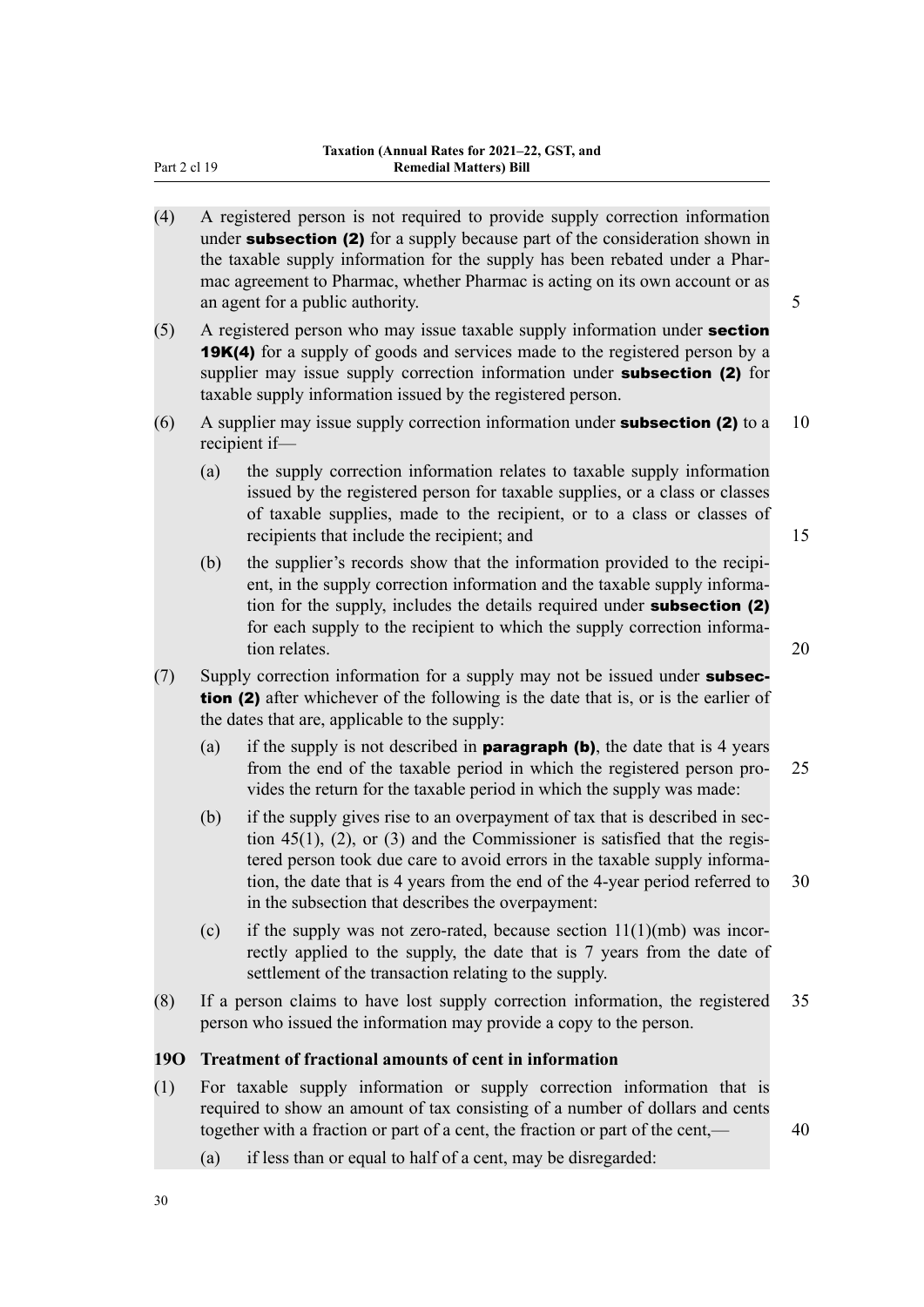<span id="page-34-0"></span>(b) if more than half of a cent, may be shown as being equal to 1 cent. (2) A registered person may apply **subsection (1)** to— (a) each individual amount of tax relating to a supply; or (b) a total of individual amounts of tax relating to a supply. (3) A registered person must consistently apply 1 of the alternative approaches 5 given by subsection (2) for a taxable period in which the registered person relies on subsection (1). **19P Commissioner may approve use of symbols, etc, on electronically transmitted information** (1) The Commissioner may, for the purpose of facilitating the electronic transfer of 10 supply information and supply correction information, approve the use of symbols, abbreviations, or other notations to represent any particulars required in taxable supply information or supply correction information that is transferred electronically. (2) An approval under **subsection (1)** may do 1 or more of the following:  $15$ (a) apply generally, or to a registered person or class of registered persons specified by the Commissioner: (b) be limited to the cases and be subject to the conditions that the Commis‐ sioner thinks are appropriate: (c) be withdrawn or varied by the Commissioner at any time on the giving 20 of such notice as is reasonable in the circumstances. (3) An approval under subsection (1) is secondary legislation (*see* Part 3 of the Legislation Act 2019 for publication requirements). **19Q References to tax invoice, credit note, and debit note** (1) A reference in a document to a tax invoice is to be read as including a reference 25 to taxable supply information to the extent necessary to reflect sensibly the intent of the document. (2) A reference in a document to a credit note is to be read as including a reference to supply correction information to the extent necessary to reflect sensibly the intent of the document. 30 (3) A reference in a document to a debit note is to be read as including a reference to supply correction information to the extent necessary to reflect sensibly the intent of the document. (2) Subsection (1) applies for taxable periods starting on or after 1 April 2023. **20 New cross-heading above section 20 inserted** 35 Before section 20, insert: *Calculation of tax payable: deductions, apportionment, other adjustments*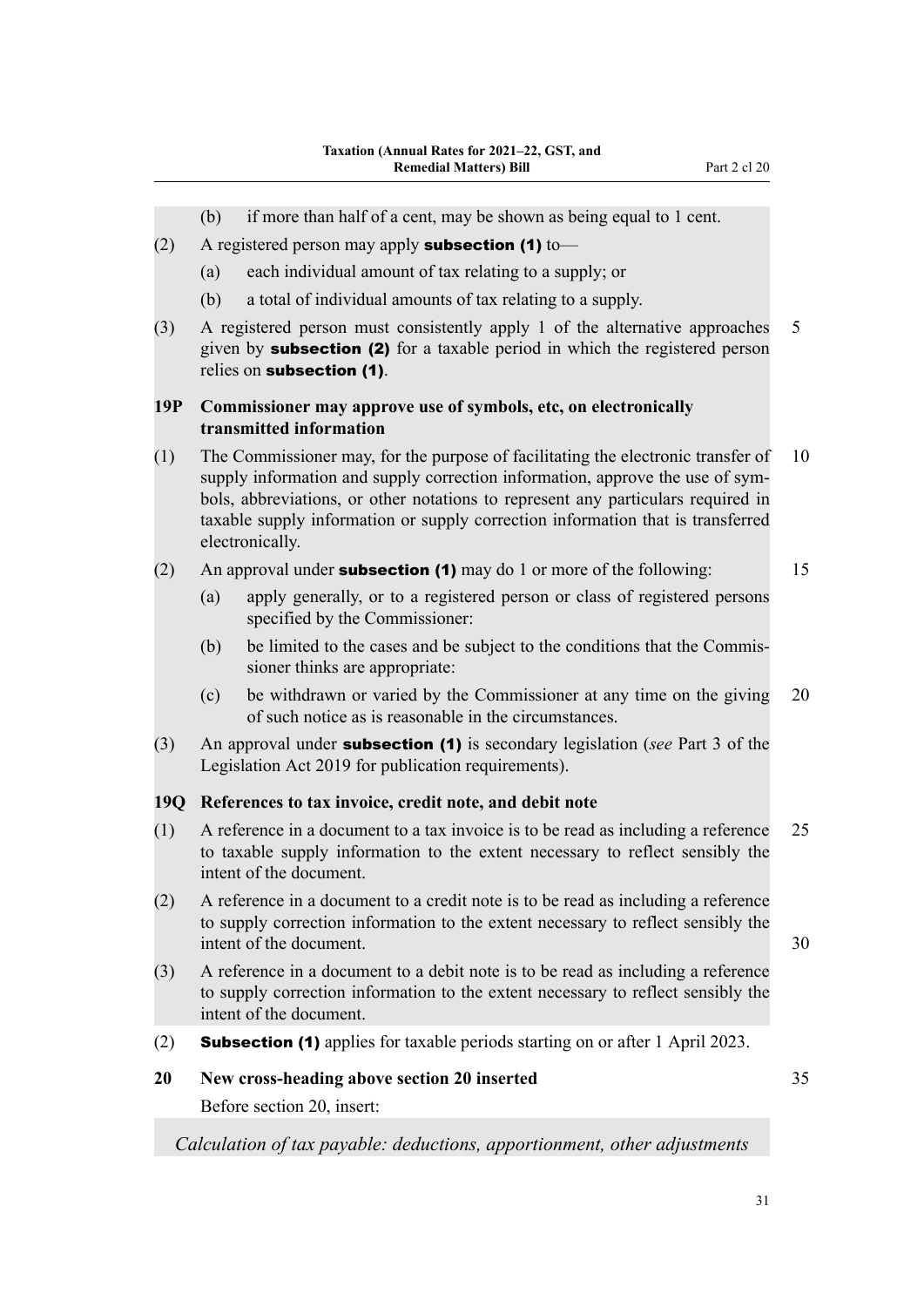## <span id="page-35-0"></span>**21 Section 20 amended (Calculation of tax payable)**

(1) Replace section 20(2) with:

| (2) | A registered person, when including an amount for a supply of goods or ser-     |  |
|-----|---------------------------------------------------------------------------------|--|
|     | vices as a deduction in a calculation of an amount of tax payable by the regis- |  |
|     | tered person, must—                                                             |  |

- (a) for a taxable supply, meet the requirements of **section 75**; and
- (b) for a supply, other than a taxable supply, of secondhand goods, meet the requirements of section 24(7); and
- (c) for a supply that the registered person treats as being within section 5B, have a record of the supply showing that— 10
	- (i) the supply meets the requirements for treatment under section 5B as being made by the registered person; and
	- (ii) the registered person accounts for the output tax charged in respect of the supply; and
- (d) for a supply that the registered person treats as being made to the regis‐ 15 tered person as a nominated person under section 60B, have a record of the supply showing that—
	- (i) the registered person is nominated to be the recipient of the supply by another person (the **nominator**) under a contract with the sup‐ plier to which the registered person is not a party; and 20

- (ii) the nominator and the registered person agree that the supply is to be treated as being made to the registered person and record the agreement; and
- (iii) the registered person pays to the supplier the full consideration for the supply. 25
- $(1B)$  In section 20(2),—
	- (a) in paragraph (a), replace "section  $75$ " with "section  $19F$ ":
	- (b) in paragraph (b), replace "section  $24(7)$ " with "section 19H".
- (2) In section  $20(3)(f)$ ,—
	- (a) replace "paragraph (a) of, or the proviso to, subsection  $(2)$ " with "sec- 30 tion 19F":
	- (b) replace "a tax invoice" with "taxable supply information".
- (3) In section 20(3), proviso,—
	- (a) paragraph (a)(ii), replace "a tax invoice" with "taxable supply information": 35
	- (b) paragraph  $(b)(i)$ , replace "a tax invoice" with "taxable supply information".
- (5) Replace section 20(3EB)(b)(i) with: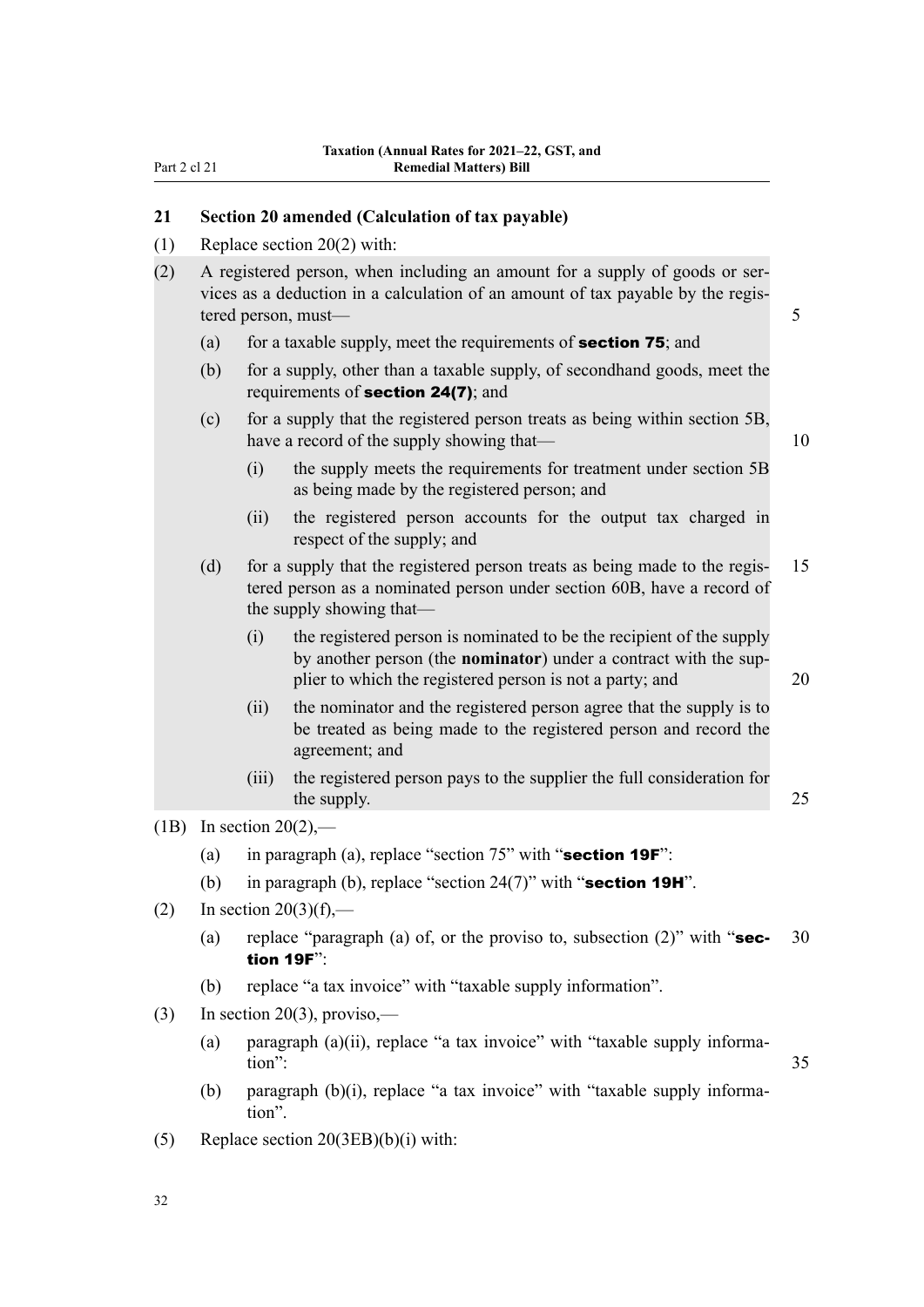(i) the registered person:

| (6) | In section 20(3J), words before the paragraphs, replace "section $11(1)(mb)$ " |  |
|-----|--------------------------------------------------------------------------------|--|
|     | with "section $11(1)(m)$ or $(mb)$ ".                                          |  |

- (7) Replace section  $20(3J)(a)(iii)$  with:
	- (iii) determine the amount that is the same proportion of the nominal 5 GST component as the proportion of the use of the goods and services that is non-taxable use; and
	- $(iv)$  treat the amount determined under **subparagraph (iii)** as output tax, for attribution to a taxable period under subsection (4); and
- (8) Replace section 20(3L), (3LB), and (3LC) with:  $10$
- (3L) For the purposes of subsection (3), a registered person who is non-resident may deduct input tax as defined in section  $3A(1)(a)$  or (c) to the extent to which the registered person uses the goods or services for, or has the goods and services available for use in, making taxable supplies, treating all the supplies made by the person as if they were made and received in New Zealand. 15
- (3LB) For the purposes of subsection (3), a registered person who is non-resident may deduct input tax as defined in section 3A(1)(b), if the deduction is not denied by subsection (3LC).
- (3LC) A registered person who is non-resident may not deduct input tax as defined in section  $3A(1)(b)$  if the imported goods are— 20
	- (a) supplied to a person (the **recipient**) who—
		- (i) is not a registered person; or
		- (ii) is a registered person and the supply is not for use in a taxable activity of the recipient; and
	- (b) outside New Zealand at the time of supply. 25
- (9) In section 20(4C), replace "a tax invoice" with "taxable supply information".
- (10) Subsection (1) applies for taxable periods starting on or after the day on which this Act receives the Royal assent.
- (11) **Subsections (1B), (2), and (3)** apply for taxable periods starting on or after 1 April 2023. 30
- **22 Section 20H amended (Goods and services tax incurred in making financial services for raising funds)**
- (1) Replace section  $20H(1)(d)$  with:
	- (d) the funding support services are—
		- (i) the issue or allotment of an interest or right (a **funding security**) 35 that is a debt security, participatory security, equity security, or a cryptocurrency with similar features and function:
		- (ii) the renewal of a funding security:

- 
-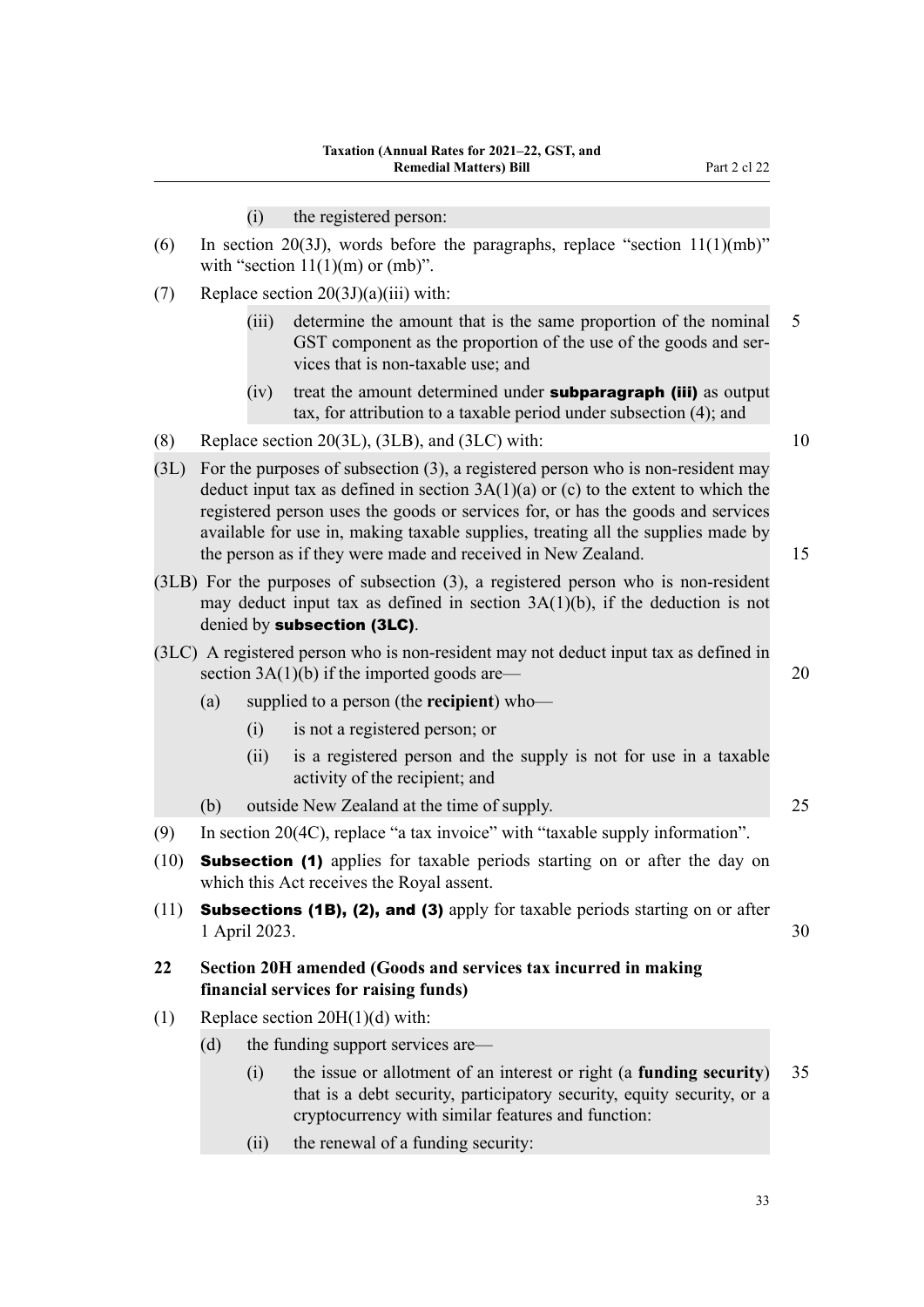- (iii) the payment of an amount of interest, principal, or dividend for a funding security:
- (iv) the provision or variation of a guarantee of the performance of obligations in the issue, allotment, or renewal of a funding secur‐ ity; and 5
- (2) Subsection (1) applies for taxable periods starting on or after 1 April 2017.

### **23 Section 21 amended (Adjustments for apportioned supplies)**

- (1) After section 21(2)(ab), insert:
	- (ac) the person has made an adjustment under section 21FB for a change in use of the goods or services and has not changed the use of the goods or 10 services since that change:
- (2) Replace section 21(4B)(b)(i) with:
	- (i) the registered person:

## **24 Section 21B amended (Adjustments when person or partnership becomes registered after acquiring goods and services)** 15

- (1) Replace section 21B(1)(b) with:
	- (b) at the time of registration or at a later time, the person or a partnership of which the person is a member (the **registered user**) uses the goods for making taxable supplies.
- (2) In section  $21B(2)$ , replace the words before the paragraphs with "The regis- 20 tered person may make an adjustment under section 20G, 21, or 21A if the registered user meets the requirements of **subsection (3)** for the supply, treating, as the first adjustment period, the period (the **initial period**) that—".
- (3) Replace section 21B(3) with:
- (3) A registered user meets the requirements of this subsection for a supply by— 25
	- (a) having a record of the details of the supply required by either of—
		- (i) section 19F for a taxable supply:
		- (ii) **section 19H** for a supply that is not a taxable supply; and
	- (b) using a method that provides a fair and reasonable result in identifying the percentage actual use of the goods or services in the initial period 30 referred to in subsection (2).
- (4) Subsections (1), (2), and (3) apply for taxable periods starting on or after 1 April 2023.

### **25 Section 21F amended (Treatment on disposal)**

(1) Repeal section  $21F(2)$  and (3). 35

Part 2 cl 23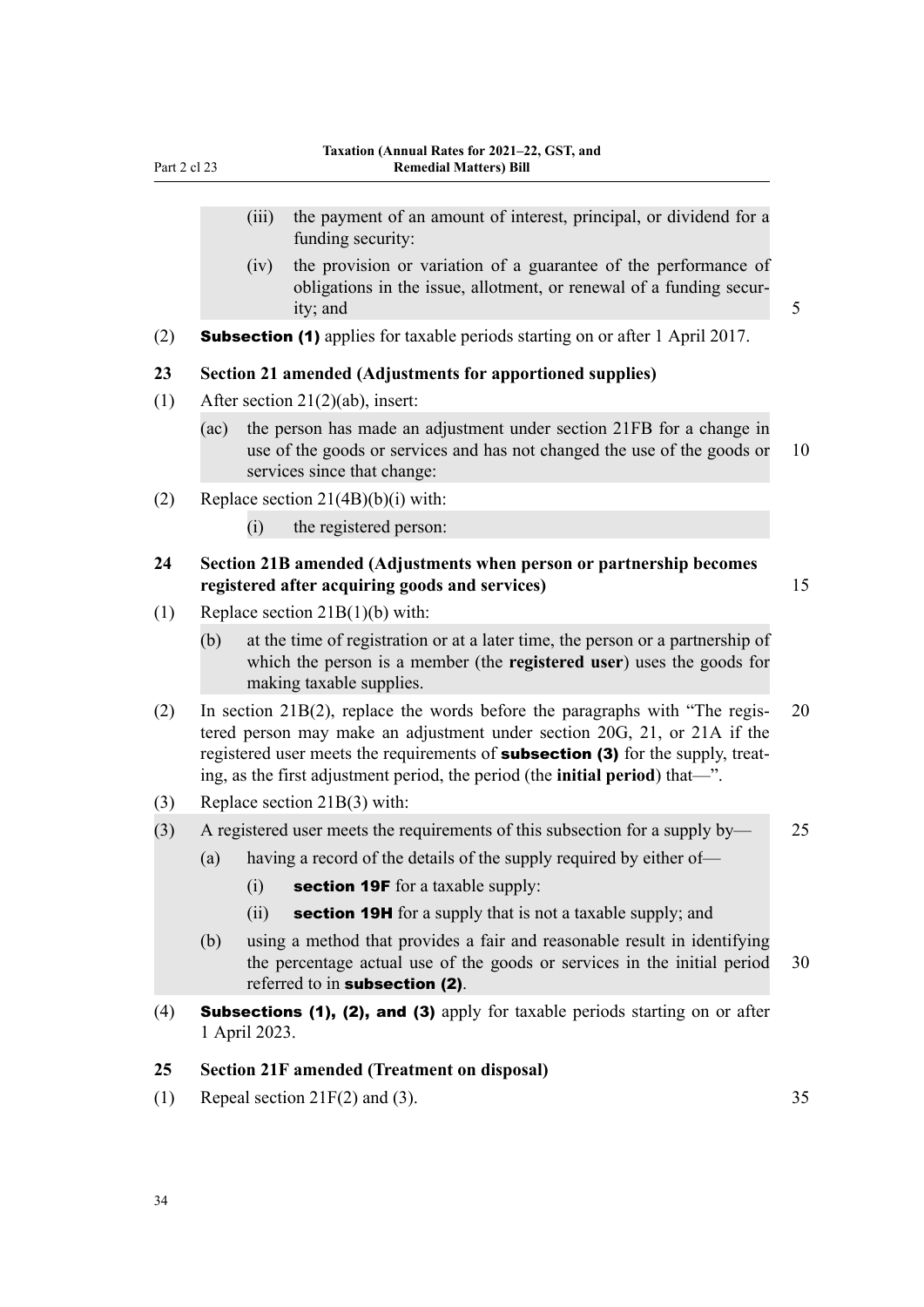- (2) In section 21F(4), replace the words before the formula with "Subject to **subsection (6)**, the person must make a final adjustment of an amount calculated using the formula—".
- (3) Replace section 21F(6) with:
- (6) If the disposal is of land that the person uses in the course or furtherance of a 5 taxable activity of developing land or dividing land into lots, the final adjustment given by subsection (4) must not exceed—
	- (a) for a disposal of land that the person acquired as a zero-rated supply, the amount of output tax that is accounted for by the person under section  $20(3J)(a)(iii)$ , taking into account any later adjustments made under the 10 apportionment rules in sections 21 to 21H; or
	- (b) for a disposal to which **paragraph (a)** does not apply, the amount that, when added to any deduction already claimed, produces a total amount equal to the amount of the full input tax deduction on acquisition referred to in section  $21D(2)$ . 15
- (4) In section 21F(7), replace "formulas in subsections (2) and (4)" with "formula in subsection (4)".

### **26 Section 24 amended and repealed (Tax invoices)**

(1A) In section 24(1)(b), delete "clearly marked "copy only"".

(1ABA) Replace section 24(2) with: 20

- (2) A registered person who has a taxable supply from another registered person must provide the supplier with a tax invoice for the supply if—
	- (a) the recipient and supplier agree that—
		- (i) the supplier will not issue a tax invoice under subsection (1) for taxable supplies by the supplier to the recipient; and 25
		- (ii) the recipient will issue a tax invoice, for each taxable supply by the supplier to the recipient; and
	- (b) the recipient and supplier record the agreement and the reasons for enter‐ ing the agreement if the terms of the agreement are not part of the normal terms of business between the recipient and supplier; and 30
	- (c) the Commissioner does not, before the supply, invalidate the agreement because the Commissioner considers that the recipient and the supplier have failed to comply with the agreement or with **paragraph (b)**.

(1AB) Repeal section  $24(6)(a)$ .

- (1) Repeal section 24. 35
- (1B) Subsections (1A), (1ABA), and (1AB) apply for taxable periods starting on or after the day on which this Act receives the Royal assent.
- (2) Subsection (1) applies for taxable periods starting on or after 1 April 2023.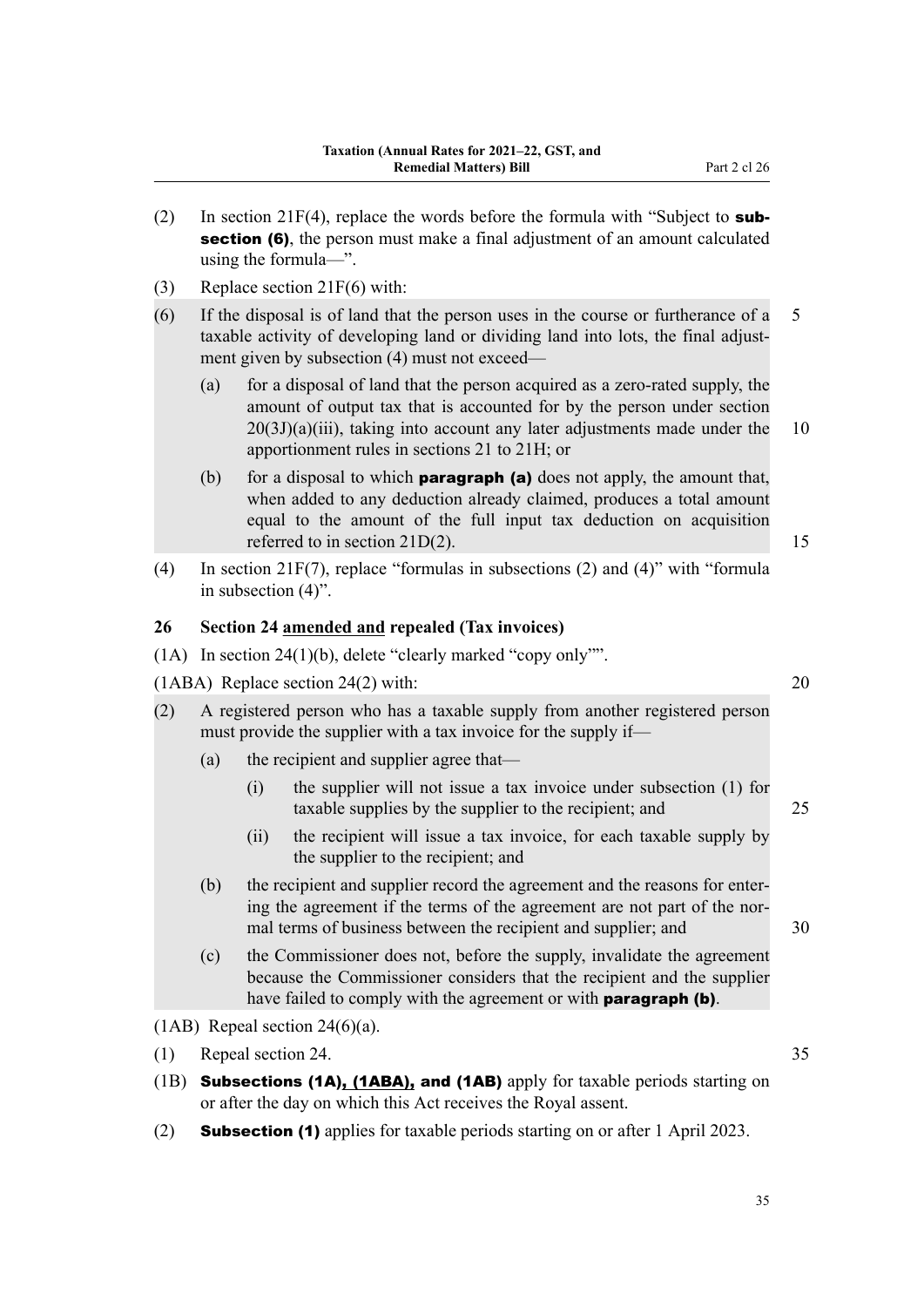| -art | ╯ | - 10 |  |
|------|---|------|--|
|      |   |      |  |

# **27 Section 24BA amended before repeal and repealed (Shared tax invoices)**

- (1A) In section 24BA(2), replace "each" with "the principal".
- (1AB) In section 24BA(4), definition of **principal supplier**, replace paragraph (b) with:
	- (b) the issuing member of a GST group or supplier group for the purposes of  $5$ section 55 or **55B**

(1AC) In section 24BA(4), definition of **shared invoice**, replace paragraph (b) with:

- (b) are part of the same GST group or supplier group for the purposes of section 55 or **55B**.
- (1) Repeal section 24BA. 10

- (1B) Subsections (1A), (1AB), and (1AC) apply for taxable periods starting on or after the day on which this Act receives the Royal assent.
- (2) Subsection (1) applies for taxable periods starting on or after 1 April 2023.

| 28<br><b>Section 24BAB repealed (Receipts for supplies)</b> |  |
|-------------------------------------------------------------|--|
|-------------------------------------------------------------|--|

| (1) | Repeal section 24BAB. |  |
|-----|-----------------------|--|
|     |                       |  |

- (2) Subsection (1) applies for taxable periods starting on or after 1 April 2023.
- **29 Section 24BAC repealed (Information for importation of goods including distantly taxable goods)**
- (1) Repeal section 24BAC.
- (2) **Subsection (1)** applies for taxable periods starting on or after 1 April 2023. 20
- **30 Section 24B repealed (Records to be kept by recipient of imported goods and services)**
- (1) Repeal section 24B.
- (2) Subsection (1) applies for taxable periods starting on or after 1 April 2023.
- **31 Section 25 amended (Credit and debit notices)** 25
- (1) Replace the heading for section 25 with "**Adjustments for inaccuracies**".
- (2) Replace section 25(1) with:
- (1) This section applies where, in relation to a supply of goods and services by a registered person, the registered person issues a tax invoice, credit note, or debit note, or makes a return for a taxable period, containing an inaccuracy that 30 is or arises from 1 or more of—
	- (a) a cancellation of the supply:
	- (b) a return, to the supplier, of all or part of the supply:
	- (c) an incorrect description of the supply:
	- (d) an incorrect amount of consideration: 35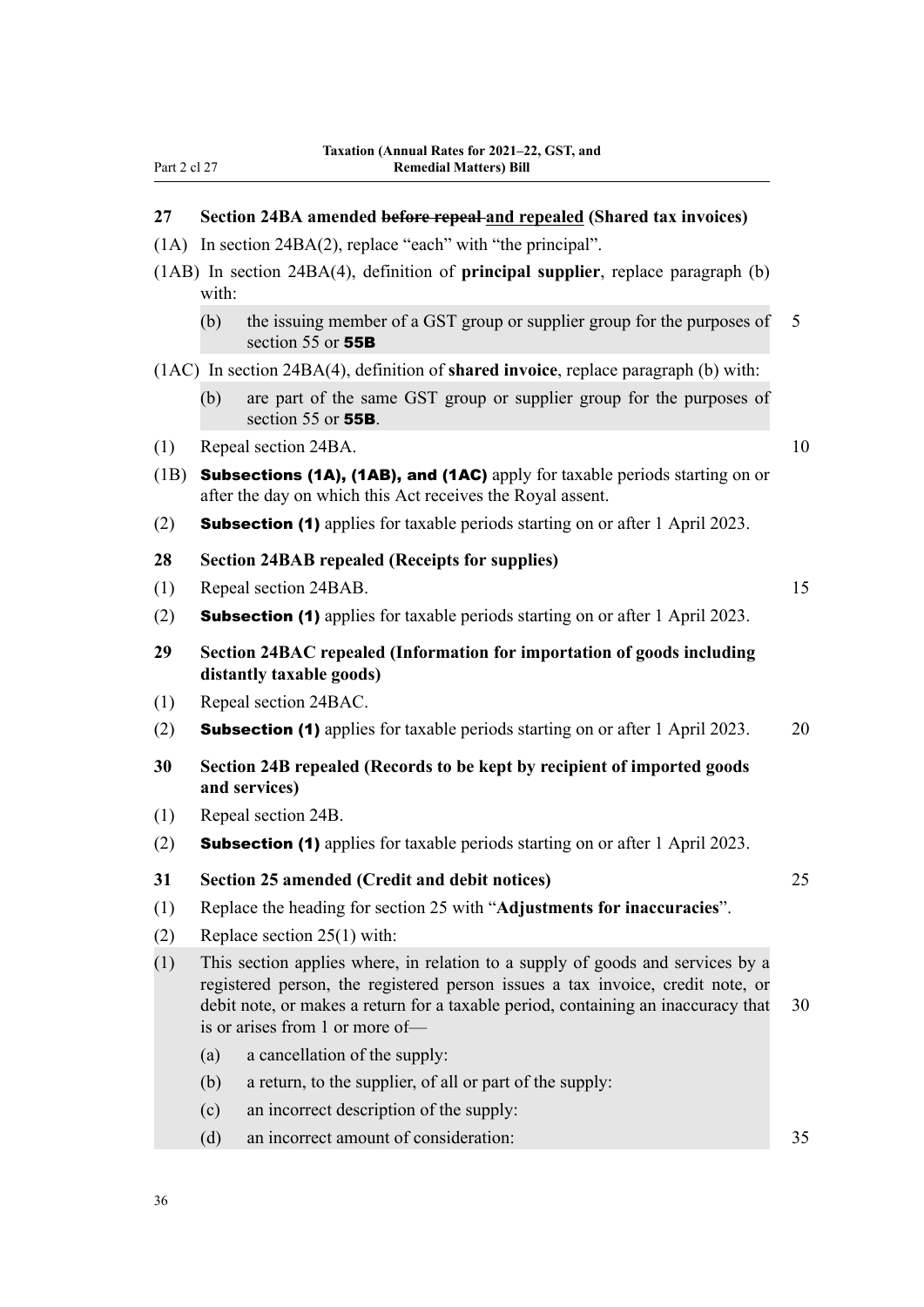- (e) an incorrect place of supply:
- (f) an incorrect time of supply:
- (g) an incorrect rate of tax:
- (h) an incorrect amount of tax charged:
- (i) an incorrect description of the supplier or recipient of the supply. 5
- (3) Repeal section 25(1B).
- (4) In section 25(2), replace "output tax as specified in subsection  $(1)(e)$ " with "output tax for a taxable period as a consequence of an inaccuracy referred to in subsection (1)".
- (4B) In section 25(3),  $-$  10
	- (a) in the words before paragraph (a), replace "as specified in subsection  $(1)(d)$ " with "containing an inaccuracy referred to in **subsection (1)**":
	- (b) after paragraph (b), insert:
	- (bb) the inaccuracy does not affect the amount shown on the tax invoice as tax charged, the supplier shall provide the recipient with a credit note in 15 the form referred to in **paragraph** (a), or a debit note in the form referred to in **paragraph (b)**, containing particulars of the inaccuracy and a correction of the inaccuracy:
	- (c) in paragraph (c), after "the excess", insert "shown in a tax invoice of the tax charged or for the amount of the excess of the actual tax charged 20 over the amount of tax shown in the tax invoice":
	- (d) in paragraph (d), delete the words after "a copy":
	- (e) replace paragraph (e) with:
	- (e) a supplier shall not be required to provide a recipient with a credit note under **paragraph (a)** where the amount of the excess referred to in that  $25$ paragraph arises as a result of the recipient's accepting a discount offered by the supplier—
		- (i) for prompt payment, and the terms of the prompt payment dis‐ count offer are stated in the tax invoice; or
		- (ii) by agreement, and, if the terms of the agreement are not part of 30 the usual business terms between the recipient and the supplier, the terms of the agreement are recorded by the recipient and sup‐ plier:
- (5) Repeal section 25(3), (3A), (3B), and (3C).
- (6) Replace section  $25(4)$  and (5) with: 35
- (4) If a registered person makes a deduction in a taxable period of input tax relat‐ ing to a supply for which the person has a tax invoice and is then issued with a credit note or debit note showing, or otherwise knows, that the credit note or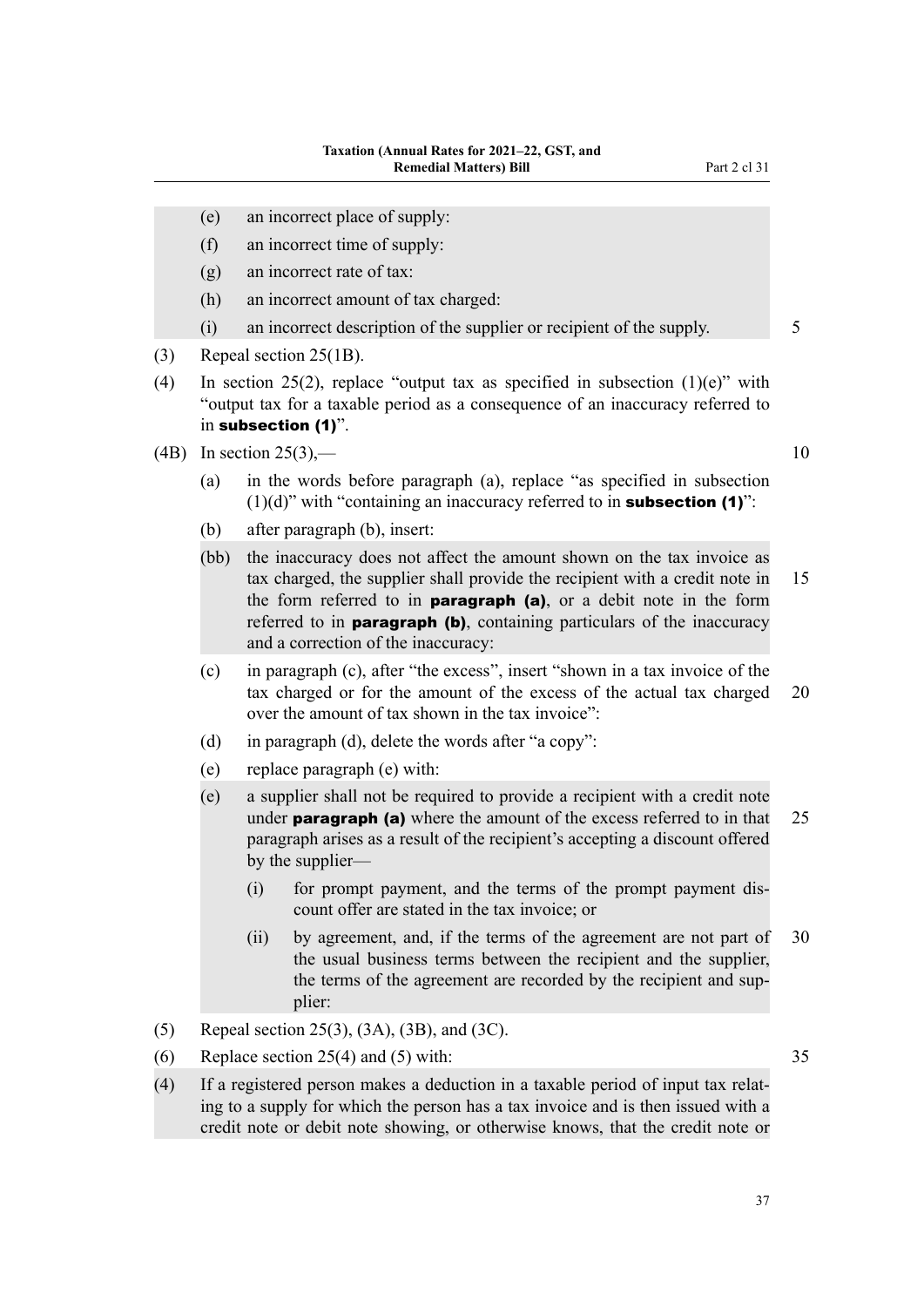debit note includes an amount of output tax on the supply exceeding the correct amount, the amount of the excess tax is—

- (a) treated as being output tax charged on a taxable supply made by the registered person, to the extent that the input tax deducted relating to the supply exceeds the output tax properly charged on the supply; and  $\frac{5}{5}$
- (b) attributed to the taxable period in which the credit note or debit note is issued or the registered person becomes aware of the excess.
- (5) If a registered person makes a deduction in a taxable period of input tax relat‐ ing to a supply for which the person has a tax invoice and is then issued with a credit note or debit note showing that the correct amount of output tax on the 10 supply exceeds the amount included in the tax invoice, the amount of the excess tax is treated as being input tax that is a deduction under section 20(3) in the taxable period in which the credit note or debit note is issued, to the extent that the output tax properly charged on the supply exceeds the input tax deducted relating to the supply. The supply  $\frac{15}{2}$
- $(6B)$  In section 25(4),—
	- (a) in the words before **paragraph (a)**,—
		- (i) replace "a tax invoice" with "taxable supply information":
		- (ii) replace "a credit note or debit note" with "supply correction infor‐ mation": 20
		- (iii) replace "the credit note or debit note" with "the supply correction information":
	- (b) in **paragraph (b)**, replace "credit note or debit note" with "supply correction information".
- $(6C)$  In section 25(5),— $25$ 
	- (a) replace "a tax invoice" with "taxable supply information":
	- (b) replace "a credit note or debit note" with "supply correction information":
	- (c) replace "the tax invoice" with "the taxable supply information":
	- (d) replace "the credit note or debit note" with "the supply correction infor- 30 mation".
- (7) Repeal section 25(6) and (7).
- (8) Subsections (1), (2), (4), (4B), and (6) apply for taxable periods starting on or after the day on which this Act receives the Royal assent.
- (9) Subsections (3), (5), (6B), (6C), and (7) apply for taxable periods starting  $35$ on or after 1 April 2023.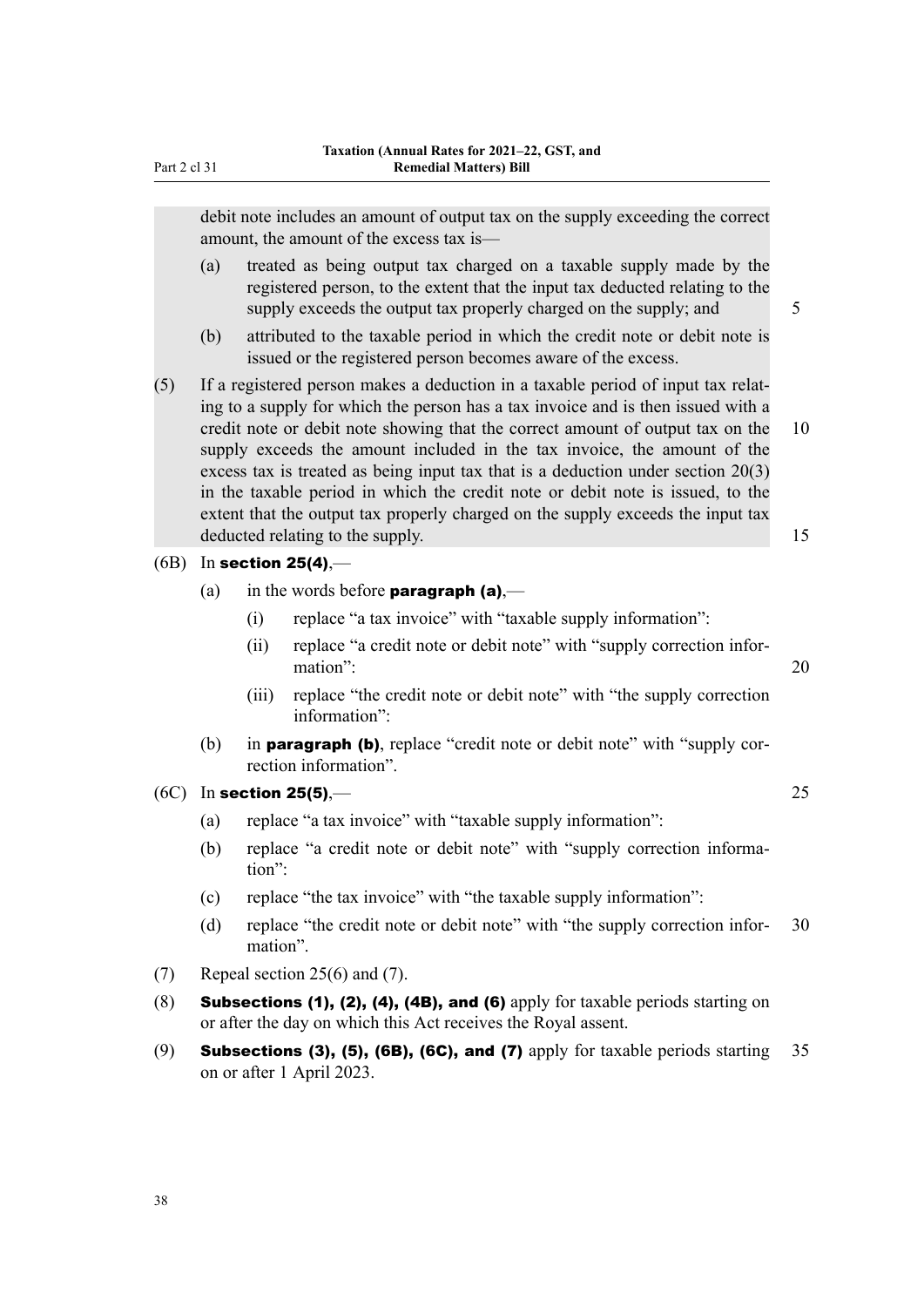- **32 Section 25AA amended (Consequences of change in contract for imported goods and services)** (1) In section  $25AA(1)(a)(v)$ , replace "a tax invoice" with "taxable supply information". (2) **Subsection (1)** applies for taxable periods starting on or after 1 April 2023. 5 **33 Section 25AB amended (Consequences of change in contract for secondhand goods)** (1) Replace section 25AB(1)(a) with: (a) the supply is affected by 1 or more of—  $(i)$  a cancellation of the supply:  $10$ (ii) a return, to the supplier, of all or part of the supply: (iii) an incorrect description of the supply: (iv) an incorrect rate of tax: (v) an incorrect amount of tax charged: (vi) a change to the previously agreed consideration for the supply; 15 and (2) In section  $25AB(1)(d)$ , replace "a tax invoice or credit note" with "taxable supply information or supply correction information". (3) In section 25AB(2), replace "the event referred to subsection (1)(a) occurs" with "the error in the amount of input tax is found". 20 (4) Subsections (1), (2), and (3) apply for taxable periods starting on or after 1 April 2023. **34 Section 25A repealed (Commissioner may approve use of symbols, etc, on electronically transmitted invoices, receipts, and credit and debit notes)** (1) Repeal section 25A. 25 (2) Subsection (1) applies for taxable periods beginning on or after 1 April 2023. **35 Section 43 amended (Deduction of tax from payment due to defaulters)** (1) After section 43(2), insert: (2AA) If a person (the **liable person**) is liable to meet the obligations under this Act of a registered person (the **defaulting person**) that has made default in a pay‐ 30 ment to the Commissioner, the Commissioner may issue a notice under subsec‐ tion (2) as if the liable person were a registered person that had committed the default of the defaulting person.
- (2) In section 43(2A), replace "subsection  $(1)$ " with "subsection  $(2)$ ".
- (3) In section 43(4), replace "revocation by the registered person" with "revocation 35 by the registered person or liable person".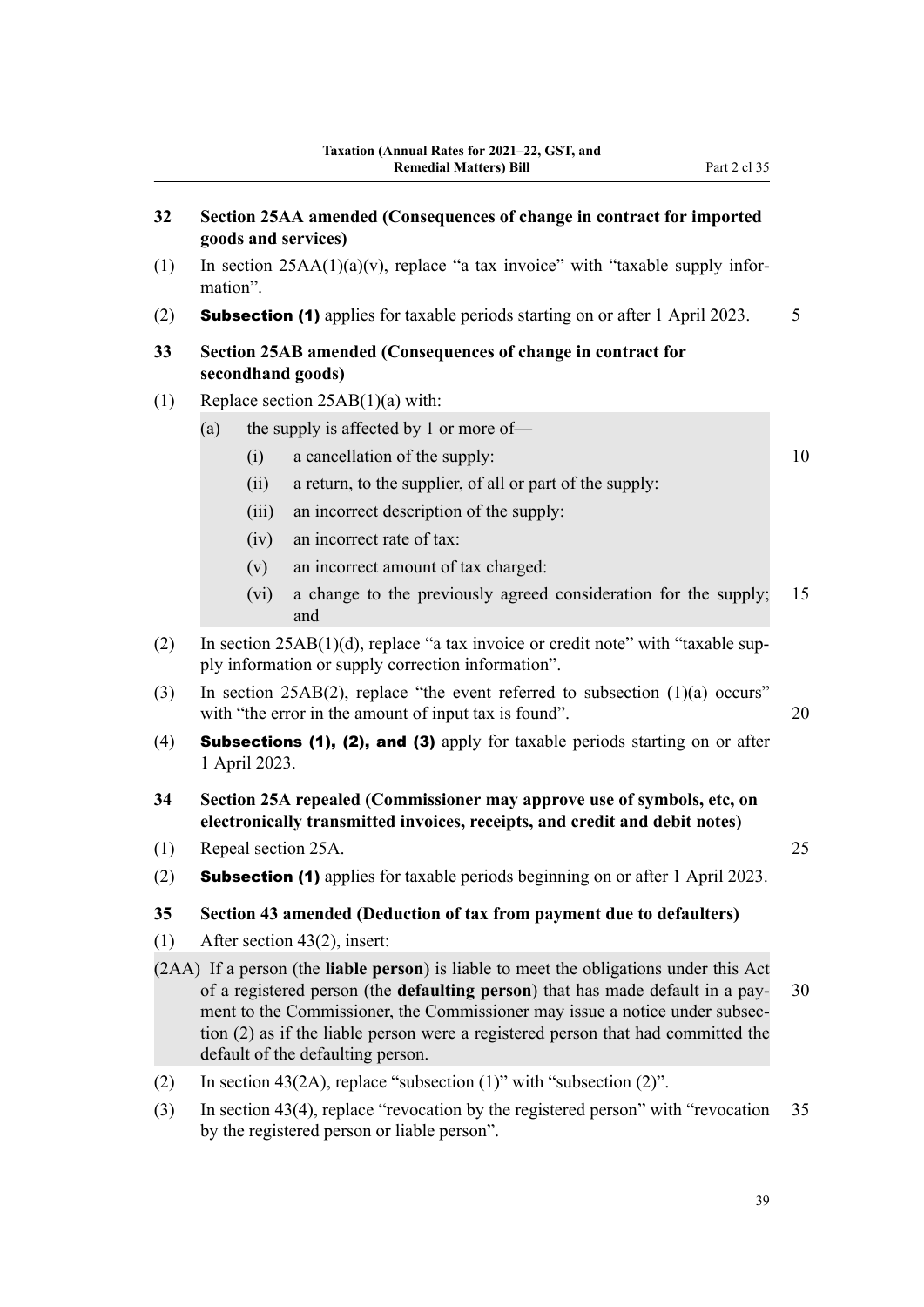| 4) In section 43(5), replace "to the registered person" $\mu$ |  |  |  |
|---------------------------------------------------------------|--|--|--|

- (4) In section 43(5), replace "to the registered person" with "to the registered per‐ son or liable person".
- (5) In section 43(5B), replace "the registered person" with "the registered person or liable person" in each place.
- (6) In section 43(6),— $\qquad \qquad$  5
	- (a) replace "any registered person" with "a registered person or liable per‐ son":
	- (b) replace "that registered person" with "the registered person or liable per‐ son".
- (7) In section 43(7), replace "the registered person" with "the person". 10
- (8) In section 43(9), replace "the registered person" with "the registered person or liable person".

#### **36 Section 53 amended (Registered person to notify change of status)**

- (1) In section  $53(1)(d)$ , replace "group" with "GST group" in each place.
- (2) In section 53(2), words before the paragraphs, replace "tax invoices and credit 15 and debit notes" with "taxable supply information and supply correction information".
- (4) **Subsections (1), (2), and (3) (1) and (2)** apply for taxable periods starting on or after 1 April 2023.

### **37 Section 55 amended (Group of companies)** 20

- (1) Replace the heading for section 55 with "**GST groups**".
- (2) Before section 55(1), insert:
- (1A) This section applies to companies meeting the eligibility requirements of sub‐ section (1) or (8) and choosing to form a GST group.
- (1AB) The rules in the section are intended to ensure that, with exceptions, the Act 25 treats the members of a GST group as if the members were—
	- (a) as the GST group, a single company—
		- (i) operating separately each activity that each member would oper‐ ate in the absence of this section; and
		- (ii) making or receiving each supply that each member, as part of an 30 activity, would be treated in the absence of this section as making to, or receiving from, a person who is not a member; and
		- (iii) acting through the representative member in making elections, giving information other than tax invoices, credit notes, or debit notes, keeping records, and making payments required by the Act; 35 and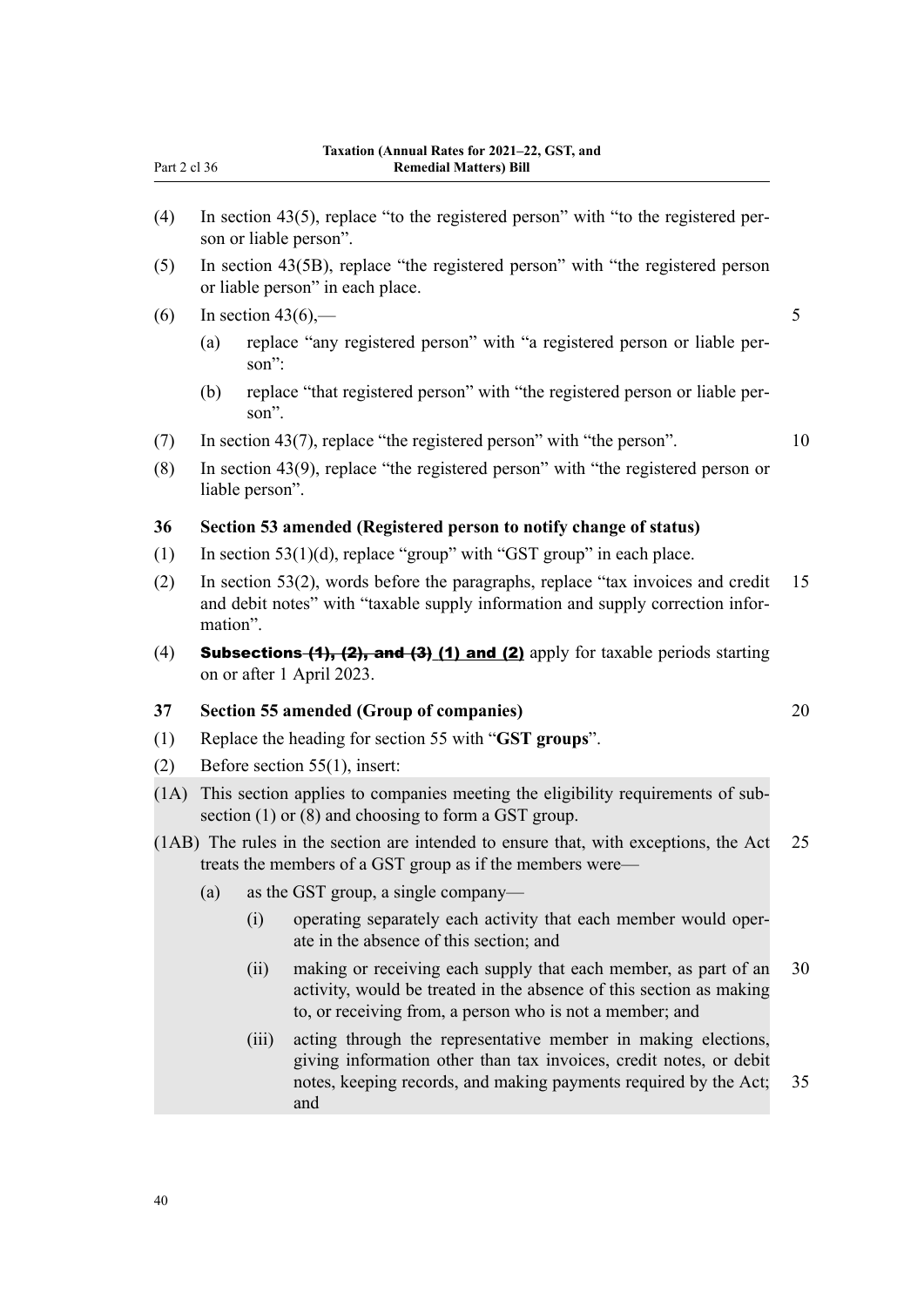|     | (iv) | acting through the issuing member, or the representative member<br>if the GST group does not have an issuing member, in giving tax<br>invoices, credit notes, or debit notes; and                                                                                                                                                                                                                                                                                                                 |    |
|-----|------|---------------------------------------------------------------------------------------------------------------------------------------------------------------------------------------------------------------------------------------------------------------------------------------------------------------------------------------------------------------------------------------------------------------------------------------------------------------------------------------------------|----|
| (b) |      | as the GST group, sharing the responsibilities and liabilities under the<br>Act of the single company; and                                                                                                                                                                                                                                                                                                                                                                                        | 5  |
| (c) |      | as individual members, sharing with the representative member some of<br>the individual responsibilities and obligations under the Act arising for<br>the representative member from each activity and supply that would be<br>an activity and supply of the member in the absence of this section.                                                                                                                                                                                               |    |
|     |      | $(1AC)$ Subsections (1AD) to (1AI) apply to the members of a GST group—                                                                                                                                                                                                                                                                                                                                                                                                                           | 10 |
| (a) |      | except in relation to a supply of services that is treated by section $8(4B)$<br>as being made in New Zealand; and                                                                                                                                                                                                                                                                                                                                                                                |    |
| (b) |      | unless a provision of the Act expressly provides otherwise.                                                                                                                                                                                                                                                                                                                                                                                                                                       |    |
|     |      | (1AD) An activity that would in the absence of this section be an activity of a mem-<br>ber of the GST group is carried on by-                                                                                                                                                                                                                                                                                                                                                                    | 15 |
| (a) |      | the representative member, as an activity of a registered person separate<br>from other activities of the representative member; and                                                                                                                                                                                                                                                                                                                                                              |    |
| (b) |      | no member of the GST group other than the representative member.                                                                                                                                                                                                                                                                                                                                                                                                                                  |    |
|     |      | (1AE) A supply that would in the absence of this section be a supply made by a<br>member of the GST group to a person—                                                                                                                                                                                                                                                                                                                                                                            | 20 |
| (a) |      | is a supply made as a registered person by the representative member to<br>the person, if the person is not a member of the GST group; or                                                                                                                                                                                                                                                                                                                                                         |    |
| (b) |      | is disregarded for the purposes of calculating the tax payable by the GST<br>group for a taxable period, if the person is a member of the GST group,<br>except if another provision requires otherwise.                                                                                                                                                                                                                                                                                           | 25 |
|     |      | (1AF) A supply of goods and services that would in the absence of this section be<br>made by a member of the GST group, and not be a taxable supply, is a supply<br>by the representative member.                                                                                                                                                                                                                                                                                                 |    |
|     |      | (1AG) A supply of goods and services that would in the absence of this section be<br>made to a member of the GST group, other than a supply that would in the<br>absence of this section be a taxable supply by another member, is a supply to<br>the representative member as a registered person.                                                                                                                                                                                               | 30 |
|     |      | (1AH) If goods and services are acquired, or produced, or applied, by a member of a<br>GST group (the new member) at a time before becoming a member of the<br>GST group and there is a difference, for an adjustment period, between the per-<br>centage intended use by the new member of the goods and services for making<br>taxable supplies and the percentage actual use by the representative member of<br>the goods and services for making taxable supplies, the representative member, | 35 |
|     |      | for the purposes of section $21(1)$ , has—                                                                                                                                                                                                                                                                                                                                                                                                                                                        |    |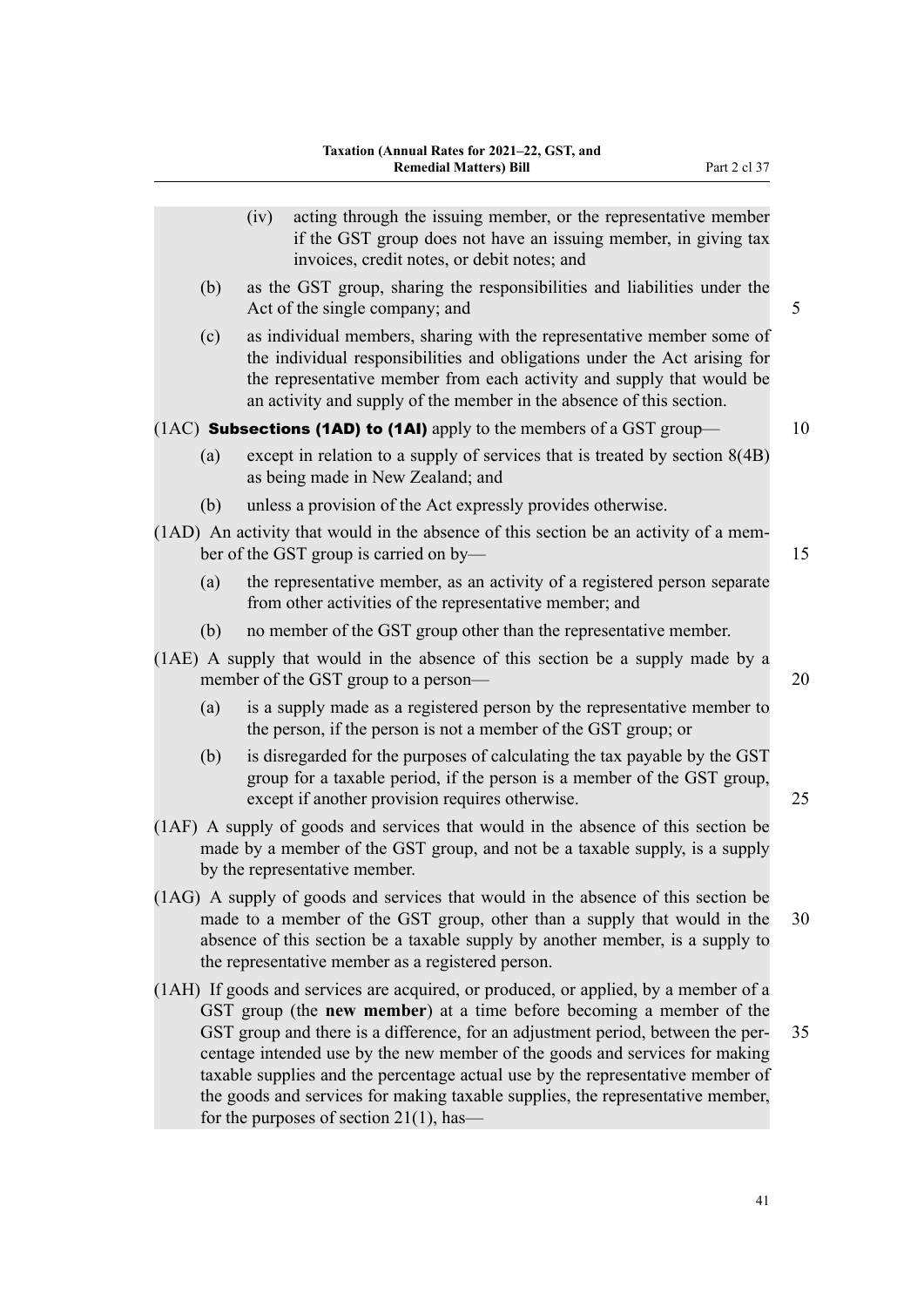| (a) |                    | acquired, or produced, or applied, the goods and services at the time<br>with a percentage intended use for making taxable supplies equal to the<br>percentage intended use of the new member; and                                                                                       |    |
|-----|--------------------|------------------------------------------------------------------------------------------------------------------------------------------------------------------------------------------------------------------------------------------------------------------------------------------|----|
| (b) |                    | made claims for input tax and adjustments of output tax, relating to the<br>goods and services, when the same claims were made by the new mem-<br>ber before becoming a member of the GST group.                                                                                         | 5  |
|     |                    | (1AI) Information provided to a member of the GST group under section 78F is pro-<br>vided to the representative member and information provided by a member of<br>the GST group under section 78F is provided by the representative member.                                             |    |
|     | another result.    | (1AJ) <b>Subsections (1AK) to (8)</b> apply to the members of a GST group unless a<br>provision of the Act expressly provides otherwise or the context requires                                                                                                                          | 10 |
|     | section 19 or 19A. | (1AK) When part of the GST group, the members of the GST group have the same<br>taxable period under sections 15 to 15E and the same accounting basis under                                                                                                                              | 15 |
|     |                    | $(1AL)$ The representative member is—                                                                                                                                                                                                                                                    |    |
| (a) | and                | responsible for making elections of the GST group under the Act and<br>making the returns, giving the information, subject to subsection<br>(1AM), and keeping the records, required by the Act for the GST group;                                                                       | 20 |
| (b) |                    | treated as paying tax paid by a member of the GST group; and                                                                                                                                                                                                                             |    |
| (c) |                    | responsible for paying the tax payable by the members of the GST<br>group, subject to <b>subsection (1AO)(a)</b> .                                                                                                                                                                       |    |
|     |                    | (1AM) A GST group may choose that the tax invoice, credit note, or debit note, for a<br>taxable supply that would in the absence of this section be made by a member<br>(the <b>active member</b> ), be issued—                                                                          | 25 |
| (a) |                    | in the name of the active member, by the active member; or                                                                                                                                                                                                                               |    |
| (b) |                    | in the name of the representative member, by-                                                                                                                                                                                                                                            |    |
|     | (i)                | the representative member; or                                                                                                                                                                                                                                                            |    |
|     | (ii)               | a member (the issuing member) whose identity and role are noti-<br>fied to the Commissioner by the representative member.                                                                                                                                                                | 30 |
|     |                    | (1AN) The representative member, and an issuing member or active member, of a<br>GST group must meet the requirements of <b>sections 24, 25, and 75</b> for tax<br>invoices, credit notes, debit notes, and other records relating to supplies.                                          |    |
|     |                    | (1AO) A person who is, or has been, a member of the GST group has the following<br>responsibilities and liabilities:                                                                                                                                                                     | 35 |
| (a) |                    | joint and several liability with the other members of the GST group<br>under subsections (1AP) and (1AQ) for all tax payable, and not paid,<br>by the representative member for each taxable period, or part of a taxa-<br>ble period, in which the member is part of the GST group; and | 40 |
|     |                    |                                                                                                                                                                                                                                                                                          |    |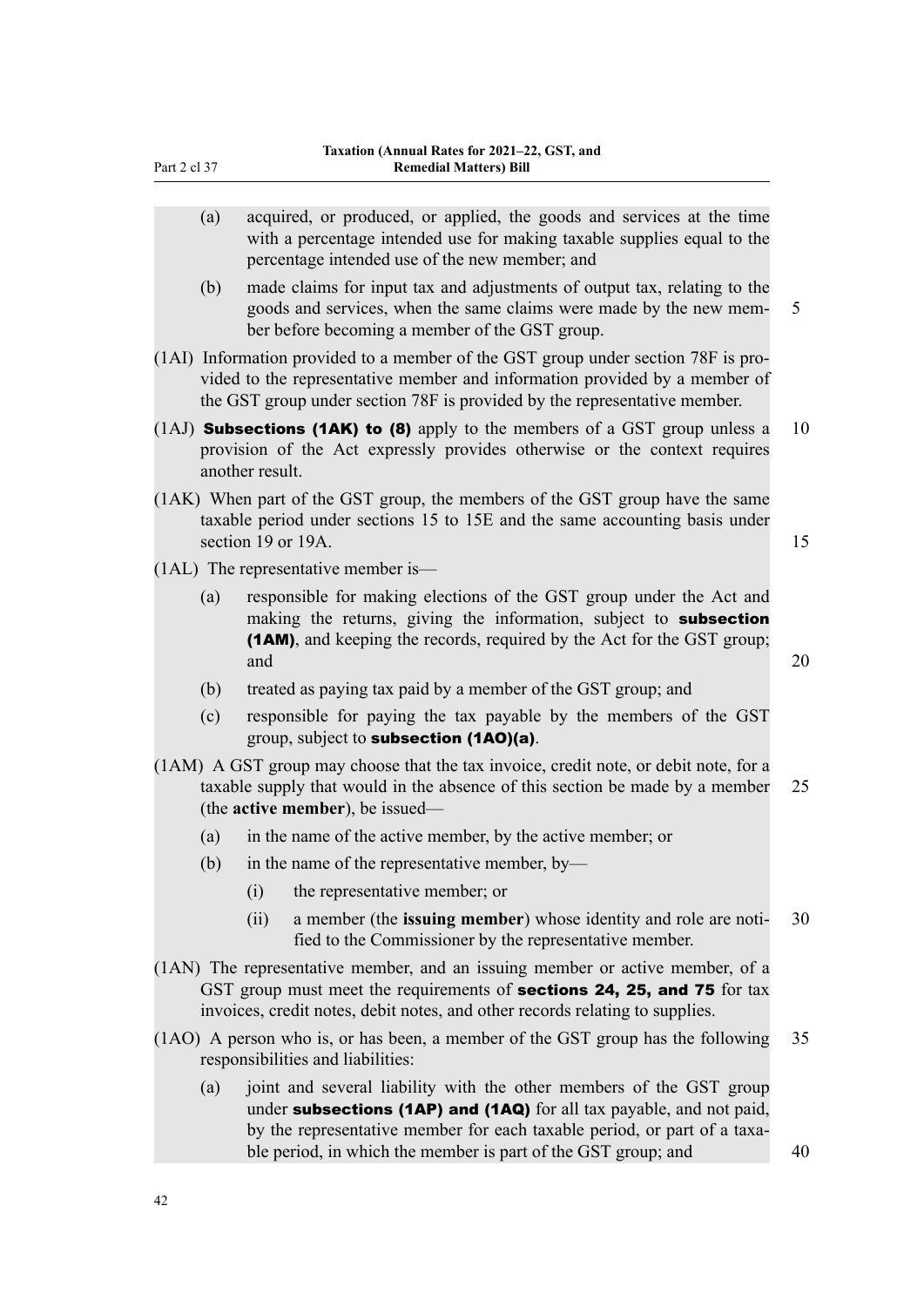- $(i)$  sections **24 and 25**; and
- (ii) section 75, for the activities of the member while the member is part of the GST group; and 5
- (iii) Part 8 (Registration), if the person is a registered person when the person is a member of the GST group.
- (1AP) If a member (the **leaving member**) leaves a GST group, the leaving member is relieved from liability for tax payable by the GST group for all or part of a taxable period if— 10
	- (a) the assessment for the liability of the GST group is made after the later of—
		- (i) the date on which the leaving member is treated as leaving the GST group:
		- (ii) the date of the event that causes the leaving member to be treated 15 as leaving the GST group; and
	- (b) the amount assessed is more than an earlier assessment of the GST group for the taxable period or part of the taxable period; and
	- (c) the Commissioner considers that the removal of the liability will not significantly prejudice the recovery, or likely recovery, of the amount of tax 20 assessed for the taxable period or part of the taxable period; and
	- (d) the Commissioner notifies the leaving member and the representative member that the requirements of **paragraph (c)** are met.
- (1AQ) The responsibilities under **subsection (1AO)** of a person who is, or has been a member of a GST group— 25
	- (a) are unaffected by the person's ceasing to be part of the GST group or by a representative member's ceasing to exist; and
	- (b) may be relieved by the Commissioner under **subsection (1AP)**.
- (3) In section 55(1), words before the paragraphs, replace "group of companies" with "GST group". 30
- (4) Replace section  $55(1)(a)$  with:
	- (a) at a time and under section IC 3 of the Income Tax Act 2007, the companies are a group of persons (the **eligibility group**) that—
		- (i) is a group of companies; or
		- (ii) is part of a group of companies; or 35
		- (iii) would be a group of companies but for 1 or more members being a multi-rate PIE or a look-through company; or
		- (iv) would be a group of companies but for 1 or more members being a listed PIE; and
- 
- 
-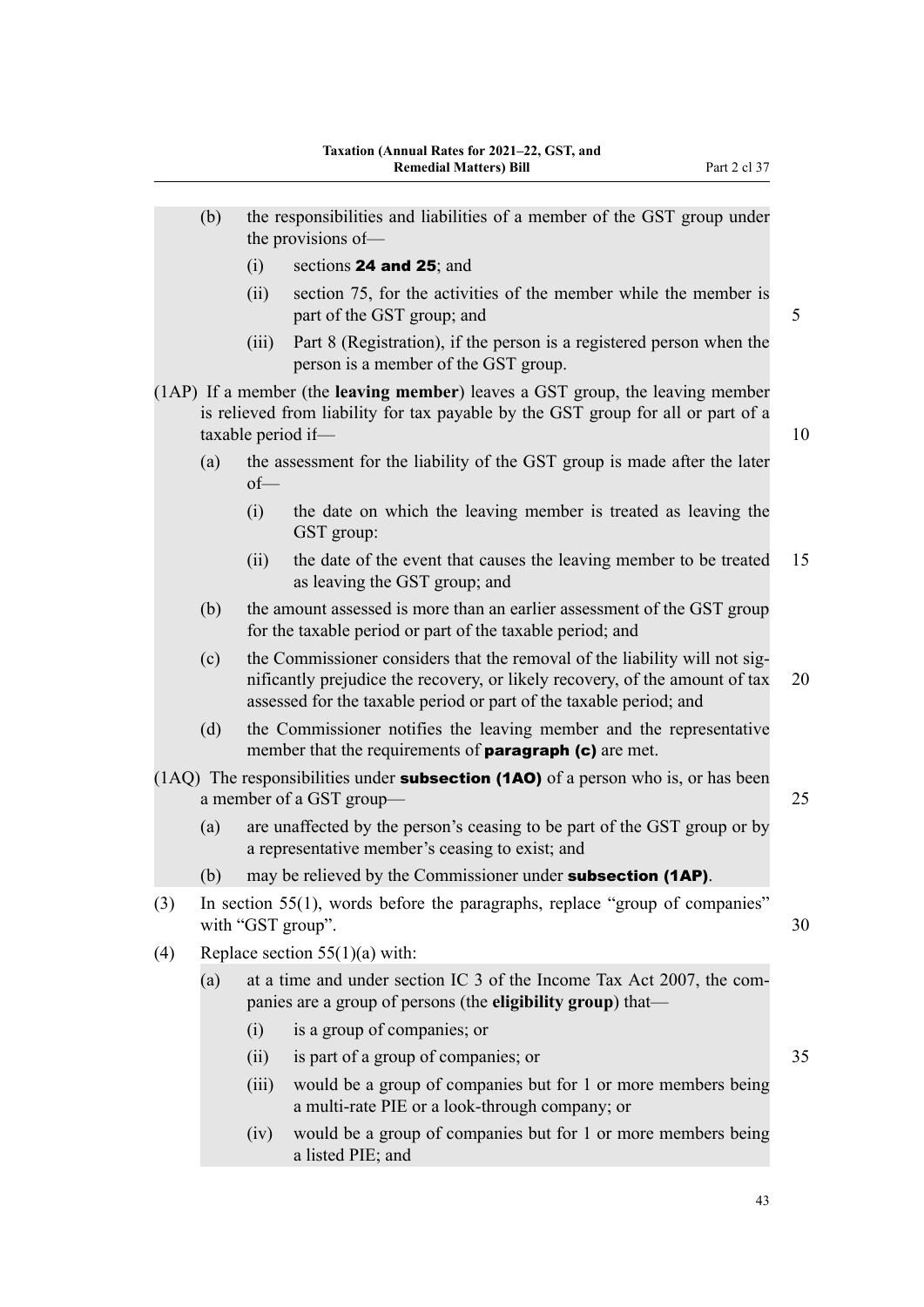- (5) In section  $55(1)(b)$ ,—
	- (a) words before the subparagraphs, replace "companies,—" with "compan‐ ies meet either or both of the following requirements:":
	- (b) replace subparagraph (ii) with:
		- (ii) as the eligibility group and in a 12-month period that includes the 5 time, make supplies to persons outside the eligibility group that are taxable supplies, or would be taxable supplies if made by a registered person, and that have a total value of at least 75% of the total value of the taxable supplies and other supplies made in that period by persons in the eligibility group to persons outside the 10 eligibility group.
- (5B) In section 55(1AB)(a)(iii) and (iv), replace "tax invoices, credit notes, or debit notes" with "taxable supply information or supply correction information" in each place.
- (5C) In **section 55(1AM)**, replace "tax invoice, credit note, or debit note" with 15 "taxable supply information or supply correction information".
- $(5D)$  In section 55(1AN),—
	- (a) replace "24, 25, and  $75$ " with "19J and 19L":
	- (b) replace "tax invoices, credit notes, debit notes, and other records relating to supplies" with "taxable supply information and supply correction 20 information".
- (6) In section  $55(1B)$ ,—
	- (a) replace "group of companies" with "GST group" in each place:
	- (b) replace "resulting group" with "resulting GST group".
- (7) In section 55(2), replace "group of companies" with "GST group" in each 25 place.
- (8) In section 55(3), words before the paragraphs, delete "by 2 or more companies".
- (9) In section  $55(4)$ ,—
	- (a) replace "group of companies" with "GST group" in each place: 30
	- (b) words after paragraph (d), after "by the Commissioner" insert "or from the date required by **subsection (4AA)**".
- (10) After section 55(4), insert:
- (4AA) If the representative member applies under subsection (4) for a company to be a member of the GST group and the company is incorporated less than 12 35 months before the application and is eligible to be a member when it is incorporated, the Commissioner must grant the application from whichever date the representative member chooses of—
	- (a) the date of the company's incorporation: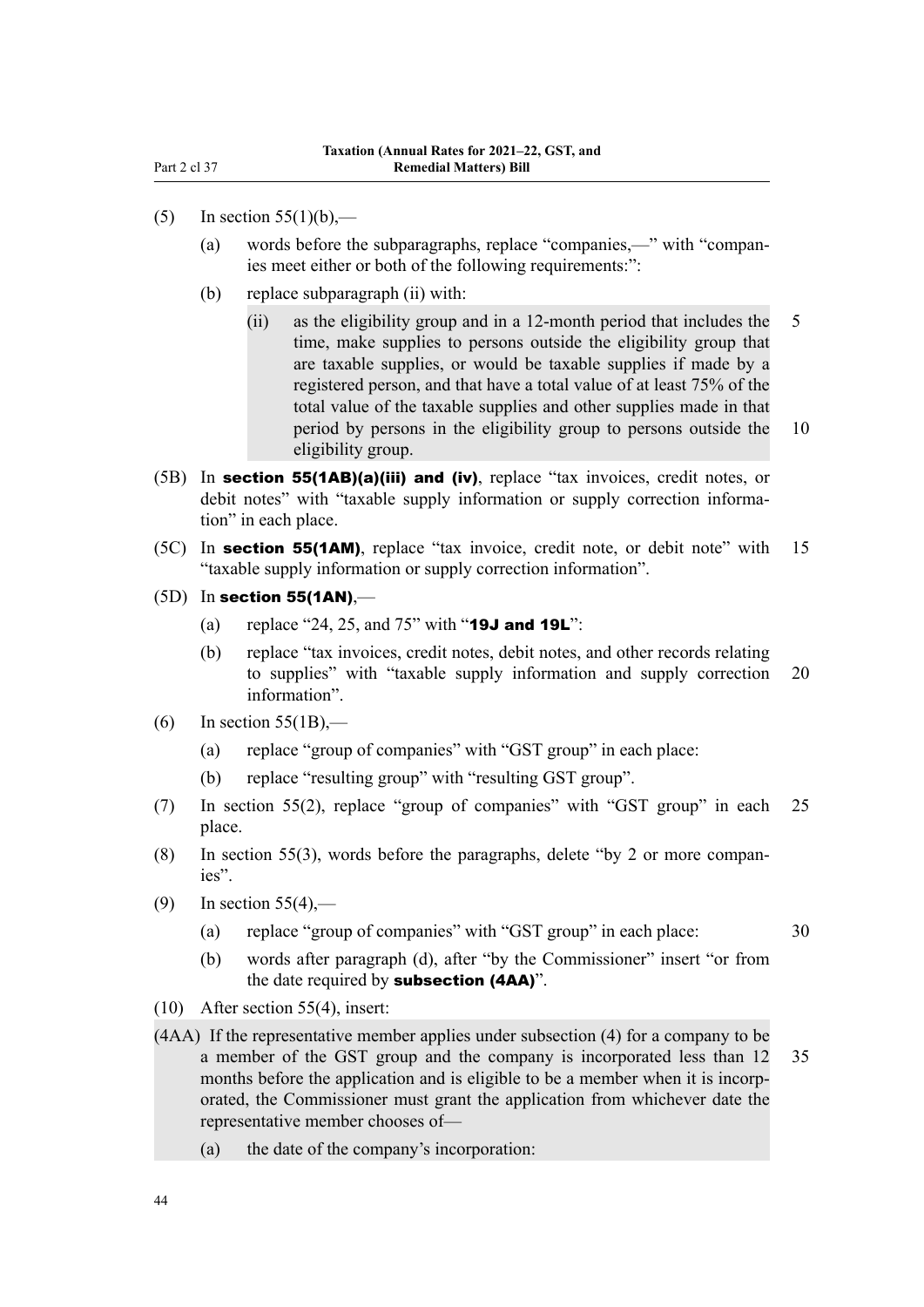- (b) the start of the taxable period following the date of the company's incorporation.
- (11) In section 55(4A), replace "group of companies" with "GST group".
- (12) In section 55(5), replace "group of companies" with "GST group" in each place. 5
- (13) In section  $55(6)$ ,—
	- (a) replace "any group of companies" with "a GST group":
	- (b) replace "shall be deemed to be" with "is":
	- (c) replace "that group of companies" with "the GST group".
- (14) Repeal section 55(7) and (7B).  $10$
- (15) In section 55(8), replace the words after paragraph (c) with "the Commissioner may accept that the registered persons are a GST group, and subsections (2) to (6) apply to the group of registered persons as a GST group and to each of the registered persons as a member of the GST group."
- $(16)$  Subsections (1), (3), (4), (5), (6), (7), (8), (9), (10), (11), (12), (13), (14),  $15$ and (15) apply for taxable periods starting on or after the day on which this Act receives the Royal assent.
- (16B) Subsection (2) applies for taxable periods starting on or after the day on which this Act receives the Royal assent and **section 55(1AO), (1AP), and** (1AQ), as inserted by subsection (2), additionally apply to transactions 20 entered after 8 September 2021 and completed on or after the day on which this Act receives the Royal assent.
- (17) **Subsections (5B), (5C), and (5D)** apply for taxable periods starting on or after 1 April 2023.

#### **38 New section 55B inserted (Supplier group and issuing member)** 25

(1) After section 55, insert:

### **55B Supplier group and issuing member**

- (1) Members of a group of 2 or more registered persons (the **supplier group**), each of which is not a member of the same GST group as another member of the supplier group and meets the requirements of **subsection (2)**, may enter an  $30$ agreement under which a single member (the **issuing member**) issues under section 24BA(3) tax invoices, credit notes, and debit notes for each supply of goods and services made, other than under section 5(2), by a member of the supplier group (the **supplying member**).
- (2) The requirements of this subsection are met if— 35
	- (a) the members of the supplier group agree that,—
		- (i) the issuing member must issue tax invoices, credit notes, and debit notes for each supply by a supplying member; and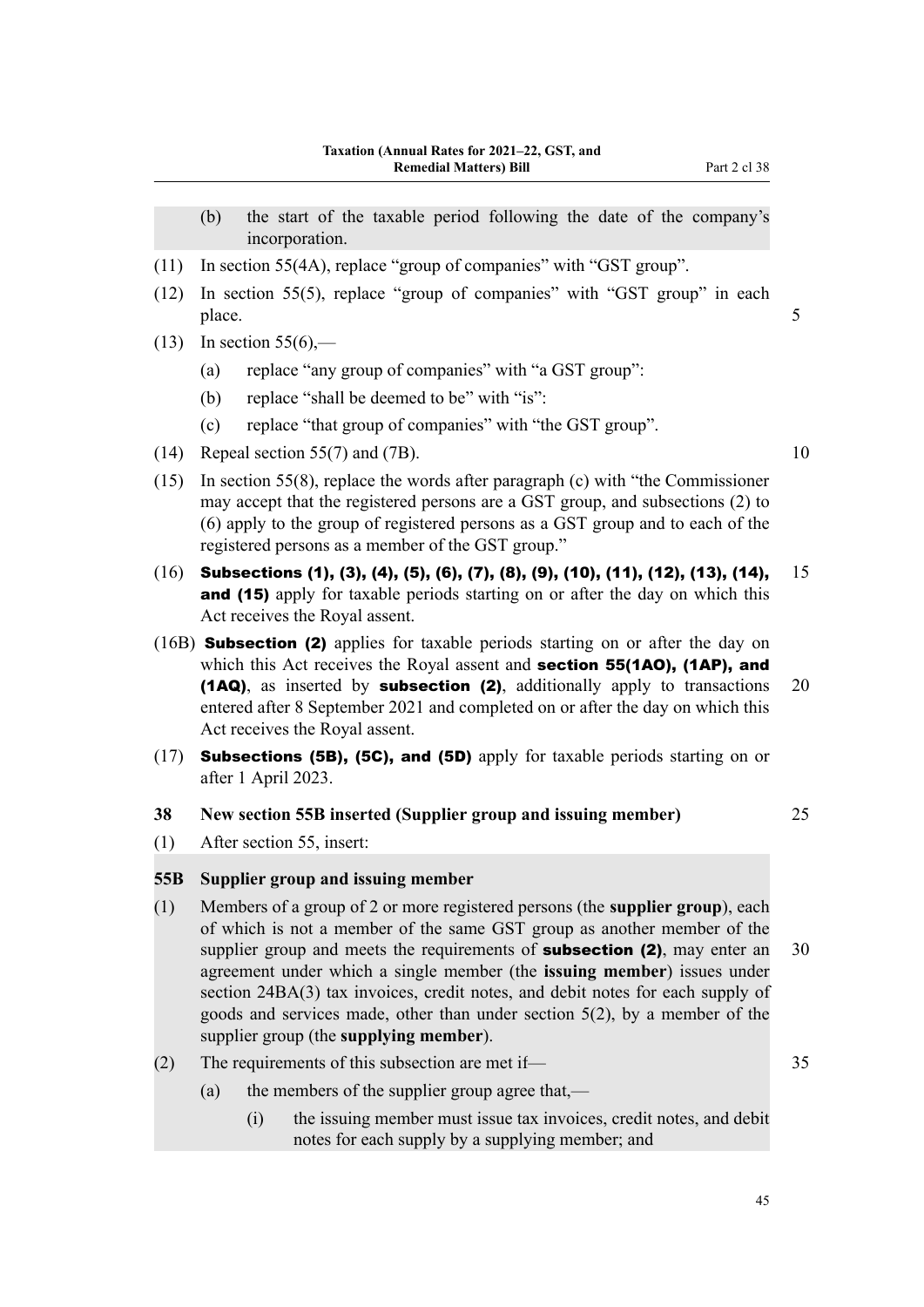| Part 2 cl 39 |                                                                                                                                | <b>Remedial Matters) Bill</b>                                                                                                                                                                                                                                                                                      |    |  |  |
|--------------|--------------------------------------------------------------------------------------------------------------------------------|--------------------------------------------------------------------------------------------------------------------------------------------------------------------------------------------------------------------------------------------------------------------------------------------------------------------|----|--|--|
|              |                                                                                                                                | each member of the supplier group other than the issuing member<br>(ii)<br>must not issue tax invoices, credit notes, and debit notes for a sup-<br>ply by the member; and                                                                                                                                         |    |  |  |
|              | (b)                                                                                                                            | the agreement includes the name, address, and registration number of<br>each member of the supplier group; and                                                                                                                                                                                                     | 5  |  |  |
|              | (c)                                                                                                                            | if the terms of the agreement differ from normal commercial terms<br>agreed earlier between the members of the supplier group, each member<br>of the supplier group records the circumstances taken into account by the<br>member in entering the agreement; and                                                   |    |  |  |
|              | (d)                                                                                                                            | The Commissioner has not invalidated the agreement because the Com-<br>missioner considers that the members of the supplier group have failed<br>to satisfy the requirements of the agreement and this section.                                                                                                    | 10 |  |  |
| (3)          |                                                                                                                                | The issuing member of a supplier group is responsible for the obligations under<br>this Act of a supplying member making a supply.                                                                                                                                                                                 |    |  |  |
| (4)          |                                                                                                                                | When the members of a supplier group agree to have, or to change, the issuing<br>member for the supplier group, the issuing member must notify the Commis-<br>sioner of the member's role and provide the Commissioner with an undertaking<br>to meet the obligations of an issuing member for the supplier group. |    |  |  |
| (1B)         |                                                                                                                                | In section 55B(1), replace "section $24BA(3)$ tax invoices, credit notes, and<br>debit notes" with "section 19J the taxable supply information and supply<br>20<br>correction information".                                                                                                                        |    |  |  |
| (1C)         |                                                                                                                                | In section $55B(2)(a)(i)$ and (ii), replace "tax invoices, credit notes, and debit<br>notes" with "taxable supply information and supply correction information" in<br>each place.                                                                                                                                 |    |  |  |
| (2)          | <b>Subsection (1)</b> applies for taxable periods starting on or after the day on<br>which this Act receives the Royal assent. |                                                                                                                                                                                                                                                                                                                    |    |  |  |
| (3)          | <b>Subsections (1B) and (1C)</b> apply for taxable periods starting on or after<br>1 April 2023.                               |                                                                                                                                                                                                                                                                                                                    |    |  |  |
| 39           |                                                                                                                                | <b>Section 60 amended (Agents and auctioneers)</b>                                                                                                                                                                                                                                                                 |    |  |  |
| (1)          |                                                                                                                                | In section $60(1)$ ,—                                                                                                                                                                                                                                                                                              | 30 |  |  |
|              | (a)                                                                                                                            | replace "a tax invoice or a credit note or a debit note" with "taxable sup-<br>ply information or supply correction information" in each place:                                                                                                                                                                    |    |  |  |
|              | (b)                                                                                                                            | replace "that tax invoice or credit note or debit note" with "the taxable<br>supply information or supply correction information".                                                                                                                                                                                 |    |  |  |
| (2)          |                                                                                                                                | In section $60(2)$ ,—                                                                                                                                                                                                                                                                                              | 35 |  |  |
|              | (a)                                                                                                                            | replace "with a tax invoice" with "with taxable supply information":                                                                                                                                                                                                                                               |    |  |  |
|              | (b)                                                                                                                            | replace "a tax invoice or a credit note or a debit note" with "taxable sup-<br>ply information or supply correction information".                                                                                                                                                                                  |    |  |  |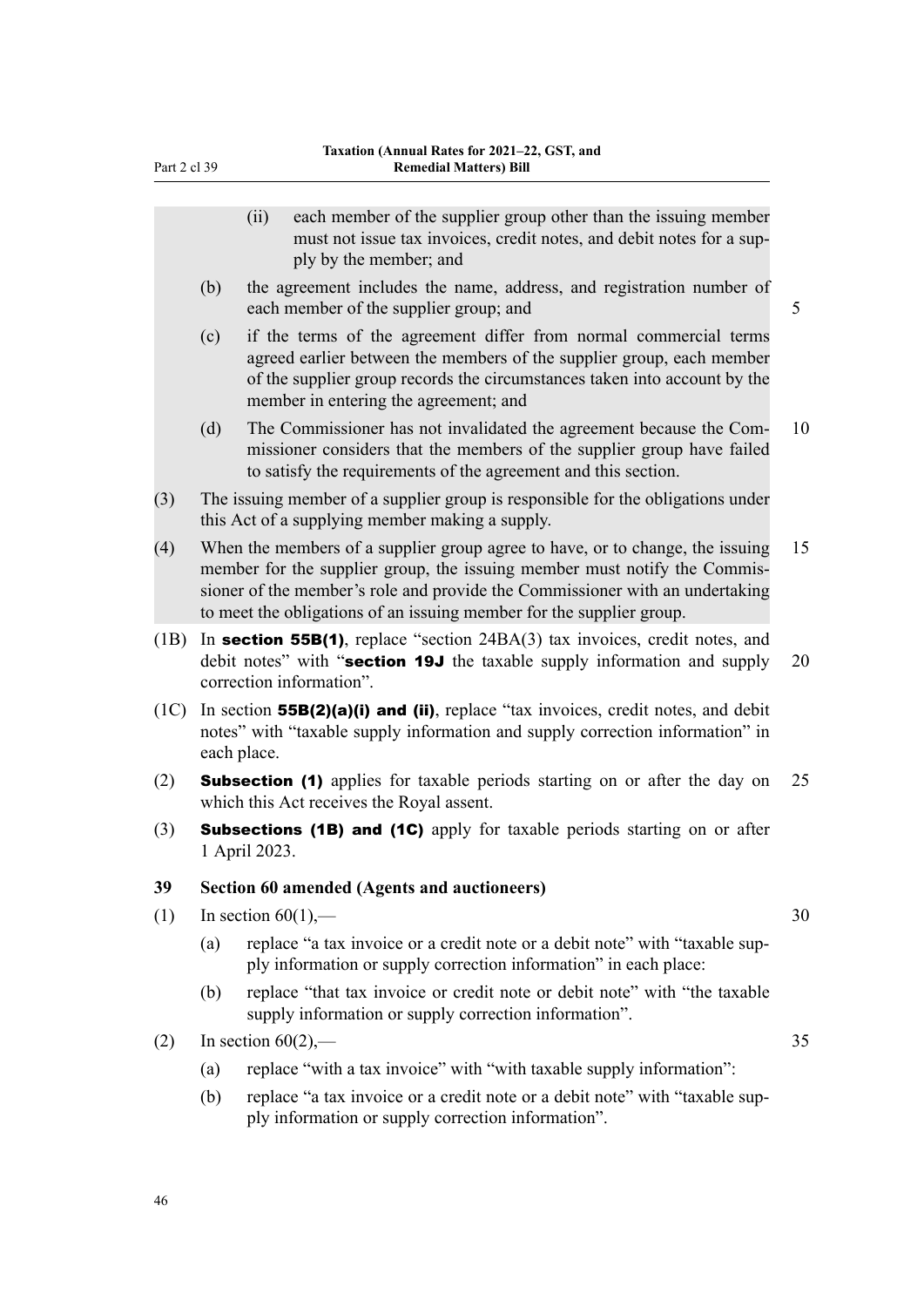(3) In section 60(3), replace "a tax invoice or a credit note or a debit note" with "taxable supply information or supply correction information". (4) Subsections (1), (2), and (3) apply for taxable periods starting on or after 1 April 2023. **40 Section 75 amended (Keeping of records)** 5 (1) In section 75(1), replace "tax invoices, credit notes, debit notes" with "taxable supply information, supply correction information". (2) In section 75(2)(a), replace "tax invoices, credit notes, and debit notes" with "taxable supply information and supply correction information". (3) **Subsections (1) and (2)** apply for taxable periods starting on or after  $1$  April 10 2023. **41 Section 75B amended (General rules for giving information or communicating matters)** (1) In section 75B(3), replace "post, fax, or electronic means" with "post, or elec‐ tronic means". 15 (2) Subsection (1) applies for taxable periods starting on or after 1 April 2023. **42 Section 78AA amended (Exceptions to effect of increase of tax)** (1) In section  $78AA(11)(b)$ , replace "a tax invoice" with "taxable supply information". (2) In section 78AA(12),— 20 (a) replace "a tax invoice" with "taxable supply information": (b) paragraph (a), replace "tax invoice" with "taxable supply information": (c) paragraph (b), replace "a credit note or debit note" with "supply correc‐ tion information". (3) Replace section 78AA(13) with: 25 (13) If, in the absence of this subsection, the registered person would be required to provide supply correction information— (a) for an excess of tax charged in the taxable supply information for a sup $ply$ — (i) the registered person may provide replacement taxable supply 30 information for the supply; and (ii) goods and services tax is charged on the supply under the replace‐ ment taxable supply information at the original rate: (b) for a deficiency of tax charged in the taxable supply information for a supply, the registered person may provide replacement taxable supply 35 information for the supply.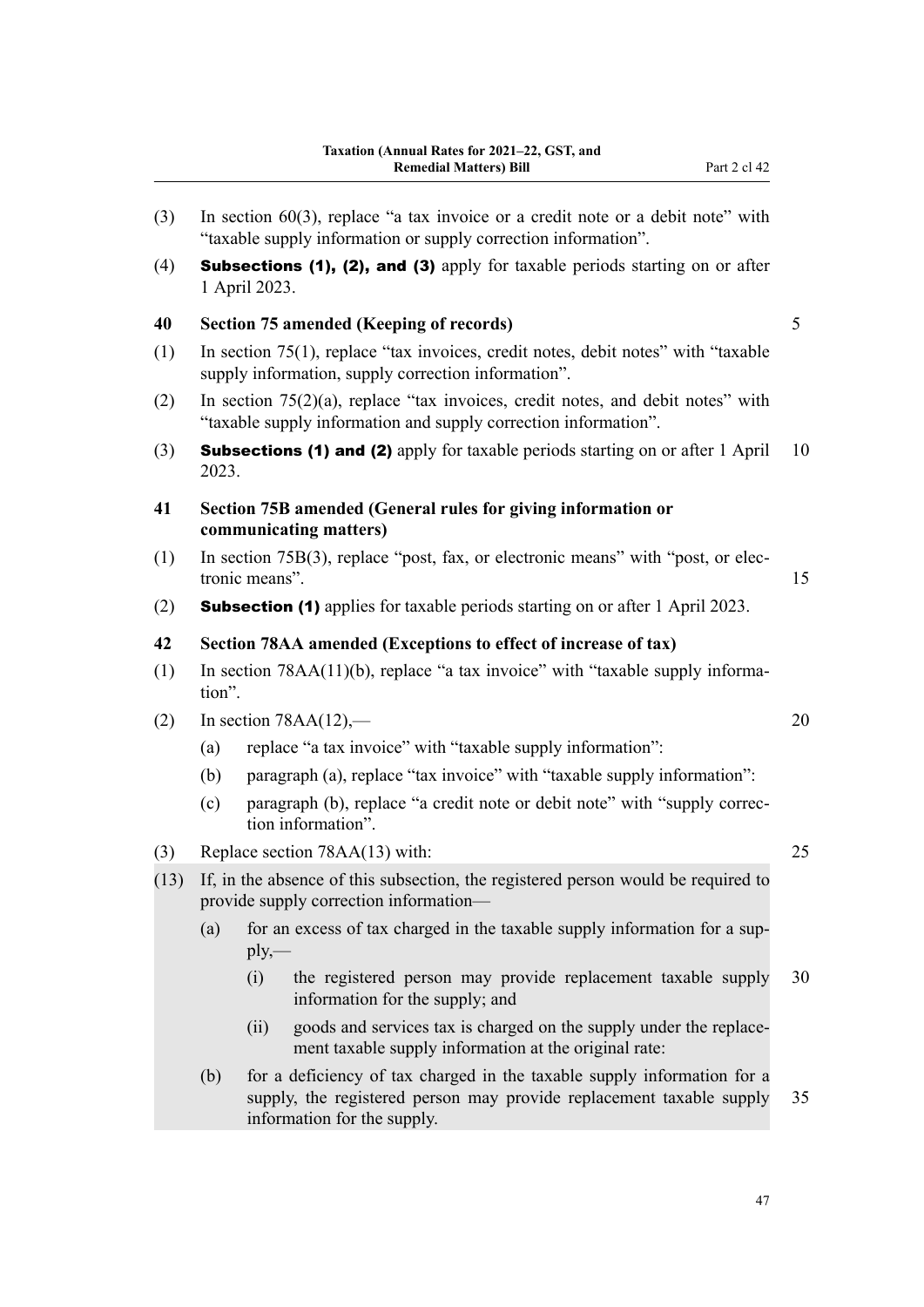| Part 2 | c. | 43 |
|--------|----|----|
|        |    |    |

- (4) Subsections (1), (2), and (3) apply for taxable periods starting on or after 1 April 2023.
- **43 Section 78B amended (Adjustments to tax payable for persons furnishing returns following change in rate of tax)**
- (1) Replace section  $78B(2A)(f)(i)$  to (iii) with: 5
	- (i) taxable supply information or supply correction information has been provided in accordance with **sections 19K to 19N** and is held by the registered person at the time the prescribed form is furnished in accordance with subsection (2); or
	- (ii) section 19 $K(9)$  provides that taxable supply information is not 10 required to be issued or **section 19N** provides that supply correction information is not required to be issued; or
	- (iii) the registered person meets record-keeping requirements of **sec**tion 19H, where the supply is a supply of secondhand goods to which that section relates. 15
- (2) Subsection (1) applies for taxable periods starting on or after 1 April 2023.
- **44 Section 78BA amended (Adjustments to tax payable in relation to credit and debit notes following change in rate of tax)**
- (1) In the heading to section 78BA, replace "**credit and debit notes**" with "**supply correction information**". 20
- (2) In section 78BA(1), replace—
	- (a) "a debit note or credit note" with "supply correction information":
	- (b) "that debit note or credit note" with "the supply correction information":
	- (c) "the debit note or credit note" with "the supply correction information".
- (3) In section  $78BA(2)$ , 25
	- (a) paragraph  $(c)(i)$ , replace "a debit note or credit note" with "supply correction information":
	- (b) paragraph (c)(ii), replace "tax invoice" with "taxable supply information":
	- (c) words after paragraph  $(c)(ii)$ , replace "that debit note or credit note" with 30 "the supply correction information":
	- (d) words after paragraph (c), replace "the debit note or credit note or other notice" with "the supply correction information or other information".
- (4) **Subsections (1), (2), and (3)** apply for taxable periods starting on or after 1 April 2023. 35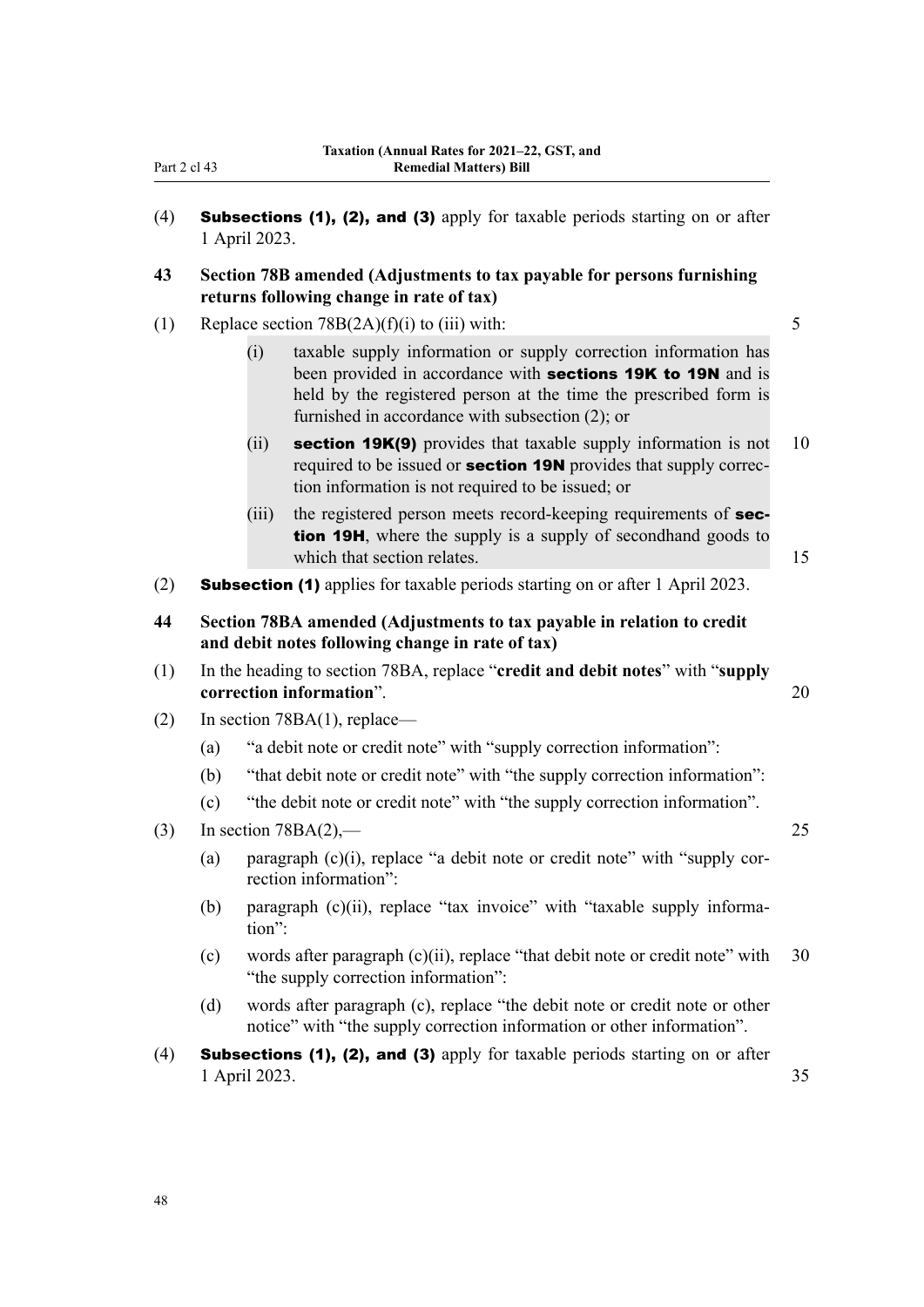# **45 Section 78G repealed (Railways vesting: zero-rating and timing of tax calculations and documents)**

- (1) Repeal section 78G.
- (2) Subsection (1) applies for taxable periods starting on or after the day on which this Act receives the Royal assent. 5

# **Part 3 Amendments to Income Tax Act 2007**

| 46   |                                                               |                   | <b>Amendments to Income Tax Act 2007</b>                                                                                                                                                                                                                                                                                                         |    |  |  |
|------|---------------------------------------------------------------|-------------------|--------------------------------------------------------------------------------------------------------------------------------------------------------------------------------------------------------------------------------------------------------------------------------------------------------------------------------------------------|----|--|--|
|      |                                                               |                   | This Part amends the Income Tax Act 2007.                                                                                                                                                                                                                                                                                                        |    |  |  |
| 47   |                                                               |                   | <b>Section BC 5 amended (Taxable income)</b>                                                                                                                                                                                                                                                                                                     | 10 |  |  |
|      |                                                               |                   | In section BC 5, list of defined terms, delete "tax loss".                                                                                                                                                                                                                                                                                       |    |  |  |
| 48   |                                                               | residential land) | Section CB 6A replaced (Disposal within 10 years: Bright-line test for                                                                                                                                                                                                                                                                           |    |  |  |
| (1)  |                                                               |                   | Replace section CB 6A with:                                                                                                                                                                                                                                                                                                                      |    |  |  |
|      |                                                               |                   | CB 6A Disposal within 10 years: Bright-line test for residential land                                                                                                                                                                                                                                                                            | 15 |  |  |
|      |                                                               |                   | When this section applies: relationship with subject matter                                                                                                                                                                                                                                                                                      |    |  |  |
| (1A) | This section applies if none of sections CB 6 to CB 12 apply. |                   |                                                                                                                                                                                                                                                                                                                                                  |    |  |  |
|      |                                                               | Some definitions  |                                                                                                                                                                                                                                                                                                                                                  |    |  |  |
| (1)  | In this section,—                                             |                   |                                                                                                                                                                                                                                                                                                                                                  |    |  |  |
|      | (a)                                                           |                   | 10-year test land means residential land to the extent to which, using a<br>land area test, it is not new build land, and the land's bright-line disposal<br>date is within 10 years of the earliest of any of the applicable dates<br>(bright-line acquisition dates) described in subsections (3) to (7D)<br>and (16) subsections (3) to (7C): | 20 |  |  |
|      | (b)                                                           |                   | 5-year test land means residential land to the extent to which, using a<br>land area test, it is new build land, and,—                                                                                                                                                                                                                           | 25 |  |  |
|      |                                                               | (i)               | the person acquires it no later than 12 months after the land<br>becoming new build land; and                                                                                                                                                                                                                                                    |    |  |  |
|      |                                                               | (ii)              | the land's bright-line disposal date is within 5 years of the earliest<br>of any of the applicable dates (bright-line acquisition dates)<br>described in subsections (3) to (7D) and (16) subsections<br>(3) to (7C); and                                                                                                                        | 30 |  |  |
|      |                                                               | (iii)             | at the time of its disposal or at the time the instrument to transfer<br>the land to another person is registered as described in subsec-<br>tion (3)(a), it meets the requirements of paragraph (a), (b), (d),<br>(e), or (f) of the definition of new build land or would have met                                                             | 35 |  |  |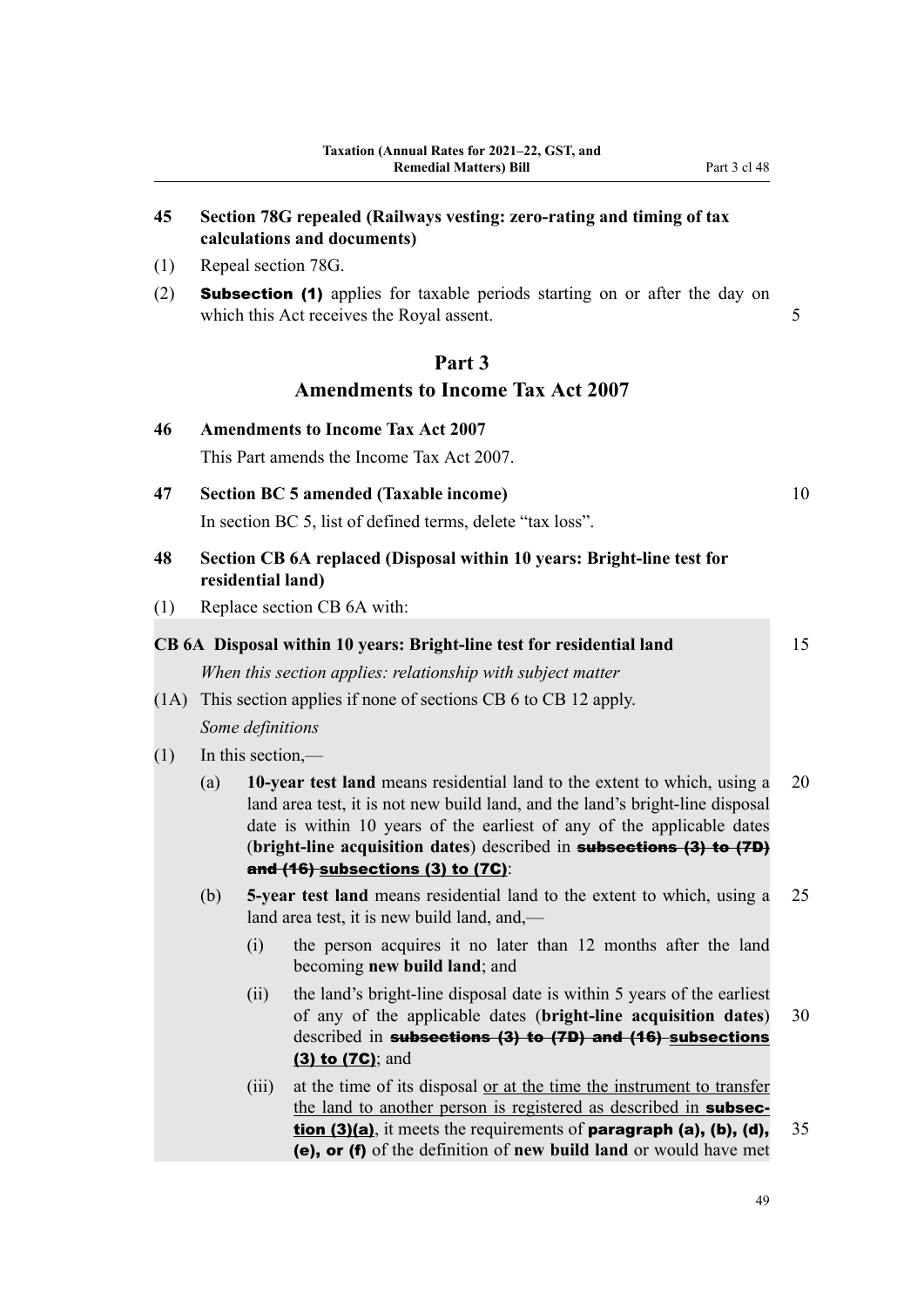Part 3 cl 48

1 of those requirements but for the destruction of the relevant place by natural disaster or fire.

#### *Income*

- (2) Subject to quantification under **subsection (8)**, an amount that a person derives from disposing of residential land is income of the person to the extent 5 to which the amount is for residential land that is—
	- (a) 10-year test land:
	- (b) 5-year test land.

*Exception: death*

(2B) This section does not apply to an amount that an executor or administrator 10 described in section FC  $1(1)(a)$  (Disposals to which this subpart applies), or a beneficiary described in section FC  $1(1)(b)$ , derives from disposing of residential land that was transferred to them on the death of a person.

#### *Disposal*

- (3) In the case where none of **subsections (4) to**  $(7D)$  **(7C)** are applicable, the 15 bright-line acquisition date for the purposes of the definitions of **10-year test land** and **5-year test land** is—
	- (a) the date on which the instrument to transfer the land to the person was registered—
		- (i) under the Land Transfer Act 2017; or 20
		- (ii) under foreign laws of a similar nature to the Land Transfer Act 2017, if the land is outside New Zealand; or
	- (b) the latest date on which the person acquires the estate or interest in the land, if an instrument to transfer the land to the person is not registered on or before the bright-line disposal date. 25

*Change of trustees: disposal*

- (3B) For the purposes of **subsection (3)**, and despite **subsection (3)(a)**, in the case of a transfer of land to a trustee of a trust from a trustee of the trust, the date on which the relevant instrument was registered is treated as—
	- (a) the earliest date on which an instrument to transfer the land to a trustee 30 of the trust was registered under the relevant law referred to in the sub‐ section (the **first date**), if there has been no intervening transfer to a person who is not a trustee; or
	- (b) the first date following the intervening transfer, if there has been an intervening transfer to a person who is not a trustee. 35

#### *Subdivision*

(4) In the case where the residential land results from the person subdividing other land (the **undivided land**), the bright-line acquisition date for the purposes of the definitions of **10-year test land** and **5-year test land** is—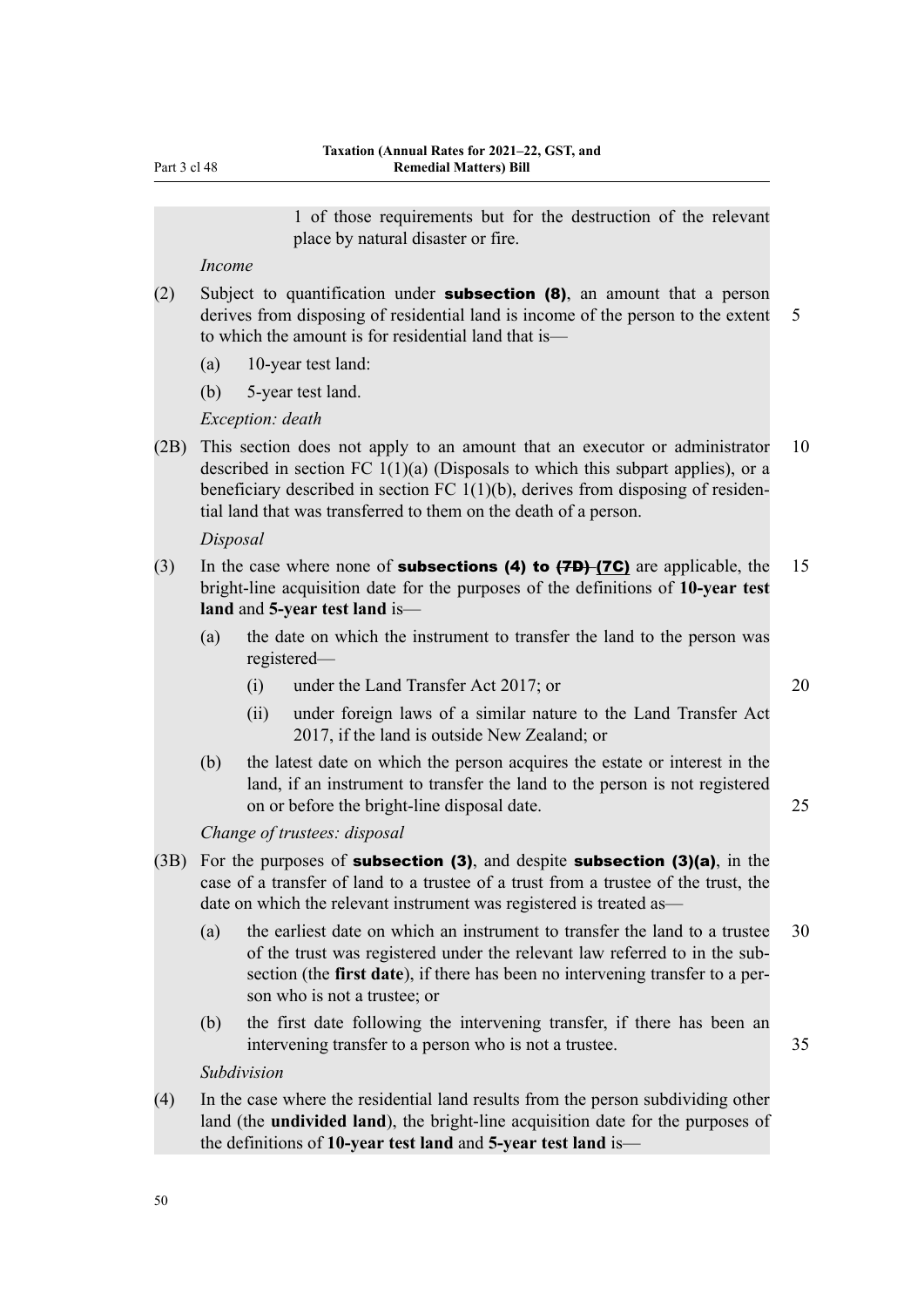- (a) the date on which the instrument to transfer the undivided land to the person was registered—
	- (i) under the Land Transfer Act 2017; or
	- (ii) under foreign laws of a similar nature to the Land Transfer Act 2017, if the land is outside New Zealand; or 5
- (b) the latest date on which the person acquires the estate or interest in the undivided land, if the land is not registered as described in **paragraph** (a) at the bright-line date.

*Change of trustees: subdivision*

- (4B) For the purposes of **subsection (4)**, and despite **subsection (4)(a)**, in the 10 case of a transfer of land to a trustee of a trust from a trustee of the trust, the date on which the relevant instrument was registered is treated as—
	- (a) the earliest date on which an instrument to transfer the undivided land to a trustee of the trust was registered under the relevant law referred to in the subsection (the **first undivided date**), if there has been no interven‐ 15 ing transfer to a person who is not a trustee; or
	- (b) the first undivided date following the intervening transfer, if there has been an intervening transfer to a person who is not a trustee.

#### *Leases with perpetual right of renewal*

(5) In the case where the residential land is a freehold estate in residential land, 20 acquired as the owner of a leasehold estate with a perpetual right of renewal, the bright-line acquisition date for the purposes of the definitions of **10-year test land** and **5-year test land** is the date the leasehold estate was granted.

*Joint tenancy converted to tenancy in common*

(5B) In the case and to the extent to which the residential land is held as a tenant in 25 common in a share equal to all joint owners, acquired subsequent to, and to the extent to which it was previously being held as a joint tenant nominally in the same share equal to the same joint owners, the bright-line acquisition date for the purposes of the definitions of **10-year test land** and **5-year test land** is the date the joint tenancy was acquired. 30

*Tenancy in common converted to joint tenancy*

 $(5C)$  In the case and to the extent to which the residential land is held as a joint tenant nominally in a share equal to all joint owners, acquired subsequent to, and to the extent to which it was previously being held as a tenant in common in the same share equal to the same joint owners, the bright-line acquisition date 35 for the purposes of the definitions of **10-year test land** and **5-year test land** is the date the tenancy in common in equal shares was acquired.

*Dividing from and merging with pre-existing land*

(5D) To the extent to which land (**land A**) is either transferred by a person and, before transfer from them, was part of other land (**pre-existing land**) that a 40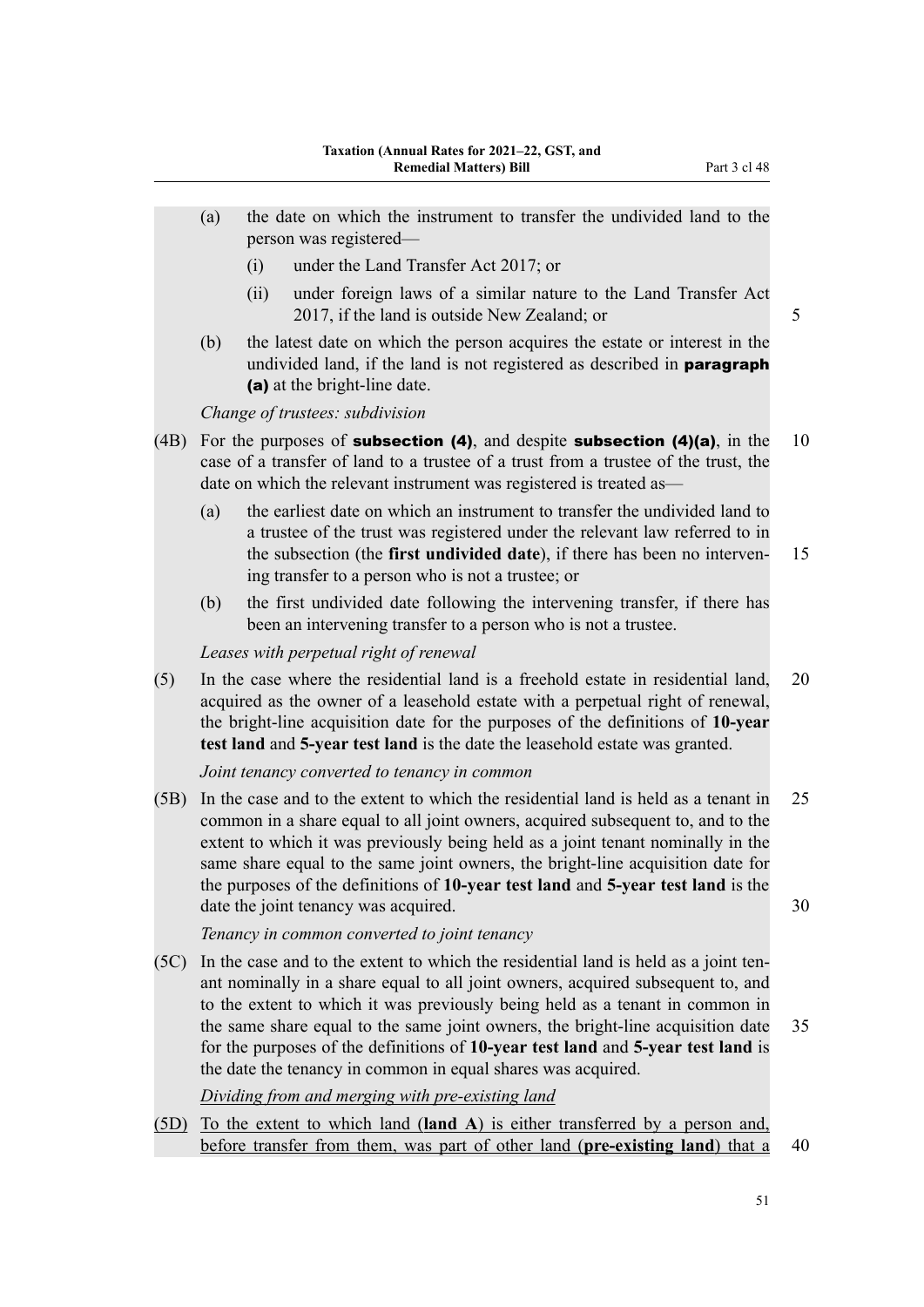Part 3 cl 48

person owned, or is transferred to a person and, after transfer to them, merges with other land (also **pre-existing land**) that the person owns, an instrument of transfer for the transfer is treated as not being for the pre-existing land.

*Estate or interest acquired upon completion of land development or subdivision*

(6) In the case where the residential land is acquired as the result of the completion 5 of a land development or subdivision, the bright-line acquisition date for the purposes of the definitions of **10-year test land** and **5-year test land** is the date the person enters into the agreement under which they acquired the estate or interest upon the completion of the land development or subdivision.

*Residential land transferred for certain family trusts* 10

(7) For residential land transferred to trustees or settlors original settlors of certain family trusts, the bright-line acquisition date for the purposes of the definitions of **10-year test land** and **5-year test land** is given by section CB 6AC section CB 6AB.

*Residential land transferred to Maori authorities, or similar eligible persons,* 15 *for certain family trusts*

(7B) For residential land transferred to Maori authorities, or similar eligible persons, for certain family trusts, the bright-line acquisition date for the purposes of the definitions of **10-year test land** and **5-year test land** is given by section **CB 6AD section CB 6AC.** 20

*Certain transfers of residential land included in settlement of claim under the Treaty of Waitangi*

(7C) For certain transfers of residential land included in settlement of claim under the Treaty of Waitangi, the bright-line acquisition date for the purposes of the definitions of **10-year test land** and **5-year test land** is given by section 25 CB 6AE.

*Certain transfers of residential land between look-through company, or partnership, and members*

(7D) For certain transfers of residential land involving look-through companies and partnerships, the bright-line acquisition date for the purposes of the definitions 30 of **10-year test land** and **5-year test land** is given by section CB 6AF.

*Quantification*

(8) Despite subsection (1), the amount of income that a person (**person A**) derives for disposing of 10-year test land or 5-year test land, as the case may be, is reduced by the amount calculated using the following formula: 35

unadjusted income  $\times$  (exempted non-predominant main home days  $\times$  main home percentage + exempted predominant main home days) / total days.

*Definition of items in formula*

(9) The items in the formula are defined in **subsections (10) to (11D)**, and **sub**section (11E) provides an exception. 40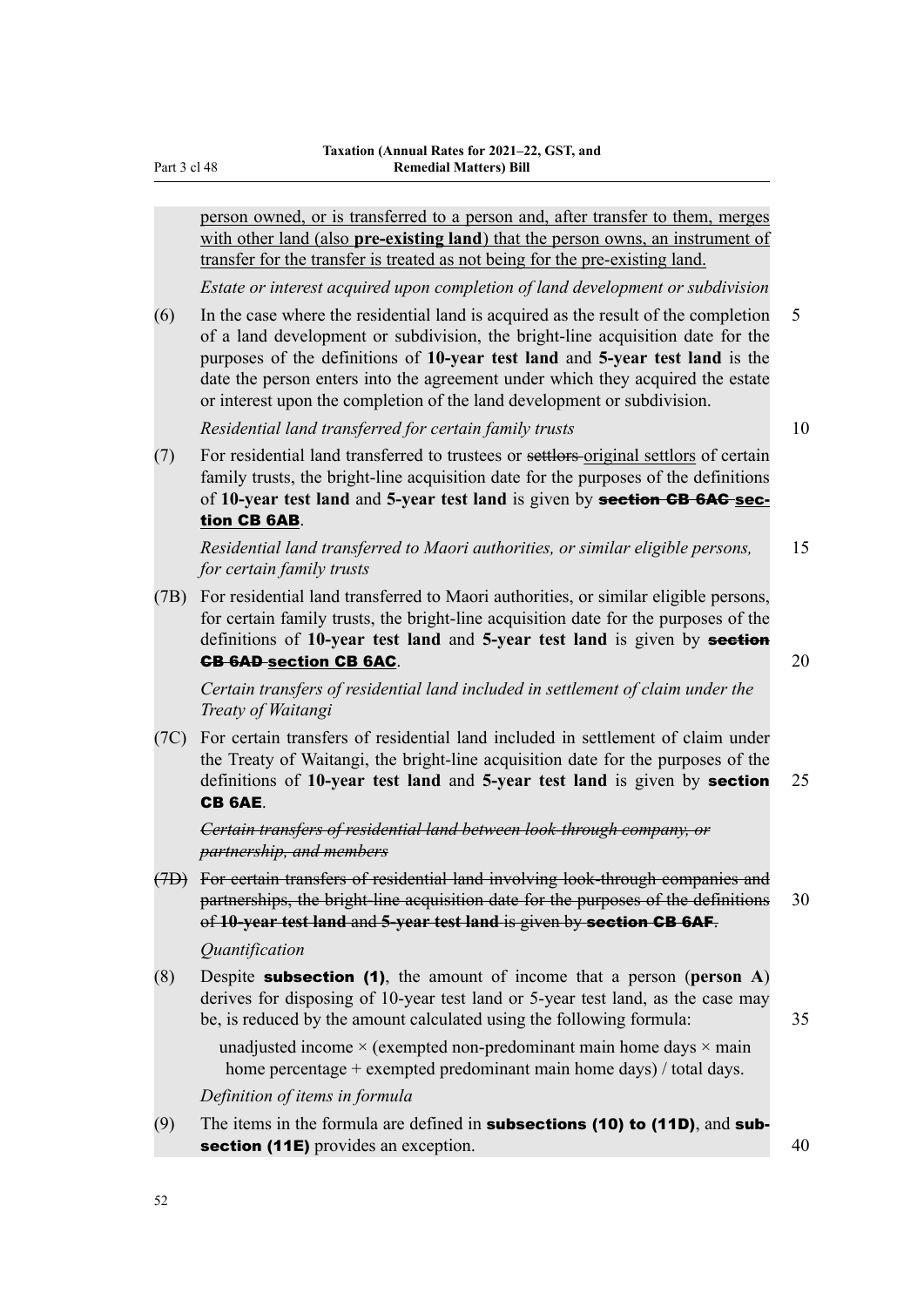|      |            |      | Unadjusted income                                                                                                                                                                                                                                                                                                                                                                                                                     |    |
|------|------------|------|---------------------------------------------------------------------------------------------------------------------------------------------------------------------------------------------------------------------------------------------------------------------------------------------------------------------------------------------------------------------------------------------------------------------------------------|----|
| (10) |            |      | <b>Unadjusted income</b> is person A's amount of income for disposing of the 10-<br>year test land or 5-year test land under <b>subsection (2)</b> , ignoring this formula.                                                                                                                                                                                                                                                           |    |
|      |            |      | Exempted non-predominant main home days                                                                                                                                                                                                                                                                                                                                                                                               |    |
| (11) |            |      | <b>Exempted non-predominant main home days</b> is the total number of—                                                                                                                                                                                                                                                                                                                                                                | 5  |
|      | (a)        |      | days within the land's bright-line period that the land has been used for a<br>dwelling that was the main home for 1 or more main home persons:                                                                                                                                                                                                                                                                                       |    |
|      | (b)        |      | days in a period that is equal to or shorter than the exempt main home<br>period limit, if, for the period, the land has not been used for a dwelling<br>that was the main home for 1 or more main home persons, and—                                                                                                                                                                                                                 | 10 |
|      |            | (i)  | the start of the period adjoins either a day described in para-<br><b>graph (a)</b> or the start of the land's bright-line period; and                                                                                                                                                                                                                                                                                                |    |
|      |            | (ii) | the end of the period adjoins either a day described in <b>paragraph</b><br>(a) or the end of the land's bright-line period; but                                                                                                                                                                                                                                                                                                      |    |
|      | (c)        |      | does not include any exempted predominant main home days.                                                                                                                                                                                                                                                                                                                                                                             | 15 |
|      |            |      | Main home percentage                                                                                                                                                                                                                                                                                                                                                                                                                  |    |
|      |            |      | (11B) Main home percentage is the percentage area of the land that, during the<br>exempted non-predominant main home days has been used as a main home.                                                                                                                                                                                                                                                                               |    |
|      |            |      | Exempted predominant main home days                                                                                                                                                                                                                                                                                                                                                                                                   |    |
|      |            |      | (11C) Exempted predominant main home days is the total number of exempted<br>predominant main home days under section CB 16A.                                                                                                                                                                                                                                                                                                         | 20 |
|      | Total days |      |                                                                                                                                                                                                                                                                                                                                                                                                                                       |    |
|      |            |      | (11D) Total days is the total number of days in the land's bright-line period.                                                                                                                                                                                                                                                                                                                                                        |    |
|      |            |      | Exception to quantification                                                                                                                                                                                                                                                                                                                                                                                                           |    |
|      |            |      | (11E) <b>Subsection (8)</b> does not apply, if person A is described in <b>section 16A(3)</b> .                                                                                                                                                                                                                                                                                                                                       | 25 |
|      |            |      | Relationship with subject matter                                                                                                                                                                                                                                                                                                                                                                                                      |    |
| (15) |            |      | For the purposes of calculating a person's net income in relation to the disposal<br>of residential land for which they derive an amount of income under this sec-<br>tion, sections FC 9B-and FG 9G, FC 9C, and FC 9D (which relate to resi-<br>dential land) provide disposal and acquisition amounts for transactions that<br><b>subsections (7) to-<math>(7D)</math> <math>(7C)</math></b> of this section apply to.              | 30 |
|      |            |      | Retaining some land or acquiring some land                                                                                                                                                                                                                                                                                                                                                                                            |    |
| (16) |            |      | For the purposes of this section and <b>sections CB 6AC to CB 6AF</b> , if a person<br>disposes of some land (disposed land) in the form of an estate, interest, or<br>option in relation to an estate or interest, in land (the underlying land), and in<br>relation to that disposed land, either the person retains or acquires an estate,<br>interest, or option to acquire an estate or interest (retained land), that is, or is | 35 |

in, the underlying land in whole or in part, then—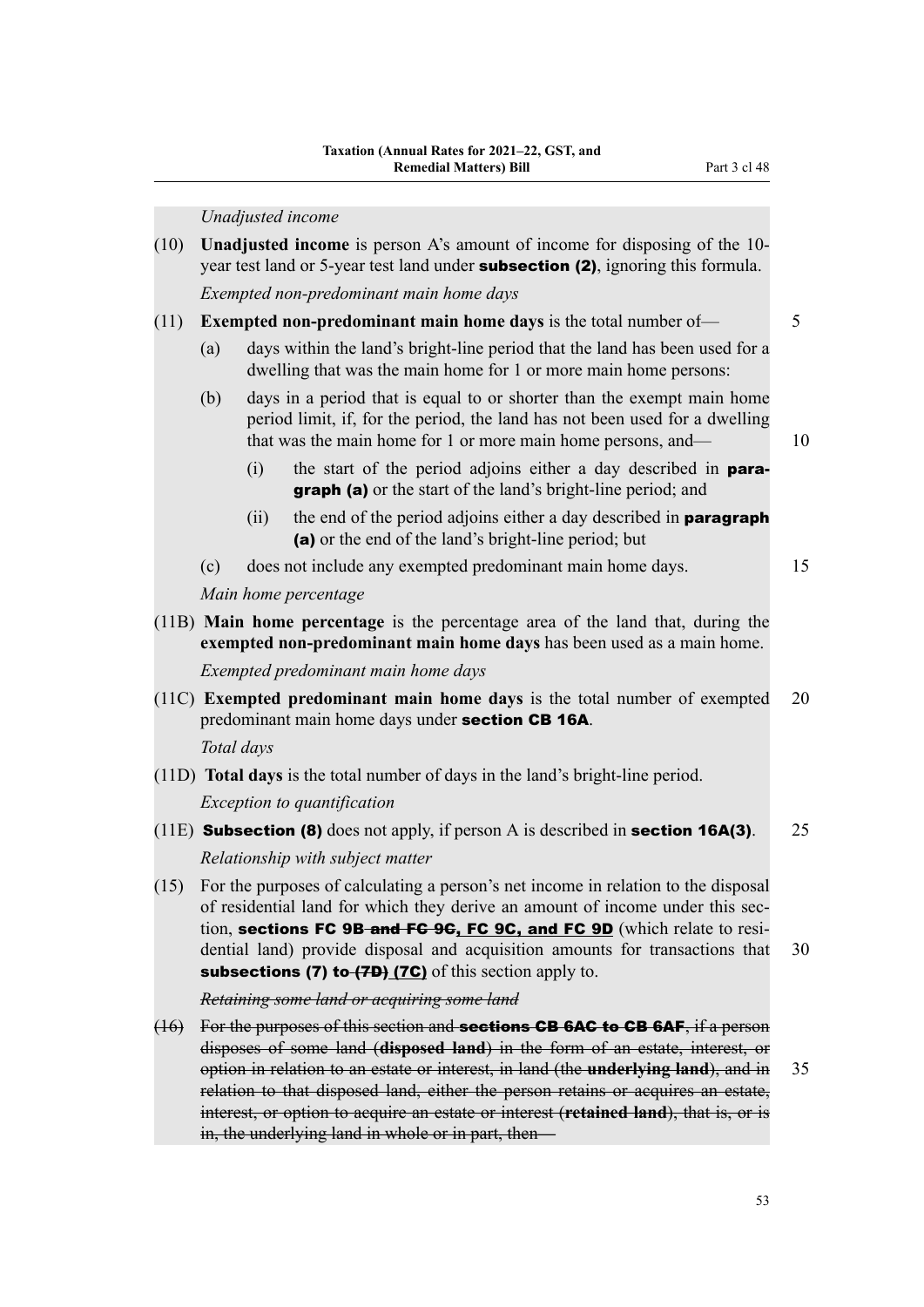- (a) the retained land is treated as not being acquired when the disposed land is disposed of, and as not having the bright-line acquisition date of the disposed land; and
- (b) an instrument to transfer land that relates to disposed land and to other land is ignored to the extent to which it relates to the other land, includ- 5 ing underlying land and retained land; and
- (c) the other land, including underlying land and retained land, has the date of acquisition it would have if the disposal of the disposed land is ignored.

- *Capacity* 10
- $(17)$  For the purposes of this section and **sections CB 6AC to CB 6AF**, the transfer of land from a person in a capacity, other than as trustee, to their personal capacity is ignored, and, in any case other than as trustee, they are treated as holding the land in their personal capacity.

Defined in this Act: bright-line acquisition date, bright-line date, bright-line period, dispose, estate, 15 exempt main home period limit, exempted predominant main home day, interest, land, main home, mortgage, new build land, person, residential land, trustee, year

#### **CB 6AC Residential land transferred for certain family trusts**

#### *When this section applies: trustees*

- (1) This section applies to a transfer by a person (a **transferor**) of residential land 20 to the trustee of a trust (a **recipient (person A)**), if the transferor and all other transferors of the land are all beneficiaries of the trust, all principal settlors of the trust are associated under **subsection (3)**, and each beneficiary is also 1 or more of the following:
	- (a) a principal settlor of the trust: 25
	- $(b)$  associated under **subsection (3)** with another beneficiary of the trust that does meet the principal settlor requirements for the trust:
	- (c) a company in which a 50% or more voting interest, or a 50% or more market value interest if a market value circumstance exists, is owned by a beneficiary of the trust that is associated under **subsection (3)** with  $a = 30$ a beneficiary that does meet the principal settlor requirements for the trust:
	- (d) a trustee of another trust, in the case of that other trust and the recipient trust both having at least 1 person who is a beneficiary that is associated under **subsection (3)** with a beneficiary of the trust that does meet the 35 principal settlor requirements for the trust:
	- (e) a charity registered under the Charities Act 2005.

*When this section applies: settlors*

(2) This section applies to a transfer by a person (a **transferor**) of residential land to a settlor of the land for a trust (a **recipient (person A)**), if the transferor and 40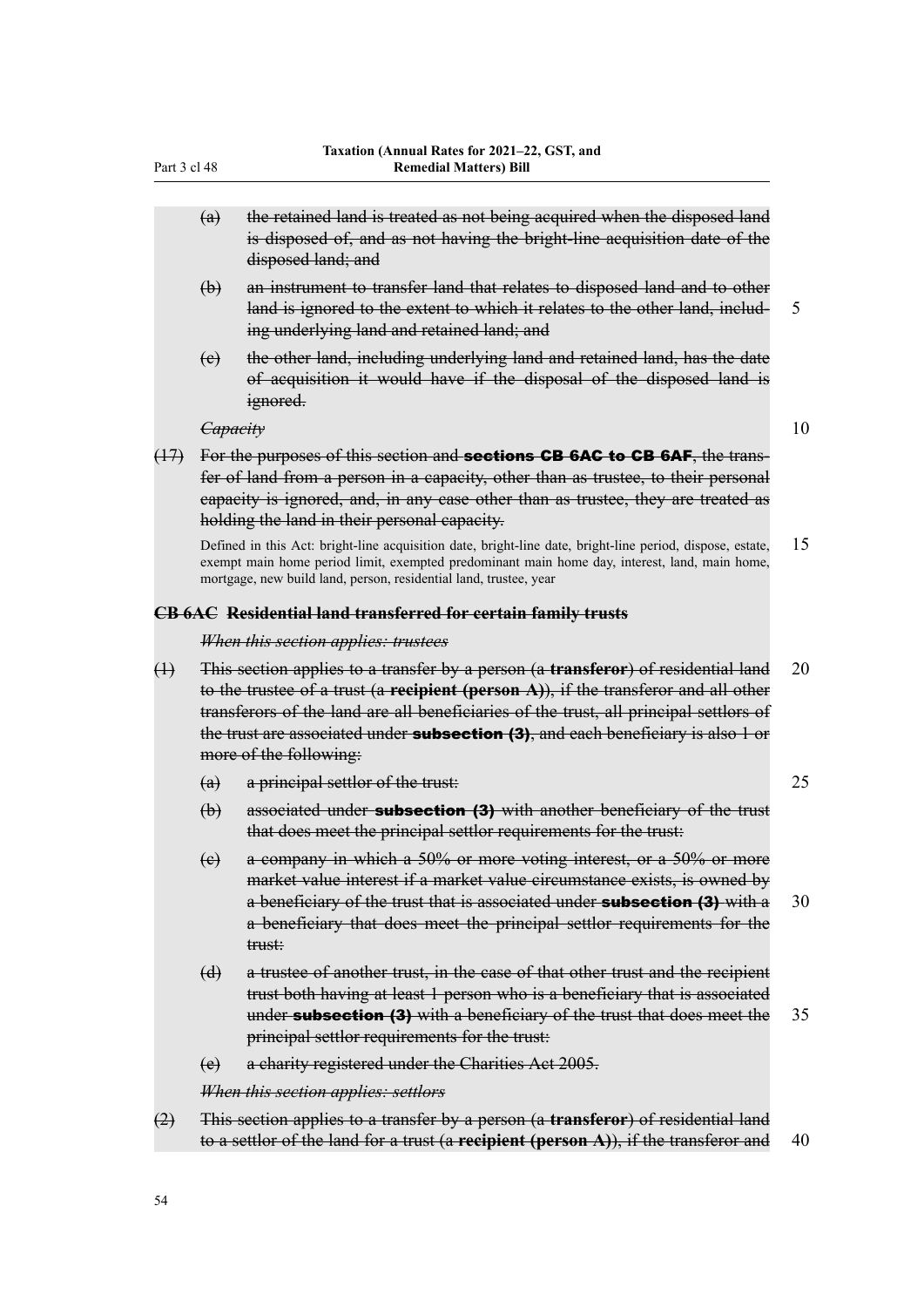|                   | all other transferors of the land are all trustees or beneficiaries of the trust, all<br>principal settlors of the trust are associated under <b>subsection (3)</b> , and each<br>trustee or beneficiary is also 1 or more of the following: |                                                                                                                                                                                                                                                                                                                                                                                                                                                                                                                                     |          |  |  |  |
|-------------------|----------------------------------------------------------------------------------------------------------------------------------------------------------------------------------------------------------------------------------------------|-------------------------------------------------------------------------------------------------------------------------------------------------------------------------------------------------------------------------------------------------------------------------------------------------------------------------------------------------------------------------------------------------------------------------------------------------------------------------------------------------------------------------------------|----------|--|--|--|
|                   | (a)                                                                                                                                                                                                                                          | a principal settlor of the trust:                                                                                                                                                                                                                                                                                                                                                                                                                                                                                                   |          |  |  |  |
|                   | $\biguplus$                                                                                                                                                                                                                                  | associated under <b>subsection (3)</b> with another beneficiary of the trust<br>that does meet the principal settlor requirements for the trust:                                                                                                                                                                                                                                                                                                                                                                                    | 5        |  |  |  |
|                   | (e)                                                                                                                                                                                                                                          | a company in which a 50% or more voting interest, or a 50% or more<br>market value interest if a market value circumstance exists, is owned by<br>a beneficiary of the trust that is associated under <b>subsection (3)</b> with a<br>a beneficiary that does meet the principal settlor requirements for the<br>trust:                                                                                                                                                                                                             | 10       |  |  |  |
|                   | (d)                                                                                                                                                                                                                                          | a trustee of another trust, in the case of that other trust and the recipient<br>trust both having at least 1 person who is a beneficiary that is associated<br>under <b>subsection (3)</b> with a beneficiary of the trust that does meet the<br>principal settlor requirements for the trust:                                                                                                                                                                                                                                     | 15       |  |  |  |
|                   | (e)                                                                                                                                                                                                                                          | a charity registered under the Charities Act 2005.                                                                                                                                                                                                                                                                                                                                                                                                                                                                                  |          |  |  |  |
|                   |                                                                                                                                                                                                                                              | Associated relatives to the 4th degree                                                                                                                                                                                                                                                                                                                                                                                                                                                                                              |          |  |  |  |
| $\leftrightarrow$ | Two persons are associated in a way that meets the requirements of this subsee-<br>tion if 1 or more of the following applies:                                                                                                               |                                                                                                                                                                                                                                                                                                                                                                                                                                                                                                                                     |          |  |  |  |
|                   | (a)                                                                                                                                                                                                                                          | they are within 4 degrees of blood relationship:                                                                                                                                                                                                                                                                                                                                                                                                                                                                                    | 20       |  |  |  |
|                   | $\biguplus$                                                                                                                                                                                                                                  | they are married, in a civil union, or in a de facto relationship:                                                                                                                                                                                                                                                                                                                                                                                                                                                                  |          |  |  |  |
|                   | (e)                                                                                                                                                                                                                                          | 1 person is within 4 degrees of blood relationship to the other person's<br>spouse, civil union partner, or de facto partner.                                                                                                                                                                                                                                                                                                                                                                                                       |          |  |  |  |
|                   |                                                                                                                                                                                                                                              | Sections <b>CB 6A and CZ 39</b> : bright-line acquisition date                                                                                                                                                                                                                                                                                                                                                                                                                                                                      |          |  |  |  |
| (4)               |                                                                                                                                                                                                                                              | For the purposes of sections <b>CB 6A and CZ 39</b> (Disposal within 5 years:<br>bright-line test for residential land: acquisition on or after 29 March 2018), the<br>recipient (person $A$ ) of the transfer of the residential land has the bright-line<br>acquisition date that the transferor had, if the transfer is made on or after 1<br>April 2022.                                                                                                                                                                        | 25       |  |  |  |
|                   |                                                                                                                                                                                                                                              | Defined in this Act: beneficiary, bright-line acquisition date, cost, disallowed residential property,<br>dispose, principal settlor, residential land, tax charity, trust, trustee                                                                                                                                                                                                                                                                                                                                                 | 30       |  |  |  |
|                   |                                                                                                                                                                                                                                              | <u>CB 6AD Residential land transferred to Maori authorities, or similar eligible</u><br>persons, for certain family trusts                                                                                                                                                                                                                                                                                                                                                                                                          |          |  |  |  |
|                   |                                                                                                                                                                                                                                              | When this section applies: trustees                                                                                                                                                                                                                                                                                                                                                                                                                                                                                                 |          |  |  |  |
| $\oplus$          |                                                                                                                                                                                                                                              | This section applies to a transfer by a person (a <b>transferor</b> ) of residential land<br>that is subject to Te Ture Whenua Maori Act 1993 to a trustee of a trust that is a<br>Maori authority (a recipient (person A)), or is eligible to elect to be a Maori<br>authority, under section HF $2(3)(e)(i)$ (Who is eligible to be a Maori authority?)<br>(also recipient (person $A$ )), if the transferor and all other transferors of the<br>land are all beneficiaries of the trust, and all beneficiaries of the trust are- | 35<br>40 |  |  |  |
|                   |                                                                                                                                                                                                                                              |                                                                                                                                                                                                                                                                                                                                                                                                                                                                                                                                     |          |  |  |  |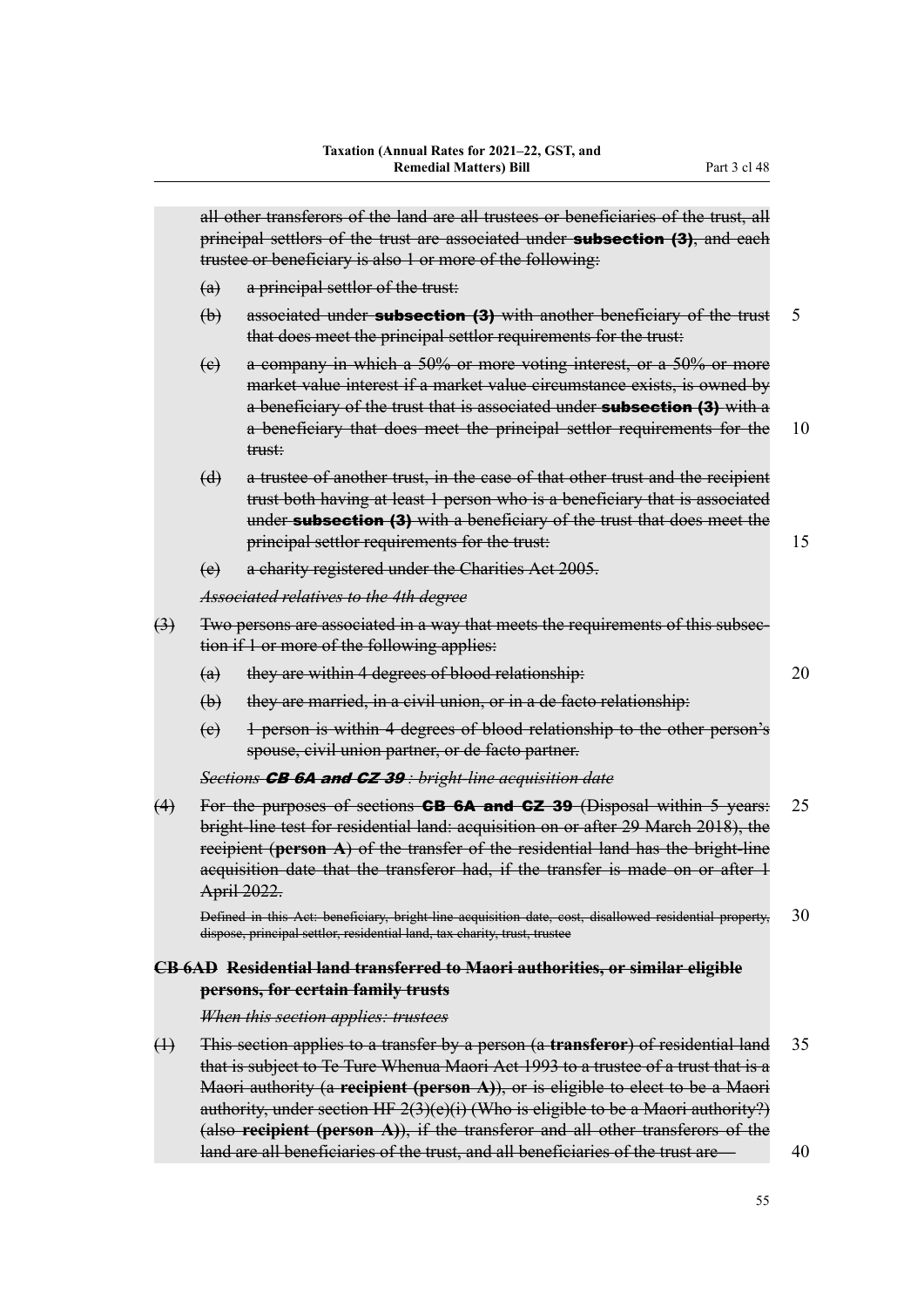- (a) members of the same iwi or hapu:
- (b) descendants of the same tipuna.

*When this section applies: settlors*

- (2) This section applies to a transfer by a person (a **transferor**) of residential land that is subject to Te Ture Whenua Maori Act 1993 to a settlor of the land for a 5 trust that is a Maori authority (also **recipient (person A)**), or is eligible to elect to be a Maori authority, under section HF 2(3)(e)(i) (also **recipient (person A)**), if the transferor and all other transferors of the land are all trustees or beneficiaries of the trust, and all beneficiaries of the trust are—
	- (a) members of the same iwi or hapu:  $10$
	- (b) descendants of the same tipuna.

*Sections* CB 6A and CZ 39*: bright-line acquisition date*

 $(3)$  For the purposes of sections **CB 6A and CZ 39** (Disposal within 5 years: bright-line test for residential land: acquisition on or after 29 March 2018), the recipient (person A) of the transfer of the residential land has the bright-line 15 acquisition date that the transferor had, if the transfer is made on or after 1 April 2022.

Defined in this Act: beneficiary, bright-line acquisition date, disallowed residential property, dispose, Maori authority, residential land, trust, trustee

### **CB 6AB Residential land transferred in relation to certain family trusts and** 20 **other capacities**

*Transfer to trustee*

(1) If a trustee holds land on a rollover trust, then the bright-line acquisition date for the land, when the trustee disposes of it, is the bright-line acquisition date that the settlor had for the land before transfer to the trustee. The transfer to the  $25$ trustee must be on or after 1 April 2022.

*Transfer to original settlor*

(2) If a person (an **original settlor**) holds land that was transferred back to them from a trustee of a trust that the original settlor originally settled, and the trust is a rollover trust, then the bright-line acquisition date for the land, when the 30 original settlor disposes of it, is the bright-line acquisition date that the trustee had for the land before transfer to the original settlor. The transfer to the original settlor must be on or after 1 April 2022.

*Transfer to or from different capacity, proportionality*

(3) For the purposes of applying **subsections (1) and (2)** for a person who is a 35 settlor in the case of **subsection (1)** or an original settlor in the case of **sub**section (2), the person may have a capacity other than settlor or original settlor (for example: LTC owner). However, in the case of an original settlor, subsection (2) does not apply unless the land transferred back to them from the relevant trustee is— 40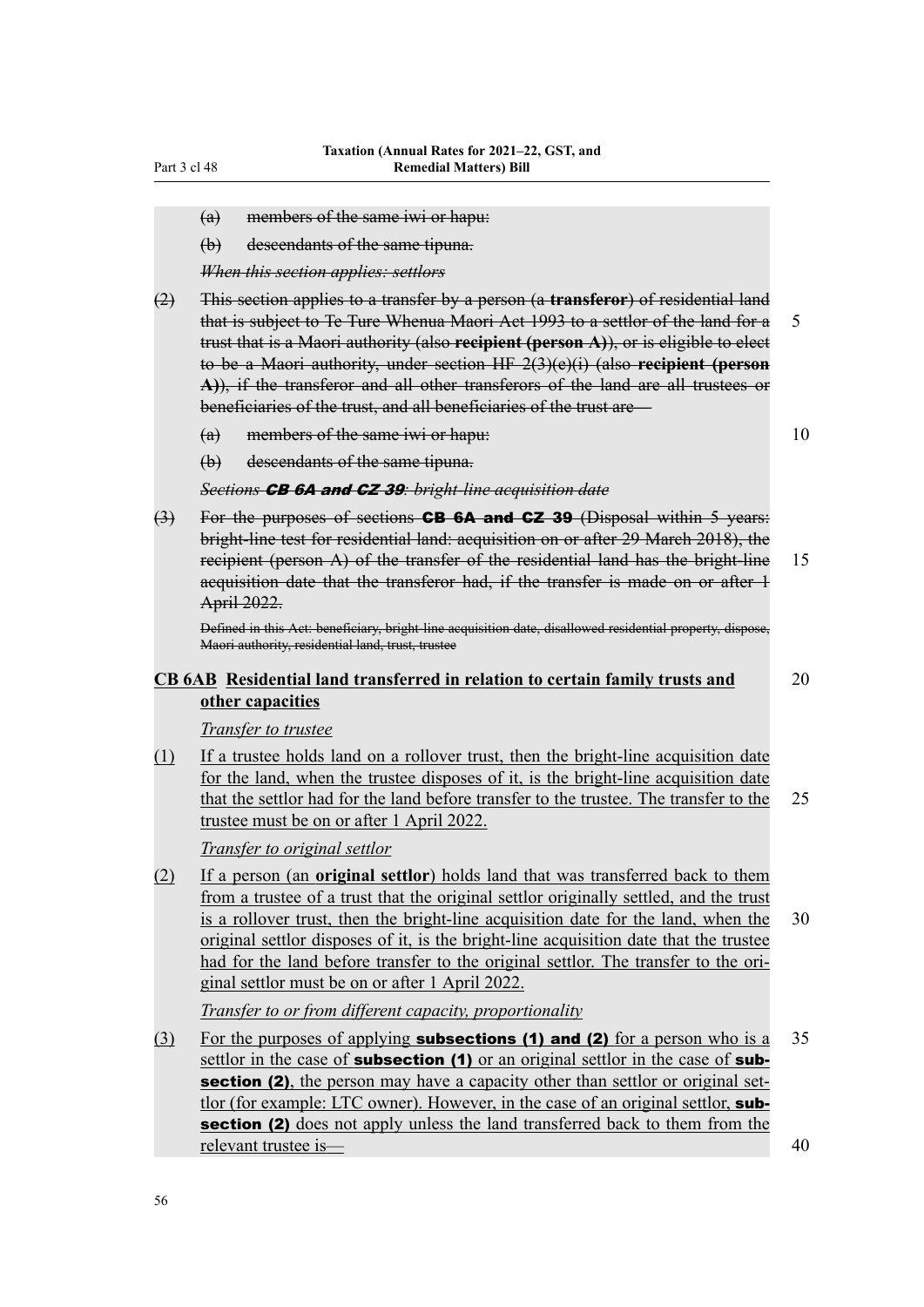(b) in part the same land that they originally settled if that part and all other transfers back to other original settlors are in the same proportions as in the original settlement. 5

*Transfer to self*

(4) If a person transfers the same land to themselves in a different capacity, and there is no intervening transfer to a third party, then the bright-line acquisition date for the land when they dispose of it to a third party in that different capacity is the bright-line acquisition date that the person first had for the land. 10 The transfer to the different capacity must be on or after 1 April 2022, and must not be to or from a person in their capacity of settlor, beneficiary, or trustee.

*Key term: rollover trust*

- (5) **Rollover trust** means, at the time of a relevant transfer to or from a relevant 15 trust,—
	- (a) all relevant transfers to either trustees in the case of subsection (1) or to original settlors in the case of **subsection (2)** are either by people who are beneficiaries or to people who are beneficiaries, as applicable, 1 of whom is a principal settlor (for example: if the land is transferred to 2 20 people who are original settlors, then they must be beneficiaries of the trust, in addition to any other capacity they might have, and 1 of them must be a principal settlor); and
	- (b) all principal settlors are beneficiaries of the trust; and
	- (c) all principal settlors are close family associates; and 25

(d) all beneficiaries are either close family beneficiaries, or trustees of another trust and at least 1 beneficiary of the other trust is a close family associate of a beneficiary of the relevant trust.

*Key term: close family beneficiary*

- (6) **Close family beneficiary** means, for the relevant trust, a beneficiary that is 1 30 or more of the following:
	- (a) a principal settlor:
	- (b) a close family associate of another beneficiary who is also a principal settlor:
	- (c) a company in which a 50% or more voting interest, or a 50% or more 35 market value interest if a market value circumstance exists, is owned by a beneficiary of the trust that is a close family associate of another bene‐ ficiary that does meet the principal settlor requirements for the trust:
	- (d) a charity registered under the Charities Act 2005.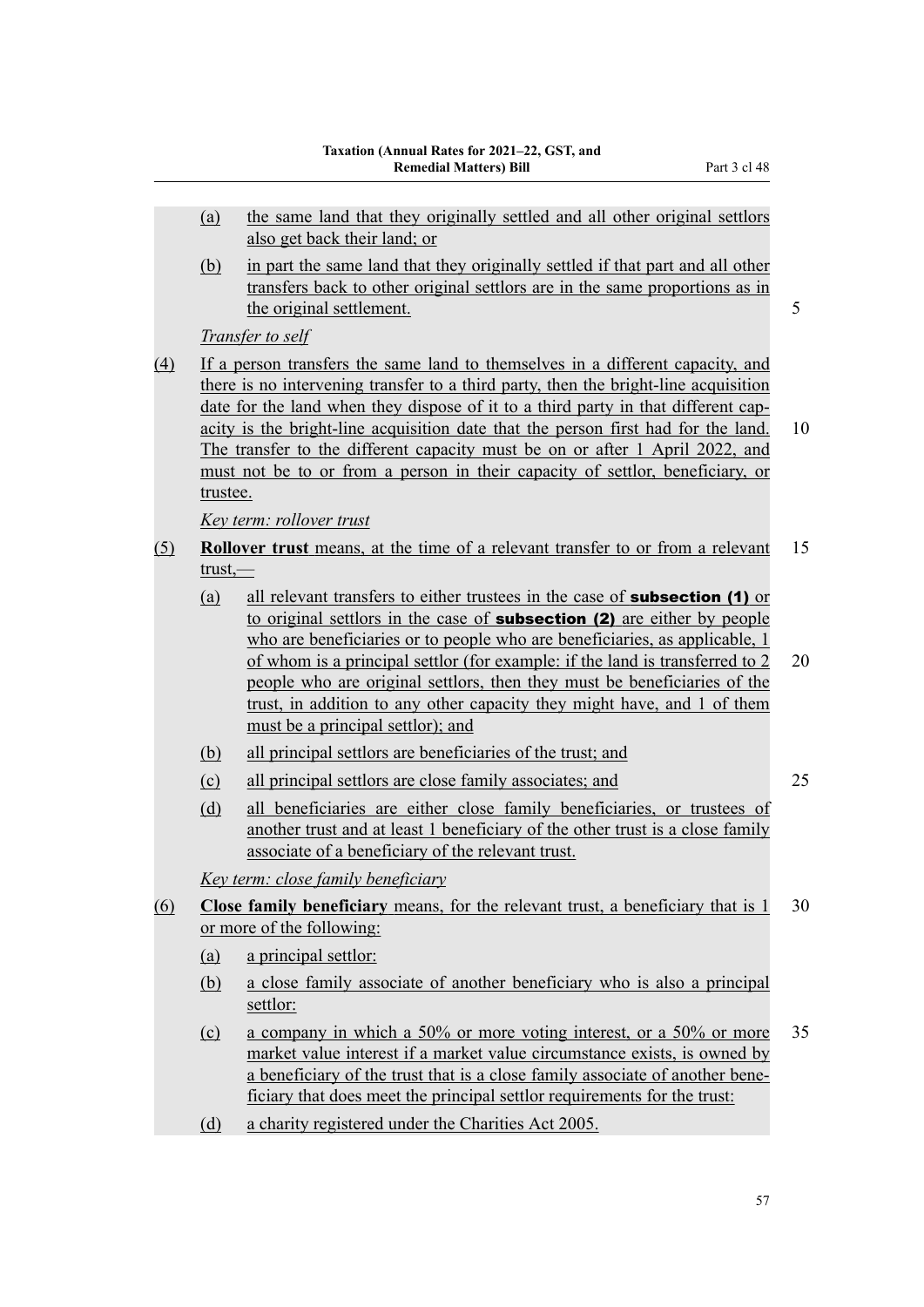*Key term: close family associates*

### (7) Two persons are **close family associates** if 1 or more of the following applies:

- (a) they are within 4 degrees of blood relationship:
- (b) they are married, in a civil union, or in a de facto relationship:
- (c) 1 person is within 4 degrees of blood relationship to the other person's 5 spouse, civil union partner, or de facto partner.

### *Exception*

(8) This section does not apply for the transfer of shares in an LTC to or from a trustee.

#### **CB 6AC Residential land transferred in relation to certain Māori family trusts** 10

#### *Transfer to trustee*

(1) If a Māori trustee holds land on a Māori rollover trust, the bright-line acquisi‐ tion date for the land, when the Māori trustee disposes of it, is the bright-line acquisition date that the settlor had for the land before transfer to the Māori trustee. The transfer to the trustee must be on or after 1 April 2022. 15

*Transfer to original settlor*

(2) If a person (an **original settlor**) holds land that was transferred back to them from a Māori trustee of a trust that the original settlor originally settled, and the trust is a Māori rollover trust, the bright-line acquisition date for the land, when the original settlor disposes of it, is the bright-line acquisition date that the 20 Māori trustee had for the land before transfer to the original settlor. The trans‐ fer to the original settlor must be on or after 1 April 2022.

*Transfer to or from different capacity, proportionality*

- (3) For the purposes of applying **subsections (1) and (2)** for a person who is a settlor in the case of **subsection (1)** or an original settlor in the case of **sub-** 25 section (2), the person may have a capacity other than settlor or original settlor (for example: LTC owner), but in the case of an original settlor, subsection (2) does not apply unless the land transferred back to them from the relevant trustee is—
	- (a) the same land that they originally settled and all other original settlors 30 also get back their land; or
	- (b) in part the same land that they originally settled if that part and all other transfers back to other original settlors are in the same proportions as in the original settlement.

*Key term: Māori rollover trust* 35

- 
- (4) **Māori rollover trust** means, at the time of a relevant transfer to or from a rele‐ vant trust,—
	- (a) all relevant transfers to either trustees in the case of subsection (1) or to original settlors in the case of **subsection (2)** are either by people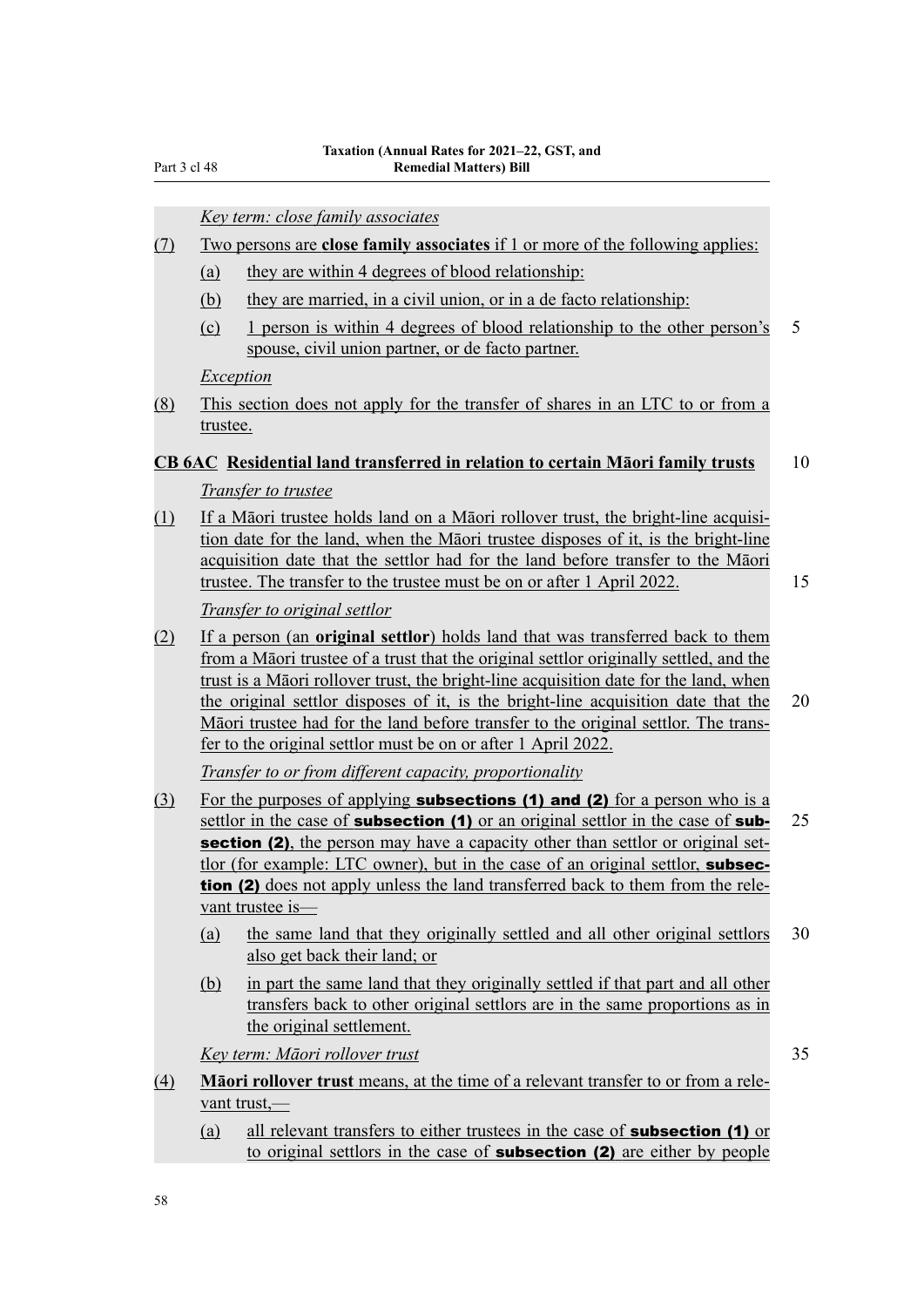|             | who are beneficiaries or to people who are beneficiaries, as applicable<br>(for example: if the land is transferred to 2 people who are original set-<br>tlors, then they must be beneficiaries of the trust, in addition to any other<br>capacity they might have); and |                                                                                                                                                                                                                                                                                                                                                                                                                                                                 |    |  |
|-------------|--------------------------------------------------------------------------------------------------------------------------------------------------------------------------------------------------------------------------------------------------------------------------|-----------------------------------------------------------------------------------------------------------------------------------------------------------------------------------------------------------------------------------------------------------------------------------------------------------------------------------------------------------------------------------------------------------------------------------------------------------------|----|--|
|             | (b)                                                                                                                                                                                                                                                                      | all beneficiaries are-                                                                                                                                                                                                                                                                                                                                                                                                                                          | 5  |  |
|             |                                                                                                                                                                                                                                                                          | members of the same iwi or hapu:<br>$\Omega$                                                                                                                                                                                                                                                                                                                                                                                                                    |    |  |
|             |                                                                                                                                                                                                                                                                          | descendants of the same tipuna; and<br>(ii)                                                                                                                                                                                                                                                                                                                                                                                                                     |    |  |
|             | (c)                                                                                                                                                                                                                                                                      | the land is subject to Te Ture Whenua Maori Act 1993.                                                                                                                                                                                                                                                                                                                                                                                                           |    |  |
|             |                                                                                                                                                                                                                                                                          | Key term: Māori trustee                                                                                                                                                                                                                                                                                                                                                                                                                                         |    |  |
| (5)         |                                                                                                                                                                                                                                                                          | Maori trustee means a trustee of a trust that is either a Maori authority, or eli-<br>gible to elect to be a Maori authority, under section HF $2(3)(e)(i)$ (Who is eli-<br>gible to be a Maori authority?).                                                                                                                                                                                                                                                    | 10 |  |
|             |                                                                                                                                                                                                                                                                          | CB 6AE Certain transfers of residential land included in settlement of claim<br>under the Treaty of Waitangi                                                                                                                                                                                                                                                                                                                                                    |    |  |
|             |                                                                                                                                                                                                                                                                          | What this section applies to                                                                                                                                                                                                                                                                                                                                                                                                                                    | 15 |  |
| (1)         |                                                                                                                                                                                                                                                                          | This section applies to a transfer by a person (a <b>transferor</b> ) of residential land<br>that is subject to Te Ture Whenua Maori Act 1993 and is part of the settlement<br>of a claim under the Treaty of Waitangi to a trustee of a trust that is a Maori<br>authority (a recipient (person A)), or eligible to elect to be a Maori authority,<br>under section HF $2(3)(e)(i)$ (Who is eligible to be a Maori authority?) (also<br>recipient (person A)). | 20 |  |
|             |                                                                                                                                                                                                                                                                          | Sections <b>CB 6A and CZ 39</b> : bright-line acquisition date                                                                                                                                                                                                                                                                                                                                                                                                  |    |  |
| (2)         |                                                                                                                                                                                                                                                                          | For the purposes of sections CB 6A and CZ 39 (Disposal within 5 years:<br>bright-line test for residential land: acquisition on or after 29 March 2018), the<br>recipient (person A) of the transfer of the residential land has the bright-line<br>acquisition date that the transferor had, if the transfer is made on or after 1<br>April 2022.                                                                                                              | 25 |  |
|             |                                                                                                                                                                                                                                                                          | Defined in this Act: bright-line acquisition date, dispose, disallowed residential property, Maori<br>authority, residential land, trust, trustee                                                                                                                                                                                                                                                                                                               |    |  |
|             |                                                                                                                                                                                                                                                                          | CB 6AF Certain transfers of residential land between look-through company, or<br>partnership, and members                                                                                                                                                                                                                                                                                                                                                       | 30 |  |
|             |                                                                                                                                                                                                                                                                          | What this section applies to                                                                                                                                                                                                                                                                                                                                                                                                                                    |    |  |
| $\bigoplus$ |                                                                                                                                                                                                                                                                          | This section applies to a transfer by a person (the <b>transferor</b> ) of residential<br>land to a recipient (person A), if-                                                                                                                                                                                                                                                                                                                                   |    |  |
|             | (a)                                                                                                                                                                                                                                                                      | the transfer is made by or to-                                                                                                                                                                                                                                                                                                                                                                                                                                  | 35 |  |
|             |                                                                                                                                                                                                                                                                          | the owners of the look-through company that receives or makes<br>$\Theta$<br>the transfer; or                                                                                                                                                                                                                                                                                                                                                                   |    |  |

(ii) the members of the partnership that receives or makes the transfer; and

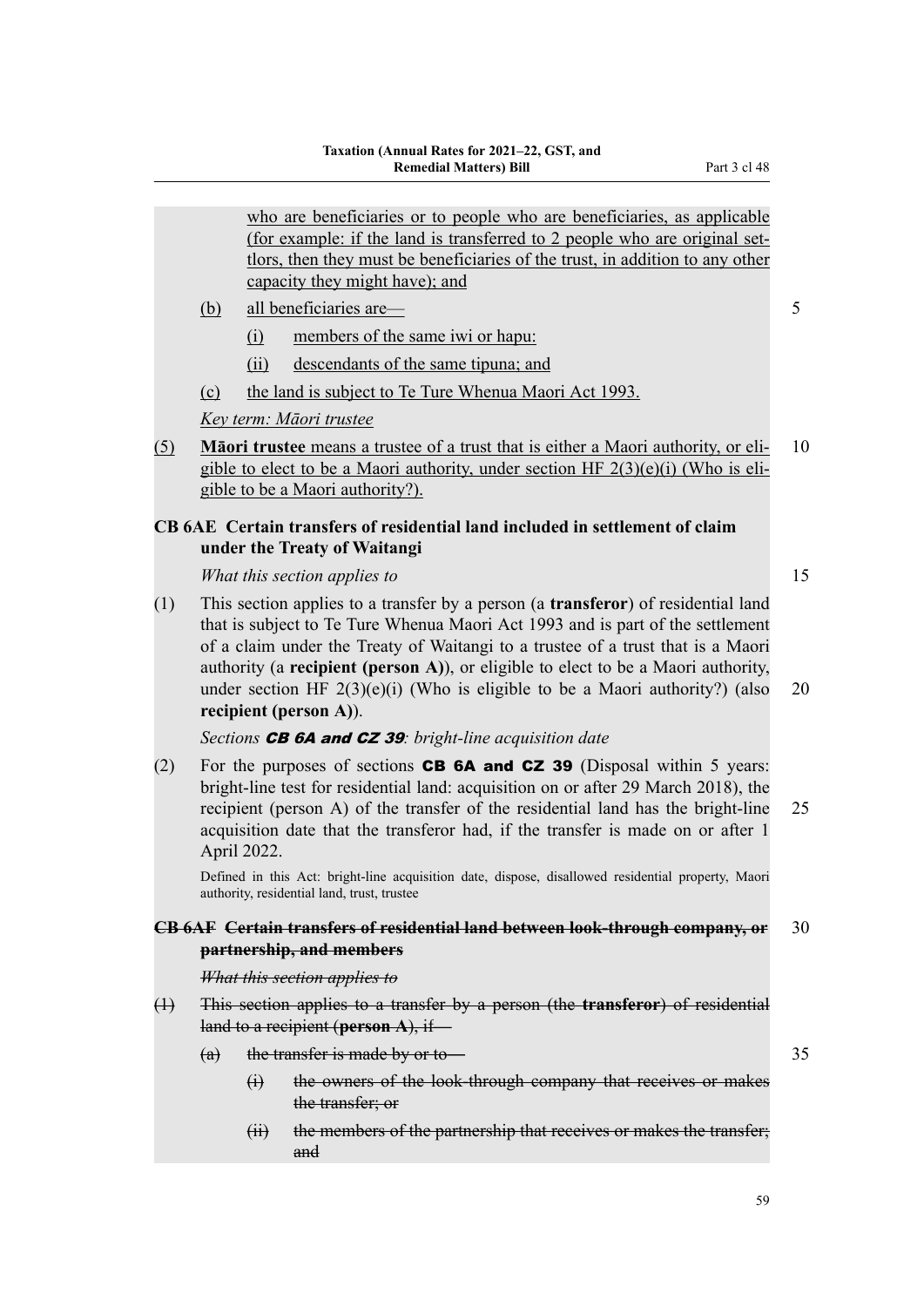|     | $\left(\theta\right)$                                                                                                                                                                                                                                                                                                                              | $as-$           | for each owner of the look-through company, the proportion held by the<br>owner of the total shareholding in the look-through company is the same                      |    |
|-----|----------------------------------------------------------------------------------------------------------------------------------------------------------------------------------------------------------------------------------------------------------------------------------------------------------------------------------------------------|-----------------|------------------------------------------------------------------------------------------------------------------------------------------------------------------------|----|
|     |                                                                                                                                                                                                                                                                                                                                                    | $\ddot{\theta}$ | the proportion of the total ownership interests in the land that the<br>owner holds, as a transferor or recipient in the transfer; and                                 | 5  |
|     |                                                                                                                                                                                                                                                                                                                                                    | $\overline{H}$  | the proportion of the total consideration for the transfer of the land<br>that the owner provides as a recipient, or receives as a transferor,<br>in the transfer; and |    |
|     | (e)                                                                                                                                                                                                                                                                                                                                                |                 | for each member of the partnership, the proportion held by the member<br>of the total partnership interests in the partnership is the same as-                         | 10 |
|     |                                                                                                                                                                                                                                                                                                                                                    | $\ddot{\theta}$ | the proportion of the total ownership interests in the land that the<br>member holds, as a transferor or recipient in the transfer; and                                |    |
|     |                                                                                                                                                                                                                                                                                                                                                    | (ii)            | the proportion of the total consideration for the transfer of the land<br>that the member provides as a recipient, or receives as a trans-<br>feror, in the transfer.  | 15 |
|     |                                                                                                                                                                                                                                                                                                                                                    |                 | Sections <b>CB 6A and CZ 39</b> : bright-line acquisition date                                                                                                         |    |
| (2) | For the purposes of sections CB 6A and CZ 39 (Disposal within 5 years:<br>bright-line test for residential land: acquisition on or after 29 March 2018), the<br>recipient (person A) of the transfer of the residential land has the bright-line<br>acquisition date that the transferor had, if the transfer is made on or after 1<br>April 2022. |                 |                                                                                                                                                                        | 20 |

Defined in this Act: bright-line acquisition date, close company, disallowed residential property, look-through company, partner, partnership, residential land

- (2) **Subsection (1)** applies to a person's disposal of residential land, if the person acquires an estate or interest in the land on or after 27 March 2021. However, 25 subsection (1) does not apply if the person makes an offer for the acquisition of the land, on or before 23 March 2021, that is irrevocable before 27 March 2021 and the person acquires an estate or interest in the land on or after 27 March 2021 as a result of that offer. Further, **subsection (1)** does not apply  $\sim$  30
	- (a) a person's disposal of a freehold estate in residential land that the person acquired as the owner of a leasehold estate with a perpetual right of renewal, if the person was granted the leasehold estate before 27 March 2021:
	- (b) a person's disposal of an estate or interest in residential land that the per‐ 35 son acquired as the result of the completion of a land development or subdivision, if before 27 March 2021 the person entered into the agreement under which they acquired the estate or interest upon the completion of the land development or subdivision.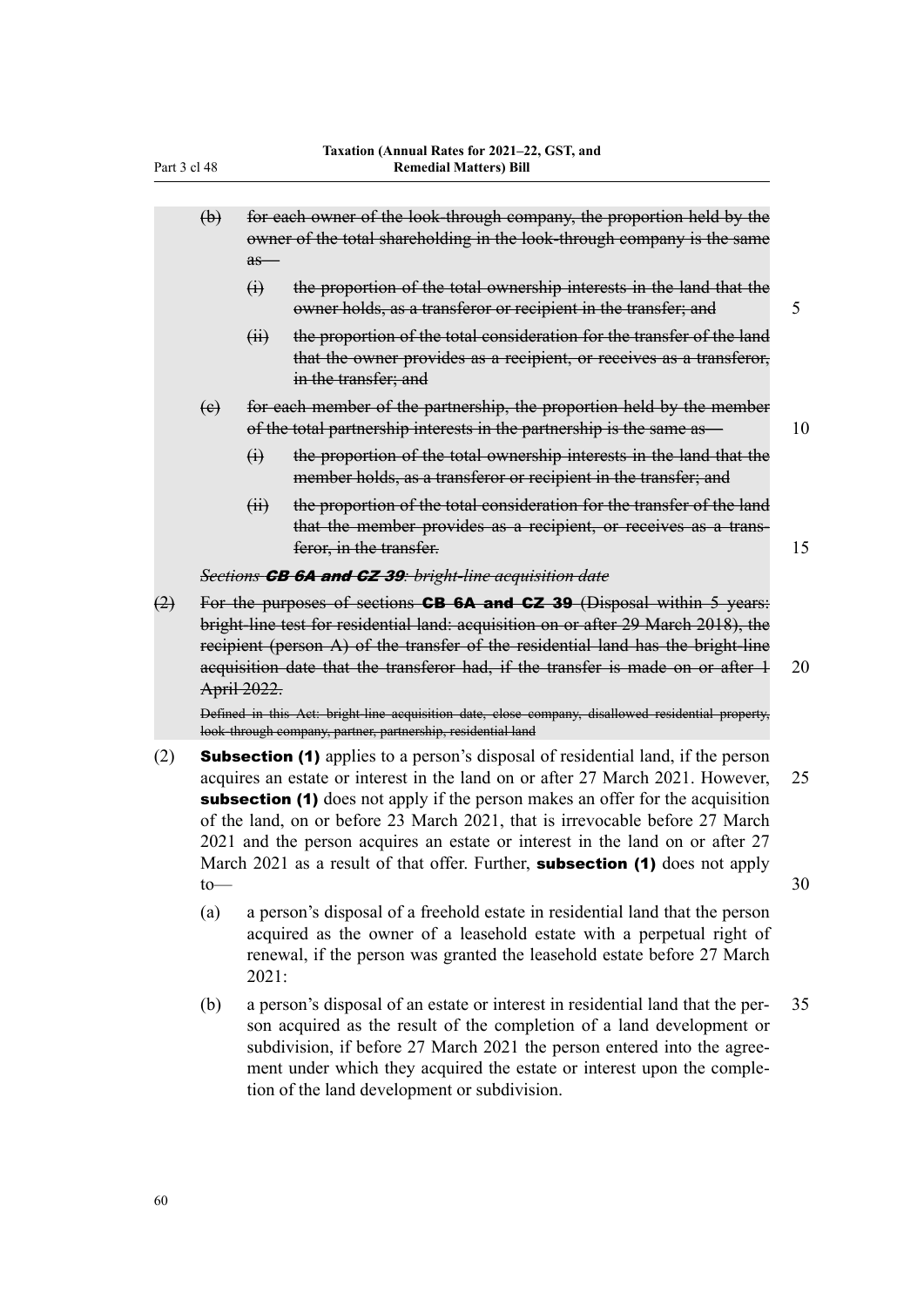# **49 Section CB 16A amended (Main home exclusion for disposal within 10 years)**

(1) Replace section CB 16A(1) and (2) with:

*Main home exclusion*

(1) Section CB 6A does not apply to a person (**person A**) who disposes of resi‐ 5 dential land if, for the residential land (an **exempt main home**), all the days in the relevant bright-line period are exempted predominant main home days.

*Key term: exempted predominant main home day*

- (1B) **Exempted predominant main home day** means, for person A and residential  $land,$   $\qquad$  10
	-
	- (a) a day within the land's bright-line period that the land has been used pre‐ dominantly for a dwelling that was the main home for 1 or more main home persons:
	- (b) a day in a period that is equal to or shorter than the exempt main home period limit, if, for the period, the land has not been used predominantly 15 for a dwelling that was the main home for 1 or more main home persons, but—
		- (i) the start of the period adjoins either a day described in paragraph (a) or the start of the land's bright-line period; and
		- (ii) the end of the period adjoins either a day described in **paragraph**  $20$ (a) or the end of the land's bright-line period.

*Key term: exempt main home period limit*

(1C) **Exempt main home period limit** means 365 days or, in the case of a period during which person A constructs a dwelling used as a main home for 1 or more main home persons, the length of that period, if it is reasonable. 25

*Key term: main home person*

- (1D) **Main home person** means, for person A, 1 or more of the following people:
	- (a) person A:
	- (b) a beneficiary of a trust, if person A is a trustee of the trust that owns the residential land disposed of, and— 30
		- (i) a principal settlor of the trust does not have a main home; or
		- (ii) if a principal settlor of the trust does have a main home, it is that main home that is being disposed of.
- (2) In section CB 16A(3)(b), replace "residential land described in subsection (2)" with "exempt main homes described in **subsection (1)**". 35
- (3) In section CB 16A(4), replace "residential land described in subsection (2)" with "exempt main homes described in **subsection** (1)".
- (4) In section CB 16A(5)(a), replace "residential land described in subsection (2)" with "an exempt main home described in **subsection (1)**".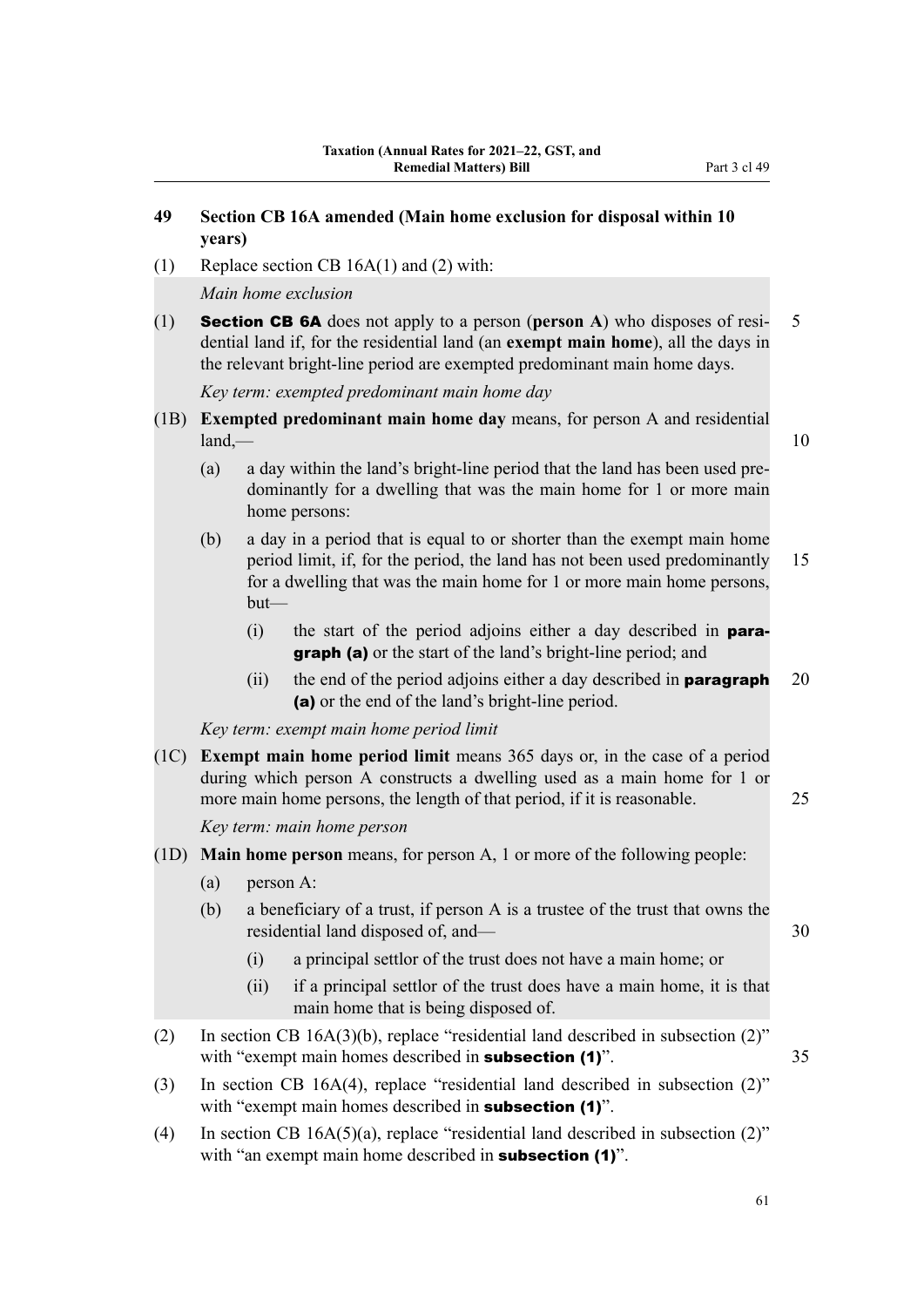- (5) Repeal section CB 16A(6).
- (6) In section CB 16A, list of defined terms, insert "exempt main home", "exempt main home period limit", "exempted predominant main home day", and "main home person".
- (7) Subsections (1), (2), (3), (4), (5), and (6) apply to a person's disposal of 5 residential land, if the person acquires an estate or interest in the land on or after 27 March 2021. However, subsections (1), (2), (3), (4), (5), and (6) do not apply if the person makes an offer for the acquisition of the land, on or before 23 March 2021, that is irrevocable before 27 March 2021 and the person acquires an estate or interest in the land on or after 27 March 2021 as a result 10 of that offer. Further, subsections  $(1)$ ,  $(2)$ ,  $(3)$ ,  $(4)$ ,  $(5)$ , and  $(6)$  do not apply to—
	- (a) a person's disposal of a freehold estate in residential land that the person acquired as the owner of a leasehold estate with a perpetual right of renewal, if the person was granted the leasehold estate before 27 March 15 2021:
	- (b) a person's disposal of an estate or interest in residential land that the per‐ son acquired as the result of the completion of a land development or subdivision, if before 27 March 2021 the person entered into the agreement under which they acquired the estate or interest upon the comple- 20 tion of the land development or subdivision.

### **49B Section CB 36 amended (Disposal of emissions units)**

(1) After section CB 36(8C), insert:

### *Cancellation of unit*

- (8D) If a person cancels an emissions unit, the person is treated as selling the unit for 25 an amount of zero.
- (2) **Subsection (1)** applies for a person and an income year beginning on or after 1 January 2009, except for an income year for which the person chooses to rely on a tax position taken before the date on which this Act receives the Royal assent. 30

### **50 Section CD 5 amended (What is a transfer of company value?)**

In section CD  $5(2)(a)$ , replace "forgiven" with "remitted".

## **50B Section CD 38 amended (General calculation rule for transfers of company value)**

- (1) Replace section CD 38(2)(b)(i) with:  $35$ 
	- (i) is the market value of the money or money's worth, if any, that the person provides to the company as consideration for the transfer. To the extent to which the person provides a loan that is cross-bor‐ der related borrowing under section GC 6(3B) (Purpose and appli‐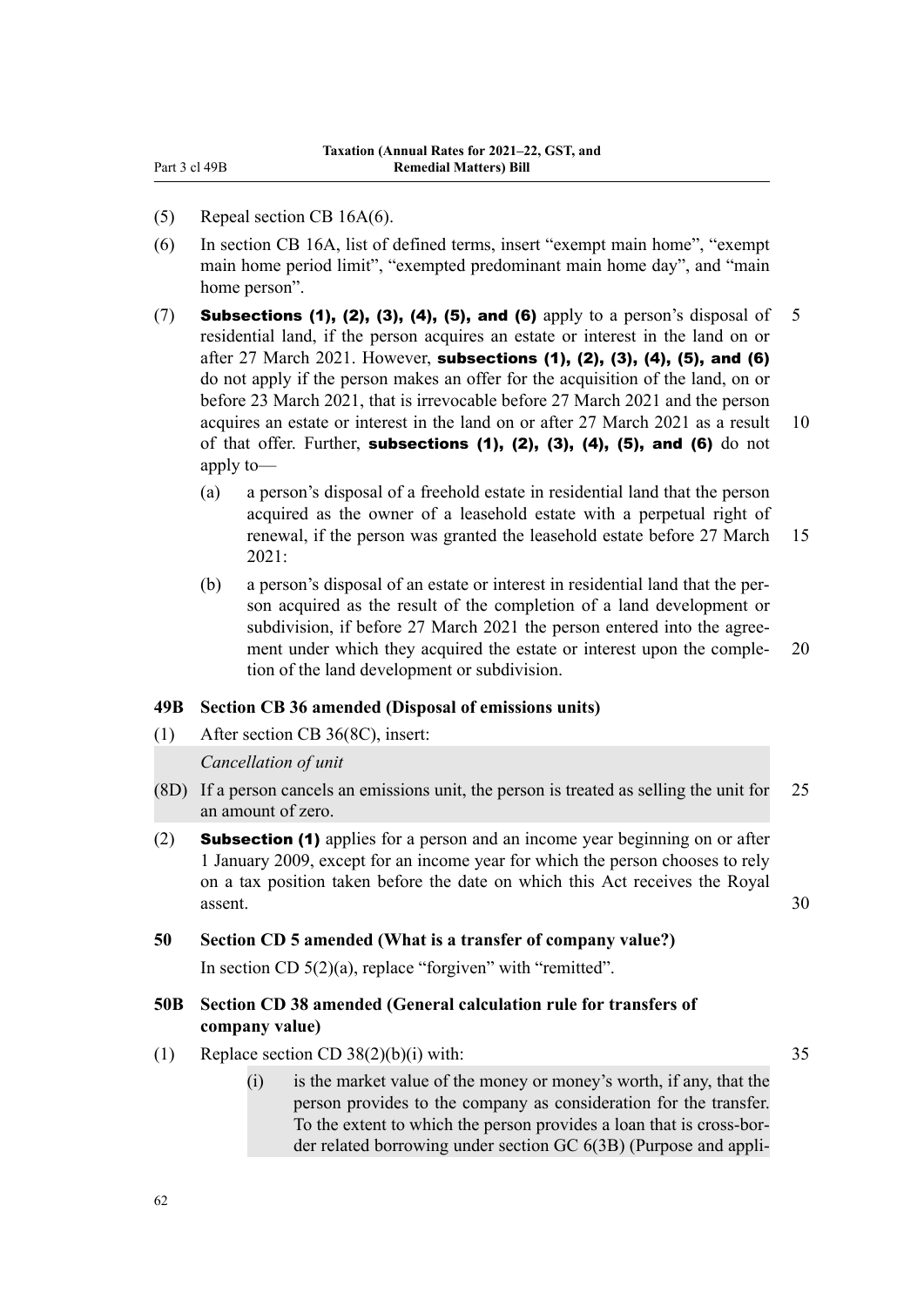cation of rules and nature of arrangements), the market value of the money or money's worth that the person provides is deter‐ mined using the interest rate for a loan made on the same terms, including credit rating, as used for the adjustment to the interest made in accordance with sections GC 6 to GC 18 (which relate to 5 transfer pricing arrangements), if any; and

(2) Subsection (1) applies for income years starting on or after 1 April 2022.

### **52 Section CD 43 amended (Available subscribed capital (ASC) amount)**

- (1) In section CD 43(6B)(a), replace "forgiven" with "remitted".
- (2) Repeal section CD  $43(6B)(b)$ . 10
- (3) In the heading to section CD 43(6D), replace "*forgiven*" with "*remitted*".

### **53 Section CD 44 amended (Available capital distribution amount)**

- (1) After section CD 44(7), insert: *Disposal of shares received in a share-for-share exchange*
- (7B) A company that sells or transfers to a person that is not associated, for consid‐ 15 eration, shares that are capital property, and the shares were received by the company in a share-for-share exchange to which sections CD 43(9) and (10) (Available subscribed capital (ASC) amount) apply, has a capital gain amount, in addition to any other capital gain amount, equal to the subscriptions amount not included, because of the application of section CD 43(10), for the relevant 20 issue of the company's shares in the share-for-share exchange.
- (2) In the heading to section CD 44(8B), replace "*forgiven*" with "*remitted*".
- (3) In section CD 44(8B), replace "forgiven" with "remitted".
- **54 Section CW 10 amended (Dividend within New Zealand wholly-owned group)** 25
- (1) In section CW 10(1)(e), replace "subsections (3) to  $(6)$ " with "subsections (5) and  $(6)$ ".
- (2) Repeal section CW 10(3).
- (3) **Subsections (1) and (2)** apply for the  $2022-23$  and later income years.
- **54B New section CW 10B inserted (Dividends derived by council-controlled** 30 **organisation holding companies)**
- (1) After section CW 10, insert:

# **CW 10B Dividends derived by council-controlled organisation holding companies**

A dividend derived by a council-controlled organisation (the **recipient**) from 35 another person (the **payer**) is exempt income of the recipient if—

(a) the payer is—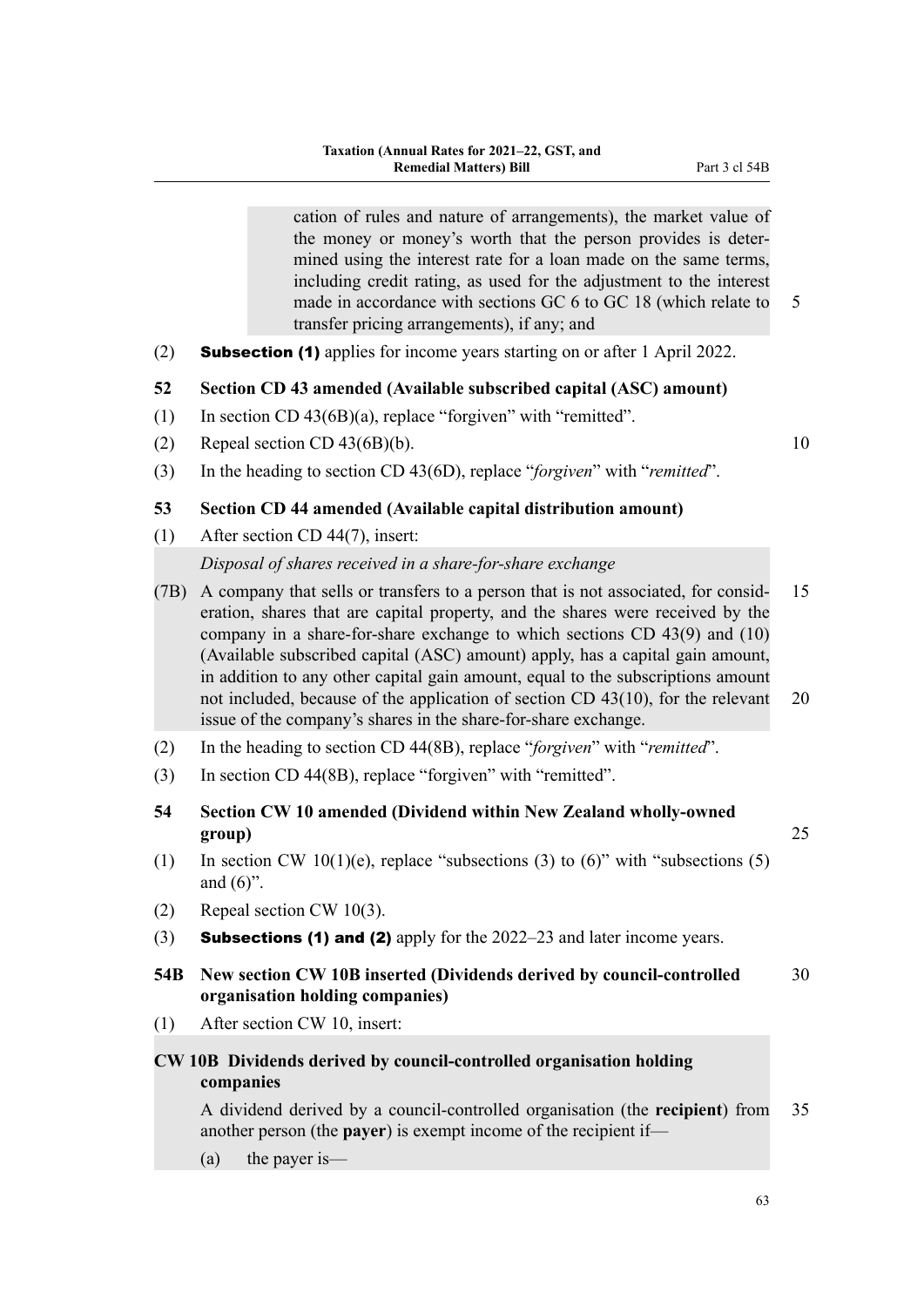| Part 3 cl 55                          |      | Taxation (Annual Kates for 2021–22, GST, and<br><b>Remedial Matters) Bill</b>                                                                                                                                                                                                                    |                                                                                                                                                                                                                                                                                                                                                                                                                                                                                                                                                                                                                                                                                                                                                                                                                                                                                                                                                                                                                                           |  |  |
|---------------------------------------|------|--------------------------------------------------------------------------------------------------------------------------------------------------------------------------------------------------------------------------------------------------------------------------------------------------|-------------------------------------------------------------------------------------------------------------------------------------------------------------------------------------------------------------------------------------------------------------------------------------------------------------------------------------------------------------------------------------------------------------------------------------------------------------------------------------------------------------------------------------------------------------------------------------------------------------------------------------------------------------------------------------------------------------------------------------------------------------------------------------------------------------------------------------------------------------------------------------------------------------------------------------------------------------------------------------------------------------------------------------------|--|--|
|                                       |      |                                                                                                                                                                                                                                                                                                  |                                                                                                                                                                                                                                                                                                                                                                                                                                                                                                                                                                                                                                                                                                                                                                                                                                                                                                                                                                                                                                           |  |  |
|                                       | (i)  |                                                                                                                                                                                                                                                                                                  |                                                                                                                                                                                                                                                                                                                                                                                                                                                                                                                                                                                                                                                                                                                                                                                                                                                                                                                                                                                                                                           |  |  |
|                                       | (ii) | a port company, a subsidiary of a port company, or an energy<br>company that would be a council-controlled organisation in the<br>absence of section 6(4) of the Local Government Act 2002; and                                                                                                  |                                                                                                                                                                                                                                                                                                                                                                                                                                                                                                                                                                                                                                                                                                                                                                                                                                                                                                                                                                                                                                           |  |  |
| (b)                                   |      |                                                                                                                                                                                                                                                                                                  | 5                                                                                                                                                                                                                                                                                                                                                                                                                                                                                                                                                                                                                                                                                                                                                                                                                                                                                                                                                                                                                                         |  |  |
|                                       | (i)  | 2 or more local authorities; or                                                                                                                                                                                                                                                                  |                                                                                                                                                                                                                                                                                                                                                                                                                                                                                                                                                                                                                                                                                                                                                                                                                                                                                                                                                                                                                                           |  |  |
|                                       | (ii) | a combination of 1 or more Ministers of the Crown, on behalf of<br>the Crown, and 1 or more local authorities; and                                                                                                                                                                               |                                                                                                                                                                                                                                                                                                                                                                                                                                                                                                                                                                                                                                                                                                                                                                                                                                                                                                                                                                                                                                           |  |  |
| (c)                                   |      |                                                                                                                                                                                                                                                                                                  | 10                                                                                                                                                                                                                                                                                                                                                                                                                                                                                                                                                                                                                                                                                                                                                                                                                                                                                                                                                                                                                                        |  |  |
|                                       |      |                                                                                                                                                                                                                                                                                                  |                                                                                                                                                                                                                                                                                                                                                                                                                                                                                                                                                                                                                                                                                                                                                                                                                                                                                                                                                                                                                                           |  |  |
|                                       |      |                                                                                                                                                                                                                                                                                                  |                                                                                                                                                                                                                                                                                                                                                                                                                                                                                                                                                                                                                                                                                                                                                                                                                                                                                                                                                                                                                                           |  |  |
|                                       |      |                                                                                                                                                                                                                                                                                                  | 15                                                                                                                                                                                                                                                                                                                                                                                                                                                                                                                                                                                                                                                                                                                                                                                                                                                                                                                                                                                                                                        |  |  |
|                                       |      |                                                                                                                                                                                                                                                                                                  |                                                                                                                                                                                                                                                                                                                                                                                                                                                                                                                                                                                                                                                                                                                                                                                                                                                                                                                                                                                                                                           |  |  |
|                                       |      |                                                                                                                                                                                                                                                                                                  |                                                                                                                                                                                                                                                                                                                                                                                                                                                                                                                                                                                                                                                                                                                                                                                                                                                                                                                                                                                                                                           |  |  |
| (a)                                   |      |                                                                                                                                                                                                                                                                                                  |                                                                                                                                                                                                                                                                                                                                                                                                                                                                                                                                                                                                                                                                                                                                                                                                                                                                                                                                                                                                                                           |  |  |
|                                       | (i)  | a council-controlled organisation linked by ownership or control<br>to the local authority, other than a council-controlled organisation<br>operating a hospital as a charitable activity on behalf of the local<br>authority; or                                                                | 20                                                                                                                                                                                                                                                                                                                                                                                                                                                                                                                                                                                                                                                                                                                                                                                                                                                                                                                                                                                                                                        |  |  |
|                                       | (ii) | an organisation linked by ownership or control to the local author-<br>ity that is a port company, a subsidiary of a port company, or an<br>energy company and that would be a council-controlled organisa-<br>tion in the absence of section $6(4)$ of the Local Government Act<br>$2002$ ; and | 25                                                                                                                                                                                                                                                                                                                                                                                                                                                                                                                                                                                                                                                                                                                                                                                                                                                                                                                                                                                                                                        |  |  |
| (b)                                   |      |                                                                                                                                                                                                                                                                                                  |                                                                                                                                                                                                                                                                                                                                                                                                                                                                                                                                                                                                                                                                                                                                                                                                                                                                                                                                                                                                                                           |  |  |
|                                       |      |                                                                                                                                                                                                                                                                                                  |                                                                                                                                                                                                                                                                                                                                                                                                                                                                                                                                                                                                                                                                                                                                                                                                                                                                                                                                                                                                                                           |  |  |
|                                       |      |                                                                                                                                                                                                                                                                                                  | 30                                                                                                                                                                                                                                                                                                                                                                                                                                                                                                                                                                                                                                                                                                                                                                                                                                                                                                                                                                                                                                        |  |  |
| After section CW $47(1)(d)$ , insert: |      |                                                                                                                                                                                                                                                                                                  |                                                                                                                                                                                                                                                                                                                                                                                                                                                                                                                                                                                                                                                                                                                                                                                                                                                                                                                                                                                                                                           |  |  |
| (e)                                   |      |                                                                                                                                                                                                                                                                                                  |                                                                                                                                                                                                                                                                                                                                                                                                                                                                                                                                                                                                                                                                                                                                                                                                                                                                                                                                                                                                                                           |  |  |
| (f)                                   |      |                                                                                                                                                                                                                                                                                                  |                                                                                                                                                                                                                                                                                                                                                                                                                                                                                                                                                                                                                                                                                                                                                                                                                                                                                                                                                                                                                                           |  |  |
|                                       |      |                                                                                                                                                                                                                                                                                                  | 35                                                                                                                                                                                                                                                                                                                                                                                                                                                                                                                                                                                                                                                                                                                                                                                                                                                                                                                                                                                                                                        |  |  |
|                                       |      | interest                                                                                                                                                                                                                                                                                         | a council-controlled organisation; or<br>at the time the dividend is derived, 100% of the voting interests in the<br>payer are held by—<br>at the time the dividend is derived, a local authority holds 100% of the<br>voting interests in the recipient.<br>Defined in this Act: council-controlled organisation, dividend, exempt income, local authority, voting<br><b>Subsection (1)</b> applies for the 2022–23 and later income years.<br><b>Section CW 39 amended (Local authorities)</b><br>Replace section CW 39(4), other than the heading, with:<br>Subsection (2) does not apply to an amount of income that—<br>is derived by a local authority from-<br>is neither rates nor a dividend.<br><b>Subsection (1)</b> applies for the 2022–23 and later income years.<br>Section CW 47 amended (TAB NZ and racing clubs)<br>the Racing Integrity Board:<br>Racing New Zealand.<br>New section CW 62C inserted (Income from foreign-currency loans used<br>for disallowed residential property)<br>After section CW 62B, insert: |  |  |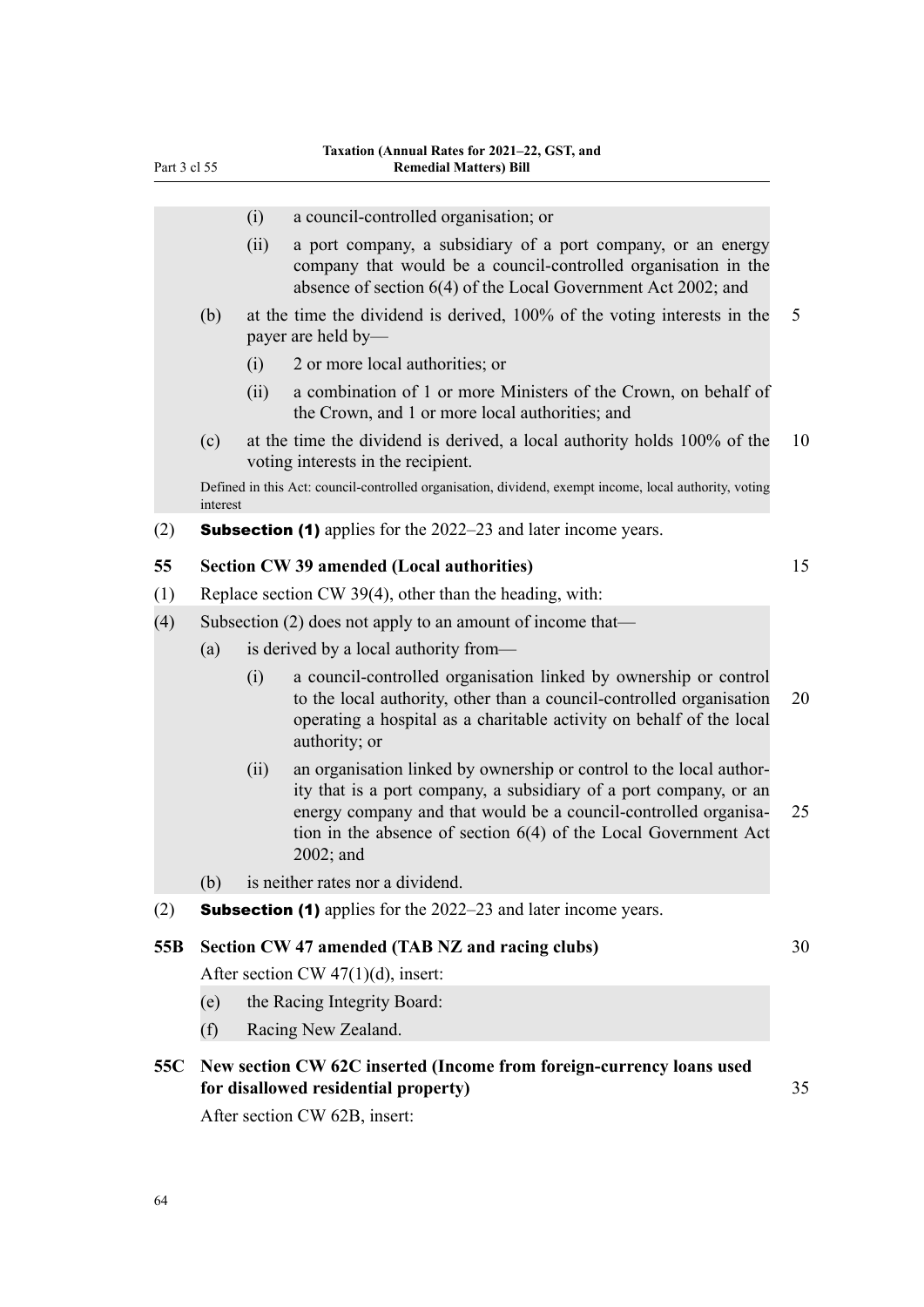|      | CW 62C Income from foreign-currency loans used for disallowed residential<br>property                                                                                                                                                                        |    |
|------|--------------------------------------------------------------------------------------------------------------------------------------------------------------------------------------------------------------------------------------------------------------|----|
|      | An amount of income of a person under section $CC 3(1)$ (Financial arrange-<br>ments) is exempt income if the person—                                                                                                                                        |    |
|      | derives the income from a financial arrangement that is a loan of foreign<br>(a)<br>currency to the person; and                                                                                                                                              | 5  |
|      | uses the loan proceeds for disallowed residential property; and<br>(b)                                                                                                                                                                                       |    |
|      | is denied by <b>section DH 8(1)</b> (Deduction not allowed) a deduction for<br>(c)<br>interest incurred by the person under the financial arrangement.                                                                                                       |    |
|      | Defined in this Act: disallowed residential property, exempt income, financial arrangement, interest,<br>income                                                                                                                                              | 10 |
| 56   | Section CX 47 amended (Government grants to businesses)                                                                                                                                                                                                      |    |
| (1)  | After section CX 47(4), insert:                                                                                                                                                                                                                              |    |
|      | Another exclusion                                                                                                                                                                                                                                            |    |
| (5)  | This section does not apply to an RDTI transition support payment.                                                                                                                                                                                           | 15 |
| (2)  | <b>Subsection (1)</b> applies for the 2019–20 and later income years.                                                                                                                                                                                        |    |
| 56B  | Section CZ 39 amended (Disposal within 5 years: bright-line test for<br>residential land: acquisition on or after 29 March 2018)                                                                                                                             |    |
| (1)  | In section $CZ$ 39(2)(a), replace "the date on which" with "the date (the <b>bright</b> -<br>line acquisition date) on which".                                                                                                                               | 20 |
| (2)  | In section $CZ$ 39(2)(b), replace "their date of acquisition" with "their date of<br>acquisition (the bright-line acquisition date)".                                                                                                                        |    |
| (3)  | In section $CZ$ 39(3)(a), replace "the date on which" with "the date (the <b>bright</b> -<br>line acquisition date) on which".                                                                                                                               |    |
| (4)  | In section $CZ$ 39(3)(b), replace "their date of acquisition" with "their date of<br>acquisition (the bright-line acquisition date)".                                                                                                                        | 25 |
| (5)  | In section CZ 39(4), replace "grant of the leasehold estate" with "the date of<br>the grant of the leasehold estate (the <b>bright-line acquisition date</b> )".                                                                                             |    |
| (6)  | In section CZ 39(5), replace "the person entering into the agreement" with "the<br>date of the person entering into the agreement (the bright-line acquisition<br>date)".                                                                                    | 30 |
| (7)  | After section CZ 39(5), insert:                                                                                                                                                                                                                              |    |
|      | Joint tenancy converted to tenancy in common                                                                                                                                                                                                                 |    |
| (5B) | Despite <b>subsection (2)</b> , for residential land transferred in the case and to the<br>extent to which the residential land is held as a tenant in common in a share<br>equal to all joint owners, acquired subsequent to, and to the extent to which it | 35 |

was previously being held as a joint tenant nominally in the same share equal to the same joint owners, an amount that a person derives from disposing of the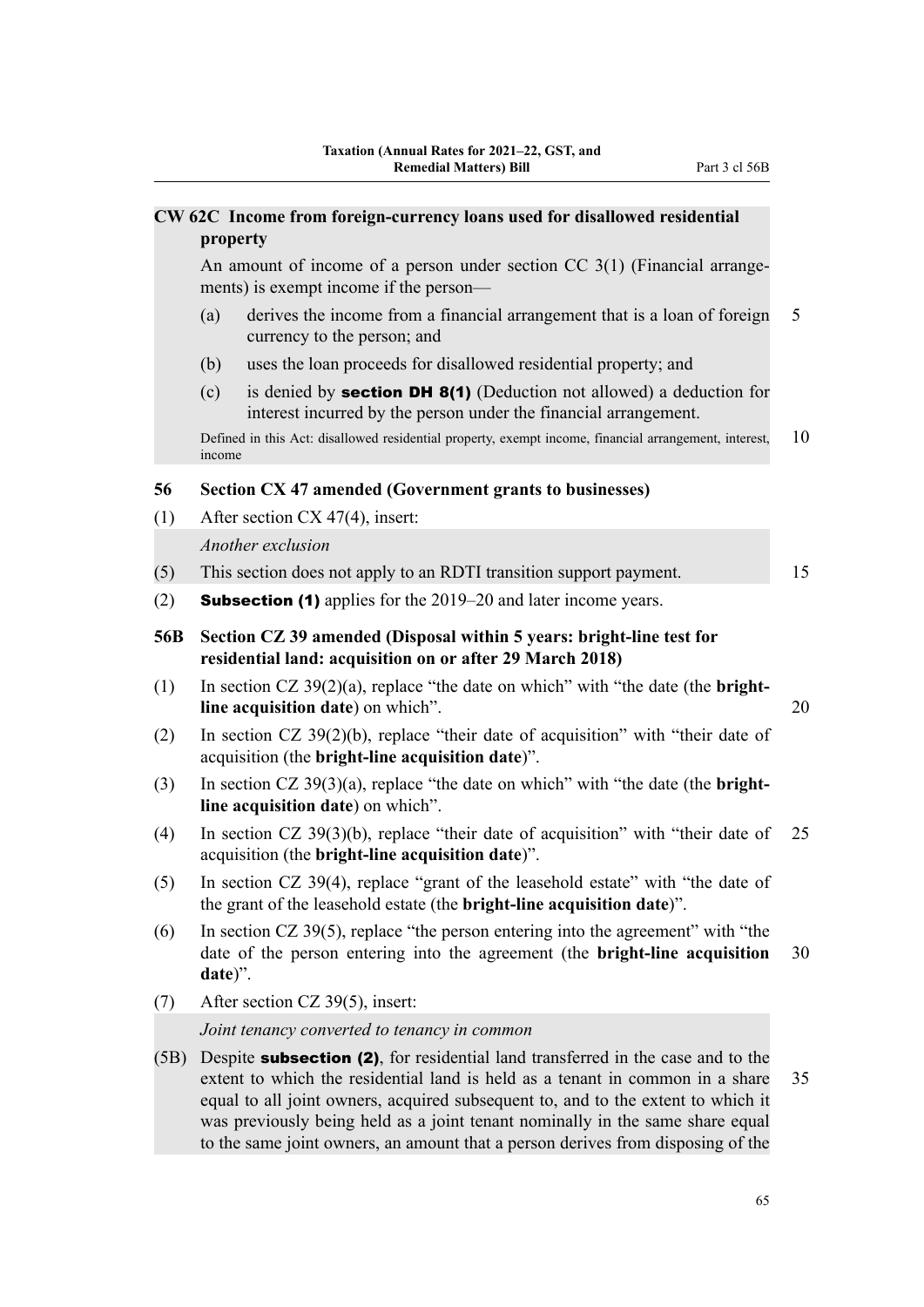residential land is income of the person if the bright-line disposal date for the residential land is within 5 years of the date (the **bright-line acquisition date**) that the joint tenancy was acquired.

*Tenancy in common converted to joint tenancy*

 $(5C)$  Despite **subsection (2)**, for residential land transferred in the case and to the 5 extent to which the residential land is held as a joint tenant nominally in a share equal to all joint owners, acquired subsequent to, and to the extent to which it was previously being held as a tenant in common in the same share equal to the same joint owners, an amount that a person derives from disposing of the residential land is income of the person if the bright-line disposal date for the resi-<br>10 dential land is within 5 years of the date (the **bright-line acquisition date**) that the tenancy in common was acquired.

*Dividing from and merging with pre-existing land*

- (5D) To the extent to which land (**land A**) is either transferred by a person and, before transfer from them, was part of other land (**pre-existing land**) that a 15 person owned, or is transferred to a person and, after transfer to them, merges with other land (also **pre-existing land**) that the person owns, an instrument of transfer for the transfer is treated as not being for the pre-existing land.
- (8) After section CZ 39(6), insert:

*Residential land transferred for certain family trusts* 20

 $(6B)$  Despite **subsections (2) to (5C)**, for residential land transferred, as described in section CB 6AC (Residential land transferred for certain family trusts) section CB 6AB (Residential land transferred in relation to certain family trusts and other capacities), to trustees or settlors of certain family trusts, an amount that a person derives from disposing of the residential land is income 25 of the person if the bright-line disposal date for the residential land is within 5 years of the bright-line acquisition date given by section CB 6AC by section CB 6AB.

*Residential land transferred to Maori authorities, or similar eligible persons, for certain family trusts* 30

(6C) Despite subsections (2) to (5C), for residential land transferred, as described in section CB 6AD (Residential land transferred to Maori authorities, or similar eligible persons, for certain family trusts) section CB 6AC (Residential land transferred in relation to certain Māori family trusts), an amount that a person derives from disposing of the residential land is income of the person if 35 the bright-line disposal date for the residential land is within 5 years of the bright-line acquisition date given by section CB 6ADby section CB 6AC.

*Certain transfers of residential land included in settlement of claim under the Treaty of Waitangi*

(6D) Despite **subsections (2) to (5C)**, for certain transfers of residential land, as  $40$ described in section CB 6AE (Certain transfers of residential land included in

Part 3 cl 56B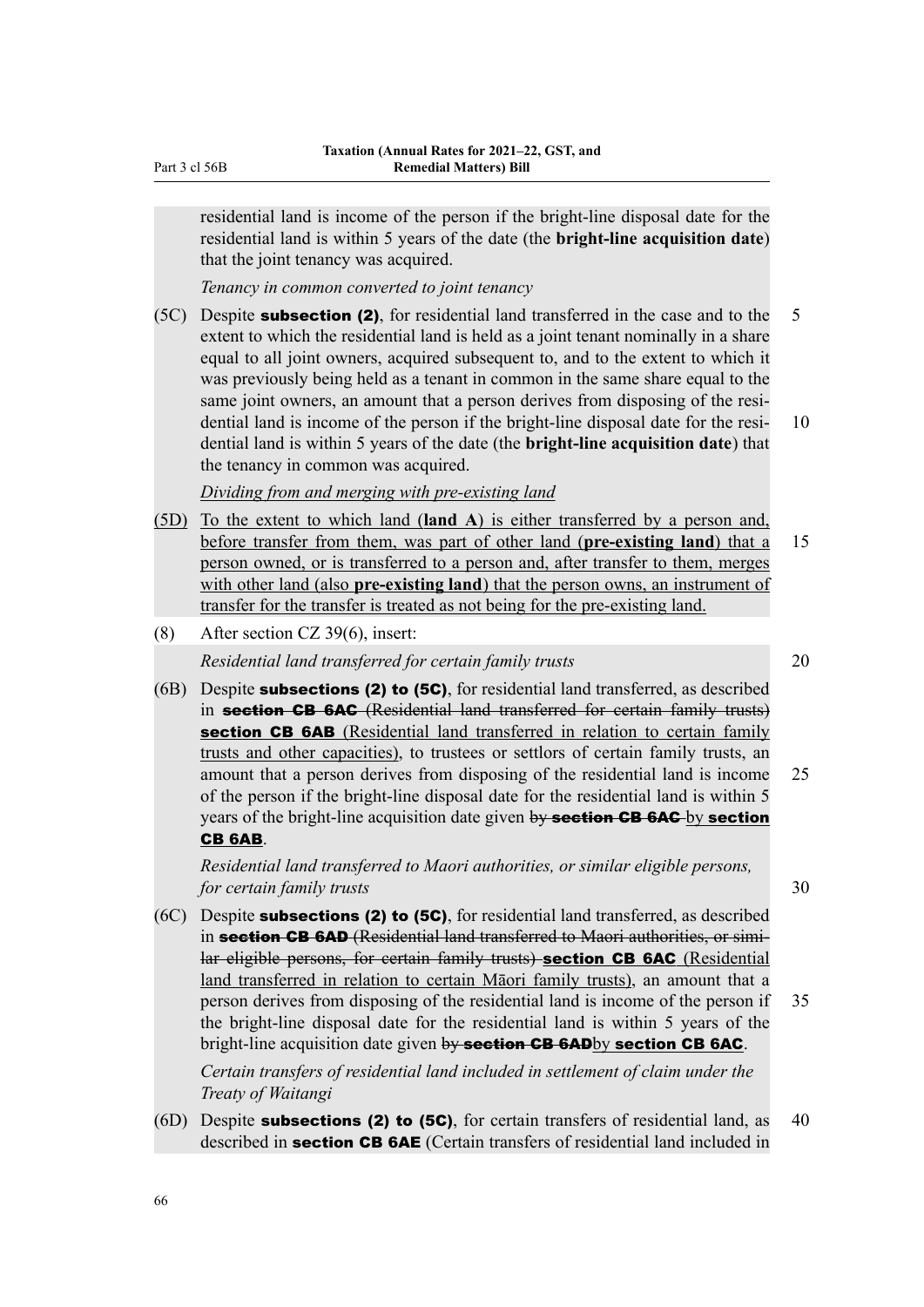settlement of claim under the Treaty of Waitangi), an amount that a person derives from disposing of the residential land is income of the person if the bright-line disposal date for the residential land is within 5 years of the brightline acquisition date given by section CB 6AE.

*Certain transfers of residential land between look-through company, or* 5 *partnership, and members*

- 
- (6E) Despite subsections (2) to (5C), for certain transfers of residential land, as described in **section CB 6AF** (Certain transfers of residential land between look-through company, or partnership, and members), an amount that a person derives from disposing of the residential land is income of the person if the 10 bright-line disposal date for the residential land is within 5 years of the brightline acquisition date given by **section CB 6AF**.
- (9) After section CZ 39(9), insert:

### *Retaining some land or acquiring some land*

- $(10)$  For the purposes of this section and **sections GB 6AC to GB 6AF**, if a person 15 disposes of some land (**disposed land**) in the form of an estate, interest, or option in relation to an estate or interest, in land (the **underlying land**), and in relation to that disposed land, either the person retains or acquires an estate, interest, or option to acquire an estate or interest (**retained land**), that is, or is in, the underlying land in whole or in part, then—
	- (a) the retained land is treated as not being acquired when the disposed land is disposed of, and as not having the bright-line acquisition date of the disposed land; and
	- (b) an instrument to transfer land that relates to disposed land and to other land is ignored to the extent to which it relates to the other land, includ- 25 ing underlying land and retained land; and
	- (c) the other land, including underlying land and retained land, has the date of acquisition it would have if the disposal of the disposed land is ignored.

### *Capacity* 30

- $(11)$  For the purposes of this section and **sections GB 6AC to GB 6AF**, the transfer of land from a person in a capacity, other than as trustee, to their personal capacity is ignored and, in any case other than as trustee, they are treated as holding the land in their personal capacity.
- (10) In section CZ 39, list of defined terms, insert "bright-line acquisition date". 35
- **57 Section CZ 40 amended (Main home exclusion for bright-line: acquisition on or after 29 March 2018)**
- (1) In section CZ 40(5), words before the paragraphs, replace "group of persons" with "**group of persons**".
- (2) In section CZ 40, list of defined terms,— $\sim$  40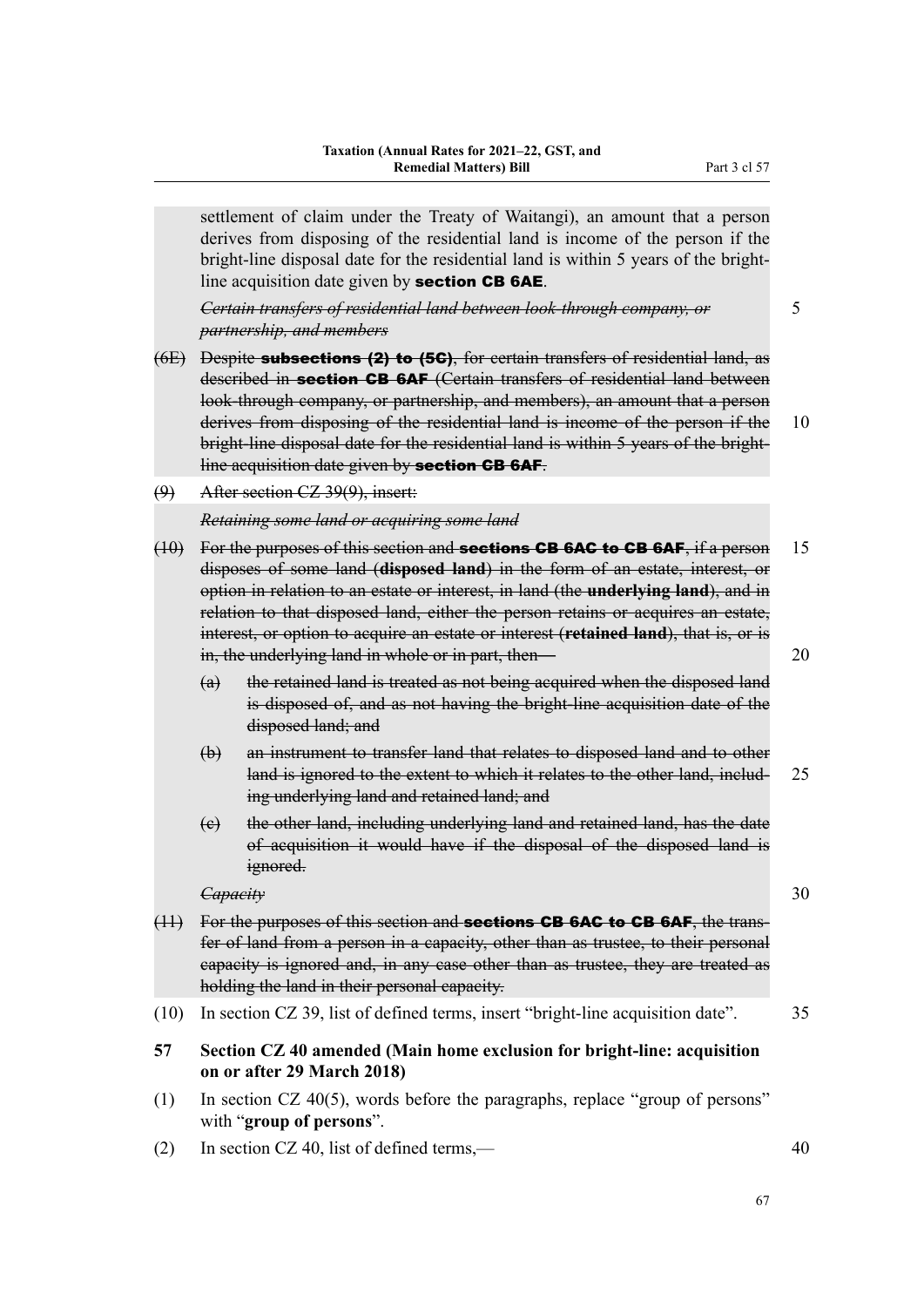- (a) insert "group of persons":
- (b) delete "settlement".
- (3) Subsections (1) and (2) apply to a person's disposal of residential land, if the person acquires an estate or interest in the land on or after 27 March 2021. However, subsections (1) and (2) do not apply if the person makes an offer  $5$ for the acquisition of the land, on or before 23 March 2021, that is irrevocable before 27 March 2021 and the person acquires an estate or interest in the land on or after 27 March 2021 as a result of that offer.

| 57B Section DB 7 amended (Interest: most companies need no nexus with |  |  |
|-----------------------------------------------------------------------|--|--|
| income)                                                               |  |  |

After section DB 7(6B), insert:

*Relationship with subpart DH*

- (6C) Subpart DH (Interest incurred in relation to certain land) overrides this section for interest to which that subpart relates.
- **58 Section DB 8 amended (Interest: money borrowed to acquire shares in** 15 **group companies)** After section DB 8(6B), insert: *Relationship with subpart DH* (6C) Subpart DH (Interest incurred in relation to certain land) overrides this section for interest to which that subpart relates. 20 **61 Section DB 20B amended (Consideration for agreement to grant, renew, extend, or transfer leasehold estate or licence)** In section DB 20B, list of defined terms, delete "depreciable intangible property". **61B Section DB 23C amended (Revenue account property: cost of some** 25 **residential land reduced)** (1) In section DB 23C(1), replace "section CB  $6A(6)$ " with "section CB  $6A(8)$ ". (2) Replace section DB  $23C(2)$  to (6) with: *Excluded adjustment amount formula*
- (2) The excluded adjustment amount for the purposes of subsection  $(1)$  is calcula- 30 ted using the following formula:

 $cost \times$  (exempted non-predominant main home days  $\times$  main home percentage + exempted predominant main home days) / total days.

*Definition of items in formula*

(3) The items in the formula are defined in **subsections (4) to (7)**.  $35$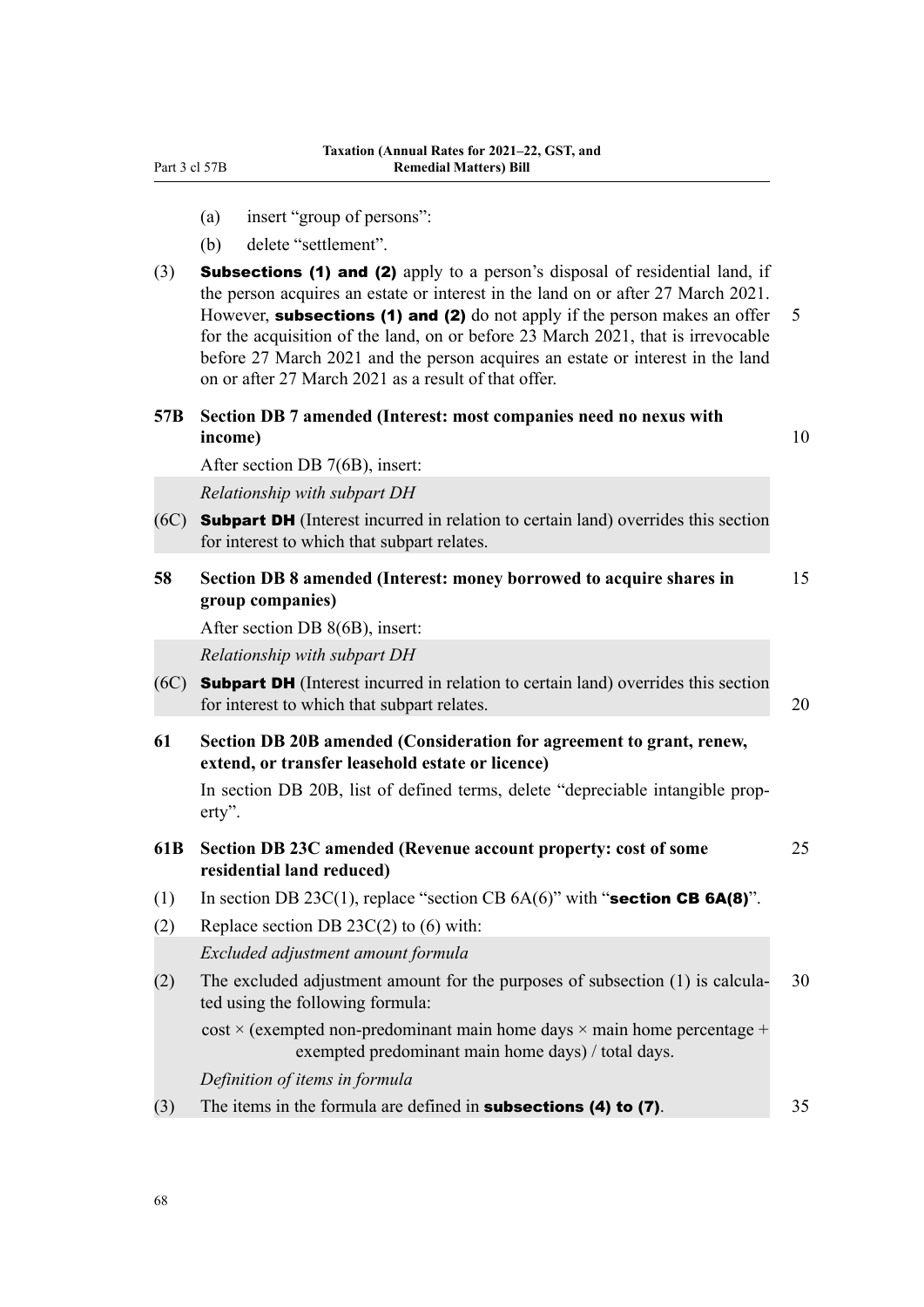|      | Cost                                                                                                          |    |
|------|---------------------------------------------------------------------------------------------------------------|----|
| (4)  | Cost is the cost of the land.                                                                                 |    |
|      | Exempted non-predominant main home days                                                                       |    |
| (5)  | Exempted non-predominant main home days has the same meaning as in<br>section CB 6A(11).                      | 5  |
|      | Main home percentage                                                                                          |    |
| (6)  | Main home percentage has the same meaning as in <b>section CB 6A(11B)</b> .                                   |    |
|      | Exempted predominant main home days                                                                           |    |
| (7)  | Exempted predominant main home days has the same meaning as in sec-<br>tion CB 6A(11C).                       | 10 |
|      | Total days                                                                                                    |    |
| (8)  | Total days has the same meaning as in section CB 6A(11D).                                                     |    |
| 62   | <b>Cross-heading above section DB 41 replaced</b>                                                             |    |
|      | Replace the cross-heading above section DB 41 with:                                                           |    |
|      | Corporate gifting                                                                                             | 15 |
| 63   | Section DB 41 amended (Charitable or other public benefit gifts by<br>company)                                |    |
| (1)  | After section DB 41(3), insert:                                                                               |    |
|      | Exclusion                                                                                                     |    |
| (3B) | This section does not apply to a local authority.                                                             | 20 |
| (2)  | In section DB 41, list of defined terms, insert "local authority".                                            |    |
| (3)  | <b>Subsection (1)</b> applies for the 2022–23 and later income years.                                         |    |
| 64   | <b>Section DF 1 amended (Government grants to businesses)</b>                                                 |    |
| (1)  | Replace section DF 1(1BA), other than the heading, with:                                                      |    |
|      | (1BA) This section does not apply to the extent to which a payment described in sub-<br>section $(1)$ is—     | 25 |
|      | the payment of an R&D loss tax credit and the person's expenditure is<br>(a)<br>attributable to that payment: |    |
|      | an RDTI transition support payment and the person's expenditure is<br>(b)<br>attributable to that payment.    | 30 |
| (2)  | <b>Subsection (1)</b> applies for the 2019–20 and later income years.                                         |    |
| 64B  | Section DG 2 amended (Application of this subpart)                                                            |    |
|      |                                                                                                               |    |

After section DG 2(3), insert: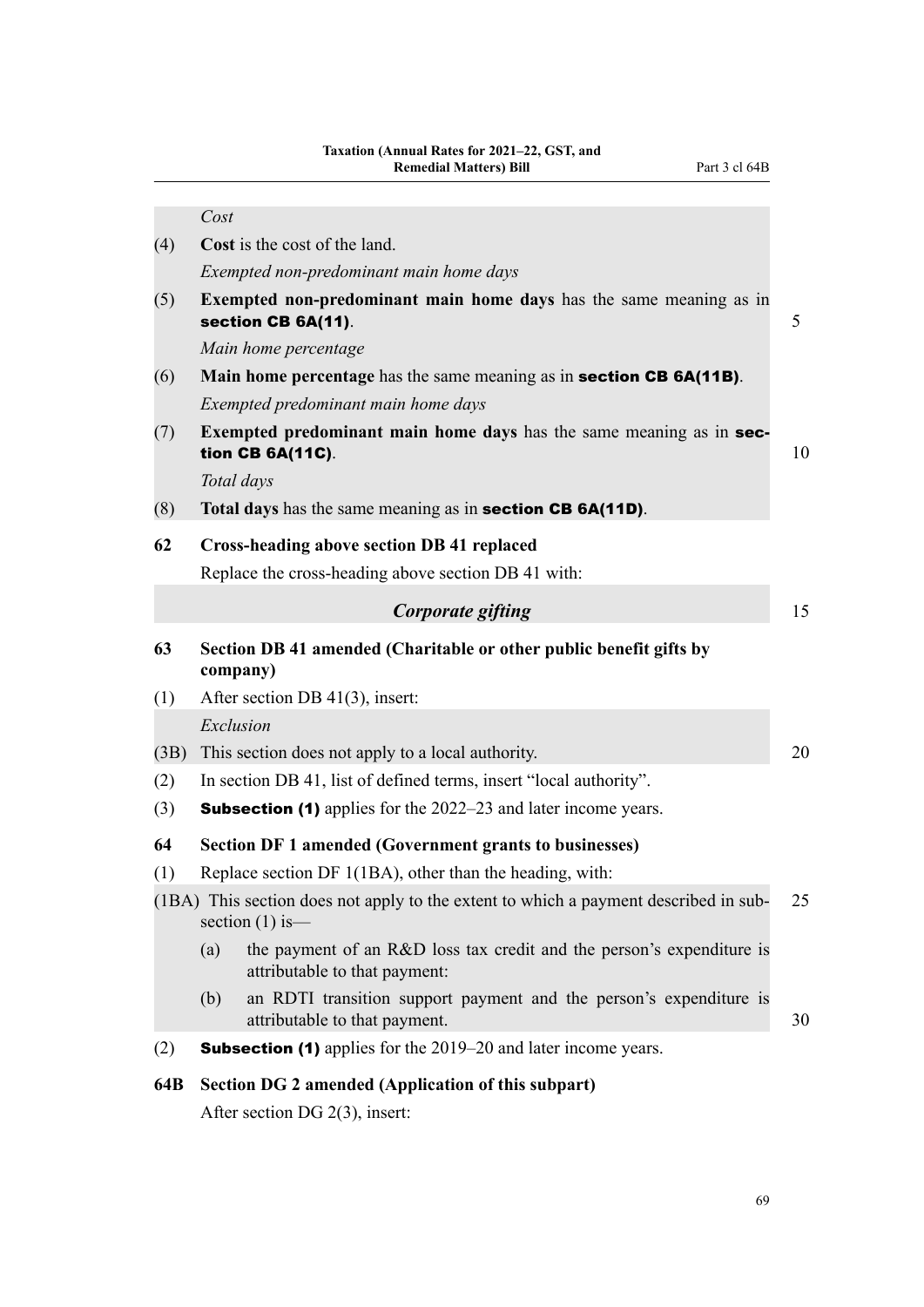Part 3 cl 64BB

#### *Relationship with subpart DH*

(3B) A person is allowed a deduction for interest incurred for disallowed residential property to the extent to which the deduction is allowed under this subpart, and the deduction is not denied under **subpart DH** (Interest incurred in relation to certain land). 5

### **64BB Section DG 8 amended (Expenditure limitation rule)**

(1) After section DG 8(3), insert:

*Relationship with subpart DH*

- (4) Despite subsection (1), interest incurred for disallowed residential property is ignored for the purposes of applying this section and section DG 9. 10
- (2) In section DG 8, list of defined terms, insert "disallowed residential property".

#### **64C Section DG 9 amended (Apportionment formula)**

In section DG 9(1), replace "sections DG 8 and DG 11 to DG 13" with "section DG 8".

#### **64CB Section DG 10 amended (Interest expenditure rules)** 15

### (1) After section DG 10(6), insert:

*Relationship with subpart DH*

- (7) Despite this section and sections DG 11, DG 12, and DG 13, interest incurred for disallowed residential property or to acquire an ownership interest in, or become a beneficiary of, an interposed residential property holder is ignored 20 for the purposes of applying this section and sections DG 11, DG 12, and DG 13. Also, the debt to which that interest relates is ignored for the purposes of applying this section and sections DG 11, DG 12, and DG 13.
- (1) After section DG 10(1), insert:

*Relationship with subpart DH* 25

- (1B) Despite this section and sections DG 11, DG 12, and DG 13, for the purposes of applying those sections,—
	- (a) interest incurred in relation to disallowed residential property or to acquire an ownership interest in, or become a beneficiary of, an inter‐ posed residential property holder is ignored; and 30
	- (b) the debt to which the interest described in paragraph (a) relates is ignored; and
	- (c) a close company must, for an asset that is disallowed residential prop‐ erty, exclude from the asset value determined for the asset the lesser of—
		- (i) the asset value that would be determined for the asset if this para- 35 graph did not apply to the asset: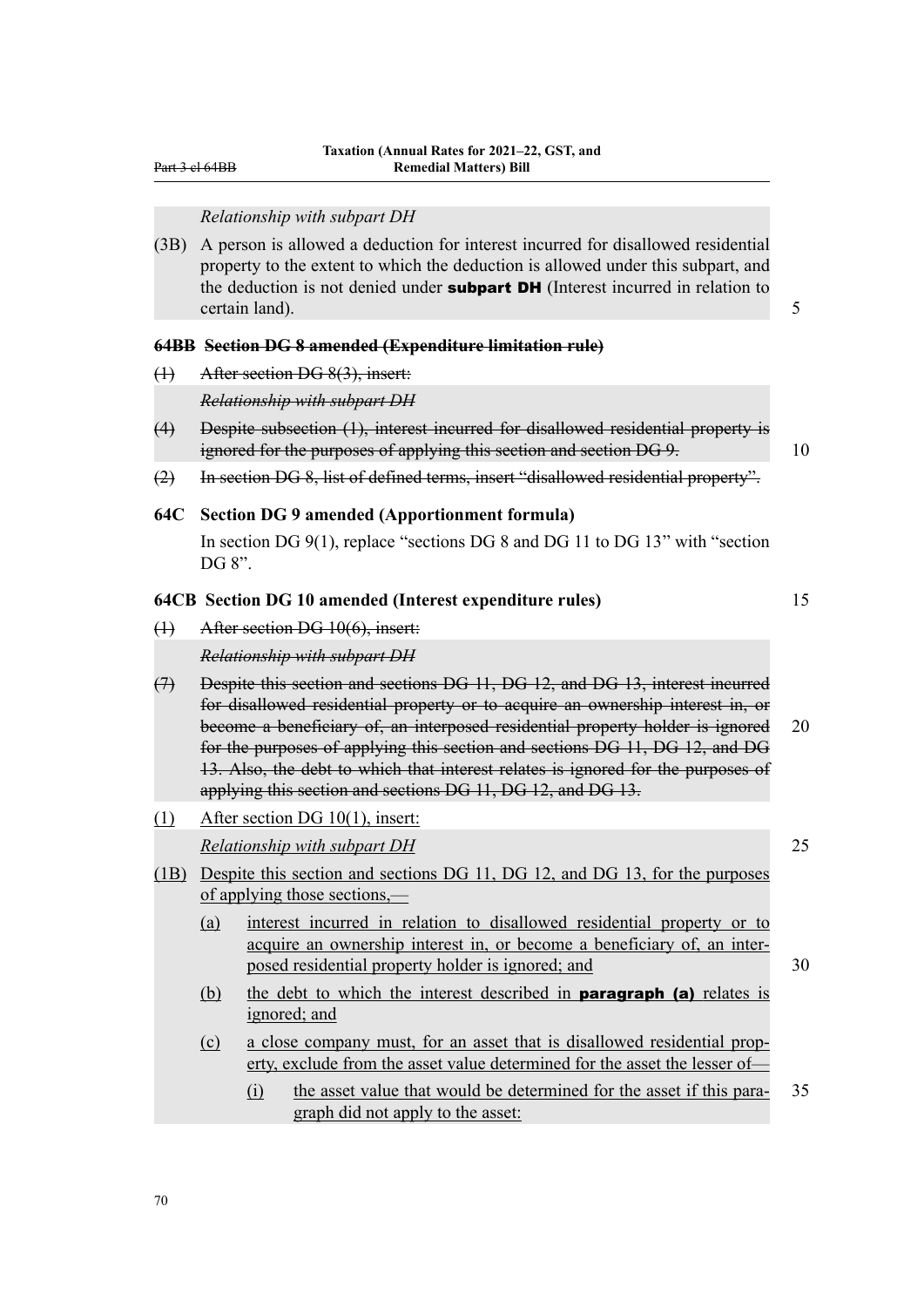(ii) the amount of the company's debt under which the company incurs interest in relation to the asset.

(2) In section DG 10, list of defined terms, insert "beneficiary", "disallowed resi‐ dential property", and "interposed residential property holder".

#### **64D Section DG 11 amended (Interest expenditure: close companies)** 5

- (1) Replace section DG 11(1)(b) with:
	- (b) the company incurs interest expenditure for the income year that is not for disallowed residential property nor to acquire an ownership interest in, or become a beneficiary of, an interposed residential property holder.
- (2) After section DG  $11(2)$ , insert: 10

#### *Exclude disallowed residential property and related debt and interest*

- (2B) In applying this section, a close company must—
	- (a) for an asset that is disallowed residential property and in relation to which the company incurs interest that is subject to apportionment under section DG 8, exclude from the asset value determined for the asset the 15 lesser of—
		- (i) the asset value that would be determined for the asset if this paragraph did not apply to the asset:
		- (ii) the amount of the company's debt under which the company incurs interest in relation to the asset; and 20
	- (b) exclude from the company's debt value the amount of each loan under which the company incurs interest in relation to disallowed residential property or in relation to acquiring an ownership interest in, or become a beneficiary of, an interposed residential property holder; and
	- (c) exclude from the company's interest expenditure for the income year, the 25 amount of interest that is incurred by the company in relation to disallowed residential property or in relation to acquiring an ownership interest in, or become a beneficiary of, an interposed residential property holder.
- (3) In section DG 11, list of defined terms, insert "beneficiary", "disallowed resi‐ 30 dential property", and "interposed residential property holder".

## **64DB Section DG 14 amended (Interest expenditure: non-corporate shareholders)**

After section DG 14(3), insert:

*Relationship with subpart DH* 35

- 
- (4) Despite subsections (1) and (2), the following are ignored for the purposes of applying this section: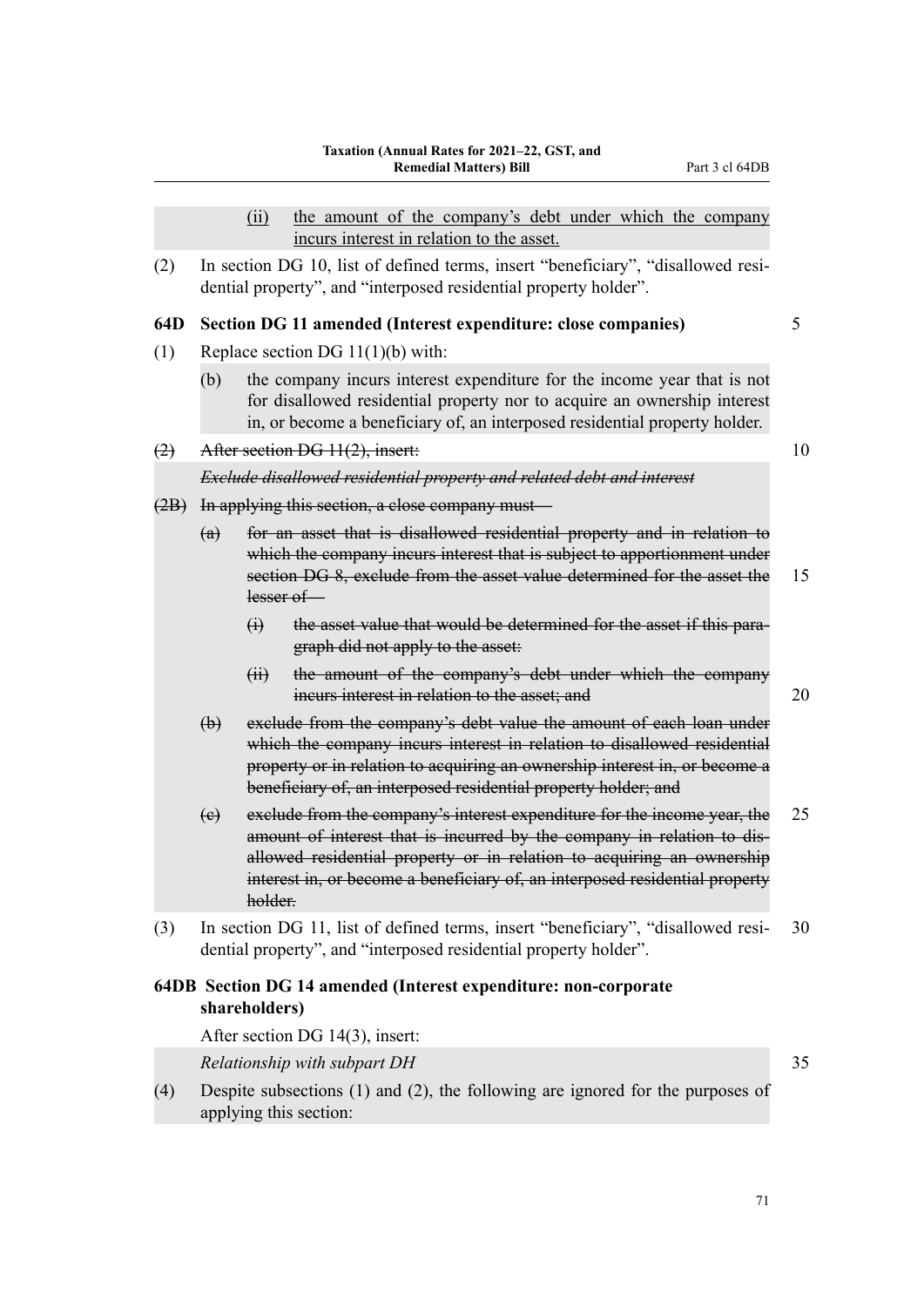|     | (a) | interest, incurred by the person as shareholder in relation to shares of<br>company A, for which a deduction is denied under section DH 8<br>(Deduction not allowed); and                                                                               |    |
|-----|-----|---------------------------------------------------------------------------------------------------------------------------------------------------------------------------------------------------------------------------------------------------------|----|
|     | (b) | the debt to which that interest relates <i>multiplied by</i> the quarterly inter-<br>posed residential property percentage described in <b>section DH 8(4)(b)</b> .                                                                                     | 5  |
| 64E |     | New subpart DH inserted (Interest incurred in relation to certain land)                                                                                                                                                                                 |    |
|     |     | After subpart DG, insert:                                                                                                                                                                                                                               |    |
|     |     | Subpart DH—Interest incurred in relation to certain land                                                                                                                                                                                                |    |
|     |     | DH 1 Interest related to certain land                                                                                                                                                                                                                   |    |
|     |     | The purpose of this subpart is to deny a person a deduction for certain interest<br>incurred in relation to certain land, despite any other provision in this Part. The<br>provisions of this subpart override the general permission. In this subpart— | 10 |
|     | (a) | sections DH 2, DH 3, and DH 4 provide rules for when this subpart<br>does and does not apply:                                                                                                                                                           |    |
|     | (b) | section DH 5 provides definitions of key terms. Section DH 6 pro-<br>vides a definition of interposed residential property percentage. Sec-<br>tion DH 7 provides a definition of grandparented residential interest:                                   | 15 |
|     | (c) | section DH 8 denies deductions for certain interest incurred in relation<br>to certain land:                                                                                                                                                            |    |
|     | (d) | section DH 12 provides valuation rules.                                                                                                                                                                                                                 | 20 |
|     |     | Defined in this Act: amount, deduction, general permission, interest, land                                                                                                                                                                              |    |
|     |     | DH 2 When this subpart applies                                                                                                                                                                                                                          |    |
|     |     | This subpart applies to interest incurred on or after 1 October 2021.<br>Defined in this Act: interest                                                                                                                                                  |    |
|     |     | DH 3 When this subpart applies: companies                                                                                                                                                                                                               | 25 |
|     |     | This subpart applies to a company, if-                                                                                                                                                                                                                  |    |
|     | (a) | the company is a close company, and it is not an exempt Māori com-<br>pany:                                                                                                                                                                             |    |
|     | (b) | the company is not a close company, and—                                                                                                                                                                                                                |    |
|     |     | it is a residential land company; and<br>(i)                                                                                                                                                                                                            | 30 |
|     |     | it is not a member of a wholly-owned group:<br>(ii)                                                                                                                                                                                                     |    |
|     | (c) | the company is not a close company, and it is a residential land wholly-<br>owned group member.                                                                                                                                                         |    |
|     |     | Defined in this Act: company, close company, exempt Māori company, residential land company,<br>residential land wholly-owned group member, wholly-owned group                                                                                          | 35 |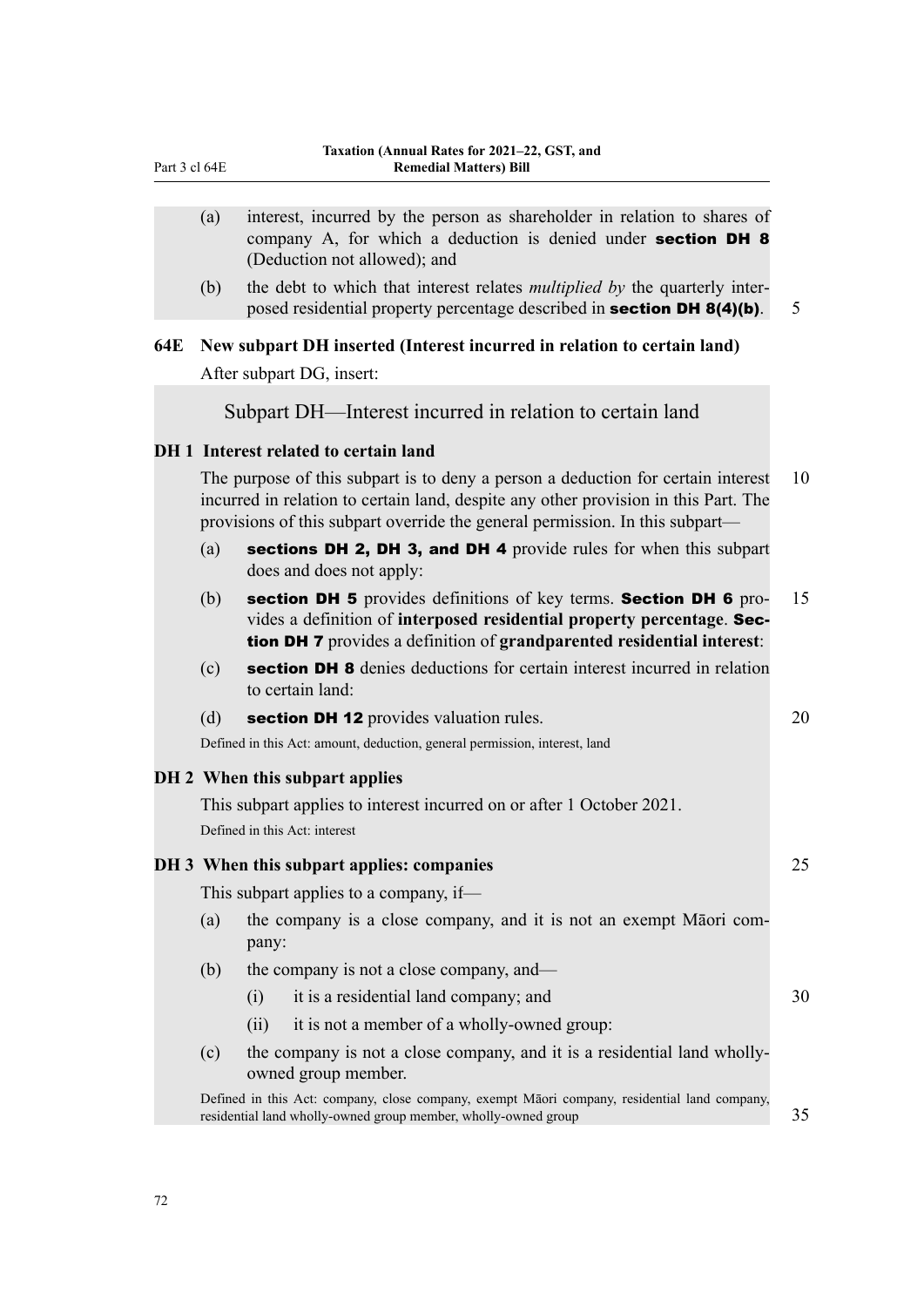## **DH 4 When this subpart does not apply: exemptions for new builds, development, social or emergency or transitional housing, and council housing**

*Exemption: new builds*

- (1) This subpart does not apply to interest incurred by a person to the extent to 5 which it is—
	- (a) incurred in relation to new build land; and
	- (b) incurred before the date that is 20 years after the earliest of the following dates for the new build land:
		- (i) the date on which the code compliance certificate described in 10 section DH 5(7) is issued:
		- (ii) the date that, in the records of a local authority or building consent authority, the relevant conversion or remediation is recorded as having been "completed", in the cases provided in section **DH 5(7)(d) and (e):** 15
		- (iii) the date that the relevant building work is entered into the records of a local authority or building consent authority as "substantially completed", in the case of a code compliance certificate described in section DH 5(7) being issued subject to a building consent waiver or modification under clause B2.3.1 of the Building Code 20 under the Building Act 2004.

*Exemption: business relating to land under section CB 7*

(2) This subpart does not apply to interest incurred by a person to the extent to which it is incurred in relation to a business described in section CB 7 (Disposal: land acquired for purposes of business relating to land). 25

*Exemption: development, division, or building*

(3) This subpart does not apply to interest incurred by a person (**person A**) to the extent to which it is incurred in relation to land (the **land**) that is or was subject to person A's undertaking or scheme involving development, division, or build‐ ing for the purpose of creating new build land. However, the exemption in this 30 subsection ceases for person A to the extent to which the land is new build land owned by person A.

*Exemption: social, emergency, transitional and support housing*

(4) This subpart does not apply to interest incurred by a person for land, to the extent to which the land is used by a registered community housing provider 35 under the Public and Community Housing Management Act 1992, by a department listed in schedule 2, part 1 of the Public Service Act 2020, or by Kāinga Ora–Homes and Communities and its wholly-owned subsidiaries, solely for 1 or more of the following: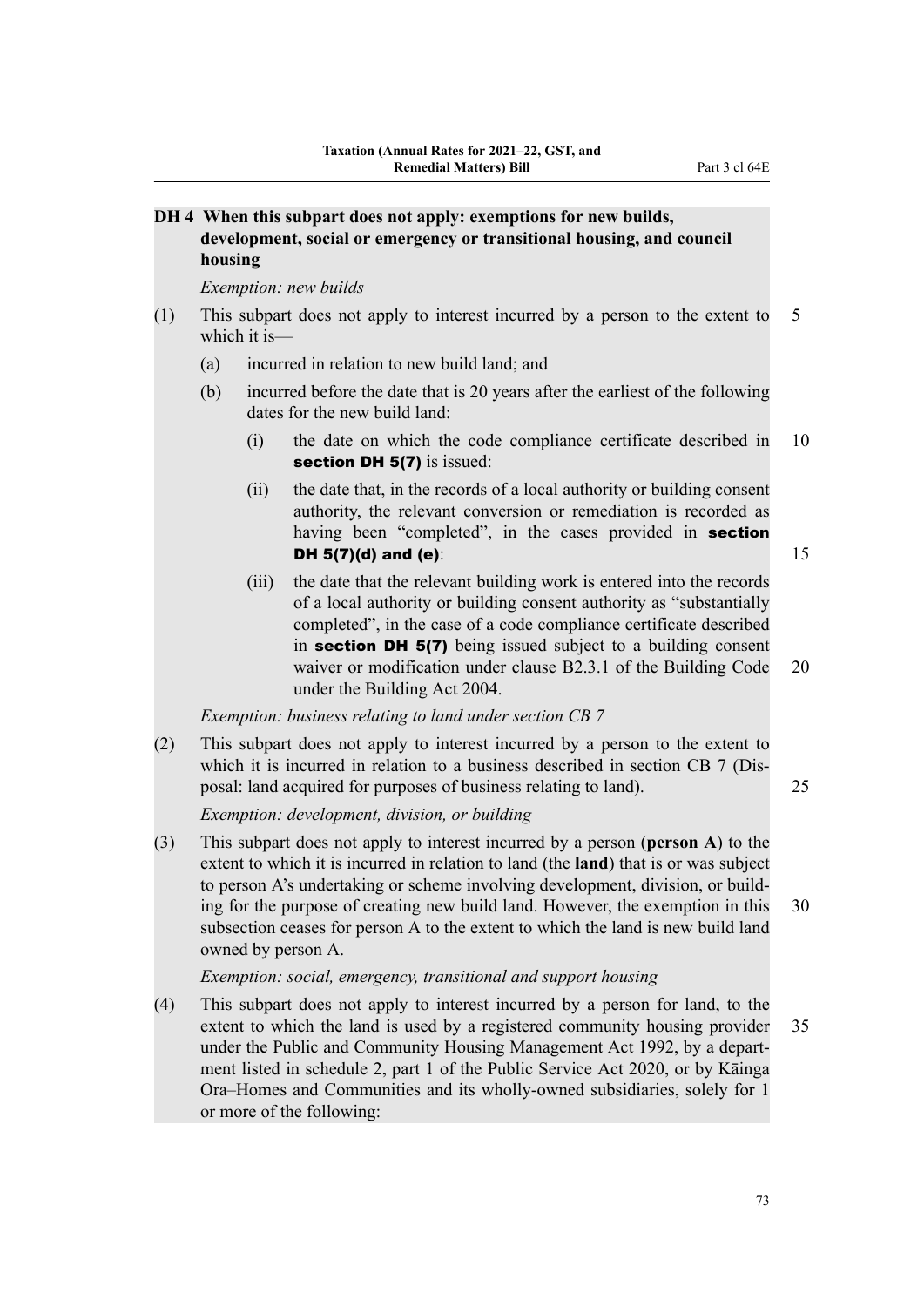|     | (a)            |              | social housing, as defined in section 2 of the Public and Community<br>Housing Management Act 1992:                                                                                                                                                                                  |    |
|-----|----------------|--------------|--------------------------------------------------------------------------------------------------------------------------------------------------------------------------------------------------------------------------------------------------------------------------------------|----|
|     | (b)            |              | temporary accommodation for people in need while they seek, or are<br>assisted in finding, more permanent accommodation:                                                                                                                                                             |    |
|     | (c)            |              | accommodation for people in need:                                                                                                                                                                                                                                                    | 5  |
|     | (d)            |              | services connected with housing or accommodation described in para-<br>graphs $(a)$ , $(b)$ , or $(c)$ .                                                                                                                                                                             |    |
|     |                |              | Exemption: council housing                                                                                                                                                                                                                                                           |    |
| (5) |                |              | This subpart does not apply to interest incurred by a person for land, to the<br>extent to which the land is used by a council-controlled organisation, as defined<br>in section 6 of the Local Government Act 2002, or a local authority, solely for<br>1 or more of the following: | 10 |
|     | (a)            |              | housing for people assessed by a local authority as being eligible for<br>accommodation at less than market rental:                                                                                                                                                                  |    |
|     | (b)            |              | services connected with housing described in <b>paragraph</b> (a).                                                                                                                                                                                                                   | 15 |
|     |                | subsidiaries | Exemption: Kāinga Ora–Homes and Communities and wholly-owned                                                                                                                                                                                                                         |    |
| (6) |                |              | This subpart does not apply to Kainga Ora–Homes and Communities and its<br>wholly-owned subsidiaries.                                                                                                                                                                                |    |
|     | land           |              | Defined in this Act: code compliance certificate, dwelling, interest, land, local authority, new build                                                                                                                                                                               | 20 |
|     | DH 5 Key terms |              |                                                                                                                                                                                                                                                                                      |    |
|     |                |              | Code compliance certificate                                                                                                                                                                                                                                                          |    |
| (1) |                |              | Code compliance certificate means a code compliance certificate issued under<br>the Building Act 2004.                                                                                                                                                                               | 25 |
|     |                |              | Disallowed residential property                                                                                                                                                                                                                                                      |    |
| (2) |                |              | Disallowed residential property-                                                                                                                                                                                                                                                     |    |
|     | (a)            |              | means land in New Zealand to the extent to which-                                                                                                                                                                                                                                    |    |
|     |                | (i)          | it has a place configured as a residence or abode, whether or not it<br>is used as a place of residence or abode, including any appurten-<br>ances belonging to or enjoyed with the place:                                                                                           | 30 |
|     |                | (ii)         | the owner has an arrangement that relates to erecting a place there,<br>configured as a residence or abode, whether or not that place is or<br>is to be used as a place of residence or abode, including any<br>appurtenances belonging to or enjoyed with the place:                | 35 |
|     |                | (iii)        | it is bare land that, under rules in the relevant operative district<br>plan, may be used for erecting a place there, configured as a resi-<br>dence or abode, whether or not that place is or is to be used as a                                                                    |    |
|     |                |              |                                                                                                                                                                                                                                                                                      |    |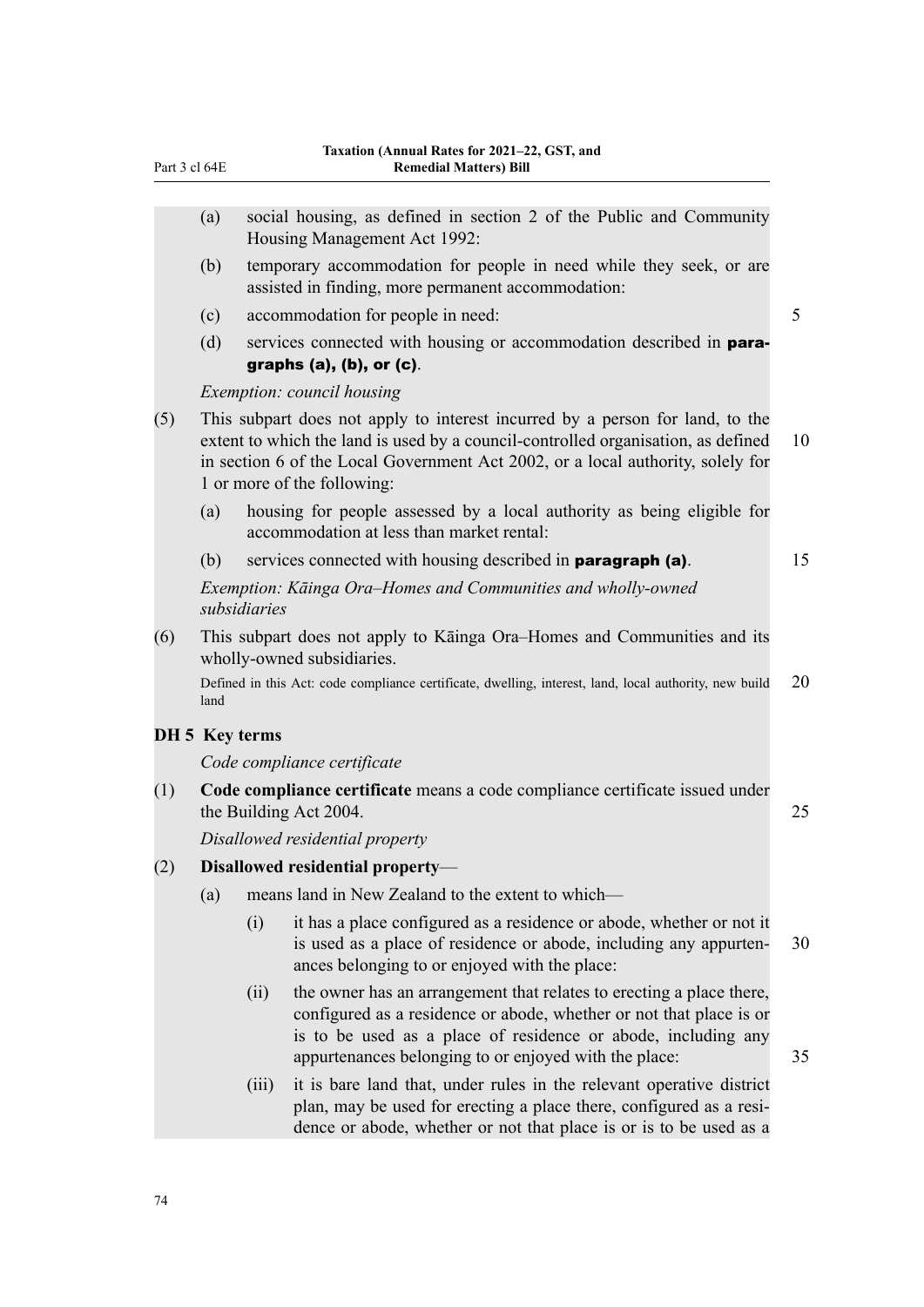place of residence or abode, including any appurtenances belong‐ ing to or enjoyed with the place:

(b) does not include land to the extent to which it is excepted residential land.

*Excepted residential land* 5

(3) **Excepted residential land** means land to the extent to which it is described in schedule 15.

*Exempt Māori company*

## (4) **Exempt Māori company** means—

- (a) a company that is a Maori authority or eligible to be a Maori authority, 10 if,—
	- (i) in the case that the company is not a member of a wholly-owned group, it is not a residential land company:
	- (ii) in the case that the company is a member of a wholly-owned group, it is not a residential land wholly-owned group member: 15

(b) a company that is wholly-owned by a Maori authority or wholly-owned by a company or trust that is eligible to be a Maori authority, if—

- (i) the wholly-owned company is not a residential land whollyowned group member:
- (ii) in the case that the company is wholly-owned by a trust, the 20 wholly-owned company is not a residential land company.

*Grandparented transitional loans*

- (5) **Grandparented transitional loan** means loan amounts denominated in New Zealand dollars, ignoring re-drawings or additional borrowings under the same loan facility on or after 27 March 2021, to the extent to which the loan amounts 25 are—
	- (a) first drawn down upon before 27 March 2021 for disallowed residential property:
	- (b) first drawn down upon on or after 27 March 2021 for acquiring dis‐ allowed residential property, if the person acquired an estate or interest 30 in the property before 27 March 2021:
	- (c) first drawn down upon on or after 27 March 2021 for acquiring dis‐ allowed residential property, if the acquisition of the property resulted from an offer that is—
		- $(i)$  made on or before 23 March 2021; and  $35$
		- (ii) irrevocable before 27 March 2021:
	- (d) in relation to disallowed residential property for which a previous owner (the **original owner**) had loan amounts described in paragraphs (a) to  $(c)$ , if-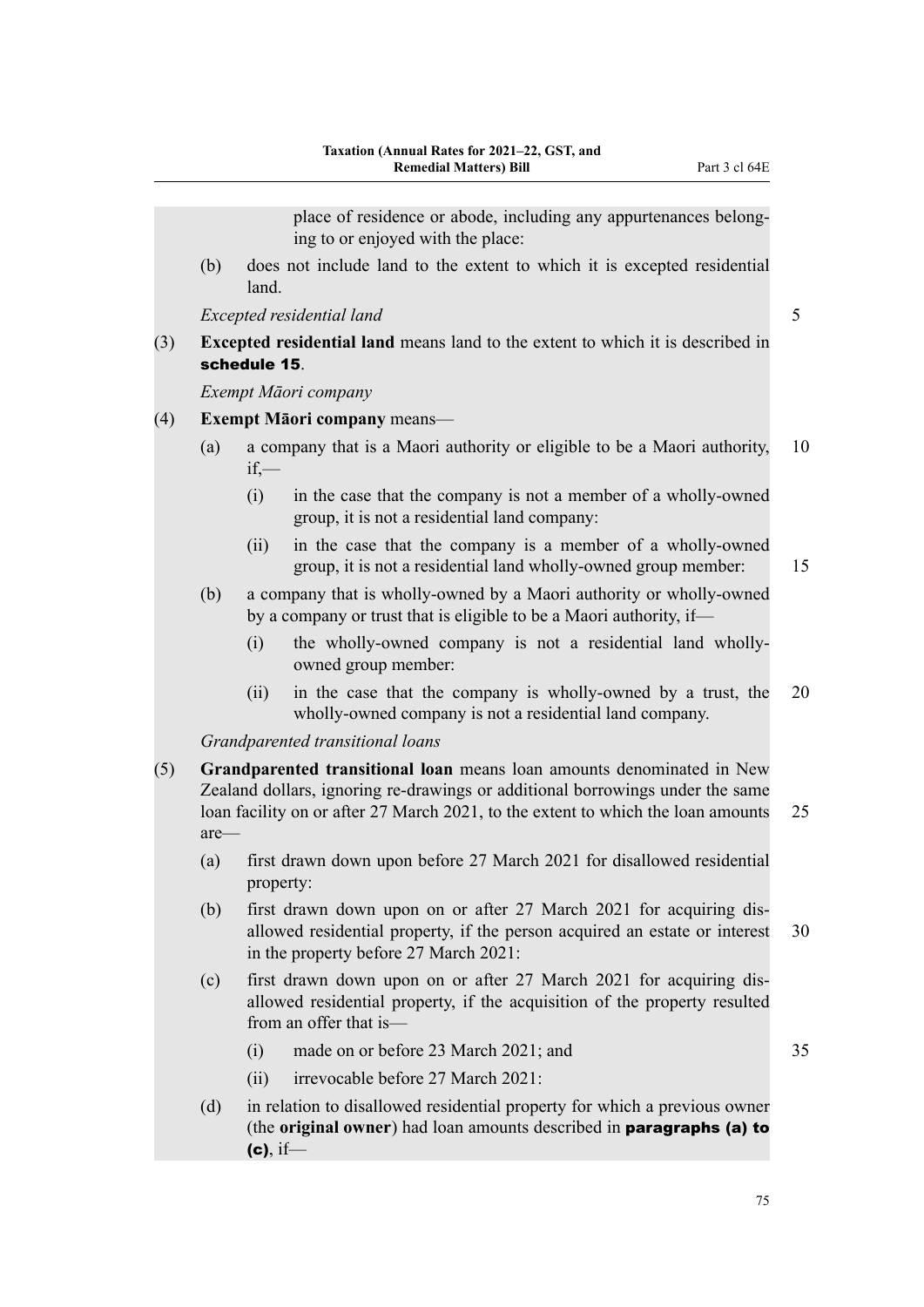|     |     | (i)            | every transfer of the property since the original owner acquired it<br>meets the requirements in section CB 6AC, CB 6AD, CB 6AF,<br>FB 3A, FG 9 section FB 3A, FC 9, FC 9B(a) to (e), or FO 17<br>(which relate to roll-over relief for the bright-line rule), treating<br>the relevant requirements as applying to a transfer of the dis-<br>allowed residential property on or after 27 March 2021 instead of<br>a transfer of residential land on or after 1 April 2022; and | 5  |
|-----|-----|----------------|---------------------------------------------------------------------------------------------------------------------------------------------------------------------------------------------------------------------------------------------------------------------------------------------------------------------------------------------------------------------------------------------------------------------------------------------------------------------------------|----|
|     |     | (ii)           | the loan amounts are equal to or less than the amount of the ori-<br>ginal owner's loan at the time the original owner transferred the<br>property:                                                                                                                                                                                                                                                                                                                             | 10 |
|     | (e) |                | for re-financing, under a new loan facility,—                                                                                                                                                                                                                                                                                                                                                                                                                                   |    |
|     |     | (i)            | loan amounts described in paragraphs (a) to (d):                                                                                                                                                                                                                                                                                                                                                                                                                                |    |
|     |     | (ii)           | loan amounts to which this paragraph, or <b>paragraph (f)</b> , has pre-<br>viously applied:                                                                                                                                                                                                                                                                                                                                                                                    |    |
|     | (f) |                | for re-financing, under a new loan facility,—                                                                                                                                                                                                                                                                                                                                                                                                                                   | 15 |
|     |     | (i)            | loan amounts that would have been described in <b>paragraphs (a)</b><br>to (d) if it had been denominated in New Zealand dollars:                                                                                                                                                                                                                                                                                                                                               |    |
|     |     | (ii)           | loan amounts to which this paragraph, or <b>paragraph (e)</b> , has pre-<br>viously applied.                                                                                                                                                                                                                                                                                                                                                                                    |    |
|     |     |                | Interposed residential property holder                                                                                                                                                                                                                                                                                                                                                                                                                                          | 20 |
| (6) |     |                | Interposed residential property holder means-                                                                                                                                                                                                                                                                                                                                                                                                                                   |    |
|     | (a) | than $10\%$ :  | a close company for which the relevant person has voting interests or<br>market value interests and the close company has, at the end of a quarter<br>in the income year, an interposed residential property percentage of more                                                                                                                                                                                                                                                 | 25 |
|     | (b) |                | a company that is not a close company for which the relevant person has<br>voting interests or market value interests, and the company has, at any<br>time in the income year, an interposed residential property percentage of<br>more than 50%:                                                                                                                                                                                                                               |    |
|     | (c) |                | the trustees of a trust of which the relevant person is a direct or indirect<br>beneficiary, if the relevant trust has, at any time in the income year, an<br>interposed residential property percentage of more than 10%.                                                                                                                                                                                                                                                      | 30 |
|     |     | New build land |                                                                                                                                                                                                                                                                                                                                                                                                                                                                                 |    |
| (7) |     |                | New build land-                                                                                                                                                                                                                                                                                                                                                                                                                                                                 |    |
|     | (a) |                | means land to the extent to which it has a place that is configured as a<br>self-contained residence or abode, if a code compliance certificate has<br>been issued on or after 27 March 2020 evidencing that the place was<br>added to the land or converted into a residence or abode; and                                                                                                                                                                                     | 35 |
|     |     |                |                                                                                                                                                                                                                                                                                                                                                                                                                                                                                 |    |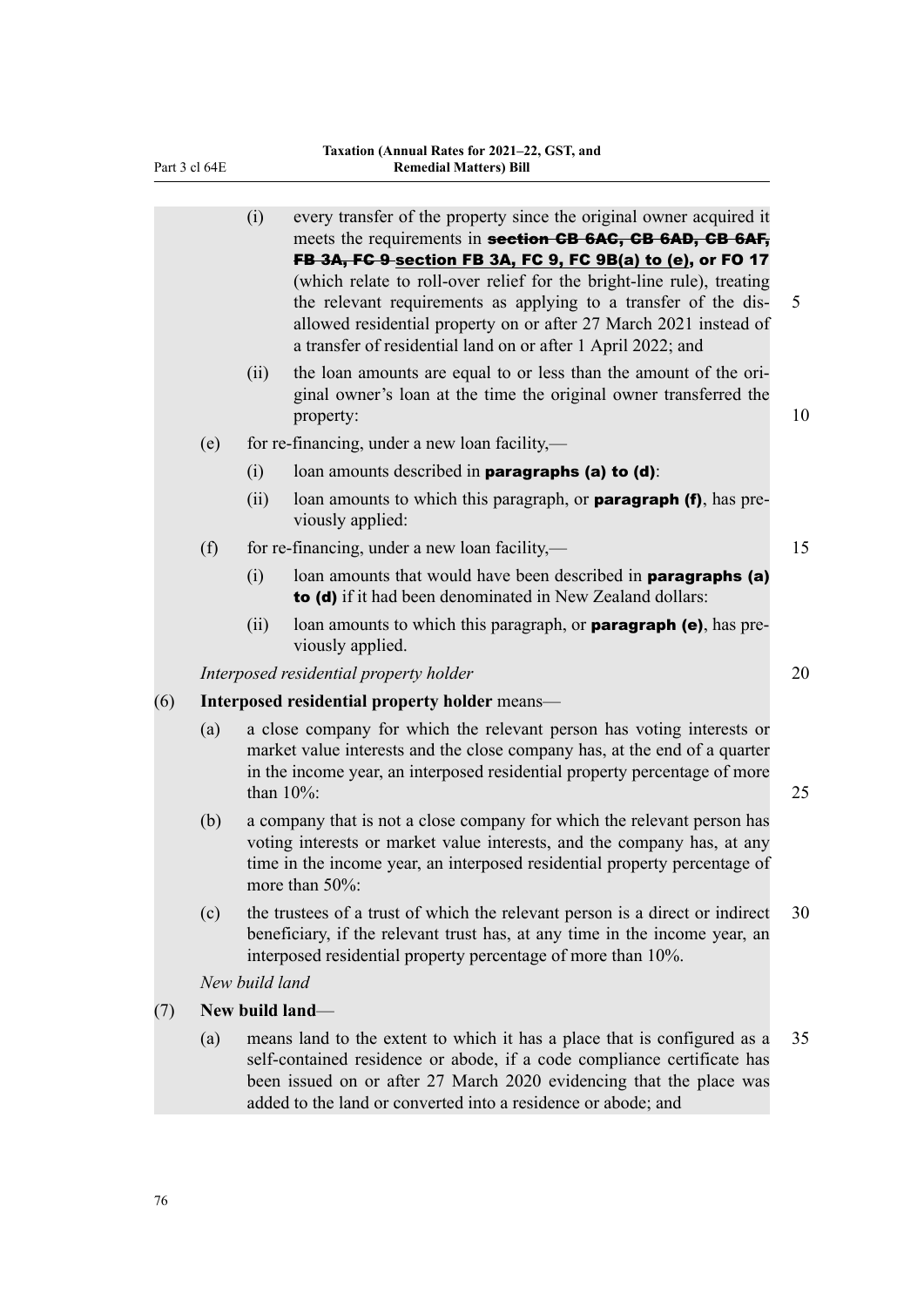- (b) includes, for land described in **paragraph (a)**, land exclusively used by residents of the place and also a reasonable proportion of shared areas of land, appurtenant to the place; and
- (c) includes land for which there is an agreement that a place that is config‐ ured as a self-contained residence or abode will be added to the land and 5 a code compliance certificate will be issued on or after 27 March 2020 evidencing that the place was added to the land; and
- (d) includes land that has a place that was a hotel or motel, to the extent to which, by a conversion, it becomes places that are configured as selfcontained residences or abodes, and the conversion is recorded in the 10 records of a local authority or building consent authority as having been "completed" on or after 27 March 2020; and

(e) includes land to the extent to which it has a place that is configured as a self-contained residence or abode, if the place was removed from the earthquake prone buildings register on or after 27 March 2020, and— 15

- (i) a code compliance certificate has been issued on or after 27 March 2020 evidencing that building work to remediate the place is com‐ plete:
- (ii) the completion of the building work to remediate the place is recorded in the records of a local authority or building consent 20 authority as having been "completed" on or after 27 March 2020 and as having been verified by a suitably qualified engineer; and
- (f) includes land to the extent to which it has a place that is configured as a self-contained residence or abode, if the place was not previously weather-tight and a code compliance certificate has been issued on or 25 after 27 March 2020 evidencing that at least 75% of the place's cladding has been replaced.

*Residential land company*

(8) **Residential land company** means a company for which the ratio calculated using the following formula and expressed as a percentage is equal to or 30 greater than 50% at any time during the relevant income year:

(disqualified property  $+$  indirect disqualified property)  $\div$  total assets.

*Definition of items in formula*

- (9) In the formula in **subsection (8)**,—
	- (a) **disqualified property** is the value of the company's property that is dis‐ 35 allowed residential property, but excluding property described in section DH 4(2) or (3):
	- (b) **indirect disqualified property** is the value of shares that the company holds in other companies that are residential land companies:
	- (c) **total assets** is the total value of the company's assets. 40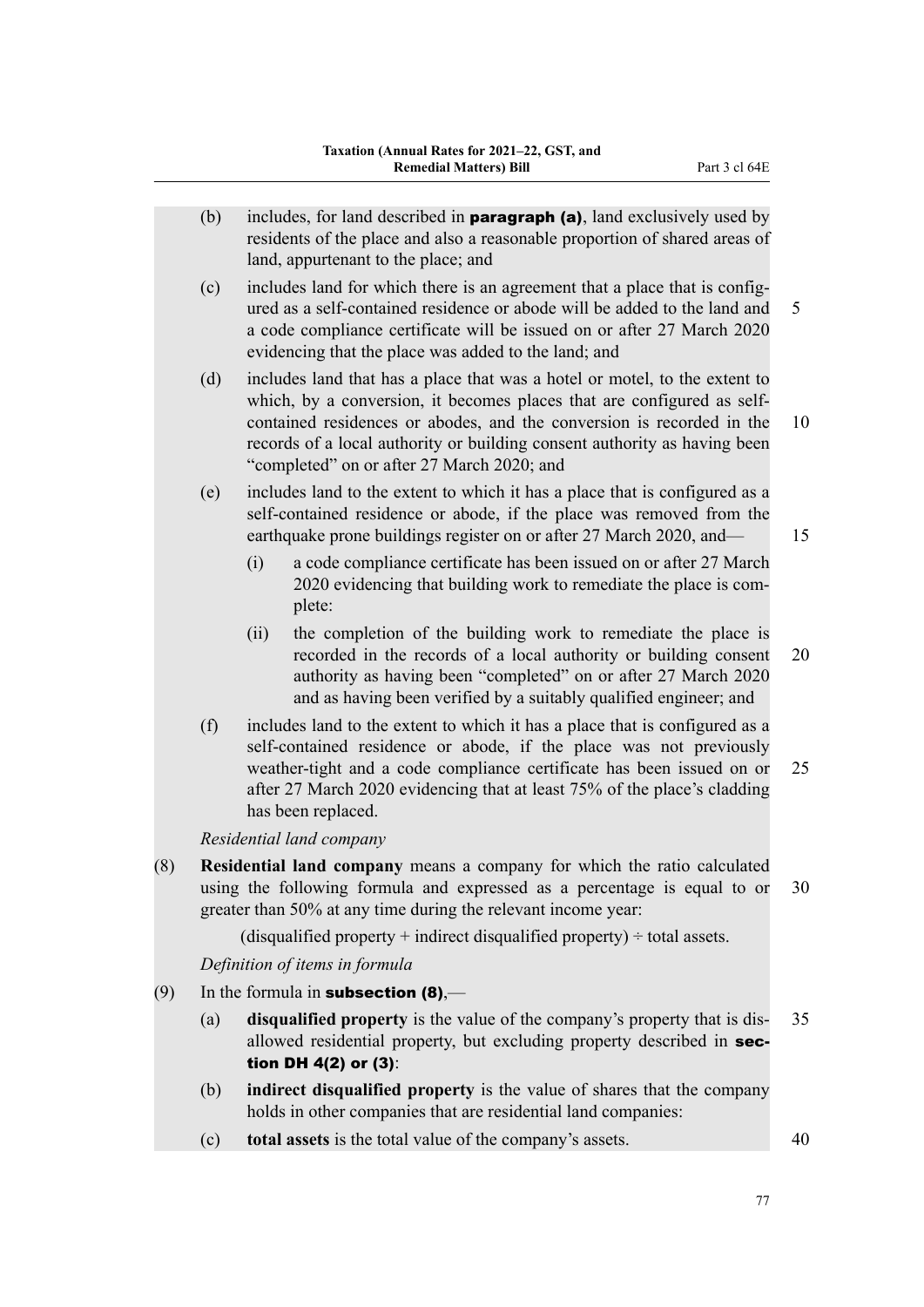#### *Residential land wholly-owned group member*

(10) **Residential land wholly-owned group member** means a company that is a member of a wholly-owned group of companies and the ratio for the group, calculated using the following formula, expressed as a percentage, is equal to or greater than 50% at any time during the relevant income year: 5

(disqualified property  $+$  indirect disqualified property)  $\div$  total assets.

*Definition of items in formula*

- (11) In the formula in **subsection (10)**,—
	- (a) **disqualified property** is the value, on a consolidated basis, of the wholly-owned group's property that is disallowed residential property, 10 but excluding property described in section DH 4(2) or (3):
	- (b) **indirect disqualified property** is the value of shares that the whollyowned group holds in non-group companies that are residential land companies:
	- (c) **total assets** is the total value, on a consolidated basis, of the wholly- 15 owned group's assets.

Defined in this Act: code compliance certificate, company, disallowed residential property, excepted residential land, exempt Māori company, grandparented transitional loan, income year, interposed residential property percentage, land, new build land, residential land company, residential land wholly-owned group member, trustee, wholly-owned group  $20$ 

#### **DH 6 Interposed residential property percentage**

*Interposed residential property percentage*

(1) **Interposed residential property percentage** is the amount, for an interposed residential property holder (the **person**), calculated using the following for‐ mula, expressed as a percentage: 25

disqualified assets ÷ total assets.

*Definition of items in formula*

- $(2)$  In the formula in **subsection (1)**
	- (a) **disqualified assets** is the value of the person's property that is dis‐ allowed residential property, but excluding— 30
		- (i) property described in **section DH 4(1) to (3)**; and
		- (ii) for a close company, property that is subject to subpart DG (Expenditure related to use of certain assets):
	- (b) **total assets** is the value of the person's assets.

*Special rule: interposed residential property holder* 35

(3) If the person is a company, the items **disqualified assets** and **total assets** in this section are calculated to also include assets held by lower tier companies to the company by applying section YC 4 (Look-through rule for corporate share‐ holders), treating the person as the ultimate shareholder, to attribute, in propor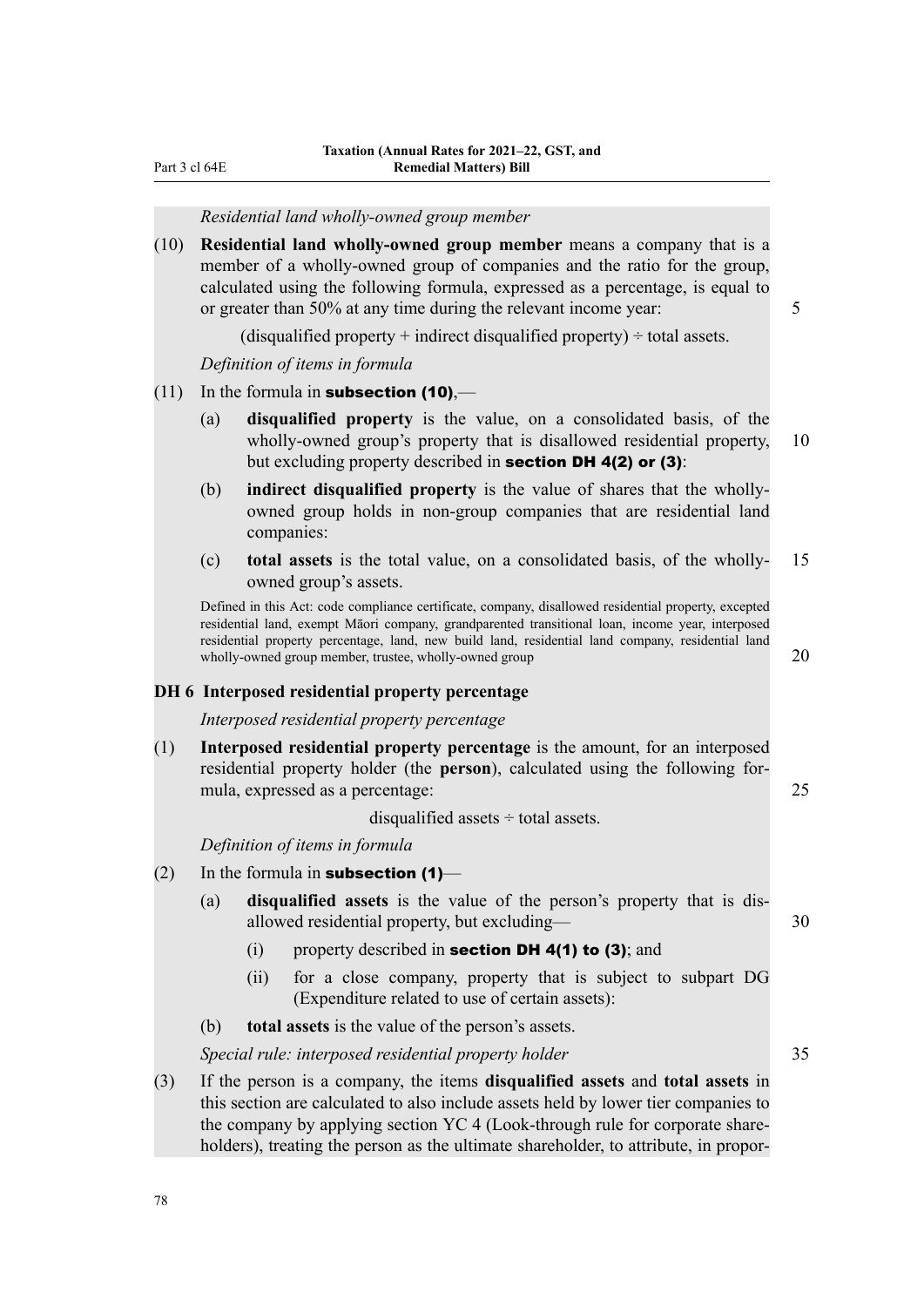tion to the relevant voting interests and market value interests under that section, those lower tier assets.

*Further special rule*

- (4) For the purposes of this section and the definition of **interposed residential property holder**, a loan entered into by a close company before it became a 5 look-through company is treated as a loan of the company after, and even though, it became a look-through company.
- (4) For the purposes of this section, section DH 8, and the definition of **inter‐ posed residential property holder**, a loan entered into by a shareholder of a close company before it became an LTC is not affected by the company 10 becoming an LTC.

Defined in this Act: close company, disallowed residential property, interposed residential property holder, market value interest, interposed residential property percentage, look-through company, voting interest

## **DH 7 Grandparented residential interest** 15

*Grandparented residential interest*

- (1) **Grandparented residential interest** means interest, for a person and a grand‐ parented transitional loan, that is,—
	- (a) interest for the loan's principal to the extent to which the interest is incurred for disallowed residential property: 20
	- (b) if the loan (the **underlying loan**) is for both disallowed residential prop‐ erty and property that is allowed property described in subsection (3)(b), and the portion incurred for disallowed residential property cannot reasonably be determined, the portion of underlying interest calcula‐ ted by reference to a notional loan principal (the **notional loan princi‐** 25 **pal**) that the person is treated as having used to acquire, on 26 March 2021, the disallowed residential property to which the underlying loan relates. The initial notional loan principal is calculated using the formula in subsection (2) and the treatment of repayments is provided in subsection (4).  $30$

*Grandparented residential interest: loan portion when tracing cannot reasonably be determined: initial notional loan balance*

(2) For the purpose of **subsection (1)(b)**, the notional loan principal is calculated using the following formula, treating a negative amount as zero:

outstanding borrowings – allowed property. 35

*Definition of items in formula*

- (3) In the formula in **subsection (2)**,—
	- (a) **outstanding borrowings** is the principal of the underlying loan, deter‐ mined as at 26 March 2021, to the extent to which it is for both dis‐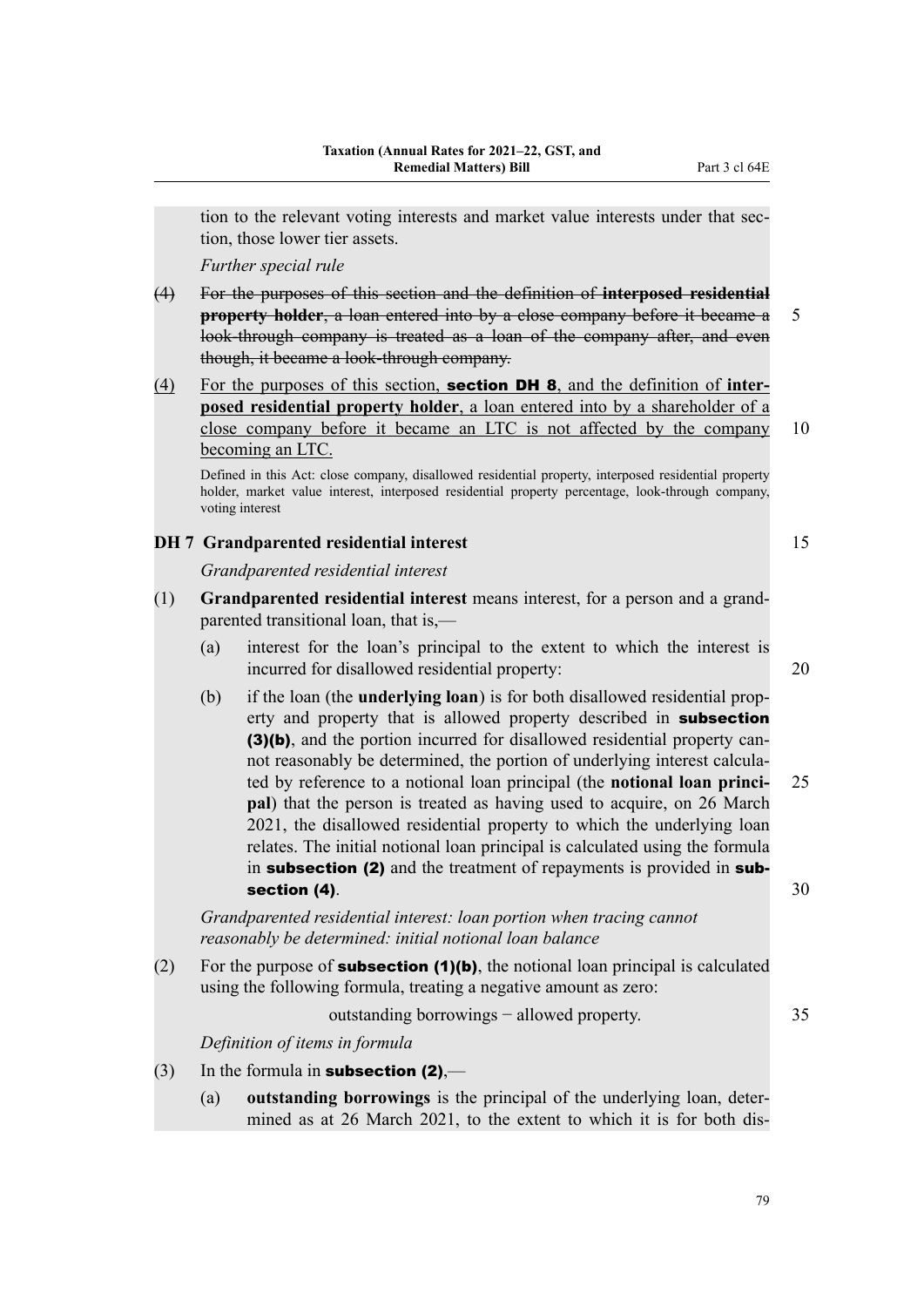allowed residential property and property that is **allowed property** described in paragraph (b):

- (b) **allowed property** is the total of—
	- (i) the value of the person's assets, determined as at 26 March 2021, that is not disallowed residential property, but ignoring assets that 5 are not used in deriving assessable income; and
	- (ii) to the extent to which the person's assets are disallowed residential property described in **section DH 4**, the value of those assets, determined as at 26 March 2021.

## *Grandparented residential interest: repayments* 10

- (4) A repayment of the underlying loan is applied against the notional loan princi‐ pal to reduce it, to a minimum of zero. However, if the source of the repayment is the disposal of allowed property described in **subsection (3)(b)** and the repayment exceeds the value, determined as at 26 March 2021, of the allowed property disposed of, the notional loan principal is reduced by the amount of 15 the excess.
- (4) A repayment of the underlying loan is applied against the notional loan principal to reduce it, to a minimum of zero, unless the source of the repayment is the disposal of allowed property described in **subsection (3)(b)**. If the source of the repayment is the disposal of allowed property, then only the amount of the 20 repayment that is in excess of the 26 March 2021 value of the allowed property is applied against the notional loan principal to reduce it, to a minimum of zero. Defined in this Act: assessable income, disallowed residential property, grandparented transitional loan, interest, loan

#### **DH 8 Deduction not allowed** 25

#### *Deduction denied*

- (1) A person is denied a deduction for interest if and to the extent to which the interest is—
	- (a) incurred for disallowed residential property, but excluding interest for a grandparented transitional loan: 30
	- (b) grandparented residential interest:
	- (c) incurred to acquire an ownership interest in, or become a beneficiary of, an interposed residential property holder:
	- (d) incurred to refinance a loan, interest for which is described in **para**graph (a) or (c).  $35$

*Denial limited: grandparented residential interest*

(2) The amount of the deduction denied for grandparented residential interest is limited to the following percentages for the following periods: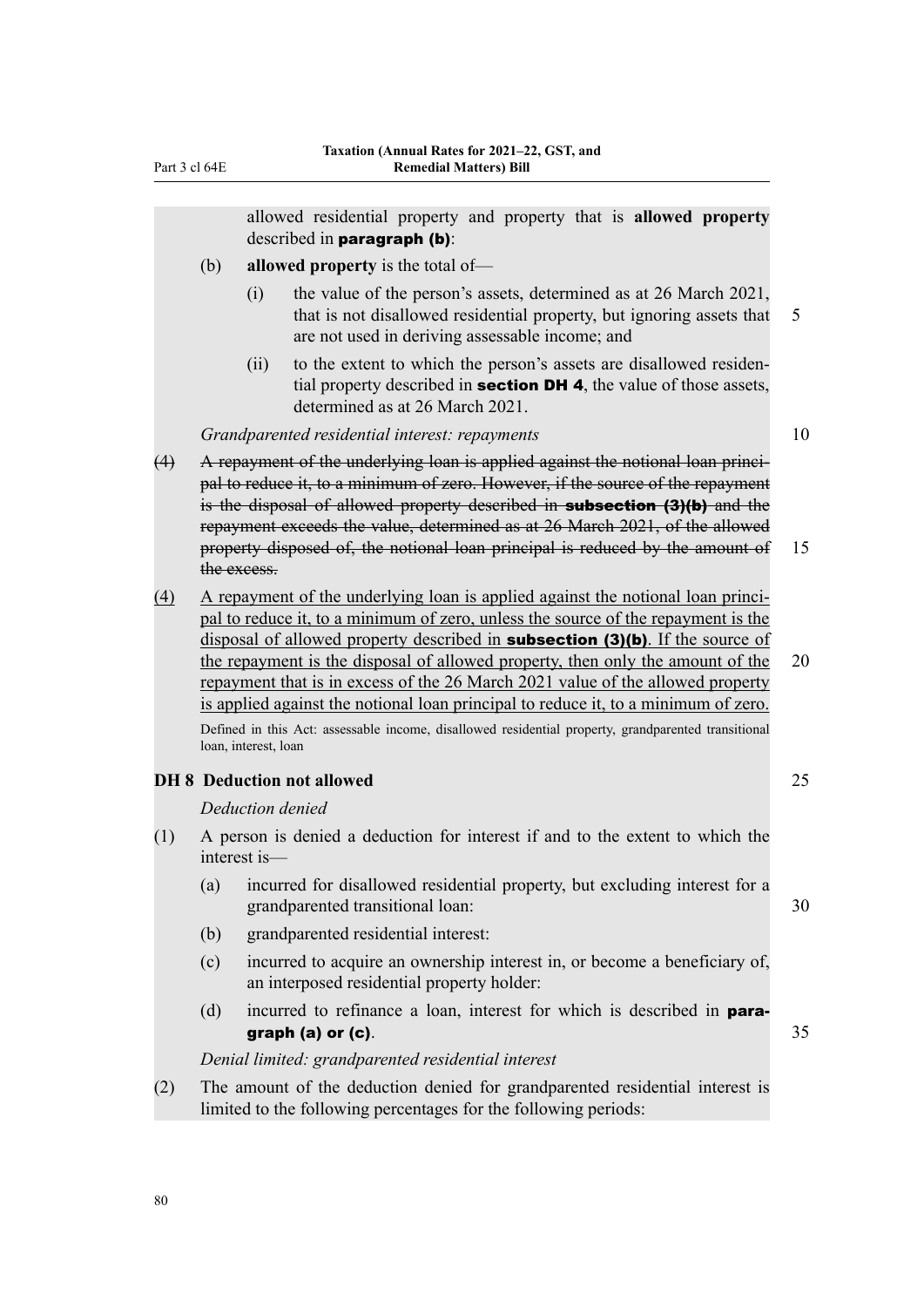| Period that grandparented residential interest is Percentage denied<br>incurred |         |
|---------------------------------------------------------------------------------|---------|
| 1 October 2021 to 31 March 2022                                                 | 25%     |
| 1 April 2022 to 31 March 2023                                                   | 25%     |
| 1 April 2023 to 31 March 2024                                                   | 50%     |
| 1 April 2024 to 31 March 2025                                                   | 75%     |
| On and after 1 April 2025                                                       | $100\%$ |

*Denial limited using quarterly calculation periods: owners of interposed residential property holders*

(3) The amount of the deduction denied for interest (the **interest**) incurred as the owner or to become an owner of an interposed residential property holder that is a close company is limited, for an income year, to the amount calculated 5 quarterly using the following formula and summed for the entire income year:

interposed interest  $\times$  quarterly interposed residential property percentage.

*Definition of items in formula*

### (4) In the formula in **subsection (3)**—

- (a) **interposed interest** is the interest, to the extent to which it is incurred in 10 the relevant quarterly calculation period:
- (b) **quarterly interposed residential property percentage** is the interposed residential property percentage for the interposed residential property holder, calculated, as described in **section DH 6**, at the end of the relevant quarterly calculation period. 15

Defined in this Act: close company, disallowed residential property, deduction, grandparented residential interest, grandparented transitional loan, income year, interest, interposed residential property holder, interposed residential property percentage

## **DH 9 Exception to limited denial of deductions: loans denominated in foreign currencies** 20

Despite **section DH 8(2) and (3)**, a deduction is denied for all interest to which section DH 8(1) applies that is incurred under a loan in foreign currency.

Defined in this Act: deduction, interest, loan

## **DH 10 Limited denial of deductibility: simplified calculation of interest affected** 25

### *Application of section*

(1) This section applies to a person who chooses to rely on the method of calcula‐ tion it contains for calculating interest incurred under some loans and subject to limited denial of deductibility under this subpart.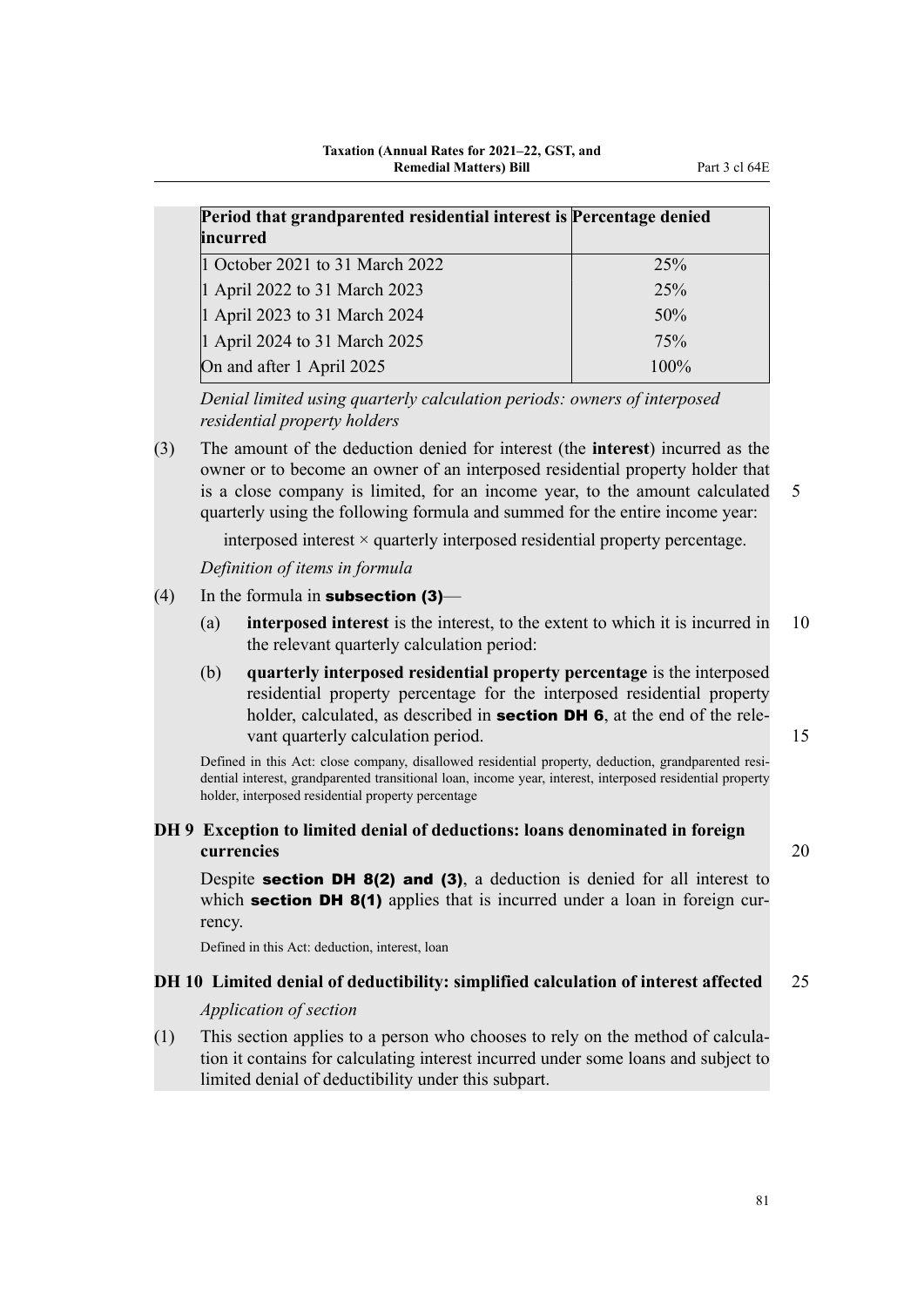#### *Purpose of section*

- (2) This section is intended to simplify the calculation, for a loan that may be drawn down in several tranches, of the amount of interest incurred in the period (the **affected interest period**) from 1 October 2021 to 31 March 2025 that is—
	- (a) described in **section DH 8(1)**; and  $\overline{5}$
	- (b) subject to limited denial of deductibility under **section DH 8(2)**.

*Interest affected by limited denial of deductibility*

- (3) For a period in the affected interest period, the amount of interest incurred under the loan that is affected by limited denial of deductibility under section DH 8(2) is the total amount of interest that can be attributed for instants in the 10 period to the amount of the loan that is the lesser, for the instant in the period, of—
	- (a) the amount (the **initial loan balance**) given by subsection (4):
	- (b) the amount (the **affected loan balance**) given by subsection (5).

*Initial loan balance* 15

- (4) The initial loan balance is the amount of the loan that is allocated to disallowed residential property for the date (the **start date**) that is—
	- (a) the end of 26 March 2021, if **paragraphs (b) and (c)** don't apply; or
	- (b) the date on which the loan is drawn down, if the loan is a grandparented transitional loan under **paragraph (b) or (c)** of the definition of that  $20$ term and is drawn down on or after 27 March 2021; or
	- (c) the date on which the loan is drawn down if the acquisition of the prop‐ erty is described in **section CB 6AC, CB 6AD, CB 6AE, or CB 6AF** section FC 9B(a) to (f).

*Affected loan balance* 25

(5) The affected loan balance is the amount of the loan that is a grandparented transitional loan at an instant (the **balance time**) in the affected interest period, calculated using the following formula:

initial loan balance + (advances − repayments) − (unrelated advances − unrelated repayments). 30

*Definition of items in formula*

 $(6)$  In the formula in **subsection (5)**—

- (a) **initial loan balance** is the amount given by subsection (4):
- (b) **advances** is the total amount of the loan applied in transactions that occur in the period between the start date and the balance time: 35
- (c) **repayments** is the total amount of the loan repaid in transactions that occur in the period between the start date and the balance time: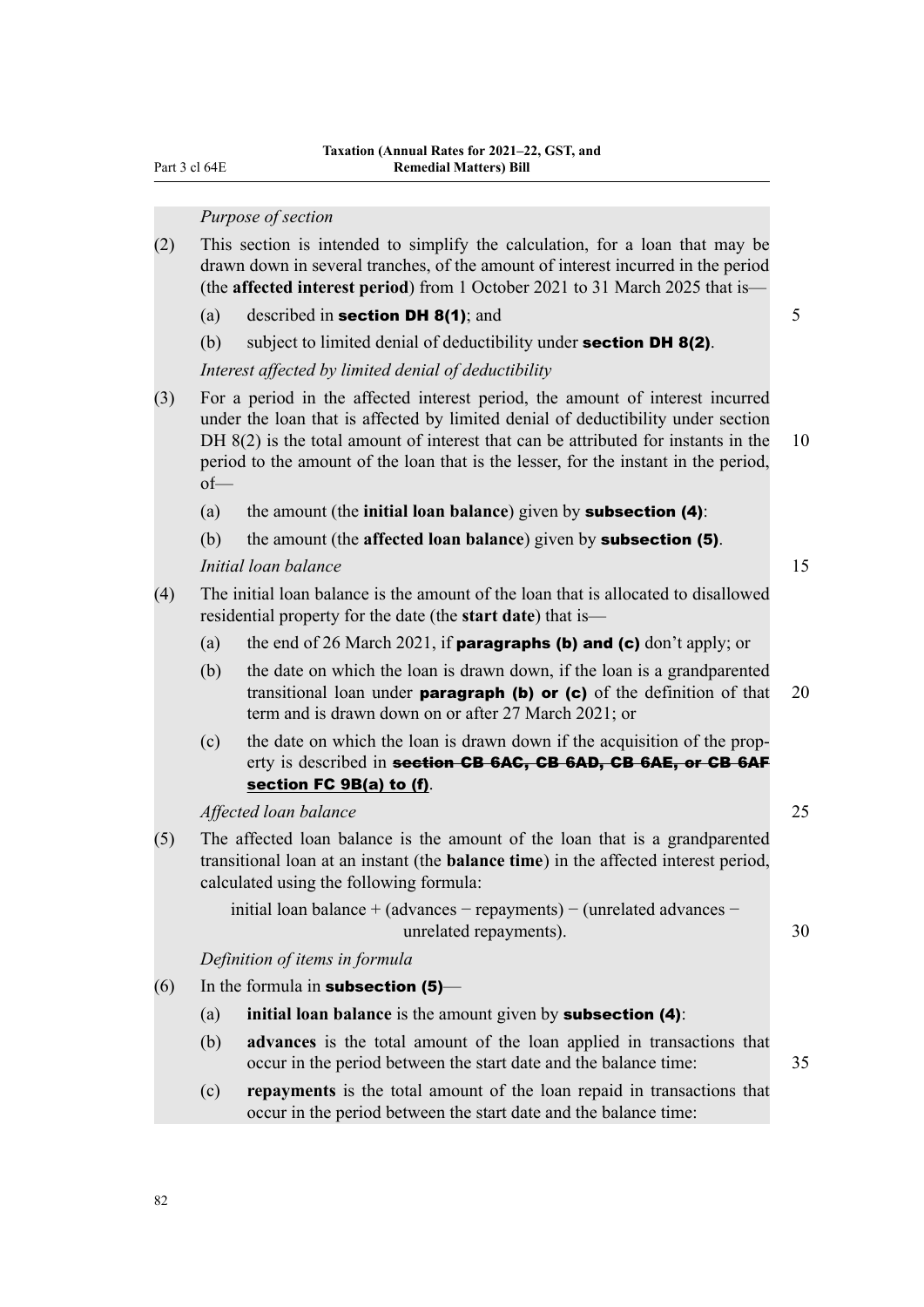- (d) **unrelated advances** is the total amount of the loan that is not a grand‐ parented transitional loan in the period between the start date and the balance time:
- (e) **unrelated repayments** is the total amount of the loan repayments applied under **section DH 7(4)** against the notional loan principal in the  $\overline{5}$ period between the start date and the balance time.

Defined in this Act: disallowed residential property, interest, loan

## **DH 11 Denied amounts: treatment upon disposal of disallowed residential property**

*Disposal subject to section CB 6A or CZ 39: denied amount included as cost* 10

(1) An amount that relates to disallowed residential property and is denied under **section DH 8** as a deduction that would have otherwise been allowed for a person is treated under section DB 23 (Cost of revenue account property) as a cost for the person of the disallowed residential property in the income year of the disposal of the disallowed residential property if the amount derived from 15 the disposal is income under section CB 6A or CZ 39 (which relate to disposals of residential land within a given period from acquisition).

*Disposal not subject to section CB 6A or CZ 39: denied amount allocated under section EL 4 or EL 7*

- (2) An amount that relates to disallowed residential property and is denied under 20 **section DH 8** as a deduction that would have otherwise been allowed for a person is allowed under this section as a deduction in the income year of the disposal of the disallowed residential property, and is subject to allocation under subpart EL (Allocation of deductions for excess residential land expend‐ iture), if the disallowed residential property is or was residential rental property 25 for purposes of subpart EL and the amount derived from the disposal of the dis‐ allowed residential property—
	- (a) is income under a section other than section CB 6A or CZ 39; and
	- (b) is not income under section CB 6A or CZ 39.

Defined in this Act: deduction, disallowed residential property, income, income year 30

### **DH 12 Valuation**

*Land not used in undertaking creating new build land*

- (1) For the purposes of this subpart, a person's land, excluding land described in section DH  $4(2)$  and  $(3)$ , is-
	- (a) valued at its most recent capital value or annual value set by a local 35 authority; or
	- (b) if the land was acquired after the most recent local authority valuation, it is valued at its acquisition cost or, in the case of an associated person acquisition, its market value.

83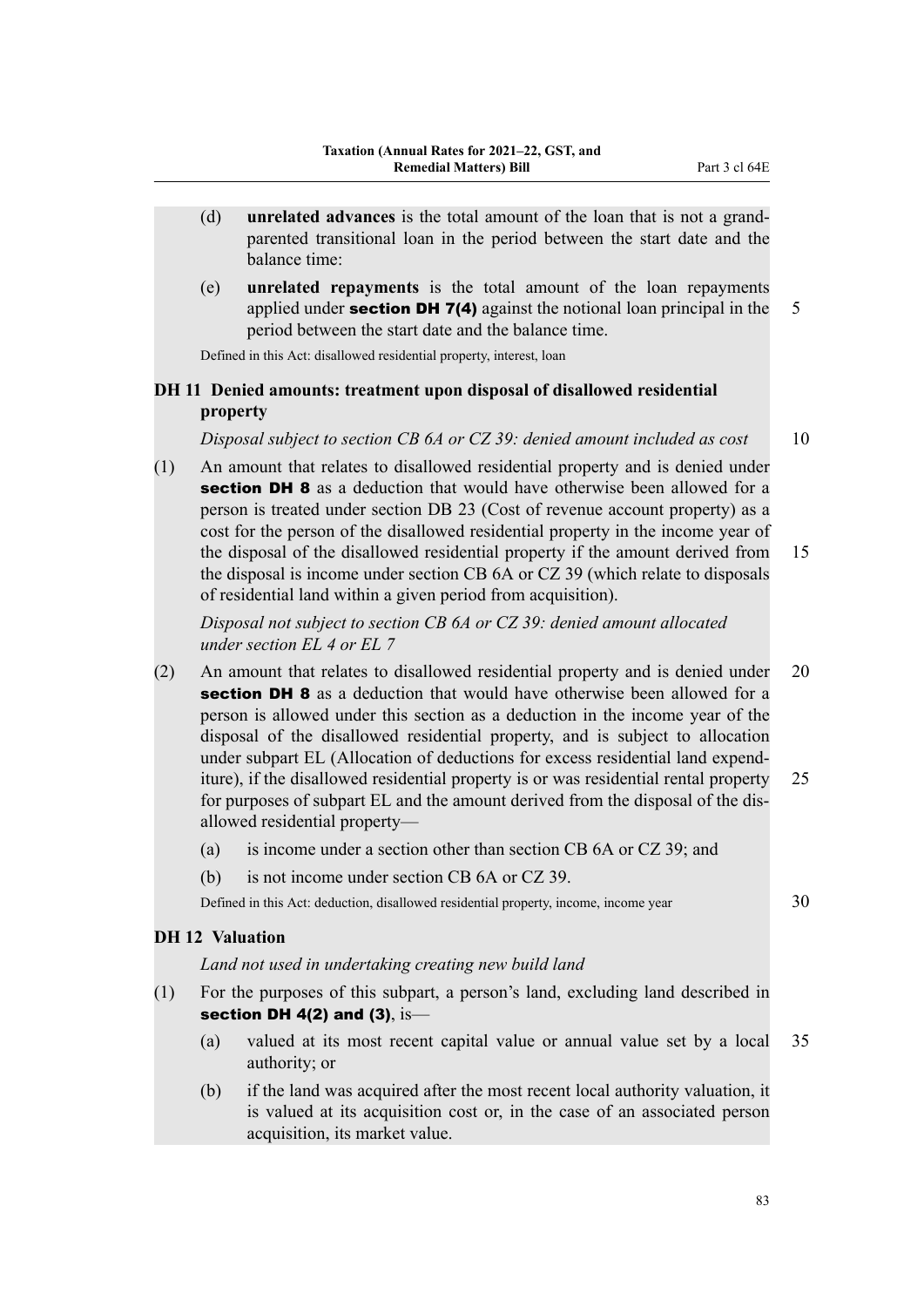Part 3 cl 64F

#### *Property used in undertaking*

| (2) | For the purposes of this subpart, to the extent to which <b>subsection (1)</b> does |
|-----|-------------------------------------------------------------------------------------|
|     | not apply for a person's property, the property is—                                 |

- (a) valued using its tax book value; or
- (b) if the person prepares financial accounts according to relevant account‐ 5 ing standards or legislative standards, valued using the financial accounts' valuation.

Defined in this Act: associated person, land, local authority, market value

#### **64F Section DT 1A amended (Ring-fenced allocations)**

In section DT 1A(4), replace "and IP 3" with "IP 3, and **IP 3B**".  $10$ 

## **65 Section DV 18B amended (Cost base for shares when debt forgiven within economic group)**

In the heading to section DV 18B, replace "**forgiven**" with "**remitted**".

#### **66 Section EE 6 amended (What is depreciable property?)**

In section EE 6, list of defined terms, replace "research and development activ- 15 ities" with "research and development activity".

## **67 Section EE 40 amended (Transfer of depreciable property on or after 24 September 1997)**

- (1) In section EE 40(2), replace "not applied." with "not applied, or if the rate for the item was not  $0\%$  in the case of a building with a rate of  $0\%$ ."
- (2) In section EE 40(3), replace "acquired it." with "acquired it, or would have been allowed a deduction if the rate for the item was not 0% in the case of a building with a rate of 0%."
- (3) **Subsections (1) and (2)** apply for the  $2011-12$  and later income years.
- **68 Section EE 44 amended (Application of sections EE 48 to EE 51)** 25 In section EE 44(2)(d), after "insurance", insert "or compensation".

### **68BA Section EE 47 amended (Events for purposes of section EE 44)**

- (1) In the heading to section EE 47(4), delete "*or grandparented structure*".
- (2) In section  $EE\ 47(4)(a)$ , delete "or grandparented structure".
- (3) In section EE  $47(4)(b)$ , delete "or grandparented structure" in each place.  $30$
- (4) **Subsections (1), (2), and (3)** apply for the  $2020-21$  and later income years.

## **68BAB Section EE 48 amended (Effect of disposal or event)**

- (1) In section EE  $48(3)(a)$ , delete "or grandparented structure" in each place.
- (2) Subsection (1) applies for the 2020–21 and later income years.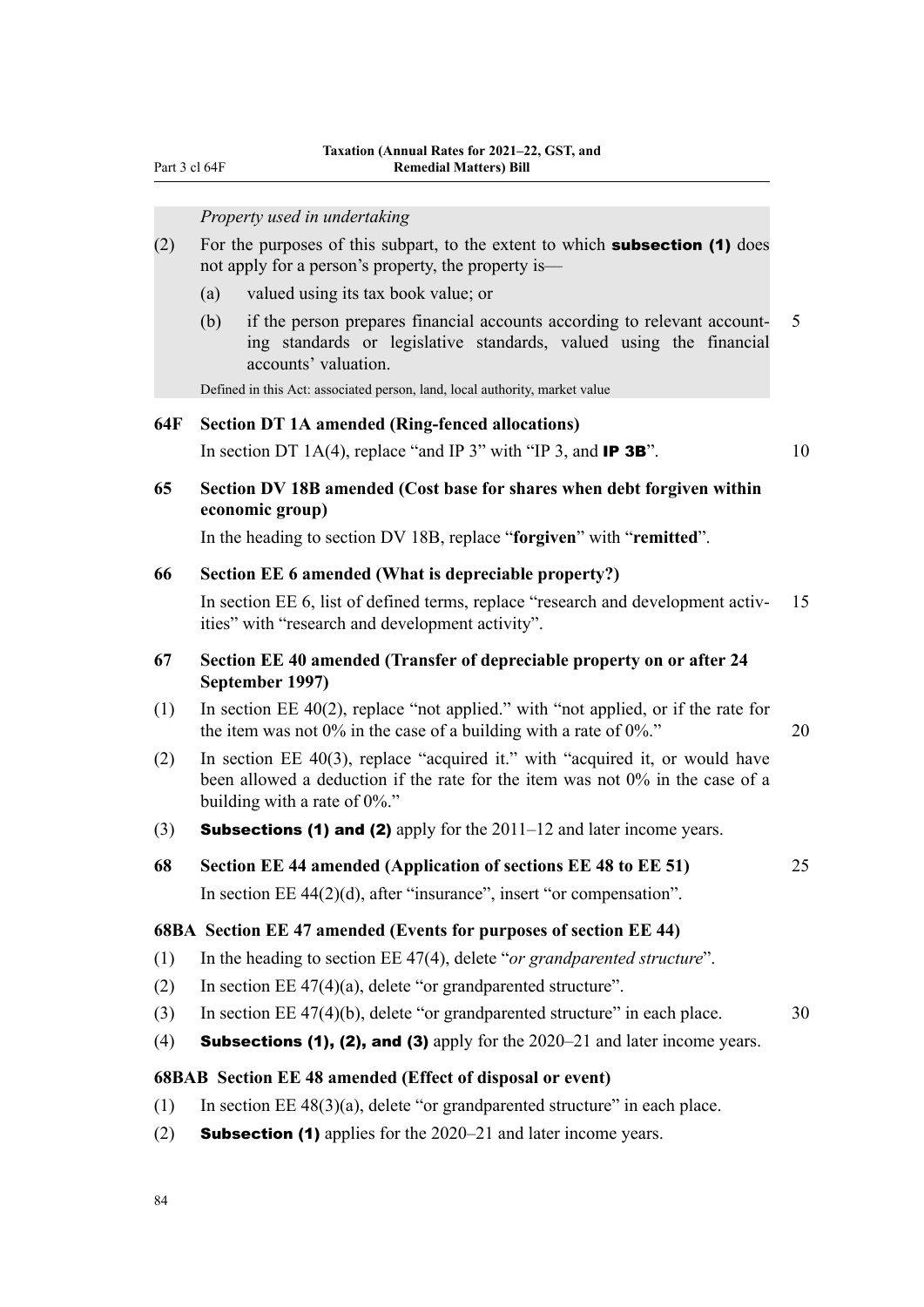| 68B       | <b>Section EH 2 replaced (Income Equalisation Reserve Account)</b><br>Replace section EH 2 with:                                                                                                                                                                                                                                                                              |    |
|-----------|-------------------------------------------------------------------------------------------------------------------------------------------------------------------------------------------------------------------------------------------------------------------------------------------------------------------------------------------------------------------------------|----|
|           | <b>EH 2 Deposits to be paid into Crown Bank Account</b><br>Every deposit a person makes with the Commissioner under a scheme referred<br>to in section EH $1(2)$ —<br>is public money; and<br>(a)<br>(b)<br>must be paid into a Crown Bank Account.<br>Defined in this Act: Commissioner, deposit, pay, person                                                                | 5  |
| 69        | <b>Section EJ 10B amended (IFRS leases)</b>                                                                                                                                                                                                                                                                                                                                   |    |
| (1)       | In section EJ $10B(6)$ ,—<br>replace "a deduction" with "income":<br>(a)<br>replace "has income" with "is allowed a deduction".<br>(b)                                                                                                                                                                                                                                        | 10 |
| (2)       | <b>Subsection (1)</b> applies for income years starting on or after 1 January 2019.                                                                                                                                                                                                                                                                                           |    |
| 69B       | <b>Section EK 1 replaced (Environmental Restoration Funds Account)</b><br>Replace section EK 1 with:                                                                                                                                                                                                                                                                          | 15 |
|           | <b>EK1 Payment to Crown Bank Account</b><br>Every payment a person makes to the Commissioner under section EK 2-<br>is public money; and<br>(a)<br>(b)<br>must be paid into a Crown Bank Account.                                                                                                                                                                             | 20 |
|           | Defined in this Act: Commissioner, pay                                                                                                                                                                                                                                                                                                                                        |    |
| 70<br>(1) | Section EL 3 amended (Definitions for this subpart)<br>In section EL 3, definition of <b>residential income</b> , after paragraph (a), insert:<br>income which is the amount that the person derives under section CC 3<br>(ab)<br>(Financial arrangements) for the income year in relation to a loan,<br>denominated in a foreign currency, to the extent to which that loan | 25 |
| (2)       | relates to their residential portfolio:<br><b>Subsection (1)</b> applies for the 2022–23 and later income years.                                                                                                                                                                                                                                                              |    |

## **70B Section EL 14 amended (Continuity rules for companies)**

In section EL 14, replace "and IP 3" with "IP 3, and **IP 3B**".

## **71 Section EM 1 amended (Australian non-attributing shares and attributing** 30 **FDR method interests)**

(1) Replace section EM  $1(2)(c)$  and (d) with: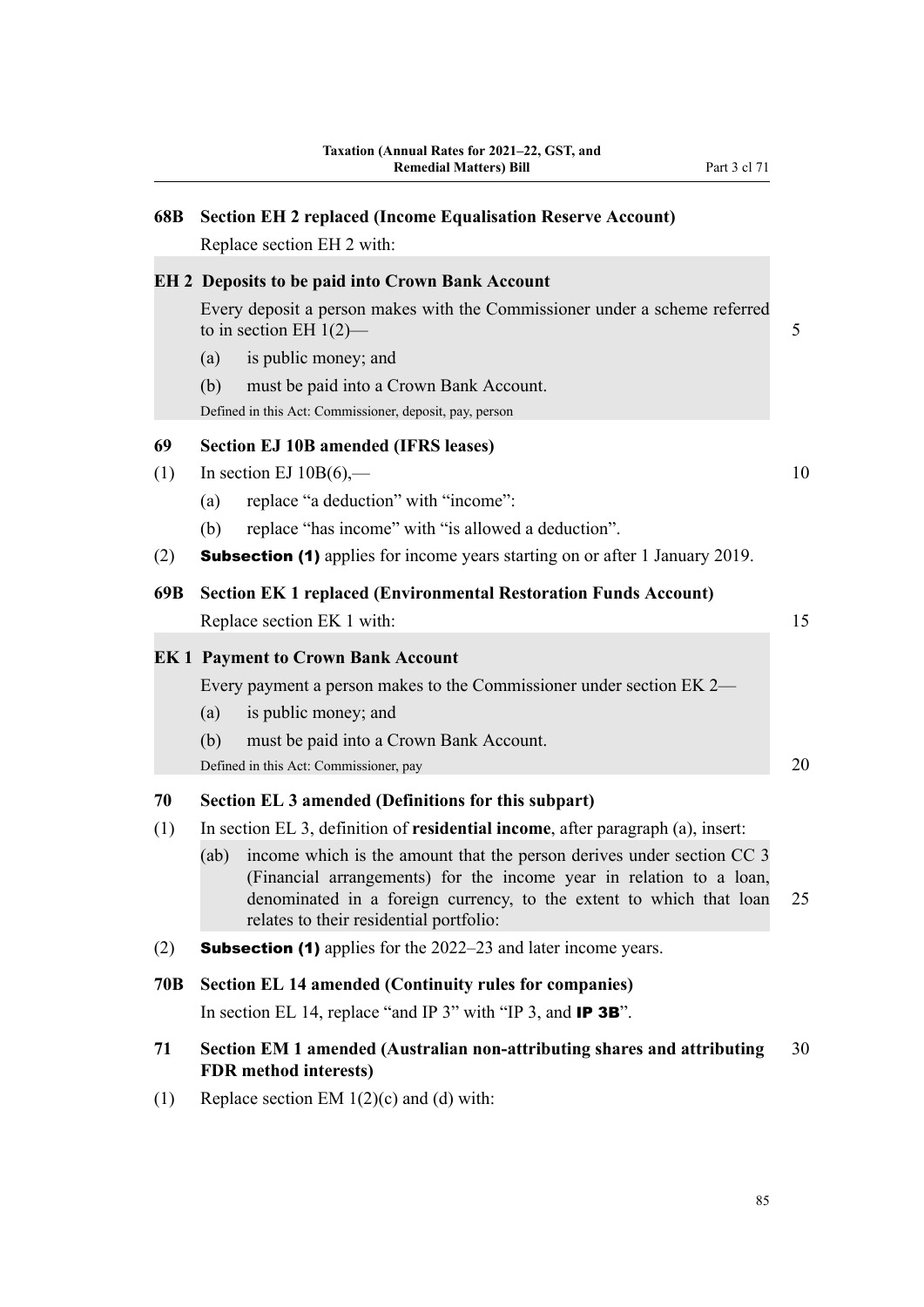- $(c)$  section EM 4 provides rules for elections to choose that eligible hedges are subject to this subpart by applying either a hedge-by-hedge method or the portfolio method:
- (d) section EM 5 provides the hedge-by-hedge methods to calculate fair dividend rate hedge portions for a person's eligible hedges: 5
- (db) **section EM 5B** provides the portfolio method to calculate fair dividend rate hedge portions for a person's eligible hedges:
- (2) In section EM 1(3), replace "fair dividend rate hedge portions." with "fair divi‐ dend rate hedge portions. However, subpart EW determines a person's income and expenditure for the portion of a hedge that is not a fair dividend rate hedge 10 portion.".

#### **72 Section EM 3 amended (What hedges does this subpart apply to?)**

- (1) After the heading to section EM 3, insert "*General rule*" as a subsection head‐ ing.
- (2) In section EM 3(d), replace "into; and" with "into or is acquired at its fair 15 value: and".
- (3) In section EM 3, insert as subsection (2):

#### *Exception*

- (2) Despite subsection (1), this subpart applies and a person's hedge is an **eligible hedge**, if section EM 1 applies to the hedge, the person has not chosen to use 20 section EM 5(4) and (5) for the hedge, and the hedge—
	- (a) is a contract to conditionally or unconditionally acquire or dispose of any currency in return for any other currency, or is a swap with legs denominated in any currency; and
	- (b) meets the requirements of subsection  $(1)(b)$  to (e); and 25
	- (c) is entered into only to rebalance currency exposures for the person's other eligible hedges.

#### **73 Section EM 4 replaced (Irrevocable elections)**

Replace section EM 4 with:

#### **EM 4 Elections** 30

#### *Elections*

(1) This subpart applies to a person's eligible hedges, to the extent to which the hedges have fair dividend rate hedge portions as a result of an election under this section. The portion of a person's eligible hedge that is not a fair dividend rate hedge portion does not give rise to income or expenditure under this sub- 35 part, despite any election under this section for the eligible hedge. To the extent to which this subpart does apply to calculate income and expenditure (*see*: sec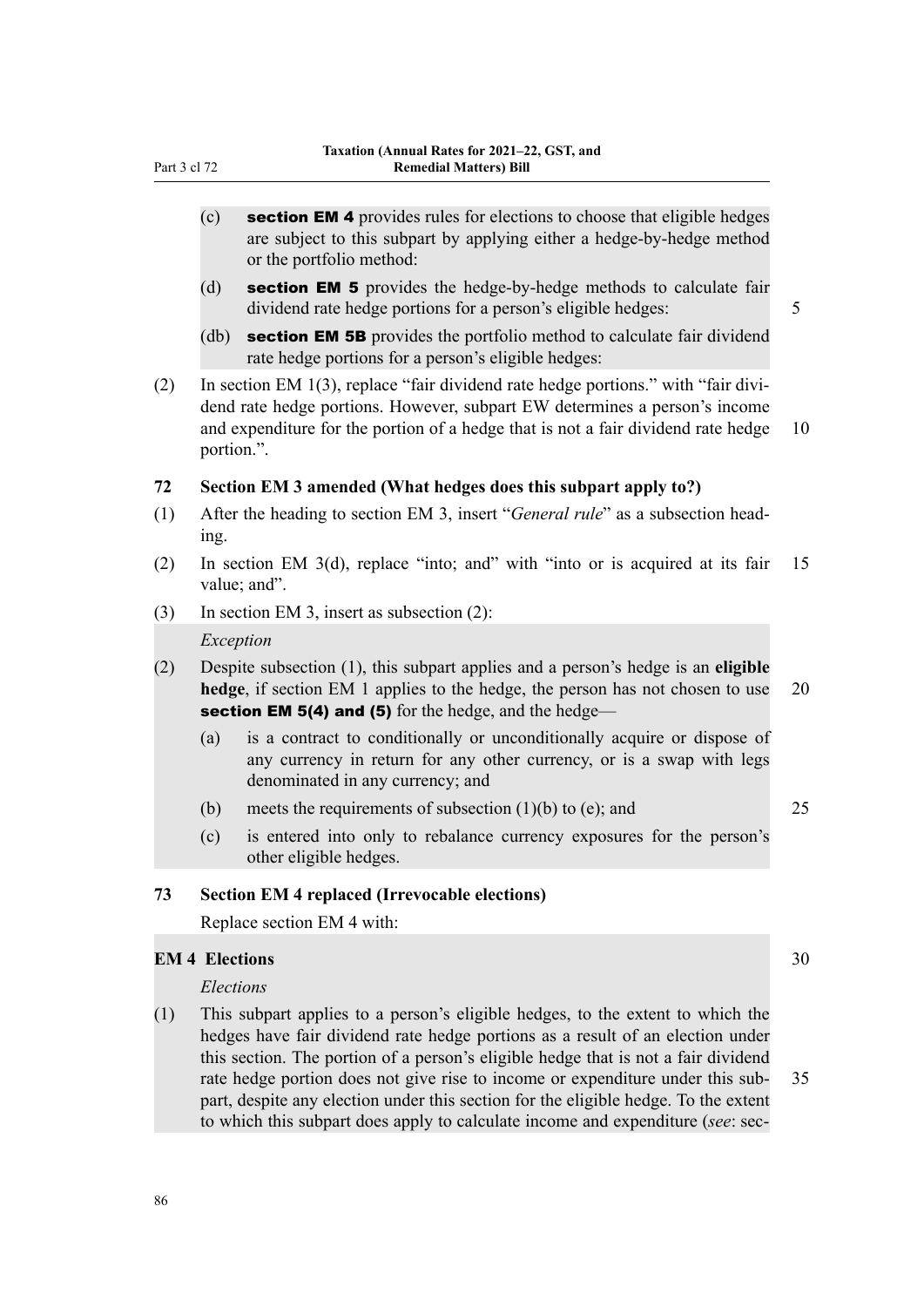tion EM 6), the fair dividend rate hedge portion does not give rise to income or expenditure under any other subpart of this Act.

*Hedge-by-hedge: specific*

(2) A person may choose to use a hedge-by-hedge method under section EM 5 for an eligible hedge, if the election under this subsection is made before the 5 hedge and any hedge of the hedge is first entered into or acquired by the person.

*Hedge-by-hedge: general*

(3) A person may choose to use a hedge-by-hedge method under **section EM 5** for all eligible hedges if the election under this subsection is made before the 10 hedge and any hedge of the hedge is first entered into or acquired by the person. The choice applies for all eligible hedges post-election.

## *Specific: effect*

(4) An election under **subsection (2)** is irrevocable for the life of the relevant hedge, unless the person may choose and does choose, under **subsection (6)**, 15 to use the portfolio method.

*General: effect*

(5) An election under **subsection (3)** may be changed before the relevant hedge and any hedge of the hedge is first entered into or acquired by the person, but is irrevocable for the life of the relevant hedge, unless the person may choose and 20 does choose, under **subsection (6)**, to use the portfolio method.

*Portfolio*

(6) A person that uses a **unit valuation period**, under section EX 53 (Fair divi‐ dend rate periodic method), of 1 month or less may choose the portfolio method under **section EM 5B.** 25

*Portfolio: effect*

(7) An election under **subsection (6)** is irrevocable for 2 years unless the Commissioner notifies the person that the person may revoke earlier. An election applies for all eligible hedges post-election, but does not have to be made before a relevant hedge is entered into. Also, a new election under **subsection** 30 (6) cannot be made until 12 months after the end of an old election under subsection (6), unless the Commissioner notifies the person that the person may make a new election earlier.

Defined in this Act: Commissioner, eligible hedge, fair dividend rate hedge portion, income

## **74 Section EM 5 amended (Fair dividend rate hedge portions)** 35

- (1) In the heading to section EM 5, replace "**portions**" with "**portions: hedge-byhedge methods**".
- (2) Replace section EM 5(1) with:

87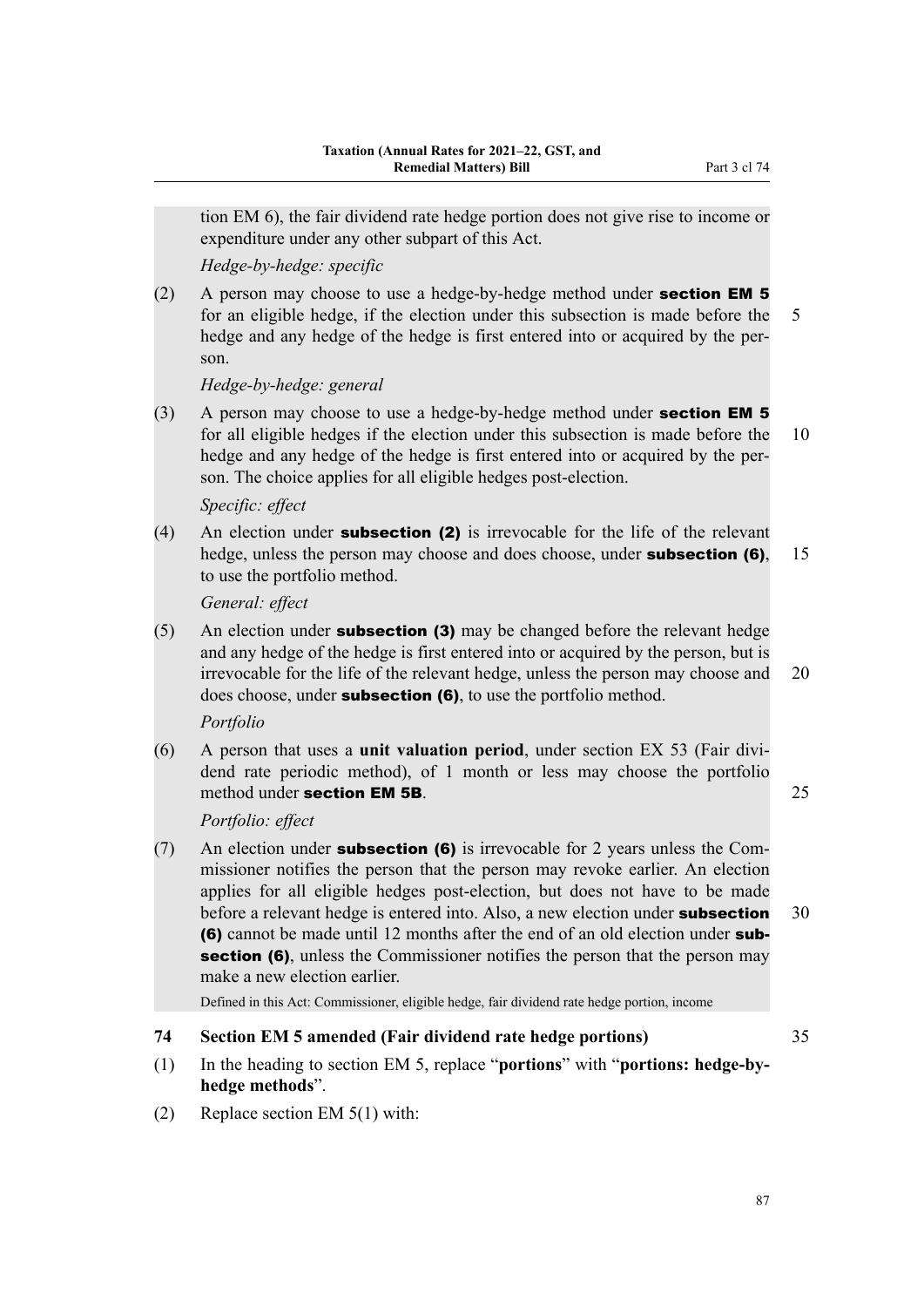Part 3 cl 74

## *Fair dividend rate hedge portions*

- (1) This section calculates the maximum fair dividend rate hedge portions for a person's eligible hedges on a hedge-by-hedge basis under an election provided by **section EM 4**, or the minimum fair dividend rate hedge portions for hedges that are a hedge of a hedge.  $\frac{5}{5}$
- (3) Repeal section EM 5(2).
- (4) Replace section EM 5(3) with:

#### *Choice of methods*

- (3) A person may choose to use either the method in **subsections (4) and (5)**, or the method in **subsections (9) to (10D)**, to calculate the maximum or min-  $10$ imum, as the case may be, fair dividend rate hedge portions for all of the person's eligible hedges when the relevant hedge is first entered into or acquired. They may not choose to use, for example, the method in **subsections (4) and** (5) for some hedges and the method in subsections (9) to (10D) for other hedges. The contract of the contract of the contract of the contract of the contract of the contract of the contract of the contract of the contract of the contract of the contract of the contract of the contract of the co
- (4B) In section EM 5(4), in the heading, replace "*formula*" with "*method*".
- (5) In section EM 5(4), replace "maximum" with "maximum or minimum, as the case may be,".
- (6) In section EM 5(4), replace "first entered into" with "first entered into or acquired". 20
- (7) Replace section EM  $5(5)(a)$  with:
	- (a) **eligible currency assets** is the total market value of,—
		- (i) a person's assets described in section EM  $1(1)(a)$  and (b) that are denominated in the same currency (the **calculation currency**) that the calculation hedge hedges; and 25
		- (ii) if the person chooses and is a qualifying hedge fund, their inter‐ ests in assets that are owned by a multi-rate PIE, described in section EM  $1(1)(a)$  and (b), and denominated in the calculation currency:
- (8) Repeal section EM  $5(6)$  and (7).  $30$
- (9) Replace section EM 5(8), other than the heading, with:
- (8) If the amount calculated under **subsection (4) subsection (4) or (9)** is less than zero, then the maximum or minimum, as the case may be, fair dividend rate hedge portion for the relevant calculation hedge is zero.
- (10) Replace section EM 5(9) and (10) with: 35 *Second method*
- (9) The maximum or minimum, as the case may be, fair dividend rate hedge por‐ tion for a person's eligible hedge (the **calculation hedge**) is the amount,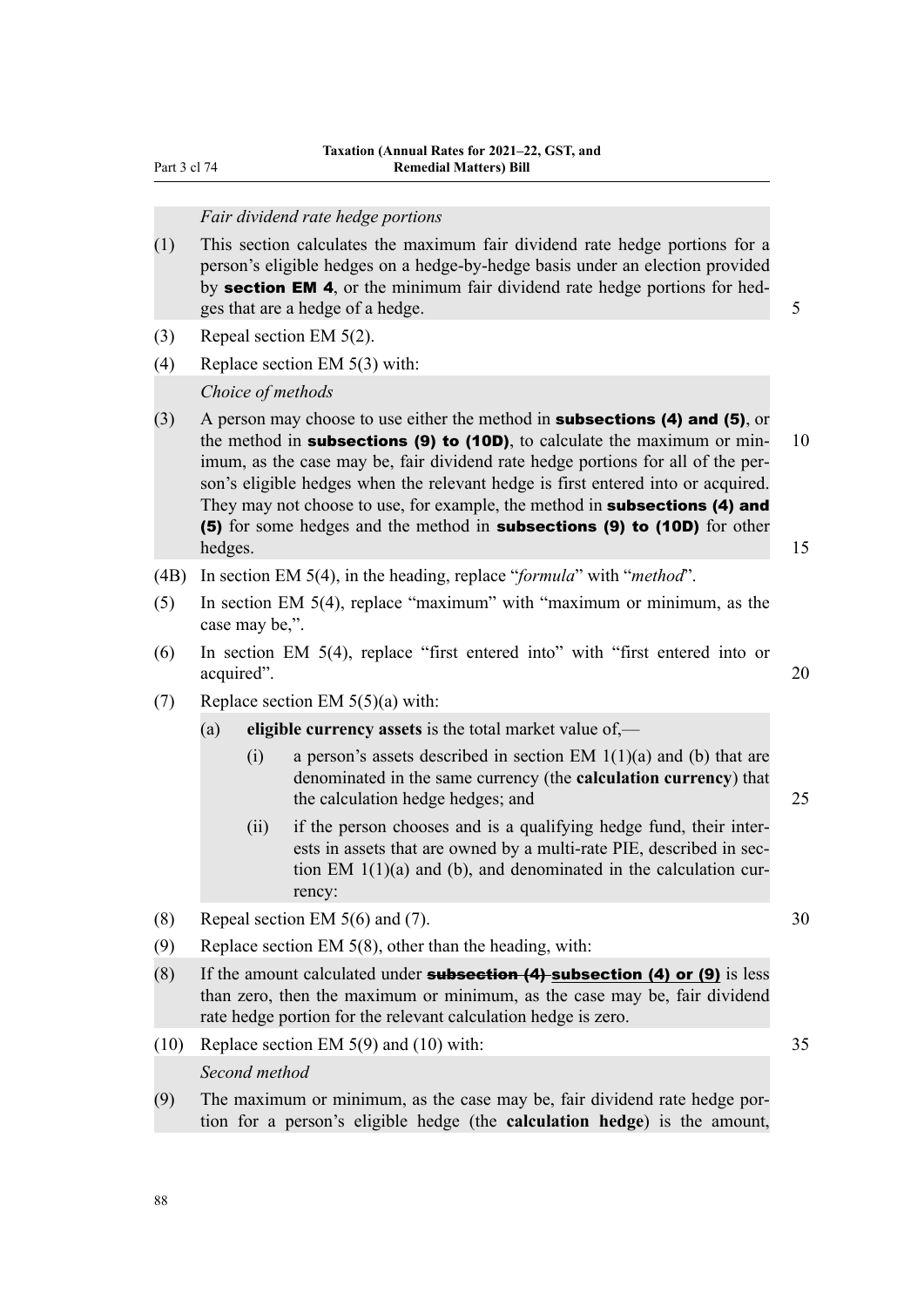expressed as a percentage, calculated using the following formula when the hedge is first entered into or acquired: FDR gross amount  $\times$  apportioned current hedge amount  $\div$  calculation hedge amount. *Definition of items in formula* 5  $(10)$  In the formula in **subsection (9)**, all items are expressed in New Zealand currency, and— (a) **FDR gross amount** is the amount given by subsection (10B): (b) **apportioned current hedge amount** is the amount given by subsec**tion (10D):**  $10$ (c) **calculation hedge amount** is the amount of foreign currency that is hedged by the calculation hedge. *FDR gross amount* (10B) For the purposes of subsection (10), the **FDR gross amount** is either— (a) zero if the formula in this subsection does not calculate, when the hedge 15 is first entered into or acquired, an amount; or (b) the lesser of 1 and the amount calculated using the following formula when the hedge is first entered into or acquired:  $(1.05 \times$  eligible currency assets – FDR hedges amount) ÷ apportioned current hedge amount. 20 *Definition of items in FDR gross formula*

- (10C) In the formula in **subsection (10B)(b)**, all items are expressed in New Zealand currency, and—
	- (a) **eligible currency assets** is the total market value of a person's assets described in section EM  $1(1)(a)$  and (b) and, if the person chooses and is 25 a qualifying hedge fund, their interests in assets that are owned by the relevant multi-rate PIE and described in section EM 1(1)(a) and (b):
	- (b) **FDR hedges amount** is the amount of foreign currency hedged by a per‐ son's fair dividend rate hedge portions, but excluding the portion for the calculation hedge:  $30$
	- (c) **apportioned current hedge amount** is the amount given by subsection (10D).

*Apportioned current hedge amount*

- (10D) The **apportioned current hedge amount** for the purposes of subsections (10) and (10C) is 1 of the following amounts, expressed in New Zealand cur‐ 35 rency:
	- (a) if the calculation hedge is not a hedge of a hedge, or is a hedge of a hedge and **paragraph (b)** does not apply, the amount is the lesser of the following amounts: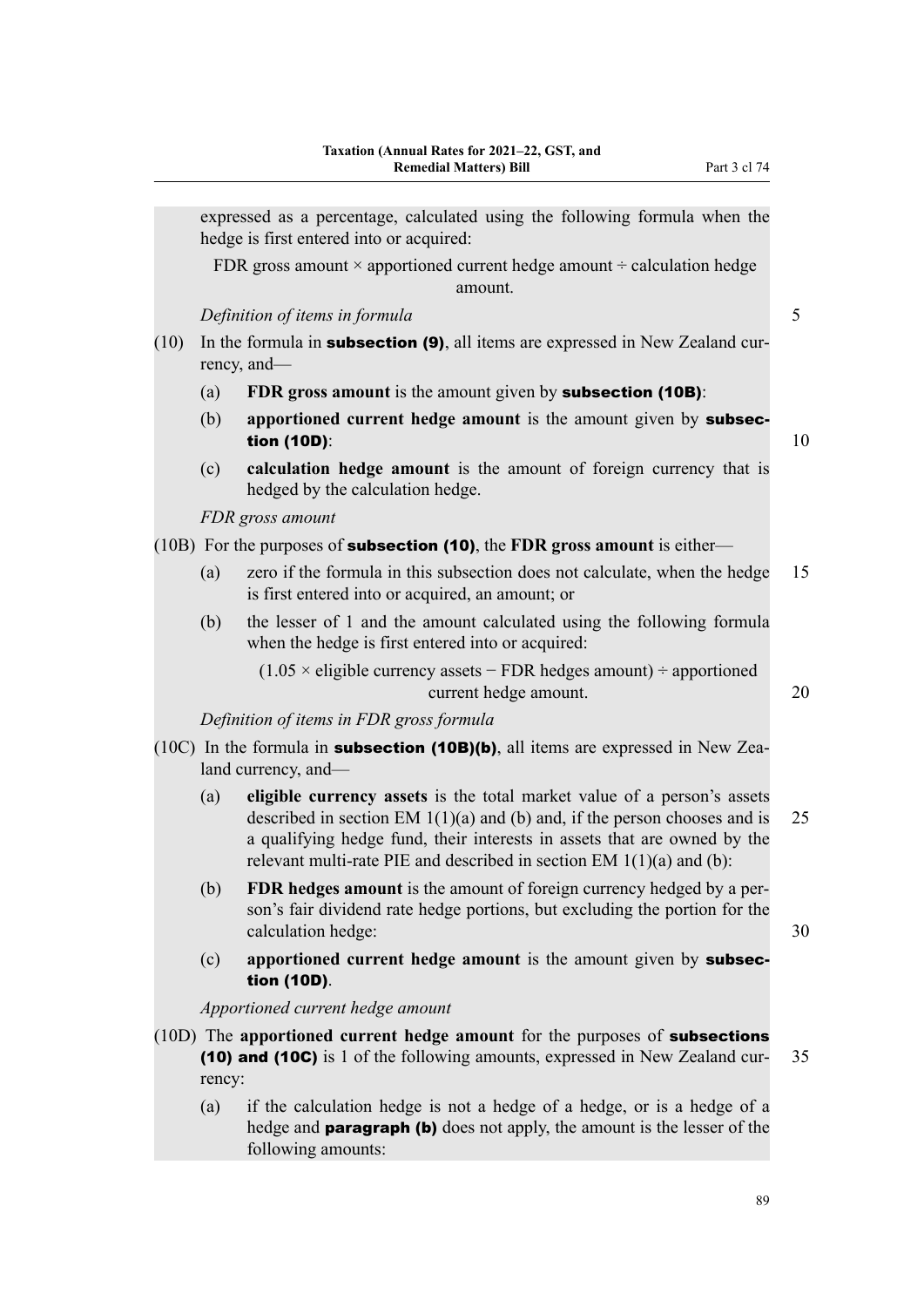|      |         | (i)           | the amount of foreign currency hedged by the calculation hedge:                                                                                                                                                                                                                                                                                                                |    |
|------|---------|---------------|--------------------------------------------------------------------------------------------------------------------------------------------------------------------------------------------------------------------------------------------------------------------------------------------------------------------------------------------------------------------------------|----|
|      |         | (ii)          | the amount of foreign currency that is hedged by a person's hed-<br>ges including the calculation hedge less the amount of foreign cur-<br>rency that is hedged by a person's FDR hedge portions excluding<br>the calculation hedge less the total market value of a person's non-<br>eligible assets, treating a negative result as zero:                                     | 5  |
|      | (b)     |               | the negative of the amount of foreign currency that is hedged by a per-<br>son's FDR hedge portions excluding the calculation hedge, if-                                                                                                                                                                                                                                       |    |
|      |         | (i)           | the calculation hedge is a hedge of a hedge; and                                                                                                                                                                                                                                                                                                                               |    |
|      |         | (ii)          | the amount of foreign currency that is hedged by a person's FDR<br>hedge portions excluding the calculation hedge plus the calcula-<br>tion hedge <i>equals</i> less than zero.                                                                                                                                                                                                | 10 |
| (11) |         |               | In section EM 5, list of defined terms, insert "non-eligible assets".                                                                                                                                                                                                                                                                                                          |    |
| 75   | method) |               | New section EM 5B inserted (Fair dividend rate hedge portions: portfolio                                                                                                                                                                                                                                                                                                       | 15 |
|      |         |               | After section EM 5, insert:                                                                                                                                                                                                                                                                                                                                                    |    |
|      |         |               | <b>EM 5B Fair dividend rate hedge portions: portfolio method</b>                                                                                                                                                                                                                                                                                                               |    |
|      |         |               | Fair dividend rate hedge portions                                                                                                                                                                                                                                                                                                                                              |    |
| (1)  |         |               | This section calculates the fair dividend rate hedge portions for a person's eli-<br>gible hedges on a portfolio basis under an election provided by section EM 4.                                                                                                                                                                                                             | 20 |
|      |         | Lowest amount |                                                                                                                                                                                                                                                                                                                                                                                |    |
| (2)  |         |               | The fair dividend rate hedge portion is the lowest of the amounts described in<br>subsections (4) and (6).                                                                                                                                                                                                                                                                     |    |
|      |         |               | Period calculation                                                                                                                                                                                                                                                                                                                                                             |    |
| (3)  |         |               | The fair dividend rate hedge portion is applied for a period of 1 month or less,<br>as chosen by the person, for all of their eligible hedges. The fair dividend rate<br>hedge portion is calculated before the start of the elected period, and the<br>elected period is irrevocable, and is applied for all of their eligible hedges post-<br>election, for the income year. | 25 |
|      |         | First formula |                                                                                                                                                                                                                                                                                                                                                                                | 30 |
| (4)  |         |               | For the purposes of <b>subsection (2)</b> , the amount is calculated using formula—                                                                                                                                                                                                                                                                                            |    |
|      |         |               | $1 - (non-eligible assets \div portfolio hedges amount).$                                                                                                                                                                                                                                                                                                                      |    |
|      |         |               | Definition of items in formula                                                                                                                                                                                                                                                                                                                                                 |    |
| (5)  |         | rency, and—   | In the formula in <b>subsection (4)</b> , all items are expressed in New Zealand cur-                                                                                                                                                                                                                                                                                          | 35 |
|      | (a)     |               | non-eligible assets is the total market value of non-eligible assets:                                                                                                                                                                                                                                                                                                          |    |
|      | (b)     |               | portfolio hedges amount is the total amount of foreign currency that is<br>hedged by a person's hedges.                                                                                                                                                                                                                                                                        |    |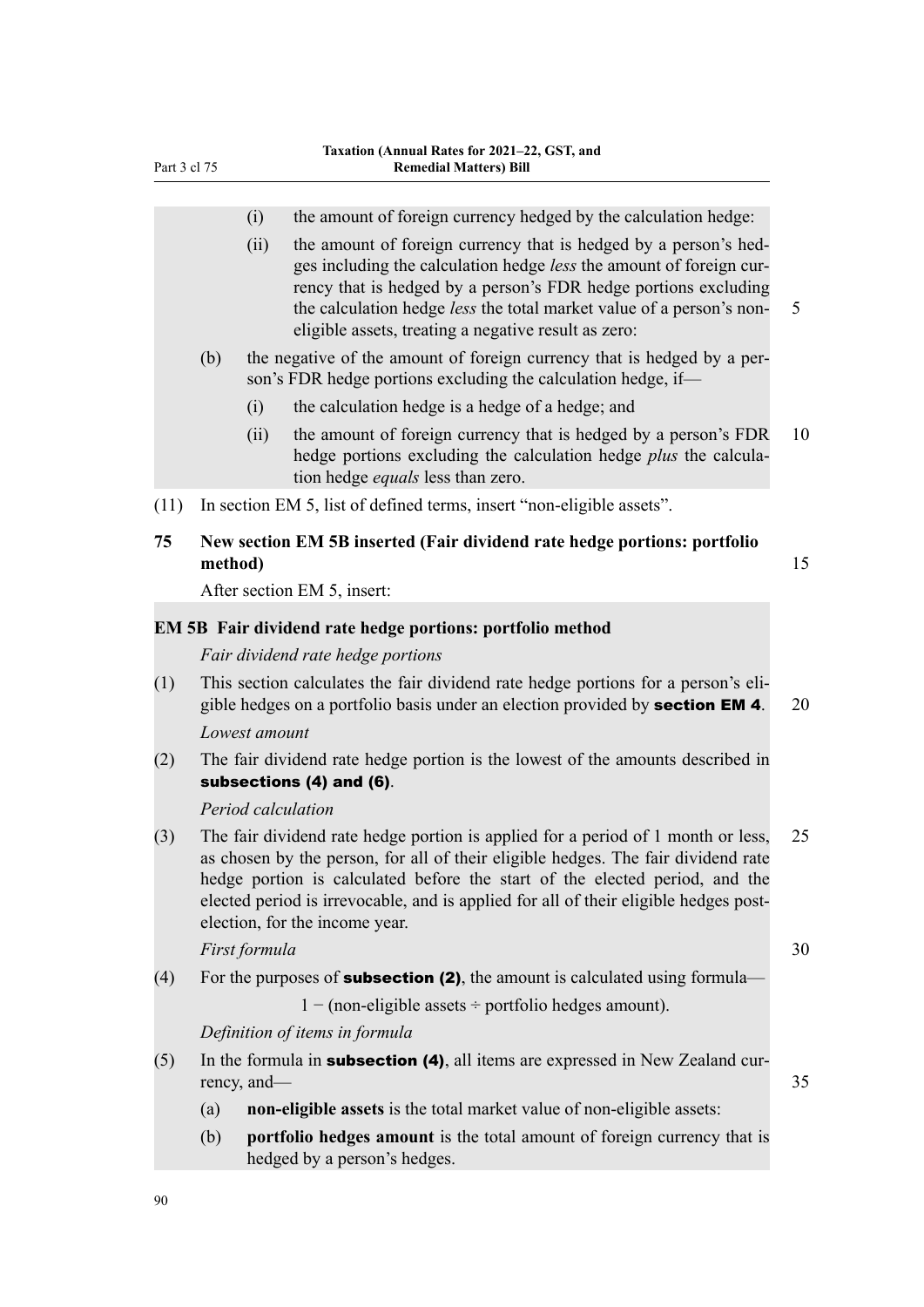*Second formula*

(6) For the purposes of **subsection (2)**, the amount is calculated using the formula—

 $(1.05 \times$  eligible assets) ÷ portfolio hedges amount.

*Definition of items in formula* 5

- (7) In the formula in **subsection (6)**, all items are expressed in New Zealand currency, and—
	- (a) **eligible assets** is the total market value of assets described in section EM  $1(1)(a)$  and (b) that the person owns directly, and, if the person chooses and is a qualifying hedge fund, their interests in assets that are 10 owned by the relevant multi-rate PIE and described in section EM  $1(1)(a)$  and  $(b)$ :
	- (b) **portfolio hedges amount** is the total amount of foreign currency that is hedged by a person's hedges.

Defined in this Act: eligible hedge, fair dividend rate hedge portion, hedge, non-eligible assets, qualifying hedge fund

## **76 Section EM 6 amended (Income and expenditure for fair dividend rate hedge portions)**

- (1) In section EM 6(2), formula, replace "FDR portions' value" with "(FDR por‐ tions' value + period gain − period loss)". 20
- (2) After section EM 6(3)(a), insert:
	- (ab) **period gain** is the net gain multiplied by the FDR hedge portion for relevant eligible hedges that are entered into and settled within the preceding valuation period:
	- (ac) **period loss** is the net loss multiplied by the FDR hedge portion for rele‐ 25 vant eligible hedges that are entered into and settled within the preceding valuation period:

### **77 Section EM 7 amended (Quarterly test of fair dividend rate hedge portions)**

- (1) Replace section EM 7(1), other than the heading, with: 30
- (1) A person must use the first formula, in subsection (2), on a day (the **calcula‐ tion day**) they choose within a quarter of an income year, to calculate their quarterly FDR hedging ratio. The calculation day must be the same day for each quarter within the income year.
- (2) In section EM 7(4), replace "last day" with "calculation day". 35
	-

(3) After section EM 7(5), insert:

*Relationship with subject matter*

(5B) This section overrides section EM 5, but does not apply if and to the extent to which section **EM 5B** applies.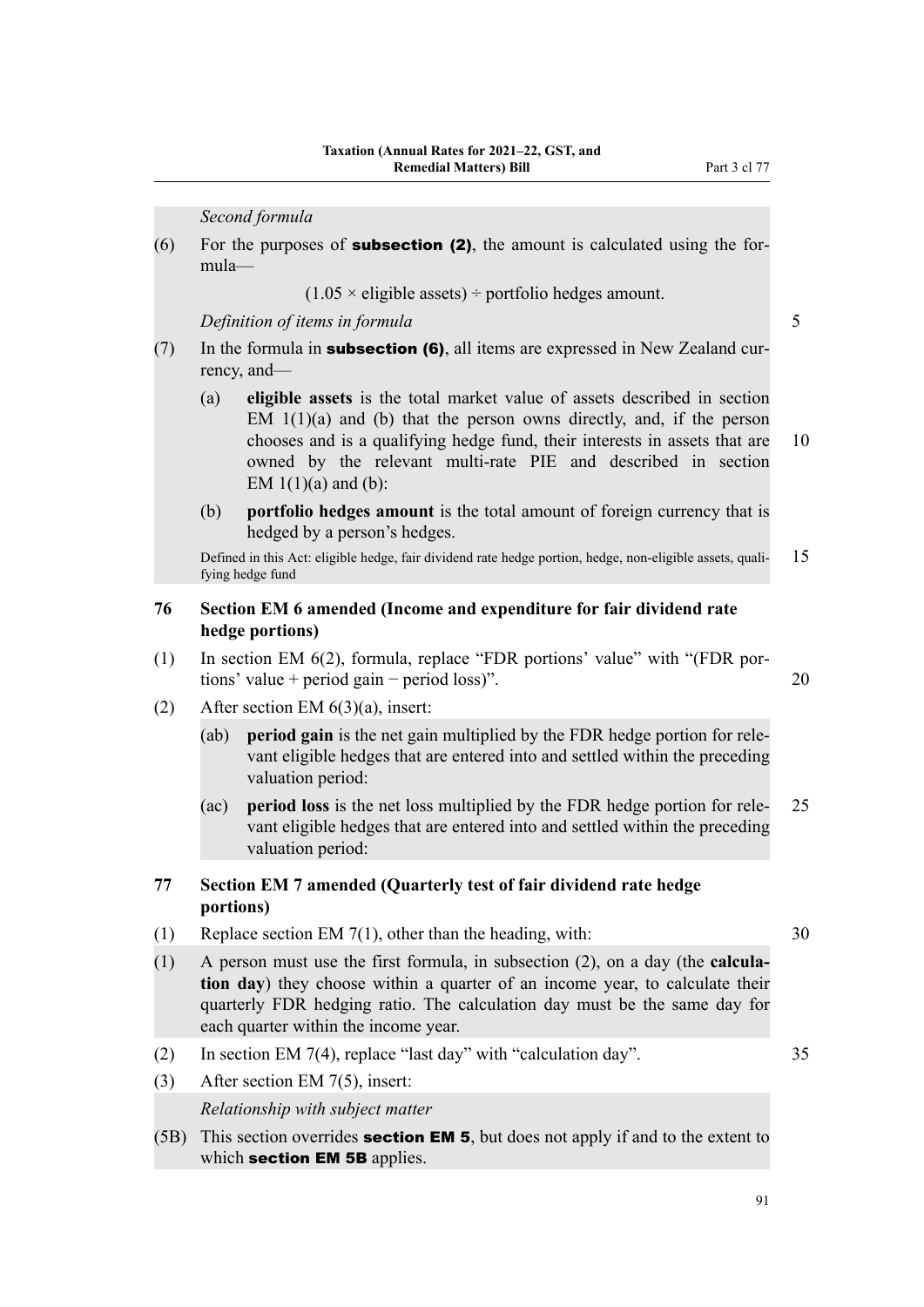(4) In section EM 7(6), replace "last day" with "calculation day".

### **78 Section EM 8 amended (Some definitions)**

In section EM 8, after the definition of **investor interest**, insert:

#### **non-eligible assets**—

- (a) means assets that are denominated in a foreign currency and not 5 described in section EM  $1(1)(a)$  and (b); but
- (b) does not include—
	- (i) cash assets totalling less than 5% of the total market value of a person's assets described in section EM  $1(1)(a)$  and (b), or, at the election of the person, foreign cash assets that relate directly to 10 assets described in section EM  $1(1)(a)$  and (b) and to FDR hedge portions:
	- (ii) eligible hedges:
	- (iii) New Zealand securities listed on a recognised exchange and denominated in a foreign currency to the extent to which the 15 securities are unhedged as to foreign currency

**qualifying hedge fund** means a person that is an investor in a multi-rate PIE, either directly or indirectly through 1 or more multi-rate PIEs, if and to the extent to which income of the multi-rate PIE from an asset described in section EM  $1(1)(a)$  and (b) is attributed to the person 20

## **79 Section EW 5 amended (What is an excepted financial arrangement?)**

(1) After section EW 5(3), insert:

#### *Cryptocurrency*

(3BA) A cryptocurrency is an excepted financial arrangement if the cryptocurrency does not meet the requirements of **subsection (3BAB)**. 25

*Exception: cryptocurrency producing specified returns on purchase price*

- (3BAB) A cryptocurrency is not an excepted financial arrangement if a consequence of ownership of the cryptocurrency is that the owner receives or is entitled to receive, during the period of ownership, amounts that are determined—
	- (a) by reference to the quantity or value of the cryptocurrency; and 30
	- (b) on a basis that is known by the owner in advance; and
	- (c) not by reference to the profits of a business activity.
- (2) After section EW 5(13), insert:

*Option over cryptocurrency*

(13B) An option to acquire or to dispose of cryptocurrency is an excepted financial 35 arrangement.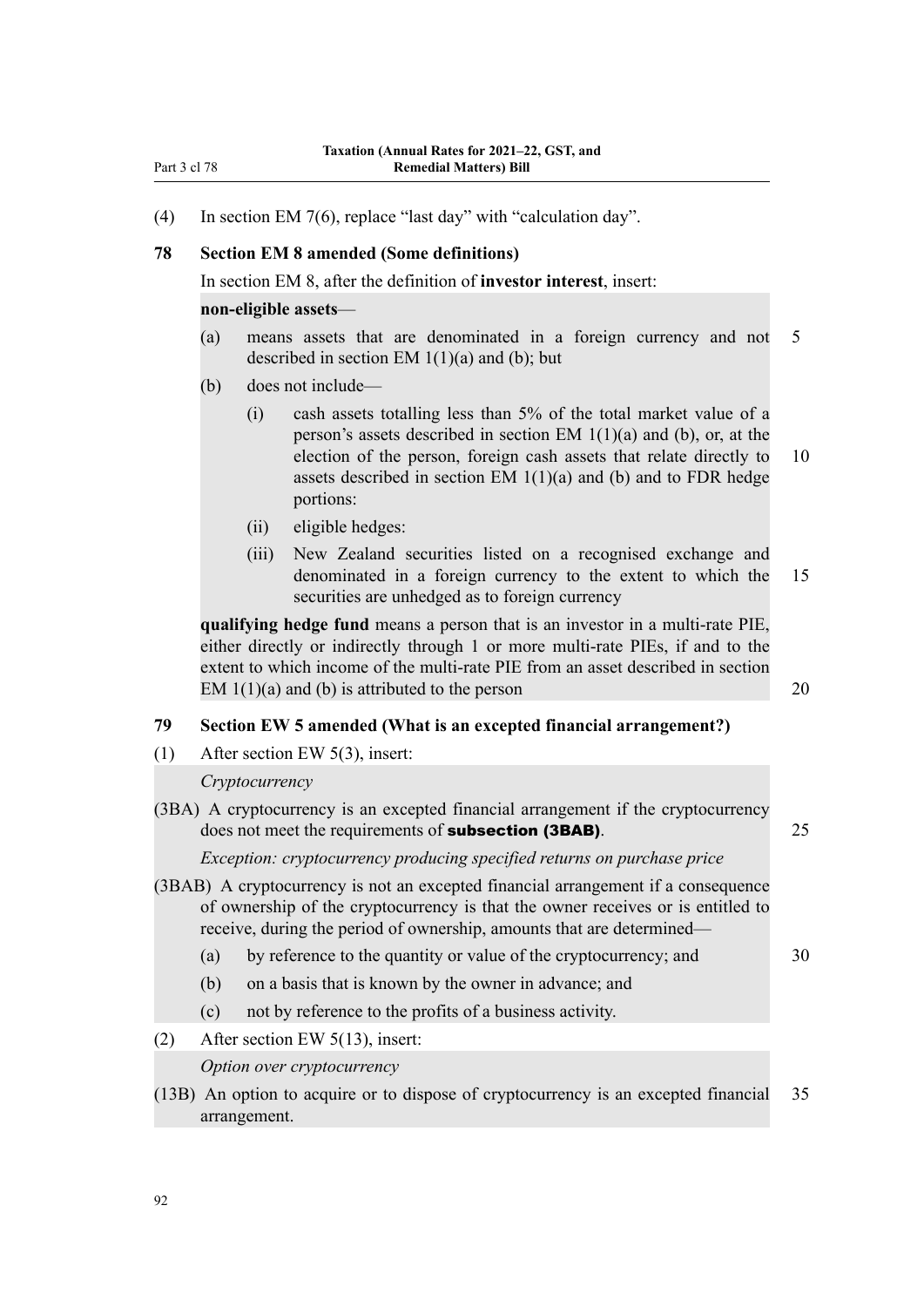## **80 Section EW 46C amended (Consideration when debt forgiven within economic group)**

- (1) In the heading to section EW 46C, replace "**forgiven**" with "**remitted**".
- (2) In section EW 46C(1), words before the paragraphs, replace "forgiven" with "remitted". 5
- (3) Replace section EW  $46C(1)(a)$  with:
	- (a) the creditor is a member of the same wholly-owned group of companies as the debtor and,—
		- (i) the debtor is a New Zealand resident company:
		- (ii) the debtor carries on a business in New Zealand through a fixed 10 establishment in New Zealand and the creditor or an associated person can not deduct, under this Act or a taxation law of a coun‐ try or territory outside New Zealand, an amount in relation to the remission against income:
- (4) In section EW  $46C(2)(a)$ , replace "forgiven" with "remitted". 15
- (5) In section EW 46C(2)(ab), replace "forgiveness" with "remission".
- (6) In section EW  $46C(2)(b)(ii)$ , replace "the amount that the trust forgives the debtor" with "the amount of the trust's debt that is remitted for the debtor".
- (7) In section EW  $46C(2)(b)(ii)$ , replace "the amount that the single creditor group forgives the debtor" with "the amount of the single creditor group's debt that is 20 remitted for the debtor".
- (8) In section EW  $46C(2)(b)(ii)$ , replace "forgiven" with "remitted" in each place.
- (9) In section EW 46C(4), replace "the creditor forgives it" with "it is remitted".
- (10) In section EW 46C(5), replace "the creditor forgives it" with "it is remitted".
- (11) In section EW 46C(6), definition of **proportional debt ratio**, replace "for‐ 25 given" with "remitted" in each place.
- (12) Subsections (1), (2),  $(4)$   $(4)$ , (5), (6), (7), (8), (9), (10), and (11) apply for a person for the 2008–09 and later income years, except for an income year before the 2015–16 income year for which the person takes a tax position in a return of income that is inconsistent with the amendments made by **subsec-** 30 tions  $(1)$ ,  $(2)$ ,  $(4)$  $(4)$ ,  $(5)$ ,  $(6)$ ,  $(7)$ ,  $(8)$ ,  $(9)$ ,  $(10)$ , and  $(11)$ .
- **80BA Section EZ 23B amended (Property acquired after depreciable property affected by Canterbury earthquakes)**
- (1) In section EZ 23B(7)(d), delete ", grandparented structure,".
- (2) In section  $EZ 23B(10)(b)(i)$ , delete "or grandparented structure".  $35$
- (3) In section EZ 23B(11B), words before the paragraphs, delete "or grandparented structures".
- (4) In section EZ 23B, list of defined terms, delete "grandparented structure".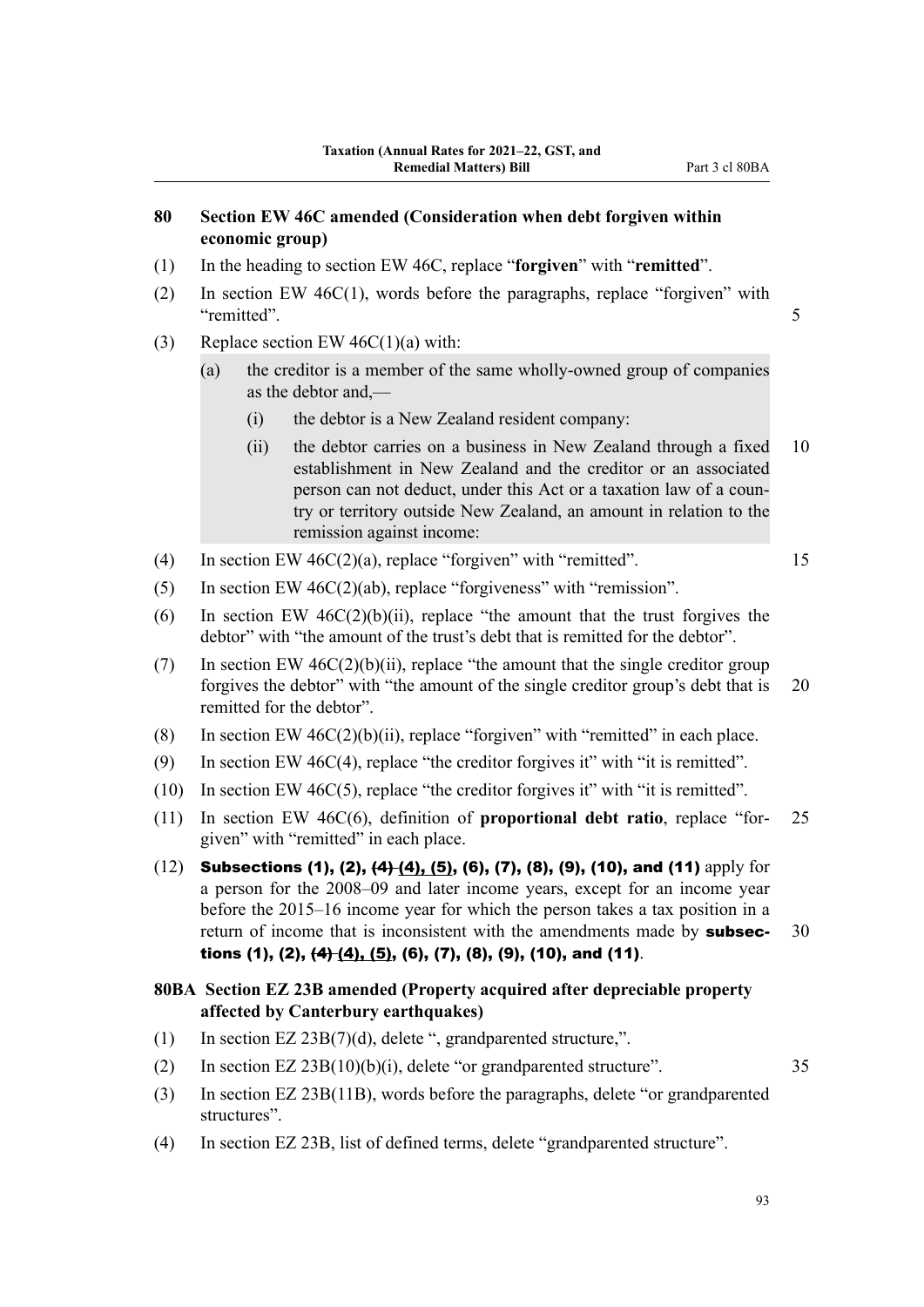| Part 3 cl 80BAB |  |  |  |
|-----------------|--|--|--|
|-----------------|--|--|--|

| (5) | <b>Subsections (1), (2), (3), and (4)</b> apply for the $2020-21$ and later income |
|-----|------------------------------------------------------------------------------------|
|     | years.                                                                             |

## **80BAB Section EZ 23BB amended (Interest in property acquired after depreciable property affected by Canterbury earthquakes)**

- (1) In section EZ 23BB(11)(b)(i), delete "or grandparented structure". 5
- (2) In section EZ 23BB, list of defined terms, delete "grandparented structure".
- (3) **Subsections (1) and (2)** apply for the  $2020-21$  and later income years.

## **80BAC Section EZ 23BC amended (Property acquired after depreciable property affected by Hurunui/Kaikōura earthquakes)**

(1) In section EZ 23BC(8)(b), delete ", grandparented structure,". 10

- (2) In section EZ 23BC(11)(b)(i), delete "or grandparented structure".
- (3) In section EZ 23BC(11)(b)(iii), delete "or grandparented structures".
- (4) In section EZ 23BC(11)(b)(iv), delete "or grandparented structures".
- (5) In section EZ 23BC(11)(b)(vii), delete ", grandparented structure,".
- (6) In section EZ 23BC, list of defined terms, delete "grandparented structure". 15
- (7) Subsections (1), (2), (3), (4), (5), and (6) apply for the  $2020-21$  and later income years.

## **80BAD New section EZ 23BD inserted (Loss on disposal of grandparented structure)**

(1) After section EZ 23BC, insert: 20

### **EZ 23BD Loss on disposal of grandparented structure**

- (1) Despite section EE 48(3), subsection (2) of that section applies if the item is a grandparented structure.
- (2) In this section, **grandparented structure** means, for a person, any item on the following list, if the person acquired the item, or entered into a binding contract 25 for the purchase or construction of the item, on or before 30 July 2009:
	- (a) barns, including barns (drying):
	- (b) carparks (buildings):
	- (c) chemical works:
	- (d) fertiliser works: 30
	- (e) powder drying buildings:
	- (f) site huts.
	- Defined in this Act: grandparented structure
- (2) **Subsection (1)** applies for the  $2020-21$  and later income years.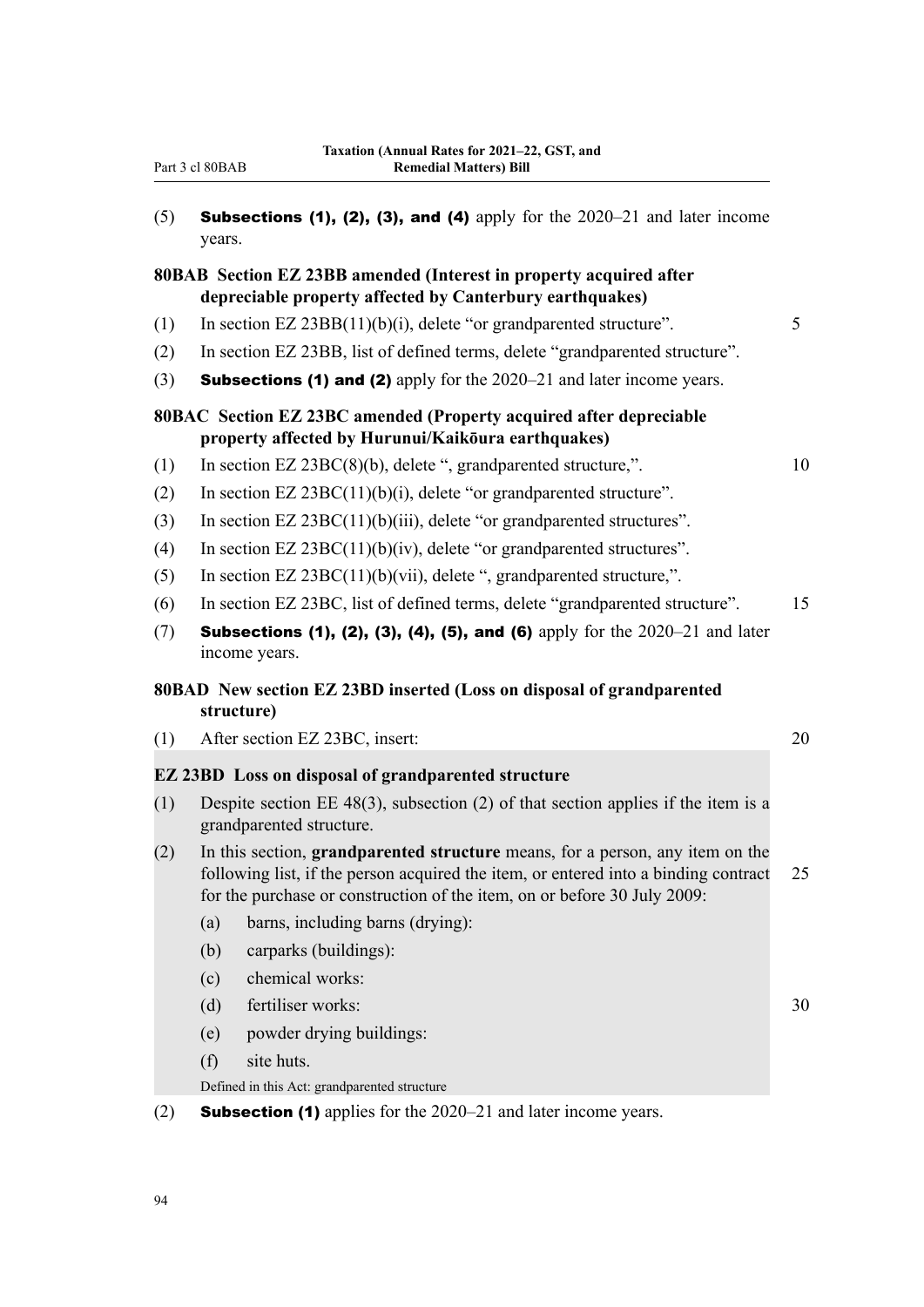## **80BAE Section EZ 73 amended (Insurance for Canterbury earthquake damage causing disposal: optional timing rule for income, deductions)**

In section EZ 73, list of defined terms, delete "grandparented structure".

#### **80B Section FB 3A amended (Residential land)**

In section FB 3A(3), replace "CB  $6A(1)$  to (5) and CZ 39(2) to (6)", with 5 "CB 6A, and CZ 39".

### **80C New cross-heading and sections FC 9B and FC 9C inserted**

After section FC 9, insert:

*Exceptions for residential land transferred to trustees of certain trusts or other entities* 10

#### **FC 9B Residential land: certain transferors**

For the purposes of calculating a person's net income in relation to the disposal of residential land for which they derive an amount of income under section CB 6A or CZ 39 (which relates to residential land), if they are the transferor under section CB 6AC, CB 6AD, CB 6AE, or CB 6AF (which relates to 15 residential land), they are treated as disposing of the land for the greater of either its cost to them or the consideration they derive as transferor. Defined in this Act: cost, dispose, income, net income, residential land

#### **FC 9B Residential land: certain transferors**

For the purposes of calculating a person's net income in relation to the disposal 20 of residential land for which they derive an amount of income under **section** CB 6A or CZ 39 (which relate to residential land), if the person is 1 of the following then they are treated as disposing of the relevant land for the greater of either its cost to them or the consideration they derive for the disposal:

- (a) a person transferring land to a trustee (the **recipient**), described in sec- 25 tion CB 6AB(1) (Residential land transferred in relation to certain family trusts and other capacities), to which that subsection applies:
- (b) a trustee transferring land to an original settlor (also a **recipient**), described in **section CB 6AB(2)**, to which that subsection applies:
- (c) a person in a different capacity (also a **recipient**), described in section 30 CB 6AB(4), to which that subsection applies:
- (d) a person transferring land to a Māori trustee (also **recipient**), described in section CB 6AC(1) (Residential land transferred in relation to certain Māori family trusts), to which that subsection applies:
- (e) a Māori trustee transferring land to an original settlor (also a **recipient**), 35 described in **section CB 6AC(2)**, to which that subsection applies: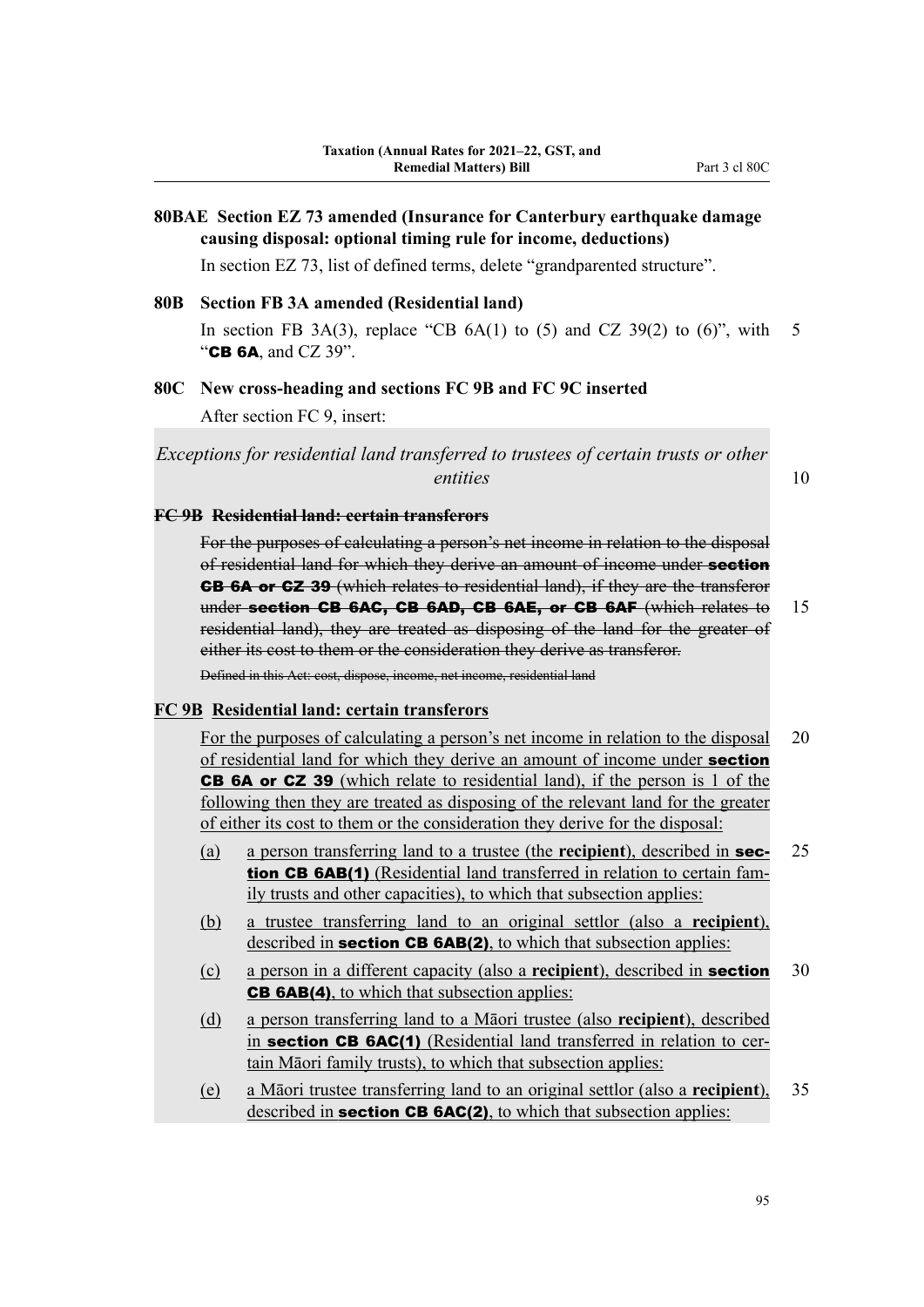## (f) a transferor transferring land to a recipient, described in section CB 6AE (Certain transfers of residential land included in settlement of claim under the Treaty of Waitangi), to which that section applies.

Defined in this Act: cost, dispose, income, net income, residential land

#### **FC 9C Residential land: certain recipients** 5

For the purposes of calculating a person's (**person A's**) net income in relation to the disposal of residential land for which person A derives an amount of income under **section CB 6A or CZ 39** (which relates to residential land), if person A is the recipient under **section CB 6AC, CB 6AD, or CB 6AF** (which relates to residential land), they are treated as acquiring the land for the 10 greater of either its cost to the person (the **transferor**) that transferred the land to them or the consideration person A gives the transferor for disposing of the land to person A.

Defined in this Act: acquire, cost, dispose, income, net income, residential land

### **FC 9C Residential land: certain recipients** 15

For the purposes of calculating a person's net income in relation to the disposal of residential land for which they derive an amount of income under **section** CB 6A or CZ 39 (which relate to residential land), if the person is a recipient of a transfer, as described in **section FC 9B(a), (b), (c), (d), or (e)**, then they are treated as acquiring the relevant land for the greater of either its cost to the 20 person (the **transferor**) that transferred it to them or the consideration they give the transferor for the land.

Defined in this Act: acquire, cost, dispose, income, net income, residential land

#### **FC 9D Residential land: certain recipients of Treaty of Waitangi land**

For the purposes of calculating a person's (**person A's**) net income in relation 25 to the disposal of residential land for which person A derives an amount of income under section CB 6A or CZ 39 (which relates to residential land), person A is treated as acquiring the land for its market value at the time the land was transferred from the Crown, if person A is the recipient under CB 6AE (Certain transfers of residential land included in settlement of claim 30 under the Treaty of Waitangi).

Defined in this Act: acquire, cost, dispose, income, net income, residential land

### **81 Section FH 11 amended (Residents, or non-residents with deducting branches, having expenditure funding overseas hybrid mismatches)**

(1) Replace section FH 11(1) with: 35

### *When this section applies*

(1) This section applies for a person, (the **funder**) and an income year when the funder is—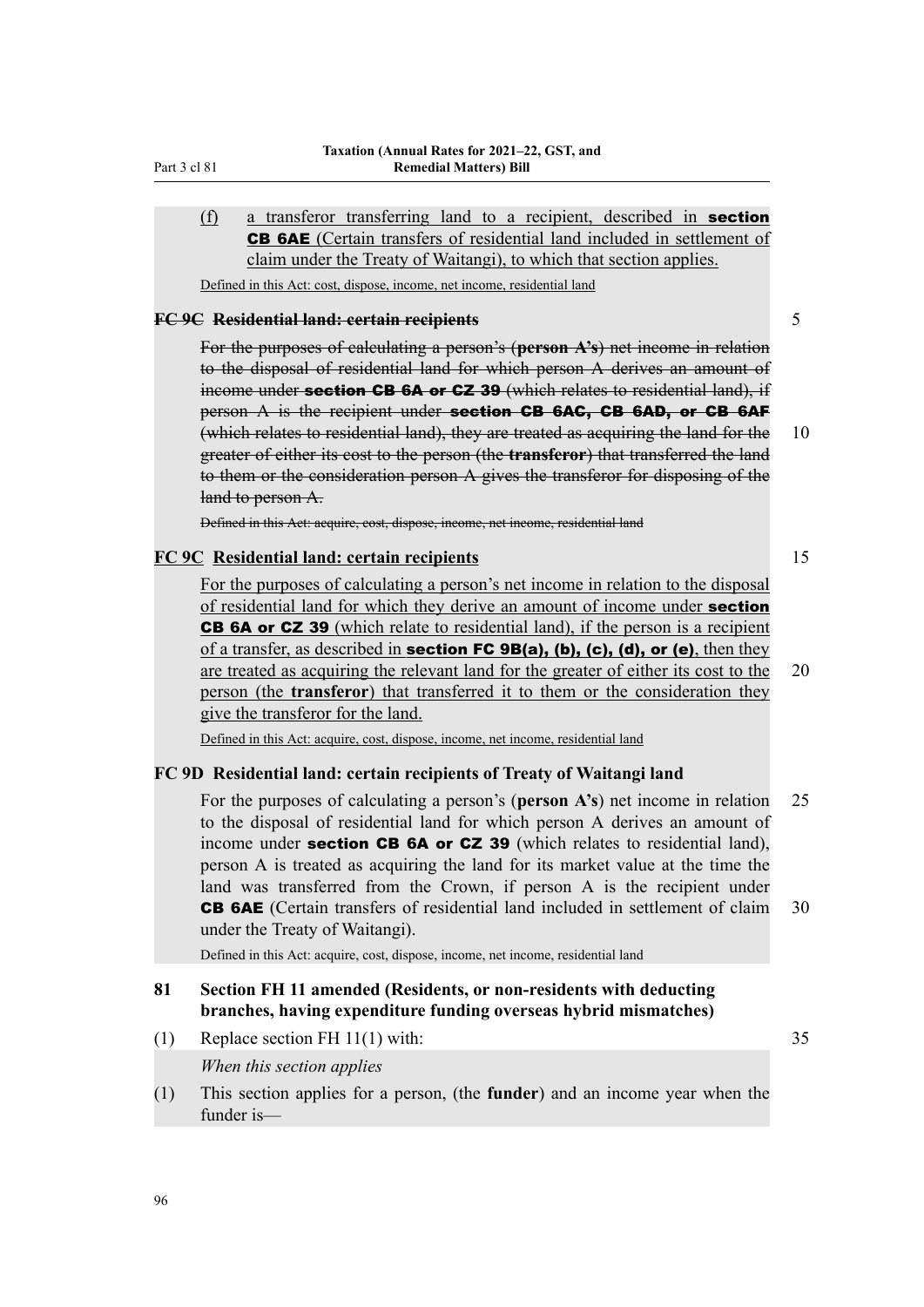|      | (a)   | a New Zealand resident who makes a payment (the original payment)<br>to a person in a country or territory outside New Zealand that does not<br>have hybrid mismatch legislation and the original payment meets the<br>requirements of subsection (1B); or                                                                                             |    |
|------|-------|--------------------------------------------------------------------------------------------------------------------------------------------------------------------------------------------------------------------------------------------------------------------------------------------------------------------------------------------------------|----|
|      | (b)   | a deducting branch in New Zealand of a non-resident, who is resident in<br>a country or territory outside New Zealand that does not have legislation<br>having the same effect as this subpart, and who makes a charge to the<br>deducting branch that meets the requirements of <b>subsection (1B)</b> .                                              | 5  |
|      |       | Requirements for denial of deduction for original payment or charge                                                                                                                                                                                                                                                                                    |    |
| (1B) |       | An original payment or a charge by a funder meets the requirements of this<br>subsection if-                                                                                                                                                                                                                                                           | 10 |
|      | (a)   | the original payment or charge provides funds for a payment (the funded<br>payment) from a person or other entity (the payer) in a country or terri-<br>tory outside New Zealand (the payer jurisdiction) to a person or other<br>entity (the payee), in the same or another country or territory outside<br>New Zealand (the payee jurisdiction); and | 15 |
|      | (b)   | the funds are provided to the payer directly, or indirectly through a series<br>of further transactions (the intermediate transaction chain) that are<br>each governed by the tax laws of countries or territories outside New<br>Zealand; and                                                                                                         | 20 |
|      | (c)   | for each transaction in an intermediate transaction chain, each country or<br>territory with tax laws that govern the transaction does not have legis-<br>lation having the same effect as this subpart; and                                                                                                                                           |    |
|      | (d)   | a deduction for the original payment, or the charge, would be allowed<br>for the funder in the absence of this section and sections FH 8 to FH 10;<br>and                                                                                                                                                                                              | 25 |
|      | (e)   | the original payment, or the charge, is made under a structured arrange-<br>ment giving rise to the hybrid mismatch referred to in paragraph (f) or<br>the funder and the payer, when the original payment is incurred or the<br>charge is made, are members of a control group; and                                                                   | 30 |
|      | (f)   | the funded payment gives rise to a hybrid mismatch; and                                                                                                                                                                                                                                                                                                |    |
|      | (g)   | the payee jurisdiction does not have hybrid mismatch legislation.                                                                                                                                                                                                                                                                                      |    |
| (2)  | the". | In section FH $11(2)$ , replace "The" with "Subject to <b>subsections (5) and (6)</b> ,                                                                                                                                                                                                                                                                |    |
| (3)  |       | Replace section FH 11(4), other than the heading, with:                                                                                                                                                                                                                                                                                                | 35 |
| (4)  |       | Under this subsection, the amount of the denial is the amount of the payment<br>by the funder that can fairly and reasonably be treated as providing, directly or<br>indirectly, funds for an amount of the funded payment that, if hybrid mismatch<br>legislation were applied by the payer jurisdiction, would be disallowed as a                    |    |
|      |       | deduction against income or equivalent tax relief.                                                                                                                                                                                                                                                                                                     | 40 |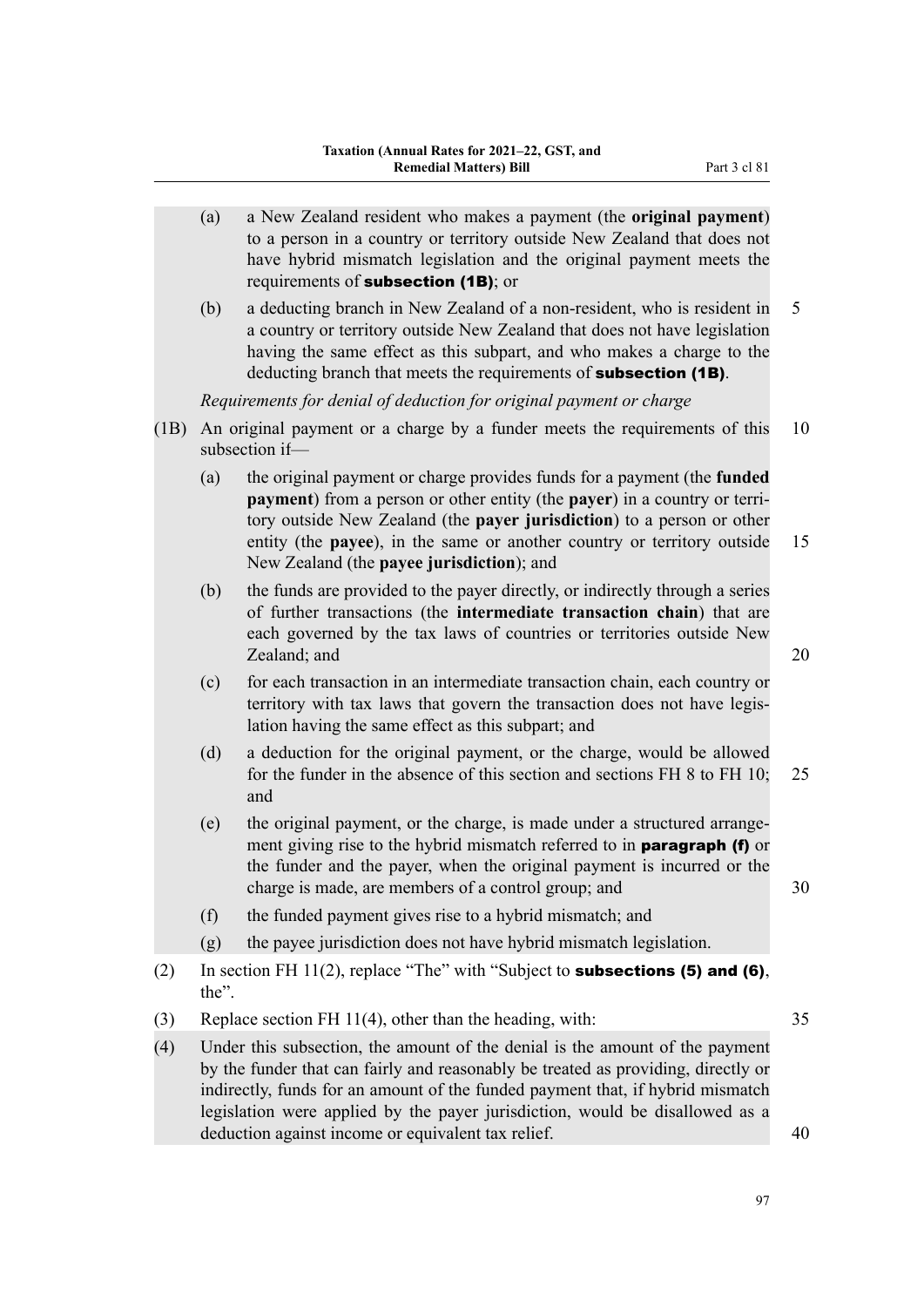Part 3 cl 82

#### (4) Replace section FH 11(5) with:

*Tracing funding for funded payment, quantifying amount of deduction denied*

- (5) Whether a payment or charge by a funder provides funds for a funded payment under subsection (1B)(a) and, if so, the amount under subsection (4) that the funder is denied as a deduction, are determined consistently with the 5 approaches described in chapter 8 of the hybrid mismatch report and chapter 5 of the branch mismatch report.
- (5) After section FH 11(5), insert:

*Deduction allowed in later income year*

- (6) A deduction (the **denied deduction**) that is for a payment or charge that pro‐ 10 vides funds for a funded payment, and is denied under subsection (2) in the income year in which the payment or charge is incurred, is allowed in a later income year to the extent to which—
	- (a) the payer jurisdiction would allow a deduction in the later income year for the funded payment if hybrid mismatch legislation were applied by 15 the payer jurisdiction; and
	- (c) the denied deduction meets the requirements of section FH 12(8) to be carried forward to the later income year as a mismatch amount.
- (6) Subsections (1), (2), (4), and (5) apply for income years beginning on or after 1 July 2018. 20
- (7) Subsection (3) applies for a payment in an income year beginning on or after 1 January 2020.
- $(8)$  Despite subsections (6) and (7), subsections (1), (2), (3), (4), and (5) do not apply to a person in relation to a tax position taken by the person—
	- (a) for an income year beginning before the date on which this Act receives 25 the Royal assent; and
	- (b) relying on section FH 11 as it was before the amendments made by  $sub$ sections (1), (2), (3), (4), and (5).

### **82 Section FH 15 amended (Definitions)**

(1) In section FH 15(1), replace the definition of **hybrid mismatch** with: 30

**hybrid mismatch**, for a payment in a tax year by a payer in a country or territory (the **payer jurisdiction**) means an amount of a deduction for the payment that would be denied by the payer jurisdiction if the payer jurisdiction had legislation having an effect corresponding to that of subpart FH

- (2) In section FH 15(1), definition of **hybrid mismatch legislation**, paragraph (b), 35 replace "a provision" with "this subpart or a provision".
- (3) Subsections (1) and (2) apply for income years beginning on or after 1 July 2018. However, subsections  $(1)$  and  $(2)$  do not apply to a person in relation to a tax position taken by the person—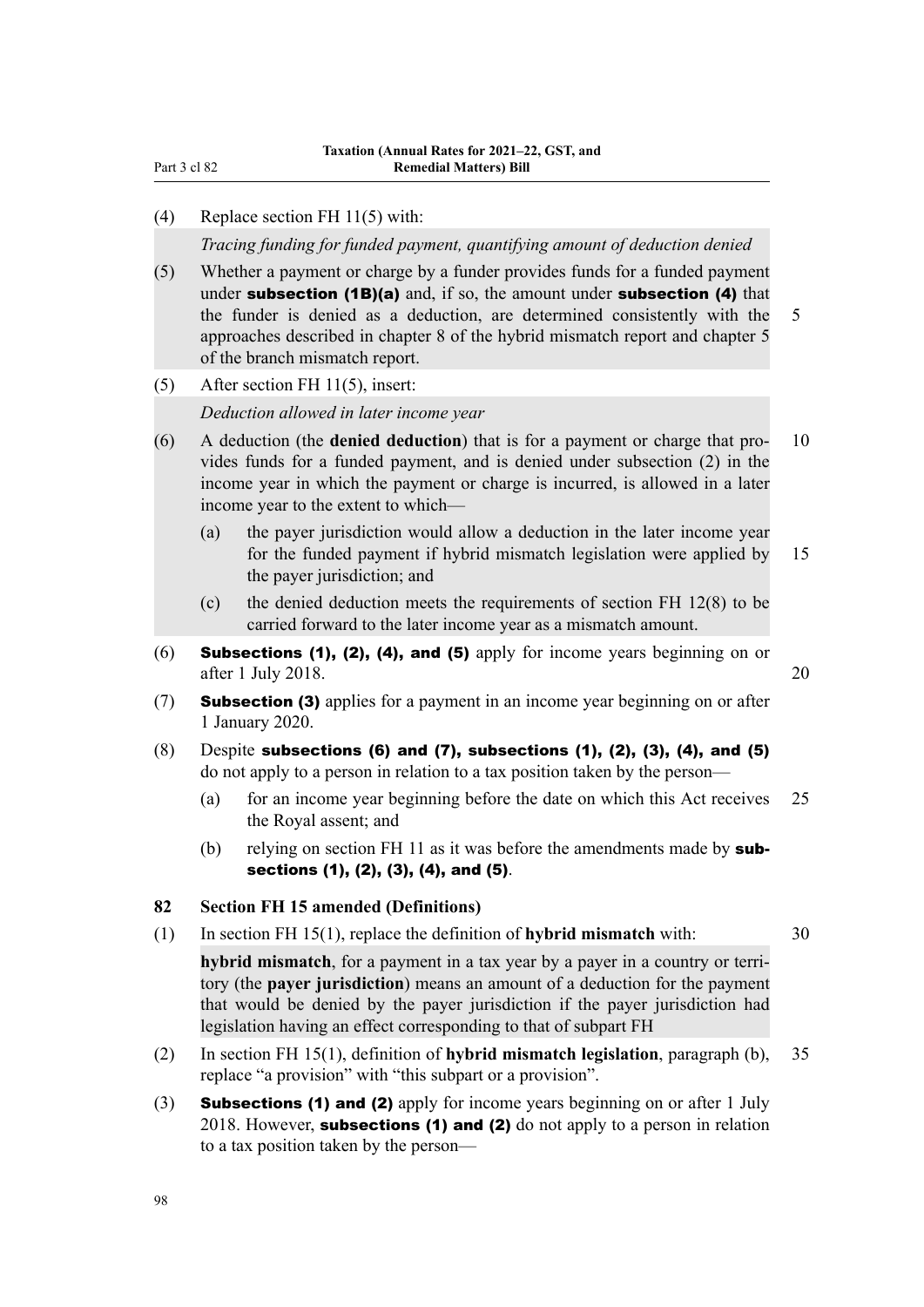(a) for an income year beginning before the date on which this Act receives the Royal assent; and (b) relying on the definitions of **hybrid mismatch** and **hybrid mismatch legislation** in section FH 15(1) as they were before the amendments made by **subsections (1) and (2)**.  $\qquad \qquad \qquad$  5 **83 Section FM 8 amended (Transactions between group companies: income)** (1) Replace section FM 8(3)(d) with: (d) the amount of a dividend derived by a local authority. (3) Subsection (1) applies for the 2022–23 and later income years. **83B Section FM 15 amended (Amortising property and revenue account** 10 **property)** (1) After section FM 15(2), insert: *Acquisition by company B* (2B) For the purposes of **sections CB 6A and CZ 39** (which relate to residential land), in relation to property that is land, company B is treated as having the 15 same bright-line acquisition date as company A for that land. (2) In section FM 15, list of defined terms, insert "bright-line acquisition date" and "land". **84 Section FO 2 amended (Amalgamation rules)** In section FO 2(b), replace "CD 43(23) and (24)" with "CD 43(24) and (25)". 20 **85 Section FO 21 amended (When amalgamating companies are parties to financial arrangements: economic groups)** In section FO 21(1)(b), replace "forgiven" with "remitted". **85B Section GB 3 amended (Arrangements for carrying forward loss balances: companies' ownership)** 25 In section GB 3(1)(c), replace "Continuity" with "Ownership continuity". **85C New cross-heading and sections GB 53B and GB 53C inserted** After section GB 53, insert: *Interest incurred in relation to certain land* **GB 53B Interposed residential property percentage: increases or decreases in** 30 **value** *When this section applies* (1) This section applies when there is an increase or decrease in value that affects, or would affect the result of a calculation of a person's interposed residential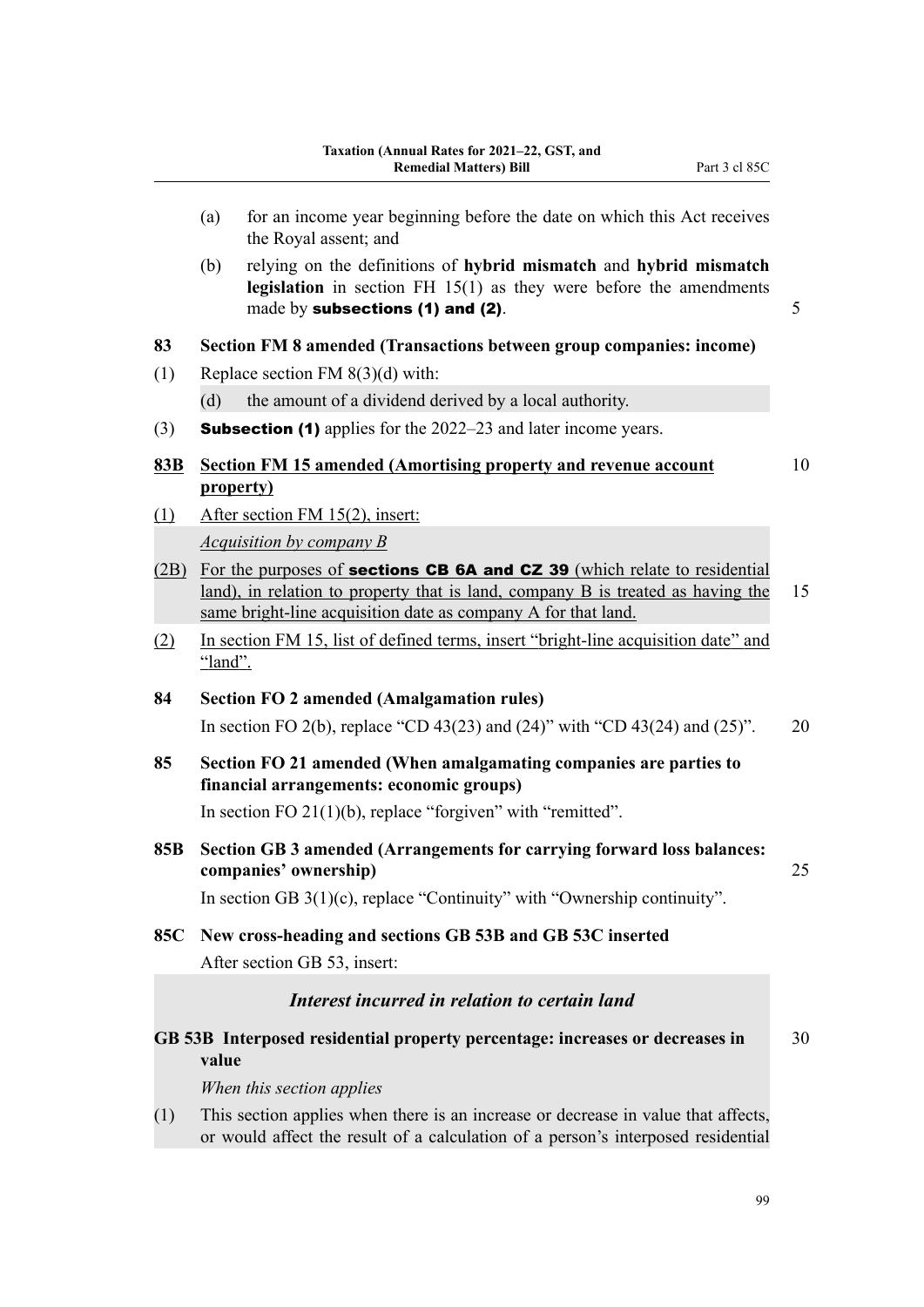property percentage, defined in **section DH 6** (Interposed residential property percentage), and the increase or decrease is—

- (a) caused by an action or omission that has, or would have the purpose or effect of defeating the intent and application of **subpart DH** (Interest incurred in relation to certain land): 5
- (b) produced by an arrangement that has a purpose or effect of defeating the intent and application of subpart DH.

*Effect of increase or decrease*

(2) The effect of the increase or decrease in value on the calculation of a person's interposed residential property percentage is ignored. 10 Defined in this Act: arrangement, interposed residential property percentage

### **GB 53C On-lending at lower rate**

#### *When this section applies*

- (1) This section applies when, under an arrangement, a person borrows money and on-lends it to an associated person at a lower rate than that at which the person 15 borrowed it, if—
	- (a) the associated person, or a person associated with the associated person, owns disallowed residential property; and
	- (b) the arrangement has a purpose or effect, not being a merely incidental purpose or effect, of defeating the intent and application of **subpart DH**  $20$ (Interest incurred in relation to certain land).

*Lower rate used*

(2) The amount of interest incurred by the person for the purposes of **Part D** is limited to and calculated using the lower rate. The higher rate is ignored. Defined in this Act: arrangement, associated person, disallowed residential property, interest, money 25

### **85D Section GC 3B amended (Disposals of emissions units)**

- (1) In section GC  $3B(2)(c)(iii)$ , replace "transferee." with "transferee:".
- (2) After section GC 3B(2)(c), insert:
	- (d) the cancellation of the unit.
- (3) **Subsections (1) and (2)** apply for a person and an income year beginning on  $30$ or after 1 January 2009, except for an income year for which the person chooses to rely on a tax position taken before the date on which this Act receives the Royal assent.

## **86 Section GC 18 amended (Loan features disregarded by rules for transfer pricing arrangements)** 35

In section GC  $18(4)(b)(ii)$ , replace "the amount of the borrowing" with "the amount of the borrower's cross-border related borrowing, including the borrowing,".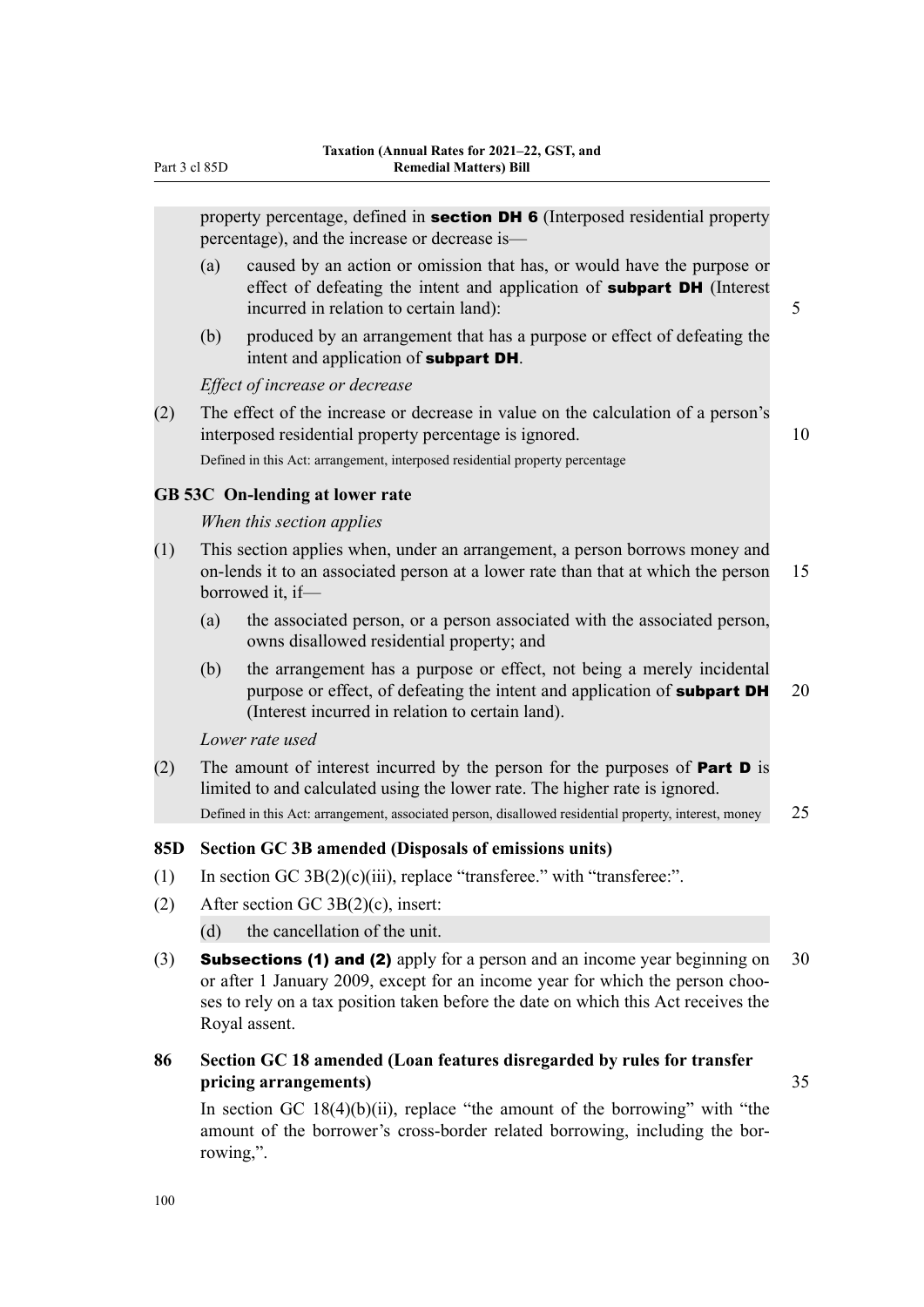# **87 Section HF 7 replaced (Taxable Maori authority distributions)**

Replace section HF 7 with:

## **HF 7 Taxable Maori authority distributions**

A Maori authority distribution is a **taxable Maori authority distribution** if—

- (a) the source is income of the Maori authority that is— 5
	- (i) derived by the Maori authority in the 2004–05 income year or a later income year; and
	- (ii) not exempt income of the Maori authority; and
- (b) it is not a cash distribution made to a member in relation to a notional distribution for which the Maori authority has made an election under 10 section OB 82 (When and how co-operative company makes election).

Defined in this Act: exempt income, income, income year, Maori authority, member, taxable Maori authority distribution

Compare: 2004 No 35 s HI 5(2), (3)

## **88 Section HR 3 amended (Definitions for section HR 2: group investment** 15 **funds)**

In section HR 3(6A)(f), replace "the Housing New Zealand Corporation" with "Kāinga Ora–Homes and Communities".

## **89 Section HR 9BA amended (Elections to treat debt funding special purpose vehicles as transparent)** 20

Replace section HR 9BA(1), other than the heading, with:

- (1) An originator makes an election referred to in section HR 9 by—
	- (a) after the formation of the debt funding special purpose vehicle and before the return of income referred to in **paragraph (b)**, notifying the Commissioner that the originator chooses to have the liabilities and obli‐ 25 gations referred to in section HR 9 that the debt funding special purpose vehicle would have in the absence of the election; or
	- (b) in the originator's first return of income filed after the first transfer of assets by the originator to the debt funding special purpose vehicle, returning income derived and expenditure incurred by the debt funding 30 special purpose vehicle.

## **89B Section IA 5 amended (Restrictions on companies' loss balances carried forward: continuity of ownership)**

- (1) In section IA 5(4), replace "IB 3 or IP 3" with "IB 3, IP 3, or IP 3B".
- (2) **Subsection (1)** applies in relation to a breach of the requirements for continu-  $35$ ity of ownership of section IA 5 if the breach occurs during the 2020–21 income year or a later income year.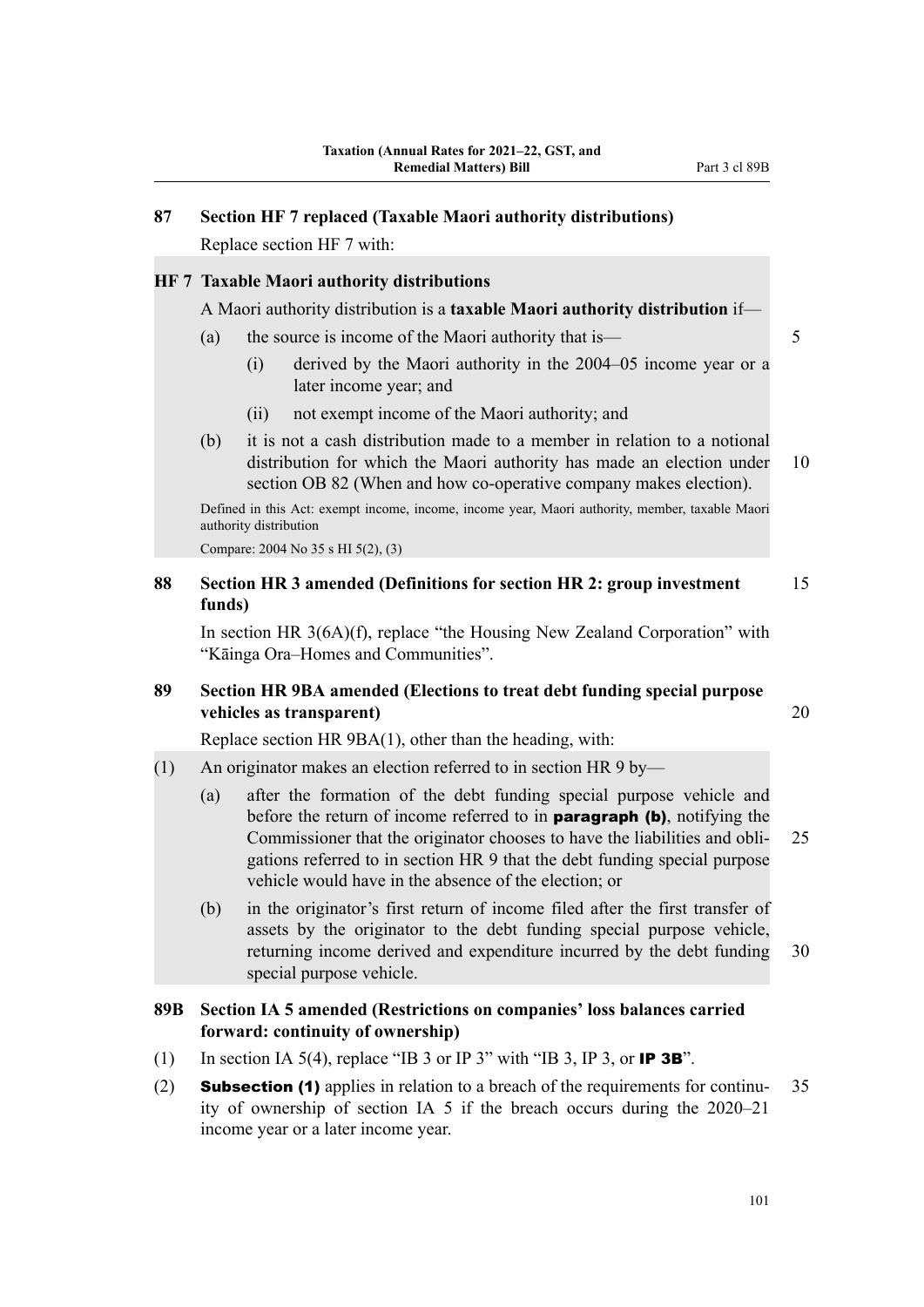## **89C Section IB 3 amended (When tax loss components of companies carried forward despite ownership continuity breach)**

(1) Replace section IB 3(3)(b) and (c) with:

(b) the company has had another ownership continuity breach—

- (i) since the later of the beginning of the earlier income year and the 5 beginning of the 2020–21 income year; and
- (ii) in relation to which the requirements of subsection  $(2)(b)$  and  $(c)$ for the carrying forward to the tax year of the tax loss component are not met:
- (c) the earlier income year is before the 2020–21 income year and the tax 10 loss component could not be carried forward to the 2020–21 tax year in the absence of this subpart.
- (2) In section IB  $3(5)(a)$ , replace "carried on by the company" with "that the company carried on immediately before the beginning of the business continuity period". 15
- (3) In section IB 3(5)(b), after "technology", insert "relating to a business activity that the company carried on immediately before the beginning of the business continuity period".
- (4) Replace section IB  $3(5)(c)$  with:
	- (c) caused by an increase in the scale of a business activity that the company 20 carried on immediately before the beginning of the business continuity period, including as a result of the company entering a new market for a product or service that it produced or provided at that time:
- (5) After section IB 3(5), insert:

### *Exclusion: mining net losses* 25

- (5B) This section does not apply to an amount referred to in section IA 7(7) (Restrictions relating to ring-fenced tax losses) that is treated by subsec‐ tion (1B) of that section as if it were a tax loss component.
- (6) In section IB 3, list of defined terms, insert "amount".
- (7) Subsections (1), (2), (3), (4), and (5) apply in relation to a breach of the  $30$ requirements for continuity of ownership of section IA 5 if the breach occurs during the 2020–21 income year or a later income year.

#### **89D Section IB 5 amended (When group companies treated as single company)**

- (1) In section IB 5, replace "Companies" with "New Zealand resident companies".
- (2) In section IB 5, list of defined terms, insert "New Zealand resident". 35
- (3) **Subsection (1)** applies in relation to a breach of the requirements for continuity of ownership of section IA 5 if the breach occurs during the 2020–21 income year or a later income year.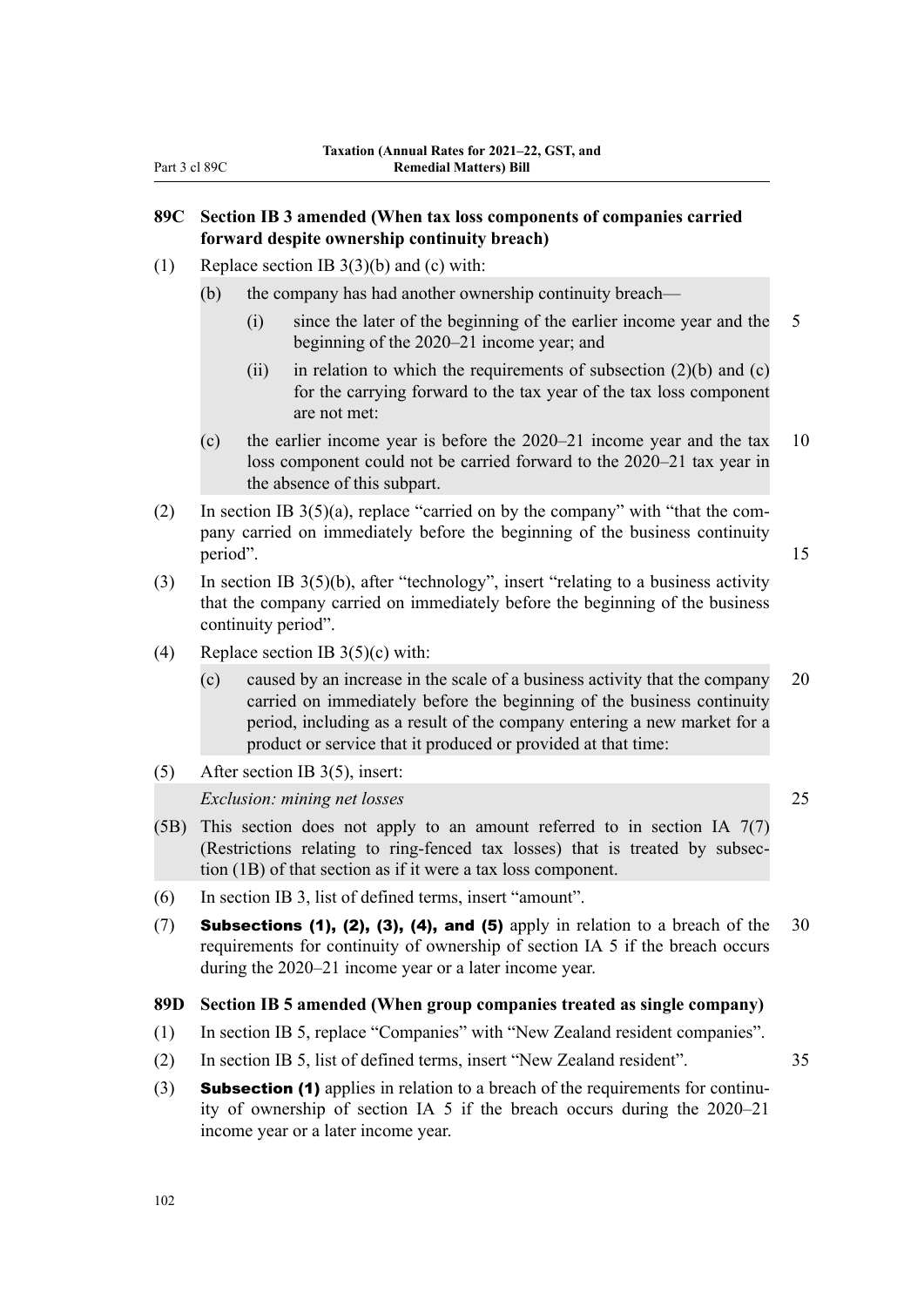### **89E Section ID 5 amended (Pre-consolidation losses on exit: part-year rule)**

- (1) In section ID 5(2), replace "section IP 3(3) (Continuity breach: tax loss components of companies carried forward)" with "section IP 3(3) or **IP 3B(3)** (which relate to the carrying forward of tax losses for companies)".
- (2) **Subsection (1)** applies for the  $2020-21$  and later income years.  $5$

**89F Section IP 1 amended (When this subpart applies)**

- (1) In section IP  $1(1)$ ,—
	- (a) words before the paragraphs, replace "either or both" with "1 or more of":
	- (b) paragraph (b), replace "(a **continuity breach**)." with "(an **ownership** 10 **continuity breach**):":
	- (c) after paragraph (b), insert:
	- (c) when a company to which section IB 3 (When tax loss components of companies carried forward despite ownership continuity breach) applies breaches, during an income year, the requirement of section IB 3(2)(b) 15 or (c) for the carrying forward of a tax loss component to the tax year that corresponds to the income year (a **business continuity breach**).
- (2) In the heading to section IP 1(2), replace "*IA, IC,*" with "*IA, IB, IC,*".
- (3) In section IP 1(2), replace "IA, IC," with "IA, IB, IC,".
- (4) In section IP 1, list of defined terms, insert "company", "income year", and 20 "tax loss component".
- (5) Subsections (1), (2), and (3) apply for the  $2020-21$  and later income years.
- **89G Section IP 3 amended (Continuity breach: tax loss components of companies carried forward)**

In the heading to section IP 3, replace "**Continuity**" with "**Ownership con‐** 25 **tinuity**".

- **89H New section IP 3B inserted (Business continuity breach: tax loss components of companies carried forward)**
- (1) After section IP 3, insert:
- **IP 3B Business continuity breach: tax loss components of companies carried** 30 **forward**

*When this section applies*

(1) This section applies for the purposes of section IA 4 (Using loss balances carried forward to tax year) if a tax loss component of a company would have been carried forward under section IB 3 (When tax loss components of com- 35 panies carried forward despite ownership continuity breach) to a tax year but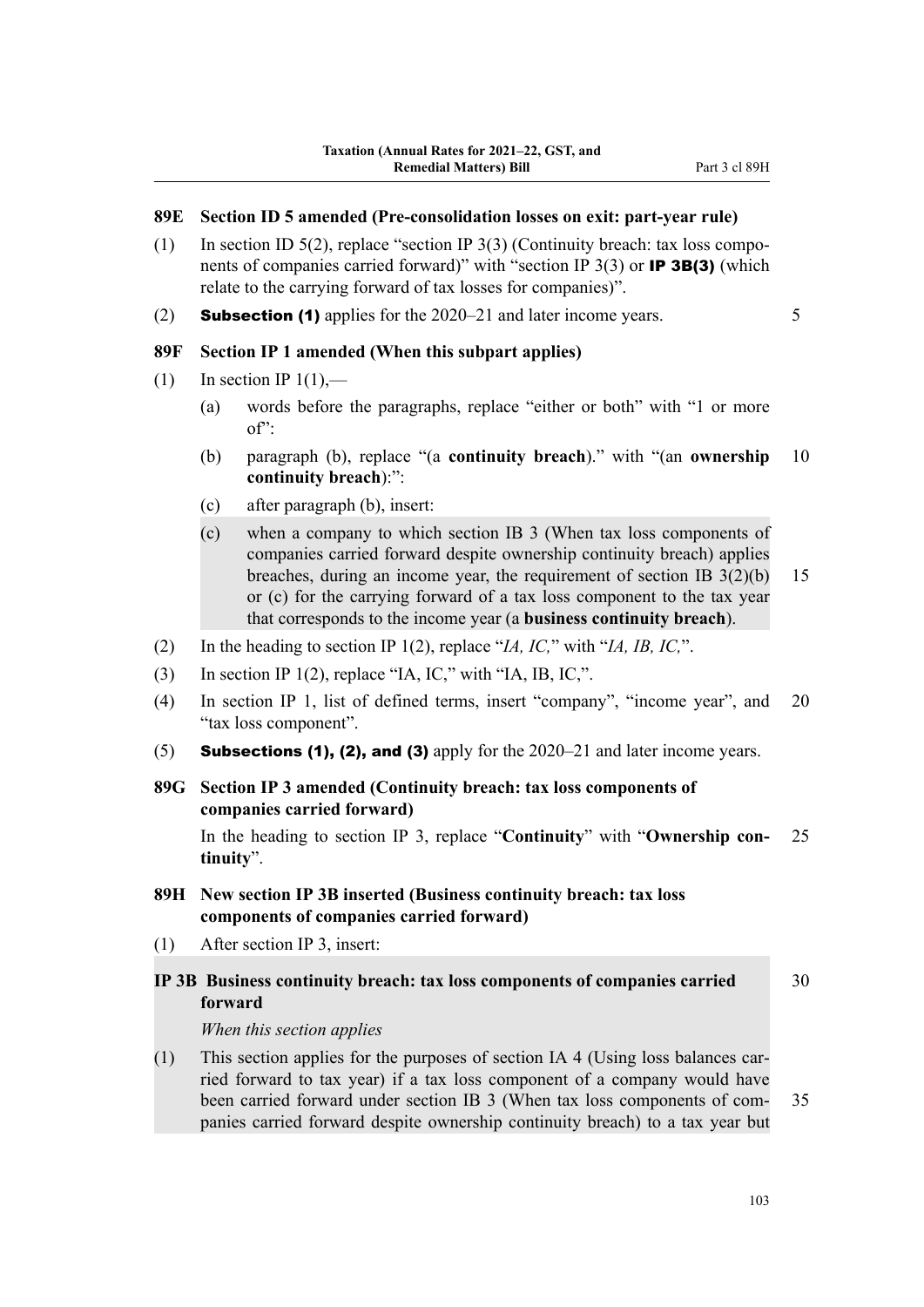|            |          | for a breach or breaches, during the income year that corresponds to the tax<br>year, of either or both of the requirements of section IB $3(2)(b)$ and (c).                                                                                        |    |
|------------|----------|-----------------------------------------------------------------------------------------------------------------------------------------------------------------------------------------------------------------------------------------------------|----|
|            |          | Tax loss components for earlier income years                                                                                                                                                                                                        |    |
| (2)        |          | Despite the breach or breaches, the tax loss component is carried forward to the<br>tax year to the extent to which-                                                                                                                                | 5  |
|            | (a)      | the requirements of section IB $3(2)(b)$ and (c) would be met if the rele-<br>vant period described in section IB 4 (Business continuity period) inclu-<br>ded only part of the income year of the company that corresponds to the<br>tax year; and |    |
|            | (b)      | the company has net income for part of the corresponding income year;<br>and                                                                                                                                                                        | 10 |
|            | (c)      | the company provides the Commissioner with adequate financial state-<br>ments under section IP 6 calculating the amount of the company's net<br>income for the relevant part of the corresponding income year.                                      |    |
|            |          | Limit on tax loss components carried forward                                                                                                                                                                                                        | 15 |
| (3)        |          | The total tax loss components carried forward under <b>subsection (2)</b> must be<br>no more than the amount calculated under <b>subsection (2)(b) and (c)</b> ,<br>although the amount may be increased if section IP 5 applies.                   |    |
|            |          | Defined in this Act: amount, Commissioner, company, corresponding income year, income year, net<br>income, tax loss component, tax year                                                                                                             | 20 |
| (2)        |          | <b>Subsection (1)</b> applies for the 2020–21 and later income years.                                                                                                                                                                               |    |
| <b>89I</b> | arises)  | Section IP 4 amended (Breach in income year in which tax loss component                                                                                                                                                                             |    |
| (1)        |          | In section IP $4(2)(b)$ , after "company A", insert", or continuity of company A's<br>business activities,".                                                                                                                                        | 25 |
| (2)        |          | <b>Subsection (1)</b> applies for the 2020–21 and later income years.                                                                                                                                                                               |    |
| 89J        | grouped) | Section IP 5 amended (Breach in tax year in which loss balance is                                                                                                                                                                                   |    |
| (1)        |          | In section IP $5(2)(b)$ , after "company A", insert", or continuity of company A's<br>business activities,".                                                                                                                                        | 30 |
| (2)        |          | <b>Subsection (1)</b> applies for the 2020–21 and later income years.                                                                                                                                                                               |    |
| 89K        |          | <b>Section IP 6 amended (Financial statements required)</b>                                                                                                                                                                                         |    |
| (1)        |          | After section IP $6(1)$ , insert:                                                                                                                                                                                                                   |    |
|            |          | Financial statements required from company: section IP 3B                                                                                                                                                                                           |    |
| (1B)       |          | For the purposes of this subpart, a company must provide the Commissioner<br>with adequate financial statements under <b>section IP 3B(2)(c)</b> relating to the<br>continuity period.                                                              | 35 |
|            |          |                                                                                                                                                                                                                                                     |    |

(2) Subsection (1) applies for the 2020–21 and later income years.

104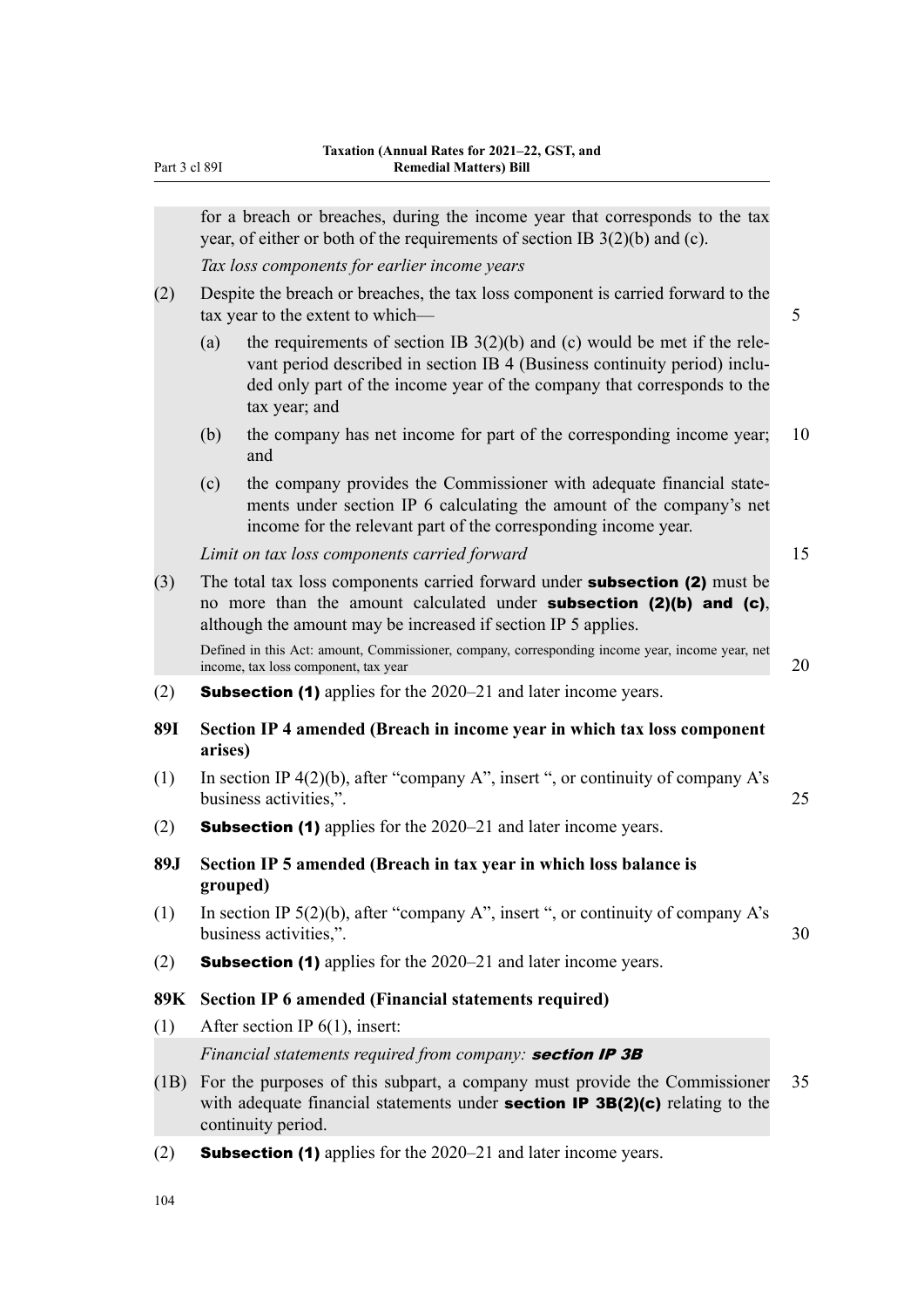| 89L                                  | Section IZ 8 amended (Election to use net loss for 2019–20 or 2020–21 year<br>as tax loss in preceding year) |                           |                                                                                                                                                                                                                                                                                              |    |  |  |  |
|--------------------------------------|--------------------------------------------------------------------------------------------------------------|---------------------------|----------------------------------------------------------------------------------------------------------------------------------------------------------------------------------------------------------------------------------------------------------------------------------------------|----|--|--|--|
|                                      |                                                                                                              |                           | In section IZ $8(12)$ , replace "Continuity" with "Ownership continuity".                                                                                                                                                                                                                    |    |  |  |  |
| 90                                   |                                                                                                              |                           | Section LB 1B amended (Treatment of tax credits of certain companies<br>with shareholders who are employees)                                                                                                                                                                                 | 5  |  |  |  |
|                                      |                                                                                                              |                           | In section LB 1B(3), replace "ICA refund of income tax" with "ICA refund of<br>tax or transfer from account".                                                                                                                                                                                |    |  |  |  |
| 91B                                  | Section LT 1 amended (Tax credits for petroleum miners)                                                      |                           |                                                                                                                                                                                                                                                                                              |    |  |  |  |
| (1)                                  |                                                                                                              |                           | In section LT $1(1)(a)(ii)$ , replace "); and" with "):".                                                                                                                                                                                                                                    |    |  |  |  |
| (2)                                  |                                                                                                              |                           | After section LT $1(1)(a)(ii)$ , insert:                                                                                                                                                                                                                                                     | 10 |  |  |  |
|                                      |                                                                                                              | (iii)                     | incurred expenditure in plugging and abandoning an exploratory<br>well for which they are entitled to a deduction; and                                                                                                                                                                       |    |  |  |  |
| (3)                                  |                                                                                                              |                           | In section LT $1(2)$ , replace "for an amount" with "less than or equal to the<br>amount (the current loss credit)".                                                                                                                                                                         |    |  |  |  |
| (4)                                  |                                                                                                              | $(1)(a)(i)$ to $(iii)$ ". | In section LT $1(3)(a)$ , replace "subsection $(1)(a)(i)$ and $(ii)$ " with "subsection                                                                                                                                                                                                      | 15 |  |  |  |
| Replace section LT 1(4) with:<br>(5) |                                                                                                              |                           |                                                                                                                                                                                                                                                                                              |    |  |  |  |
|                                      |                                                                                                              |                           | Maximum amounts                                                                                                                                                                                                                                                                              |    |  |  |  |
| (4)                                  | The amount of the credit must not be more than the lesser of-                                                |                           |                                                                                                                                                                                                                                                                                              |    |  |  |  |
|                                      | (a)                                                                                                          |                           | the amount of total tax given by <b>subsection (4G)</b> ; and                                                                                                                                                                                                                                | 20 |  |  |  |
|                                      | $\biguplus$                                                                                                  |                           | the amount calculated using the formula-                                                                                                                                                                                                                                                     |    |  |  |  |
|                                      |                                                                                                              |                           | eurrent loss credit - exploration abandonment excess.                                                                                                                                                                                                                                        |    |  |  |  |
|                                      |                                                                                                              |                           | Definition of items in formula                                                                                                                                                                                                                                                               |    |  |  |  |
|                                      | $(4B)$ In the formula in <b>subsection <math>(4)(b)</math></b> ,—                                            |                           |                                                                                                                                                                                                                                                                                              |    |  |  |  |
|                                      | (a)                                                                                                          |                           | eurrent loss credit is the amount given by subsection (2):                                                                                                                                                                                                                                   | 25 |  |  |  |
|                                      | $\biguplus$                                                                                                  |                           | exploration abandonment excess is the amount by which the amount<br>ealculated by multiplying the amount referred to in subsection<br>(1)(a)(iii) for the income year by the tax rate referred to in subsection<br>$(3)(b)$ exceeds the amount of income tax paid by —                       |    |  |  |  |
|                                      |                                                                                                              | $\ddot{\theta}$           | for a petroleum miner, the petroleum miner and any consolidated<br>group of which they are a member on net income derived for tax<br>years beginning after drilling for the purposes of exploration<br>ceased in the exploratory well, calculated on a year-by-year basis<br>and aggregated: | 30 |  |  |  |
|                                      |                                                                                                              | $\overline{H}$            | for a farm-in party, the farm-in party and any consolidated group<br>of which they are a member on net income derived for tax years<br>beginning after drilling for the purposes of exploration ceased in                                                                                    | 35 |  |  |  |
|                                      |                                                                                                              |                           |                                                                                                                                                                                                                                                                                              |    |  |  |  |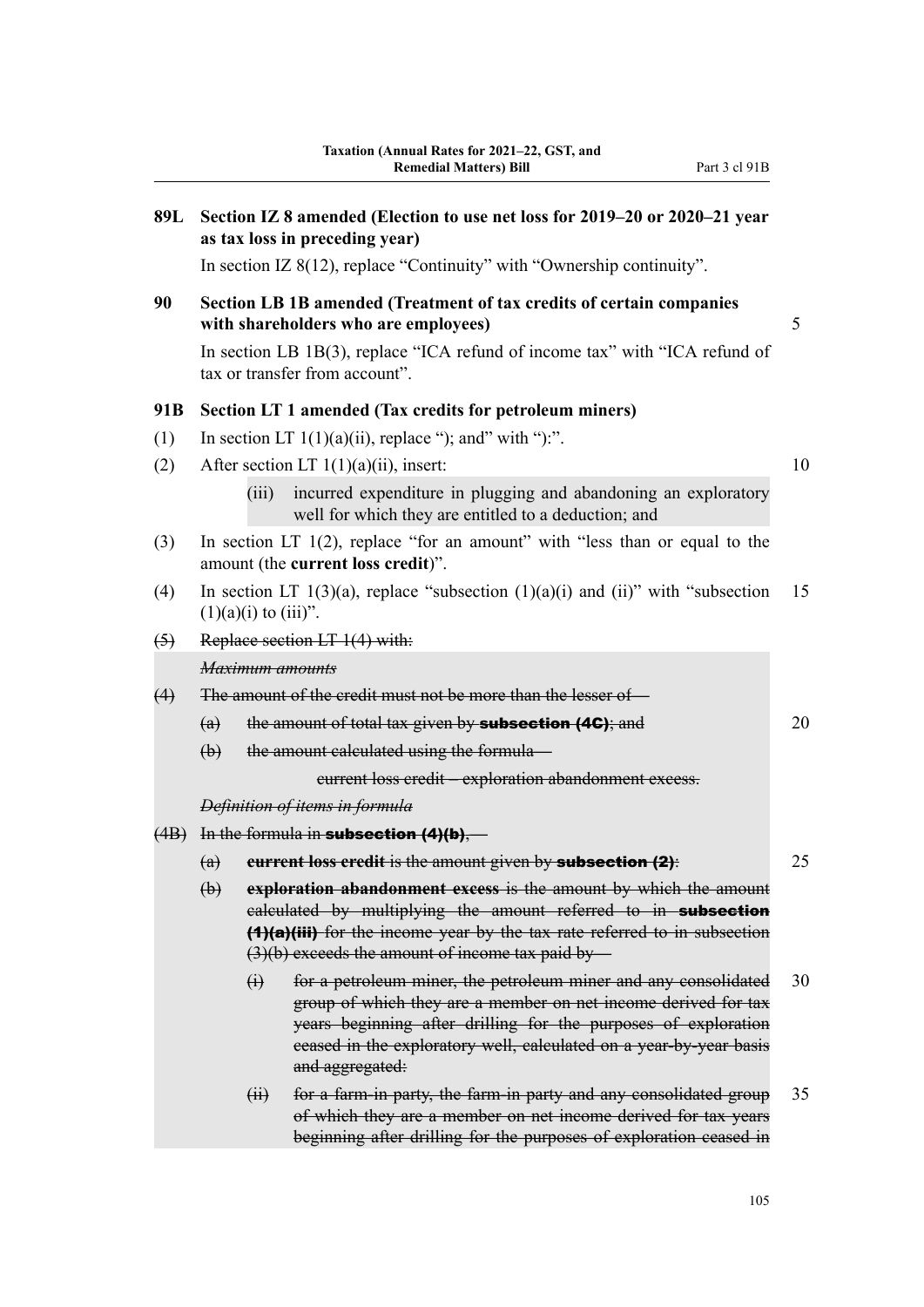the exploratory well, calculated on a year-by-year basis and aggregated. *Total tax* (4C) In subsection (4)(a), **total tax** is the amount of income tax paid by— (a) for a petroleum miner, the petroleum miner and any consolidated group 5 of which they are a member on net income derived for all earlier tax years, calculated on a year-by-year basis and aggregated: (b) for a farm-in party, the farm-in party and any consolidated group of which they are a member on net income derived for all earlier tax years, ealculated on a year-by-year basis and aggregated.  $10$ (5) Replace section LT 1(4) with: *Maximum amounts* (4) The amount of the credit must not be more than the lesser of— (a) the amount of total tax given by **subsection (4B)**; and (b) the amount calculated using the formula— 15 current loss credit – exploration abandonment excess. *Total tax* (4B) In **subsection (4)(a)**, total tax is the amount of income tax paid by,—

- (a) for a petroleum miner, the petroleum miner and any consolidated group of which they are a member on net income derived for all earlier tax 20 years, calculated on a year-by-year basis and aggregated:
- (b) for a farm-in party, the farm-in party and any consolidated group of which they are a member on net income derived for all earlier tax years, calculated on a year-by-year basis and aggregated.

*Current loss credit* 25

(4C) In the formula in subsection (4)(b), the item **current loss credit** is the amount given by subsection (2).

*Exploration abandonment excess*

- (4D) In the formula in subsection (4)(b), the item **exploration abandonment excess** is the greater of zero and,— 30
	- (a) if the amount of the net loss described in subsection  $(1)(c)$  is less than or equal to the total amount of the deductions described in subsection  $(1)(a)(i)$  and  $(ii)$ , zero; or
	- (b) if the amount of the net loss described in subsection  $(1)(c)$  is equal to or exceeds the total amount of the deductions described in subsection 35  $(1)(a)(i)$  to (iii) and the amount described in **subsection (1)(a)(iii)** is greater than zero, the amount calculated by multiplying the amount referred to in **subsection (1)(a)(iii)** for the income year by the tax rate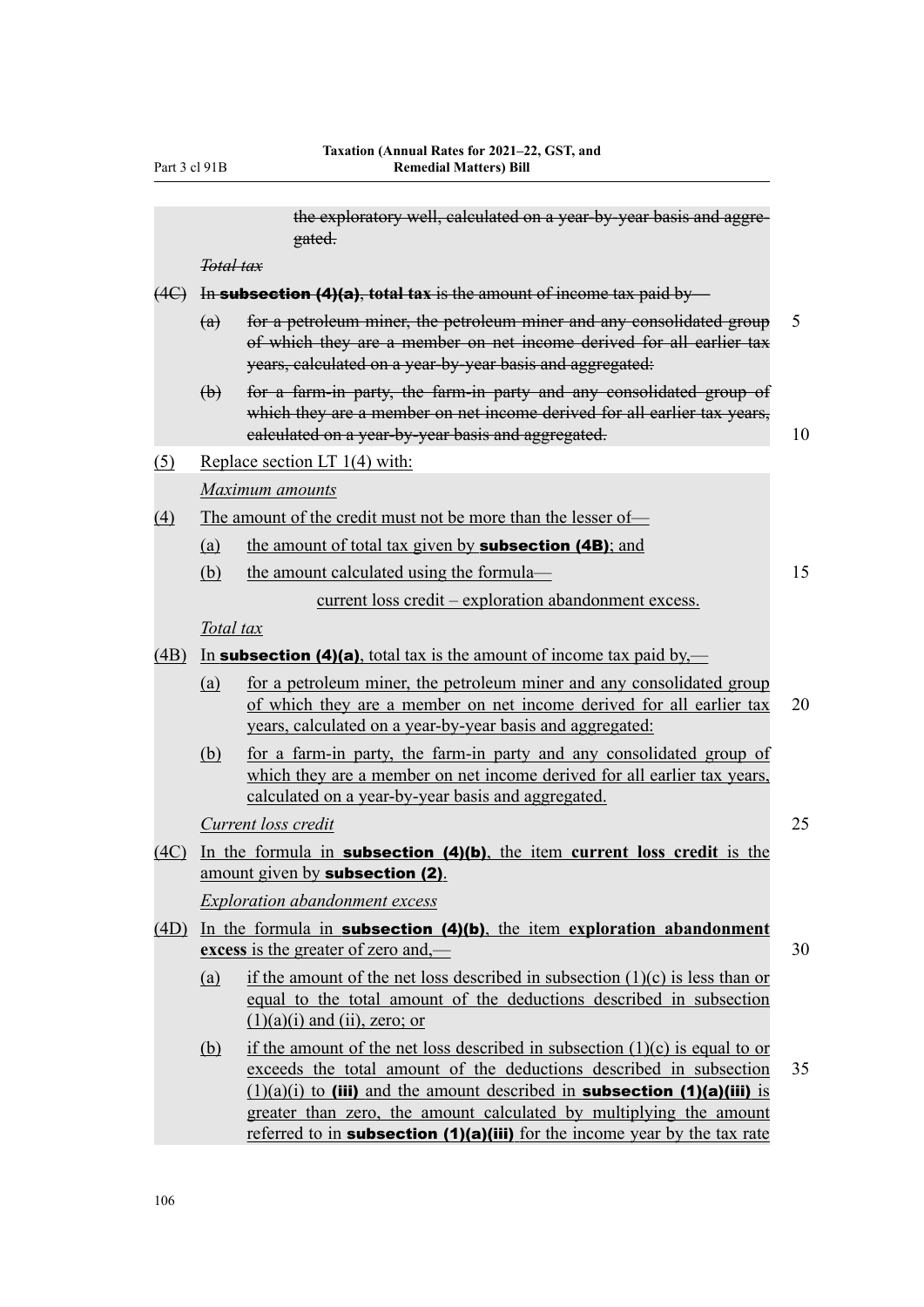|      |                                                                                  |                                                                                                                          | referred to in subsection $(3)(b)$ and subtracting the amount of income tax<br>(the post-abandonment tax) paid by,—                                                                                                                                                                           |    |  |  |  |
|------|----------------------------------------------------------------------------------|--------------------------------------------------------------------------------------------------------------------------|-----------------------------------------------------------------------------------------------------------------------------------------------------------------------------------------------------------------------------------------------------------------------------------------------|----|--|--|--|
|      |                                                                                  | (i)                                                                                                                      | for a petroleum miner, the petroleum miner and any consolidated<br>group of which they are a member on net income derived for tax<br>years beginning after drilling for the purposes of exploration<br>ceased in the exploratory well, calculated on a year-by-year basis<br>and aggregated:  | 5  |  |  |  |
|      |                                                                                  | (ii)                                                                                                                     | for a farm-in party, the farm-in party and any consolidated group<br>of which they are a member on net income derived for tax years<br>beginning after drilling for the purposes of exploration ceased in<br>the exploratory well, calculated on a year-by-year basis and aggre-<br>gated; or | 10 |  |  |  |
|      | $\Omega$                                                                         |                                                                                                                          | if neither of <b>paragraphs (a) and (b)</b> applies, the amount calculated<br>using the formula-                                                                                                                                                                                              |    |  |  |  |
|      |                                                                                  |                                                                                                                          | $(net loss - decommissioning deductions) \times tax rate - post-abandoment$<br>tax.                                                                                                                                                                                                           | 15 |  |  |  |
|      |                                                                                  |                                                                                                                          | Definition of items in formula                                                                                                                                                                                                                                                                |    |  |  |  |
| (4E) | In the formula in subsection $(4D)(c)$ .                                         |                                                                                                                          |                                                                                                                                                                                                                                                                                               |    |  |  |  |
|      | net loss is the amount of the net loss described in subsection $(1)(c)$ :<br>(a) |                                                                                                                          |                                                                                                                                                                                                                                                                                               |    |  |  |  |
|      | (b)                                                                              |                                                                                                                          | decommissioning deductions is the total amount of the deductions<br>described in subsection $(1)(a)(i)$ and $(ii)$ :                                                                                                                                                                          | 20 |  |  |  |
|      | (c)                                                                              |                                                                                                                          | <b>tax rate</b> is the tax rate referred to in subsection $(3)(b)$ :                                                                                                                                                                                                                          |    |  |  |  |
|      | (d)                                                                              |                                                                                                                          | <b>post-abandonment tax</b> is the amount of income tax described in <b>sub-</b><br>section (4D)(b).                                                                                                                                                                                          |    |  |  |  |
| (6)  |                                                                                  |                                                                                                                          | In section LT 1(5), replace "subsection (4)(b)" with "subsections $(4B)(b)$<br>and $(4G)$ subsections $(4B)$ and $(4D)$ ".                                                                                                                                                                    | 25 |  |  |  |
| (7)  |                                                                                  | In section LT 1(6), replace "subsection (4)" with "subsections $(4B)(b)$ and<br>$(4C)$ -subsections $(4B)$ and $(4D)$ ". |                                                                                                                                                                                                                                                                                               |    |  |  |  |
| (8)  |                                                                                  | In section LT $1(7)$ , replace "subsections $(4)(b)$ " with "subsections $(4B)(b)$ ,<br>30<br>$(4C)^{3}$                 |                                                                                                                                                                                                                                                                                               |    |  |  |  |
| (8)  | In section LT $1(7)$ ,—                                                          |                                                                                                                          |                                                                                                                                                                                                                                                                                               |    |  |  |  |
|      | (a)                                                                              |                                                                                                                          | replace "subsections $(4)(b)$ " with "subsections $(4B)$ , $(4D)$ ,":                                                                                                                                                                                                                         |    |  |  |  |
|      | <u>(b)</u>                                                                       |                                                                                                                          | replace "the amount referred to in subsection $(4)(a)$ " with "the current<br>loss credit".                                                                                                                                                                                                   |    |  |  |  |
| 92   |                                                                                  |                                                                                                                          | Section LY 5 amended (Eligible research and development expenditure)                                                                                                                                                                                                                          | 35 |  |  |  |
| (1)  |                                                                                  |                                                                                                                          | In section LY $5(1)(a)$ , replace "; but" with "; and".                                                                                                                                                                                                                                       |    |  |  |  |
|      |                                                                                  |                                                                                                                          |                                                                                                                                                                                                                                                                                               |    |  |  |  |

(2) After section LY  $5(1)(a)$ , insert: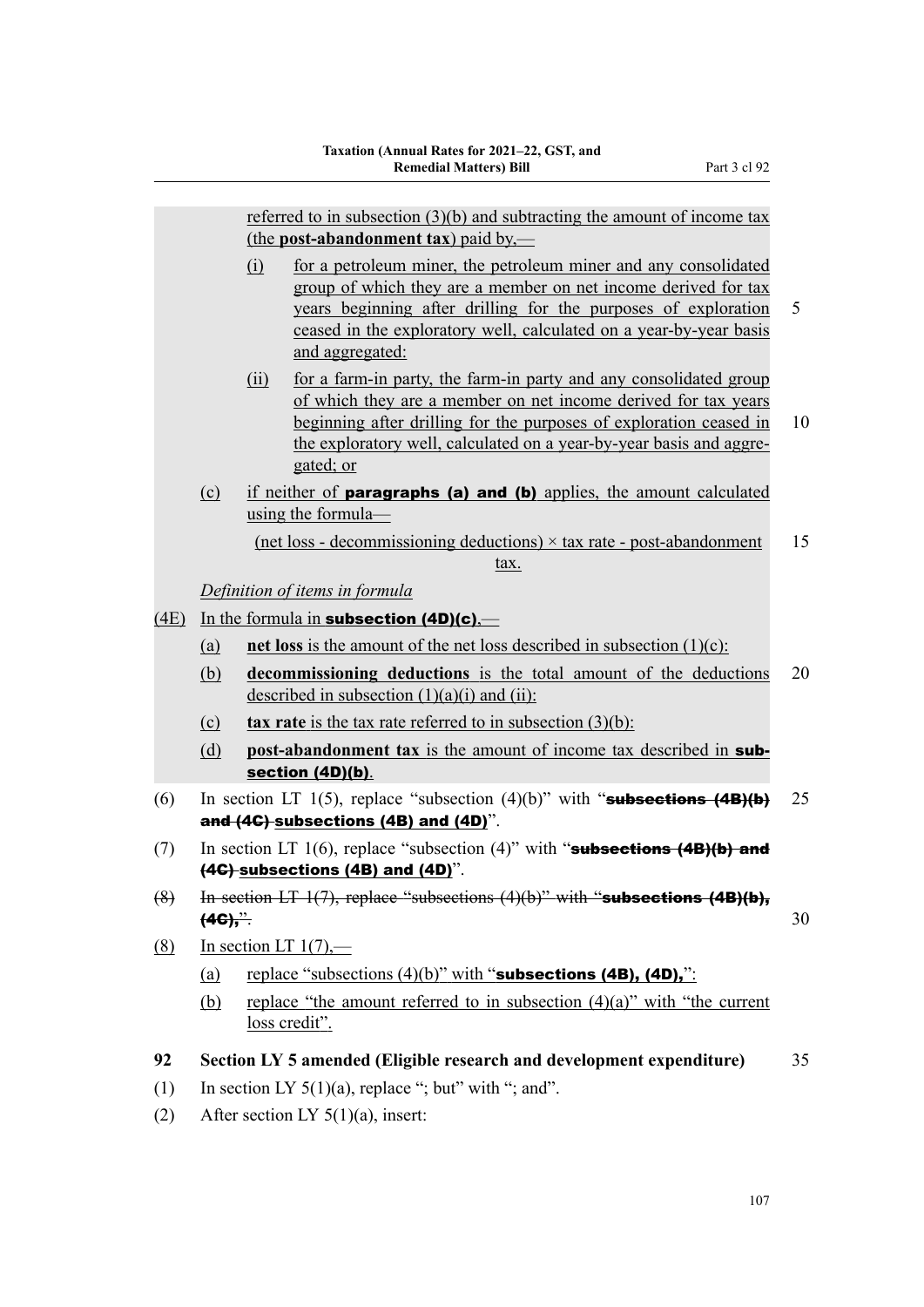|     | (ab) |                                                 | includes expenditure or loss, described in schedule 21B, part A, to the<br>extent to which the expenditure or loss is incurred on a supporting<br>research and development activity conducted-                                                                                   |    |  |  |  |  |
|-----|------|-------------------------------------------------|----------------------------------------------------------------------------------------------------------------------------------------------------------------------------------------------------------------------------------------------------------------------------------|----|--|--|--|--|
|     |      | (i)                                             | in the income year immediately before the income year that this<br>subpart first applies for the core research and development activ-<br>ity to which the supporting activity relates:                                                                                           | 5  |  |  |  |  |
|     |      | (ii)                                            | in the income year immediately after the income year that this<br>subpart last applies for the core research and development activity<br>to which the supporting activity relates; but                                                                                           |    |  |  |  |  |
| (3) |      |                                                 | <b>Subsections (1) and (2)</b> apply for the $2020-21$ and later income years.                                                                                                                                                                                                   | 10 |  |  |  |  |
| 93  |      |                                                 | <b>Section LY 9 amended (Orders in Council)</b>                                                                                                                                                                                                                                  |    |  |  |  |  |
|     |      |                                                 | In section LY 9, list of defined terms, replace "research and development tax<br>credits" with "research and development tax credit".                                                                                                                                            |    |  |  |  |  |
| 94  |      |                                                 | <b>Section LY 10 amended (Evaluation)</b>                                                                                                                                                                                                                                        |    |  |  |  |  |
|     |      | In section LY 10, list of defined terms,—<br>15 |                                                                                                                                                                                                                                                                                  |    |  |  |  |  |
|     | (a)  |                                                 | replace "research and development activities" with "research and devel-<br>opment activity":                                                                                                                                                                                     |    |  |  |  |  |
|     | (b)  |                                                 | replace "research and development tax credits" with "research and<br>development tax credit".                                                                                                                                                                                    |    |  |  |  |  |
| 95  |      |                                                 | Section MD 9 amended (Fifth requirement: earner)                                                                                                                                                                                                                                 | 20 |  |  |  |  |
| (1) |      |                                                 | In section MD $9(1)(a)$ , replace "a full-time earner" with "an earner".                                                                                                                                                                                                         |    |  |  |  |  |
| (2) |      |                                                 | Replace section MD $9(4)$ with:                                                                                                                                                                                                                                                  |    |  |  |  |  |
|     |      | 31 March 2006                                   | Compensation payments for incapacities suffered between 1 January 2006 and                                                                                                                                                                                                       |    |  |  |  |  |
| (4) |      | A person meets the fifth requirement if—        |                                                                                                                                                                                                                                                                                  |    |  |  |  |  |
|     | (a)  |                                                 | they received a child tax credit for an entitlement period ending on 31<br>March 2006; and                                                                                                                                                                                       |    |  |  |  |  |
|     | (b)  |                                                 | between 1 January 2006 and 31 March 2006 (both dates inclusive), they<br>or their spouse, civil union partner, or de facto partner suffered an incap-<br>acity due to personal injury by accident within the meaning of section 26<br>of the Accident Compensation Act 2001; and | 30 |  |  |  |  |
|     | (c)  |                                                 | weekly compensation within the meaning of section 6 of the Accident<br>Compensation Act 2001 is being or will be paid for the incapacity; and                                                                                                                                    |    |  |  |  |  |
|     | (d)  |                                                 | at the time of the incapacity, the person or their spouse, civil union part-<br>ner, or de facto partner-                                                                                                                                                                        | 35 |  |  |  |  |
|     |      | (i)                                             | was deriving, as a full-time earner, income as set out in subsec-<br>tions $(2)$ and $(3)$ , as those subsections were immediately before<br>the amendment made by section $360(2)$ of the Taxation (Inter-                                                                      |    |  |  |  |  |
|     |      |                                                 |                                                                                                                                                                                                                                                                                  |    |  |  |  |  |

108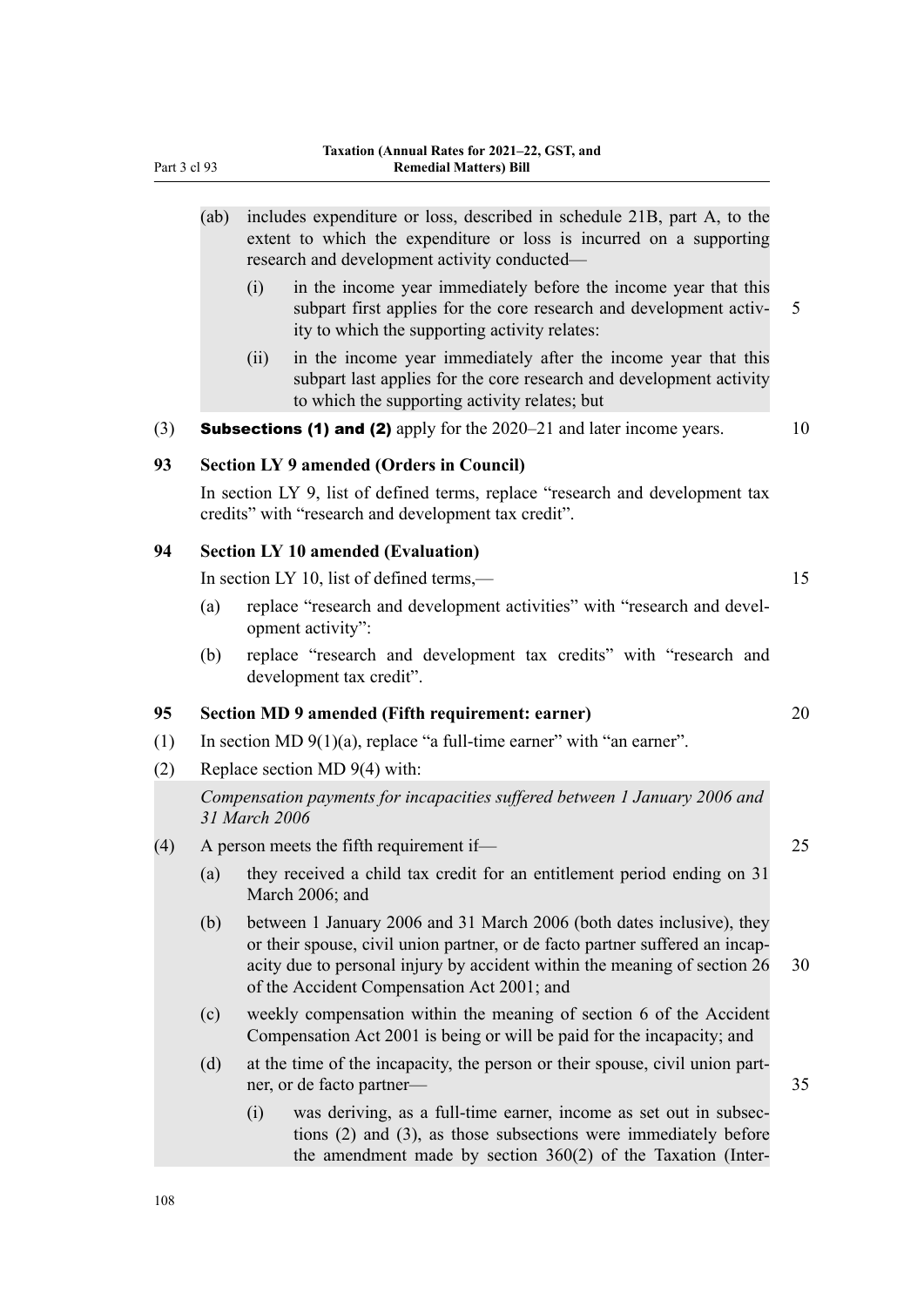national Taxation, Life Insurance, and Remedial Matters) Act 2009; and

- (ii) would have been eligible for the tax credit calculated using the formula in section MD 10, as that section was immediately before the amendments made by section  $127(1)$  and (3) of the Taxation 5 (Annual Rates, Returns Filing, and Remedial Matters) Act 2012, had this Act come into force before the date of the incapacity.
- (3) In section MD 9(5), replace "are normally a full-time earner as described in subsection  $(1)(a)$ " with "normally derive income as set out in subsections  $(2)$ and (3) as a full-time earner". 10
- (4) In section MD 9, list of defined terms, insert "full-time earner".

## **96 Section MX 3 amended (Wage intensity criteria)**

- (1) In section MX  $3(3)(a)(iv)$ , replace "section RD  $3(3)$  or (4) (PAYE income payments)" with "section RD 3B(3) or RD 3C(4) (which relate to income derived by shareholders who are employees)". 15
- (2) In section MX  $3(3)(b)(iv)$ , replace "section RD  $3(3)$  or (4)" with "section RD 3B(3) or RD 3C(4)".

## **97 Section OA 9 amended (General treatment of credits and debits on resident's restricted amalgamation)**

In section OA  $9(3)$ , words before the paragraphs, replace "section OA  $8(7)(b)$  20 and  $(8)$ " with "section OA  $8(7)$  and  $(8)$ ".

## **98 Section OB 4 amended (ICA payment of tax)**

- (1) Replace the heading to section OB 4 with "**ICA payment of tax or transfer to account**".
- (2) Replace section OB 4(1), other than the heading, with: 25
- (1) An ICA company has an imputation credit for an amount of income tax or pro‐ visional tax paid or an amount of excess tax transferred under section 173L or 173M of the Tax Administration Act 1994 or section RC 32(5)(b) (Whollyowned groups of companies). Subsection (3) overrides this subsection.
- (3) In section OB 4(2), replace "(payment of tax)" with "(provisional tax or 30 income tax paid), row 2B (transfer to ICA under section 173L or 173M of the Tax Administration Act 1994 or section RC 32(5)(b)), row 2C (transfer to ICA under section 173L or 173M of the Tax Administration Act 1994 or section RC 32(5)(b)), and row 2D (transfer to ICA under section 173L or 173M of the Tax Administration Act 1994 or section RC  $32(5)(b)$ ". 35
- (4) In section OB  $4(4)(a)$ , replace "paragraph (b)" with "**paragraph (c)**".
- (5) Replace section OB  $4(4)(b)$  with:
	- (c) for an amount of excess tax transferred in a tax year (the **transfer year**) from another period or tax type of the ICA company on a date under sec‐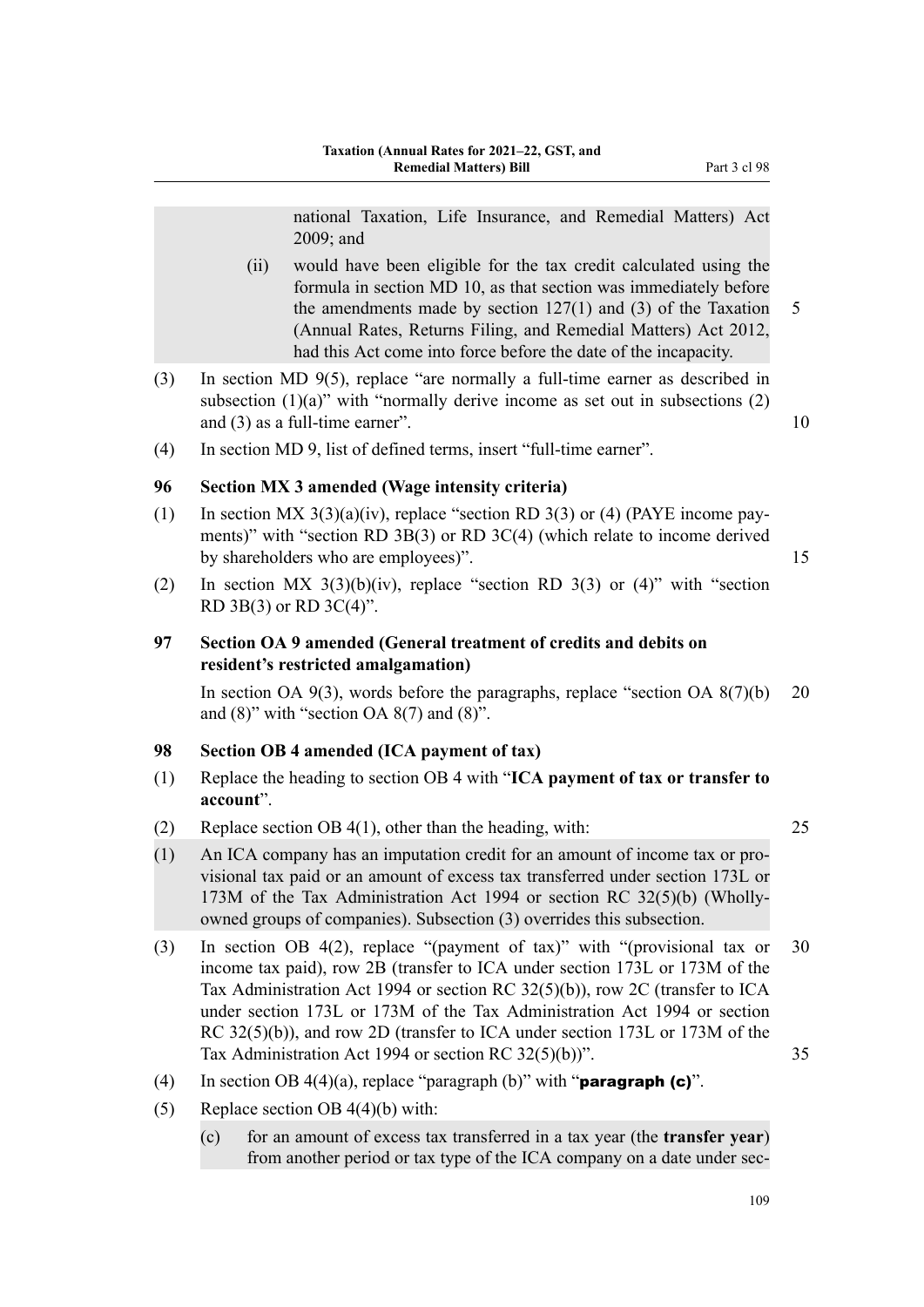Part 3 cl 99

tion 173L of the Tax Administration Act 1994, or from another ICA company on a date under section 173M of that Act or section  $RC 32(5)(b)$ ,-

- (i) despite section  $173L(2)(a)$  to (bb) of that Act, the date of the request for the transfer if that date is in the transfer year; or 5
- (ii) despite section  $173L(2)(a)$  to (bb) of that Act, the date of the request for the transfer if that date is in the tax year following the transfer year and, at the end of the transfer year, the credit in the ICA from which the amount is transferred equals or exceeds the amount of all transfers from that account requested in the transfer 10 year under section 173L or 173M of that Act or section RC 32(5)(b), and the ICA to which the transfer is made is in credit; or
- (iii) the date referred to in the opening words of this paragraph, if the requirements of neither subparagraph (i) nor subparagraph 15 (ii) are met.

## **99 Section OB 32 amended (ICA refund of income tax)**

- (1) Replace the heading to section OB 32 with "**ICA refund of tax or transfer from account**".
- (2) In section OB 32(1), after "paid to the company", insert "or the amount of a 20 transfer of excess income tax or excess provisional tax under section 173L or 173M of the Tax Administration Act 1994 or section RC 32(5)(b) (Whollyowned groups of companies)".
- (3) In section OB  $32(3)(a)$ , after "(refund of income tax)", insert ", row 4B (transfer from ICA under section 173L or 173M of the Tax Administration Act 1994 25 or section RC  $32(5)(b)$ , row 4C (transfer from ICA under section 173L or 173M of the Tax Administration Act 1994 or section RC 32(5)(b)), or row 4D (transfer from ICA under section 173L or 173M of the Tax Administration Act 1994 or section RC 32(5)(b))".
- (4) In section OB 32(4), after "debit that arises", insert "from a refund of income 30 tax".
- (5) Replace section OB 32(6), other than the heading, with:
- (6) The debit date for—
	- (a) a refund of income tax is the day the refund is made; or
	- (b) an amount of excess tax transferred in a tax year (the **transfer year**) to 35 another period or tax type of the ICA company on a date under section 173L of the Tax Administration Act 1994, or to another ICA company on a date under section 173M of that Act or section RC 32(5)(b), is—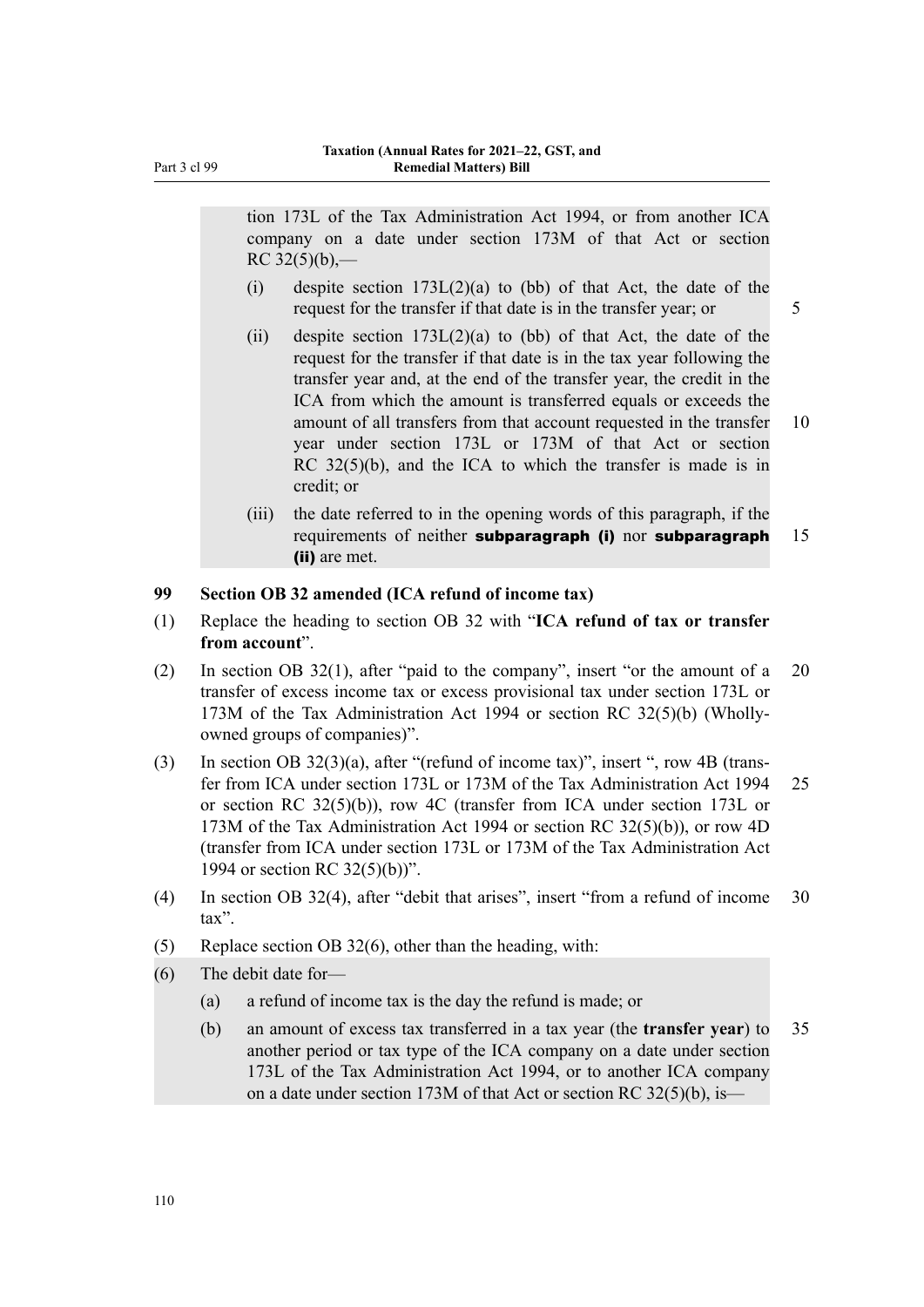- (i) despite section 173L(2)(a) to (bb) of the Tax Administration Act 1994, the date of the request for the transfer if that date is in the transfer year; or
- (ii) despite section  $173L(2)(a)$  to (bb) of the Tax Administration Act 1994, the date of the request for the transfer if that date is in the 5 tax year following the transfer year and, at the end of the transfer year, the credit in the ICA from which the amount is transferred equals or exceeds the amount of all transfers from that account requested in the transfer year under section 173L or 173M of that Act, and the ICA to which the transfer is made is in credit; or 10
- (iii) the date referred to in the opening words of this paragraph, if the requirements of neither subparagraph (i) nor subparagraph (ii) are met.

## **100 Table O1 amended (Table O1: imputation credits)**

In table O1, replace row 2 with: 15

| 2  | Provisional tax or income tax paid                                                                           | day of payment                                                        | section OB<br>4(4)(a)      |
|----|--------------------------------------------------------------------------------------------------------------|-----------------------------------------------------------------------|----------------------------|
| 2B | Transfer to ICA under section 173L or<br>173M of the Tax Administration Act 1994<br>or section RC $32(5)(b)$ | date of request for<br>transfer                                       | section OB<br>4(4)(c)(i)   |
| 2C | Transfer to ICA under section 173L or<br>173M of the Tax Administration Act 1994<br>or section RC $32(5)(b)$ | date of request for<br>transfer                                       | section OB<br>4(4)(c)(ii)  |
| 2D | Transfer to ICA under section 173L or<br>173M of the Tax Administration Act 1994<br>or section RC $32(5)(b)$ | date of transfer under<br>section $173L$ , $173M$ , or<br>RC 32(5)(b) | section OB<br>4(4)(c)(iii) |

#### **101 Table O2 amended (Table O2: imputation debits)**

In table O2, replace row 4 with:

| Refund of income tax                                                                                           | day of refund                                                         | section OB<br>32(6)(a)      |
|----------------------------------------------------------------------------------------------------------------|-----------------------------------------------------------------------|-----------------------------|
| Transfer from ICA under section 173L or<br>173M of the Tax Administration Act 1994<br>or section RC $32(5)(b)$ | date of request for<br>transfer                                       | section OB<br>32(6)(b)(i)   |
| Transfer from ICA under section 173L or<br>173M of the Tax Administration Act 1994<br>or section RC $32(5)(b)$ | date of request for<br>transfer                                       | section OB<br>32(6)(b)(ii)  |
| Transfer from ICA under section 173L or<br>173M of the Tax Administration Act 1994<br>or section RC $32(5)(b)$ | date of transfer under<br>section $173L$ , $173M$ , or<br>RC 32(5)(b) | section OB<br>32(6)(b)(iii) |
|                                                                                                                |                                                                       |                             |

## **102 Section OK 2 amended (MACA payment of tax)**

- (1) Replace the heading to section OK 2 with "**MACA payment of tax or trans‐ fer to account**". 20
- (2) In section OK 2(1), after "or provisional tax", insert ", or for an amount of excess tax transferred under section 173L of the Tax Administration Act 1994".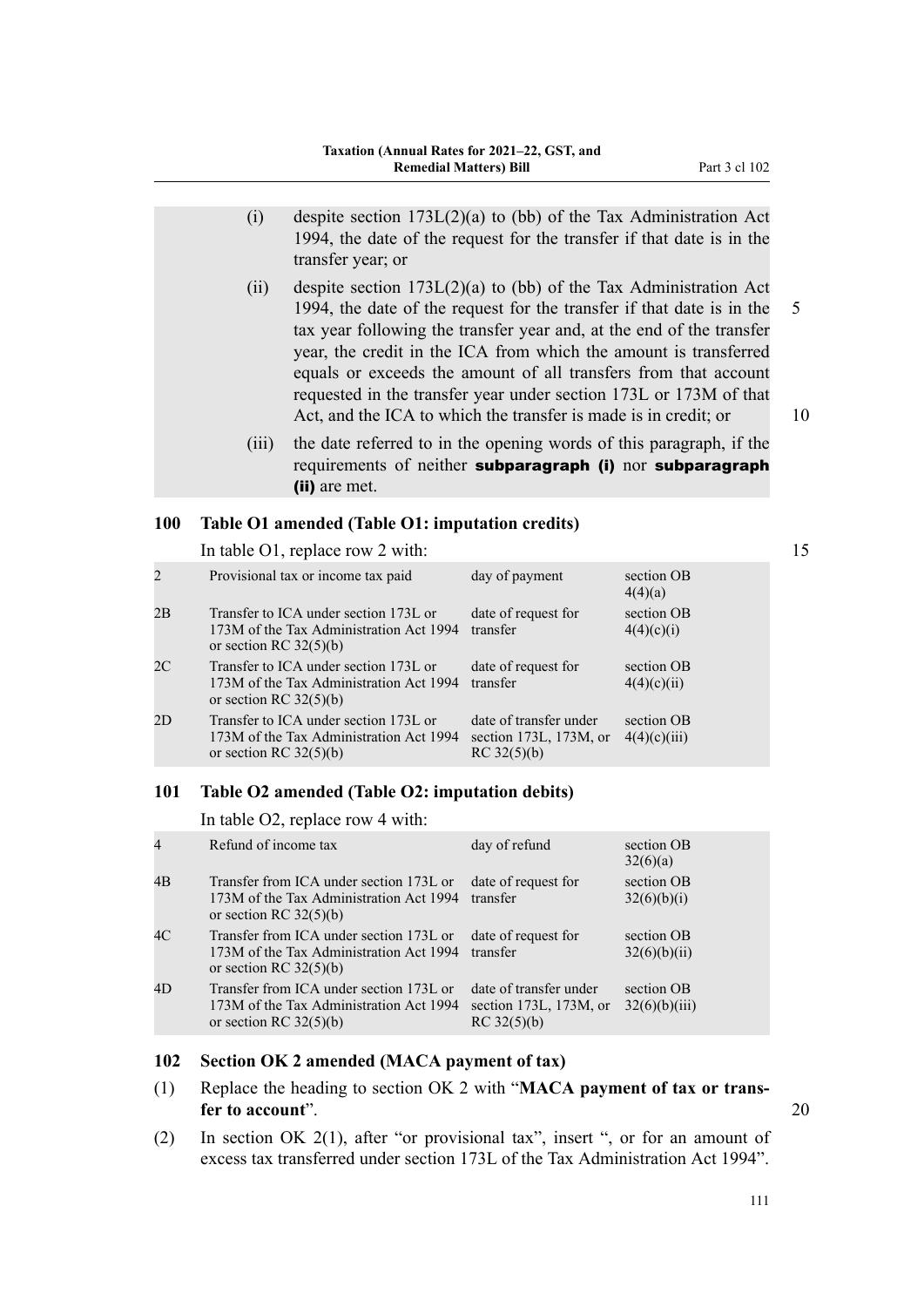| Part 3 cl 103 |  |  |
|---------------|--|--|
|               |  |  |

- (3) In section OK 2(2), replace "(payment of tax)" with "(provisional tax and income tax paid), row 2B (transfer under section 173L of the Tax Administration Act 1994), row 2C (transfer under section 173L of the Tax Administration Act 1994), and row 2D (transfer under section 173L of the Tax Administration Act 1994)". 5
- (4) Replace section OK 2(4), other than the heading, with:
- (4) The credit date is—
	- (a) for a payment of income tax or provisional tax, the day on which the tax is paid; or
	- (b) for an amount of excess tax transferred in a tax year (the **transfer year**) 10 from another period or tax type of the Maori authority under section 173L of the Tax Administration Act 1994,—
		- (i) despite section  $173L(2)(a)$  to (bb) of that Act, the date of the request for the transfer, if that date is in the transfer year; or
		- (ii) despite section  $173L(2)(a)$  to (bb) of that Act, the date of the 15 request for the transfer, if that date is in the tax year following the transfer year and, at the end of the transfer year, the credit in the MACA from which the amount is transferred equals or exceeds the amount of all transfers from that account requested in the transfer year under section 173L or 173M of that Act or section 20 RC 32(5)(b), and the MACA to which the transfer is made is in credit; or
		- (iii) the date of the transfer under section 173L of that Act, if the requirements of neither subparagraph (i) nor subparagraph (ii) are met. 25

## **103 Section OK 3 amended (MACA payment of tax to other Maori authorities)**

- (1) Replace the heading to section OK 3 with "**MACA transfer of excess tax from other Maori authorities**".
- (2) Replace section OK 3(1), other than the heading, with:
- (1) A Maori authority has a Maori authority credit for a transfer of excess tax from 30 another Maori authority under section 173M of the Tax Administration Act 1994 or section RC 32(5)(b) (Wholly-owned groups of companies).
- (3) In section OK 3(2), replace "(payment of tax to another Maori authority)" with "(transfer from another Maori authority under section 173M of the Tax Admin‐ istration Act 1994 or section RC  $32(5)(b)$ , row 3B (transfer from another 35 Maori authority under section 173M of the Tax Administration Act 1994 or section RC 32(5)(b)), and row 3C (transfer from another Maori authority under section 173M of the Tax Administration Act 1994 or section RC 32(5)(b))".
- (4) Replace section OK 3(3), other than the heading, with: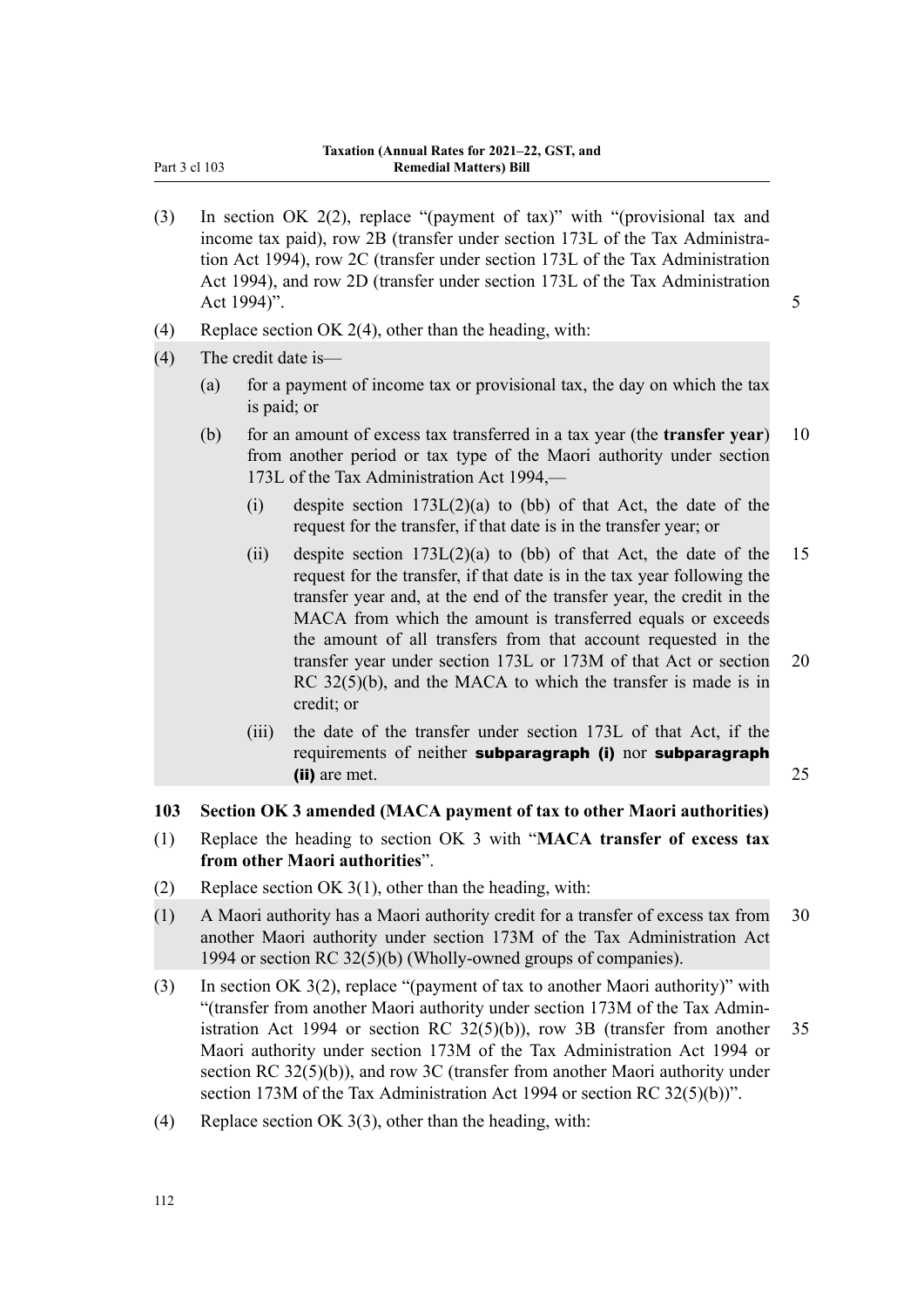- (4) The credit date for a transfer of excess tax in a tax year (the **transfer year**) from another Maori authority under section 173M of the Tax Administration Act 1994 is—
	- (a) despite section 173L(2)(a) to (bb) of that Act, the date of the request for the transfer, if— 5
		- (i) the date of that request is in the transfer year; or
		- (ii) the date of that request is in the tax year following the transfer year and, at the end of the transfer year, the credit in the MACA from which the amount is transferred equals or exceeds the amount of all transfers from that account requested in the tax year 10 under section 173L or 173M of that Act or section RC 32(5)(b), and the MACA to which the transfer is made is in credit; or
	- (b) the date of the transfer under section 173M of that Act or section RC 32(5)(b), if the requirements of **paragraph (a)** are not met.

#### **104 Section OK 11 amended (MACA allocation of provisional tax)** 15

- (1) Replace the heading to section OK 11 with "**MACA transfer of excess tax to other Maori authorities**".
- (2) Replace section OK 11(1), other than the heading, with:
- (1) A Maori authority has a Maori authority debit for a transfer of excess tax to another Maori authority under section 173M of the Tax Administration Act 20 1994 or section RC 32(5)(b) (Wholly-owned groups of companies).
- (3) In section OK 11(2), replace "(allocation of provisional tax)" with "(transfer to another Maori authority under section 173M of the Tax Administration Act 1994 or section RC 32(5)(b)), row 3B (transfer to another Maori authority under section 173M of the Tax Administration Act 1994) or section 25 RC 32(5)(b), and row 3C (transfer to another Maori authority under section 173M of the Tax Administration Act 1994 or section RC 32(5)(b))".
- (4) Replace section OK 11(3), other than the heading, with:
- (3) The debit date for a transfer of excess tax in a tax year (the **transfer year**) to another Maori authority under section 173M of the Tax Administration Act 30 1994 or section RC 32(5)(b) is—
	- (a) despite section 173L(2)(a) to (bb) of that Act, the date of the request for the transfer if that date is in the transfer year; or
	- (b) despite section 173L(2)(a) to (bb) of that Act, the day on which the request for the transfer is made, if that date is in the tax year following 35 the transfer year and, at the end of the transfer year, the credit in the MACA from which the amount is transferred equals or exceeds the amount of all transfers from that account requested in the tax year under section 173L or 173M of that Act or section RC 32(5)(b), and the MACA to which the transfer is made is in credit; or  $40$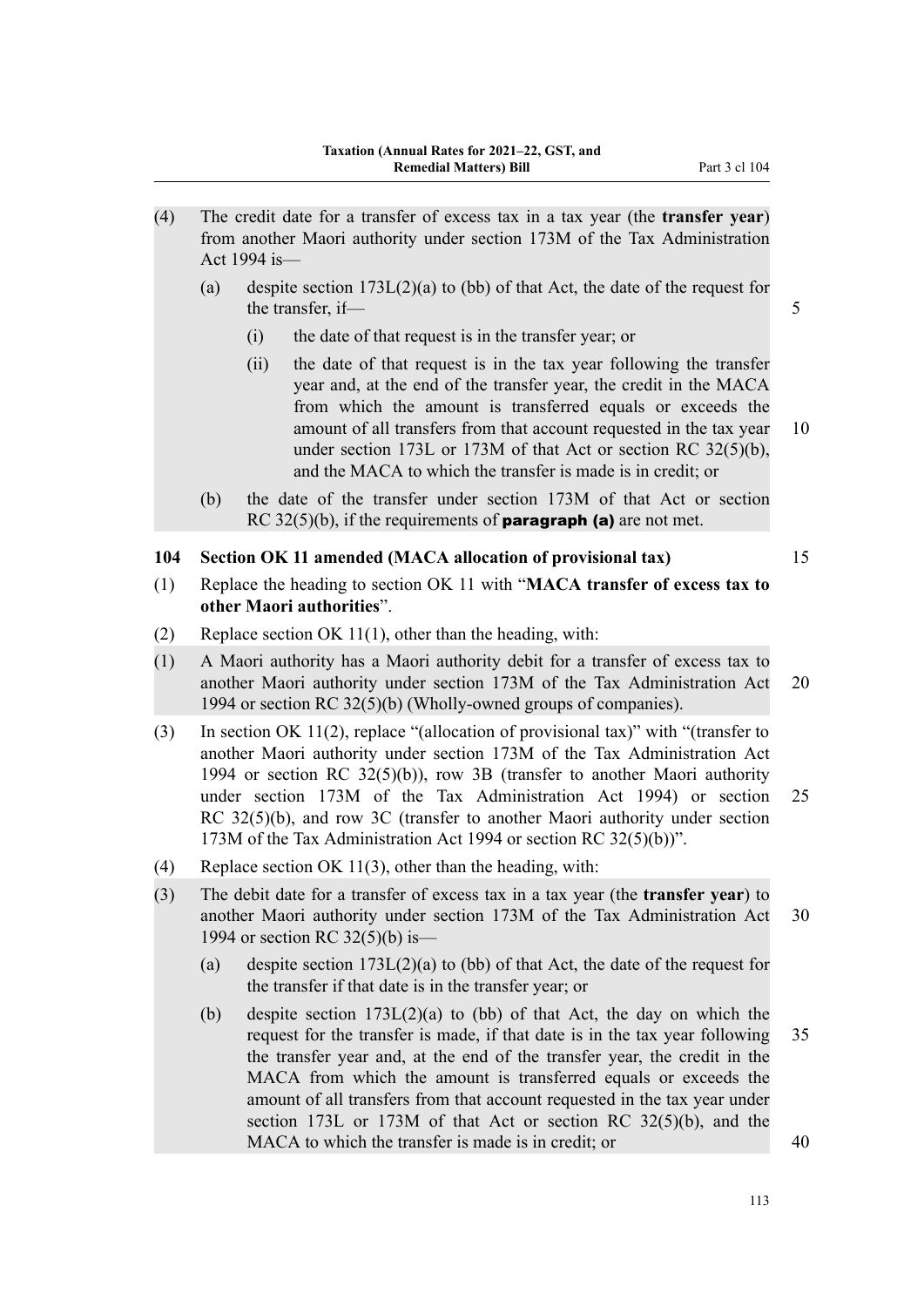(c) the day of the transfer under section 173M of that Act or section RC  $32(5)(b)$ , if the requirements of neither **paragraph (a)** nor **para**graph (b) are met.

## **105 Section OK 12 amended (MACA refund of income tax)**

- (1) Replace the heading to section OK 12 with "**MACA refund of income tax or** 5 **transfer of excess tax to period or tax type**".
- (2) Replace section OK 12(1), other than the heading, with:
- (1) A Maori authority has a Maori authority debit for the amount of a refund of income tax paid to the Maori authority or for a transfer of excess tax to another period or tax type of the Maori authority under section 173L of the Tax Admin- 10 istration Act 1994.
- (3) In section OK 12(3), after "(refund of income tax)", insert ", row 4B (transfer from MACA under section 173L of the Tax Administration Act 1994), row 4C (transfer from MACA under section 173L of the Tax Administration Act 1994), and row 4D (transfer from MACA under section 173L of the Tax 15 Administration Act 1994)".
- (4) Replace section OK 12(6), other than the heading, with:
- (6) The debit date for—
	- (a) a refund of income tax is the day the refund is made; or
	- (b) an amount of excess tax transferred in a tax year (the **transfer year**) to 20 another period or tax type of the Maori authority under section 173L of the Tax Administration Act 1994, is—
		- (i) despite section  $173L(2)(a)$  to (bb) of that Act, the date of the request for the transfer, if that date is in the transfer year; or
		- (ii) despite section  $173L(2)(a)$  to (bb) of that Act, the date of the 25 request for the transfer, if that date is in the tax year following the transfer year and, at the end of the transfer year, the credit in the MACA from which the amount is transferred equals or exceeds the amount of all transfers from that account requested in the tax year under section 173L or 173M of that Act and section 30 RC 32(5)(b), and the MACA to which the transfer is made is in credit; or
		- (iii) the date of the transfer under section 173L of that Act, if the requirements of neither subparagraph (i) nor subparagraph (ii) are met. 35

## **106 Table O17 amended (Table O17: Maori authority credits)**

(1) In table O17, replace row 2 with:

| Provisional tax and income tax paid | day of payment | section OK |
|-------------------------------------|----------------|------------|
|                                     |                | 2(4)(a)    |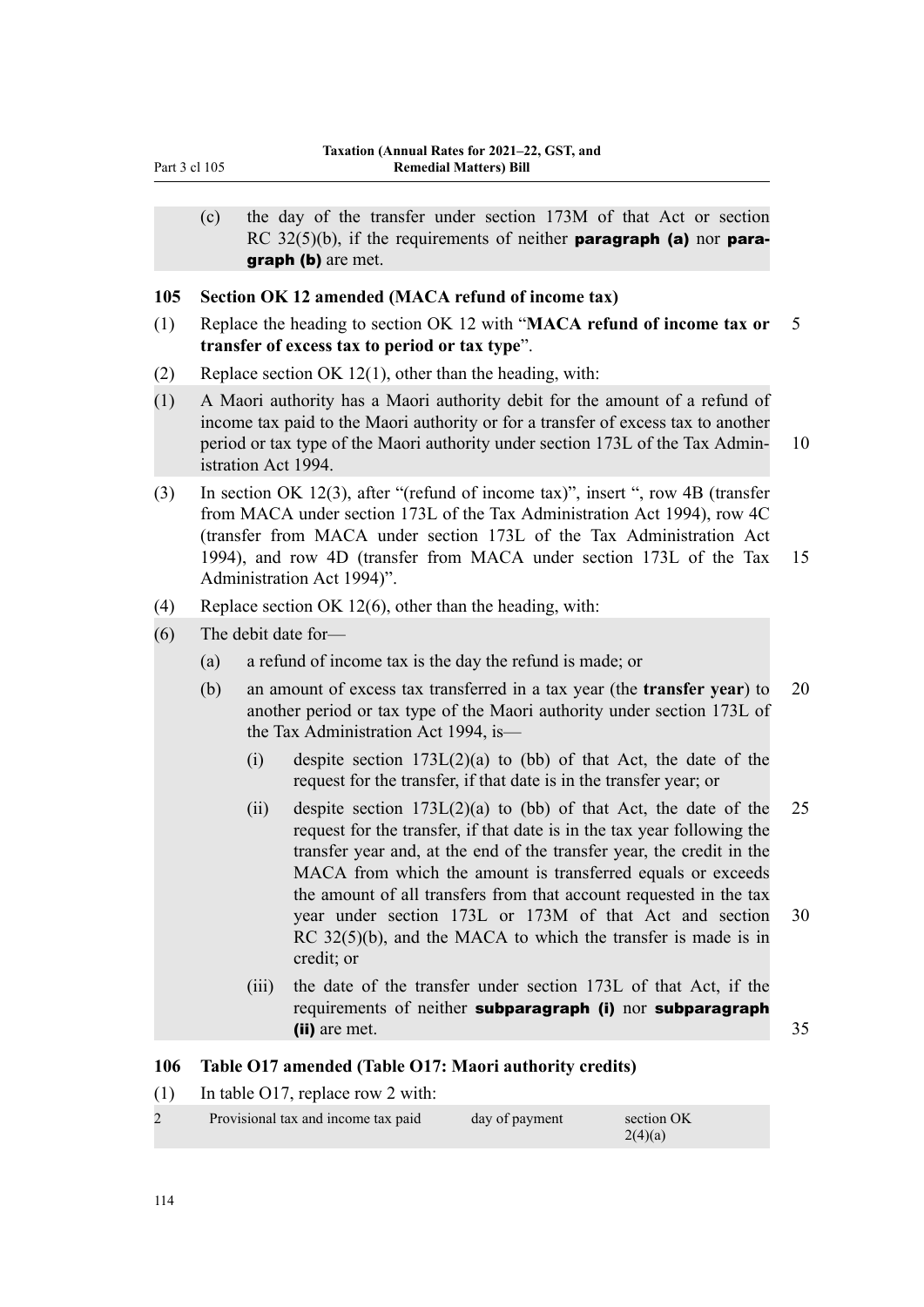## **Taxation (Annual Rates for 2021–22, GST, and**

| 2B             | Transfer to MACA under section 173L of<br>the Tax Administration Act 1994                                                                                                     | date of request for<br>transfer                   | section OK<br>2(4)(b)(i)   |    |
|----------------|-------------------------------------------------------------------------------------------------------------------------------------------------------------------------------|---------------------------------------------------|----------------------------|----|
| 2 <sup>C</sup> | Transfer to MACA under section 173L of<br>the Tax Administration Act 1994                                                                                                     | date of request for<br>transfer                   | section OK<br>2(4)(b)(ii)  |    |
| 2D             | Transfer to MACA under section 173L of<br>the Tax Administration Act 1994                                                                                                     | date under 173L of<br>transfer                    | section OK<br>2(4)(b)(iii) |    |
| (2)            | In table O17, replace row 3 with:                                                                                                                                             |                                                   |                            |    |
| 3              | Transfer to MACA under section 173M of date of request for<br>the Tax Administration Act 1994 or section transfer<br>RC 32(5)(b)                                              |                                                   | section OK<br>3(4)(a)(i)   |    |
| 3B             | Transfer to MACA under section 173M of date of request for<br>the Tax Administration Act 1994 or section transfer<br>RC 32(5)(b)                                              |                                                   | section OK<br>3(4)(a)(ii)  |    |
| 3C             | Transfer to MACA under section 173M of date under section 173M section OK<br>the Tax Administration Act 1994 or section or RC $32(5)(b)$ of transfer $3(4)(b)$<br>RC 32(5)(b) |                                                   |                            |    |
| 107            | Table O18 amended (Table O18: Maori authority debits)                                                                                                                         |                                                   |                            |    |
| (1)            | In table O18, replace row 3 with:                                                                                                                                             |                                                   |                            |    |
| 3              | Transfer from MACA under section 173M<br>of the Tax Administration Act 1994 or<br>section RC $32(5)(b)$                                                                       | date of request for<br>transfer                   | section OK<br>11(3)(a)     |    |
| 3B             | Transfer from MACA under section 173M<br>of the Tax Administration Act 1994 or<br>section RC $32(5)(b)$                                                                       | date of request for<br>transfer                   | section OK<br>11(3)(b)     |    |
| 3 <sup>C</sup> | Transfer from MACA under section 173M date under section 173M section OK<br>of the Tax Administration Act 1994 or<br>section RC $32(5)(b)$                                    | or RC 32(5)(b) of transfer11(3)(c)                |                            |    |
| (2)            | In table O18, replace row 4 with:                                                                                                                                             |                                                   |                            |    |
| 4              | Refund of income tax                                                                                                                                                          | day of refund                                     | section OK<br>12(6)(a)     |    |
| 4B             | Transfer from MACA under section 173L<br>of the Tax Administration Act 1994                                                                                                   | date of request for<br>transfer                   | section OK<br>12(6)(b)(i)  |    |
| 4C             | Transfer from MACA under section 173L<br>of the Tax Administration Act 1994                                                                                                   | date of request for<br>transfer                   | section OK<br>12(6)(b)(ii) |    |
| 4D             | Transfer from MACA under section 173L<br>of the Tax Administration Act 1994                                                                                                   | date under section 173L section OK<br>of transfer | 12(6)(b)(iii)              |    |
| 108            | Section OP 12 amended (Consolidated ICA dividend derived with                                                                                                                 |                                                   |                            | 5  |
|                | imputation credit)                                                                                                                                                            |                                                   |                            |    |
| (1)            | In section OP $12(1)$ , after "company", insert "that is not a local authority".                                                                                              |                                                   |                            |    |
| (2)            | In section OP 12, list of defined terms, insert "local authority".                                                                                                            |                                                   |                            |    |
| (3)            | <b>Subsection (1)</b> applies for the 2022–23 and later income years.                                                                                                         |                                                   |                            |    |
| 109            | Section OP 30 amended (Consolidated ICA refund of income tax)                                                                                                                 |                                                   |                            | 10 |
| (1)            | In section OP $30(2)$ ,—                                                                                                                                                      |                                                   |                            |    |
|                | $1$ $(1)$ $1$ $(641 - 11)^{1/2}$ $(1)$ $(641 - 11)^{1/2}$                                                                                                                     |                                                   |                            |    |

(a) paragraph (b), replace "the debit." with "the debit; or":

115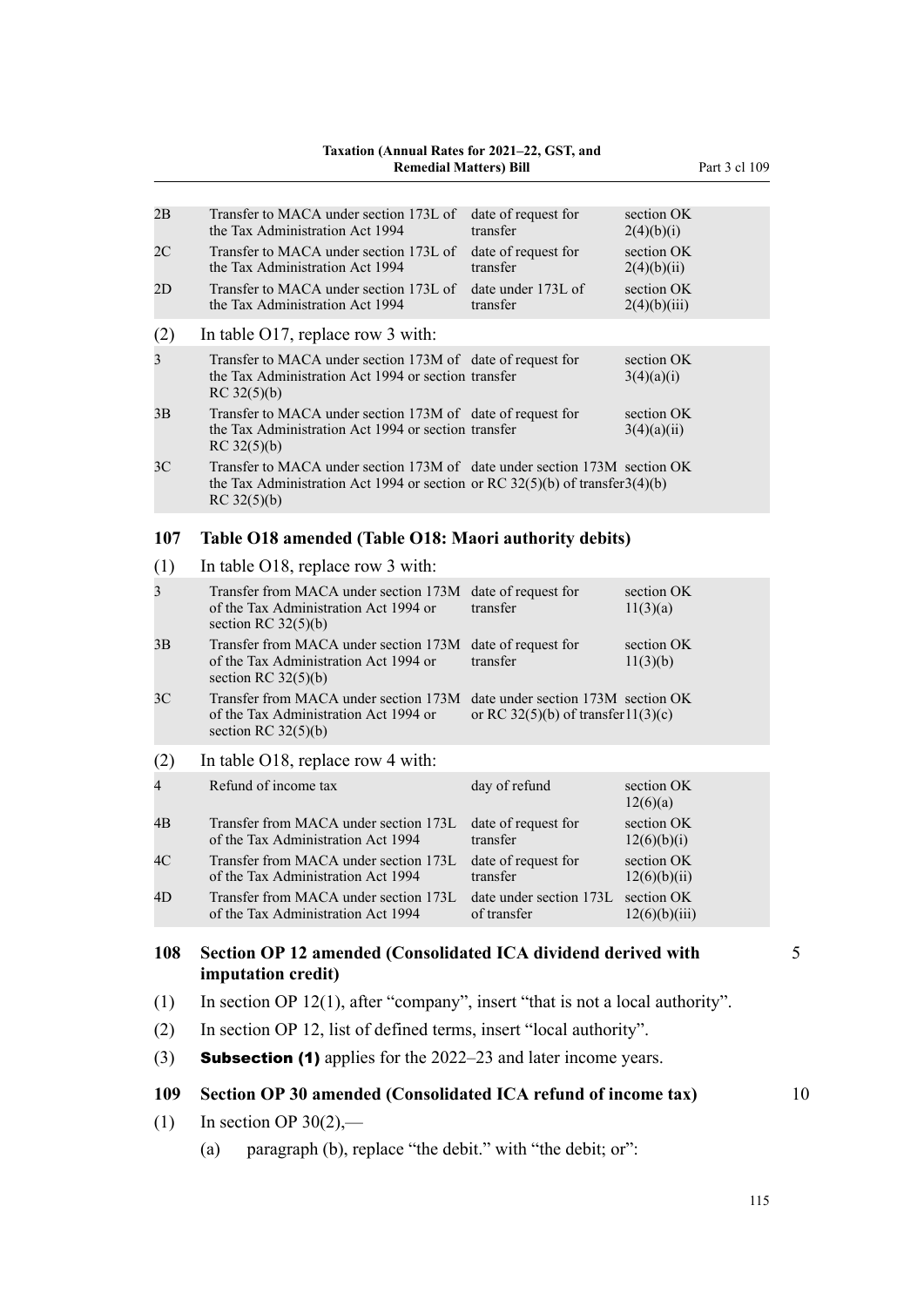- (b) after paragraph (b), insert:
- (c) a refund of income tax or provisional tax paid to a local authority.
- (2) In section OP 30, list of defined terms, insert "local authority".
- (3) **Subsection (1)** applies for the  $2022-23$  and later income years.

## **109B Section OP 31 amended (Consolidated ICA amount applied to pay other** 5 **taxes)**

- (1) Replace section OP 31(1), other than the heading, with:
- (1) A consolidated imputation group has an imputation debit for—
	- (a) an amount of overpaid income tax applied to pay an amount due under the Inland Revenue Acts: 10

- (b) an increased amount of tax as described in section RP 17B(3) (Tax pool‐ ing accounts and their use) applied to pay an amount due under the Inland Revenue Acts other than income tax.
- (2) Subsection (1) applies for the 2008–09 and later income years. However subsection (1) does not apply if a person has taken a tax position ignoring 15 this section before the start of the 2020–21 income year.

## **110 Section RC 35B amended (Treatment of overpaid provisional tax instalments calculated using AIM method)**

In section RC 35B(2)(b), replace "ICA refund of income tax" with "ICA refund of tax or transfer from account". 20

## **111 Section RC 38 amended (Crediting income tax with early-payment discount)**

- (1) In section RC 38(4)(a), replace "6.7%" with "the rate that is 2% greater than the Commissioner's paying rate set by an Order in Council under section 120H of the Tax Administration Act 1994". 25
- (2) **Subsection (1)** applies to the  $2022-23$  and later income years.

## **112 Section RC 40 amended (Some definitions)**

- (1) In section RC 40, definition of **small-business person**, paragraph (a), after "partnership", insert "or as the owner of a look-through company".
- (2) **Subsection (1)** applies to the  $2019-20$  and later income years.  $30$

#### **113 Section RD 5 amended (Salary or wages)**

Replace section RD  $5(1)(c)(iv)$  with:

- (iv) an amount of income described in section RD 3B(3):
- (ivb) an amount of income described in section RD 3C(4):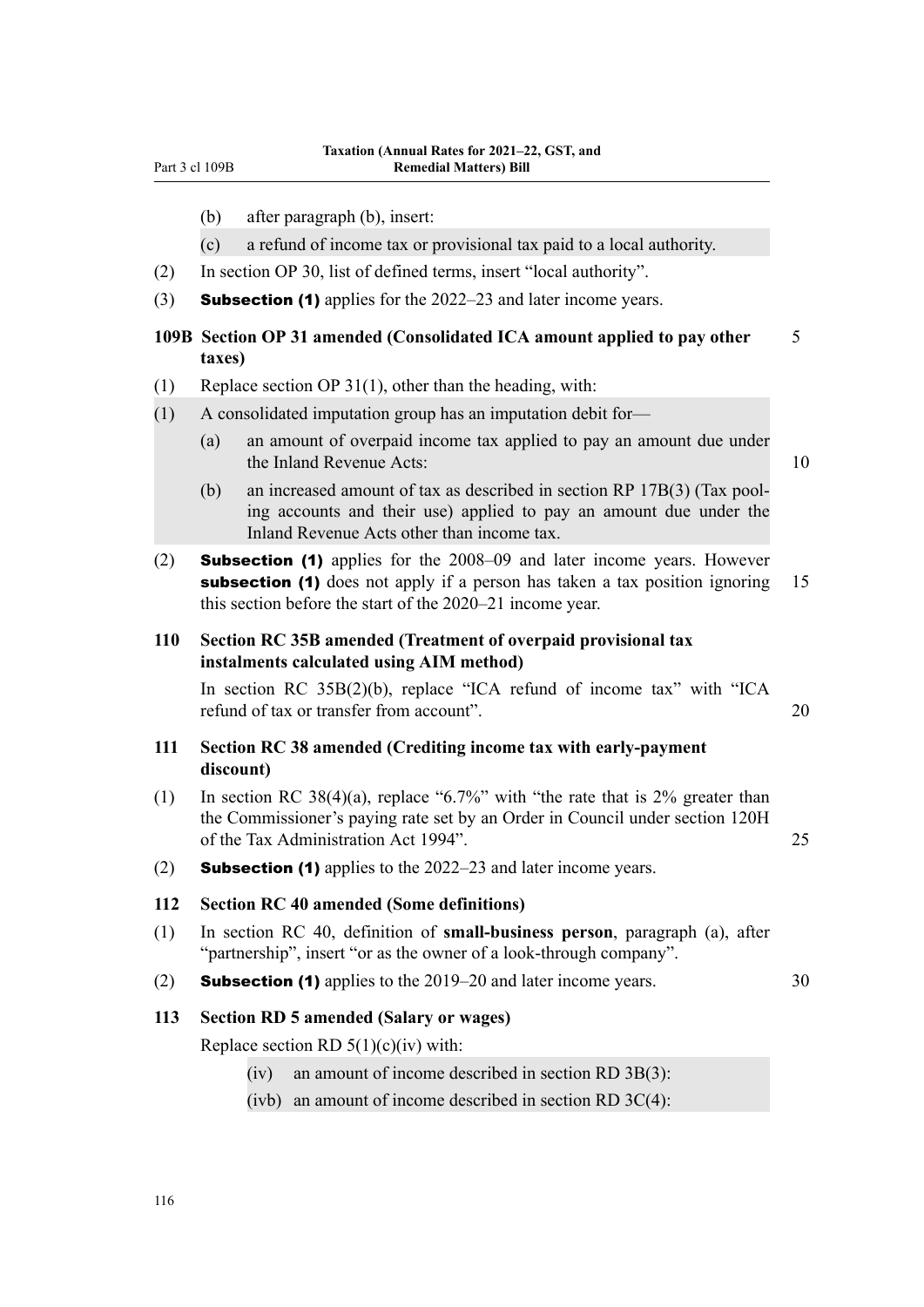## **114 Section RD 45 replaced (Unclassified benefits)**

(1) Replace section RD 45 with:

## **RD 45 Unclassified benefits**

#### *Liability limited*

(1) An employer is liable to pay FBT on an unclassified benefit only within the 5 limits described in this section.

*Quarterly payment*

- (2) When FBT is paid quarterly, an employer is liable for FBT on an unclassified benefit provided to an employee in a quarter only if—
	- (a) the total taxable value of all unclassified benefits provided in the quarter 10 to the employee by the employer, or by persons associated, at any time in the quarter, with the employer, is more than \$300; or
	- (b) the total taxable value of all unclassified benefits in the categories described in **subsection** (4) provided in the last 4 quarters including the current quarter, whether accounted for on a quarterly or an income 15 year basis, is more than \$22,500.

*Yearly payment*

- (3) When FBT is paid on either an annual basis or an income year basis, except when **subsection (5)** applies, an employer is liable for FBT on unclassified benefits provided to an employee in the tax year or income year only if— 20
	- (a) the total taxable value of all unclassified benefits provided in the tax year or income year to the employee by the employer, or by persons associated, at any time in the tax year or income year, with the employer, is more than \$1,200; or
	- (b) the total taxable value of all unclassified benefits in the categories 25 described in **subsection** (4) provided in the tax year or income year is more than \$22,500.

*Categories*

- (4) The categories, for an employer, are—
	- (a) unclassified benefits provided by the employer to their employees: 30
	- (b) unclassified benefits provided by persons associated, at any time in the relevant period, with the employer to employees of the employer:
	- (c) unclassified benefits provided by the employer to employees of persons associated, at any time in the relevant period, with the employer:
	- (d) if the employer is a company, unclassified benefits provided by other 35 companies that are part of the same group of companies as the employer, at any time in the relevant period, to employees of those other compan‐ ies.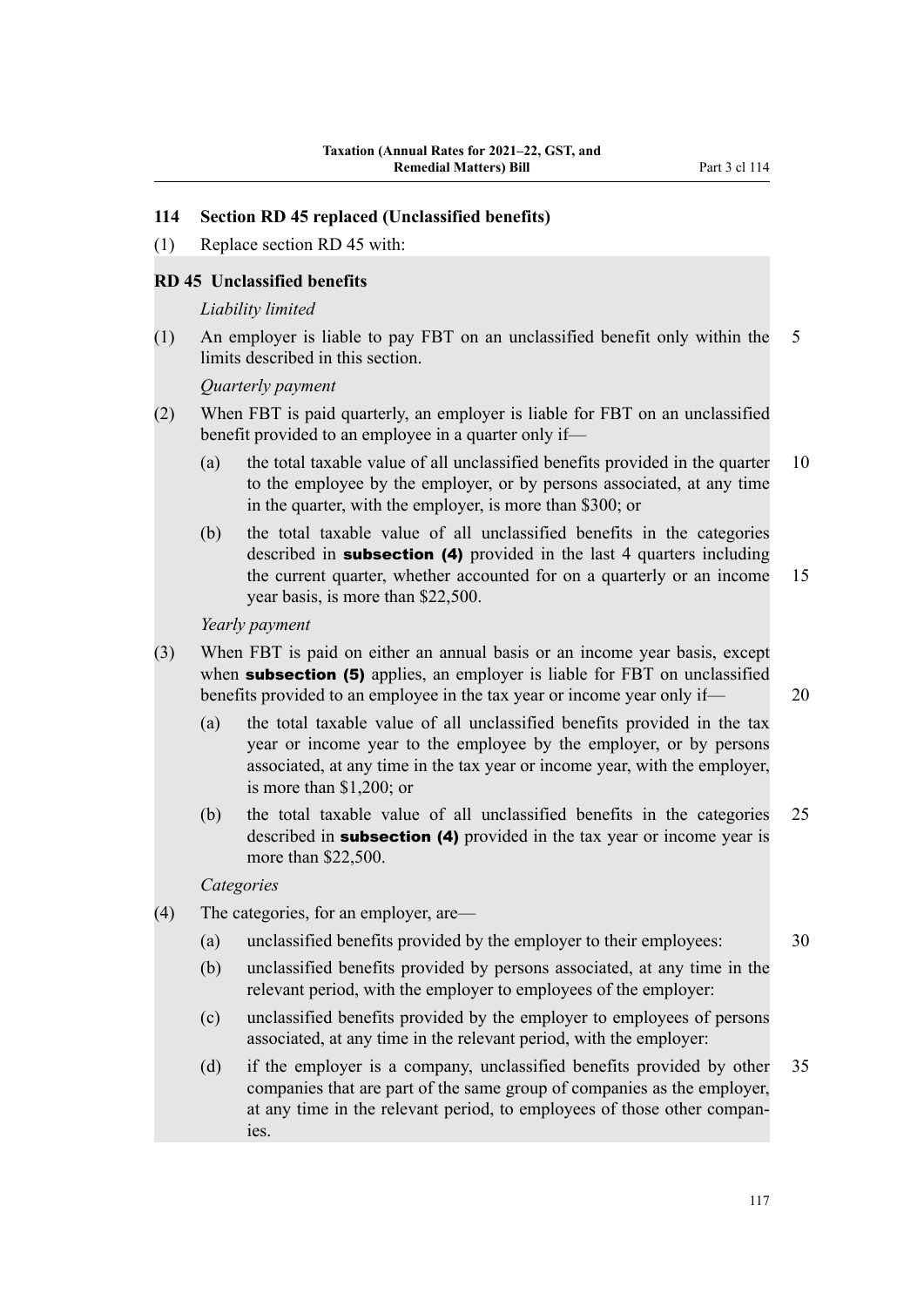## *Period longer or shorter than income year*

- (5) When an employer accounts for FBT on an income year basis, and the period for which they have accounted under section RD 60 differs from an income year for the reasons described in **subsection (6)**, an employer is liable for FBT on unclassified benefits provided in the period only if— 5
	- (a) the total taxable value of all unclassified benefits provided in the period to an employee by the employer, or by persons associated, at any time in the quarter, with the employer, is more than the figure that is the same fraction or multiple of \$1,200 as the number of days in the period is a fraction or multiple of 365; or 10
	- (b) the total taxable value of all unclassified benefits in the categories described in **subsection** (4) provided in the period is more than the figure that is the same fraction or multiple of \$22,500 as the number of days in the period is a fraction or multiple of 365.

*Reasons for difference* 15

- $(6)$  In **subsection (5)**, the income year for which the employer has accounted may be longer or shorter than the normal income year because the employer has either—
	- (a) started or ceased business during that income year; or
	- (b) chosen, with the agreement of the Commissioner, to file a return under 20 this subpart for the income year ending with the date of the annual bal‐ ance of their accounts.

Defined in this Act: associated person, balance date, business, Commissioner, company, employee, employer, FBT, group of companies, income year, pay, quarter, return of income, tax year, unclassified benefit 25

(2) **Subsection (1)** applies for the  $2022-23$  and later income years.

## **114B Section RD 50 amended (Employer's liability for attributed benefits)**

(1) Replace section RD 50(5) with:

*Further options*

- (5) Instead of calculating FBT under subsections (2) and (4), an employer may 30 choose to—
	- (a) pay FBT, for each employee to whom they are required to attribute the value of a fringe benefit under sections RD 47 and RD 49, at the rate of 63.93% on the taxable value of the fringe benefits attributed to the employee; or 35

#### (b) apply subsection (6).

*Requirements for employers who make election referred to in* subsection (5)(b)

(6) An employer who makes an election under **subsection (5)** to apply this subsection must— $\sim$  40

118

- 
-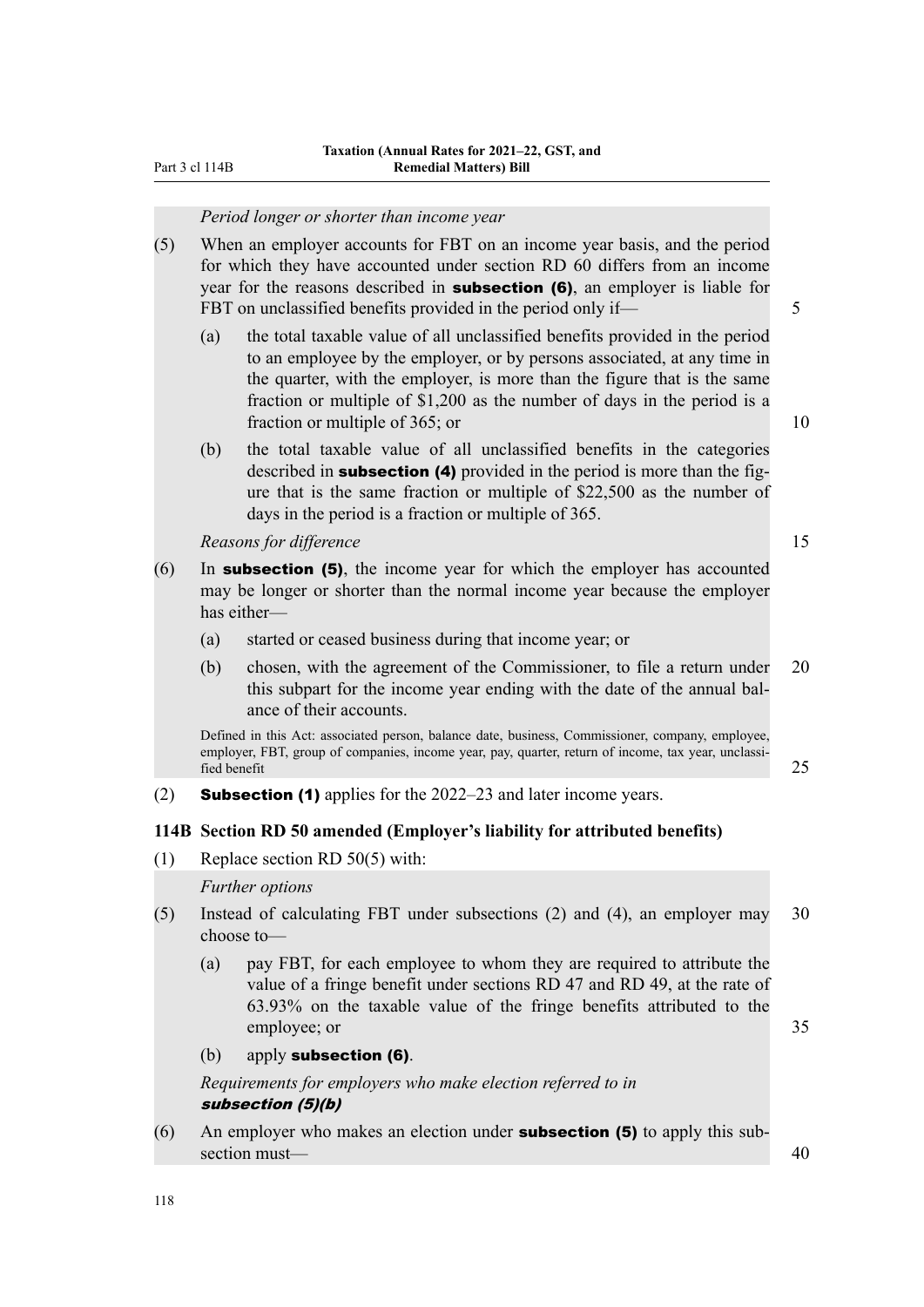|     | (a)                                                                                                | ing apply:    | pay FBT at the rate of 49.25% on the taxable value of the fringe benefits<br>attributed to the employee, for each employee to whom all of the follow-                                                                                                            |    |  |  |  |
|-----|----------------------------------------------------------------------------------------------------|---------------|------------------------------------------------------------------------------------------------------------------------------------------------------------------------------------------------------------------------------------------------------------------|----|--|--|--|
|     |                                                                                                    | (i)           | the employee is an employee to whom the employer is required to<br>attribute the value of a fringe benefit under sections RD 47 and<br>RD 49; and                                                                                                                | 5  |  |  |  |
|     |                                                                                                    | (ii)          | the taxable value of all fringe benefits for the employee, as deter-<br>mined under section RD 51, is \$13,400 or less; and                                                                                                                                      |    |  |  |  |
|     |                                                                                                    | (iii)         | the cash pay of the employee, as determined under that section, is<br>\$160,000 or less; and                                                                                                                                                                     | 10 |  |  |  |
|     | (b)                                                                                                |               | for each other employee to whom the employer is required to attribute<br>the value of a fringe benefit under sections RD 47 and RD $49$ ,—                                                                                                                       |    |  |  |  |
|     |                                                                                                    | (i)           | pay FBT at the rate of 63.93% on the taxable value of the fringe<br>benefits attributed to the employee, if subparagraph (ii) does<br>not apply; or                                                                                                              | 15 |  |  |  |
|     |                                                                                                    | (ii)          | pay FBT at the rate of 49.25% on the taxable value of the fringe<br>benefits attributed to the employee, if the employee's all-inclusive<br>pay, calculated using the formula in section RD $51(2)$ , is less than<br>\$129,681 and the employer chooses 49.25%. |    |  |  |  |
| (2) |                                                                                                    |               | <b>Subsection (1)</b> applies for the $2021-22$ and later income years.                                                                                                                                                                                          | 20 |  |  |  |
|     | 114C Section RD 60 amended (Close company option)                                                  |               |                                                                                                                                                                                                                                                                  |    |  |  |  |
| (1) | In section RD $60(3)(b)$ , replace "the total pay of each employee" with "their<br>FBT liability". |               |                                                                                                                                                                                                                                                                  |    |  |  |  |
| (2) | <b>Subsection (1)</b> applies for the $2021-22$ and later income years.                            |               |                                                                                                                                                                                                                                                                  |    |  |  |  |
|     |                                                                                                    |               | 114D Section RD 61 amended (Small business option)                                                                                                                                                                                                               | 25 |  |  |  |
|     | In section RD $61(3)(b)$ , replace "the total pay of each employee" with "their<br>FBT liability". |               |                                                                                                                                                                                                                                                                  |    |  |  |  |
|     |                                                                                                    |               | 114E Section RD 63 amended (When employer stops employing staff)                                                                                                                                                                                                 |    |  |  |  |
|     |                                                                                                    |               | In section RD $63(3)$ , words before the paragraphs, replace "section RD $50(2)$ or<br>RD 53(3)" with "sections RD 50 and RD 53".                                                                                                                                | 30 |  |  |  |
| 115 |                                                                                                    |               | Section RD 67 replaced (Calculating amounts of tax for employer's<br>superannuation cash contributions)                                                                                                                                                          |    |  |  |  |
|     |                                                                                                    |               | Replace section RD 67 with:                                                                                                                                                                                                                                      |    |  |  |  |
|     |                                                                                                    | contributions | RD 67 Calculating amounts of tax for employer's superannuation cash                                                                                                                                                                                              | 35 |  |  |  |
|     |                                                                                                    |               | The amount of tax for an employer's superannuation cash contribution is-                                                                                                                                                                                         |    |  |  |  |
|     |                                                                                                    |               |                                                                                                                                                                                                                                                                  |    |  |  |  |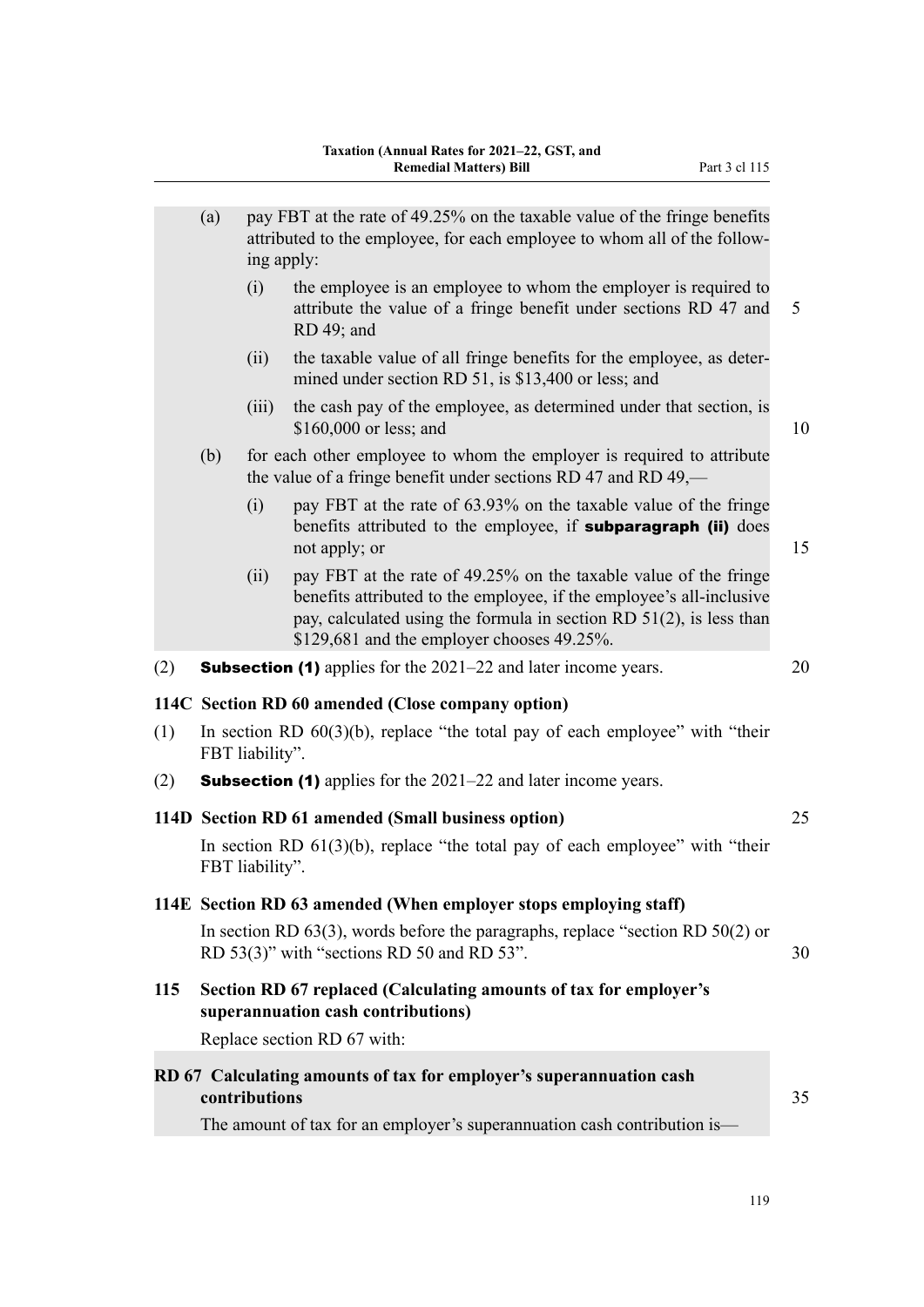| Part 3 cl 116 |            | Taxation (Annual Rates for 2021-22, GST, and<br><b>Remedial Matters) Bill</b>                                                                                                                                                                                                                                  |    |
|---------------|------------|----------------------------------------------------------------------------------------------------------------------------------------------------------------------------------------------------------------------------------------------------------------------------------------------------------------|----|
|               |            |                                                                                                                                                                                                                                                                                                                |    |
|               | (a)        | the amount determined under schedule 1, part D, clause 1 (Basic tax<br>rates: income tax, ESCT, RSCT, RWT, and attributed fringe benefits),<br>unless paragraph (b) or $(c)$ applies; or                                                                                                                       |    |
|               | (b)        | 33% of the employer's superannuation cash contribution, if the contribu-<br>tion is made by a person for the benefit of 1 or more of their past<br>employees and <b>paragraph (c)</b> does not apply; or                                                                                                       | 5  |
|               | (c)        | 39% of the employer's superannuation cash contribution, if an employer<br>chooses 39% and the contribution is to a defined benefit fund.                                                                                                                                                                       |    |
|               |            | Defined in this Act: amount, amount of tax, defined benefit fund, employer, employer's superannu-<br>ation cash contribution                                                                                                                                                                                   | 10 |
| 116           |            | <b>Section RE 2 amended (Resident passive income)</b>                                                                                                                                                                                                                                                          |    |
| (1A)          |            | In section RE $2(5)(a)(i)$ , replace "either of sections CW 9 and CW 10" with<br>"section CW 9, CW 10, or <b>CW 10B</b> ".                                                                                                                                                                                     |    |
|               |            | (1AB) In section RE $2(5)(a)(ii)$ , replace "resident):" with "resident); or".                                                                                                                                                                                                                                 |    |
|               |            | $(1AC)$ After section RE 2(5)(a)(ii), insert:                                                                                                                                                                                                                                                                  | 15 |
|               |            | (iib) under section CW 39 (Local authorities):                                                                                                                                                                                                                                                                 |    |
| (1)           |            | In section RE $2(5)(g)$ , delete ", other than a dividend referred to in section<br>CW $10(3)$ ".                                                                                                                                                                                                              |    |
| (2)           |            | <b>Subsections (1A), (1AB), (1AC), and (1)</b> apply for the $2022-23$ and later<br>income years.                                                                                                                                                                                                              | 20 |
| 117           |            | Section RE 10C amended (Obligations of custodial institutions in relation<br>to certain payments of investment income)                                                                                                                                                                                         |    |
| (1)           |            | Replace section RE $10C(7)(a)(ii)$ with:                                                                                                                                                                                                                                                                       |    |
|               |            | a custodial institution that is not resident in New Zealand; and<br>(ii)                                                                                                                                                                                                                                       |    |
| (2)           |            | After section RE $10C(7)$ , insert:                                                                                                                                                                                                                                                                            | 25 |
|               |            | When branches located in New Zealand                                                                                                                                                                                                                                                                           |    |
|               |            | (7B) For the purposes of <b>subsection (7)(a)(ii)</b> , if the non-resident custodial institu-<br>tion has a branch located in New Zealand that receives a payment of invest-<br>ment income, the branch is treated as the person who must withhold the<br>amount of tax for the payment under subsection (3). | 30 |
| (3)           |            | <b>Subsections (1) and (2)</b> apply for the $2020-21$ and later income years.                                                                                                                                                                                                                                 |    |
| 118           |            | Section RE 21 amended (Basis of payment of RWT)                                                                                                                                                                                                                                                                |    |
|               |            | In section RE 21(3), replace "they must pay" with "they may pay".                                                                                                                                                                                                                                              |    |
| 119           | residents) | Section RF 12 amended (Interest paid by approved issuers or transitional                                                                                                                                                                                                                                       | 35 |
| (1)           |            | In section RF $12(1)(a)(ii)$ , after "a trust", insert "(a <b>security trust</b> )".                                                                                                                                                                                                                           |    |
| (2)           |            | Replace section RF $12(1)(a)(iv)$ with:                                                                                                                                                                                                                                                                        |    |

120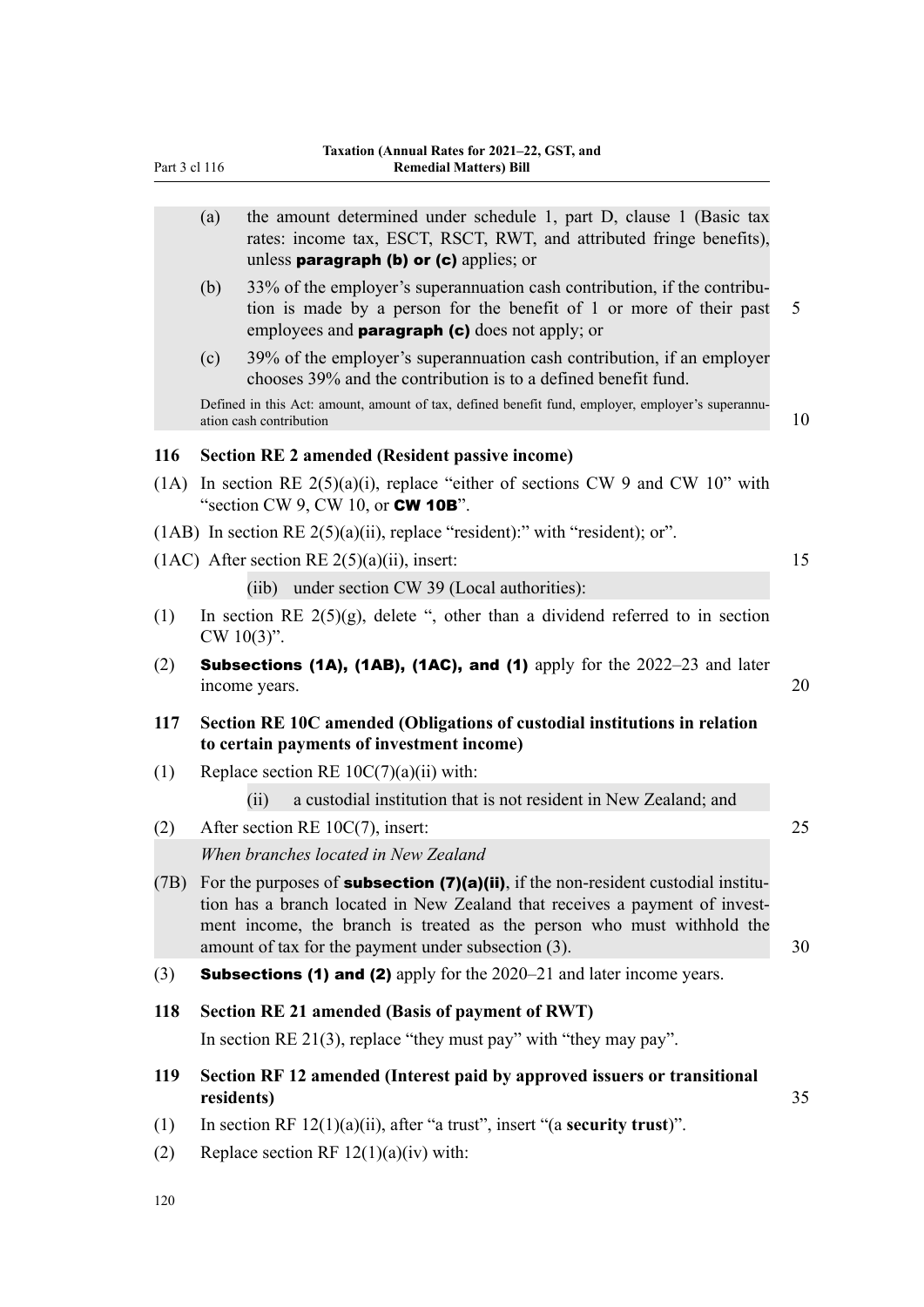(iv) if the interest relates to related-party debt, is derived at a time when the person is not associated with the approved issuer other than as a beneficiary of a security trust, and the funding provided by the lender under the related-party debt does not meet the requirements in section RF  $12H(1)(a)(ii)$ , and the lender does not 5 meet the requirements in section RF  $12H(1)(a)(iii)$ :

## **120 Section RM 1 amended (What this subpart does)**

- (1) Repeal section RM 1(b).
- (2) In section RM 1, list of defined terms, delete "company" and "foreign divi‐ dend". 10

## **121 Section RM 2 amended (Refunds for overpaid tax)**

(1) After section RM 2(1), insert:

## *Provision of ancillary tax return treated as assessment*

- (1BA) For the purposes of this section, the provision by a person of a return for an amount of an ancillary tax for a period is treated as the making of an assess- 15 ment of the amount of the ancillary tax by the person.
- (2) In section RM 2, list of defined terms, insert "amount" and "ancillary tax".
- (3) Subsection (1) applies in relation to a return for an amount of an ancillary tax for a period regardless of whether the return was or is provided before, on, or after the date on which this Act receives the Royal assent. 20

## **122 Section RM 4 amended (Overpayment on amended assessment)**

(1) After section RM 4(1), insert:

## *Provision of ancillary tax return treated as assessment*

- (1B) For the purposes of this section, the provision by a person of a return for an amount of an ancillary tax for a period is treated as the making of an assess- 25 ment of the amount of the ancillary tax by the person.
- (2) In section RM 4, list of defined terms, insert "ancillary tax".
- (3) Subsection (1) applies in relation to a return for an amount of an ancillary tax for a period regardless of whether the return was or is provided before, on, or after the date on which this Act receives the Royal assent. 30

## **123 Section RM 27 amended (Application when no credits arise)**

In section RM 27, replace "MACA payment of tax" with "MACA payment of tax or transfer to account".

## **124 Section RP 17 amended (Tax pooling intermediaries)**

- (1) Replace section RP 17(1), other than the heading, with: 35
- (1) A person (**person A**) may ask a person who maintains a tax pooling account to act as a tax pooling intermediary between person A and the Commissioner in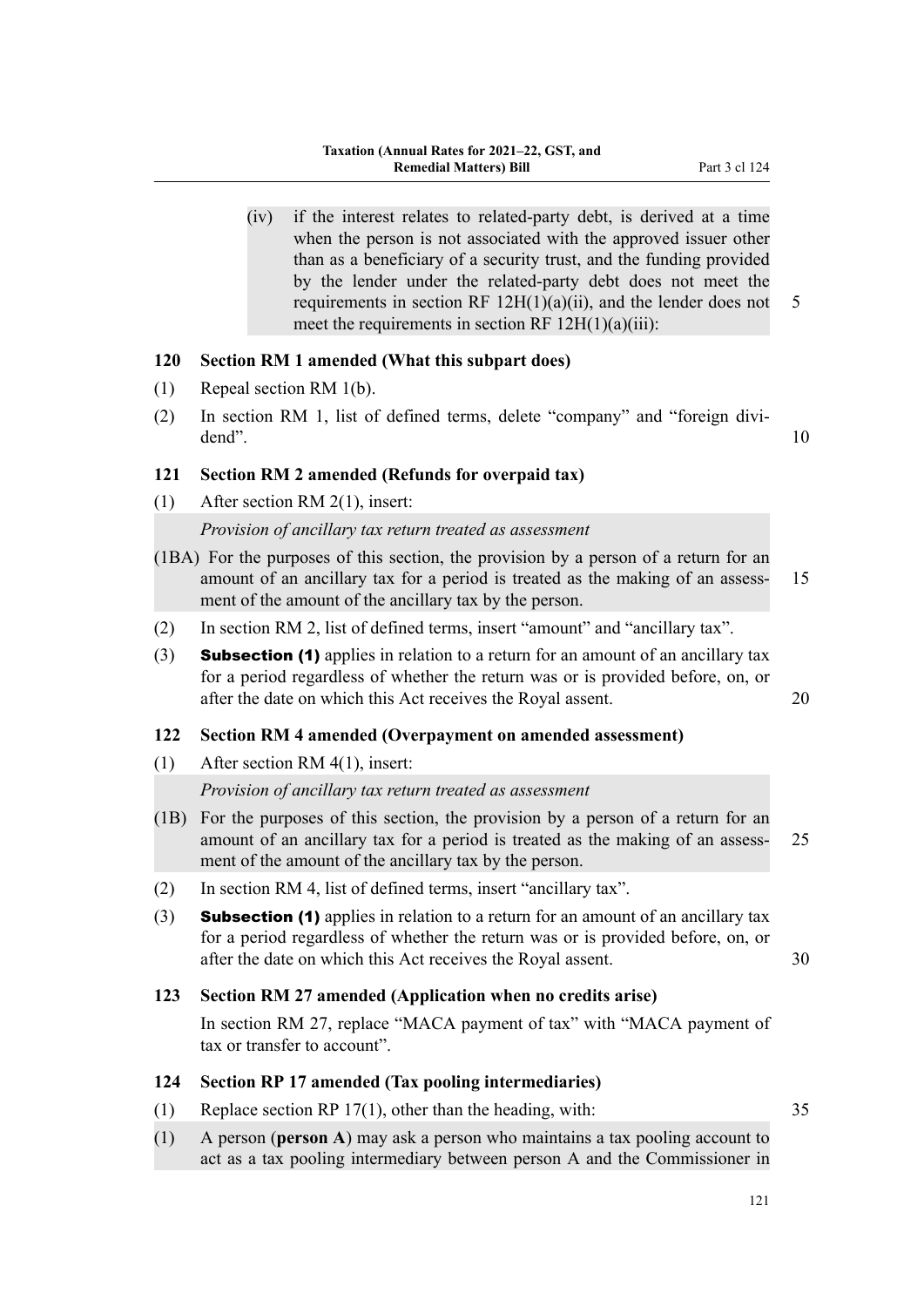|      |     |                                                                      | using funds in the tax pooling account to satisfy a liability of person A to pay                                                                                                                                                                                      |                |  |  |  |
|------|-----|----------------------------------------------------------------------|-----------------------------------------------------------------------------------------------------------------------------------------------------------------------------------------------------------------------------------------------------------------------|----------------|--|--|--|
|      |     | an amount referred to in section RP 17B(2).                          |                                                                                                                                                                                                                                                                       |                |  |  |  |
| (2)  |     | <b>Subsection (1)</b> applies to the 2019–20 and later income years. |                                                                                                                                                                                                                                                                       |                |  |  |  |
| 125  |     |                                                                      | Section RP 17B amended (Tax pooling accounts and their use)                                                                                                                                                                                                           |                |  |  |  |
| (1)  |     |                                                                      | After section RP $17B(2)(e)$ , insert:                                                                                                                                                                                                                                | 5 <sup>5</sup> |  |  |  |
|      | (f) |                                                                      | a new liability described in subsection (12).                                                                                                                                                                                                                         |                |  |  |  |
| (2)  |     |                                                                      | Replace section RP $17B(4)(a)$ and (b) with:                                                                                                                                                                                                                          |                |  |  |  |
|      | (a) |                                                                      | on a day that—                                                                                                                                                                                                                                                        |                |  |  |  |
|      |     | (i)                                                                  | is, or is after, the first day of the person's income year correspond-<br>ing to the tax year; and                                                                                                                                                                    | 10             |  |  |  |
|      |     | (ii)                                                                 | is, or is before, the day that is 75 days after the person's terminal<br>tax date for the tax year, unless <b>paragraph (b)</b> or $(c)$ applies:                                                                                                                     |                |  |  |  |
|      | (b) |                                                                      | on a day that-                                                                                                                                                                                                                                                        |                |  |  |  |
|      |     | (i)                                                                  | is, or is after, the first day of the person's income year correspond-<br>ing to the tax year; and                                                                                                                                                                    | 15             |  |  |  |
|      |     | (ii)                                                                 | is, or is before, the day that is 76 days after the person's terminal<br>tax date for the tax year, if the person's balance date falls at the<br>end of October, November, or December, and the terminal tax date<br>falls in a tax year that includes a 29 February: |                |  |  |  |
| (3)  |     |                                                                      | Repeal section RP 17B(9).                                                                                                                                                                                                                                             | 20             |  |  |  |
| (4)  |     |                                                                      | Repeal section RP 17B(10).                                                                                                                                                                                                                                            |                |  |  |  |
| (5)  |     |                                                                      | Repeal section RP 17B(11).                                                                                                                                                                                                                                            |                |  |  |  |
| (6)  |     |                                                                      | After section RP 17B(8), insert:                                                                                                                                                                                                                                      |                |  |  |  |
|      |     |                                                                      | When funds may be used to meet new liability for tax or interest                                                                                                                                                                                                      |                |  |  |  |
| (12) |     |                                                                      | <b>Subsection (13)</b> applies when—                                                                                                                                                                                                                                  | 25             |  |  |  |
|      | (a) |                                                                      | a person is liable for an increased amount of a tax in a category referred<br>to in subsection (14), or of interest under Part 7 of the Tax Adminis-<br>tration Act 1994 (the Part 7 interest) on an increase in the amount of<br>such a tax; and                     |                |  |  |  |
|      | (b) |                                                                      | the liability referred to in <b>paragraph</b> (a) (the new liability) does not<br>relate to a liability of the person that arose from a return by the person,<br>or an assessment of the person, made before the person becomes aware<br>of the new liability; and    | 30             |  |  |  |
|      | (c) |                                                                      | the person makes a voluntary disclosure of the new liability; and                                                                                                                                                                                                     |                |  |  |  |
|      | (d) |                                                                      | the person notifies the Commissioner of the details of the new liability<br>and the notification results in an assessment of the new liability or in an<br>obligation to pay the new liability; and                                                                   | 35             |  |  |  |

Part 3 cl 125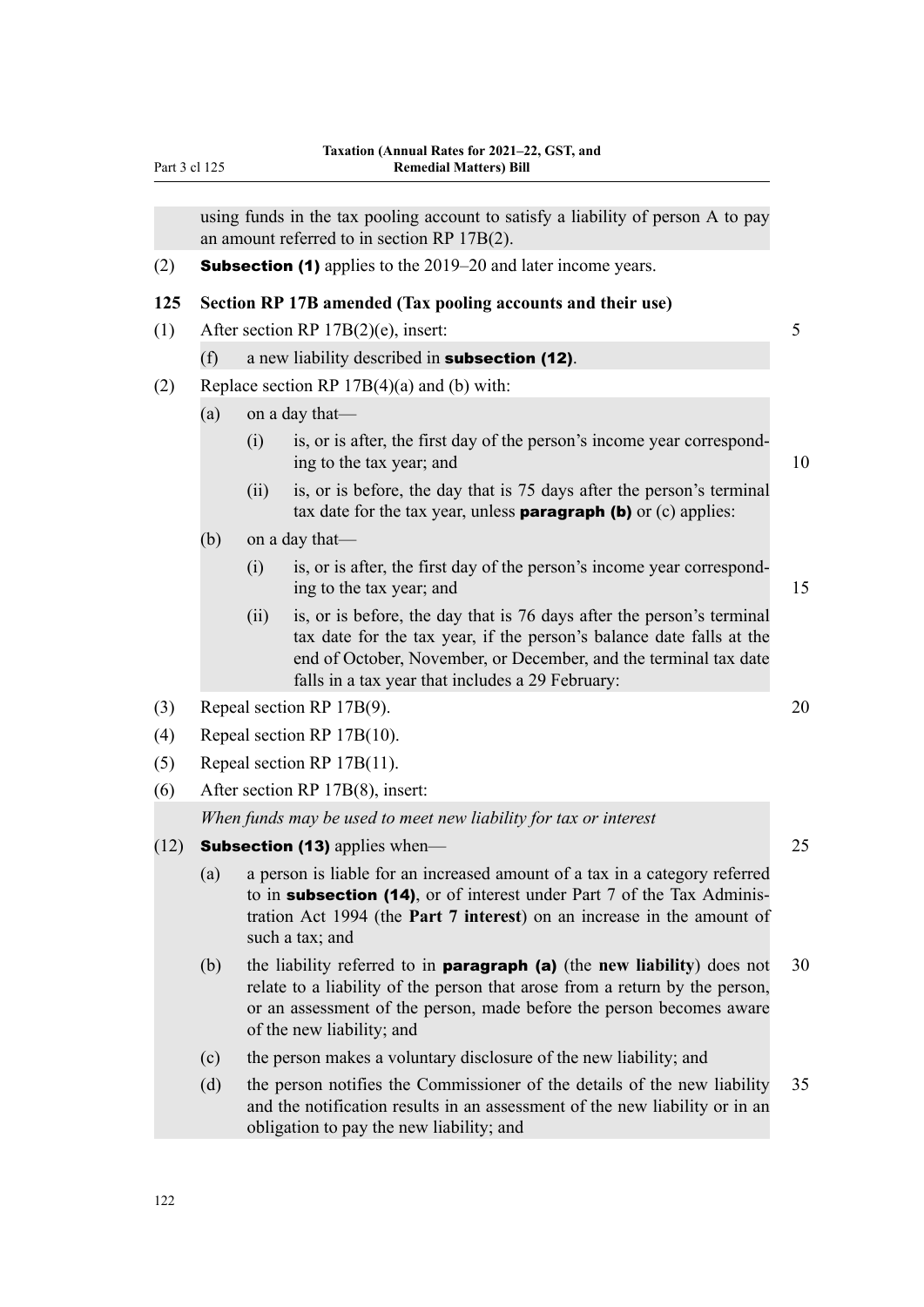|      | (e)                                                                                                       | the person makes the voluntary disclosure referred to in <b>paragraph</b><br>$(c)$ —                                                                                                                                                                                                                                                                                                                                                                            |          |  |  |  |  |
|------|-----------------------------------------------------------------------------------------------------------|-----------------------------------------------------------------------------------------------------------------------------------------------------------------------------------------------------------------------------------------------------------------------------------------------------------------------------------------------------------------------------------------------------------------------------------------------------------------|----------|--|--|--|--|
|      |                                                                                                           | within a reasonable time after the earliest time that the person or<br>(i)<br>the person's agent is aware of the person's new liability; and                                                                                                                                                                                                                                                                                                                    |          |  |  |  |  |
|      |                                                                                                           | 5<br>(ii)<br>before the date of the return referred to in <b>paragraph (d)</b> ; and                                                                                                                                                                                                                                                                                                                                                                            |          |  |  |  |  |
|      |                                                                                                           | (iii)<br>before the person is notified, within the terms of section $141G(4)$<br>of the Tax Administration Act 1994, of a pending tax audit or<br>investigation or that a tax audit or investigation has started.                                                                                                                                                                                                                                               |          |  |  |  |  |
|      |                                                                                                           | Commissioner's discretion to allow use of funds to meet new liability                                                                                                                                                                                                                                                                                                                                                                                           |          |  |  |  |  |
| (13) |                                                                                                           | On application by the person, the Commissioner may notify the person that the<br>person may use funds in a tax pooling account to meet the new liability, if the<br>Commissioner is satisfied that the new liability did not arise as a result of a<br>choice by the person not to comply with the person's obligations under the<br>Inland Revenue Acts or as a result of a failure by the person to take reasonable<br>care to comply with those obligations. | 10<br>15 |  |  |  |  |
|      |                                                                                                           | Categories of tax that may be included in new liability                                                                                                                                                                                                                                                                                                                                                                                                         |          |  |  |  |  |
| (14) | The categories of tax that may be included in a new liability for the purposes of<br>subsection (12) are- |                                                                                                                                                                                                                                                                                                                                                                                                                                                                 |          |  |  |  |  |
|      | (a)                                                                                                       | ESCT:                                                                                                                                                                                                                                                                                                                                                                                                                                                           |          |  |  |  |  |
|      | (b)                                                                                                       | FBT:                                                                                                                                                                                                                                                                                                                                                                                                                                                            | 20       |  |  |  |  |
|      | (c)                                                                                                       | further income tax:                                                                                                                                                                                                                                                                                                                                                                                                                                             |          |  |  |  |  |
|      | (d)                                                                                                       | GST:                                                                                                                                                                                                                                                                                                                                                                                                                                                            |          |  |  |  |  |
|      | (e)                                                                                                       | imputation penalty tax:                                                                                                                                                                                                                                                                                                                                                                                                                                         |          |  |  |  |  |
|      | (f)                                                                                                       | income tax:                                                                                                                                                                                                                                                                                                                                                                                                                                                     |          |  |  |  |  |
|      | (g)                                                                                                       | NRWT:                                                                                                                                                                                                                                                                                                                                                                                                                                                           | 25       |  |  |  |  |
|      | (h)                                                                                                       | PAYE:                                                                                                                                                                                                                                                                                                                                                                                                                                                           |          |  |  |  |  |
|      | (i)                                                                                                       | RSCT:                                                                                                                                                                                                                                                                                                                                                                                                                                                           |          |  |  |  |  |
|      | (j)                                                                                                       | RWT.                                                                                                                                                                                                                                                                                                                                                                                                                                                            |          |  |  |  |  |
| 126  |                                                                                                           | <b>Section RP 19 amended (Transfers from tax pooling accounts)</b>                                                                                                                                                                                                                                                                                                                                                                                              |          |  |  |  |  |
| (1)  |                                                                                                           | Replace section RP $19(3)(a)$ with:<br>30                                                                                                                                                                                                                                                                                                                                                                                                                       |          |  |  |  |  |
|      | (a)                                                                                                       | for a transfer under section RP $17B(4)(a)$ or (b), a date nominated that is<br>no earlier than the first day of the relevant income year:                                                                                                                                                                                                                                                                                                                      |          |  |  |  |  |
| (2)  |                                                                                                           | <b>Subsection (1)</b> applies to the 2019–20 and later income years.                                                                                                                                                                                                                                                                                                                                                                                            |          |  |  |  |  |
| 127  |                                                                                                           | <b>Section YA 1 amended (Definitions)</b>                                                                                                                                                                                                                                                                                                                                                                                                                       |          |  |  |  |  |
| (1)  |                                                                                                           | This section amends section YA 1.                                                                                                                                                                                                                                                                                                                                                                                                                               | 35       |  |  |  |  |
| (1B) |                                                                                                           | Insert, in appropriate alphabetical order:                                                                                                                                                                                                                                                                                                                                                                                                                      |          |  |  |  |  |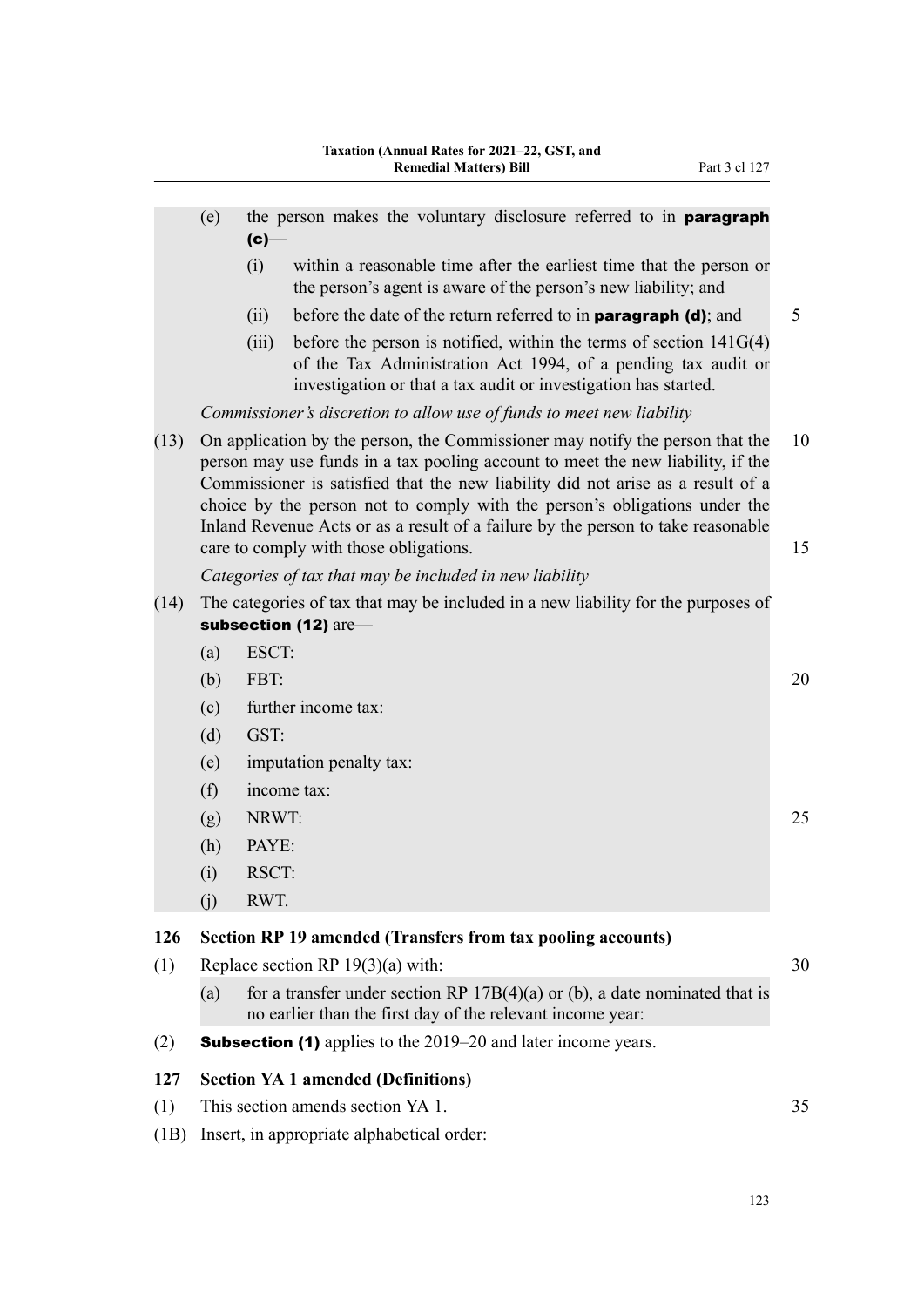**5-year test land** is defined in **section CB 6A(2)(1)** (Disposal within 10 years: bright-line test for residential land)

- (1C) Insert, in appropriate alphabetical order: **10-year test land** is defined in **section CB 6A(2)(1)** (Disposal within 10 years: bright-line test for residential land) 5 (1CB) Insert, in appropriate alphabetical order: **boarding establishment** means premises used in a business of supplying accommodation, if the premises are managed by the business and have— (a) at least 10 boarding rooms that are not self-contained; and (b) shared living facilities available, as appropriate, to all residents 10 (1CC) Insert, in appropriate alphabetical order: **bright-line acquisition date** means the relevant bright-line acquisition date described in sections **CB 6A to CB-6F 6AE, and CZ 39** (which relate to the bright-line test for residential land) (1CD) In the definition of **bright-line date**, replace "**bright-line date**" with "**bright-** 15 **line disposal date** and **bright-line date**". (1D) In the definition of **bright-line period**, paragraph (a), replace "CB 6A(1) to  $(5)$ " with "CB 6A(3) to  $(7D)$  (7C)". (1DB) In the definition of **capital contribution**, paragraph (a),— (a) in the words before the subparagraphs, before "CG 8,", insert "CC 1B,": 20 (b) in subparagraph (iii), delete "(Consideration relating to grant, renewal, extension, or transfer of leasehold estate or licence)". (1E) Insert, in appropriate alphabetical order: **code compliance certificate** is defined in section DH 5 (Key terms) (2) Insert, in appropriate alphabetical order: 25 **cryptoasset** means a digital representation of value that exists in— (a) a database that is secured cryptographically and contains ledgers, record‐ ing transactions and contracts involving digital representations of value, that are maintained in decentralised form and shared across different locations and persons; or 30 (b) another application of the same technology performing an equivalent function
- (2B) Insert, in appropriate alphabetical order:

**cryptocurrency** means a cryptoasset that is not a non-fungible token

(3) Replace the definition of **date of acquisition** with: 35

**date of acquisition** is defined in section CZ 39 (Disposal within 5 years: bright-line test for residential land: acquisition on or after 29 March 2018) for the purposes of that section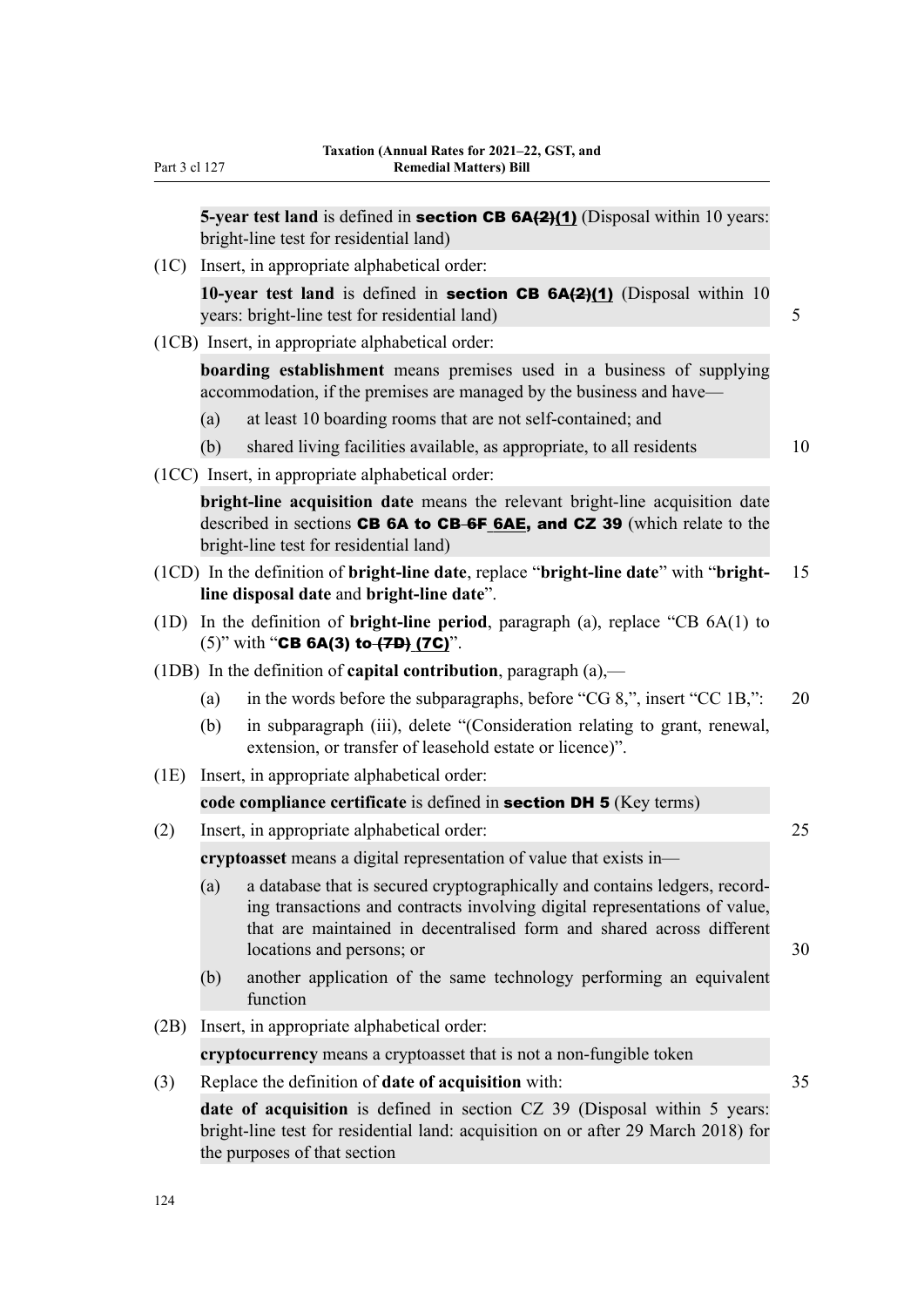- (d) paragraph  $(d)(i)$ , delete ", exploratory well,".
- (4B) Insert, in appropriate alphabetical order:

## **disallowed residential property** is defined in **section DH 5** (Key terms) 5

## (5) In the definition of **dwelling**,

- (a) paragraph (b)(ii), replace "boardinghouse" with "boarding establish‐ ment":
- (b) paragraph (c), words before the subparagraphs, replace "section CB 16A (Main home exclusion for disposal within 5 years)" with "sections 10 CB 16A and CZ 40 (which relate to main home exclusions for disposals of residential land within bright-line periods)".
- (6) In the definition of **election day worker**,—
	- (a) paragraph (a), replace "a Deputy Returning Officer, poll clerk," with "an electoral official,": 15
	- (b) paragraph (c), replace "the day on which the election or poll is held" with "the days on which voting is held in New Zealand for the election or poll".
- (6B) Insert, in appropriate alphabetical order:

## **employee accommodation—** 20

- (a) means property that the person, or a company in the same wholly-owned group of companies as the person, provides to their employees or other workers for accommodation in connection with their employment or service:
- (b) does not include accommodation provided to employees or other work‐ 25 ers who are associated with the person, unless it is necessary for the person to provide the accommodation because of the nature or remoteness of a business carried on by them
- (7) In the definition of **employer**, repeal paragraph (d).
- (7B) Insert, in appropriate alphabetical order: 30

## **excepted residential land** is defined in section DH 5 (Key terms)

- (7C) Repeal the definition of **excluded day**.
- (7D) Insert, in appropriate alphabetical order: **exempted predominant main home day** is defined in **section CB 16A(1B)** (Key term: exempted predominant main home day) 35
	-

(7DB) Insert, in appropriate alphabetical order:

**exempt main home** means an exempt main home described in section CB 16A(1) (Main home exclusion)

125

- 
-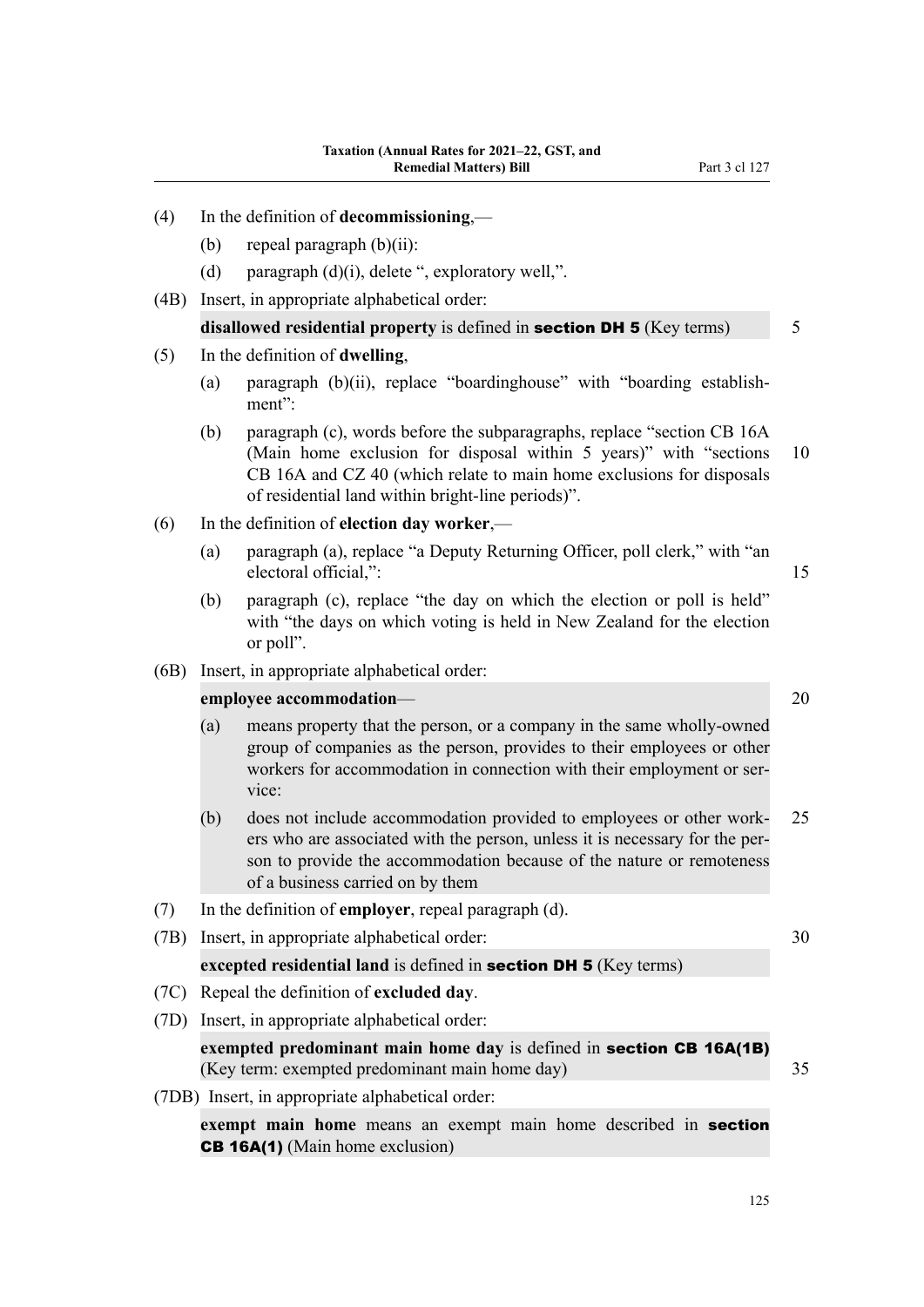| (7E) |                                                  | Insert, in appropriate alphabetical order:                                                                                                                             |    |  |  |
|------|--------------------------------------------------|------------------------------------------------------------------------------------------------------------------------------------------------------------------------|----|--|--|
|      |                                                  | exempt main home period limit is defined in section CB 16A(1C) (Key<br>term: exempt main home period)                                                                  |    |  |  |
| (7F) |                                                  | Insert, in appropriate alphabetical order:                                                                                                                             |    |  |  |
|      |                                                  | exempt Māori company is defined in <b>section DH 5</b> (Key terms)                                                                                                     | 5  |  |  |
|      |                                                  | (7FB) In the definition of finance lease, paragraph (c)(iii), replace "NZIAS 17" with<br>"NZ IFRS 16".                                                                 |    |  |  |
|      |                                                  | (7G) Insert, in appropriate alphabetical order:                                                                                                                        |    |  |  |
|      |                                                  | grandparented residential interest is defined in section DH 7 (Grandparen-<br>ted residential interest)                                                                | 10 |  |  |
|      |                                                  | (7GB) Insert, in appropriate alphabetical order:                                                                                                                       |    |  |  |
|      |                                                  | grandparented structure is defined in section EZ 23BD(2) (Meaning of<br>grandparented structure) for the purposes of that section                                      |    |  |  |
| (7H) |                                                  | Insert, in appropriate alphabetical order:                                                                                                                             |    |  |  |
|      |                                                  | grandparented transitional loan is defined in section DH 5 (Key terms)                                                                                                 | 15 |  |  |
| (8)  | Replace the definition of group of persons with: |                                                                                                                                                                        |    |  |  |
|      | group of persons-                                |                                                                                                                                                                        |    |  |  |
|      | (a)                                              | includes 1 person:                                                                                                                                                     |    |  |  |
|      | (b)                                              | is defined in section CB 16A(5) (Main home exclusion for disposal<br>within 10 years) for the purposes of subsection (4) of that section:                              | 20 |  |  |
|      | (c)                                              | is defined in section $CZ$ 40(5) (Main home exclusion for bright-line:<br>acquisition on or after 29 March 2018) for the purposes of subsection (4)<br>of that section |    |  |  |
| (9)  |                                                  | Replace the definition of group of persons with:                                                                                                                       |    |  |  |
|      | group of persons—                                |                                                                                                                                                                        |    |  |  |
|      | (a)                                              | includes 1 person:                                                                                                                                                     |    |  |  |
|      | (b)                                              | is defined in section CB 16A(5) (Main home exclusion for disposal<br>within 10 years) for the purposes of subsection $(4)$ of that section:                            |    |  |  |
|      | (c)                                              | is defined in section CB $16(5)$ (Residential exclusion from sections CB 6<br>to CB 11) for the purposes of subsection $(4)$ of that section:                          | 30 |  |  |
|      | (d)                                              | is defined in section CB $19(2C)$ (Business exclusion from sections CB 6<br>to CB 11) for the purposes of subsection (2B) of that section:                             |    |  |  |
|      | (e)                                              | is defined in section CZ 40(5) (Main home exclusion for bright-line:<br>acquisition on or after 29 March 2018) for the purposes of subsection $(4)$<br>of that section | 35 |  |  |
| (10) |                                                  | Insert, in appropriate alphabetical order:                                                                                                                             |    |  |  |
|      |                                                  | hybrid entity is defined in section FH $15(1)$ (Definitions)                                                                                                           |    |  |  |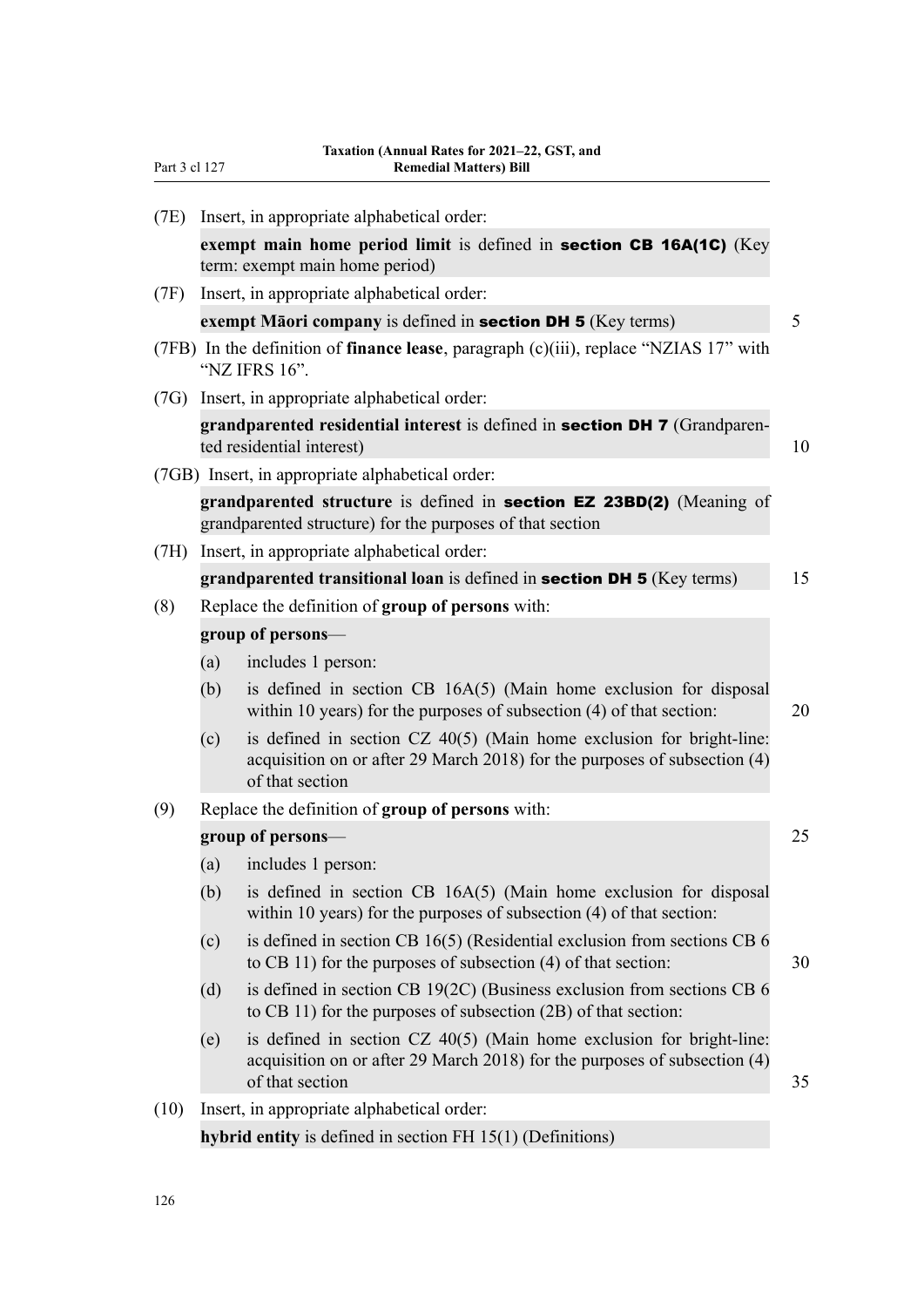**hybrid mismatch** is defined in section FH 15(1) (Definitions)

(10B) Insert, in appropriate alphabetical order:

**interposed residential property holder** is defined in section DH 5 (Key terms)

(10C) Insert, in appropriate alphabetical order: 5

**interposed residential property percentage** is defined in section DH 6 (Interposed residential property percentage)

(10D) Insert, in appropriate alphabetical order:

**main home person** is defined in **section CB 16A(1D)** (Key term: main home  $person)$  10

(10E) Insert, in appropriate alphabetical order:

#### **Māori excepted land**—

- (a) means—
	- (i) Māori customary land, Māori freehold land, or Crown land reserved for Māori, or land set aside as a Māori reservation, as the 15 relevant terms are defined in Te Ture Whenua Maori Act 1993:
	- (ii) land provided as a residence to a shareholder or beneficiary of a Maori authority or of an entity eligible to become a Maori author‐ ity, to the extent to which the land is either owned in whole or in part, directly or indirectly by that Maori authority or entity 20 (**owner A**), or owned in whole or in part, directly or indirectly by a Maori authority or an entity eligible to become a Maori author‐ ity that is a co-owner of the land with owner A:
	- (iii) land, owned directly or indirectly by a Maori authority or an entity eligible to become a Maori authority, to the extent to which the 25 land is from a Treaty of Waitangi settlement relating to that Maori authority or entity, including by exercising a right of first refusal under such a settlement:
- (b) does not include land described in **paragraph (a)(iii)**, if the land is held as lessee, and the lessee is not owned, directly or indirectly, by the rele‐ 30 vant Maori authority or the relevant entity eligible to become a Maori authority
- (10F) Insert, in appropriate alphabetical order:

#### **new build land** is defined in **section DH 5** (Key terms)

- (11) In the definition of **nominal share**, replace "forgiven" with "remitted". 35
- (12) Insert, in appropriate alphabetical order:

**non-eligible assets** is defined in **section EM 8** (Some definitions)

(12B) Insert, in appropriate alphabetical order: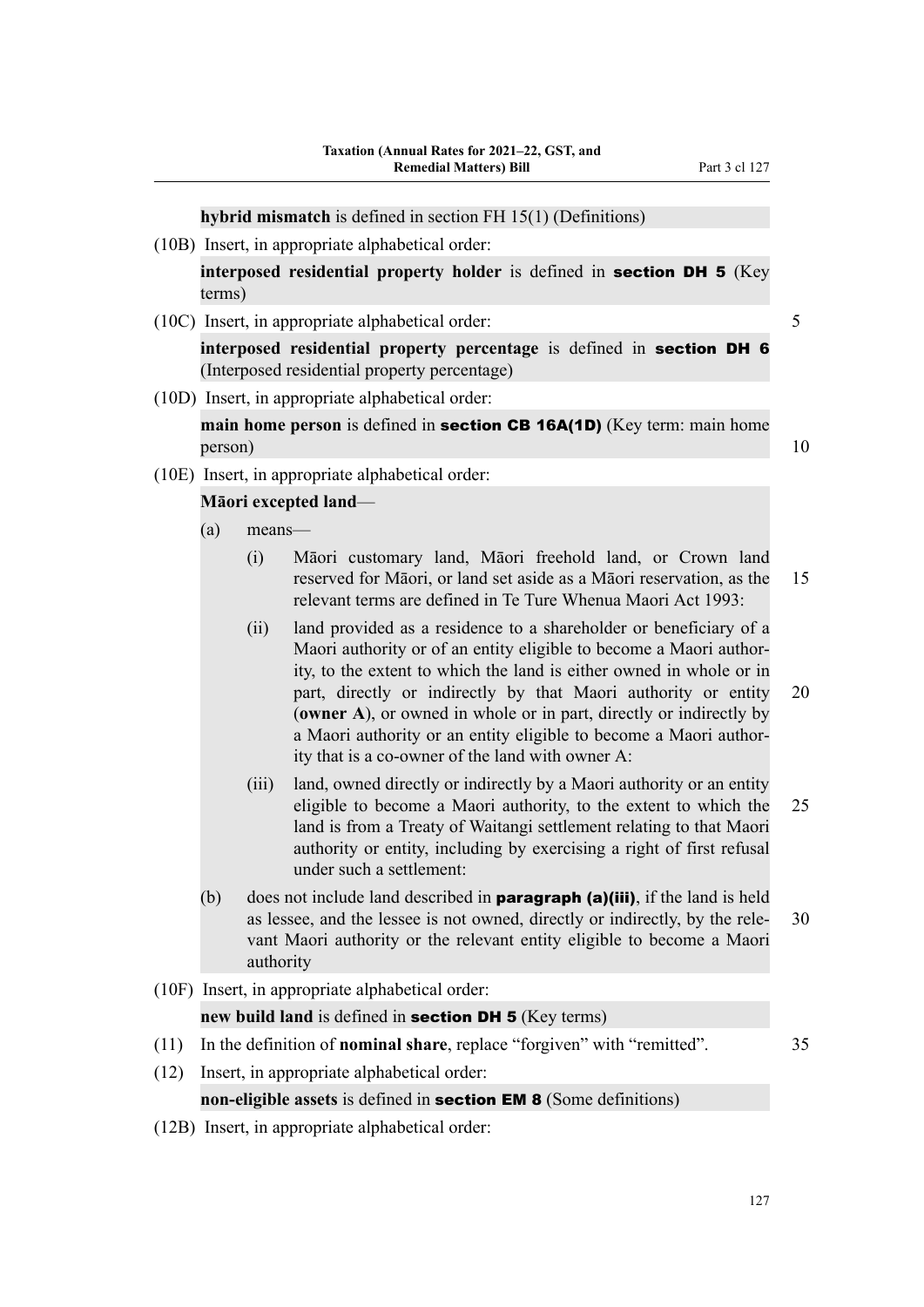**non-fungible token** means a cryptoasset that contains unique distinguishing identification codes or metadata

- (13) Replace the definition of **principal settlor** with: **principal settlor** means, for a trust, a settlor whose settlements for the trust are the greatest or greatest equal, by market value 5
- (14) In the definition of **proportional debt ratio**, replace "forgiven" with "remit‐ ted".
- (15) In the definition of **proportional ownership ratio**, replace "forgiven" with "remitted".
- (16) In the definition of **residential land**, paragraph (a)(iii), replace "may used" 10 with "may be used".
- (16B) Insert, in appropriate alphabetical order:

## **residential land company** is defined in section DH 5 (Key terms)

(16C) Insert, in appropriate alphabetical order:

**residential land wholly-owned group member** is defined in section DH 5 15 (Key terms)

- (17) In the definition of **settlement**, paragraph (c), replace "section CB 16A(3) (Main home exclusion for disposal within 5 years)" with "section CB 16A(7) (Main home exclusion for disposal within 10 years)".
- (17B) Insert, in appropriate alphabetical order: 20

#### **student accommodation**—

- (a) means commercial boarding premises used to provide accommodation for students enrolled at a registered school, or premises described in section 5B of the Residential Tenancies Act 1986; and
- (b) includes premises described in section 5B of the Residential Tenancies 25 Act 1986 even if they are used mainly for the accommodation of students, but not exclusively for the accommodation of students
- (17C) Subsection (1DB) applies to an amount derived on or after 1 April 2015.
- (17D) Subsection (7FB) applies for income years beginning on or after 1 January 2019. 30
- (17E) Subsection (7GB) applies for the 2020–21 and later income years.
- (18) **Subsection (16)** applies—
	- (a) for purposes of the rules related to the bright-line test for residential land, if the person acquires an estate or interest in the land on or after 27 March 2021. However, **subsection (16)** does not apply if the person 35 makes an offer for the acquisition of the land, on or before 23 March 2021, that is irrevocable before 27 March 2021 and the person acquires an estate or interest in the land on or after 27 March 2021 as a result of that offer. Further, **subsection (16)** does not apply to-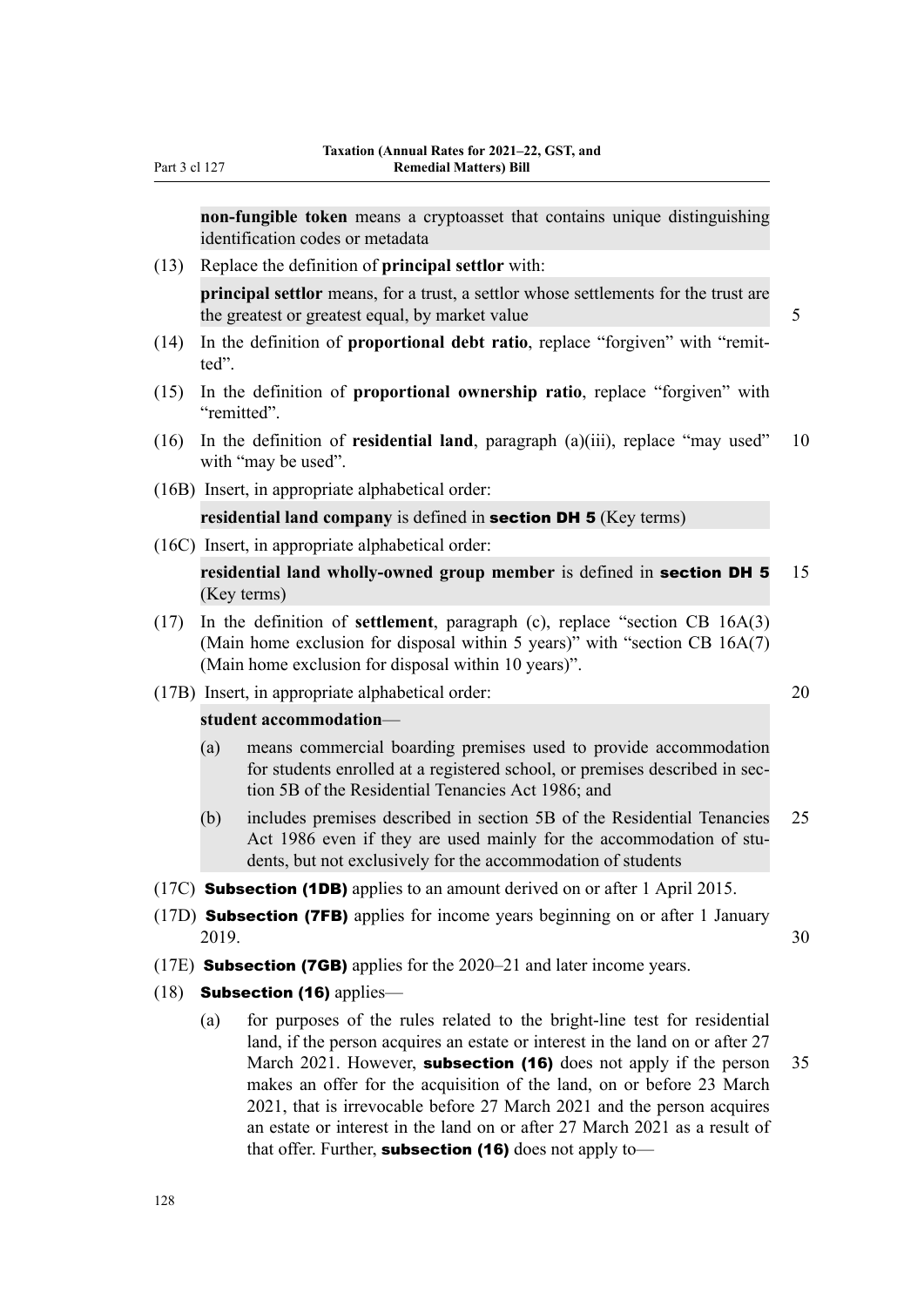- (i) a person's disposal of a freehold estate in residential land that the person acquired as the owner of a leasehold estate with a perpet‐ ual right of renewal, if the person was granted the leasehold estate before 27 March 2021:
- (ii) a person's disposal of an estate or interest in residential land that 5 the person acquired as the result of the completion of a land development or subdivision, if before 27 March 2021 the person entered into the agreement under which they acquired the estate or interest upon the completion of the land development or subdivision: 10
- (b) for other purposes, for the 2021–22 and later income years.
- (18B) Subsection (5)(a) applies for the 2022–23 and later income years.

## **128 Section YA 4 amended (General rules for giving information or communicating matters)**

In section YA 4(3), replace "post, fax, or electronic means" with "post, or elec- 15 tronic means".

## **129 Section YC 13 amended (Corporate spin-outs)**

- (1) In section YC 13(1)(b), after "market value interest", insert "(the **spun-out subsidiary interest**)".
- (2) After section YC 13(1)(d), insert:  $20$ 
	- (db) after the transfer or issue, the interest in the spun-out company is treated under section YC 10 as being held by a notional single person; and
- (3) In section YC 13(1)(e), replace "the voting interest or market value interest in the spun-out subsidiary", with "the spun-out subsidiary interest".
- (4) After section YC 13(1), insert: 25

*Modified look-through rule for transitional ownership of spun-out company*

- (1B) For the purposes of applying the continuity provisions to the ownership of the spun-out company from the date of the transfer or issue, if the original parent is treated, in the absence of this subsection, as holding an interest in the spun-out company (the **spun-out company interest**) for a period (the **preceding owner‐** 30 **ship period**) ending with the transfer or issue, the notional single person referred to in **subsection (1)(db)** is treated as holding the spun-out company interest—
	- (a) during the preceding ownership period; and
	- (b) to the extent to which, immediately after the transfer or issue, a group of 35 persons exists who hold common interests in the original parent and the spun-out company, calculated on the assumption that the only voting interests and market value interests in those companies are those treated as held by a notional single person under section YC 10.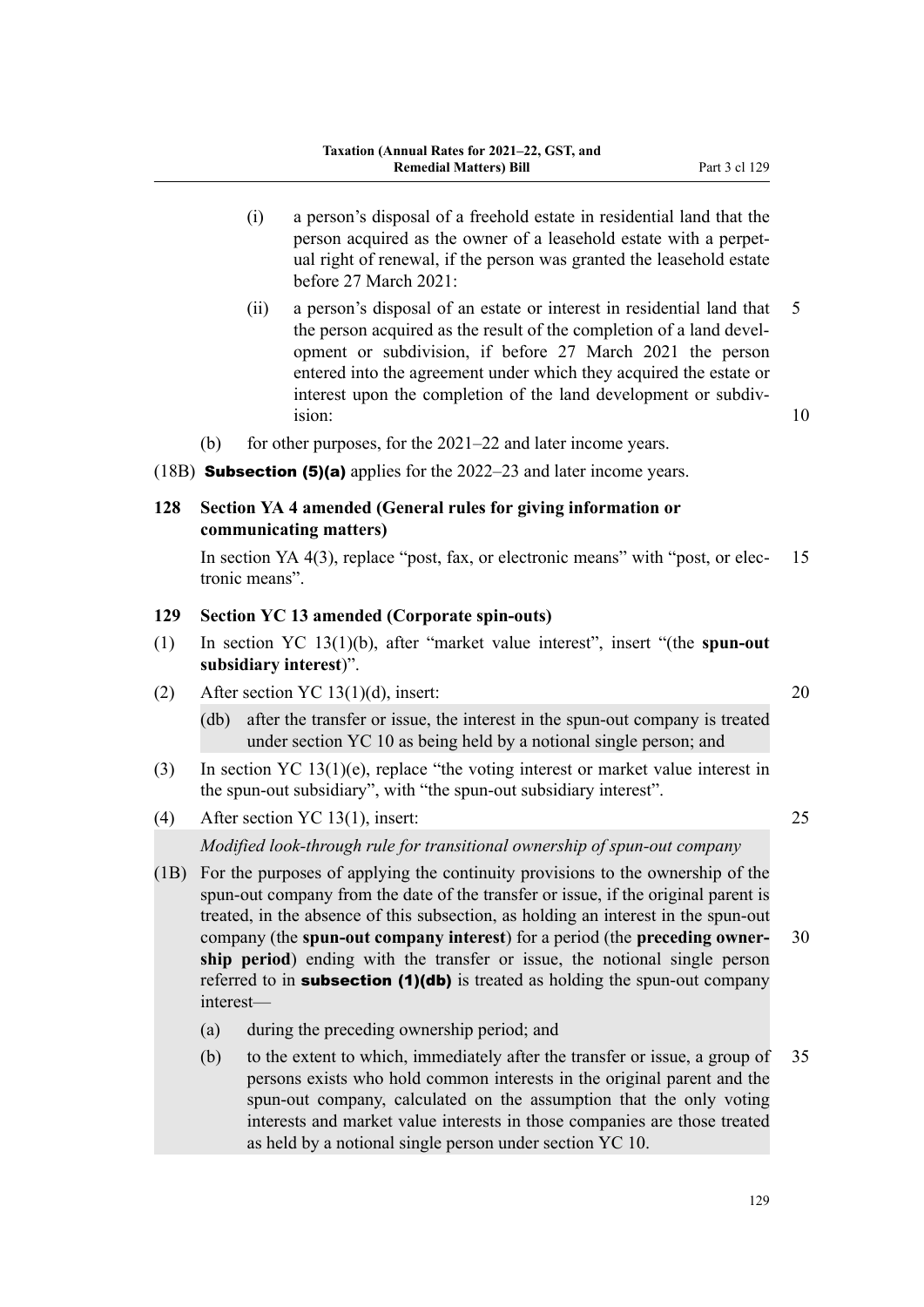| Part 3 cl 130 | Taxation (Annual Rates for 2021–22, GST, and<br><b>Remedial Matters) Bill</b>                                                                                                                                                      |  |  |  |  |
|---------------|------------------------------------------------------------------------------------------------------------------------------------------------------------------------------------------------------------------------------------|--|--|--|--|
| (5)           | Replace the heading for section YC 13(2) with "Modified look-through rule for<br>transitional ownership of spun-out subsidiary".                                                                                                   |  |  |  |  |
| (6)           | In section YC $13(2)$ , words before the paragraphs, replace "the voting interest"<br>or market value interest in the spun-out subsidiary" with "the spun-out subsid-<br>iary interest".                                           |  |  |  |  |
| (7)           | In section YC $13(2)(a)$ , replace "interest" with "spun-out subsidiary interest".                                                                                                                                                 |  |  |  |  |
| 130           | Section YE 1 amended (References to balance dates and years)                                                                                                                                                                       |  |  |  |  |
|               | In section YE $1(6)$ , replace "31 March" with "30 March".                                                                                                                                                                         |  |  |  |  |
| 131           | <b>Section YZ 5 amended (New Zealand Memorial Museum Trust)</b>                                                                                                                                                                    |  |  |  |  |
|               | Replace section YZ 5(b) with:                                                                                                                                                                                                      |  |  |  |  |
|               | ends on 31 March 2025.<br>(b)                                                                                                                                                                                                      |  |  |  |  |
|               | 131B New Schedule 15 inserted (Excepted residential land)                                                                                                                                                                          |  |  |  |  |
|               | After Schedule 14, insert the Schedule 15 set out in <b>Schedule 1A</b> of this Act.                                                                                                                                               |  |  |  |  |
| 132           | Schedule 21B amended (Expenditure or loss for research and development<br>tax credits)                                                                                                                                             |  |  |  |  |
| (1)           | In schedule 21B, part B, clause 21, replace "for the Callaghan Innovation pro-<br>ject grant." with "for the Callaghan Innovation project grant. Nor does it<br>include an amount related to an RDTI transition support payment.". |  |  |  |  |
| (2)           | <b>Subsection (1)</b> applies for the 2019–20 and later income years.                                                                                                                                                              |  |  |  |  |
| 133           | Schedule 32 amended (Recipients of charitable or other public benefit<br>gifts)                                                                                                                                                    |  |  |  |  |
| (1)           | This section amends schedule 32.                                                                                                                                                                                                   |  |  |  |  |
| (2A)          | Replace "Child Rescue Charitable Trust" with "Child Rescue Charitable Aid<br>Trust".                                                                                                                                               |  |  |  |  |
| (2)           | Replace "UN Women National Committee Aotearoa New Zealand Incorpor-<br>ated" with "UN Women Aotearoa New Zealand Incorporated".                                                                                                    |  |  |  |  |
| (3)           | Insert, in appropriate alphabetical order:                                                                                                                                                                                         |  |  |  |  |
|               | "Community Transformation Trust":<br>(a)                                                                                                                                                                                           |  |  |  |  |
|               | "Firefly Children's Home Charitable Trust":<br>(b)                                                                                                                                                                                 |  |  |  |  |
|               | "Hadassah Medical Relief Association of New Zealand":<br>(c)                                                                                                                                                                       |  |  |  |  |
|               | "Hands Across the Water New Zealand Trust":<br>(d)                                                                                                                                                                                 |  |  |  |  |
|               | "Institute for Indian Mother and Child Aotearoa Charitable Trust":<br>(e)                                                                                                                                                          |  |  |  |  |
|               | "Medic to Medic":<br>(f)                                                                                                                                                                                                           |  |  |  |  |
|               | "Missio Benevolent Society":<br>(g)                                                                                                                                                                                                |  |  |  |  |
|               | "Prabh Aasra Trust":<br>(h)                                                                                                                                                                                                        |  |  |  |  |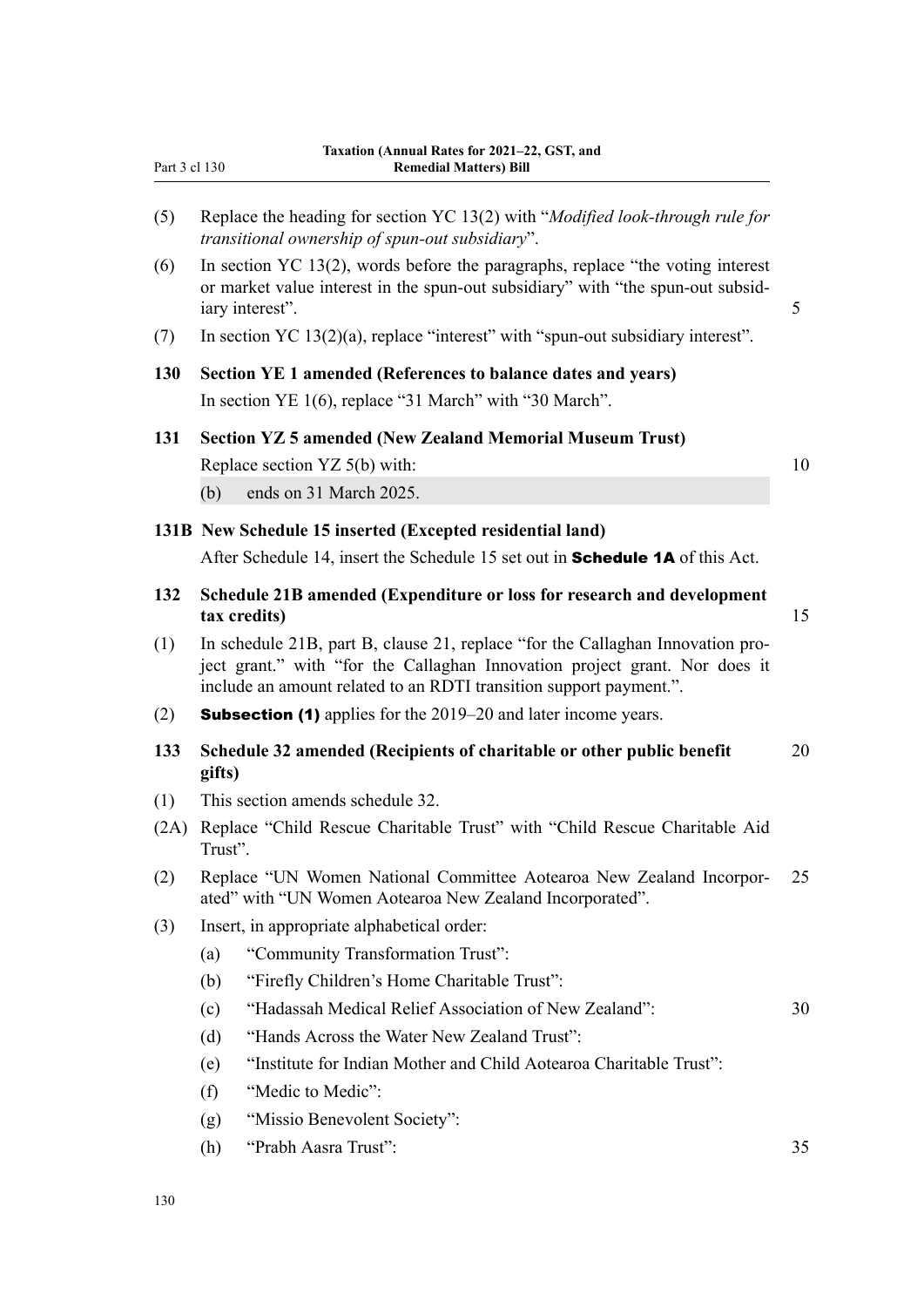|     | (i)     | "Reemi Charitable Trust":                                                                                                                         |    |
|-----|---------|---------------------------------------------------------------------------------------------------------------------------------------------------|----|
|     | (j)     | "Talalelei Life Futures Fund":                                                                                                                    |    |
|     | (k)     | "YWAM Ships Aotearoa Limited".                                                                                                                    |    |
| (4) | Delete- |                                                                                                                                                   |    |
|     | (a)     | "Books for Cambodia Trust":                                                                                                                       | 5  |
|     | (b)     | "Channel 2 Cyclone Aid for Samoa":                                                                                                                |    |
|     | (c)     | "Cyclone Ofa Relief Fund":                                                                                                                        |    |
|     | (d)     | "Cyclone Val Relief Fund":                                                                                                                        |    |
|     | (e)     | "Kyrgyzstan New Zealand Rural Trust":                                                                                                             |    |
|     | (f)     | "L Women of Africa Fund":                                                                                                                         | 10 |
|     | (g)     | "The Band Aid Box":                                                                                                                               |    |
|     | (h)     | "The Serious Road Trip Charitable Trust":                                                                                                         |    |
|     | (i)     | "The Sir Walter Nash Vietnam Appeal".                                                                                                             |    |
| (5) |         | <b>Subsection (3)</b> applies for a gift made to a person in the $2021-22$ or later<br>income year of the person.                                 | 15 |
|     |         | Part 4                                                                                                                                            |    |
|     |         | <b>Amendments to other enactments</b>                                                                                                             |    |
|     |         | <b>Amendments to Tax Administration Act 1994</b>                                                                                                  |    |
| 134 |         | <b>Amendments to Tax Administration Act 1994</b>                                                                                                  |    |
|     |         | <b>Sections 135 to 174</b> amend the Tax Administration Act 1994.                                                                                 | 20 |
| 135 |         | <b>Section 3 amended (Interpretation)</b>                                                                                                         |    |
| (1) |         | This section amends section $3(1)$ .                                                                                                              |    |
| (2) |         | In the definition of civil penalty, after paragraph (cc), insert:                                                                                 |    |
|     | (cd)    | a penalty under section 141EE; or                                                                                                                 |    |
| (3) |         | Insert, in appropriate alphabetical order:                                                                                                        | 25 |
|     |         | electronic sales suppression tool means a software program, device, tool, or<br>other thing, part of a thing, or combination of things or parts,— |    |
|     | (a)     | that can hide, conceal, modify, falsify, destroy, or prevent the creation of<br>a record that-                                                    |    |
|     |         | a person is required under a tax law to make or keep; and<br>(i)                                                                                  | 30 |
|     |         | (ii)<br>is, or would be, created by a system that is or includes an elec-                                                                         |    |

tronic point of sale system; and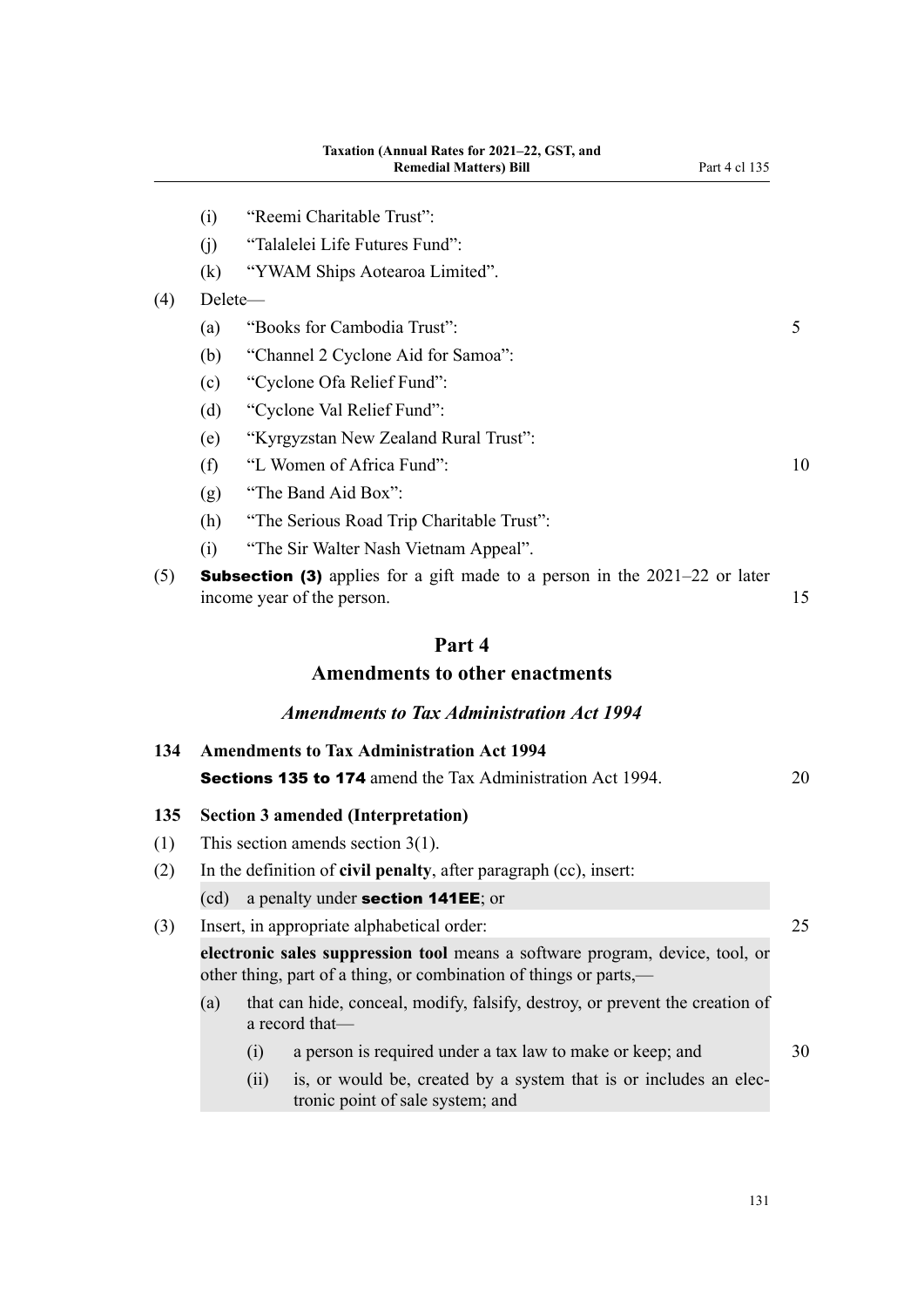| Part 4 cl 135B |           | <b>Remedial Matters) Bill</b>                                                                                                                                                                                            |    |
|----------------|-----------|--------------------------------------------------------------------------------------------------------------------------------------------------------------------------------------------------------------------------|----|
|                | (b)       | the use of which would lead to a reasonable conclusion that 1 of its prin-<br>cipal functions is to facilitate the concealment, modification, falsifica-<br>tion, destruction, or prevention of the creation of a record |    |
| (4)            |           | In the definition of employment income information, after "80D,", insert<br>" $108AB$ , $108B$ ,".                                                                                                                       | 5  |
| (5)            |           | In the definition of <b>proscribed question</b> , paragraph (b), delete ", other than in<br>relation to the test of principal purpose of making taxable supplies as described<br>in section $91CB(3)(c)$ ".              |    |
| (6)            |           | In the definition of <b>START</b> tax type, after paragraph $(g)$ , insert:                                                                                                                                              |    |
|                | (gb)      | casino duty:                                                                                                                                                                                                             | 10 |
|                | (gc)      | lottery duty:                                                                                                                                                                                                            |    |
|                |           | (gd) totalisator duty:                                                                                                                                                                                                   |    |
| (7)            |           | Repeal the definition of START tax type.                                                                                                                                                                                 |    |
| (8)            |           | In the definition of tax shortfall, paragraph (b), replace "section $46(6B)$ " with<br>"section 23K".                                                                                                                    | 15 |
|                |           | 135B Section 7AA amended (Authorisation to make payments under small<br>business cashflow loan scheme)                                                                                                                   |    |
|                |           | In section 7AA(4), after "the person", insert ", or an associated person who<br>receives the benefit of the payment other than as adequate consideration for a<br>supply of goods or services,".                         | 20 |
|                | payments) | 135C Section 7AAB amended (Authorisation to make COVID-19 support                                                                                                                                                        |    |
|                |           | In section 7AAB(7), after "the person", insert ", or an associated person who<br>receives the benefit of the grant, other than as adequate consideration for a sup-<br>ply of goods or services".                        | 25 |
| 136            |           | Section 14 amended (Modes of communication: general provisions)                                                                                                                                                          |    |
|                |           | In section 14(2), replace "post, fax, or electronic means" with "post, or elec-<br>tronic means".                                                                                                                        |    |
| 137            |           | Section 14F amended (Giving information by personal delivery, post, fax,<br>or electronic means)                                                                                                                         | 30 |
| (1)            |           | In the heading to section 14F, replace "post, fax, or electronic means" with<br>"post, or electronic means".                                                                                                             |    |
| (2)            |           | Repeal section $14F(3)(b)$ .                                                                                                                                                                                             |    |
| (3)            |           | Repeal section $14F(8)$ .                                                                                                                                                                                                |    |
| 138            |           | <b>Section 14G amended (Contact addresses)</b>                                                                                                                                                                           | 35 |

Repeal section 14G(1)(d).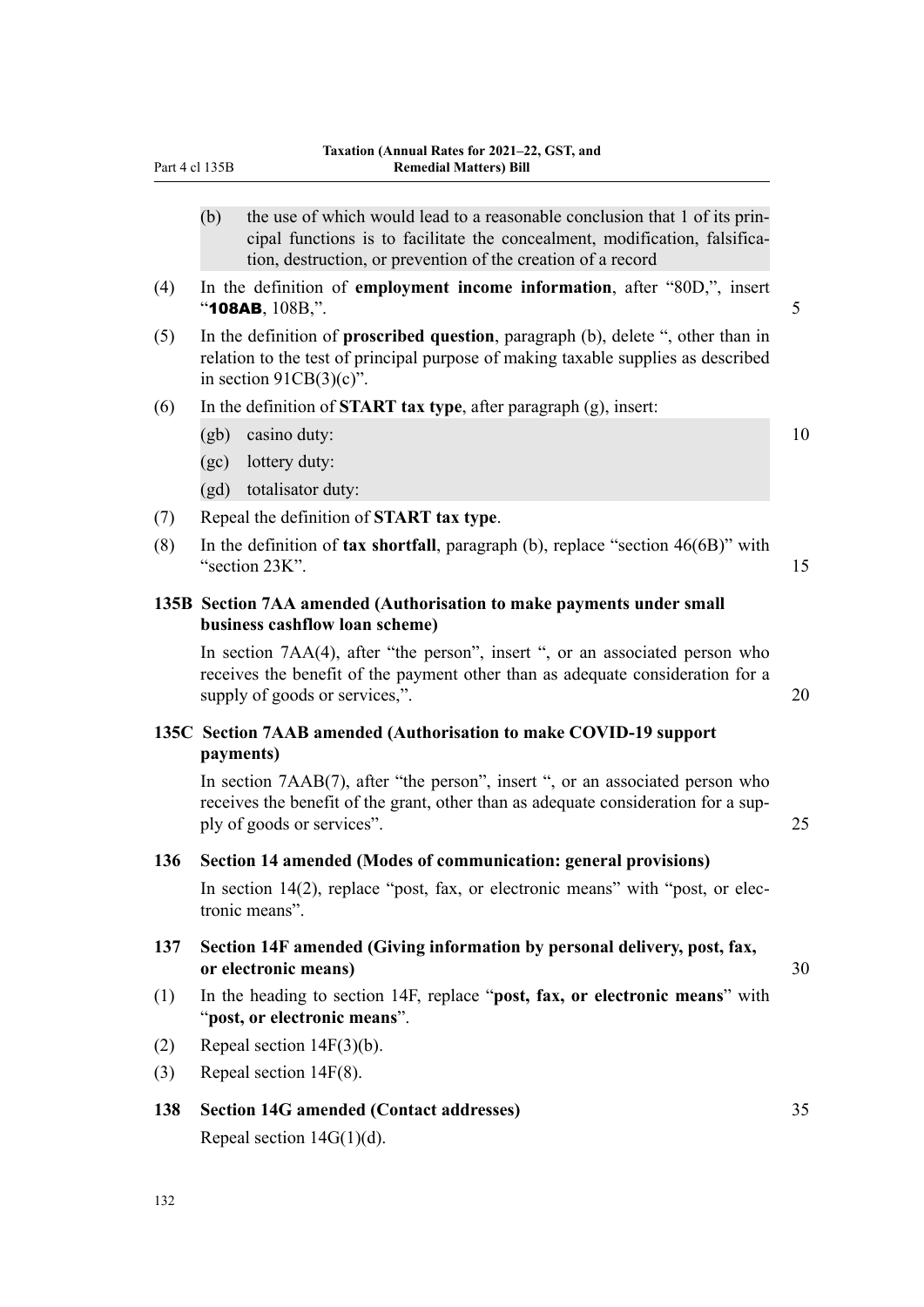## **139 Section 16C amended (Key terms)**

- (1) Replace section  $16C(2)(a)$  with:
	- (a) in connection with a revenue law and for a purpose set out in section 16B(1):
- (2) In section  $16C(3)(a)$ ,  $-5$ 
	- (a) replace "means revenue information that relates to the affairs of a person or entity" with "means revenue information":
	- (b) in subparagraph (i), replace "the person or entity" with "a person or entity".
- (3) After section  $16C(3)(b)$ , insert: 10
	- (c) does not include information if the only person or entity that it identifies is the Commissioner or chief executive of the Inland Revenue Department, unless it relates to the application of the Inland Revenue Acts to the Inland Revenue Department as a taxpayer.

## **139B Section 17B amended (Commissioner may require information or** 15 **production of documents)**

In section 17B(4), replace "this section," with "this section and section 17L,".

#### **139C Section 22D amended (Key terms)**

- (1) After section 22D(3)(iii), insert:
	- (iiib) a payment under the wage subsidy scheme defined in section 20 7AA(6):
	- (iiic) a payment under the leave support scheme made by the Ministry of Social Development on behalf of the Crown in relation to leave taken as a consequence of COVID-19:
	- (iiid) a payment under the short-term absence scheme made by the Min-25 istry of Social Development on behalf of the Crown in relation to absence from work as a consequence of COVID-19:
- (2) Subsection (1) applies for the 2021–22 and later income years.

#### **140 Section 25MB amended (Information from custodial institutions)**

(1) Replace section  $25MB(8)(a)(ii)$  with: 30

(ii) a custodial institution that is not resident in New Zealand; and

(2) After section 25MB(8), insert:

*When branches located in New Zealand*

(9) For the purposes of **subsection (8)(a)(ii)**, if the non-resident custodial institution has a branch located in New Zealand that receives a payment of invest- 35 ment income, the branch is treated as the person who must provide investment income information relating to the payment under subsection (3).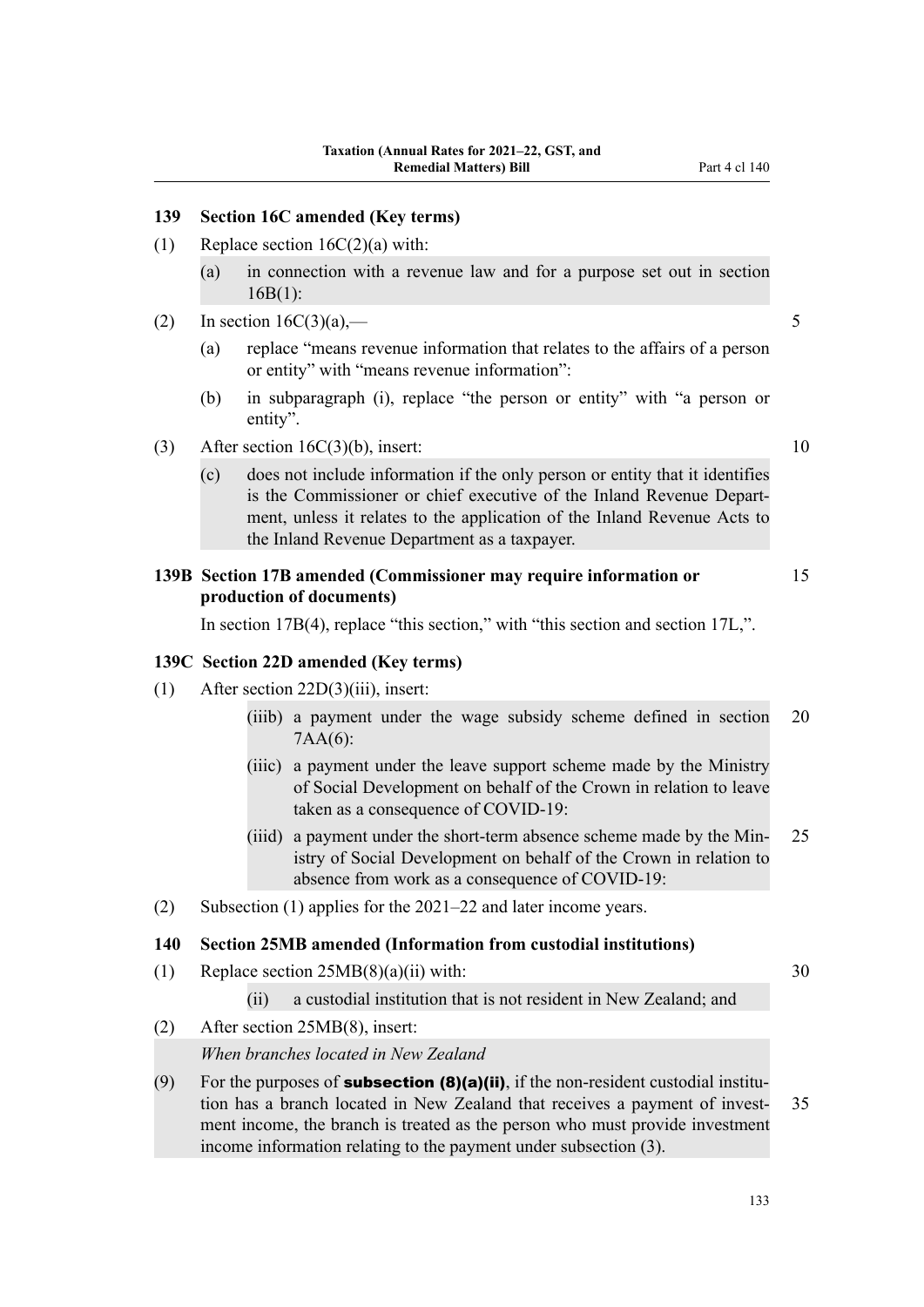|  | (3) |  | <b>Subsections (1) and (2)</b> apply for the 2020–21 and later income years. |  |
|--|-----|--|------------------------------------------------------------------------------|--|
|  |     |  |                                                                              |  |

- **141 New section 25NB inserted (De minimis filing requirements for certain persons)**
- (1) After section 25N, insert:

|     |                                                                                                                                                                                                 | 25NB De minimis filing requirements for certain persons                                                                                       | 5  |  |  |
|-----|-------------------------------------------------------------------------------------------------------------------------------------------------------------------------------------------------|-----------------------------------------------------------------------------------------------------------------------------------------------|----|--|--|
|     |                                                                                                                                                                                                 | When this section applies                                                                                                                     |    |  |  |
| (1) | under-                                                                                                                                                                                          | This section applies when a person is required to withhold an amount of tax                                                                   |    |  |  |
|     | (a)                                                                                                                                                                                             | section RE 21(3) of the Income Tax Act 2007:                                                                                                  |    |  |  |
|     | (b)                                                                                                                                                                                             | section RF $13(2)$ of that Act:                                                                                                               | 10 |  |  |
|     | (c)                                                                                                                                                                                             | section 86KA of the Stamp and Cheque Duties Act 1971.                                                                                         |    |  |  |
|     |                                                                                                                                                                                                 | When this section does not apply                                                                                                              |    |  |  |
| (2) |                                                                                                                                                                                                 | This section does not apply when a person withholds an amount of tax referred<br>to in section RE $21(6)$ and (7) of the Income Tax Act 2007. |    |  |  |
|     |                                                                                                                                                                                                 | Delivery of investment income information                                                                                                     | 15 |  |  |
| (3) | Despite sections 25E, 25F, and 25H, the person may deliver the investment<br>income information for the payment to the Commissioner—                                                            |                                                                                                                                               |    |  |  |
|     | (a)                                                                                                                                                                                             | in electronic form and by means of an electronic communication as pre-<br>scribed by the Commissioner; and                                    |    |  |  |
|     | (b)                                                                                                                                                                                             | for the period in the tax year from 1 April to 30 September, by 20th<br>October after the end of the period; and                              | 20 |  |  |
|     | (c)                                                                                                                                                                                             | for the period in the tax year from 1 October to 31 March, by 20th April<br>after the end of the period.                                      |    |  |  |
| (2) |                                                                                                                                                                                                 | <b>Subsection (1)</b> applies for the 2022–23 and later income years.                                                                         |    |  |  |
| 142 | New section 33F inserted (Research and development tax credits:<br>extension of time for 2019–20 income year)                                                                                   |                                                                                                                                               |    |  |  |
|     | After section 33E, insert:                                                                                                                                                                      |                                                                                                                                               |    |  |  |
| 33F | Research and development tax credits: extension of time for 2019-20<br>income year                                                                                                              |                                                                                                                                               |    |  |  |
|     | The time for a person to file a supplementary return under section 33E for the<br>2019–20 income year is extended to 31 August 2021, or such later date other-<br>wise allowed by that section. |                                                                                                                                               |    |  |  |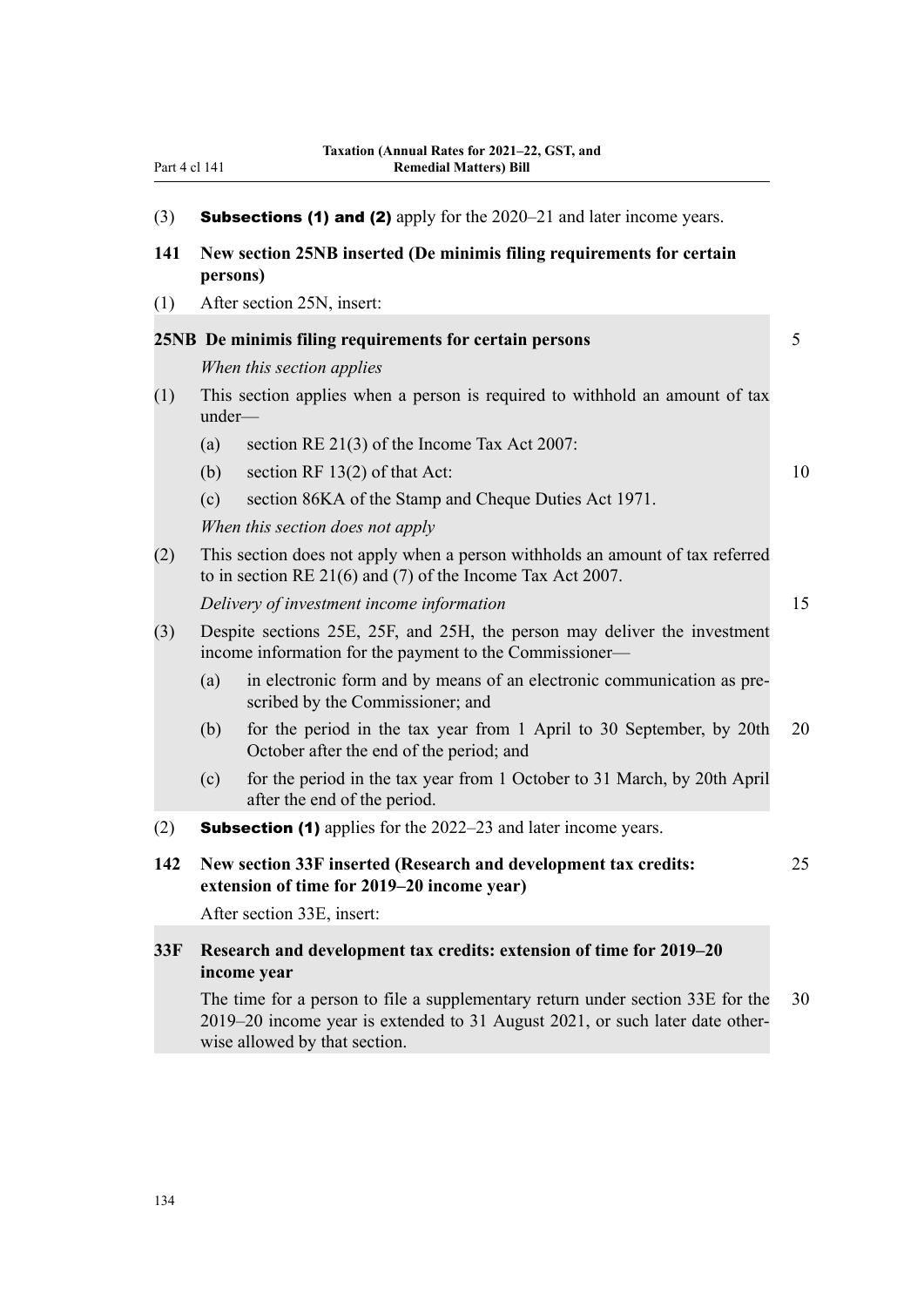- (1) Replace the heading for section 43B with "**Trustees of non-active trusts and administrators or executors of non-active estates may be excused from fil‐ ing returns**". 5
- (2) Replace section 43B(1) and (2) with:
- (1) A person who is a trustee of a trust or an administrator or executor of an estate is not required to make a return of income for a tax year for the trust or estate if—
	- (a) the trust or estate is non-active throughout the income year correspond-  $10$ ing to the tax year; and
	- (b) for a person who is a trustee, the trust is a complying trust under section HC 10 of the Income Tax Act 2007; and
	- (c) the person has provided to the Commissioner, in a form approved by the Commissioner,— 15
		- (i) a declaration that the trust or estate is non-active and that the per‐ son will notify the Commissioner if the trust or estate ceases to be non-active; and
		- (ii) a statement of the matters required by the Commissioner.
- (2) For the purposes of this section, a trust or estate is non-active for a tax year if, 20 throughout the income year corresponding to the tax year, the trustee of the trust or the administrator or executor of the estate—
	- (a) has not derived any income; and
	- (b) has no deductions; and
	- (c) has not been a party to, or perpetuated, or continued with, transactions 25 with assets of the trust or estate which, during the corresponding income year,—
		- (i) give rise to income in any person's hands; or
		- (ii) give rise to fringe benefits to an employee or to a former employee. 30
- $(3)$  In section 43B(3),—
	- (a) words before the paragraphs, replace "trust" with "trust or estate":
	- (b) paragraph  $(a)$ ,—
		- (i) replace "trustees" with "persons":
		- (ii) replace "trust" with "trust or estate": 35
			-

- (c) paragraph (c), replace "trust" with "trust or estate":
- (d) paragraph (d), replace "trust" with "trust or estate" in each place.
- $(4)$  In section 43B(4),—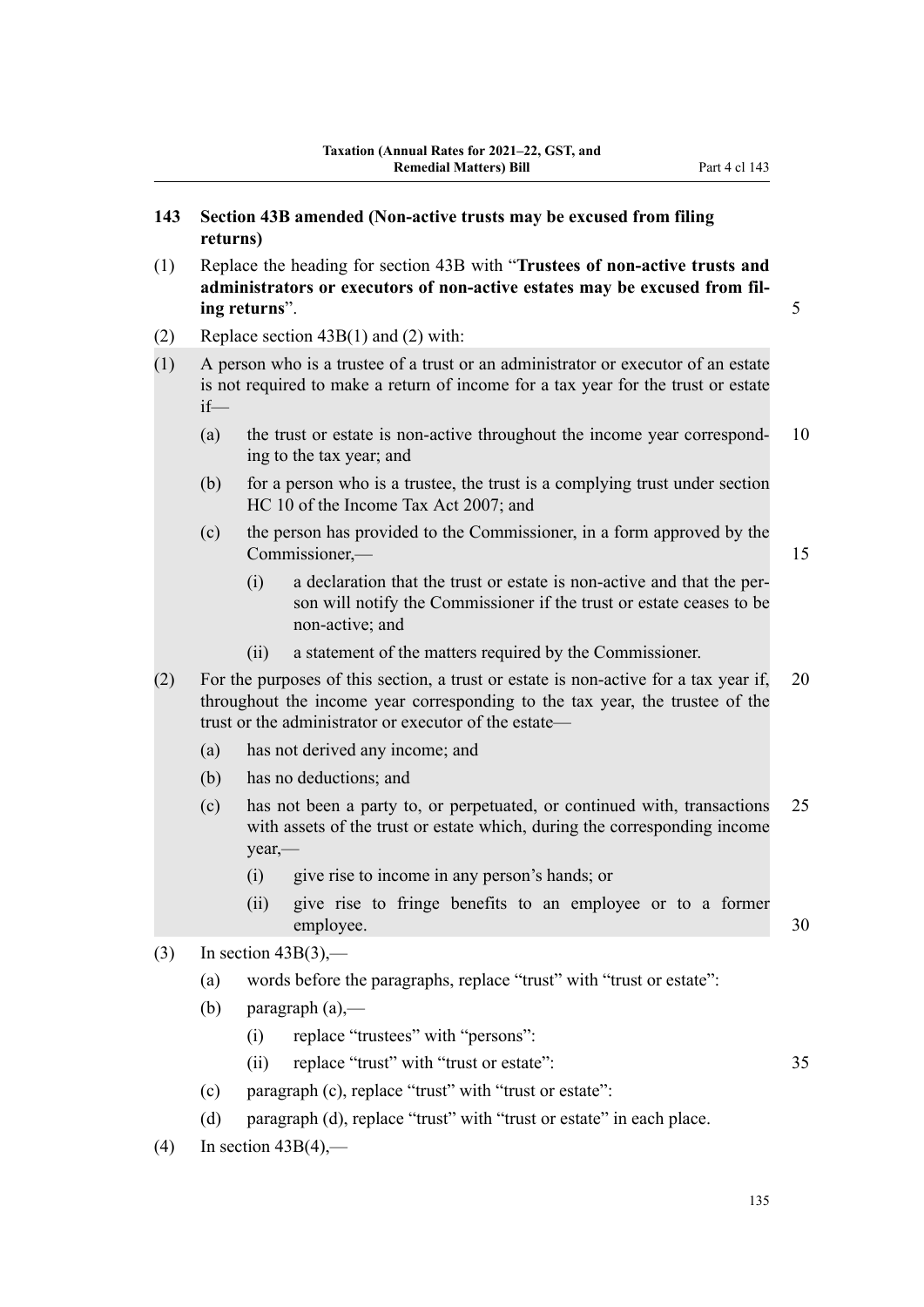- (a) replace "a trust" with "a trust or estate":
- (b) replace "trustee of the trust" with "trustee of the trust or administrator or executor of the estate":
- (c) replace "that the trust" with "that the trust or estate":
- (d) replace "a non-active trust" with "non-active". 5

(5) In section 43B(5), replace "trustees of a non-active trust shall" with "a person who is a trustee of a non-active trust or an executor or administrator of a nonactive estate must".

#### **143B Section 54C amended (Information in relation to payment of RLWT)**

- $(1)$  In section 54C(1), words before the paragraphs, replace "within 10 years" with 10 "within 10 years or 5 years, as the case may be,".
- (2) In section  $54C(1)(b)$ , replace "their date of acquisition of the land" with "the latest date on which they acquire the estate or interest in the residential land".

#### **143C Section 59BA amended (Annual return for trusts)**

(1) Replace section  $59BA(2)(d)$  with: 15

- (d) the amount, and nature, of each distribution that—
	- $(i)$  is not a distribution, other than of money, that is minor and incidental to the activities of the trust; and
	- (ii) is made by the trustee in the income year:
- (db) the name, date of birth, jurisdiction of tax residence, and tax file number 20 or taxpayer identification number, of the beneficiary who receives a dis‐ tribution referred to in **paragraph (d)**:
- (2) Replace section 59BA(3)(b) with:
	- (b) the trust is a foreign trust:
- (3) **Subsections (1), (2), and (3) (1) and (2)** apply for the  $2021-22$  and later 25 income years.

## **144 Section 68CB amended (Research and development tax credits: general approval)**

- (1) In section 68CB(2), replace "income year (the **first income year**) and up to 2 further consecutive income years" with "income year (the **first income year**), 30 the income year immediately before (the **prior year**), and up to 2 income years immediately after".
- (2) In section 68CB(2), replace "the end of the first income year." with "the end of the first income year. For a prior year, the Commissioner may only approve supporting research and development activities described in **section** 35 LY  $(5)(1)(ab)(i)$  of the Income Tax Act 2007."
- (3) After section 68CB(7), insert: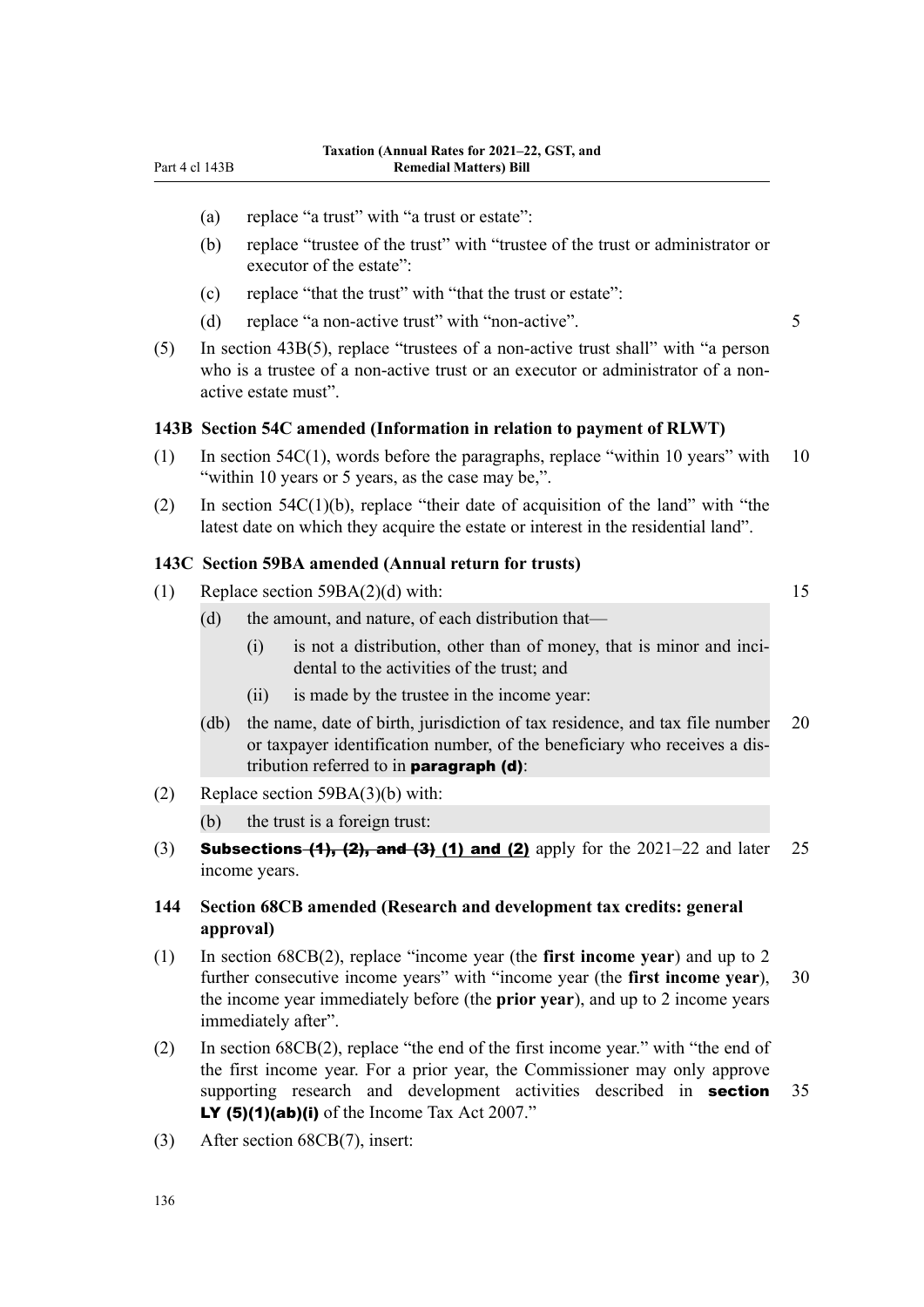- (7B) The Commissioner may vary an approval, upon application, to the extent to which the variation application relates solely to a supporting research and development activity for the income year immediately after the relevant income year, as provided by **section LY 5(1)(ab)(ii)** of the Income Tax Act 2007, if the variation application meets the requirements of subsection  $(1)(a)$  of 5 this section, the variation applied for meets the requirements of subsection (4) of this section, and the application is made on or before the 7th day of the 14th month after the end of the relevant income year. If the Commissioner accepts the variation, then the Commissioner must notify the person in accordance with subsection (5) of this section. 10
- (7C) The Commissioner may vary an approval, upon application, to the extent to which the variation application relates solely to a supporting research and development activity for the 2019–20 income year, if the variation application meets the requirements of subsection (1)(a) of this section, the variation applied for meets the requirements of subsection (4) of this section, and the 15 application is made on or before 31 August 2022. If the Commissioner accepts the variation, then the Commissioner must notify the person in accordance with subsection (5) of this section.

## **144B Section 68CC amended (Research and development tax credits: greater than \$2 million approval)** 20

- (1) In section 68CC(3), replace "income year (the **first income year**) and up to 2 further consecutive income years" with "income year (the **first income year**), the income year immediately before (the **prior year**), and up to 2 income years immediately after".
- (2) In section 68CC(3), replace "the end of the first income year (**application** 25 **date**)." with "the end of the first income year (**application date**). For a prior year, the Commissioner may only approve supporting research and development activities described in **section LY 5(1)(ab)(i)** of the Income Tax Act 2007.".
- **145 New section 68CF inserted (Research and development tax credits:** 30 **extension of time for approvals)**
- (1) After section 68CE, insert:

## **68CF Research and development tax credits: extension of time for approvals**

- (1) The time for a person to make an application, or an application to vary, in rela‐ tion to an approval under sections 68CB and 68CC for the 2020–21 income 35 year is extended to 31 August 2021, or such later date otherwise allowed by those sections.
- (2) The time for a person to make an application in relation to an approval under **section 68CB** for an income year is extended to the date that is 3 months after the date that the Commissioner notifies to the person the outcome of their 40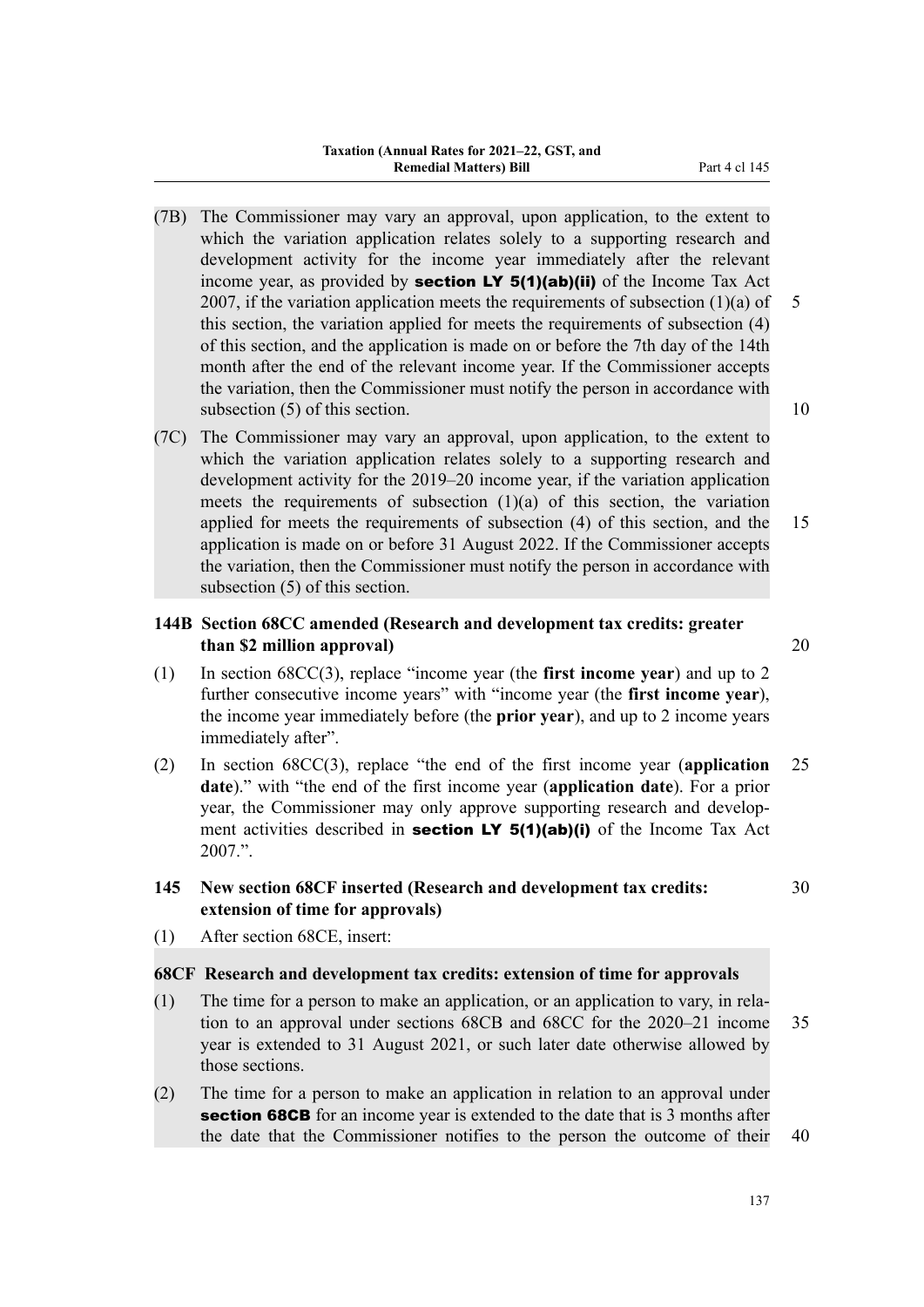application, for the income year, under section 68CC(4) if they make such an application, or such later date otherwise allowed by section 68CB.

(2) **Subsection (1)** applies for the  $2020-21$  and later income years.

## **146 Section 89B amended (Commissioner may issue notices of proposed adjustment)** 5

Replace section 89B(4)(b)(ii) with:

- (ii) sections 108A and 108B; or
- (iii) sections **108AB** and  $108B$ ,—

## **147 Section 89L (Application to High Court)**

In section  $89L(1)(b)(ii)$ , replace "section  $108(2)$  or section  $108A(3)$ " with "sec- 10 tion 108(2), **108AB(2)**, or  $108A(3)$ ".

## **148 Section 89P amended (Challenge notice for taxpayer-initiated disputes)** Replace section 89P(2) with:

- (2) Despite subsection (1), the Commissioner is not required to issue a challenge notice— 15
	- (a) to the extent to which the dispute has ended:
	- (b) when—
		- (i) the Commissioner has issued an amended assessment that reflects some but not all of the adjustments proposed by the disputant; and
		- (ii) the disputant has a right of challenge under section  $138B(2)$ . 20

# **149 Section 108 amended (Time bar for amendment of income tax assessment)**

## After section 108(1C)(a)(i), insert:

(ib) provides a return for an amount required to be deducted under section 221 of the Accident Compensation Act 2001 for a period which, for the purposes of this section, is treated as the making of 25 an assessment of the amount by the taxpayer:

## **150 New section 108AB inserted (Time bar for amending assessment of KiwiSaver contributions)**

After section 108A, insert:

## **108AB Time bar for amending assessment of KiwiSaver contributions** 30

- 
- (1) The Commissioner may not amend an assessment so as to increase an amount assessed when—
	- (a) a taxpayer provides employment income information that includes—
		- (i) an amount required to be deducted under Part 3, subpart 1 of the KiwiSaver Act 2006 which, for the purposes of this section, is 35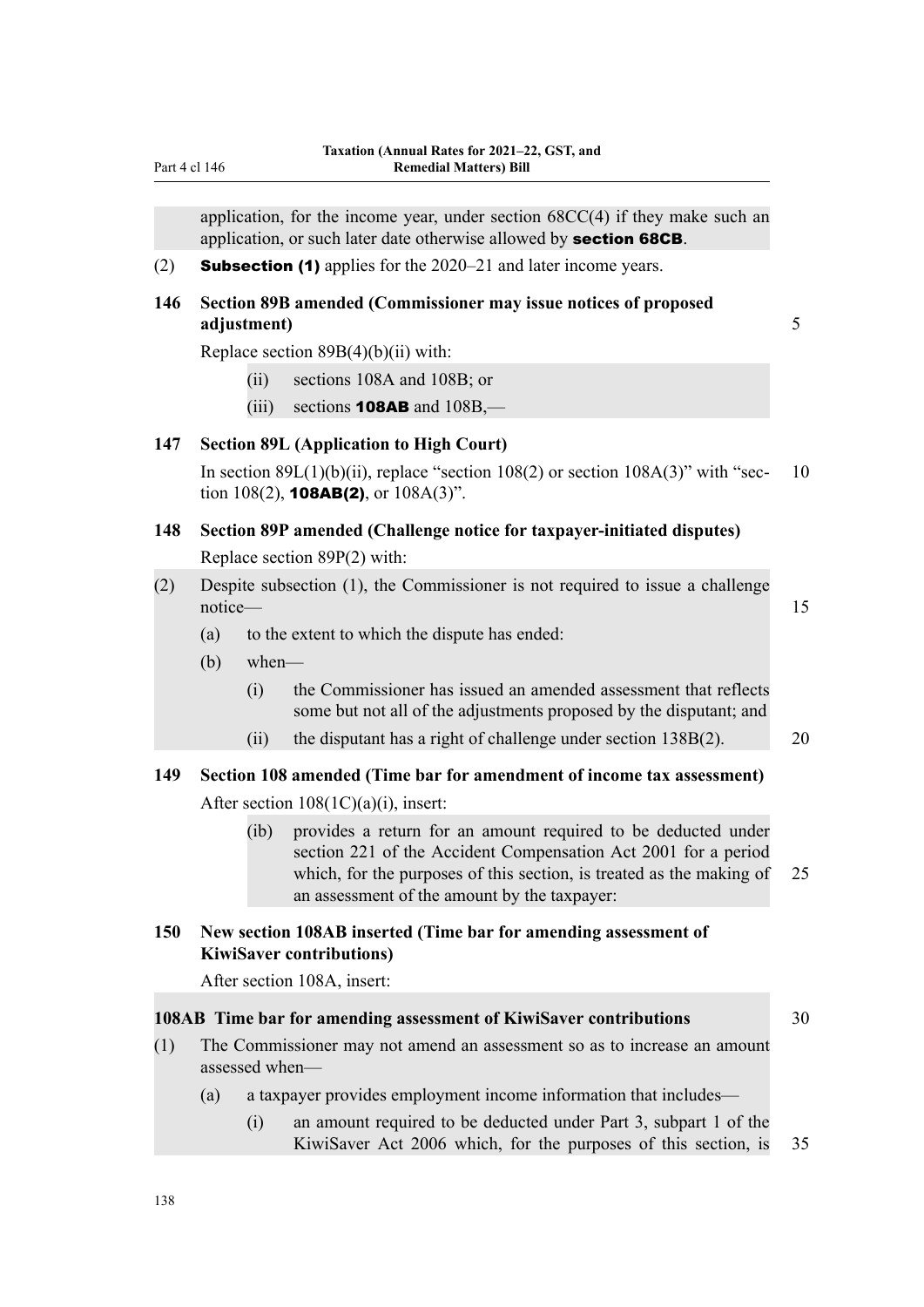treated as the making of an assessment of the amount by the taxpayer:

- (ii) an amount of KiwiSaver Act 2006 employer contributions payable which, for the purposes of this section, is treated as the making of an assessment of the amount by the taxpayer; and 5
- (b) 4 years have passed from the date on which the taxpayer provided the employment income information.
- (2) However, if the Commissioner is of the opinion that employment income infor‐ mation provided by a taxpayer is fraudulent or wilfully misleading, the Commissioner may amend the assessment at any time so as to increase its amount. 10
- (3) This section overrides every other provision of this Act, and any other rule or law, that limits the Commissioner's right to amend assessments.

## **151 Section 108B amended (Extension of time bars)**

- (1) In section 108B(3)(f), replace "provided." with "provided; and".
- (2) After section  $108B(3)(f)$ , insert: 15
	- (fb) the time bar occurring under **section 108AB** after the period of 4 years from the date on which the taxpayer provided the employment income information.

## **152 Section 113 amended (Commissioner may at any time amend assessments)**

- (1) In section 113(1), replace "sections 89N and 113D" with "section 89N". 20
- (2) **Subsection (1)** applies for the  $2019-20$  and later income years.

## **153 Section 113A amended (Correction of certain errors in subsequent returns)**

In section  $113A(4)$ ,—

- (a) words before the paragraphs, after "assessment", insert "or return, as 25 applicable,":
- (b) replace paragraph (b) with:
- (b)  $2\%$  of the person's—
	- (i) output tax, in the case of an assessment of goods and services tax; or  $30$
	- (ii) annual gross income, in any other case.

## **153B Section 120KE amended (Provisional tax and rules on use of money interest)**

- (1) Replace section  $120KE(1)(a)$  with:
	- (a) they are required to calculate instalments under the standard methods 35 described in section RC 5(2) and (3) of the Income Tax Act 2007 or they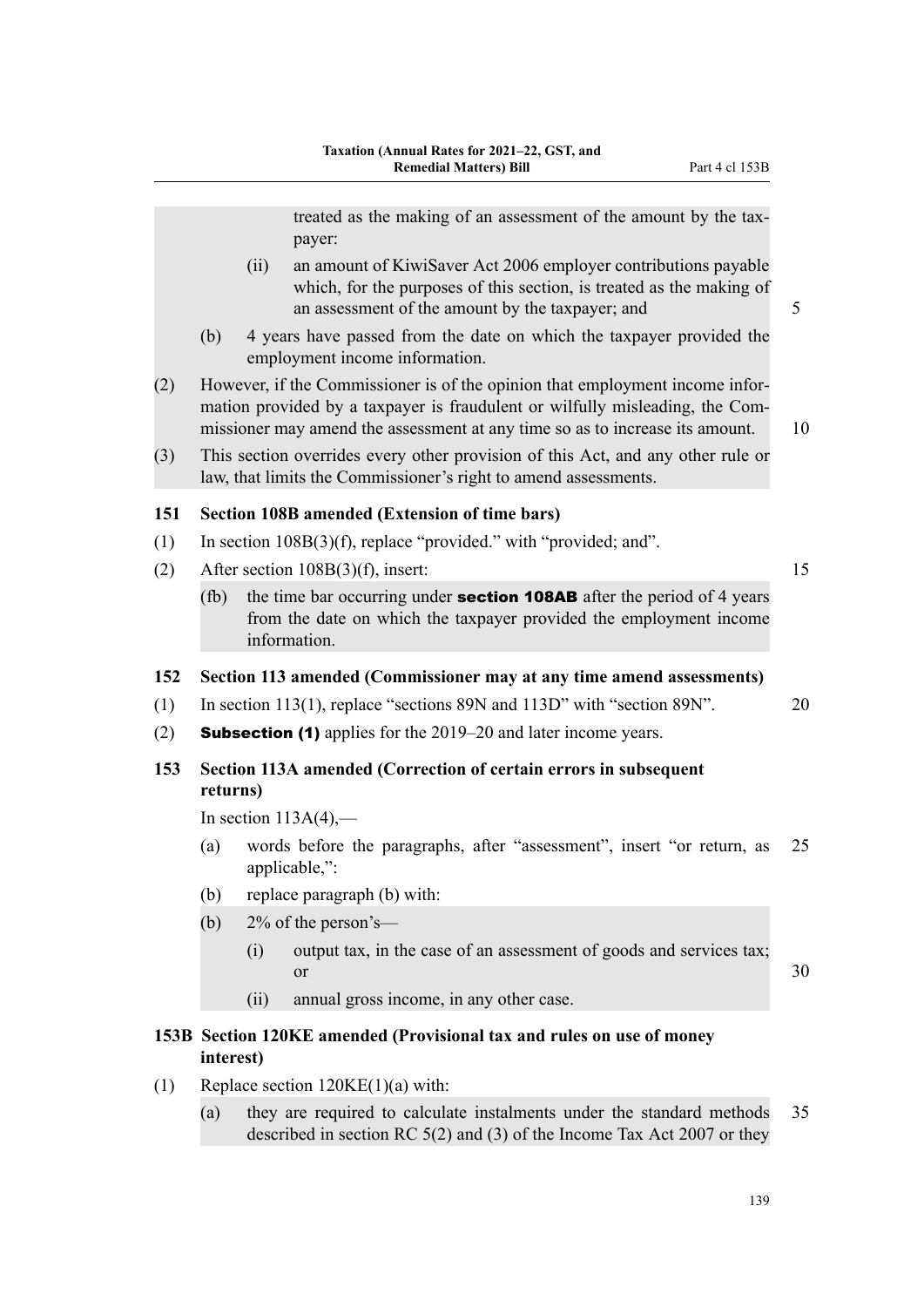|      | have no obligation to pay provisional tax for the tax year under section<br>$RC$ 3(3) of that Act; and                         |                 |
|------|--------------------------------------------------------------------------------------------------------------------------------|-----------------|
| (2)  | <b>Subsection (1)</b> applies for the 2022–23 and later income years.                                                          |                 |
|      | 153C Section 120KF repealed (Tolerance for provisional tax instalments)                                                        |                 |
| (1)  | Repeal section 120KF.                                                                                                          | $5\overline{)}$ |
| (2)  | <b>Subsection (1)</b> applies for the 2022–23 and later income years.                                                          |                 |
| 154  | Section 125 amended (Certain rights of objection not conferred)                                                                |                 |
|      | In section $125(j)(iv)$ , replace "108A, 108B," with "108A, <b>108AB</b> , 108B,".                                             |                 |
| 155  | Section 138E amended (Certain rights of challenge not conferred)                                                               |                 |
| (1)  | In section $138E(1)(e)(iv)$ , replace "17F," with "6E, 6F, 17F,".                                                              | 10              |
| (2)  | In section $138E(1)(e)(iv)$ , delete "108A,".                                                                                  |                 |
| (3)  | <b>Subsection (2)</b> applies for taxable periods starting on or after the day on<br>which this Act receives the Royal assent. |                 |
| 156  | Section 138P amended (Powers of hearing authority)                                                                             |                 |
|      | In section 138 $P(5)$ , replace "108A, and 108B" with "108A, 108AB, and<br>108B".                                              | 15              |
| 157  | Section 139A amended (Late filing penalty for certain returns)                                                                 |                 |
| (1)  | Repeal section 139A(10).                                                                                                       |                 |
| (2)  | <b>Subsection (1)</b> applies for penalties imposed after 1 April 2022.                                                        |                 |
| 158  | Section 139AA amended (Non-electronic filing penalty)                                                                          | 20              |
| (1)  | Repeal section 139AA(7).                                                                                                       |                 |
| (2)  | <b>Subsection (1)</b> applies for penalties imposed after 1 April 2022.                                                        |                 |
| 159  | <b>Section 139B amended (Late payment penalty)</b>                                                                             |                 |
| (1)  | Repeal section 139B(1B).                                                                                                       |                 |
| (1B) | After section 139B(2B)(e), insert:                                                                                             | 25              |
|      | an electronic sales suppression penalty under section 141EE.<br>(f)                                                            |                 |
| (2)  | In section 139B(3B), replace "section $24LC(3)$ or 157" with "section 157 or<br>schedule 5, part C, clause $4(3)$ ".           |                 |
| (3)  | In section 139B(5A), replace "section $24LC(3)$ or 157" with "section 157 or<br>schedule 5, part C, clause $4(3)$ ".           |                 |
| (4)  | <b>Subsection (1)</b> applies for penalties imposed after 1 April 2022.                                                        |                 |

Part 4 cl 153C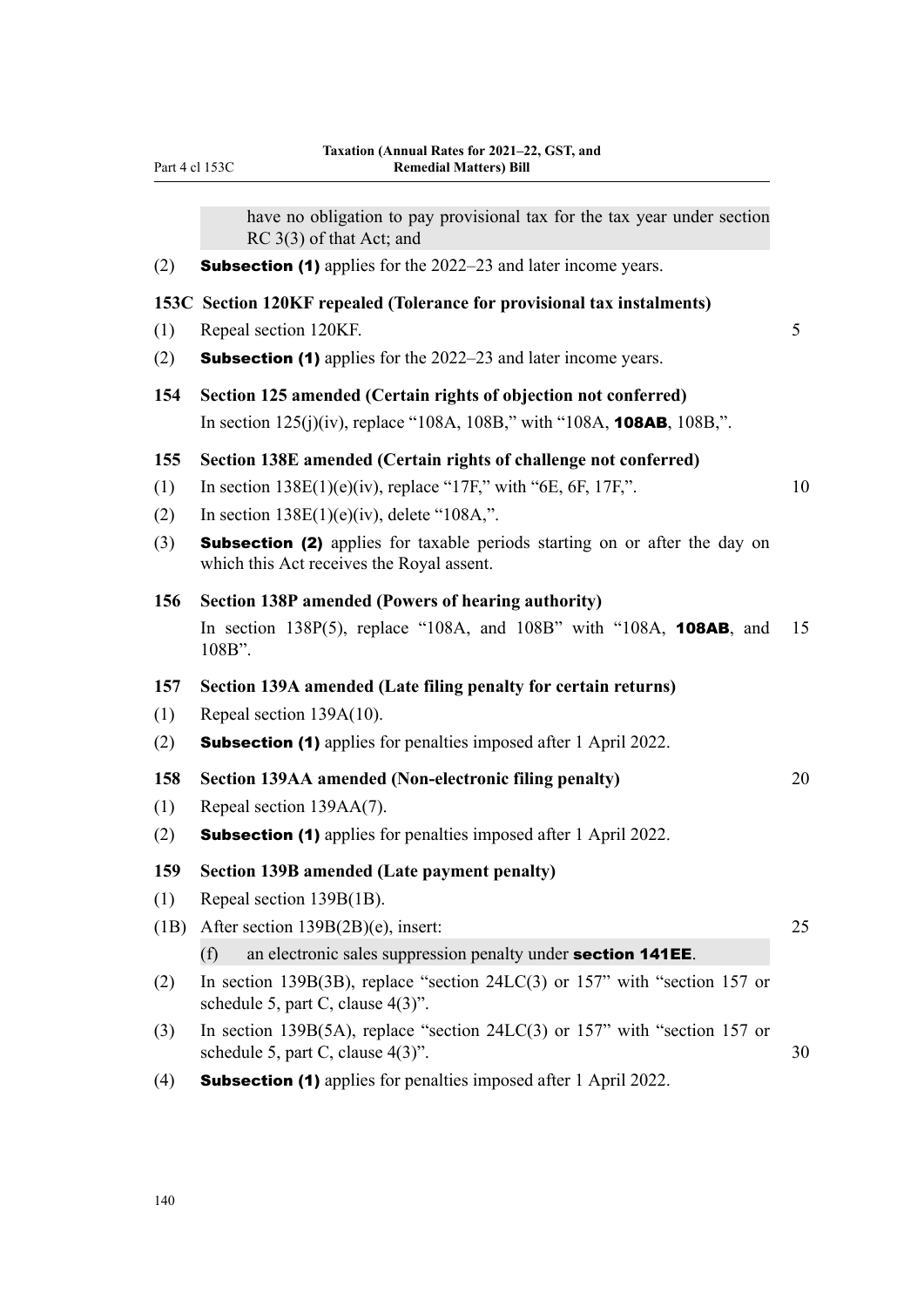|            | 159B Section 141 amended (Tax shortfalls)                                                                                                                                                                                                                                                                                                                       |                                                                                                                                                                  |    |  |  |  |
|------------|-----------------------------------------------------------------------------------------------------------------------------------------------------------------------------------------------------------------------------------------------------------------------------------------------------------------------------------------------------------------|------------------------------------------------------------------------------------------------------------------------------------------------------------------|----|--|--|--|
|            |                                                                                                                                                                                                                                                                                                                                                                 | In section 141(2), replace "section $141AA(1)$ ." with "sections $141AA(1)$ and<br>141EE(4)."                                                                    |    |  |  |  |
| <b>160</b> | New section 141EE inserted (Penalty for acquiring or possessing electronic<br>sales suppression tools)                                                                                                                                                                                                                                                          |                                                                                                                                                                  |    |  |  |  |
|            |                                                                                                                                                                                                                                                                                                                                                                 | After section 141ED, insert:                                                                                                                                     |    |  |  |  |
|            |                                                                                                                                                                                                                                                                                                                                                                 | 141EE Penalty for acquiring or possessing electronic sales suppression tools                                                                                     |    |  |  |  |
| (1)        | This section applies to a person who-                                                                                                                                                                                                                                                                                                                           |                                                                                                                                                                  |    |  |  |  |
|            | (a)                                                                                                                                                                                                                                                                                                                                                             | is required by a tax law to make or keep records; and                                                                                                            |    |  |  |  |
|            | (b)                                                                                                                                                                                                                                                                                                                                                             | knowingly acquires, or has possession or control of an electronic sales<br>suppression tool (the suppression tool), or a right to use a suppression<br>tool; and | 10 |  |  |  |
|            | (c)                                                                                                                                                                                                                                                                                                                                                             | has a purpose in relation to the suppression tool of evading the assess-<br>ment or payment of tax under a tax law, whether by them or by another<br>person.     | 15 |  |  |  |
| (2)        |                                                                                                                                                                                                                                                                                                                                                                 | This section does not apply when the person—                                                                                                                     |    |  |  |  |
|            | (a)                                                                                                                                                                                                                                                                                                                                                             | acquires a business whose operations include the use of the suppression<br>tool or the right to use it; and                                                      |    |  |  |  |
|            | (b)                                                                                                                                                                                                                                                                                                                                                             | could not reasonably be expected to be aware of the existence of the sup-<br>pression tool in the business; and                                                  | 20 |  |  |  |
|            | (c)                                                                                                                                                                                                                                                                                                                                                             | has not used the suppression tool in the business.                                                                                                               |    |  |  |  |
| (3)        |                                                                                                                                                                                                                                                                                                                                                                 | The person is liable to pay an electronic sales suppression penalty of \$5,000.                                                                                  |    |  |  |  |
| (4)        | For the purposes of the imposition of a penalty under <b>subsection (3)</b> , a per-<br>son to whom this section applies is liable to pay a single penalty for all related<br>tax types and periods. A further penalty may be imposed for a later period of<br>25<br>time for the continued possession or control of, or right to use, the suppression<br>tool. |                                                                                                                                                                  |    |  |  |  |
| (5)        | For the purposes of subsection (1)(c), and without limiting the provision, a<br>person is treated as meeting the purpose test if they have used the suppression<br>tool to evade the assessment or payment of tax.<br>30                                                                                                                                        |                                                                                                                                                                  |    |  |  |  |
| <b>161</b> |                                                                                                                                                                                                                                                                                                                                                                 | Section 141FB amended (Reduction of penalties for previous behaviour)                                                                                            |    |  |  |  |
|            |                                                                                                                                                                                                                                                                                                                                                                 | After section 141FB(5), insert:                                                                                                                                  |    |  |  |  |
| (6)        | person-                                                                                                                                                                                                                                                                                                                                                         | Despite subsection $(1)$ , no reduction in the amount payable is allowed when an<br>electronic sales suppression penalty is imposed under section 141EE(3) on a  | 35 |  |  |  |
|            | (a)                                                                                                                                                                                                                                                                                                                                                             | who is liable to a penalty under section $141E(1)$ ; and                                                                                                         |    |  |  |  |
|            |                                                                                                                                                                                                                                                                                                                                                                 |                                                                                                                                                                  |    |  |  |  |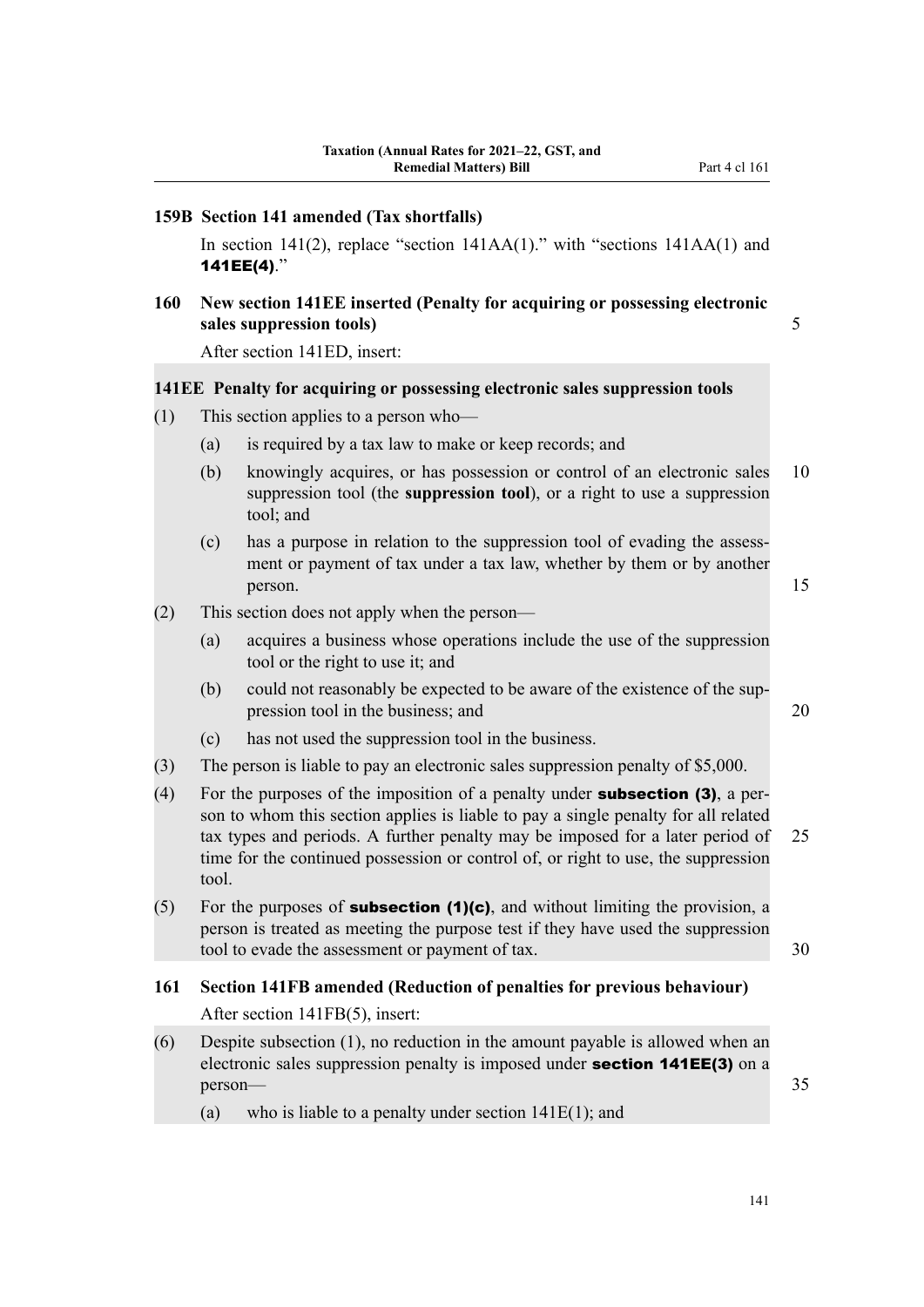|--|

(b) whose use of an electronic sales suppression tool contributes to the evasion or similar act.

## **162 New section 141GB inserted (Reduction of electronic sales suppression penalties)**

After section 141G, insert: 5

#### **141GB Reduction of electronic sales suppression penalties**

- (1) This section applies when a person—
	- (a) is liable to pay an electronic sales suppression penalty imposed under section 141EE; and
	- (b) discloses to the Commissioner details relating to the acquisition, posses‐ 10 sion, control, or use of the electronic sales suppression tool.
- (2) The penalty payable by the person may be reduced if, in the Commissioner's opinion, the person has made a full disclosure of all the details relating to the suppression tool.

| (3)<br>The disclosure referred to in <b>subsection (1)</b> may be either— |  |
|---------------------------------------------------------------------------|--|
|---------------------------------------------------------------------------|--|

- (a) a pre-notification disclosure made before the person is notified of a pending tax audit or investigation; or
- (b) a post-notification disclosure made after the person is notified of a pend‐ ing tax audit or investigation, but before the Commissioner starts the audit or investigation. 20

#### (4) The level by which the penalty is reduced under **subsection (2)** is—

- (a) for pre-notification disclosure,  $100\%$ :
- (b) for post-notification disclosure, 40%.
- (5) Section 141G(4) and (5) apply for the purposes of **subsection (3)** in determining— 25
	- (a) whether a person has been notified of a pending tax audit or investigation; and
	- (b) the time at which an audit or investigation starts.
- (6) The Commissioner may specify the information required for a full disclosure and the form in which it must be provided. 30

#### **162B Section 142B amended (Due date for shortfall penalties)**

After section 142B(2), insert:

(3) A shortfall penalty that is an electronic sales suppression penalty under section 141EE is due and payable on the relevant date set out in subsection  $(1)(a)$ , treating the electronic sales suppression penalty as if it were an amount 35 of unpaid tax.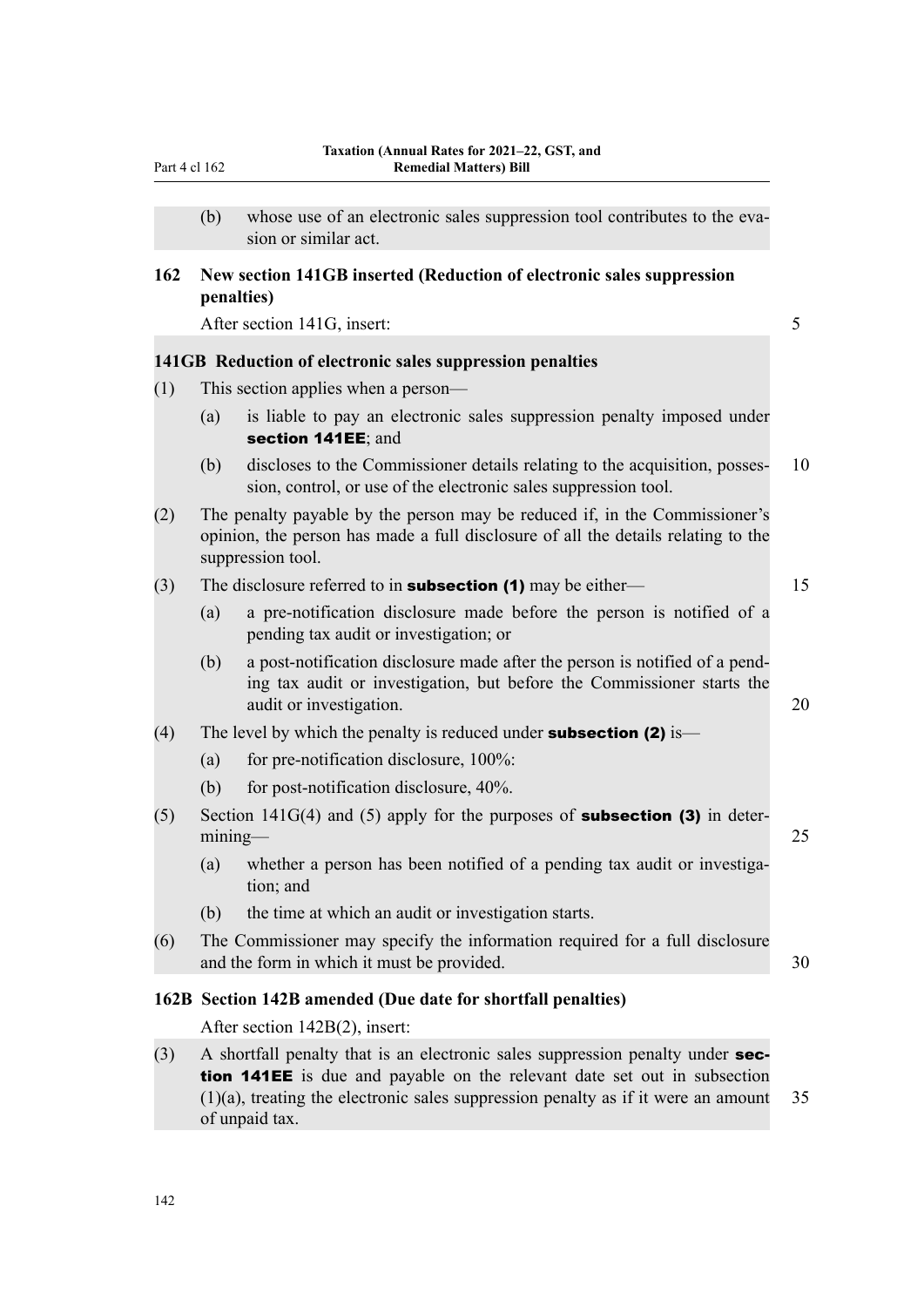# **163 Section 143 amended (Absolute liability offences)**

- (1) In the heading to section 143, after "**offences**", insert "**and strict liability offences**".
- (2) In section  $143(1)(ba)$ ,—
	- (a) replace "a tax invoice" with "taxable supply information": 5
	- (b) replace "section  $24$ " with "section 19K or 19L".
- (3) In section 143(1)(c), replace "1985." with "1985; or".
- (4) After section  $143(1)(c)$ , insert:
	- (d) claims, under section 20(3) of the Goods and Services Tax Act 1985, more than 1 amount of input tax for a taxable supply to the person, 10 resulting in a total amount of input tax claimed by the person for the taxable supply that exceeds the output tax charged to the person for the taxable supply.
- (5) After section 143(2C), insert:
- (2D) No person may be convicted of an offence against **subsection (1)(d)** if the 15 person proves that the person, either or both,—
	- (a) took reasonable care when claiming the amounts of input tax:
	- (b) corrected, under section 113A of the Tax Administration Act 1994, the amount claimed for input tax.
- (6) **Subsections (3), (4), and (5)** apply for taxable periods starting on or after 20 the day on which this Act receives the Royal assent.
- (7) Subsection (2) applies for taxable periods starting on or after 1 April 2023.

#### **164 Section 143A amended (Knowledge offences)**

- (1) Repeal section  $143A(1)(f)$ .
- (2) In section  $143A(1)(fb)$ , replace "section  $24BAB(3)$ " with "section 19M(3)". 25
- (3) In section  $143A(1)$ (fc), replace "section  $24BAC$ " with "section 12C".
- (4) Subsection (1) applies for taxable periods starting on or after the day on which this Act receives the Royal assent.
- (5) Subsections (2) and (3) apply for taxable periods starting on or after 1 April 2023. 30

#### **165 New sections 143BB and 143BC inserted**

After section 143B, insert:

#### **143BB Manufacturing or supplying electronic sales suppression tools**

(1) A person commits an offence against this Act if they knowingly manufacture, develop, or publish an electronic sales suppression tool (the **suppression tool**) 35 that is provided to a person referred to in **subsection (2)**, or **sections** 141EE or 143BC.

143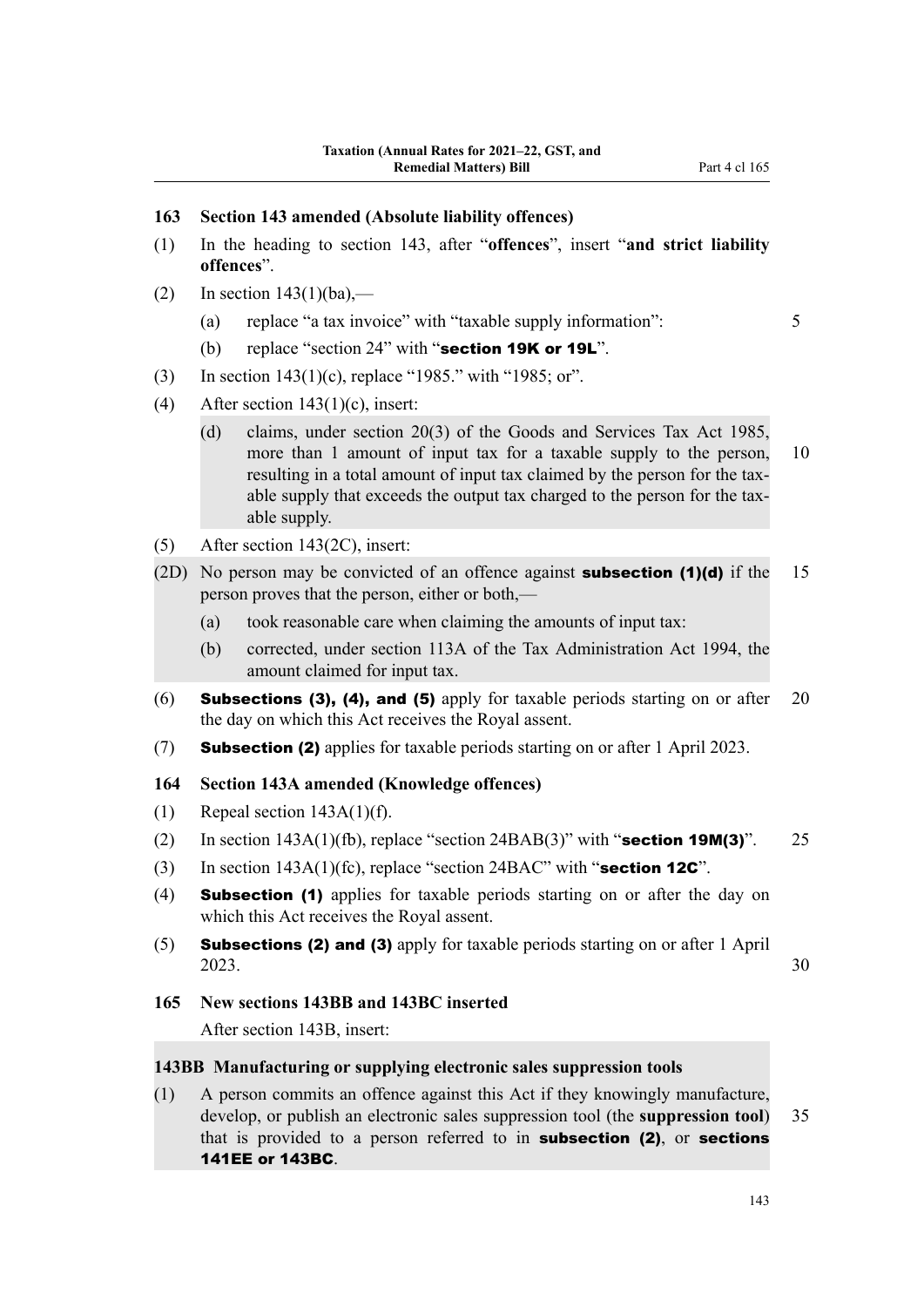|     | Part 4 cl 166                                                                                                                                                                                                                                                                                                                                                        | Taxation (Annual Rates for 2021–22, GST, and<br><b>Remedial Matters) Bill</b>                                                                                                                                                           |    |  |  |  |
|-----|----------------------------------------------------------------------------------------------------------------------------------------------------------------------------------------------------------------------------------------------------------------------------------------------------------------------------------------------------------------------|-----------------------------------------------------------------------------------------------------------------------------------------------------------------------------------------------------------------------------------------|----|--|--|--|
| (2) |                                                                                                                                                                                                                                                                                                                                                                      | A person commits an offence against this Act if they—                                                                                                                                                                                   |    |  |  |  |
|     | (a)                                                                                                                                                                                                                                                                                                                                                                  | knowingly supply, make available for use, or otherwise provide the sup-<br>pression tool or a right to use the suppression tool to a person resident in<br>New Zealand:                                                                 |    |  |  |  |
|     | (b)                                                                                                                                                                                                                                                                                                                                                                  | knowingly provide a service to a person resident in New Zealand that<br>includes the use of the suppression tool.                                                                                                                       | 5  |  |  |  |
| (3) |                                                                                                                                                                                                                                                                                                                                                                      | A person who is convicted of an offence under <b>subsection (1) or (2)</b> is liable<br>to a fine not exceeding \$250,000.                                                                                                              |    |  |  |  |
|     |                                                                                                                                                                                                                                                                                                                                                                      | 143BC Acquiring or possessing electronic sales suppression tools                                                                                                                                                                        |    |  |  |  |
| (1) |                                                                                                                                                                                                                                                                                                                                                                      | A person commits an offence against this Act if they—                                                                                                                                                                                   | 10 |  |  |  |
|     | (a)                                                                                                                                                                                                                                                                                                                                                                  | are required by a tax law to make or keep records; and                                                                                                                                                                                  |    |  |  |  |
|     | (b)                                                                                                                                                                                                                                                                                                                                                                  | knowingly acquire, or have possession or control of an electronic sales<br>suppression tool (the <b>suppression tool</b> ), or a right to use the suppression<br>tool; and                                                              |    |  |  |  |
|     | (c)                                                                                                                                                                                                                                                                                                                                                                  | have a purpose in relation to the suppression tool of evading the assess-<br>ment or payment of tax under a tax law, whether by them or by another<br>person.                                                                           | 15 |  |  |  |
| (2) | <b>Subsection (1)</b> does not apply when the person—                                                                                                                                                                                                                                                                                                                |                                                                                                                                                                                                                                         |    |  |  |  |
|     | (a)                                                                                                                                                                                                                                                                                                                                                                  | acquires a business whose operations include the use of the suppression<br>tool or a right to use it; and                                                                                                                               | 20 |  |  |  |
|     | (b)                                                                                                                                                                                                                                                                                                                                                                  | could not reasonably be expected to be aware of the existence of the sup-<br>pression tool in the business; and                                                                                                                         |    |  |  |  |
|     | (c)                                                                                                                                                                                                                                                                                                                                                                  | has not used the suppression tool in the business.                                                                                                                                                                                      |    |  |  |  |
| (3) | A person who is convicted of an offence under <b>subsection</b> (1) is liable to a<br>fine not exceeding \$50,000.                                                                                                                                                                                                                                                   |                                                                                                                                                                                                                                         | 25 |  |  |  |
| (4) | For the purposes of the imposition of a penalty under <b>subsection (3)</b> , a per-<br>son to whom this section applies is treated as committing a single offence in<br>relation to all tax types and periods. A further penalty may be imposed for a<br>later period of time for the continued possession or control of, or right to use,<br>the suppression tool. |                                                                                                                                                                                                                                         |    |  |  |  |
| (5) |                                                                                                                                                                                                                                                                                                                                                                      | For the purposes of <b>subsection <math>(1)(c)</math></b> , and without limiting the provision, a<br>person is treated as meeting the purpose test if they have used the suppression<br>tool to evade the assessment or payment of tax. |    |  |  |  |
| 166 | Section 143D amended (Offences related to disclosure of certain<br>information by persons other than revenue officers)                                                                                                                                                                                                                                               |                                                                                                                                                                                                                                         |    |  |  |  |
|     | After section $143D(1)(a)$ , insert:                                                                                                                                                                                                                                                                                                                                 |                                                                                                                                                                                                                                         |    |  |  |  |
|     | (ab)                                                                                                                                                                                                                                                                                                                                                                 | a person who acquires, has access to, or is given the information as an<br>officer, employee, or agent of an agency referred to in schedule 7, part C,                                                                                  |    |  |  |  |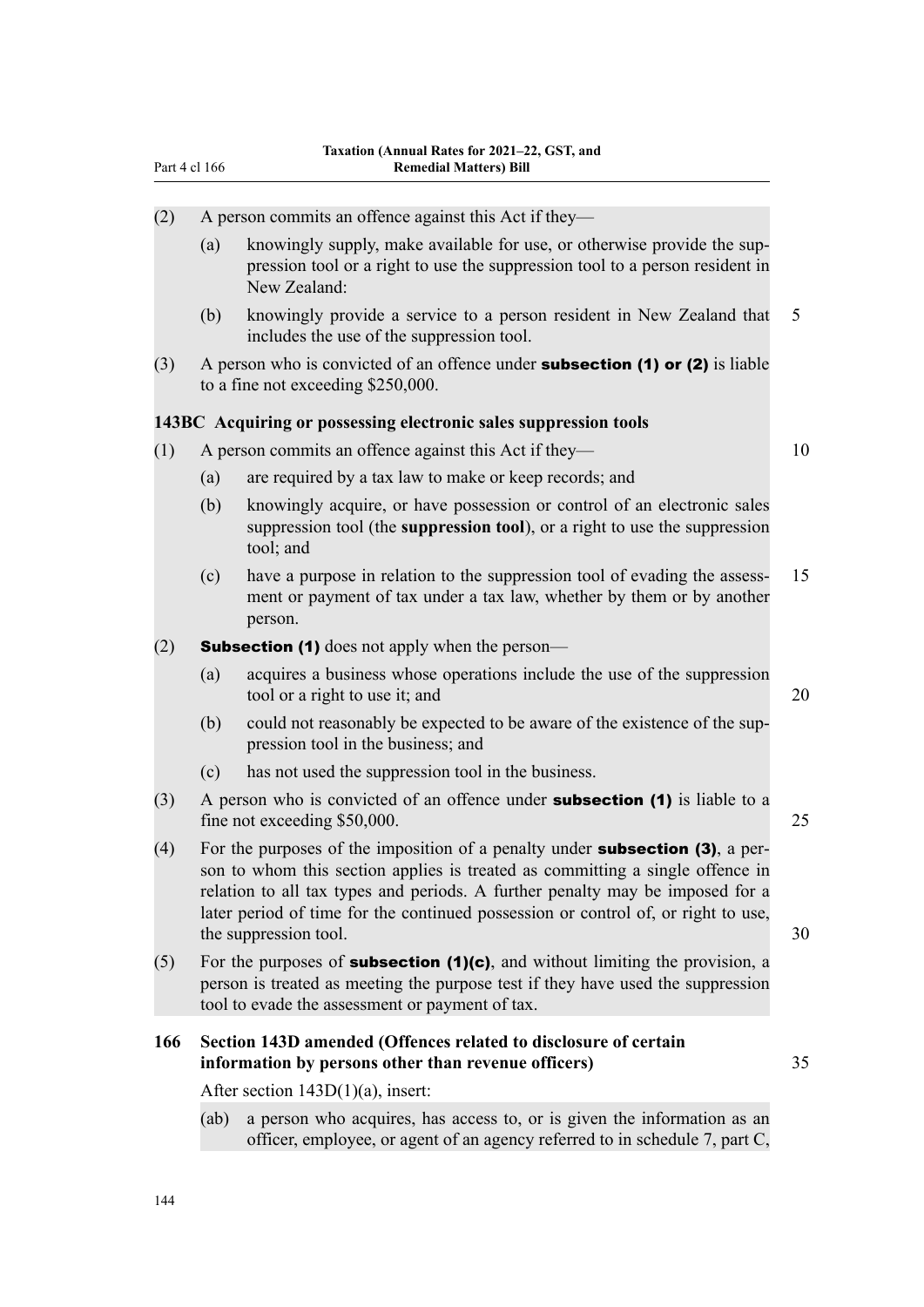clauses 20, 23, 23B, 24 to 29, 30, 31, 33, 34A, 35 to 38, 39B, 42, 44, 45, and 45B; or

#### **167 Section 157A amended (Application of Parts 7 and 9 to defaulters)**

After section  $157A(1)(a)(i)$ , insert:

(ib) section 12L of the Gaming Duties Act 1971; or 5

#### **168 Section 173K amended (Application)**

After section 173K(2), insert:

(3) Subsection (2) does not apply for Part O of the Income Tax Act 2007.

# **168B Section 183ABA amended (Remission in circumstances of emergency event)** 10

Replace section 183ABA(1)(a) with:

- (a) the taxpayer fails to make a payment required by a tax law (the **required payment**) on or before the due date for the required payment; and
- (ab) the failure is a consequence of an emergency event, declared in an Order in Council under this section, that significantly adversely affects the abil-<br>15 ity of the taxpayer to do either or both of—
	- (i) make a reasonably accurate forecast, on 1 or more provisional tax instalment dates for a tax year, of the taxpayer's residual income tax for the tax year:
	- (ii) make the required payment on or before the due date for the 20 required payment; and

# **169 Section 183ABAB amended (Remission of interest for taxpayers affected by COVID-19: general rules)**

Replace section 183ABAB(4) with:

- (4) The time limit imposed by subsection (3)(b) may be extended by Order in 25 Council—
	- (a) made on the recommendation of the Minister of Revenue; and
	- (b) made before, or no more than 6 months after, the time limit (the **previ‐ ous time limit**) applying immediately before the Order in Council comes into force: and 30
	- (c) extending the time limit by no more than 36 months from the previous time limit for—
		- (i) all persons affected by the previous time limit; or
		- (ii) a class or classes of persons affected by the previous time limit and described in the Order in Council.  $35$

145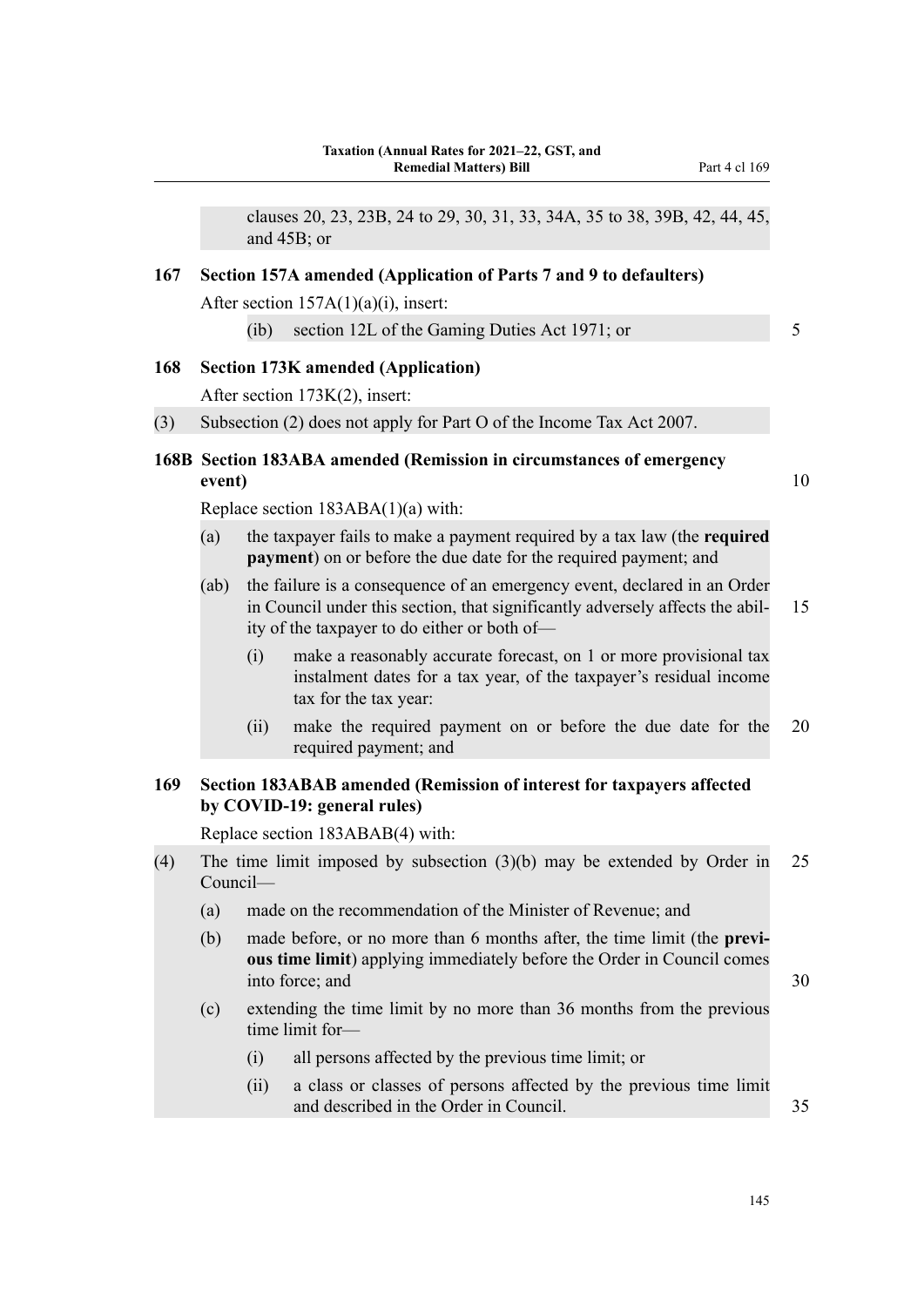# **169B Section 183ABAC amended (Remission of interest on terminal tax for 2020–21 tax year for provisional taxpayers affected by COVID-19)**

- (1) In the heading to section 183ABAC,—
	- (a) replace "**terminal tax**" with "**residual income tax**":
	- (b) replace "**2020–2021 tax year**" with "**2020–2021 or 2021–2022 tax** 5 **year**".
- (2) In section 183ABAC(1), words before paragraph (a), replace "2020–21 tax year" with "2020–21 or 2021–22 tax year (the **affected tax year**)".
- (3) In section 183ABAC(1)(a) and (b), replace "2020–21 tax year" with "affected tax year" in each place. 10
- (4) In section 183ABAC(1)(c)(i), replace "terminal tax" with "residual income tax".
- (5) In section 183ABAC(1)(c) and (d), replace "2020–21 tax year" with "affected tax year" in each place.
- (6) In section 183ABAC(2), replace "between 31 March 2020 and the taxpayer's 15 terminal tax date for the 2020–21 tax year" with "between the 31 March before the affected tax year and the taxpayer's terminal tax date for the affected tax year".
- (7) In section  $183ABAC(3)(b)$ ,—
	- (a) replace "terminal tax" with "residual income tax": 20
	- (b) replace "2020–21 tax year" with "affected tax year".
- (8) Subsections (1)(b), (2), (3), (5), (6), and (7) apply for the 2020–21 and 2021–22 tax years.

#### **170 Section 183C amended (Cancellation of interest)**

- (1) Repeal section 183C(4B)(b). 25
- (2) In section 183C(4B)(c), replace "the START tax type" with "the tax assessed".
- (3) In section 183C(4C), replace "the START tax type" with "the tax assessed".
- (4) Repeal section 183C(4D)(b).
- (5) In section 183C(4D)(c), replace "the START tax type" with "the tax assessed".
- (6) In section 183C(4E), replace "the START tax type" with "the tax assessed".  $30$
- (7) Subsections (1), (2), and (3) apply for statements of account issued by the Commissioner after 1 April 2022.

#### **171 Section 225 amended (Regulations)**

- (1) Repeal section  $225(1)(c)$  and (d).
- (2) Repeal section 225(2). 35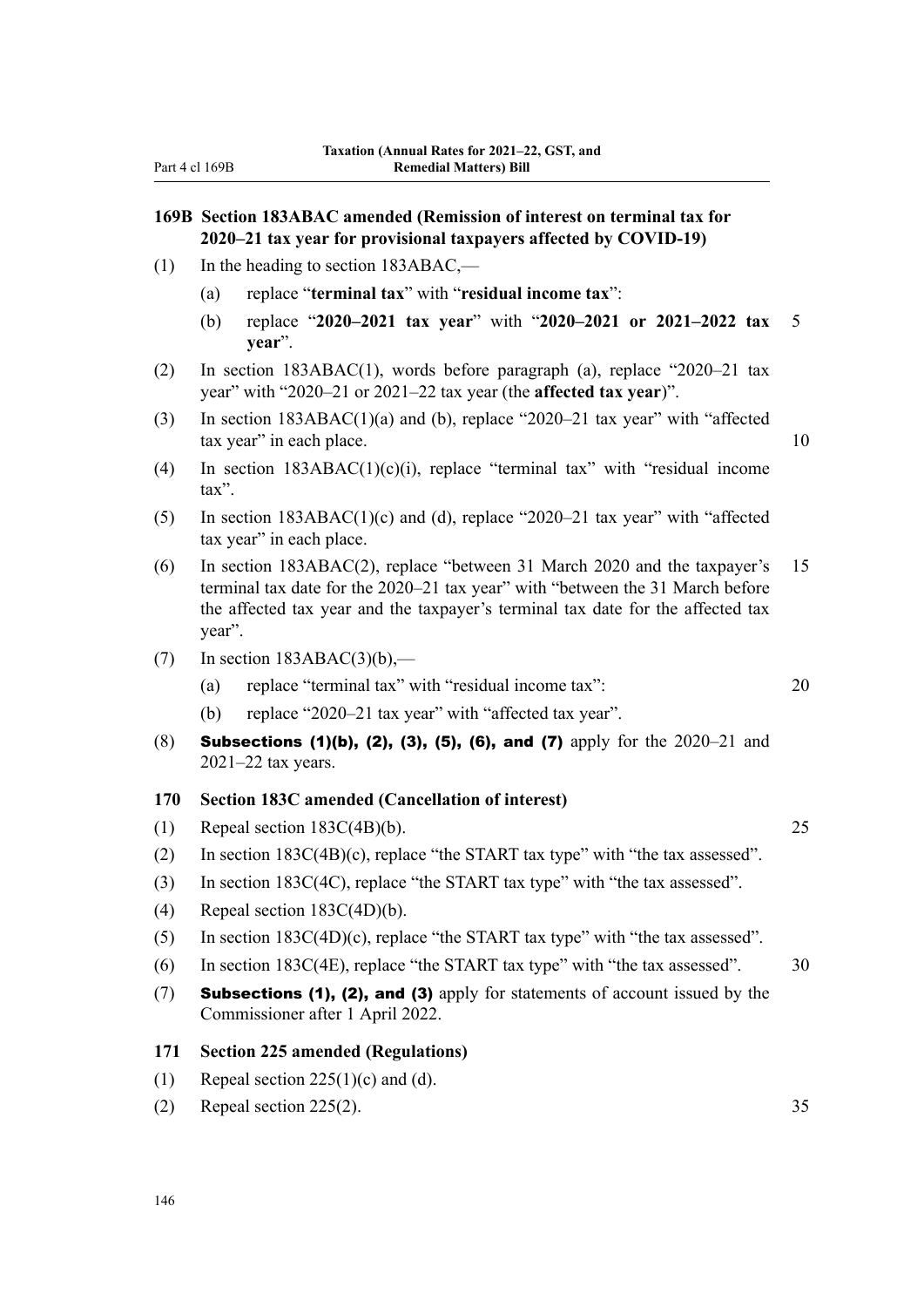| 172 |                                                                                                                             | Section 225AA repealed (Regulations: co-operative dairy and marketing<br>companies)                                                                                                                                                                                    |    |  |  |
|-----|-----------------------------------------------------------------------------------------------------------------------------|------------------------------------------------------------------------------------------------------------------------------------------------------------------------------------------------------------------------------------------------------------------------|----|--|--|
|     | Repeal section 225AA.                                                                                                       |                                                                                                                                                                                                                                                                        |    |  |  |
| 173 |                                                                                                                             | <b>Schedule 7 amended (Disclosure rules)</b>                                                                                                                                                                                                                           |    |  |  |
| (1) | In schedule 7, part C, subpart 1, replace clause $23B(2)$ to (5) with:                                                      |                                                                                                                                                                                                                                                                        |    |  |  |
| (2) | Despite subclause (1), the Commissioner may disclose the information only if<br>the Commissioner considers that-            |                                                                                                                                                                                                                                                                        |    |  |  |
|     | (a)                                                                                                                         | the information is readily available; and                                                                                                                                                                                                                              |    |  |  |
|     | (b)                                                                                                                         | it is reasonable and practicable to disclose the information; and                                                                                                                                                                                                      |    |  |  |
|     | (c)                                                                                                                         | it is not undesirable to disclose the information; and                                                                                                                                                                                                                 | 10 |  |  |
|     | (d)                                                                                                                         | the information is reasonably necessary for the purpose referred to in<br>subclause (1).                                                                                                                                                                               |    |  |  |
| (2) |                                                                                                                             | Repeal schedule 7, part C, subpart 1, clause 36.                                                                                                                                                                                                                       |    |  |  |
| (4) |                                                                                                                             | <b>Subsection (2)</b> is repealed on 1 April 2025.                                                                                                                                                                                                                     |    |  |  |
| 174 | Schedule 8 amended (Reporting of income information by individuals and<br>treatment of certain amounts)                     |                                                                                                                                                                                                                                                                        |    |  |  |
| (1) | In schedule 8, part B, clause $2(2)(a)$ , replace "section $25A$ " with "section $26B$ ".                                   |                                                                                                                                                                                                                                                                        |    |  |  |
| (2) | Replace schedule 8, part B, clause $2(3)(c)(i)$ with:                                                                       |                                                                                                                                                                                                                                                                        |    |  |  |
|     | a schedular payment:<br>(i)                                                                                                 |                                                                                                                                                                                                                                                                        |    |  |  |
|     |                                                                                                                             | <b>Amendments to Child Support Act 1991</b>                                                                                                                                                                                                                            | 20 |  |  |
| 175 |                                                                                                                             | <b>Amendments to Child Support Act 1991</b>                                                                                                                                                                                                                            |    |  |  |
|     |                                                                                                                             | <b>Sections 176 to 186</b> amend the Child Support Act 1991.                                                                                                                                                                                                           |    |  |  |
| 176 | Section 40AA amended (Interpretation for purposes of sections 40 to 45)<br>In section 40AA, definition of election period,— |                                                                                                                                                                                                                                                                        |    |  |  |
|     | (a)                                                                                                                         | replace paragraph (b) with:                                                                                                                                                                                                                                            | 25 |  |  |
|     | (b)                                                                                                                         | if notice of the election is given under section $40(1)$ during the child sup-<br>port year, the period in the child support year that starts on the first day<br>of the month in which the notice is given and ends on the last day of the<br>child support year; and |    |  |  |
|     | (b)                                                                                                                         | replace paragraph (c) (as inserted by the Child Support Amendment Act<br>2021) with:                                                                                                                                                                                   | 30 |  |  |
|     | (c)                                                                                                                         | if notice of the election is given during or after the child support year<br>under section $40(8)$ , the period that—                                                                                                                                                  |    |  |  |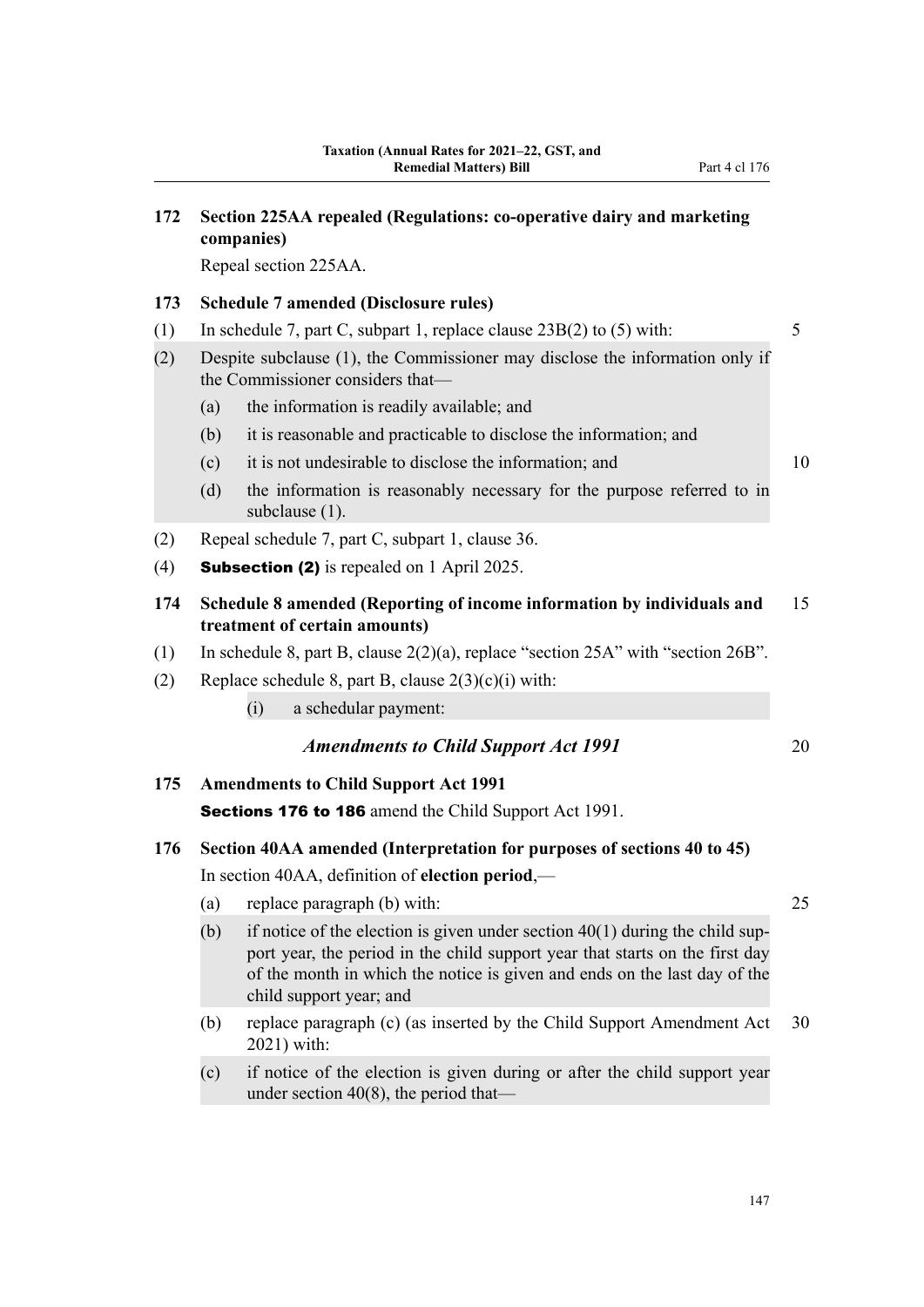(ii) ends on the last day of that child support year

#### **177 Section 40 amended (Estimated income)** 5

(1) After section 40(4)(d), insert:

- (da) notice of the election is given after the child support year to which it relates, and the person has made an earlier election for that child support year; or
- (2) In section 40(8) (as inserted by the Child Support Amendment Act 2021), 10 replace "after the end of" with "during or after".
- (3) In section 40(9) (as inserted by the Child Support Amendment Act 2021), delete "the end of".

#### **178 Section 44 amended (End-of-year reconciliation)**

In section 44(3D) (as inserted by the Child Support Amendment Act 2021), 15 definition of **reconciliation period**, after paragraph (a)(i), insert:

(ia) if the notice of the election is given during or after the child support year under section 40(8), the later of the first day of the child support year and the first day of the month in which the formula assessment begins; or 20

**179 Section 81A replaced (Amendments of assessments arising from living circumstances existing at time initial assessment made)**

Replace section 81A with:

#### **81A Amendments of assessments arising from living circumstances existing at time when assessment begins** 25

- (1) This section applies if—
	- (a) the Commissioner made an assessment on the basis that certain living circumstances existed at the time when the assessment begins; and
	- (b) the recipient of the assessment advises the Commissioner—
		- (i) that those circumstances did not exist at that time; and 30
		- (ii) of the relevant living circumstances that did exist at that time; and
	- (c) section 82 does not apply.
- (2) The Commissioner may backdate any amendment made under section 87 to the time when the assessment begins if the recipient of the assessment advises the Commissioner within the period of 28 days beginning with the date of the 35 notice of assessment.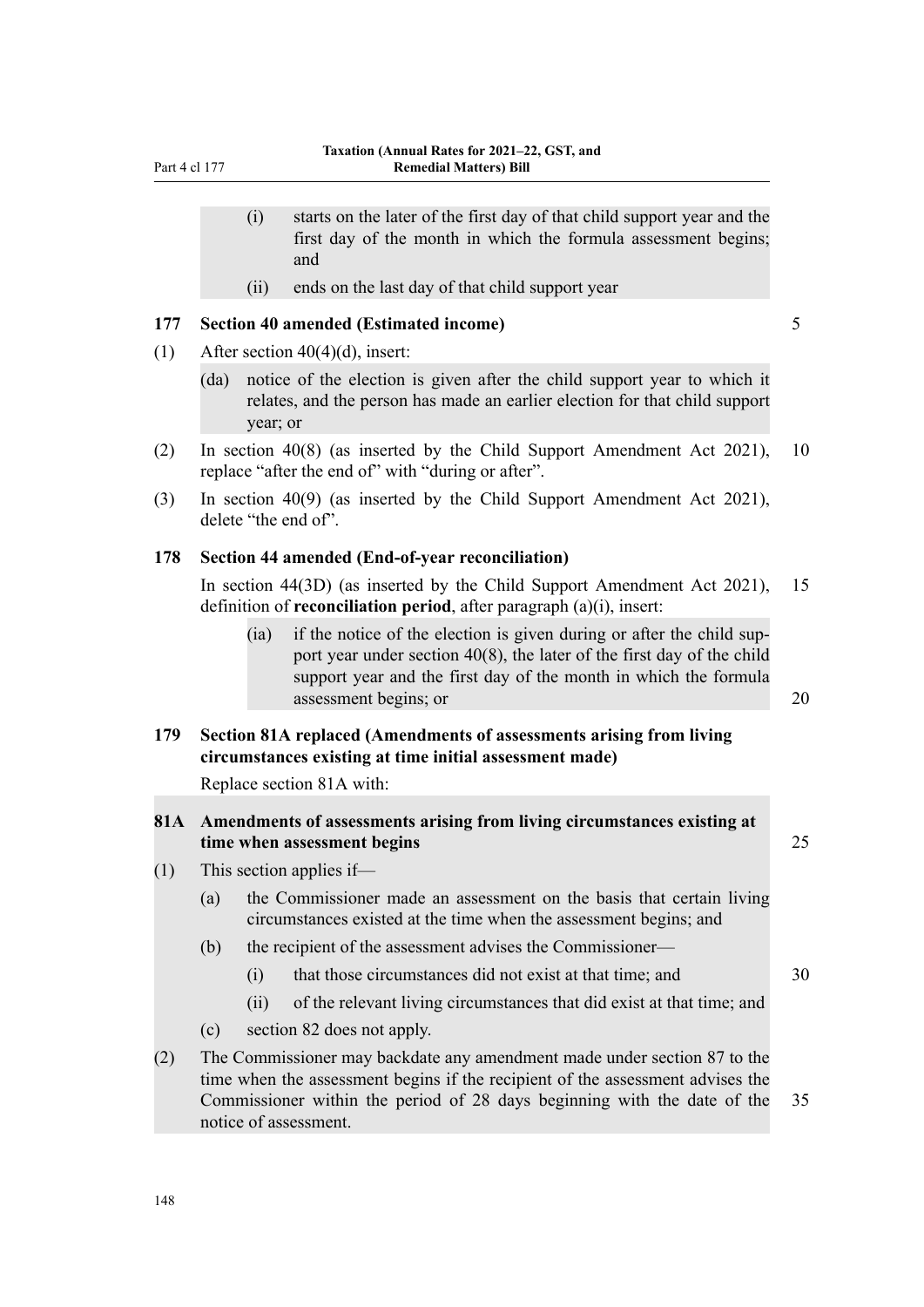| (3) | The Commissioner may also backdate any amendment made under section 87<br>to the time when the assessment begins if the recipient of the assessment- |                                                                                                                           |                                                                                                                                                                                                                     |    |  |  |  |
|-----|------------------------------------------------------------------------------------------------------------------------------------------------------|---------------------------------------------------------------------------------------------------------------------------|---------------------------------------------------------------------------------------------------------------------------------------------------------------------------------------------------------------------|----|--|--|--|
|     | (a)                                                                                                                                                  |                                                                                                                           | is a liable parent, and the backdating has the effect of increasing the<br>amount of the parent's child support liability:                                                                                          |    |  |  |  |
|     | (b)                                                                                                                                                  |                                                                                                                           | is a receiving carer, and the backdating has the effect of decreasing the<br>amount of child support payable in respect of that carer.                                                                              | 5  |  |  |  |
| (4) | However, the Commissioner may only backdate any amendment made under<br>section 87 to the time when the assessment begins if—                        |                                                                                                                           |                                                                                                                                                                                                                     |    |  |  |  |
|     | (a)                                                                                                                                                  | the recipient has provided to the Commissioner such supporting docu-<br>10<br>mentation as the Commissioner requires; and |                                                                                                                                                                                                                     |    |  |  |  |
|     | (b)                                                                                                                                                  |                                                                                                                           | the Commissioner is satisfied that-                                                                                                                                                                                 |    |  |  |  |
|     |                                                                                                                                                      | (i)                                                                                                                       | the assessment was made on the basis that certain living circum-<br>stances existed at the time when the assessment begins that did<br>not in fact exist at that time; and                                          |    |  |  |  |
|     |                                                                                                                                                      | (ii)                                                                                                                      | the relevant living circumstances advised by the recipient did exist<br>at that time.                                                                                                                               | 15 |  |  |  |
| (5) | Otherwise, an amendment of the assessment under section 87 is effective only<br>from the date on which the recipient advises the Commissioner.       |                                                                                                                           |                                                                                                                                                                                                                     |    |  |  |  |
| 180 | Section 87A amended (Four-year time bar for amendment of certain<br>assessments)                                                                     |                                                                                                                           |                                                                                                                                                                                                                     | 20 |  |  |  |
| (1) |                                                                                                                                                      |                                                                                                                           | In section $87A(1)(a)$ , replace "in which the assessment was given" with "to<br>which the assessment relates".                                                                                                     |    |  |  |  |
| (2) |                                                                                                                                                      |                                                                                                                           | In section $87A(3)(c)$ , after "paid", insert ", or is liable to pay,".                                                                                                                                             |    |  |  |  |
| (3) | In section $87A(3)(f)$ , replace "notification)." with "notification); or".                                                                          |                                                                                                                           |                                                                                                                                                                                                                     |    |  |  |  |
| (4) | After section $87A(3)(f)$ , insert:                                                                                                                  |                                                                                                                           |                                                                                                                                                                                                                     |    |  |  |  |
|     | (g)                                                                                                                                                  |                                                                                                                           | the Commissioner has made a determination under Part 6A in relation to<br>an application under section 96B to which the 4-month time limit in sec-<br>tion 96BA applies.                                            |    |  |  |  |
| 181 | support)                                                                                                                                             |                                                                                                                           | Section 88 amended (Notice of assessment of formula assessment of child                                                                                                                                             | 30 |  |  |  |
|     |                                                                                                                                                      |                                                                                                                           | In section 88(3A), replace "was made" with "begins".                                                                                                                                                                |    |  |  |  |
| 182 | Section 89H amended (Applications for exemptions under this subpart)                                                                                 |                                                                                                                           |                                                                                                                                                                                                                     |    |  |  |  |
|     | Replace section $89H(1)(ca)$ with:                                                                                                                   |                                                                                                                           |                                                                                                                                                                                                                     |    |  |  |  |
|     | (ca)                                                                                                                                                 |                                                                                                                           | in the case of an application for an exemption under section 89CA,<br>include evidence, as reasonably required by the Commissioner, to satisfy<br>the Commissioner that, during the period to which the application | 35 |  |  |  |

relates, the applicant—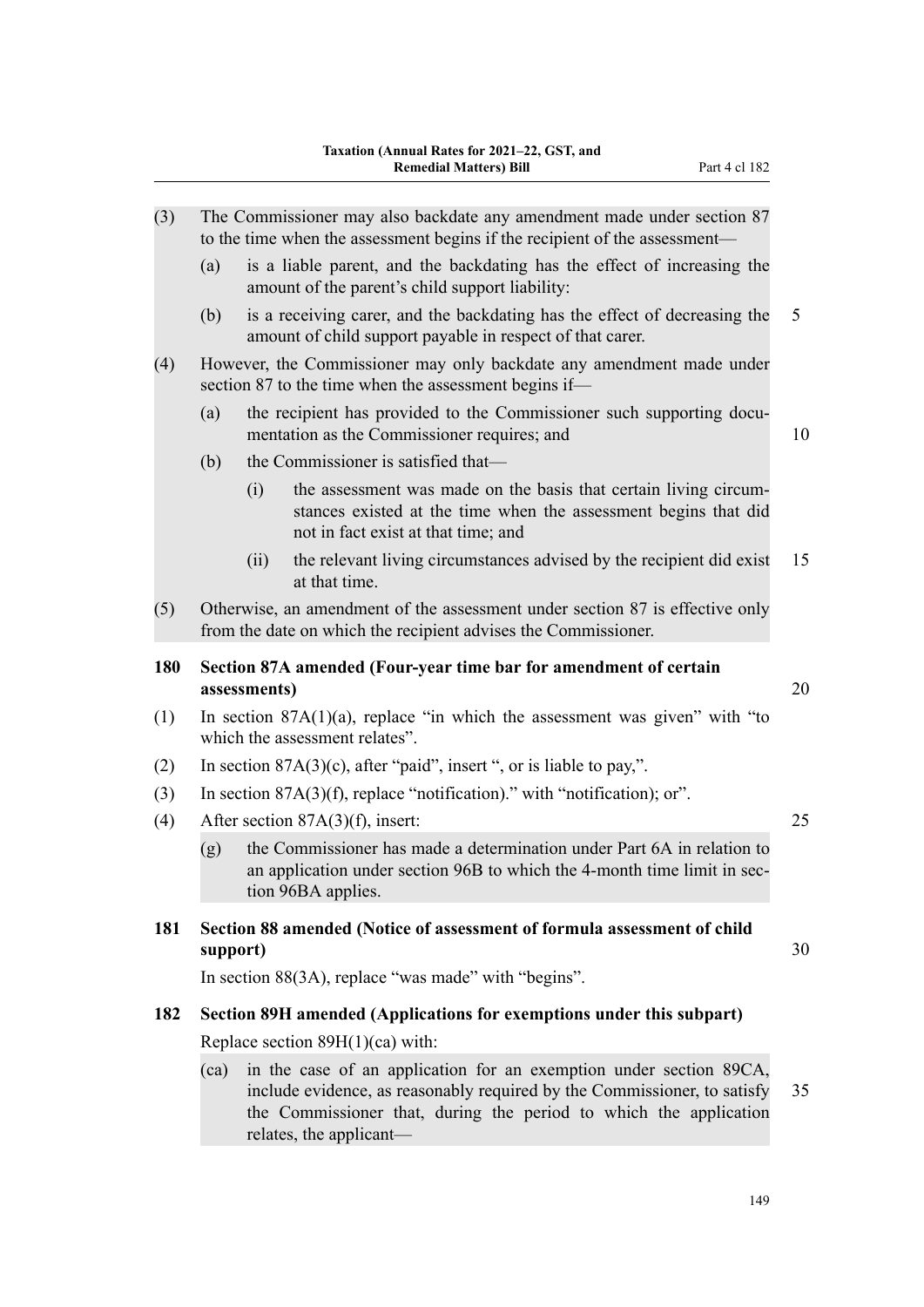- (i) has a long-term period of illness; and
- (ii) is unable to engage in paid work as a result of the long-term period of illness; and

### **183 Section 152B amended (Offsetting child support payments)**

In section 152B(1), after "assessment", insert "or a voluntary agreement". 5

## **184 Section 180D amended (Sections 180B and 180C to cover child support penalties)**

- (1) Repeal section 180D(a) and (b).
- (2) Before section 180D(c), insert:
	- (ba) a penalty (as defined in section 135) imposed in relation to child support: 10
	- (bb) a pre-2021 penalty (as defined in section 135) imposed in relation to child support:

# **185 Schedule 1 amended (Application, transitional, and savings provisions relating to amendments to Act made on or after 1 April 2015)**

(1) In Schedule 1, Part 4, clause 13, repeal the definition of **old Act**. 15

- (2) Repeal Schedule 1, Part 4, clause 14.
- (2B) In Schedule 1, Part 4, after clause 16, insert:

#### **16A Amendment to section 44 (End-of-year reconciliation)**

- (1) The amendment to section 44 made by section 16 of the 2021 Amendment Act applies only in relation to child support in respect of child support years ending 20 after commencement of section 16 of the 2021 Amendment Act.
- (2) The old section 44 continues to apply in relation to child support in respect of child support years ending before commencement of section 16 of the 2021 Amendment Act.
- (3) In Schedule  $1,$ — $25$ 
	- (a) insert the Part set out in **Schedule 1** of this Act as the last Part; and
	- (b) make all necessary consequential amendments.

# **186 Schedule 3 amended (Expenditure on children)**

In Schedule 3, table, heading above the fifth to seventh columns, delete "*, or the oldest 3,"*.

# *Amendments to KiwiSaver Act 2006*

#### **187 Amendments to KiwiSaver Act 2006**

Sections 188 to 197B amend the KiwiSaver Act 2006.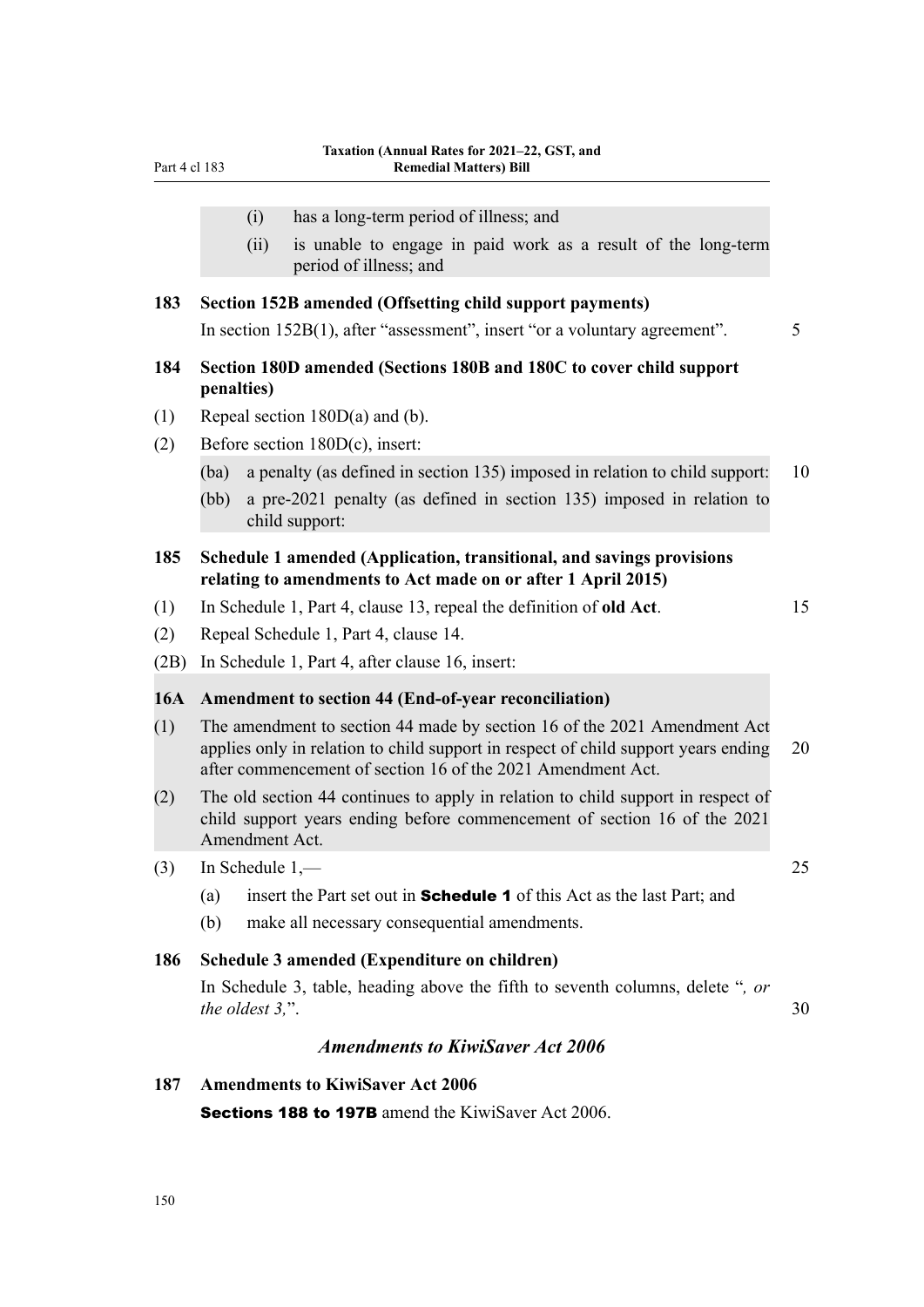#### **188 Section 4 amended (Interpretation)**

- (1) This section amends section 4(1).
- (2) Insert, in appropriate alphabetical order:

**assessment** has the same meaning as in section 3(1) of the Tax Administration Act 1994  $\sim$  5

# (3) In the definition of **employer contribution**, after paragraph (b), insert:

(bb) if the employer knows that the employee has opted out, does not include an amount that would otherwise be an employer contribution; and

## **188B Section 59A amended (When this subpart applies)**

After section 59A(b), insert: 10

(bb) the rule in section 33 allowing opt-in has been applied prior to 1 July 2019 to a person who, at the time, did not meet the requirements of sec‐ tion  $33(a)$ :

# **188C Section 59B amended (Initial back-dated validation)**

- (1) In section 59B(2), words before the paragraphs, replace "the automatic enrol‐ 15 ment rules," with "the automatic enrolment rules, the age requirement for the application of the opt-in rule in section 33,".
- (2) In section 59B(2)(b), words before the subparagraphs, replace "section 59A(b)(i)," with "section 59A(b)(i), (bb),".

#### **188D Section 59C amended (Confirmed back-dated validation)** 20

- (1) In section 59C(1)(a), replace "section 59A(b)(i)," with "section 59A(b)(i), or the opt-in rule in section 33 was applied to a person because of the mistake described in section 59A(bb),".
- (2) Repeal section  $59C(1)(a)(i)$ .
- (3) In section 59C(2)(b), replace "section 59A(b)(i)." with "section 59A(b)(i); 25 and", and insert:
	- (c) in relation to whom no mistake described in **section 59A(bb)** was made.

#### **188E Section 59D amended (No confirmed back-dated validation)**

In section 59D(1)(a), replace "section 59A(b)(i)," with "section 59A(b)(i), or 30 the opt-in rule in section 33 was applied to a person because of the mistake described in section 59A(bb),".

# **188F Section 73 amended (Certain unremitted deductions and employer contributions entered in and paid out of holding account)**

After section 73(1), insert: 35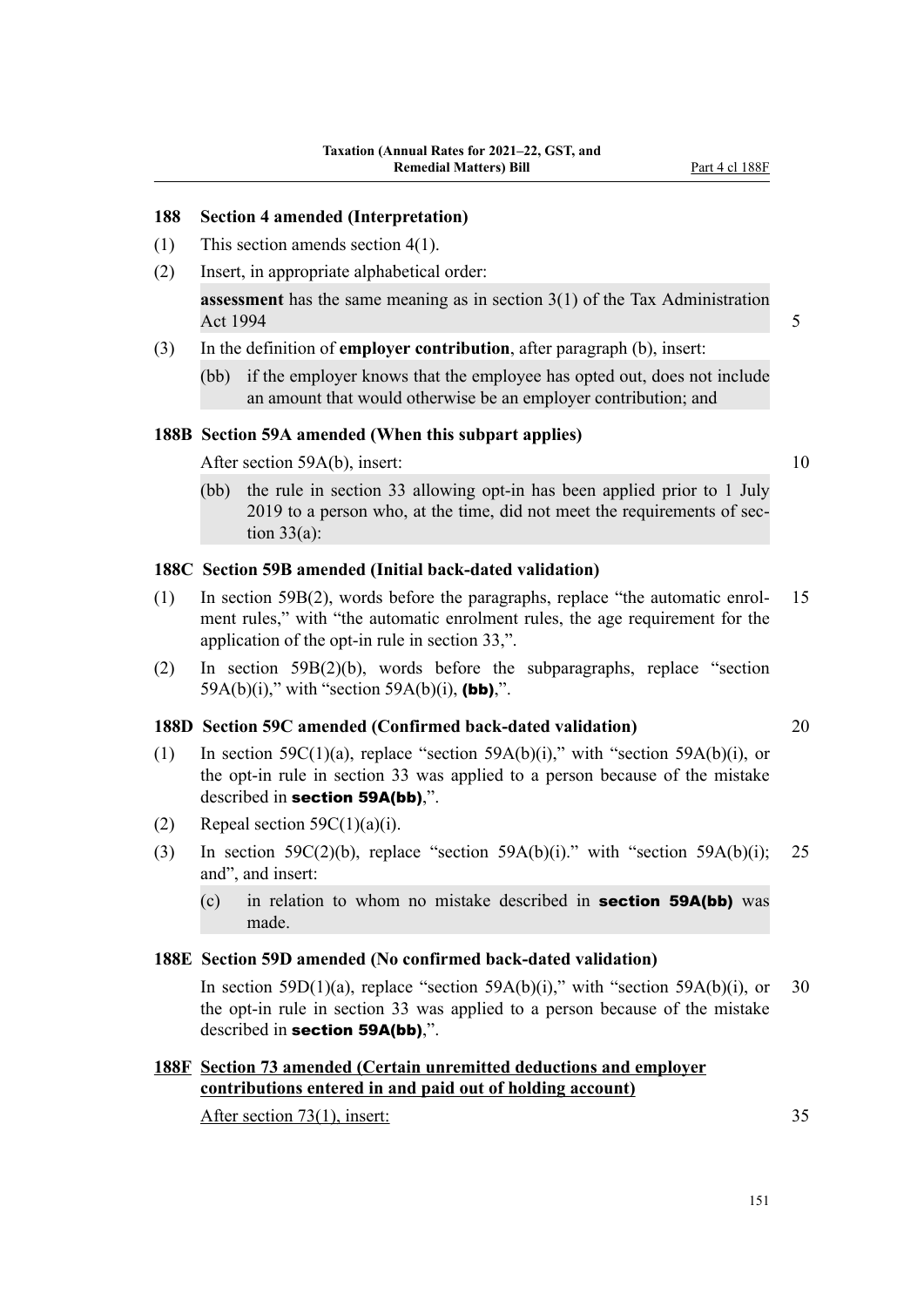|                                                         | $(1B)$ For the purposes of subsection $(1)(a)(ii)$ , an amount of an employer contribu-<br>tion for an employee includes a contribution payable on or before 31 March<br>2020 that remains unpaid on 1 April 2020 in relation to which the relevant<br>information referred to in subsection $(1)(b)$ and $(c)$ has been provided to the<br>5<br>Commissioner. |    |  |  |
|---------------------------------------------------------|----------------------------------------------------------------------------------------------------------------------------------------------------------------------------------------------------------------------------------------------------------------------------------------------------------------------------------------------------------------|----|--|--|
|                                                         | 188G Section 78 amended (Treatment of certain unremitted deductions and                                                                                                                                                                                                                                                                                        |    |  |  |
|                                                         | employer contributions in holding account)                                                                                                                                                                                                                                                                                                                     |    |  |  |
|                                                         | After section $78(3)(a)$ , insert:                                                                                                                                                                                                                                                                                                                             |    |  |  |
|                                                         | for an employer contribution referred to in <b>section 73(1B)</b> , on 1 April<br>(ab)<br>2020; or                                                                                                                                                                                                                                                             | 10 |  |  |
| 189                                                     | Section 80 amended (Refund by Commissioner of amounts paid in excess<br>of required amount of deduction or if employee opts out)                                                                                                                                                                                                                               |    |  |  |
|                                                         | After section 80(2), insert:                                                                                                                                                                                                                                                                                                                                   |    |  |  |
| (3)                                                     | This section is subject to <b>section 91B</b> .                                                                                                                                                                                                                                                                                                                |    |  |  |
| 190                                                     | Section 81 amended (Refund by provider of amounts paid in excess of<br>required amount of contribution or if member opts out)                                                                                                                                                                                                                                  |    |  |  |
|                                                         | After section $81(3)$ , insert:                                                                                                                                                                                                                                                                                                                                |    |  |  |
| (4)                                                     | This section is subject to <b>section 91B</b> .                                                                                                                                                                                                                                                                                                                |    |  |  |
| 191                                                     | <b>Section 81B amended (Residual refunds)</b>                                                                                                                                                                                                                                                                                                                  |    |  |  |
|                                                         | In section 81B, insert as subsection $(2)$ :                                                                                                                                                                                                                                                                                                                   | 20 |  |  |
| (2)                                                     | This section is subject to <b>section 91B</b> .                                                                                                                                                                                                                                                                                                                |    |  |  |
| 192                                                     | Section 83 amended (Unclaimed money held by Commissioner)<br>Replace section $83(3)(c)$ with:                                                                                                                                                                                                                                                                  |    |  |  |
|                                                         | as if the words "more than \$100" in the words before the subparagraphs<br>(c)<br>in section $4(3)(a)$ of the Unclaimed Money Act 1971 were replaced with<br>the words "1 cent or more"; and                                                                                                                                                                   | 25 |  |  |
|                                                         | 192B Section 85 amended (Time when deductions and employer contributions<br>treated as received for interest purposes)                                                                                                                                                                                                                                         |    |  |  |
| Repeal section 85(1).<br>$\left( \underline{1} \right)$ |                                                                                                                                                                                                                                                                                                                                                                |    |  |  |
| (2)                                                     | In section $85(2)$ ,—                                                                                                                                                                                                                                                                                                                                          |    |  |  |
|                                                         | replace "The amount is treated" with "An amount referred to in section<br>(a)<br>$73(1)$ is treated":                                                                                                                                                                                                                                                          |    |  |  |
|                                                         | after subsection $(2)(b)$ , insert:<br>(b)                                                                                                                                                                                                                                                                                                                     |    |  |  |
|                                                         | for an employer contribution referred to in <b>section 73(1B)</b> , on 1 April<br>(bb)<br>2020; or                                                                                                                                                                                                                                                             | 35 |  |  |
|                                                         |                                                                                                                                                                                                                                                                                                                                                                |    |  |  |

Part 4 cl 188G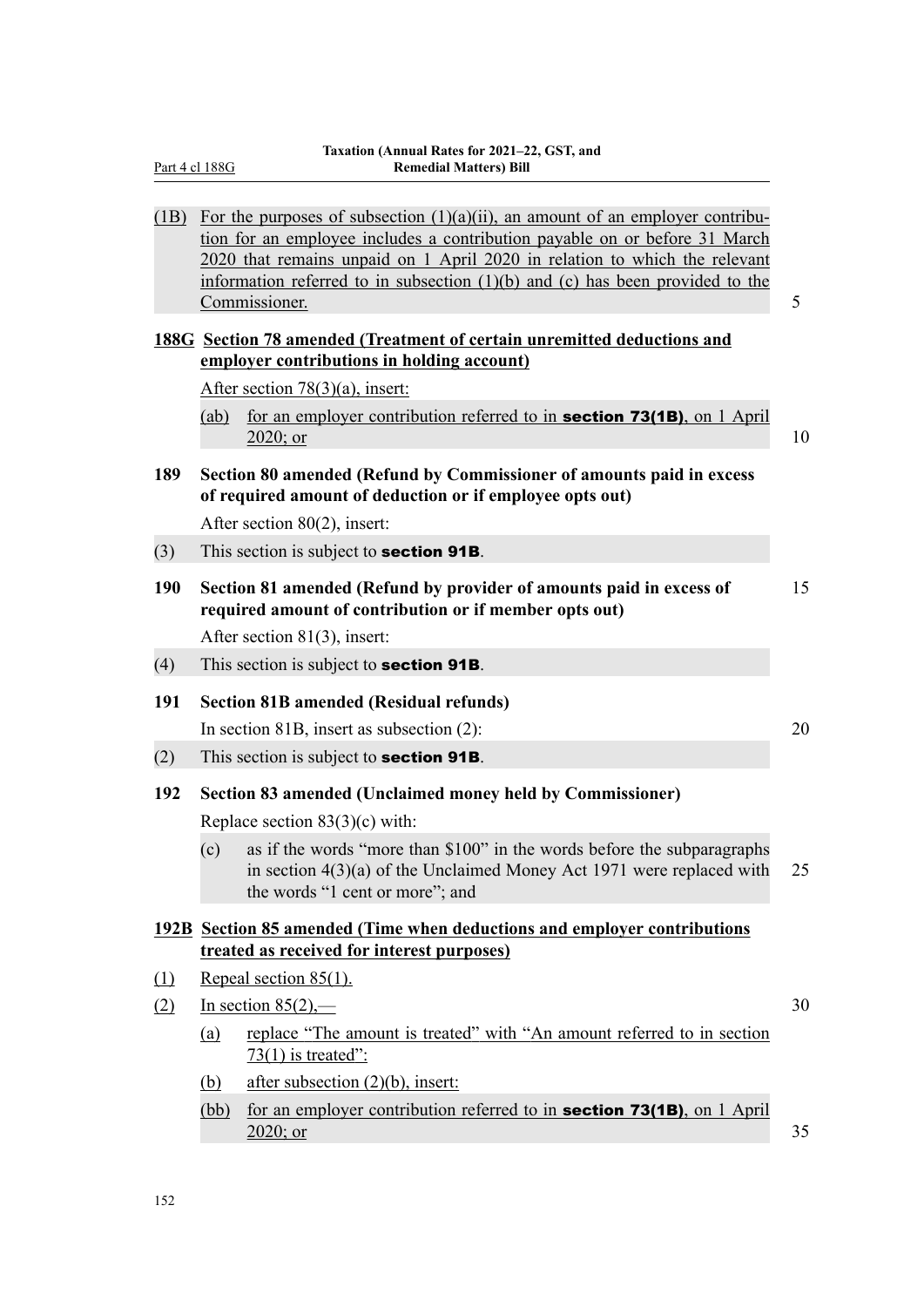# **193 New cross-heading and section 91B inserted**

After section 91, insert:

#### *Time bar for refunding contributions*

#### **91B Time bar for refunding contributions**

- (1) A provider must not refund an amount of contribution paid to the provider by 5 the Commissioner in respect of a member of that provider's KiwiSaver scheme that is in excess of the amount that is required to be paid to the provider under the KiwiSaver scheme and this Act if—
	- (a) the amount is—
		- (i) an amount that was deducted from the member's salary or wages; 10 or
		- (ii) an amount of employer contribution; and
	- (b) the amount has arisen on an amended assessment; and
	- (c) the 4-year period under section 108AB of the Tax Administration Act 1994 for amendment of an assessment has ended; and 15
	- (d) the Commissioner has not requested the provider to refund the amount to the Commissioner.
- (2) The Commissioner must not refund an amount of contribution that is in excess of the amount that this Act requires to be deducted or paid if—
	- (a) the amount is—  $20$ 
		- (i) an amount that was deducted from a member's salary or wages; or
		- (ii) an amount of employer contribution; and
	- (b) the amount has arisen on an amended assessment; and
	- (c) the 4-year period under section 108AB of the Tax Administration Act 1994 for amendment of an assessment has ended. 25
- (3) For the purposes of this section, the provision by a person of employment income information for an amount of a contribution for a payday is treated as the making of an assessment of the amount of the contribution by the person.
- **194 Section 100 amended (Refunds of employer contribution by Commissioner if employee opts out)** 30

In section 100, insert as subsection (2):

(2) This section is subject to **section 91B**.

- **195 Section 101 amended (Refunds of employer contribution by provider)** After section 101(1B), insert:
- (1C) This section is subject to **section 91B.**  $35$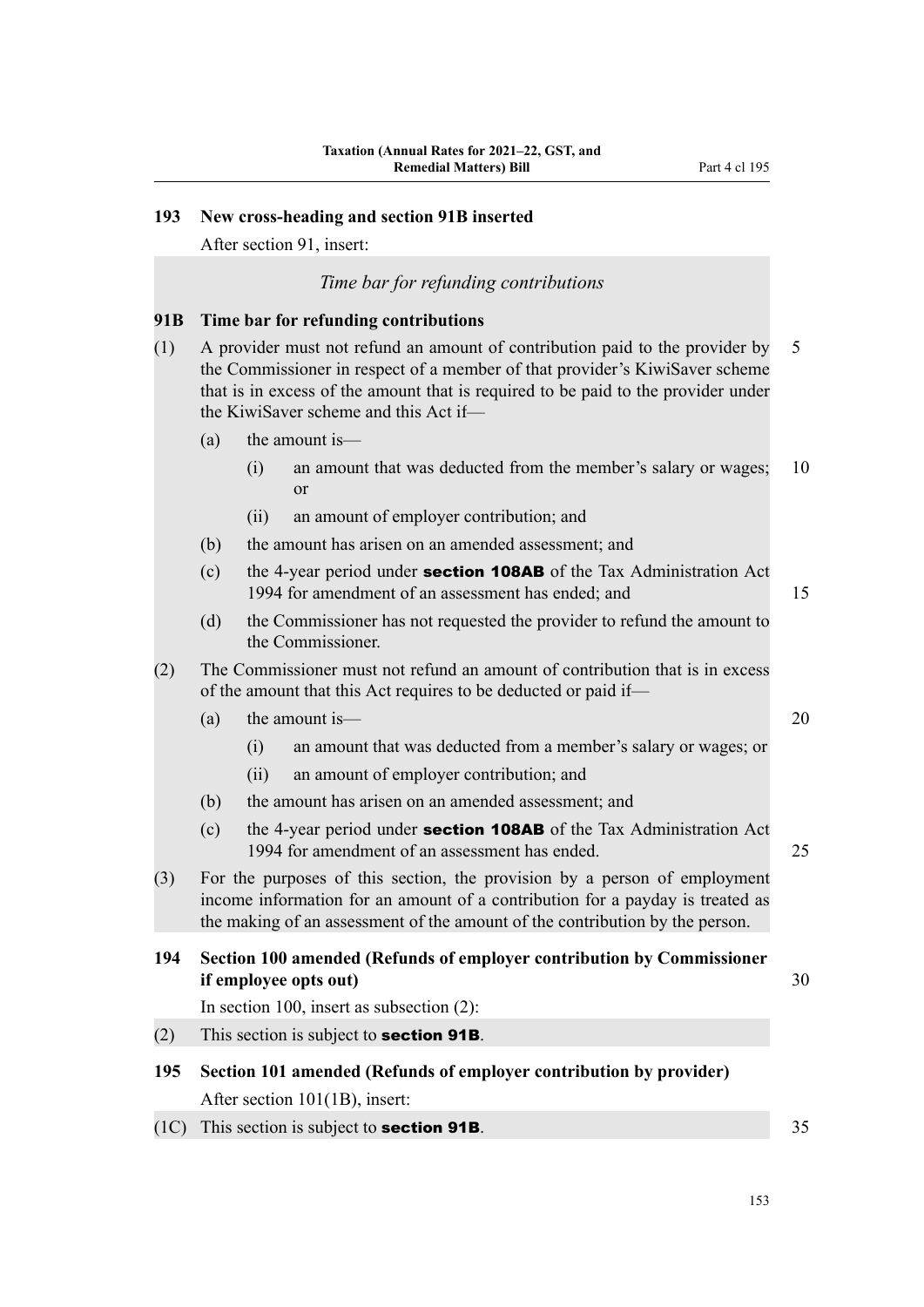# **196 Section 101AA amended (What Commissioner must do with employer contribution refunded by provider)**

After section 101AA(2), insert:

- $(3)$  This section is subject to **section 91B**.
- **197 Section 114 amended (Refunds if employee loses, etc, savings suspension** 5 **notice)**

After section 114(3), insert:

#### $(4)$  This section is subject to **section 91B**.

#### **197B Schedule 1 amended (KiwiSaver scheme rules)**

In schedule 1, clause 4(6), in the definition of **grandparented member**, para- 10 graph (b), replace "them." with "them; and" and insert:

(c) does not include a person who was of New Zealand superannuation qualification age before 1 July 2019.

#### *Amendments to Student Loan Scheme Act 2011*

**198 Amendments to Student Loan Scheme Act 2011** 15

Sections 199 and 200 amend the Student Loan Scheme Act 2011.

#### **199 Section 211 amended (Meaning of notify)**

In section  $211(1)$ ,—

- (a) paragraph (a), replace "post, or fax; or" with "post; or":
- (b) paragraph (d), replace "electronic means (except a fax), if" with "elec‐ 20 tronic means, if".

#### **200 Section 212 amended (Meaning of notify a person in writing)**

In section  $212(1)$ ,—

- (a) paragraph (a), replace "post, or fax; or" with "post; or":
- (b) paragraph (b), replace "electronic means (except a fax), if" with "elec‐ 25 tronic means, if".

#### *Amendments to Unclaimed Money Act 1971*

#### **200B Amendments to Unclaimed Money Act 1971**

- (1) This section amends the Unclaimed Money Act 1971.
- (2) In section  $8(5)(c)$ , words before the subparagraphs, replace "the date on which 30 this Act receives the Royal assent" with "30 March 2021".
- (3) In section 8(5)(c)(ii), replace "the date on which the Taxation (Annual Rates for 2020–21, Feasibility Expenditure, and Remedial Matters) Act 2021 receives the Royal assent" with "30 March 2021".

154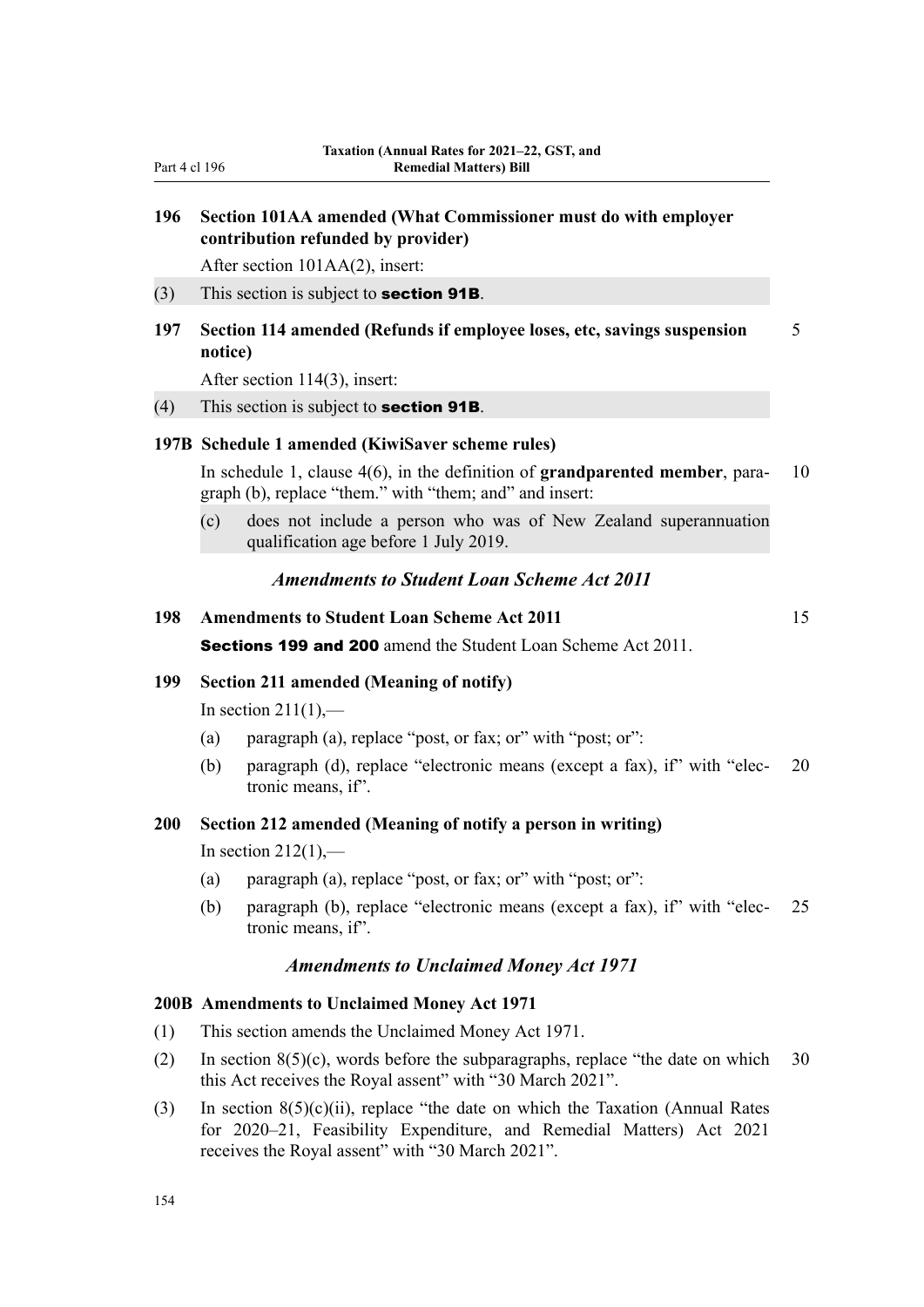# *Amendments to Taxation (KiwiSaver, Student Loans, and Remedial Matters) Act 2020*

## **201 Amendments to Taxation (KiwiSaver, Student Loans, and Remedial Matters) Act 2020**

- (1) This section amends the Taxation (KiwiSaver, Student Loans, and Remedial 5 Matters) Act 2020.
- (2) Repeal the following provisions:
	- (a) section  $2(37)$ :
	- (b) section 235:
	- (c) section 239(3). 10

#### *Amendment to Child Support Amendment Act 2021*

#### **201B Amendment to Child Support Amendment Act 2021**

- (1) This section amends the Child Support Amendment Act 2021.
- (2) In section 15(2), new section  $40(3)(c)(ii)$ , replace "taxable income" with "income". 15

#### *Revocation of Co-operative Dairy Companies Income Tax Regulations 1955*

**202 Co-operative Dairy Companies Income Tax Regulations 1955 revoked** Revoke the Co-operative Dairy Companies Income Tax Regulations 1955.

# *Revocation of Cooperative Milk Marketing Companies Income Tax* **Regulations 1960** 20

**203 Cooperative Milk Marketing Companies Income Tax Regulations 1960 revoked**

Revoke the Cooperative Milk Marketing Companies Income Tax Regulations 1960.

*Revocation of Cooperative Pig Marketing Companies Income Tax* 25 *Regulations 1964*

# **204 Cooperative Pig Marketing Companies Income Tax Regulations 1964 revoked**

Revoke the Cooperative Pig Marketing Companies Income Tax Regulations 1964. 30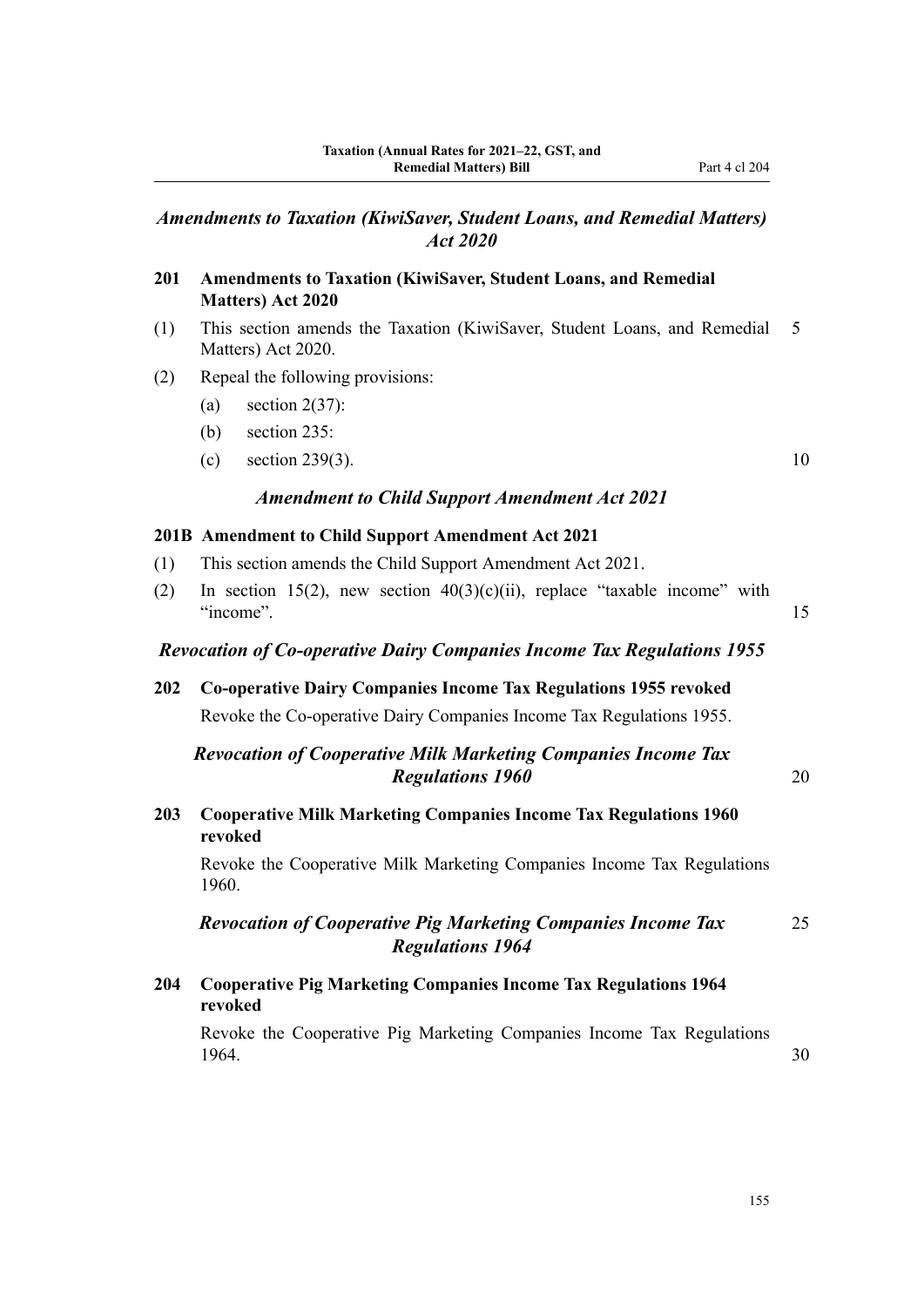# **Schedule 1A**

**New Schedule 15 inserted into Income Tax Act 2007**

|                                                                             | s 131B                                                                                                                                                                                                                                                                            |    |  |
|-----------------------------------------------------------------------------|-----------------------------------------------------------------------------------------------------------------------------------------------------------------------------------------------------------------------------------------------------------------------------------|----|--|
|                                                                             | <b>Schedule 15</b>                                                                                                                                                                                                                                                                |    |  |
|                                                                             | <b>Excepted residential land</b>                                                                                                                                                                                                                                                  | 5  |  |
|                                                                             | s DH 5                                                                                                                                                                                                                                                                            |    |  |
|                                                                             | 1. Business premises, except if the business premises—                                                                                                                                                                                                                            |    |  |
|                                                                             | are used or available for use in a business of supplying accommodation; and<br>(a)                                                                                                                                                                                                |    |  |
|                                                                             | (b)<br>are not land described in <b>clause 7</b> .                                                                                                                                                                                                                                |    |  |
|                                                                             | 2. Farmland, including any place configured as a residence or abode, whether or not it<br>10<br>is used as a place of residence or abode, including any appurtenances belonging to or<br>enjoyed with the place.                                                                  |    |  |
|                                                                             | 3. A hospital, convalescent home, nursing home, or hospice.                                                                                                                                                                                                                       |    |  |
|                                                                             | 4. A boarding establishment.                                                                                                                                                                                                                                                      |    |  |
|                                                                             | 5. A hotel, motel, inn, hostel, or camping ground.                                                                                                                                                                                                                                | 15 |  |
|                                                                             | 6. A rest home or retirement village.                                                                                                                                                                                                                                             |    |  |
|                                                                             | 7. For the relevant person (person A), land that has been used predominantly for a<br>place configured as a residence or abode, including any appurtenances belonging to<br>or enjoyed with the place, if that place is the main home for 1 or more of the follow-<br>ing people: |    |  |
|                                                                             | (a)<br>person A;                                                                                                                                                                                                                                                                  |    |  |
| a beneficiary of a trust, if person A is a trustee of the trust and—<br>(b) |                                                                                                                                                                                                                                                                                   |    |  |
|                                                                             | a principal settlor of the trust does not have a main home; or<br>(i)                                                                                                                                                                                                             |    |  |
|                                                                             | (ii)<br>if a principal settlor of the trust does have a main home, the place is their<br>main home.                                                                                                                                                                               | 25 |  |
|                                                                             | 8. Student accommodation.                                                                                                                                                                                                                                                         |    |  |
|                                                                             | 9. For the relevant person, employee accommodation.                                                                                                                                                                                                                               |    |  |
|                                                                             | 10. Māori excepted land.                                                                                                                                                                                                                                                          |    |  |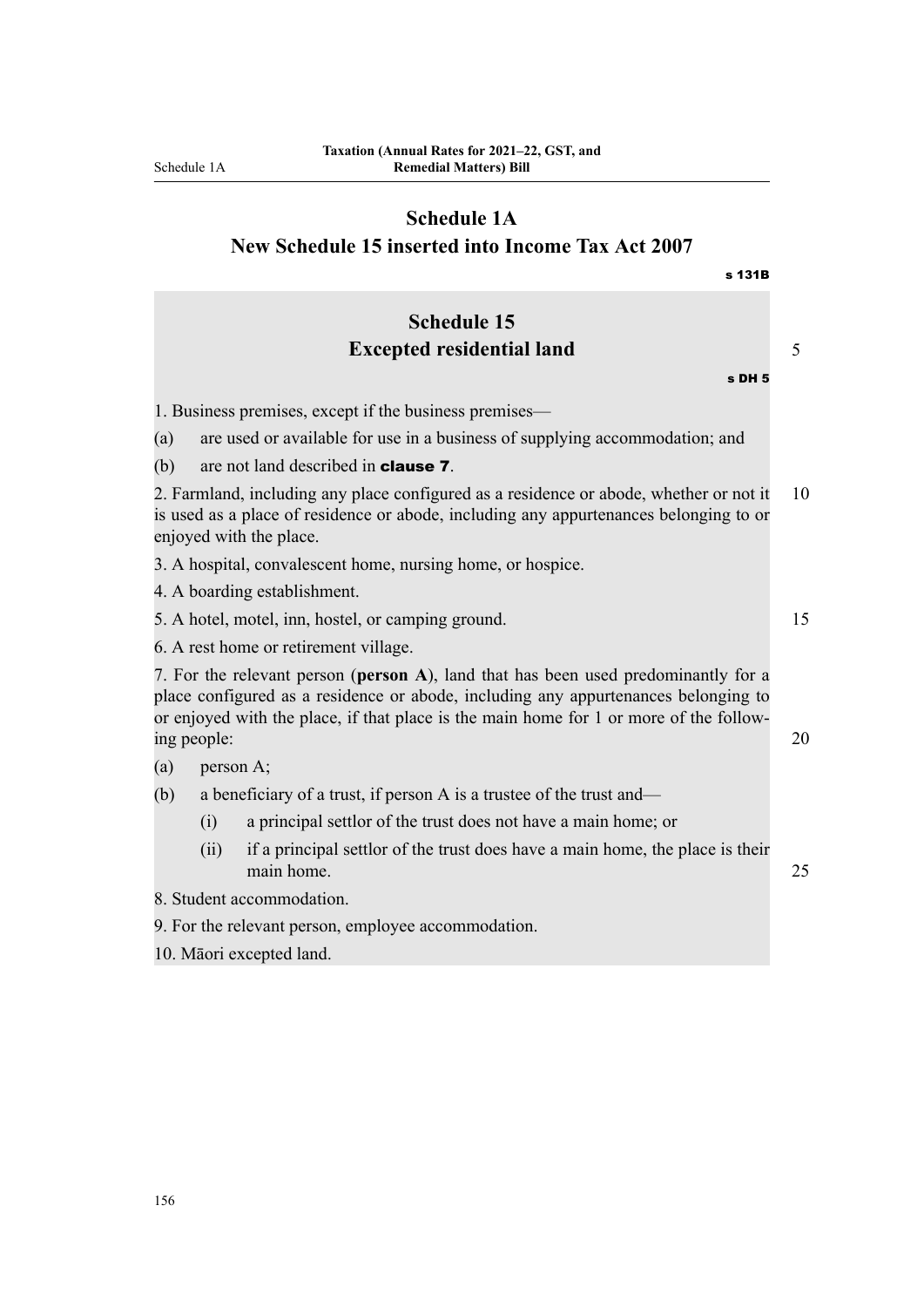# **Schedule 1**

# **New Part 6 inserted into Schedule 1 of Child Support Act 1991**

#### s 185(3)

# **Part 6**

# **Provisions relating to Taxation (Annual Rates for 2021–22, GST, and** 5 **Remedial Matters) Act** 2021

## **24 Interpretation in this Part**

In this Part,—

**2022 Act** means the Taxation (Annual Rates for 2021–22, GST, and Remedial Matters) Act 2021  $\sqrt{10}$  and  $\sqrt{10}$  and  $\sqrt{10}$  and  $\sqrt{10}$  and  $\sqrt{10}$  and  $\sqrt{10}$  and  $\sqrt{10}$  and  $\sqrt{10}$  and  $\sqrt{10}$  and  $\sqrt{10}$  and  $\sqrt{10}$  and  $\sqrt{10}$  and  $\sqrt{10}$  and  $\sqrt{10}$  and  $\sqrt{10}$  and  $\sqrt{10}$ 

**commencement**, in relation to any provision of the 2022 Act, means the commencement of that provision

**old**, in relation to a provision, means the provision as if the amendments made to the provision by the Child Support Amendment Act 2021 and the 2022 Act had not been made. 15

#### **25 Amendment to section 44 (End-of-year reconciliation)**

- (1) The amendment to section 44 made by **section 178** of the 2022 Act applies only in relation to child support in respect of child support years ending after commencement of **section 178** of the 2022 Act.
- (2) The old section 44 continues to apply in relation to child support in respect of 20 child support years ending before commencement of **section 178** of the 2022 Act.

# **26 Replacement of section 81A (Amendments of assessments arising from living circumstances existing at time when assessment begins)**

**Section 81A** (as replaced by **section 179** of the 2022 Act) applies on and 25 after commencement, including if the assessment begins, was made, or both, before commencement of **section 179** of the 2022 Act.

# **27 Amendments to section 87A (Four-year time bar for amendment of certain assessments)**

The amendments to section 87A made by **section 180** of the 2022 Act apply 30 in respect of all child support years, whether ending before commencement or on or after commencement of **section 180** of the 2022 Act.

#### **28 Amendment to section 152B (Offsetting child support payments)**

The amendment to section 152B made by **section 183** of the 2022 Act applies to all child support years, regardless of the period in which the liability 35